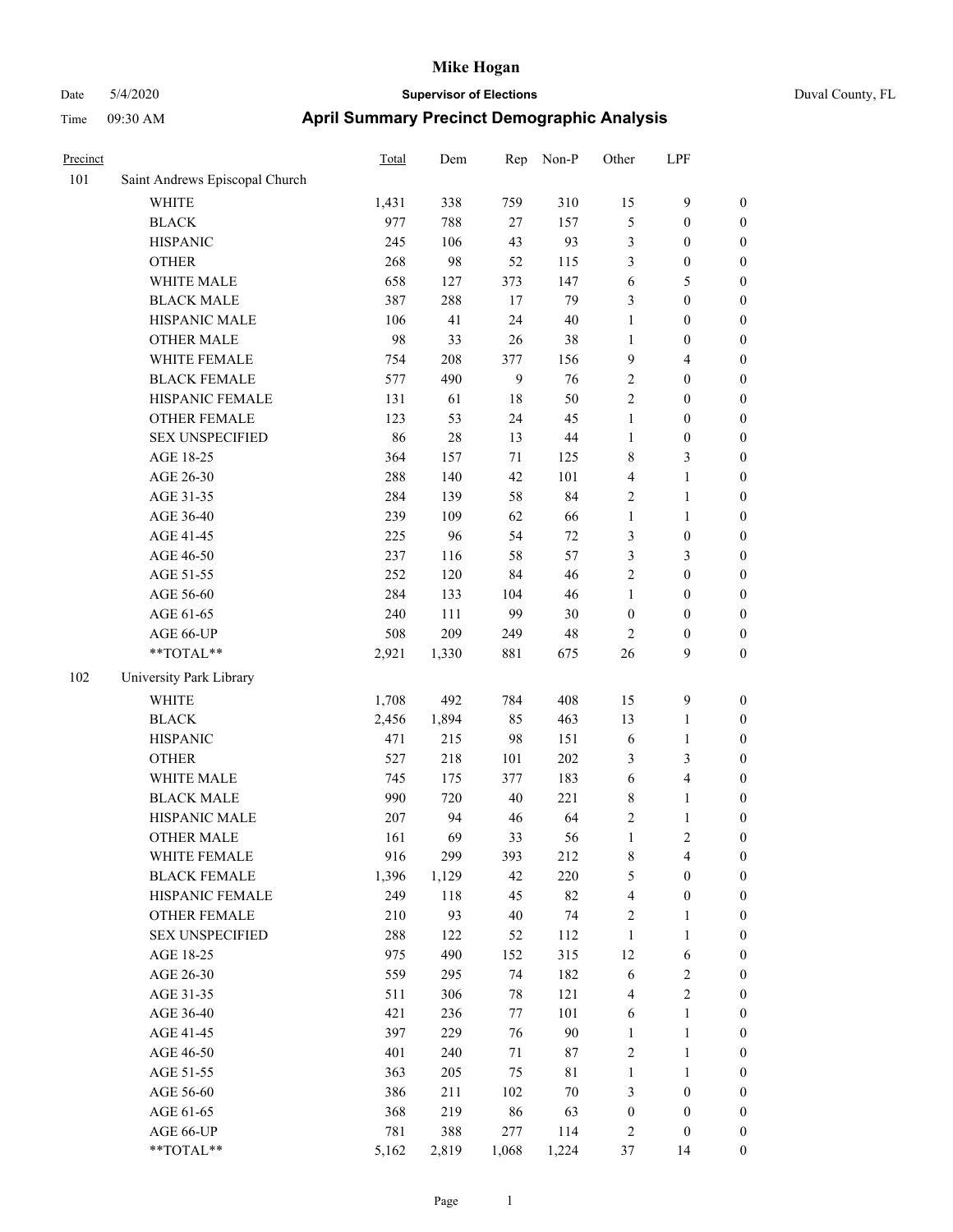| Precinct |                            | Total       | Dem         | Rep    | Non-P  | Other            | LPF              |                  |
|----------|----------------------------|-------------|-------------|--------|--------|------------------|------------------|------------------|
| 103      | River Reach Baptist Church |             |             |        |        |                  |                  |                  |
|          | <b>WHITE</b>               | 935         | 198         | 521    | 197    | 14               | 5                | $\boldsymbol{0}$ |
|          | <b>BLACK</b>               | 465         | 363         | 16     | 82     | $\overline{4}$   | $\boldsymbol{0}$ | $\boldsymbol{0}$ |
|          | <b>HISPANIC</b>            | 122         | 46          | 29     | 47     | $\boldsymbol{0}$ | $\boldsymbol{0}$ | $\boldsymbol{0}$ |
|          | <b>OTHER</b>               | 186         | 53          | 43     | 88     | $\sqrt{2}$       | $\boldsymbol{0}$ | $\boldsymbol{0}$ |
|          | WHITE MALE                 | 453         | 76          | 266    | 101    | 6                | 4                | $\boldsymbol{0}$ |
|          | <b>BLACK MALE</b>          | 214         | 156         | 9      | 46     | 3                | $\boldsymbol{0}$ | $\boldsymbol{0}$ |
|          | HISPANIC MALE              | 50          | 16          | 14     | $20\,$ | $\boldsymbol{0}$ | $\boldsymbol{0}$ | $\boldsymbol{0}$ |
|          | <b>OTHER MALE</b>          | $77 \,$     | 24          | 16     | 36     | $\mathbf{1}$     | $\boldsymbol{0}$ | $\boldsymbol{0}$ |
|          | WHITE FEMALE               | 468         | 117         | 249    | 93     | $\,$ 8 $\,$      | 1                | $\boldsymbol{0}$ |
|          | <b>BLACK FEMALE</b>        | 244         | $202\,$     | 6      | 35     | $\mathbf{1}$     | $\boldsymbol{0}$ | $\boldsymbol{0}$ |
|          | HISPANIC FEMALE            | 69          | $28\,$      | 15     | $26\,$ | $\boldsymbol{0}$ | $\boldsymbol{0}$ | $\boldsymbol{0}$ |
|          | <b>OTHER FEMALE</b>        | 84          | 23          | 23     | 37     | 1                | $\boldsymbol{0}$ | $\boldsymbol{0}$ |
|          | <b>SEX UNSPECIFIED</b>     | 49          | 18          | 11     | $20\,$ | $\boldsymbol{0}$ | $\boldsymbol{0}$ | $\boldsymbol{0}$ |
|          | AGE 18-25                  | 179         | 68          | 44     | 63     | $\overline{4}$   | $\boldsymbol{0}$ | $\boldsymbol{0}$ |
|          | AGE 26-30                  | 158         | 54          | 45     | 57     | $\sqrt{2}$       | $\boldsymbol{0}$ | $\boldsymbol{0}$ |
|          | AGE 31-35                  | 175         | 68          | 49     | 56     | $\mathbf{1}$     | 1                | $\boldsymbol{0}$ |
|          | AGE 36-40                  | 158         | 58          | 43     | 54     | $\sqrt{2}$       | 1                | $\boldsymbol{0}$ |
|          | AGE 41-45                  | 129         | 55          | 36     | 37     | $\mathbf{1}$     | $\boldsymbol{0}$ | $\boldsymbol{0}$ |
|          | AGE 46-50                  | 131         | 62          | $40\,$ | $27\,$ | $\sqrt{2}$       | $\boldsymbol{0}$ | $\boldsymbol{0}$ |
|          | AGE 51-55                  | 177         | 68          | 73     | 33     | $\sqrt{2}$       | 1                | $\boldsymbol{0}$ |
|          | AGE 56-60                  | 159         | 53          | 73     | 31     | $\sqrt{2}$       | $\boldsymbol{0}$ | $\boldsymbol{0}$ |
|          | AGE 61-65                  | 104         | 41          | 46     | 14     | $\sqrt{2}$       | 1                | $\boldsymbol{0}$ |
|          | AGE 66-UP                  | 338         | 133         | 160    | 42     | $\overline{2}$   | 1                | $\boldsymbol{0}$ |
|          | **TOTAL**                  | 1,708       | 660         | 609    | 414    | 20               | 5                | $\boldsymbol{0}$ |
| 104      | Arlington Christian Church |             |             |        |        |                  |                  |                  |
|          | <b>WHITE</b>               | 1,449       | 323         | 782    | 329    | 13               | 2                | $\boldsymbol{0}$ |
|          | <b>BLACK</b>               | 891         | 700         | 50     | 134    | 6                | $\mathbf{1}$     | $\boldsymbol{0}$ |
|          | <b>HISPANIC</b>            | 296         | $110\,$     | 71     | 113    | $\sqrt{2}$       | $\boldsymbol{0}$ | $\boldsymbol{0}$ |
|          | <b>OTHER</b>               | 273         | $8\sqrt{1}$ | 75     | 116    | $\mathbf{1}$     | $\boldsymbol{0}$ | $\boldsymbol{0}$ |
|          | WHITE MALE                 | 704         | 133         | 382    | 180    | $\tau$           | 2                | $\boldsymbol{0}$ |
|          | <b>BLACK MALE</b>          | 372         | 275         | 23     | 72     | $\mathbf{1}$     | 1                | $\boldsymbol{0}$ |
|          | HISPANIC MALE              | 123         | 36          | 32     | 53     | $\sqrt{2}$       | $\boldsymbol{0}$ | $\boldsymbol{0}$ |
|          | <b>OTHER MALE</b>          | 104         | 27          | 34     | 42     | $\mathbf{1}$     | $\boldsymbol{0}$ | $\boldsymbol{0}$ |
|          | WHITE FEMALE               | 726         | 187         | 388    | 145    | 6                | $\boldsymbol{0}$ | $\mathbf{0}$     |
|          | <b>BLACK FEMALE</b>        | 506         | 417         | $27\,$ | 57     | $\sqrt{5}$       | $\boldsymbol{0}$ | $\boldsymbol{0}$ |
|          | HISPANIC FEMALE            | 165         | 69          | 36     | 60     | $\boldsymbol{0}$ | $\boldsymbol{0}$ | $\boldsymbol{0}$ |
|          | OTHER FEMALE               | 128         | 41          | 35     | 52     | $\boldsymbol{0}$ | $\boldsymbol{0}$ | $\boldsymbol{0}$ |
|          | <b>SEX UNSPECIFIED</b>     | $8\sqrt{1}$ | 29          | 21     | 31     | $\boldsymbol{0}$ | $\boldsymbol{0}$ | $\boldsymbol{0}$ |
|          | AGE 18-25                  | 337         | 142         | 67     | 124    | $\overline{4}$   | $\boldsymbol{0}$ | $\boldsymbol{0}$ |
|          | AGE 26-30                  | 303         | 115         | 82     | 102    | $\overline{4}$   | $\boldsymbol{0}$ | $\boldsymbol{0}$ |
|          | AGE 31-35                  | 278         | 118         | 69     | 84     | 6                | 1                | $\boldsymbol{0}$ |
|          | AGE 36-40                  | 260         | 100         | 72     | 87     | $\mathbf{1}$     | $\boldsymbol{0}$ | $\boldsymbol{0}$ |
|          | AGE 41-45                  | 234         | 108         | 64     | 60     | $\sqrt{2}$       | $\boldsymbol{0}$ | $\boldsymbol{0}$ |
|          | AGE 46-50                  | 253         | 99          | 87     | 65     | $\sqrt{2}$       | $\boldsymbol{0}$ | $\boldsymbol{0}$ |
|          | AGE 51-55                  | 233         | 99          | 94     | 40     | $\boldsymbol{0}$ | $\boldsymbol{0}$ | $\boldsymbol{0}$ |
|          | AGE 56-60                  | 263         | 117         | 110    | 33     | $\sqrt{2}$       | 1                | $\boldsymbol{0}$ |
|          | AGE 61-65                  | 237         | 93          | 99     | 43     | $\mathbf{1}$     | $\mathbf{1}$     | $\boldsymbol{0}$ |
|          | AGE 66-UP                  | 511         | 223         | 234    | 54     | $\boldsymbol{0}$ | $\boldsymbol{0}$ | $\boldsymbol{0}$ |
|          | **TOTAL**                  | 2,909       | 1,214       | 978    | 692    | 22               | $\mathfrak{Z}$   | $\boldsymbol{0}$ |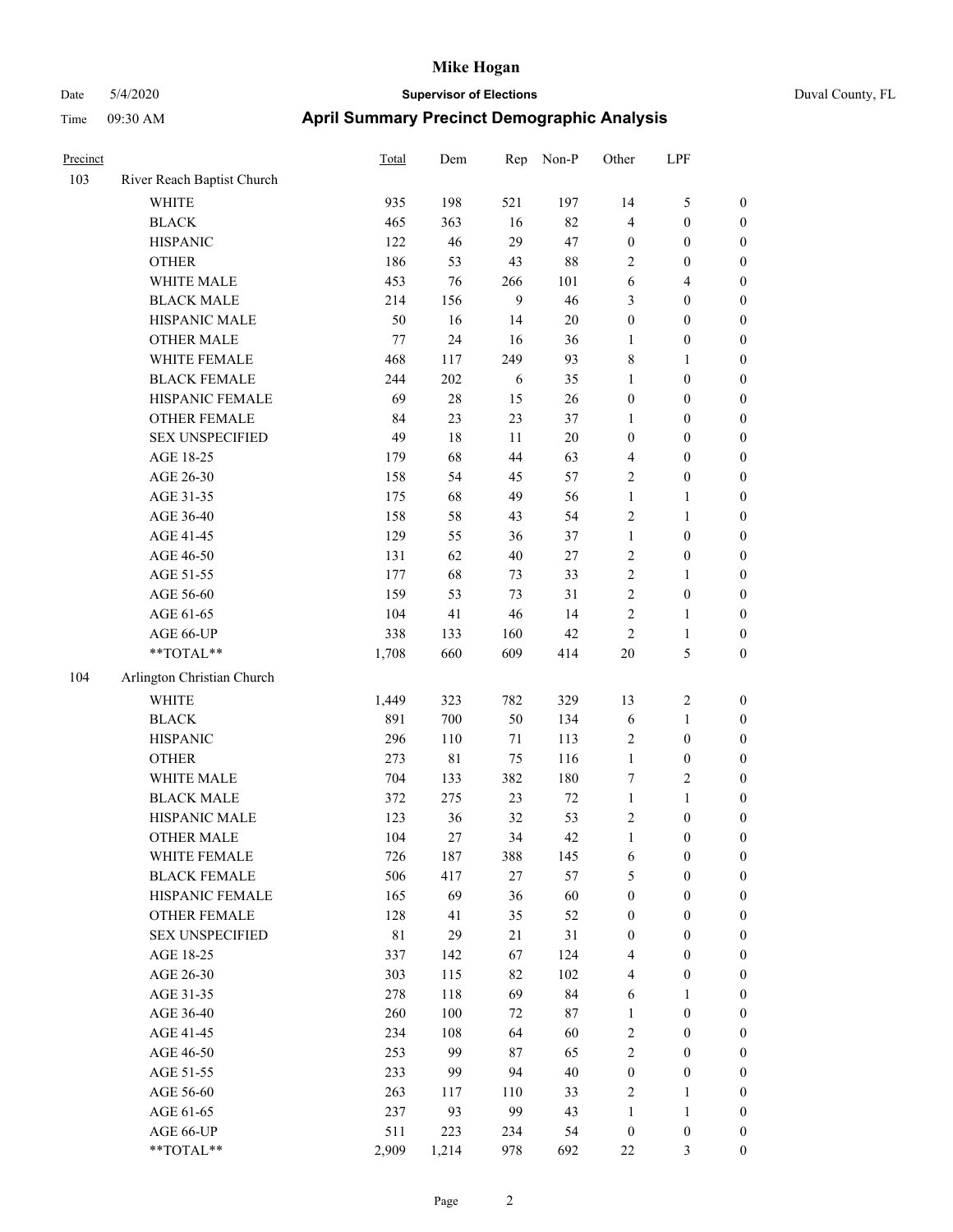| Precinct |                                      | Total | Dem    | Rep    | Non-P   | Other            | LPF                     |                  |
|----------|--------------------------------------|-------|--------|--------|---------|------------------|-------------------------|------------------|
| 105      | Terry Parker Baptist Church          |       |        |        |         |                  |                         |                  |
|          | WHITE                                | 2,435 | 592    | 1,283  | 531     | 19               | 10                      | $\boldsymbol{0}$ |
|          | <b>BLACK</b>                         | 1,142 | 885    | 61     | 183     | 11               | 2                       | $\boldsymbol{0}$ |
|          | <b>HISPANIC</b>                      | 339   | 118    | 83     | 135     | $\mathfrak{Z}$   | $\boldsymbol{0}$        | $\boldsymbol{0}$ |
|          | <b>OTHER</b>                         | 375   | 121    | $88\,$ | 165     | $\boldsymbol{0}$ | 1                       | $\boldsymbol{0}$ |
|          | WHITE MALE                           | 1,115 | 223    | 591    | 281     | 11               | 9                       | $\boldsymbol{0}$ |
|          | <b>BLACK MALE</b>                    | 496   | 358    | 34     | 97      | 6                | 1                       | $\boldsymbol{0}$ |
|          | HISPANIC MALE                        | 138   | 39     | 39     | 58      | $\sqrt{2}$       | $\boldsymbol{0}$        | $\boldsymbol{0}$ |
|          | <b>OTHER MALE</b>                    | 141   | 37     | 40     | 64      | $\boldsymbol{0}$ | $\boldsymbol{0}$        | $\boldsymbol{0}$ |
|          | WHITE FEMALE                         | 1,285 | 362    | 673    | 241     | $\,$ 8 $\,$      | 1                       | $\boldsymbol{0}$ |
|          | <b>BLACK FEMALE</b>                  | 615   | 508    | 25     | 76      | 5                | $\mathbf{1}$            | $\boldsymbol{0}$ |
|          | HISPANIC FEMALE                      | 191   | 75     | 42     | 73      | $\mathbf{1}$     | $\boldsymbol{0}$        | $\boldsymbol{0}$ |
|          | <b>OTHER FEMALE</b>                  | 165   | 67     | 41     | 56      | $\boldsymbol{0}$ | 1                       | $\boldsymbol{0}$ |
|          | <b>SEX UNSPECIFIED</b>               | 145   | 47     | $30\,$ | 68      | $\boldsymbol{0}$ | $\boldsymbol{0}$        | $\boldsymbol{0}$ |
|          | AGE 18-25                            | 509   | 203    | 106    | 194     | $\overline{4}$   | 2                       | $\boldsymbol{0}$ |
|          | AGE 26-30                            | 388   | 150    | 94     | 137     | 6                | $\mathbf{1}$            | $\boldsymbol{0}$ |
|          | AGE 31-35                            | 424   | 150    | 112    | 155     | $\mathfrak{Z}$   | 4                       | $\boldsymbol{0}$ |
|          | AGE 36-40                            | 360   | 139    | 101    | 114     | 3                | 3                       | $\boldsymbol{0}$ |
|          | AGE 41-45                            | 320   | 126    | 107    | 83      | $\mathfrak{Z}$   | 1                       | $\boldsymbol{0}$ |
|          | AGE 46-50                            | 314   | 124    | 110    | $77 \,$ | $\mathbf{1}$     | 2                       | $\boldsymbol{0}$ |
|          | AGE 51-55                            | 348   | 129    | 156    | 58      | 5                | $\boldsymbol{0}$        | $\boldsymbol{0}$ |
|          | AGE 56-60                            | 425   | 175    | 172    | 76      | $\sqrt{2}$       | $\boldsymbol{0}$        | $\boldsymbol{0}$ |
|          | AGE 61-65                            | 388   | 170    | 170    | $44\,$  | $\overline{4}$   | $\boldsymbol{0}$        | $\boldsymbol{0}$ |
|          | AGE 66-UP                            | 815   | 350    | 387    | 76      | $\sqrt{2}$       | $\boldsymbol{0}$        | $\boldsymbol{0}$ |
|          | **TOTAL**                            | 4,291 | 1,716  | 1,515  | 1,014   | 33               | 13                      | $\boldsymbol{0}$ |
| 106      | <b>Blue Cypress Community Center</b> |       |        |        |         |                  |                         |                  |
|          | WHITE                                | 2,340 | 563    | 1,300  | 450     | 19               | 8                       | $\boldsymbol{0}$ |
|          | <b>BLACK</b>                         | 1,949 | 1,607  | 62     | 273     | 6                | 1                       | $\boldsymbol{0}$ |
|          | <b>HISPANIC</b>                      | 254   | 105    | 53     | 93      | 3                | $\boldsymbol{0}$        | $\boldsymbol{0}$ |
|          | <b>OTHER</b>                         | 423   | 112    | 124    | 182     | 3                | 2                       | $\boldsymbol{0}$ |
|          | WHITE MALE                           | 1,102 | 230    | 643    | 216     | $\,$ 8 $\,$      | 5                       | $\boldsymbol{0}$ |
|          | <b>BLACK MALE</b>                    | 712   | 542    | 33     | 133     | $\overline{4}$   | $\boldsymbol{0}$        | $\boldsymbol{0}$ |
|          | HISPANIC MALE                        | 113   | 46     | 25     | 39      | 3                | 0                       | $\boldsymbol{0}$ |
|          | <b>OTHER MALE</b>                    | 152   | 41     | 55     | 53      | $\overline{2}$   | 1                       | $\boldsymbol{0}$ |
|          | WHITE FEMALE                         | 1,210 | 329    | 642    | 227     | $10\,$           | $\sqrt{2}$              | $\boldsymbol{0}$ |
|          | <b>BLACK FEMALE</b>                  | 1,202 | 1,036  | $27\,$ | 136     | $\sqrt{2}$       | 1                       | $\boldsymbol{0}$ |
|          | HISPANIC FEMALE                      | 135   | 58     | $28\,$ | 49      | $\boldsymbol{0}$ | $\boldsymbol{0}$        | $\boldsymbol{0}$ |
|          | <b>OTHER FEMALE</b>                  | 206   | 57     | 60     | 88      | $\mathbf{1}$     | $\boldsymbol{0}$        | $\boldsymbol{0}$ |
|          | <b>SEX UNSPECIFIED</b>               | 134   | $48\,$ | $26\,$ | 57      | $\mathbf{1}$     | $\sqrt{2}$              | $\boldsymbol{0}$ |
|          | AGE 18-25                            | 562   | 268    | 122    | 165     | $\boldsymbol{7}$ | $\boldsymbol{0}$        | $\boldsymbol{0}$ |
|          | AGE 26-30                            | 519   | 248    | 111    | 155     | $\mathbf{1}$     | 4                       | $\boldsymbol{0}$ |
|          | AGE 31-35                            | 520   | 286    | 108    | 122     | $\overline{4}$   | $\boldsymbol{0}$        | $\boldsymbol{0}$ |
|          | AGE 36-40                            | 437   | 219    | 94     | 120     | $\overline{4}$   | $\boldsymbol{0}$        | $\boldsymbol{0}$ |
|          | AGE 41-45                            | 373   | 188    | 84     | 98      | 1                | $\overline{\mathbf{c}}$ | $\boldsymbol{0}$ |
|          | AGE 46-50                            | 369   | 177    | 110    | 77      | $\overline{4}$   | $\mathbf{1}$            | $\boldsymbol{0}$ |
|          | AGE 51-55                            | 371   | 192    | 122    | 53      | $\sqrt{2}$       | $\sqrt{2}$              | $\boldsymbol{0}$ |
|          | AGE 56-60                            | 457   | 203    | 182    | 65      | $\sqrt{5}$       | $\sqrt{2}$              | $\boldsymbol{0}$ |
|          | AGE 61-65                            | 393   | 193    | 148    | 50      | $\sqrt{2}$       | $\boldsymbol{0}$        | $\boldsymbol{0}$ |
|          | AGE 66-UP                            | 965   | 413    | 458    | 93      | $\mathbf{1}$     | $\boldsymbol{0}$        | $\mathbf{0}$     |
|          | **TOTAL**                            | 4,966 | 2,387  | 1,539  | 998     | 31               | $11\,$                  | $\boldsymbol{0}$ |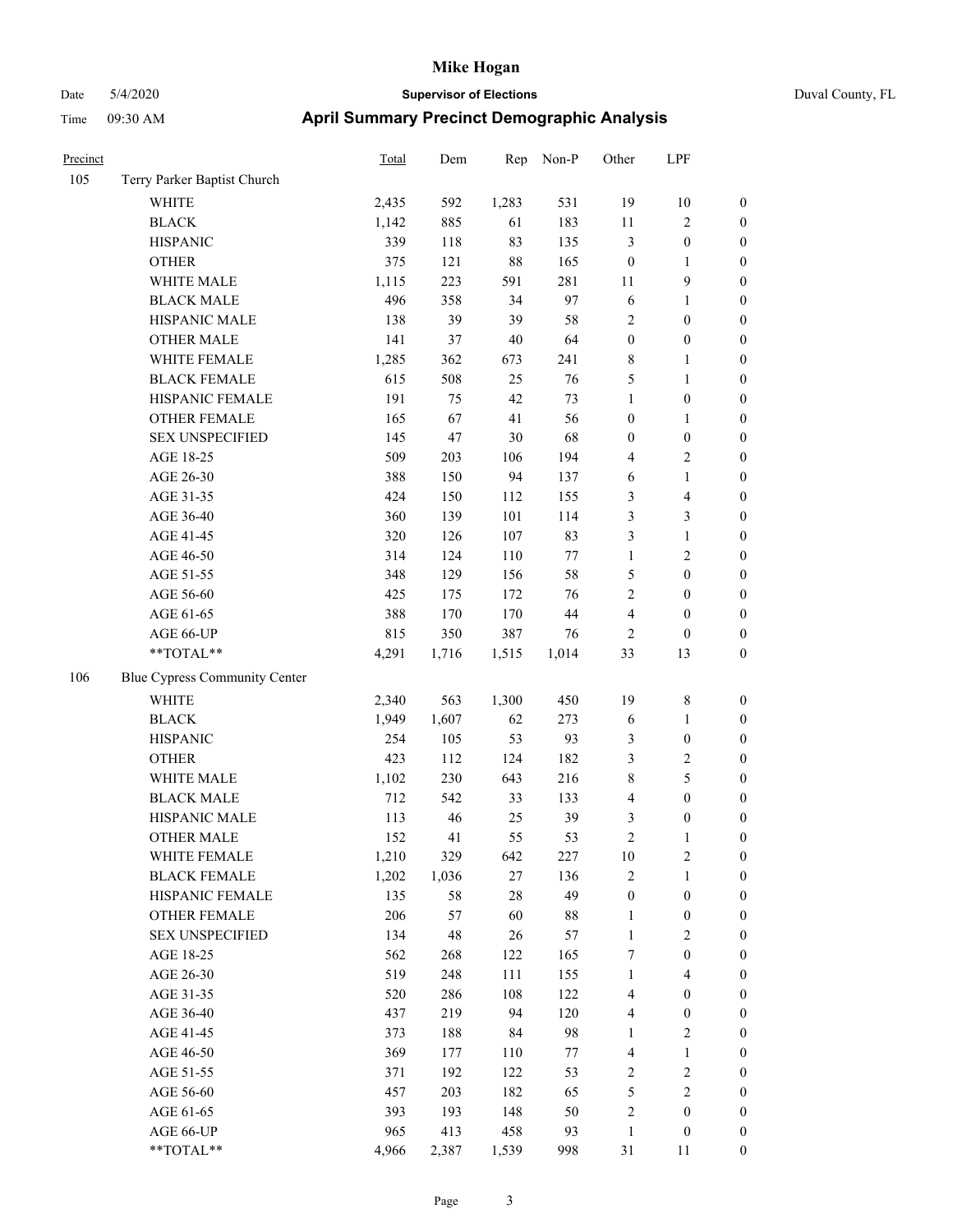| Precinct |                                    | Total | Dem    | Rep            | Non-P  | Other            | LPF              |                  |
|----------|------------------------------------|-------|--------|----------------|--------|------------------|------------------|------------------|
| 107      | Arlington Baptist Church           |       |        |                |        |                  |                  |                  |
|          | <b>WHITE</b>                       | 597   | 189    | 263            | 136    | 7                | $\sqrt{2}$       | $\boldsymbol{0}$ |
|          | <b>BLACK</b>                       | 782   | 615    | 31             | 129    | 6                | $\mathbf{1}$     | $\boldsymbol{0}$ |
|          | <b>HISPANIC</b>                    | 91    | 47     | 16             | 27     | $\mathbf{1}$     | $\boldsymbol{0}$ | $\boldsymbol{0}$ |
|          | <b>OTHER</b>                       | 142   | 54     | 23             | 61     | 3                | 1                | $\boldsymbol{0}$ |
|          | WHITE MALE                         | 292   | 86     | 133            | $70\,$ | 3                | $\boldsymbol{0}$ | 0                |
|          | <b>BLACK MALE</b>                  | 315   | 231    | 17             | 64     | 3                | $\boldsymbol{0}$ | $\boldsymbol{0}$ |
|          | HISPANIC MALE                      | 35    | $20\,$ | $\overline{4}$ | 11     | $\boldsymbol{0}$ | $\boldsymbol{0}$ | $\boldsymbol{0}$ |
|          | <b>OTHER MALE</b>                  | 50    | 18     | 14             | 17     | $\boldsymbol{0}$ | $\mathbf{1}$     | $\boldsymbol{0}$ |
|          | WHITE FEMALE                       | 300   | 101    | 128            | 65     | 4                | $\sqrt{2}$       | $\boldsymbol{0}$ |
|          | <b>BLACK FEMALE</b>                | 449   | 370    | 13             | 62     | 3                | $\mathbf{1}$     | $\boldsymbol{0}$ |
|          | HISPANIC FEMALE                    | 55    | 27     | $11\,$         | 16     | $\mathbf{1}$     | $\boldsymbol{0}$ | $\boldsymbol{0}$ |
|          | OTHER FEMALE                       | 67    | 30     | $\,$ 8 $\,$    | 27     | $\overline{2}$   | $\boldsymbol{0}$ | $\boldsymbol{0}$ |
|          | <b>SEX UNSPECIFIED</b>             | 49    | 22     | $\sqrt{5}$     | 21     | $\mathbf{1}$     | $\boldsymbol{0}$ | $\boldsymbol{0}$ |
|          | AGE 18-25                          | 177   | 100    | 26             | 49     | $\overline{c}$   | $\boldsymbol{0}$ | $\boldsymbol{0}$ |
|          | AGE 26-30                          | 151   | 86     | 13             | 48     | $\overline{4}$   | $\boldsymbol{0}$ | 0                |
|          | AGE 31-35                          | 177   | 109    | 22             | 44     | 2                | $\boldsymbol{0}$ | $\boldsymbol{0}$ |
|          | AGE 36-40                          | 133   | 75     | 16             | $40\,$ | $\overline{2}$   | $\boldsymbol{0}$ | $\boldsymbol{0}$ |
|          | AGE 41-45                          | 117   | 60     | 23             | 32     | $\mathbf{1}$     | 1                | $\boldsymbol{0}$ |
|          | AGE 46-50                          | 130   | 75     | 24             | 30     | $\mathbf{1}$     | $\boldsymbol{0}$ | $\boldsymbol{0}$ |
|          | AGE 51-55                          | 134   | 76     | 34             | $20\,$ | $\sqrt{2}$       | $\sqrt{2}$       | $\boldsymbol{0}$ |
|          | AGE 56-60                          | 151   | 98     | 33             | 19     | $\mathbf{1}$     | $\boldsymbol{0}$ | $\boldsymbol{0}$ |
|          | AGE 61-65                          | 147   | 78     | 37             | 30     | $\overline{2}$   | $\boldsymbol{0}$ | $\boldsymbol{0}$ |
|          | AGE 66-UP                          | 295   | 148    | 105            | 41     | $\boldsymbol{0}$ | 1                | $\boldsymbol{0}$ |
|          | **TOTAL**                          | 1,612 | 905    | 333            | 353    | 17               | $\overline{4}$   | 0                |
| 108      | The Central Church of the Nazarene |       |        |                |        |                  |                  |                  |
|          | <b>WHITE</b>                       | 1,457 | 358    | 757            | 323    | 16               | $\mathfrak{Z}$   | $\boldsymbol{0}$ |
|          | <b>BLACK</b>                       | 554   | 453    | 22             | $77\,$ | $\overline{c}$   | $\boldsymbol{0}$ | 0                |
|          | <b>HISPANIC</b>                    | 193   | 77     | 38             | $78\,$ | $\boldsymbol{0}$ | $\boldsymbol{0}$ | 0                |
|          | <b>OTHER</b>                       | 175   | 77     | 36             | 61     | 1                | $\boldsymbol{0}$ | $\boldsymbol{0}$ |
|          | WHITE MALE                         | 657   | 138    | 364            | 151    | 3                | 1                | $\boldsymbol{0}$ |
|          | <b>BLACK MALE</b>                  | 231   | 173    | 15             | 41     | $\overline{c}$   | $\boldsymbol{0}$ | $\boldsymbol{0}$ |
|          | HISPANIC MALE                      | 88    | 30     | $22\,$         | 36     | $\boldsymbol{0}$ | $\boldsymbol{0}$ | $\boldsymbol{0}$ |
|          | <b>OTHER MALE</b>                  | 60    | 24     | 16             | 20     | $\boldsymbol{0}$ | $\boldsymbol{0}$ | $\boldsymbol{0}$ |
|          | WHITE FEMALE                       | 793   | 219    | 391            | 168    | 13               | $\overline{c}$   | $\boldsymbol{0}$ |
|          | <b>BLACK FEMALE</b>                | 307   | 268    | $\tau$         | 32     | $\boldsymbol{0}$ | $\boldsymbol{0}$ | 0                |
|          | HISPANIC FEMALE                    | 101   | 46     | 16             | 39     | $\boldsymbol{0}$ | $\boldsymbol{0}$ | 0                |
|          | <b>OTHER FEMALE</b>                | 74    | 38     | 16             | 19     | $\mathbf{1}$     | $\boldsymbol{0}$ | 0                |
|          | <b>SEX UNSPECIFIED</b>             | 68    | 29     | $\sqrt{6}$     | 33     | $\boldsymbol{0}$ | $\boldsymbol{0}$ | 0                |
|          | AGE 18-25                          | 268   | 114    | 52             | 101    | $\mathbf{1}$     | $\boldsymbol{0}$ | $\overline{0}$   |
|          | AGE 26-30                          | 203   | 94     | 44             | 62     | 3                | $\boldsymbol{0}$ | $\boldsymbol{0}$ |
|          | AGE 31-35                          | 223   | 93     | 56             | 71     | 3                | $\boldsymbol{0}$ | $\overline{0}$   |
|          | AGE 36-40                          | 187   | 74     | 59             | 50     | $\overline{4}$   | $\boldsymbol{0}$ | $\boldsymbol{0}$ |
|          | AGE 41-45                          | 175   | 64     | 52             | 55     | $\mathfrak{Z}$   | $\mathbf{1}$     | $\overline{0}$   |
|          | AGE 46-50                          | 174   | 77     | 62             | 34     | $\mathbf{1}$     | $\boldsymbol{0}$ | $\overline{0}$   |
|          | AGE 51-55                          | 213   | 92     | 86             | 34     | $\mathbf{1}$     | $\boldsymbol{0}$ | $\boldsymbol{0}$ |
|          | AGE 56-60                          | 276   | 116    | 117            | 40     | $\mathbf{1}$     | $\sqrt{2}$       | $\boldsymbol{0}$ |
|          | AGE 61-65                          | 219   | $80\,$ | 92             | 47     | $\boldsymbol{0}$ | $\boldsymbol{0}$ | 0                |
|          | AGE 66-UP                          | 441   | 161    | 233            | 45     | 2                | $\boldsymbol{0}$ | 0                |
|          | **TOTAL**                          | 2,379 | 965    | 853            | 539    | 19               | $\mathfrak{Z}$   | $\boldsymbol{0}$ |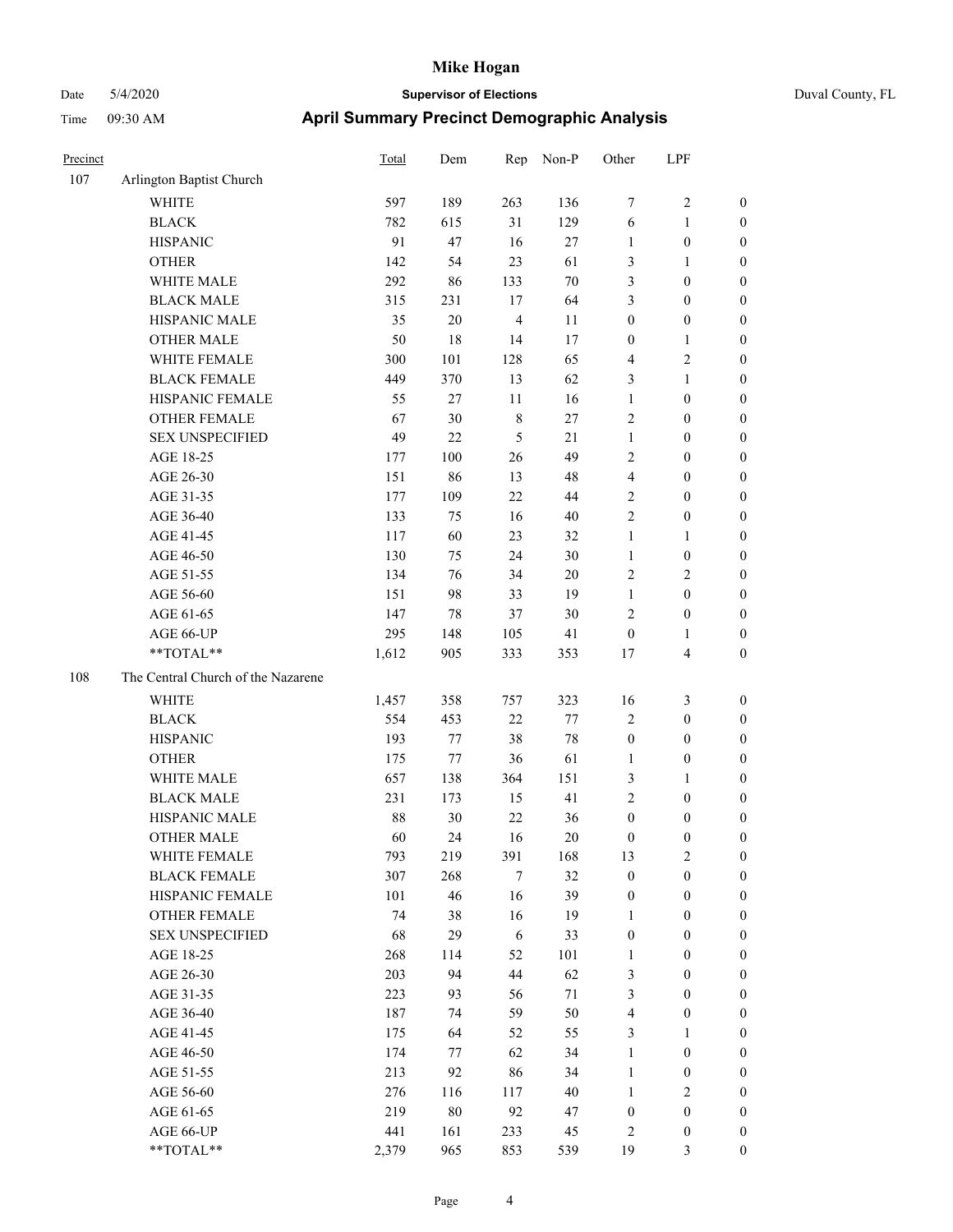| Duval County, FL |
|------------------|
|------------------|

| Precinct |                                 | <b>Total</b> | Dem         | Rep         | Non-P            | Other            | LPF              |                  |
|----------|---------------------------------|--------------|-------------|-------------|------------------|------------------|------------------|------------------|
| 109      | Arlington Congregational Church |              |             |             |                  |                  |                  |                  |
|          | WHITE                           | 847          | 225         | 440         | 165              | $10\,$           | 7                | $\boldsymbol{0}$ |
|          | <b>BLACK</b>                    | 467          | 352         | 17          | 92               | 6                | $\boldsymbol{0}$ | $\boldsymbol{0}$ |
|          | <b>HISPANIC</b>                 | 94           | 49          | 18          | 25               | 1                | 1                | 0                |
|          | <b>OTHER</b>                    | 100          | 41          | 26          | 32               | $\boldsymbol{0}$ | $\mathbf{1}$     | 0                |
|          | WHITE MALE                      | 401          | 93          | 215         | 84               | 4                | $\mathfrak s$    | $\boldsymbol{0}$ |
|          | <b>BLACK MALE</b>               | 189          | 132         | 9           | 44               | 4                | $\boldsymbol{0}$ | $\boldsymbol{0}$ |
|          | HISPANIC MALE                   | 39           | 18          | 7           | 13               | $\boldsymbol{0}$ | $\mathbf{1}$     | $\boldsymbol{0}$ |
|          | <b>OTHER MALE</b>               | 29           | $\,$ 8 $\,$ | 12          | $\boldsymbol{9}$ | $\boldsymbol{0}$ | $\boldsymbol{0}$ | $\boldsymbol{0}$ |
|          | WHITE FEMALE                    | 441          | 131         | 222         | $80\,$           | 6                | $\sqrt{2}$       | $\boldsymbol{0}$ |
|          | <b>BLACK FEMALE</b>             | 268          | 213         | $\,$ 8 $\,$ | 45               | $\overline{c}$   | $\boldsymbol{0}$ | $\boldsymbol{0}$ |
|          | HISPANIC FEMALE                 | 51           | 29          | 11          | $10\,$           | $\mathbf{1}$     | $\boldsymbol{0}$ | $\boldsymbol{0}$ |
|          | <b>OTHER FEMALE</b>             | 52           | 28          | 11          | 12               | $\boldsymbol{0}$ | 1                | $\boldsymbol{0}$ |
|          | <b>SEX UNSPECIFIED</b>          | 38           | 15          | 6           | 17               | $\boldsymbol{0}$ | $\boldsymbol{0}$ | 0                |
|          | AGE 18-25                       | 178          | 83          | 34          | 56               | 1                | $\overline{4}$   | 0                |
|          | AGE 26-30                       | 169          | 77          | 42          | 46               | 4                | $\boldsymbol{0}$ | $\boldsymbol{0}$ |
|          | AGE 31-35                       | 198          | 95          | 39          | 62               | 1                | 1                | $\boldsymbol{0}$ |
|          | AGE 36-40                       | 122          | 60          | 36          | 23               | $\overline{c}$   | $\mathbf{1}$     | $\boldsymbol{0}$ |
|          | AGE 41-45                       | 101          | 54          | 21          | 24               | $\sqrt{2}$       | $\boldsymbol{0}$ | $\boldsymbol{0}$ |
|          | AGE 46-50                       | 98           | 42          | 26          | 28               | 2                | $\boldsymbol{0}$ | $\boldsymbol{0}$ |
|          | AGE 51-55                       | 116          | 49          | 47          | 16               | $\overline{2}$   | $\overline{2}$   | $\boldsymbol{0}$ |
|          | AGE 56-60                       | 120          | 43          | 64          | 13               | $\boldsymbol{0}$ | $\boldsymbol{0}$ | $\boldsymbol{0}$ |
|          | AGE 61-65                       | 133          | 53          | 55          | 23               | $\overline{c}$   | $\boldsymbol{0}$ | 0                |
|          | AGE 66-UP                       | 273          | 111         | 137         | 23               | $\mathbf{1}$     | 1                | 0                |
|          | $**TOTAL**$                     | 1,508        | 667         | 501         | 314              | 17               | 9                | $\boldsymbol{0}$ |
| 110      | St. Pauls Episcopal Church      |              |             |             |                  |                  |                  |                  |
|          | <b>WHITE</b>                    | 1,710        | 446         | 947         | 292              | 16               | 9                | 0                |
|          | <b>BLACK</b>                    | 203          | 153         | $\,$ 8 $\,$ | 41               | $\mathbf{1}$     | $\boldsymbol{0}$ | $\boldsymbol{0}$ |
|          | <b>HISPANIC</b>                 | 99           | 42          | 27          | 28               | $\overline{c}$   | $\boldsymbol{0}$ | 0                |
|          | <b>OTHER</b>                    | 156          | 48          | 46          | 60               | $\mathbf{1}$     | 1                | $\boldsymbol{0}$ |
|          | WHITE MALE                      | 801          | 179         | 454         | 156              | 7                | $\mathfrak s$    | $\boldsymbol{0}$ |
|          | <b>BLACK MALE</b>               | 85           | 59          | 5           | 20               | $\mathbf{1}$     | $\boldsymbol{0}$ | $\boldsymbol{0}$ |
|          | HISPANIC MALE                   | 40           | 19          | 13          | 8                | $\boldsymbol{0}$ | $\boldsymbol{0}$ | 0                |
|          | <b>OTHER MALE</b>               | 56           | 16          | 20          | 18               | $\mathbf{1}$     | $\mathbf{1}$     | $\boldsymbol{0}$ |
|          | WHITE FEMALE                    | 887          | 258         | 483         | 133              | $\overline{9}$   | $\overline{4}$   | 0                |
|          | <b>BLACK FEMALE</b>             | 116          | 92          | 3           | $21\,$           | $\boldsymbol{0}$ | $\boldsymbol{0}$ | 0                |
|          | HISPANIC FEMALE                 | 57           | 23          | 13          | 19               | $\overline{c}$   | $\boldsymbol{0}$ | 0                |
|          | OTHER FEMALE                    | 76           | 28          | 23          | 25               | $\boldsymbol{0}$ | $\boldsymbol{0}$ | 0                |
|          | <b>SEX UNSPECIFIED</b>          | 50           | 15          | 14          | 21               | $\boldsymbol{0}$ | $\boldsymbol{0}$ | $\overline{0}$   |
|          | AGE 18-25                       | 176          | 45          | 68          | 61               | $\overline{c}$   | $\boldsymbol{0}$ | $\overline{0}$   |
|          | AGE 26-30                       | 151          | 50          | 62          | 38               | $\boldsymbol{0}$ | $\mathbf{1}$     | 0                |
|          | AGE 31-35                       | 177          | 41          | 75          | 53               | 5                | $\mathfrak{Z}$   | 0                |
|          | AGE 36-40                       | 163          | 51          | 55          | 53               | $\mathbf{1}$     | $\mathfrak{Z}$   | 0                |
|          | AGE 41-45                       | 133          | 34          | 64          | 32               | 3                | $\boldsymbol{0}$ | 0                |
|          | AGE 46-50                       | 175          | 46          | 92          | 34               | $\sqrt{2}$       | 1                | 0                |
|          | AGE 51-55                       | 190          | 65          | 89          | 36               | $\boldsymbol{0}$ | $\boldsymbol{0}$ | 0                |
|          | AGE 56-60                       | 210          | 66          | 108         | 33               | 3                | $\boldsymbol{0}$ | 0                |
|          | AGE 61-65                       | 225          | 92          | 106         | 26               | $\boldsymbol{0}$ | $\mathbf{1}$     | $\boldsymbol{0}$ |
|          | AGE 66-UP                       | 568          | 199         | 309         | 55               | 4                | $\mathbf{1}$     | $\boldsymbol{0}$ |
|          | **TOTAL**                       | 2,168        | 689         | 1,028       | 421              | $20\,$           | $10\,$           | $\boldsymbol{0}$ |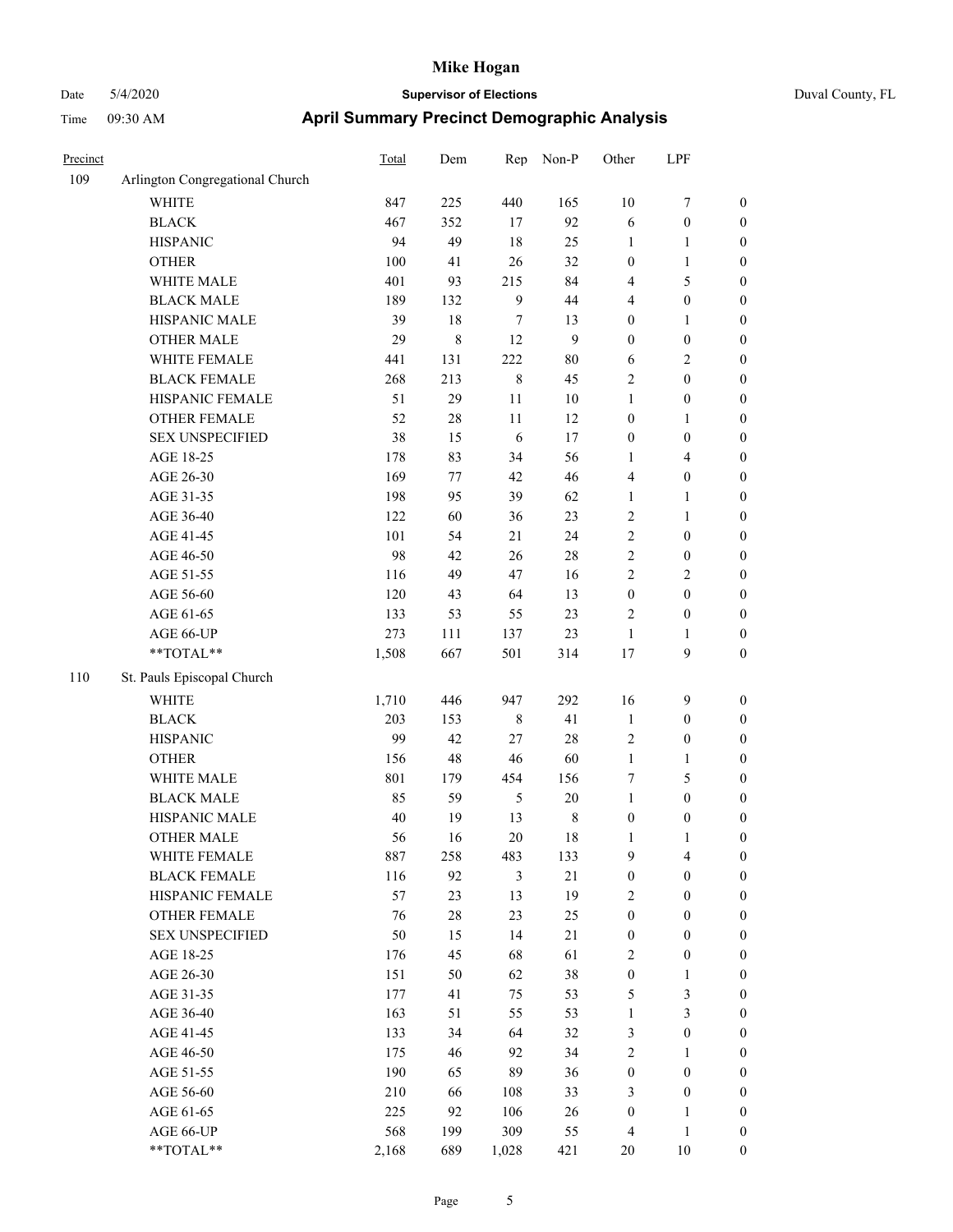| Precinct |                                   | <b>Total</b> | Dem   | Rep         | Non-P  | Other            | LPF                     |                  |
|----------|-----------------------------------|--------------|-------|-------------|--------|------------------|-------------------------|------------------|
| 111      | Fort Caroline Presbyterian Church |              |       |             |        |                  |                         |                  |
|          | WHITE                             | 1,133        | 272   | 664         | 184    | 11               | 2                       | $\mathbf{0}$     |
|          | <b>BLACK</b>                      | 316          | 244   | 14          | 55     | $\sqrt{2}$       | 1                       | $\boldsymbol{0}$ |
|          | <b>HISPANIC</b>                   | 96           | 40    | 28          | 28     | $\boldsymbol{0}$ | $\boldsymbol{0}$        | $\boldsymbol{0}$ |
|          | <b>OTHER</b>                      | 112          | 31    | 36          | 45     | $\boldsymbol{0}$ | $\boldsymbol{0}$        | $\boldsymbol{0}$ |
|          | WHITE MALE                        | 529          | 101   | 335         | 86     | 5                | 2                       | $\boldsymbol{0}$ |
|          | <b>BLACK MALE</b>                 | 138          | 95    | $\,$ 8 $\,$ | 32     | $\overline{2}$   | 1                       | $\boldsymbol{0}$ |
|          | HISPANIC MALE                     | 40           | 14    | 15          | 11     | $\boldsymbol{0}$ | $\boldsymbol{0}$        | $\boldsymbol{0}$ |
|          | <b>OTHER MALE</b>                 | 38           | 5     | 17          | 16     | $\boldsymbol{0}$ | $\boldsymbol{0}$        | $\boldsymbol{0}$ |
|          | WHITE FEMALE                      | 593          | 169   | 322         | 96     | 6                | $\boldsymbol{0}$        | $\boldsymbol{0}$ |
|          | <b>BLACK FEMALE</b>               | 175          | 147   | 6           | 22     | $\boldsymbol{0}$ | $\boldsymbol{0}$        | $\boldsymbol{0}$ |
|          | HISPANIC FEMALE                   | 52           | 23    | 13          | 16     | $\boldsymbol{0}$ | $\boldsymbol{0}$        | $\boldsymbol{0}$ |
|          | <b>OTHER FEMALE</b>               | 58           | 23    | 13          | $22\,$ | $\boldsymbol{0}$ | $\boldsymbol{0}$        | $\boldsymbol{0}$ |
|          | <b>SEX UNSPECIFIED</b>            | 34           | 10    | 13          | 11     | $\boldsymbol{0}$ | $\boldsymbol{0}$        | $\boldsymbol{0}$ |
|          | AGE 18-25                         | 160          | 56    | 51          | 52     | 1                | $\boldsymbol{0}$        | $\boldsymbol{0}$ |
|          | AGE 26-30                         | 127          | 45    | 42          | 39     | $\mathbf{1}$     | $\boldsymbol{0}$        | $\boldsymbol{0}$ |
|          | AGE 31-35                         | 127          | 43    | 48          | 32     | $\mathfrak{Z}$   | 1                       | $\boldsymbol{0}$ |
|          | AGE 36-40                         | 137          | 52    | 46          | 37     | $\mathbf{1}$     | 1                       | $\boldsymbol{0}$ |
|          | AGE 41-45                         | 119          | 40    | $48\,$      | 29     | $\mathbf{1}$     | 1                       | $\boldsymbol{0}$ |
|          | AGE 46-50                         | 117          | 47    | 52          | 18     | $\boldsymbol{0}$ | $\boldsymbol{0}$        | $\boldsymbol{0}$ |
|          | AGE 51-55                         | 153          | 50    | 82          | 20     | 1                | $\boldsymbol{0}$        | $\boldsymbol{0}$ |
|          | AGE 56-60                         | 154          | 45    | 85          | 21     | 3                | $\boldsymbol{0}$        | $\boldsymbol{0}$ |
|          | AGE 61-65                         | 162          | 47    | 88          | 26     | $\mathbf{1}$     | $\boldsymbol{0}$        | $\boldsymbol{0}$ |
|          | AGE 66-UP                         | 401          | 162   | 200         | 38     | $\mathbf{1}$     | $\boldsymbol{0}$        | $\boldsymbol{0}$ |
|          | $**TOTAL**$                       | 1,657        | 587   | 742         | 312    | 13               | 3                       | $\boldsymbol{0}$ |
| 112      | Regency Square Regional Library   |              |       |             |        |                  |                         |                  |
|          | <b>WHITE</b>                      | 961          | 270   | 426         | 246    | 14               | 5                       | $\boldsymbol{0}$ |
|          | <b>BLACK</b>                      | 819          | 621   | 36          | 160    | $\sqrt{2}$       | $\boldsymbol{0}$        | $\boldsymbol{0}$ |
|          | <b>HISPANIC</b>                   | 178          | 79    | 27          | 69     | $\sqrt{2}$       | 1                       | $\boldsymbol{0}$ |
|          | <b>OTHER</b>                      | 194          | 75    | 41          | 75     | $\sqrt{2}$       | 1                       | $\boldsymbol{0}$ |
|          | WHITE MALE                        | 436          | 98    | 202         | 126    | $\boldsymbol{7}$ | 3                       | $\boldsymbol{0}$ |
|          | <b>BLACK MALE</b>                 | 323          | 232   | 15          | 75     | $\mathbf{1}$     | $\boldsymbol{0}$        | $\boldsymbol{0}$ |
|          | HISPANIC MALE                     | 70           | 28    | 10          | $30\,$ | $\overline{c}$   | $\boldsymbol{0}$        | $\boldsymbol{0}$ |
|          | <b>OTHER MALE</b>                 | 68           | 23    | 13          | 31     | $\boldsymbol{0}$ | 1                       | $\boldsymbol{0}$ |
|          | WHITE FEMALE                      | 515          | 168   | 220         | 118    | $\boldsymbol{7}$ | $\sqrt{2}$              | $\boldsymbol{0}$ |
|          | <b>BLACK FEMALE</b>               | 486          | 382   | $20\,$      | 83     | $\mathbf{1}$     | $\boldsymbol{0}$        | $\boldsymbol{0}$ |
|          | HISPANIC FEMALE                   | 103          | 49    | 17          | 36     | $\boldsymbol{0}$ | 1                       | $\boldsymbol{0}$ |
|          | OTHER FEMALE                      | 96           | 44    | $20\,$      | 30     | $\overline{2}$   | $\boldsymbol{0}$        | $\boldsymbol{0}$ |
|          | <b>SEX UNSPECIFIED</b>            | 55           | 21    | 13          | 21     | $\boldsymbol{0}$ | $\boldsymbol{0}$        | $\boldsymbol{0}$ |
|          | AGE 18-25                         | 284          | 127   | 46          | 104    | $\sqrt{5}$       | $\overline{\mathbf{c}}$ | $\boldsymbol{0}$ |
|          | AGE 26-30                         | 299          | 146   | 53          | 96     | $\mathfrak z$    | 1                       | $\boldsymbol{0}$ |
|          | AGE 31-35                         | 214          | 122   | 30          | 60     | $\mathbf{1}$     | 1                       | $\boldsymbol{0}$ |
|          | AGE 36-40                         | 177          | 77    | 41          | 57     | $\sqrt{2}$       | $\boldsymbol{0}$        | $\boldsymbol{0}$ |
|          | AGE 41-45                         | 144          | 73    | 33          | 37     | $\mathbf{1}$     | $\boldsymbol{0}$        | $\boldsymbol{0}$ |
|          | AGE 46-50                         | 171          | 96    | 36          | 39     | $\boldsymbol{0}$ | $\boldsymbol{0}$        | $\boldsymbol{0}$ |
|          | AGE 51-55                         | 149          | 69    | 34          | 45     | 1                | $\boldsymbol{0}$        | $\boldsymbol{0}$ |
|          | AGE 56-60                         | 164          | 83    | 43          | 33     | $\mathfrak{Z}$   | 2                       | $\boldsymbol{0}$ |
|          | AGE 61-65                         | 156          | 65    | 61          | 28     | $\sqrt{2}$       | $\boldsymbol{0}$        | $\boldsymbol{0}$ |
|          | AGE 66-UP                         | 394          | 187   | 153         | 51     | $\sqrt{2}$       | 1                       | $\bf{0}$         |
|          | **TOTAL**                         | 2,152        | 1,045 | 530         | 550    | $20\,$           | $\tau$                  | $\boldsymbol{0}$ |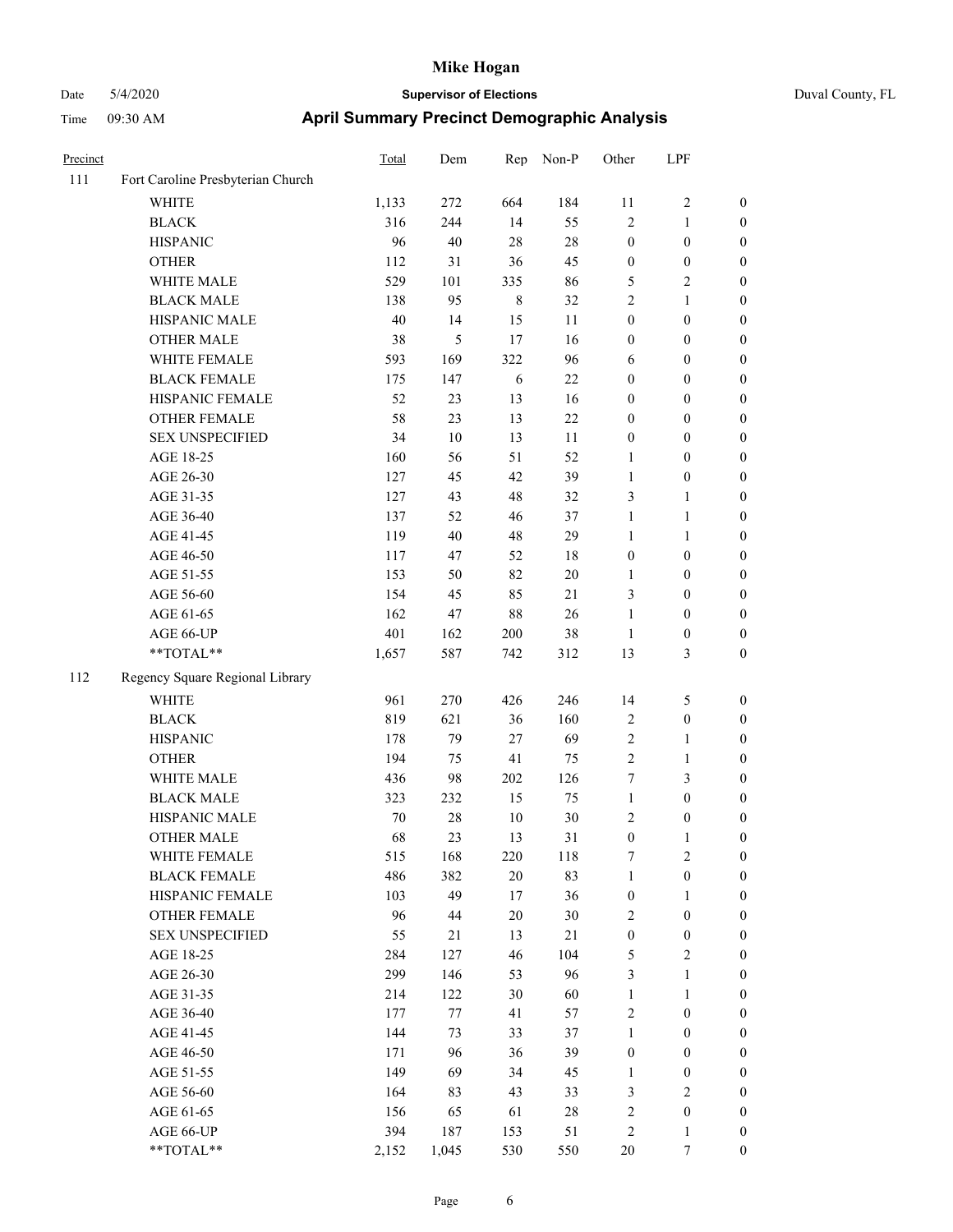| Precinct |                                    | <b>Total</b> | Dem   | Rep         | Non-P  | Other                   | LPF                     |                  |
|----------|------------------------------------|--------------|-------|-------------|--------|-------------------------|-------------------------|------------------|
| 113      | Fort Caroline Christian Church     |              |       |             |        |                         |                         |                  |
|          | WHITE                              | 3,048        | 760   | 1,612       | 648    | 15                      | 13                      | $\boldsymbol{0}$ |
|          | <b>BLACK</b>                       | 1,980        | 1,560 | 71          | 334    | 14                      | $\mathbf{1}$            | $\boldsymbol{0}$ |
|          | <b>HISPANIC</b>                    | 441          | 186   | 99          | 154    | 2                       | $\boldsymbol{0}$        | 0                |
|          | <b>OTHER</b>                       | 581          | 197   | 111         | 265    | 5                       | $\mathfrak{Z}$          | 0                |
|          | WHITE MALE                         | 1,385        | 285   | 755         | 324    | 10                      | 11                      | 0                |
|          | <b>BLACK MALE</b>                  | 784          | 594   | $42\,$      | 142    | 6                       | $\boldsymbol{0}$        | $\boldsymbol{0}$ |
|          | HISPANIC MALE                      | 211          | 81    | 53          | 75     | $\overline{c}$          | $\boldsymbol{0}$        | $\boldsymbol{0}$ |
|          | <b>OTHER MALE</b>                  | 239          | 81    | 55          | 101    | $\boldsymbol{0}$        | $\sqrt{2}$              | 0                |
|          | WHITE FEMALE                       | 1,633        | 468   | 843         | 315    | 5                       | $\sqrt{2}$              | 0                |
|          | <b>BLACK FEMALE</b>                | 1,150        | 938   | 28          | 175    | 8                       | $\mathbf{1}$            | $\boldsymbol{0}$ |
|          | HISPANIC FEMALE                    | 215          | 98    | 44          | 73     | $\boldsymbol{0}$        | $\boldsymbol{0}$        | $\boldsymbol{0}$ |
|          | OTHER FEMALE                       | 255          | 93    | 48          | 109    | 4                       | 1                       | 0                |
|          | <b>SEX UNSPECIFIED</b>             | 177          | 65    | 25          | 86     | $\mathbf{1}$            | $\boldsymbol{0}$        | 0                |
|          | AGE 18-25                          | 727          | 304   | 162         | 247    | 12                      | $\overline{c}$          | 0                |
|          | AGE 26-30                          | 612          | 281   | 127         | 196    | 4                       | $\overline{\mathbf{4}}$ | 0                |
|          | AGE 31-35                          | 556          | 254   | 120         | 177    | 3                       | $\sqrt{2}$              | 0                |
|          | AGE 36-40                          | 557          | 269   | 134         | 151    | $\overline{2}$          | $\mathbf{1}$            | $\boldsymbol{0}$ |
|          | AGE 41-45                          | 471          | 232   | 121         | 112    | 3                       | $\mathfrak{Z}$          | $\boldsymbol{0}$ |
|          | AGE 46-50                          | 530          | 253   | 160         | 110    | 4                       | $\mathfrak{Z}$          | $\boldsymbol{0}$ |
|          | AGE 51-55                          | 552          | 246   | 186         | 115    | 4                       | $\mathbf{1}$            | $\boldsymbol{0}$ |
|          | AGE 56-60                          | 551          | 229   | 218         | 99     | 4                       | 1                       | $\boldsymbol{0}$ |
|          | AGE 61-65                          | 468          | 206   | 194         | 68     | $\boldsymbol{0}$        | $\boldsymbol{0}$        | 0                |
|          | AGE 66-UP                          | 1,026        | 429   | 471         | 126    | $\boldsymbol{0}$        | $\boldsymbol{0}$        | 0                |
|          | **TOTAL**                          | 6,050        | 2,703 | 1,893       | 1,401  | 36                      | 17                      | 0                |
| 114      | Destination Church of the Assembli |              |       |             |        |                         |                         |                  |
|          | WHITE                              | 956          | 250   | 409         | 285    | 9                       | $\mathfrak{Z}$          | 0                |
|          | <b>BLACK</b>                       | 1,244        | 963   | 46          | 226    | 7                       | $\sqrt{2}$              | 0                |
|          | <b>HISPANIC</b>                    | 222          | 97    | 31          | 91     | $\sqrt{2}$              | $\mathbf{1}$            | 0                |
|          | <b>OTHER</b>                       | 222          | 87    | 32          | 103    | $\boldsymbol{0}$        | $\boldsymbol{0}$        | $\boldsymbol{0}$ |
|          | WHITE MALE                         | 474          | 104   | 216         | 147    | 5                       | $\sqrt{2}$              | $\boldsymbol{0}$ |
|          | <b>BLACK MALE</b>                  | 443          | 315   | 21          | 102    | 3                       | $\sqrt{2}$              | $\boldsymbol{0}$ |
|          | HISPANIC MALE                      | 94           | 43    | 13          | 38     | $\boldsymbol{0}$        | $\boldsymbol{0}$        | $\boldsymbol{0}$ |
|          | <b>OTHER MALE</b>                  | 75           | 30    | 14          | 31     | $\boldsymbol{0}$        | $\boldsymbol{0}$        | $\boldsymbol{0}$ |
|          | WHITE FEMALE                       | 463          | 143   | 183         | 132    | 4                       | $\mathbf{1}$            | 0                |
|          | <b>BLACK FEMALE</b>                | 763          | 618   | $22\,$      | 119    | $\overline{\mathbf{4}}$ | $\boldsymbol{0}$        | 0                |
|          | HISPANIC FEMALE                    | 121          | 50    | 17          | 51     | 2                       | 1                       | 0                |
|          | OTHER FEMALE                       | 85           | 46    | $\,$ 8 $\,$ | 31     | $\boldsymbol{0}$        | $\boldsymbol{0}$        | 0                |
|          | <b>SEX UNSPECIFIED</b>             | 126          | 48    | 24          | 54     | $\boldsymbol{0}$        | $\boldsymbol{0}$        | 0                |
|          | AGE 18-25                          | 409          | 201   | 42          | 161    | 3                       | $\sqrt{2}$              | $\boldsymbol{0}$ |
|          | AGE 26-30                          | 344          | 203   | 41          | 93     | 6                       | $\mathbf{1}$            | 0                |
|          | AGE 31-35                          | 350          | 185   | 45          | 119    | $\mathbf{1}$            | $\boldsymbol{0}$        | 0                |
|          | AGE 36-40                          | 246          | 139   | 36          | 68     | $\sqrt{2}$              | $\mathbf{1}$            | 0                |
|          | AGE 41-45                          | 184          | 97    | 41          | $44\,$ | $\mathbf{1}$            | $\mathbf{1}$            | $\overline{0}$   |
|          | AGE 46-50                          | 217          | 120   | 42          | 53     | $\mathbf{1}$            | $\mathbf{1}$            | $\boldsymbol{0}$ |
|          | AGE 51-55                          | 206          | 95    | 65          | 44     | $\sqrt{2}$              | $\boldsymbol{0}$        | 0                |
|          | AGE 56-60                          | 229          | 115   | 60          | 52     | $\sqrt{2}$              | $\boldsymbol{0}$        | 0                |
|          | AGE 61-65                          | 177          | 96    | 48          | 33     | $\boldsymbol{0}$        | $\boldsymbol{0}$        | $\boldsymbol{0}$ |
|          | AGE 66-UP                          | 282          | 146   | 98          | $38\,$ | $\boldsymbol{0}$        | $\boldsymbol{0}$        | 0                |
|          | **TOTAL**                          | 2,644        | 1,397 | 518         | 705    | $18\,$                  | 6                       | $\boldsymbol{0}$ |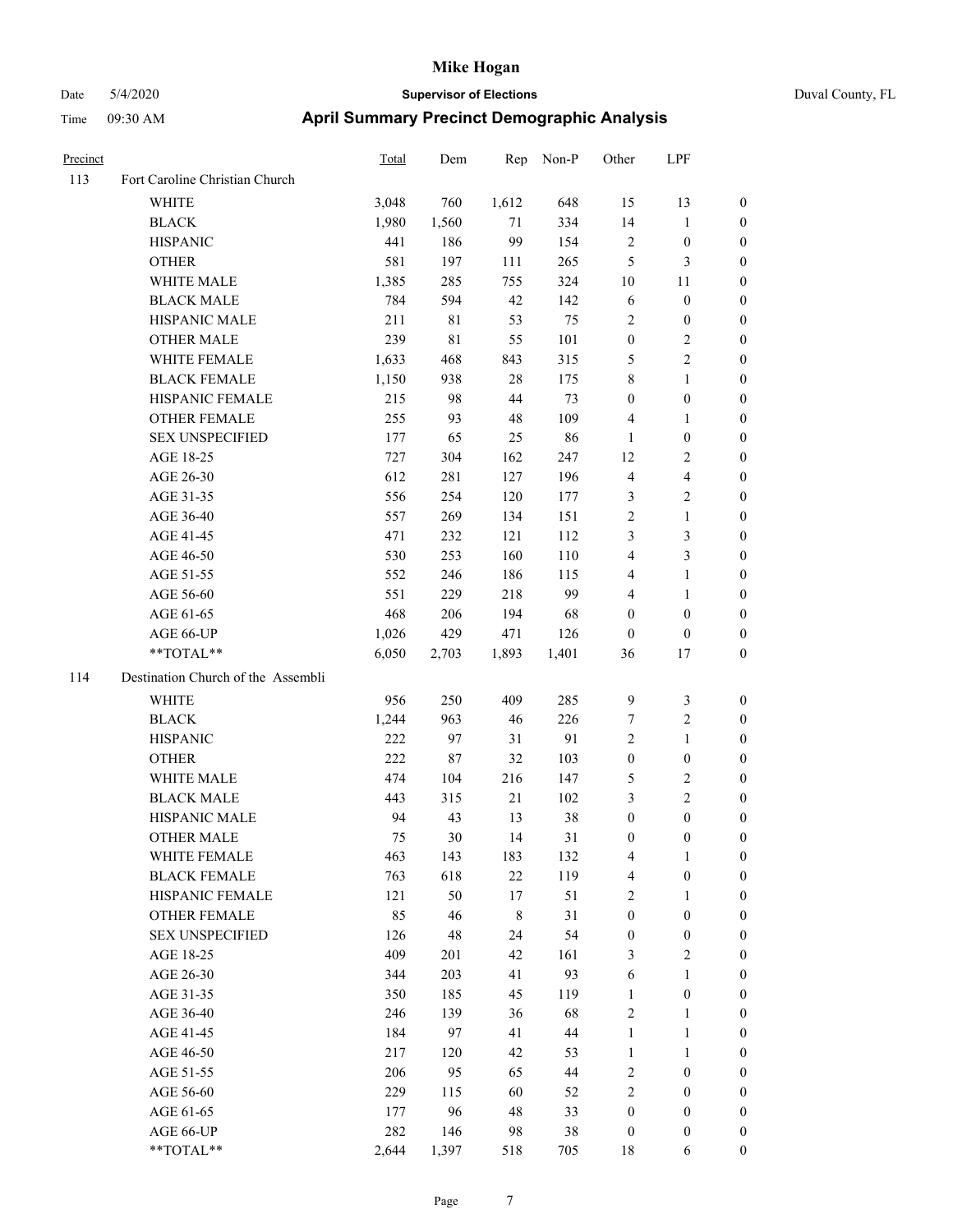| Precinct |                            | Total | Dem         | Rep    | Non-P | Other            | LPF                     |                  |
|----------|----------------------------|-------|-------------|--------|-------|------------------|-------------------------|------------------|
| 201      | Victory Celebration Church |       |             |        |       |                  |                         |                  |
|          | WHITE                      | 1,912 | 339         | 1,199  | 347   | $18\,$           | 9                       | $\boldsymbol{0}$ |
|          | <b>BLACK</b>               | 868   | 675         | $40\,$ | 141   | 12               | $\boldsymbol{0}$        | $\boldsymbol{0}$ |
|          | <b>HISPANIC</b>            | 232   | $72\,$      | 65     | 91    | $\mathfrak{Z}$   | 1                       | $\boldsymbol{0}$ |
|          | <b>OTHER</b>               | 263   | 91          | 83     | 87    | $\mathbf{1}$     | 1                       | $\boldsymbol{0}$ |
|          | WHITE MALE                 | 924   | 140         | 591    | 178   | 10               | 5                       | $\boldsymbol{0}$ |
|          | <b>BLACK MALE</b>          | 390   | 282         | 23     | 78    | $\boldsymbol{7}$ | $\boldsymbol{0}$        | $\boldsymbol{0}$ |
|          | HISPANIC MALE              | 113   | 25          | 38     | 46    | $\mathfrak{Z}$   | 1                       | $\boldsymbol{0}$ |
|          | <b>OTHER MALE</b>          | 113   | 35          | 38     | 38    | $\mathbf{1}$     | 1                       | $\boldsymbol{0}$ |
|          | WHITE FEMALE               | 968   | 195         | 598    | 163   | $\,$ 8 $\,$      | 4                       | $\boldsymbol{0}$ |
|          | <b>BLACK FEMALE</b>        | 468   | 388         | 17     | 58    | 5                | $\boldsymbol{0}$        | $\boldsymbol{0}$ |
|          | HISPANIC FEMALE            | 112   | 46          | 24     | 42    | $\boldsymbol{0}$ | $\boldsymbol{0}$        | $\boldsymbol{0}$ |
|          | <b>OTHER FEMALE</b>        | 121   | 50          | 39     | 32    | $\boldsymbol{0}$ | $\boldsymbol{0}$        | $\boldsymbol{0}$ |
|          | <b>SEX UNSPECIFIED</b>     | 66    | 16          | 19     | 31    | $\boldsymbol{0}$ | $\boldsymbol{0}$        | $\boldsymbol{0}$ |
|          | AGE 18-25                  | 374   | 142         | 107    | 117   | $\mathfrak{S}$   | 3                       | $\boldsymbol{0}$ |
|          | AGE 26-30                  | 311   | 108         | 113    | 88    | $\overline{2}$   | $\boldsymbol{0}$        | $\boldsymbol{0}$ |
|          | AGE 31-35                  | 319   | 112         | 134    | 67    | $\mathfrak{Z}$   | 3                       | $\boldsymbol{0}$ |
|          | AGE 36-40                  | 384   | 143         | 122    | 108   | $\,$ 8 $\,$      | 3                       | $\boldsymbol{0}$ |
|          | AGE 41-45                  | 292   | 104         | 123    | 64    | $\mathbf{1}$     | $\boldsymbol{0}$        | $\boldsymbol{0}$ |
|          | AGE 46-50                  | 342   | 124         | 155    | 58    | 5                | $\boldsymbol{0}$        | $\boldsymbol{0}$ |
|          | AGE 51-55                  | 294   | 119         | 129    | 45    | $\mathbf{1}$     | $\boldsymbol{0}$        | $\boldsymbol{0}$ |
|          | AGE 56-60                  | 292   | 104         | 145    | 37    | 5                | 1                       | $\boldsymbol{0}$ |
|          | AGE 61-65                  | 242   | $8\sqrt{1}$ | 123    | 37    | $\mathbf{1}$     | $\boldsymbol{0}$        | $\boldsymbol{0}$ |
|          | AGE 66-UP                  | 425   | 140         | 236    | 45    | $\mathfrak{Z}$   | $\mathbf{1}$            | $\boldsymbol{0}$ |
|          | $**TOTAL**$                | 3,275 | 1,177       | 1,387  | 666   | 34               | 11                      | $\boldsymbol{0}$ |
| 202      | Faith Bridge Church        |       |             |        |       |                  |                         |                  |
|          | <b>WHITE</b>               | 3,502 | 709         | 1,944  | 801   | 33               | 15                      | $\boldsymbol{0}$ |
|          | <b>BLACK</b>               | 821   | 610         | 57     | 148   | 6                | $\boldsymbol{0}$        | $\boldsymbol{0}$ |
|          | <b>HISPANIC</b>            | 389   | 137         | 109    | 138   | $\overline{4}$   | 1                       | $\boldsymbol{0}$ |
|          | <b>OTHER</b>               | 899   | 226         | 289    | 377   | 5                | 2                       | $\boldsymbol{0}$ |
|          | WHITE MALE                 | 1,686 | 286         | 965    | 410   | 16               | 9                       | $\boldsymbol{0}$ |
|          | <b>BLACK MALE</b>          | 378   | 260         | 33     | 83    | $\sqrt{2}$       | $\boldsymbol{0}$        | $\boldsymbol{0}$ |
|          | HISPANIC MALE              | 174   | 51          | 52     | 67    | $\mathfrak{Z}$   | 1                       | $\boldsymbol{0}$ |
|          | <b>OTHER MALE</b>          | 381   | 92          | 130    | 157   | $\mathbf{1}$     | 1                       | $\boldsymbol{0}$ |
|          | WHITE FEMALE               | 1,774 | 412         | 959    | 380   | $17\,$           | $\sqrt{6}$              | $\boldsymbol{0}$ |
|          | <b>BLACK FEMALE</b>        | 426   | 336         | 24     | 63    | $\mathfrak{Z}$   | $\boldsymbol{0}$        | $\boldsymbol{0}$ |
|          | HISPANIC FEMALE            | 207   | 84          | 55     | 67    | $\mathbf{1}$     | $\boldsymbol{0}$        | $\boldsymbol{0}$ |
|          | <b>OTHER FEMALE</b>        | 420   | 114         | 138    | 163   | $\overline{4}$   | 1                       | $\boldsymbol{0}$ |
|          | <b>SEX UNSPECIFIED</b>     | 165   | 47          | 43     | 74    | 1                | $\boldsymbol{0}$        | $\boldsymbol{0}$ |
|          | AGE 18-25                  | 680   | 188         | 270    | 201   | 16               | 5                       | $\boldsymbol{0}$ |
|          | AGE 26-30                  | 552   | 154         | 207    | 181   | $\,$ 8 $\,$      | $\sqrt{2}$              | $\boldsymbol{0}$ |
|          | AGE 31-35                  | 632   | 179         | 237    | 206   | 7                | 3                       | $\boldsymbol{0}$ |
|          | AGE 36-40                  | 566   | 186         | 206    | 168   | $\overline{4}$   | $\mathbf{2}$            | $\boldsymbol{0}$ |
|          | AGE 41-45                  | 513   | 149         | 201    | 156   | $\sqrt{5}$       | $\overline{\mathbf{c}}$ | $\boldsymbol{0}$ |
|          | AGE 46-50                  | 552   | 156         | 264    | 131   | $\boldsymbol{0}$ | $\mathbf{1}$            | $\boldsymbol{0}$ |
|          | AGE 51-55                  | 500   | 157         | 232    | 107   | $\sqrt{2}$       | $\sqrt{2}$              | $\boldsymbol{0}$ |
|          | AGE 56-60                  | 483   | 136         | 245    | 99    | $\mathfrak{Z}$   | $\boldsymbol{0}$        | $\boldsymbol{0}$ |
|          | AGE 61-65                  | 365   | 129         | 161    | 74    | $\mathbf{1}$     | $\boldsymbol{0}$        | $\boldsymbol{0}$ |
|          | AGE 66-UP                  | 768   | 248         | 376    | 141   | $\sqrt{2}$       | 1                       | $\boldsymbol{0}$ |
|          | **TOTAL**                  | 5,611 | 1,682       | 2,399  | 1,464 | 48               | 18                      | $\mathbf{0}$     |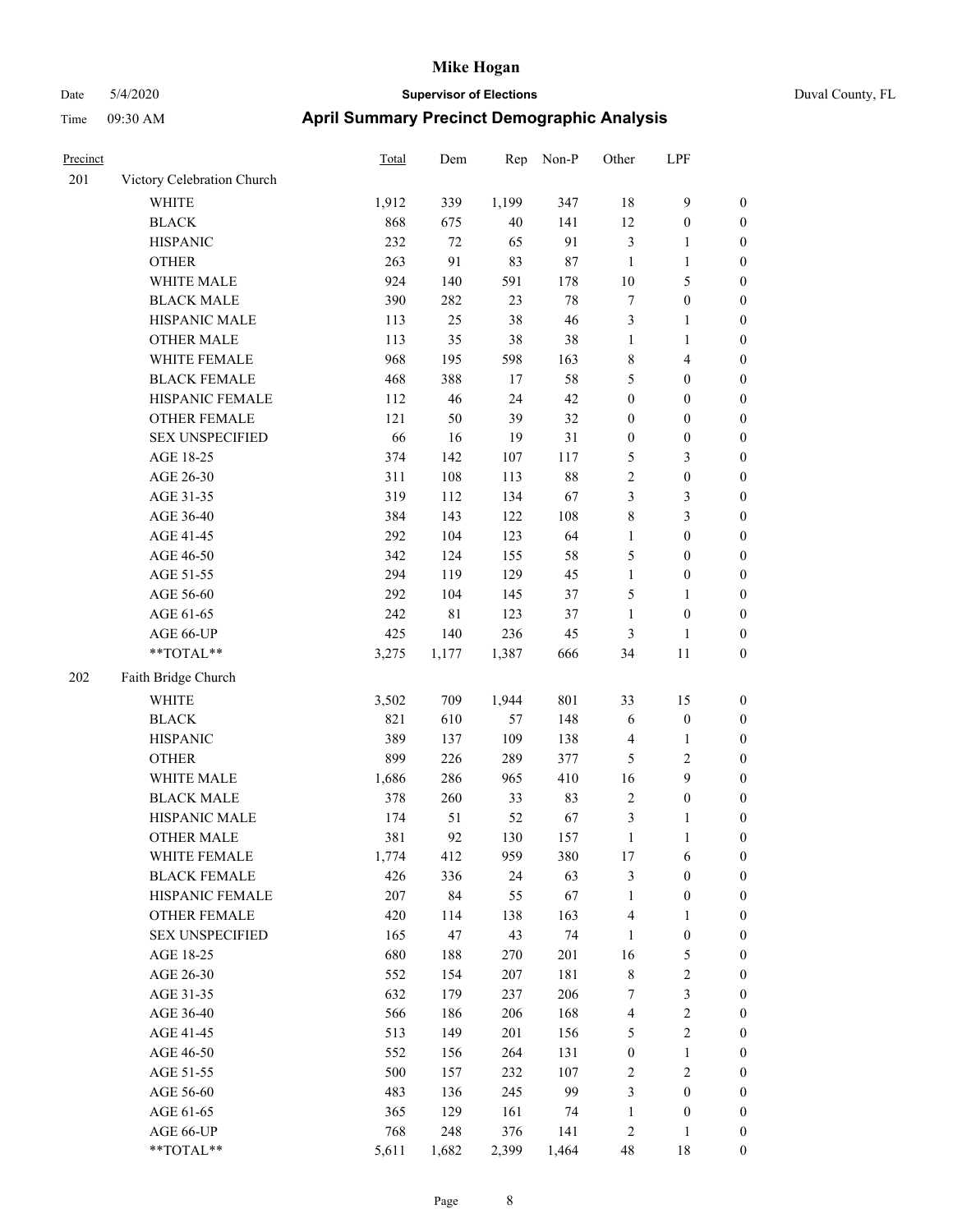## Date 5/4/2020 **Supervisor of Elections** Duval County, FL Time 09:30 AM **April Summary Precinct Demographic Analysis**

| Precinct |                                     | Total | Dem    | Rep    | Non-P          | Other            | LPF                     |                  |
|----------|-------------------------------------|-------|--------|--------|----------------|------------------|-------------------------|------------------|
| 203      | Faith Chapel Free Will Baptist Chur |       |        |        |                |                  |                         |                  |
|          | <b>WHITE</b>                        | 2,608 | 589    | 1,406  | 575            | 22               | 16                      | $\boldsymbol{0}$ |
|          | <b>BLACK</b>                        | 1,245 | 942    | 47     | 248            | $\tau$           | 1                       | $\boldsymbol{0}$ |
|          | <b>HISPANIC</b>                     | 366   | 159    | 72     | 134            | $\mathbf{1}$     | $\boldsymbol{0}$        | $\boldsymbol{0}$ |
|          | <b>OTHER</b>                        | 411   | 130    | 104    | 165            | 9                | 3                       | $\boldsymbol{0}$ |
|          | WHITE MALE                          | 1,246 | 256    | 677    | 289            | 13               | 11                      | $\boldsymbol{0}$ |
|          | <b>BLACK MALE</b>                   | 481   | 324    | 26     | 129            | $\mathbf{1}$     | $\mathbf{1}$            | $\boldsymbol{0}$ |
|          | HISPANIC MALE                       | 167   | 69     | 36     | 62             | $\boldsymbol{0}$ | $\boldsymbol{0}$        | $\boldsymbol{0}$ |
|          | <b>OTHER MALE</b>                   | 154   | 49     | 51     | 50             | 3                | 1                       | $\boldsymbol{0}$ |
|          | WHITE FEMALE                        | 1,331 | 322    | 717    | 278            | 9                | 5                       | $\boldsymbol{0}$ |
|          | <b>BLACK FEMALE</b>                 | 743   | 606    | $21\,$ | 110            | 6                | $\boldsymbol{0}$        | $\boldsymbol{0}$ |
|          | HISPANIC FEMALE                     | 187   | 85     | 32     | 69             | $\mathbf{1}$     | $\boldsymbol{0}$        | $\boldsymbol{0}$ |
|          | <b>OTHER FEMALE</b>                 | 198   | 67     | 45     | 78             | 6                | 2                       | $\boldsymbol{0}$ |
|          | <b>SEX UNSPECIFIED</b>              | 123   | 42     | 24     | 57             | $\boldsymbol{0}$ | $\boldsymbol{0}$        | $\boldsymbol{0}$ |
|          | AGE 18-25                           | 543   | 202    | 130    | 200            | 9                | 2                       | $\boldsymbol{0}$ |
|          | AGE 26-30                           | 532   | 227    | 133    | 163            | 7                | 2                       | $\boldsymbol{0}$ |
|          | AGE 31-35                           | 462   | 184    | 120    | 153            | $\mathfrak{Z}$   | 2                       | $\boldsymbol{0}$ |
|          | AGE 36-40                           | 467   | 174    | 137    | 150            | $\sqrt{2}$       | 4                       | $\boldsymbol{0}$ |
|          | AGE 41-45                           | 390   | 155    | 116    | 109            | $\mathfrak{Z}$   | 7                       | $\boldsymbol{0}$ |
|          | AGE 46-50                           | 345   | 126    | 146    | 66             | 7                | $\boldsymbol{0}$        | $\boldsymbol{0}$ |
|          | AGE 51-55                           | 379   | 138    | 157    | $80\,$         | $\overline{4}$   | $\boldsymbol{0}$        | $\boldsymbol{0}$ |
|          | AGE 56-60                           | 391   | 140    | 177    | 73             | $\boldsymbol{0}$ | 1                       | $\boldsymbol{0}$ |
|          | AGE 61-65                           | 364   | 134    | 177    | 51             | $\sqrt{2}$       | $\boldsymbol{0}$        | $\boldsymbol{0}$ |
|          | AGE 66-UP                           | 757   | 340    | 336    | 77             | $\overline{2}$   | $\overline{\mathbf{c}}$ | $\boldsymbol{0}$ |
|          | **TOTAL**                           | 4,630 | 1,820  | 1,629  | 1,122          | 39               | 20                      | $\boldsymbol{0}$ |
| 204      | Cedar Bay Baptist Church            |       |        |        |                |                  |                         |                  |
|          | WHITE                               | 2,097 | 432    | 1,303  | 335            | 20               | 7                       | $\boldsymbol{0}$ |
|          | <b>BLACK</b>                        | 297   | 236    | 12     | 48             | $\boldsymbol{0}$ | 1                       | $\boldsymbol{0}$ |
|          | <b>HISPANIC</b>                     | 86    | 30     | 39     | 17             | $\boldsymbol{0}$ | $\boldsymbol{0}$        | $\boldsymbol{0}$ |
|          | <b>OTHER</b>                        | 138   | $27\,$ | 47     | 61             | $\mathfrak{Z}$   | $\boldsymbol{0}$        | $\boldsymbol{0}$ |
|          | WHITE MALE                          | 939   | 162    | 597    | 165            | 11               | 4                       | $\boldsymbol{0}$ |
|          | <b>BLACK MALE</b>                   | 123   | $87\,$ | 6      | 29             | $\boldsymbol{0}$ | 1                       | $\boldsymbol{0}$ |
|          | HISPANIC MALE                       | 46    | 16     | 23     | $\overline{7}$ | $\boldsymbol{0}$ | $\boldsymbol{0}$        | $\boldsymbol{0}$ |
|          | <b>OTHER MALE</b>                   | 54    | 6      | 17     | 30             | 1                | $\boldsymbol{0}$        | $\boldsymbol{0}$ |
|          | WHITE FEMALE                        | 1,142 | 267    | 698    | 165            | 9                | 3                       | $\boldsymbol{0}$ |
|          | <b>BLACK FEMALE</b>                 | 173   | 148    | 6      | 19             | $\boldsymbol{0}$ | $\boldsymbol{0}$        | $\boldsymbol{0}$ |
|          | HISPANIC FEMALE                     | 40    | 14     | 16     | $10\,$         | $\boldsymbol{0}$ | $\boldsymbol{0}$        | $\boldsymbol{0}$ |
|          | <b>OTHER FEMALE</b>                 | 53    | 15     | 21     | 15             | $\sqrt{2}$       | $\boldsymbol{0}$        | $\boldsymbol{0}$ |
|          | <b>SEX UNSPECIFIED</b>              | 48    | $10\,$ | $17\,$ | 21             | $\boldsymbol{0}$ | $\boldsymbol{0}$        | $\boldsymbol{0}$ |
|          | AGE 18-25                           | 260   | 64     | 122    | $70\,$         | $\overline{4}$   | $\boldsymbol{0}$        | $\boldsymbol{0}$ |
|          | AGE 26-30                           | 248   | 61     | 103    | $78\,$         | $\mathfrak{Z}$   | $\mathfrak{Z}$          | $\boldsymbol{0}$ |
|          | AGE 31-35                           | 213   | 63     | 91     | 53             | $\mathfrak{Z}$   | $\mathfrak{Z}$          | $\boldsymbol{0}$ |
|          | AGE 36-40                           | 242   | 64     | 118    | 60             | $\boldsymbol{0}$ | $\boldsymbol{0}$        | $\boldsymbol{0}$ |
|          | AGE 41-45                           | 185   | 60     | 73     | 50             | $\sqrt{2}$       | $\boldsymbol{0}$        | $\boldsymbol{0}$ |
|          | AGE 46-50                           | 214   | 59     | 120    | 32             | $\mathfrak{Z}$   | $\boldsymbol{0}$        | $\boldsymbol{0}$ |
|          | AGE 51-55                           | 197   | 53     | 118    | 23             | $\sqrt{2}$       | 1                       | $\boldsymbol{0}$ |
|          | AGE 56-60                           | 231   | 53     | 142    | 33             | $\mathfrak{Z}$   | $\boldsymbol{0}$        | $\boldsymbol{0}$ |
|          | AGE 61-65                           | 215   | 59     | 135    | 20             | 1                | $\boldsymbol{0}$        | $\mathbf{0}$     |
|          | AGE 66-UP                           | 613   | 189    | 379    | 42             | $\overline{c}$   |                         | $\boldsymbol{0}$ |

\*\*TOTAL\*\* 2,618 725 1,401 461 23 8 0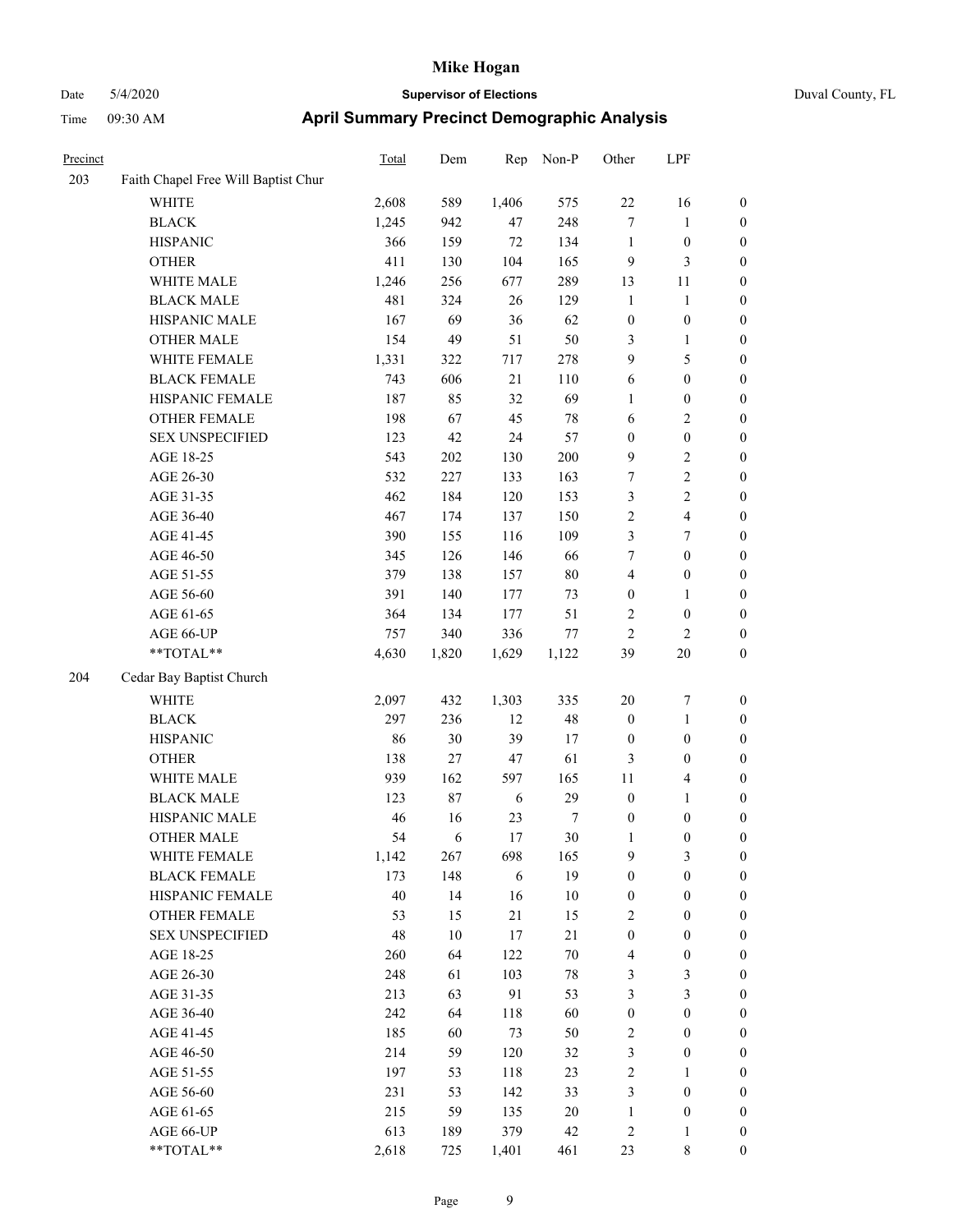|  | Duval County, FL |  |
|--|------------------|--|
|--|------------------|--|

| Precinct |                               | <b>Total</b> | Dem    | Rep    | Non-P   | Other            | LPF                     |                  |
|----------|-------------------------------|--------------|--------|--------|---------|------------------|-------------------------|------------------|
| 205      | Dunns Creek Baptist Church    |              |        |        |         |                  |                         |                  |
|          | WHITE                         | 5,242        | 969    | 3,121  | 1,073   | 54               | 25                      | $\boldsymbol{0}$ |
|          | <b>BLACK</b>                  | 2,443        | 1,938  | 106    | 377     | 20               | $\sqrt{2}$              | $\boldsymbol{0}$ |
|          | <b>HISPANIC</b>               | 544          | 209    | 150    | 183     | 2                | $\boldsymbol{0}$        | 0                |
|          | <b>OTHER</b>                  | 702          | 196    | 223    | 272     | 6                | $\sqrt{5}$              | 0                |
|          | WHITE MALE                    | 2,468        | 370    | 1,522  | 539     | 24               | 13                      | $\boldsymbol{0}$ |
|          | <b>BLACK MALE</b>             | 1,068        | 794    | 58     | 202     | 12               | $\sqrt{2}$              | $\boldsymbol{0}$ |
|          | HISPANIC MALE                 | 272          | 92     | 85     | 94      | $\mathbf{1}$     | $\boldsymbol{0}$        | $\boldsymbol{0}$ |
|          | <b>OTHER MALE</b>             | 278          | 83     | 93     | 94      | $\overline{4}$   | $\overline{4}$          | $\boldsymbol{0}$ |
|          | WHITE FEMALE                  | 2,715        | 593    | 1,561  | 519     | 30               | 12                      | $\boldsymbol{0}$ |
|          | <b>BLACK FEMALE</b>           | 1,344        | 1,122  | 48     | 166     | 8                | $\boldsymbol{0}$        | $\boldsymbol{0}$ |
|          | HISPANIC FEMALE               | 263          | 113    | 63     | 86      | $\mathbf{1}$     | $\boldsymbol{0}$        | $\boldsymbol{0}$ |
|          | <b>OTHER FEMALE</b>           | 325          | 95     | 111    | 116     | $\overline{c}$   | 1                       | $\boldsymbol{0}$ |
|          | <b>SEX UNSPECIFIED</b>        | 198          | 50     | 59     | 89      | $\boldsymbol{0}$ | $\boldsymbol{0}$        | 0                |
|          | AGE 18-25                     | 1,026        | 391    | 330    | 284     | 19               | $\sqrt{2}$              | 0                |
|          | AGE 26-30                     | 838          | 266    | 295    | 264     | 10               | $\mathfrak{Z}$          | $\boldsymbol{0}$ |
|          | AGE 31-35                     | 938          | 276    | 349    | 292     | 15               | 6                       | $\boldsymbol{0}$ |
|          | AGE 36-40                     | 903          | 356    | 290    | 242     | 7                | $\,$ 8 $\,$             | $\boldsymbol{0}$ |
|          | AGE 41-45                     | 848          | 328    | 307    | 202     | 4                | $\boldsymbol{7}$        | $\boldsymbol{0}$ |
|          | AGE 46-50                     | 892          | 369    | 341    | 175     | 4                | $\mathfrak{Z}$          | $\boldsymbol{0}$ |
|          | AGE 51-55                     | 857          | 322    | 382    | 145     | 6                | $\overline{c}$          | $\boldsymbol{0}$ |
|          | AGE 56-60                     | 755          | 284    | 365    | 100     | 5                | $\mathbf{1}$            | $\boldsymbol{0}$ |
|          | AGE 61-65                     | 605          | 229    | 298    | 75      | 3                | $\boldsymbol{0}$        | 0                |
|          | AGE 66-UP                     | 1,269        | 491    | 643    | 126     | $\overline{9}$   | $\boldsymbol{0}$        | 0                |
|          | **TOTAL**                     | 8,931        | 3,312  | 3,600  | 1,905   | 82               | 32                      | $\boldsymbol{0}$ |
| 206      | Resurrection Episcopal Church |              |        |        |         |                  |                         |                  |
|          | <b>WHITE</b>                  | 3,929        | 740    | 2,536  | 604     | 31               | 18                      | 0                |
|          | <b>BLACK</b>                  | 317          | 249    | 22     | 45      | $\boldsymbol{0}$ | $\mathbf{1}$            | $\boldsymbol{0}$ |
|          | <b>HISPANIC</b>               | 176          | 48     | 66     | 61      | 1                | $\boldsymbol{0}$        | $\boldsymbol{0}$ |
|          | <b>OTHER</b>                  | 313          | 87     | 117    | 108     | $\mathbf{1}$     | $\boldsymbol{0}$        | $\boldsymbol{0}$ |
|          | WHITE MALE                    | 1,906        | 299    | 1,251  | 328     | 15               | 13                      | $\boldsymbol{0}$ |
|          | <b>BLACK MALE</b>             | 153          | 113    | 13     | 26      | $\boldsymbol{0}$ | $\mathbf{1}$            | $\boldsymbol{0}$ |
|          | HISPANIC MALE                 | 74           | 14     | 27     | 33      | $\boldsymbol{0}$ | $\boldsymbol{0}$        | $\boldsymbol{0}$ |
|          | <b>OTHER MALE</b>             | 124          | 31     | 44     | 48      | $\mathbf{1}$     | $\boldsymbol{0}$        | $\boldsymbol{0}$ |
|          | WHITE FEMALE                  | 1,995        | 437    | 1,266  | 271     | 16               | $\mathfrak s$           | 0                |
|          | <b>BLACK FEMALE</b>           | 160          | 132    | 9      | 19      | $\boldsymbol{0}$ | $\boldsymbol{0}$        | 0                |
|          | HISPANIC FEMALE               | 97           | 32     | 38     | 26      | 1                | $\boldsymbol{0}$        | 0                |
|          | <b>OTHER FEMALE</b>           | 150          | 47     | 65     | 38      | $\boldsymbol{0}$ | $\boldsymbol{0}$        | 0                |
|          | <b>SEX UNSPECIFIED</b>        | 76           | 19     | $28\,$ | 29      | $\boldsymbol{0}$ | $\boldsymbol{0}$        | $\boldsymbol{0}$ |
|          | AGE 18-25                     | 440          | 104    | 200    | 126     | 7                | $\mathfrak{Z}$          | $\overline{0}$   |
|          | AGE 26-30                     | 320          | 93     | 148    | 76      | $\boldsymbol{0}$ | $\mathfrak z$           | 0                |
|          | AGE 31-35                     | 372          | 95     | 173    | 95      | 6                | $\mathfrak{Z}$          | 0                |
|          | AGE 36-40                     | 345          | 78     | 170    | 89      | 4                | $\overline{\mathbf{4}}$ | 0                |
|          | AGE 41-45                     | 301          | 69     | 154    | $77 \,$ | $\mathbf{1}$     | $\boldsymbol{0}$        | 0                |
|          | AGE 46-50                     | 353          | $80\,$ | 204    | 63      | $\boldsymbol{2}$ | $\overline{4}$          | 0                |
|          | AGE 51-55                     | 472          | 97     | 300    | 74      | $\mathbf{1}$     | $\boldsymbol{0}$        | 0                |
|          | AGE 56-60                     | 528          | 121    | 348    | 55      | $\mathfrak{Z}$   | 1                       | 0                |
|          | AGE 61-65                     | 434          | 89     | 292    | 50      | 3                | $\boldsymbol{0}$        | $\boldsymbol{0}$ |
|          | AGE 66-UP                     | 1,170        | 298    | 752    | 113     | 6                | 1                       | $\boldsymbol{0}$ |
|          | **TOTAL**                     | 4,735        | 1,124  | 2,741  | 818     | 33               | 19                      | $\boldsymbol{0}$ |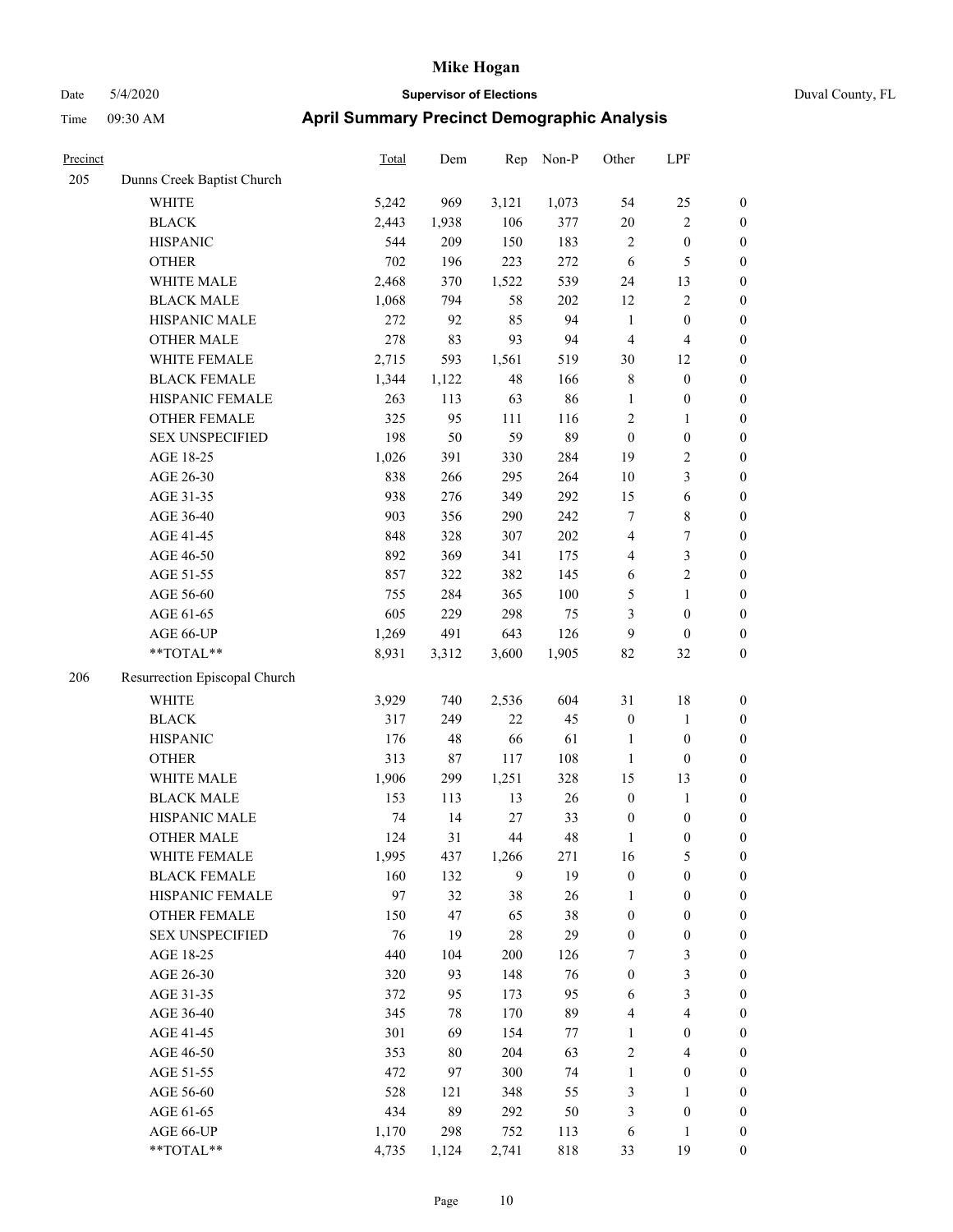| Precinct |                        | <b>Total</b> | Dem    | Rep      | Non-P      | Other            | LPF              |                  |
|----------|------------------------|--------------|--------|----------|------------|------------------|------------------|------------------|
| 207      | Police Athletic League |              |        |          |            |                  |                  |                  |
|          | WHITE                  | 3,509        | 766    | 1,924    | 773        | 35               | 11               | $\boldsymbol{0}$ |
|          | <b>BLACK</b>           | 1,069        | 835    | 30       | 194        | $\overline{9}$   | 1                | $\boldsymbol{0}$ |
|          | <b>HISPANIC</b>        | 399          | 151    | 97       | 148        | $\sqrt{2}$       | $\mathbf{1}$     | $\boldsymbol{0}$ |
|          | <b>OTHER</b>           | 537          | 138    | 179      | 216        | $\mathfrak{Z}$   | $\mathbf{1}$     | $\boldsymbol{0}$ |
|          | WHITE MALE             | 1,642        | 296    | 960      | 358        | 22               | 6                | $\boldsymbol{0}$ |
|          | <b>BLACK MALE</b>      | 457          | 326    | 19       | 105        | 6                | 1                | $\boldsymbol{0}$ |
|          | HISPANIC MALE          | 167          | 53     | 47       | 67         | $\boldsymbol{0}$ | $\boldsymbol{0}$ | $\boldsymbol{0}$ |
|          | <b>OTHER MALE</b>      | 216          | 49     | $80\,$   | 86         | $\mathbf{1}$     | $\boldsymbol{0}$ | $\boldsymbol{0}$ |
|          | WHITE FEMALE           | 1,834        | 465    | 952      | 399        | 13               | 5                | $\boldsymbol{0}$ |
|          | <b>BLACK FEMALE</b>    | 596          | 498    | $10\,$   | 85         | $\mathfrak{Z}$   | $\boldsymbol{0}$ | $\boldsymbol{0}$ |
|          | HISPANIC FEMALE        | 219          | 94     | 48       | 74         | $\sqrt{2}$       | 1                | $\boldsymbol{0}$ |
|          | <b>OTHER FEMALE</b>    | 250          | 79     | 80       | 89         | $\sqrt{2}$       | $\boldsymbol{0}$ | $\boldsymbol{0}$ |
|          | <b>SEX UNSPECIFIED</b> | 133          | 30     | 34       | 68         | $\boldsymbol{0}$ | 1                | $\boldsymbol{0}$ |
|          | AGE 18-25              | 524          | 178    | 145      | 194        | $\tau$           | $\boldsymbol{0}$ | $\boldsymbol{0}$ |
|          | AGE 26-30              | 549          | 184    | 170      | 179        | 9                | 7                | $\boldsymbol{0}$ |
|          | AGE 31-35              | 563          | 197    | 172      | 187        | 5                | 2                | $\boldsymbol{0}$ |
|          | AGE 36-40              | 517          | 180    | 171      | 158        | 6                | $\overline{c}$   | $\boldsymbol{0}$ |
|          | AGE 41-45              | 424          | 154    | 139      | 128        | 3                | $\boldsymbol{0}$ | $\boldsymbol{0}$ |
|          | AGE 46-50              | 422          | 150    | 166      | 101        | 3                | $\overline{c}$   | $\boldsymbol{0}$ |
|          | AGE 51-55              | 474          | 167    | 206      | 96         | $\overline{4}$   | 1                | $\boldsymbol{0}$ |
|          | AGE 56-60              | 523          | 186    | 249      | 86         | $\overline{2}$   | $\boldsymbol{0}$ | $\boldsymbol{0}$ |
|          | AGE 61-65              | 471          | 166    | 220      | $80\,$     | 5                | $\boldsymbol{0}$ | $\boldsymbol{0}$ |
|          | AGE 66-UP              | 1,047        | 328    | 592      | 122        | 5                | $\boldsymbol{0}$ | $\boldsymbol{0}$ |
|          | **TOTAL**              | 5,514        | 1,890  | 2,230    | 1,331      | 49               | 14               | $\boldsymbol{0}$ |
| 208      | Fire Station #49       |              |        |          |            |                  |                  |                  |
|          |                        |              |        |          |            |                  |                  |                  |
|          | <b>WHITE</b>           | 1,930        | 291    | 1,331    | 292        | 12               | $\overline{4}$   | $\boldsymbol{0}$ |
|          | <b>BLACK</b>           | 168<br>50    | 121    | 16<br>28 | 29         | $\sqrt{2}$       | $\boldsymbol{0}$ | $\boldsymbol{0}$ |
|          | <b>HISPANIC</b>        |              | 12     |          | 10         | $\boldsymbol{0}$ | $\boldsymbol{0}$ | $\boldsymbol{0}$ |
|          | <b>OTHER</b>           | 89           | $28\,$ | 38       | $22\,$     | 1                | $\boldsymbol{0}$ | $\boldsymbol{0}$ |
|          | WHITE MALE             | 918          | 126    | 635      | 150        | 6                | 1                | $\boldsymbol{0}$ |
|          | <b>BLACK MALE</b>      | $8\sqrt{1}$  | 49     | $10\,$   | $20\,$     | $\sqrt{2}$       | $\boldsymbol{0}$ | $\boldsymbol{0}$ |
|          | HISPANIC MALE          | 26           | 4      | 18       | 4          | $\boldsymbol{0}$ | $\boldsymbol{0}$ | $\boldsymbol{0}$ |
|          | <b>OTHER MALE</b>      | 29           | 8      | 12       | 9          | $\mathbf{0}$     | $\mathbf{0}$     | $\boldsymbol{0}$ |
|          | WHITE FEMALE           | 986          | 162    | 680      | 136        | 5                | 3                | $\boldsymbol{0}$ |
|          | <b>BLACK FEMALE</b>    | 84           | 71     | 6        | $\tau$     | $\boldsymbol{0}$ | $\boldsymbol{0}$ | $\boldsymbol{0}$ |
|          | HISPANIC FEMALE        | 23           | $8\,$  | 9        | $\sqrt{6}$ | $\boldsymbol{0}$ | $\boldsymbol{0}$ | $\boldsymbol{0}$ |
|          | <b>OTHER FEMALE</b>    | 38           | 16     | 15       | 6          | $\mathbf{1}$     | $\boldsymbol{0}$ | $\boldsymbol{0}$ |
|          | <b>SEX UNSPECIFIED</b> | 52           | $8\,$  | $28\,$   | 15         | $\mathbf{1}$     | $\boldsymbol{0}$ | $\boldsymbol{0}$ |
|          | AGE 18-25              | 199          | 37     | 103      | 56         | $\mathfrak{Z}$   | $\boldsymbol{0}$ | $\boldsymbol{0}$ |
|          | AGE 26-30              | 127          | 29     | 61       | 36         | $\boldsymbol{0}$ | 1                | $\boldsymbol{0}$ |
|          | AGE 31-35              | 116          | 23     | 63       | 30         | $\boldsymbol{0}$ | $\boldsymbol{0}$ | $\boldsymbol{0}$ |
|          | AGE 36-40              | 146          | 16     | 92       | 35         | 1                | $\mathbf{2}$     | $\boldsymbol{0}$ |
|          | AGE 41-45              | 154          | 28     | 99       | 25         | $\sqrt{2}$       | $\boldsymbol{0}$ | $\boldsymbol{0}$ |
|          | AGE 46-50              | 174          | 32     | 117      | $22\,$     | $\mathfrak{Z}$   | $\boldsymbol{0}$ | $\boldsymbol{0}$ |
|          | AGE 51-55              | 245          | 52     | 159      | 31         | $\mathfrak{Z}$   | $\boldsymbol{0}$ | $\boldsymbol{0}$ |
|          | AGE 56-60              | 249          | 52     | 153      | 41         | $\sqrt{2}$       | $\mathbf{1}$     | $\boldsymbol{0}$ |
|          | AGE 61-65              | 273          | 62     | 182      | 28         | $\mathbf{1}$     | $\boldsymbol{0}$ | $\boldsymbol{0}$ |
|          | AGE 66-UP              | 554          | 121    | 384      | 49         | $\boldsymbol{0}$ | $\boldsymbol{0}$ | $\boldsymbol{0}$ |
|          | $**TOTAL**$            | 2,237        | 452    | 1,413    | 353        | 15               | 4                | $\boldsymbol{0}$ |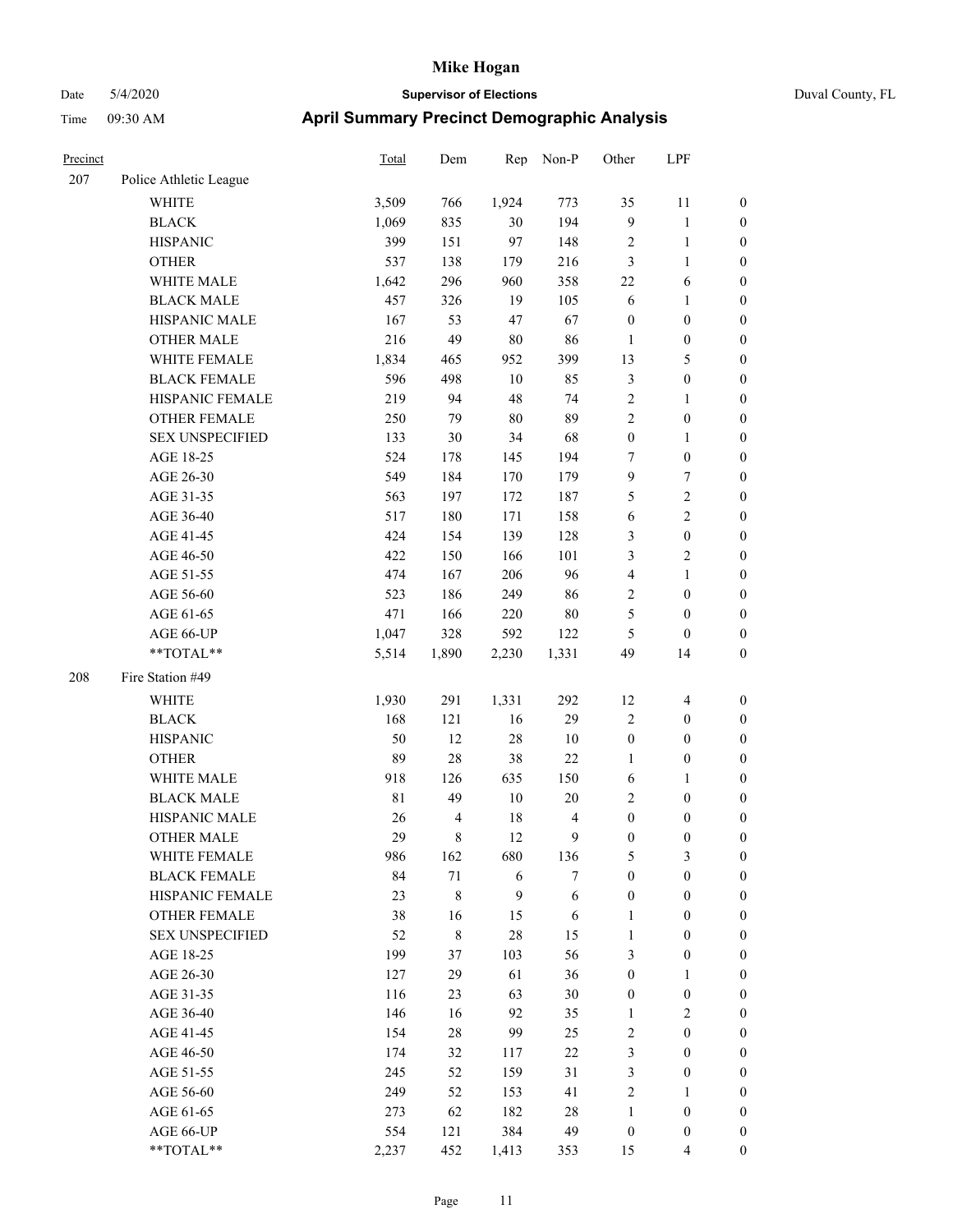|  | Duval Cou |  |  |  |  |  |  |  |  |  |  |  |  |  |  |
|--|-----------|--|--|--|--|--|--|--|--|--|--|--|--|--|--|
|  |           |  |  |  |  |  |  |  |  |  |  |  |  |  |  |
|  |           |  |  |  |  |  |  |  |  |  |  |  |  |  |  |

| Precinct |                            | Total  | Dem              | Rep              | Non-P          | Other            | LPF              |                  |
|----------|----------------------------|--------|------------------|------------------|----------------|------------------|------------------|------------------|
| 209      | Monument Pointe Fellowship |        |                  |                  |                |                  |                  |                  |
|          | <b>WHITE</b>               | 2,213  | 452              | 1,361            | 372            | 19               | $\mathbf{9}$     | $\boldsymbol{0}$ |
|          | <b>BLACK</b>               | 130    | 99               | 15               | 16             | $\boldsymbol{0}$ | $\boldsymbol{0}$ | $\boldsymbol{0}$ |
|          | <b>HISPANIC</b>            | 90     | 38               | $27\,$           | 25             | $\boldsymbol{0}$ | $\boldsymbol{0}$ | $\boldsymbol{0}$ |
|          | <b>OTHER</b>               | 164    | 31               | $77\,$           | 54             | $\overline{c}$   | $\boldsymbol{0}$ | $\boldsymbol{0}$ |
|          | WHITE MALE                 | 1,084  | 180              | 698              | 188            | 10               | $\,$ 8 $\,$      | $\boldsymbol{0}$ |
|          | <b>BLACK MALE</b>          | 72     | 50               | 11               | 11             | $\boldsymbol{0}$ | $\boldsymbol{0}$ | $\boldsymbol{0}$ |
|          | HISPANIC MALE              | 42     | 13               | 15               | 14             | $\boldsymbol{0}$ | $\boldsymbol{0}$ | 0                |
|          | <b>OTHER MALE</b>          | 58     | 13               | 23               | 21             | 1                | $\boldsymbol{0}$ | $\boldsymbol{0}$ |
|          | WHITE FEMALE               | 1,105  | 267              | 649              | 179            | 9                | $\mathbf{1}$     | $\boldsymbol{0}$ |
|          | <b>BLACK FEMALE</b>        | 58     | 49               | $\overline{4}$   | 5              | $\boldsymbol{0}$ | $\boldsymbol{0}$ | $\boldsymbol{0}$ |
|          | HISPANIC FEMALE            | 47     | 25               | 12               | 10             | $\boldsymbol{0}$ | $\boldsymbol{0}$ | $\boldsymbol{0}$ |
|          | OTHER FEMALE               | 76     | 15               | 41               | 19             | $\mathbf{1}$     | $\boldsymbol{0}$ | $\boldsymbol{0}$ |
|          | <b>SEX UNSPECIFIED</b>     | 55     | $\,$ 8 $\,$      | $27\,$           | $20\,$         | $\boldsymbol{0}$ | $\boldsymbol{0}$ | $\boldsymbol{0}$ |
|          | AGE 18-25                  | 228    | 62               | 109              | 54             | 3                | $\boldsymbol{0}$ | $\boldsymbol{0}$ |
|          | AGE 26-30                  | 184    | 48               | $8\sqrt{1}$      | 51             | 3                | $\mathbf{1}$     | $\boldsymbol{0}$ |
|          | AGE 31-35                  | 228    | $38\,$           | 118              | $70\,$         | $\sqrt{2}$       | $\boldsymbol{0}$ | $\boldsymbol{0}$ |
|          | AGE 36-40                  | 219    | 52               | 96               | 63             | $\mathfrak{Z}$   | $\mathfrak s$    | 0                |
|          | AGE 41-45                  | 189    | 31               | 105              | 49             | $\mathfrak{Z}$   | $\mathbf{1}$     | 0                |
|          | AGE 46-50                  | 191    | 35               | 118              | 36             | $\mathbf{1}$     | $\mathbf{1}$     | $\boldsymbol{0}$ |
|          | AGE 51-55                  | 213    | 50               | 133              | $27\,$         | 3                | $\boldsymbol{0}$ | $\boldsymbol{0}$ |
|          | AGE 56-60                  | 281    | 61               | 178              | 40             | $\mathbf{1}$     | $\mathbf{1}$     | $\boldsymbol{0}$ |
|          | AGE 61-65                  | 266    | 71               | 175              | 18             | $\overline{c}$   | $\boldsymbol{0}$ | $\boldsymbol{0}$ |
|          | AGE 66-UP                  | 598    | 172              | 367              | 59             | $\boldsymbol{0}$ | $\boldsymbol{0}$ | $\boldsymbol{0}$ |
|          | **TOTAL**                  | 2,597  | 620              | 1,480            | 467            | $21\,$           | $\mathbf{9}$     | $\boldsymbol{0}$ |
| 210      | Sisters Creek Marina       |        |                  |                  |                |                  |                  |                  |
|          | WHITE                      | 1,294  | 242              | 856              | 177            | 10               | $\mathbf{9}$     | $\boldsymbol{0}$ |
|          | <b>BLACK</b>               | 70     | 52               | $\overline{4}$   | 13             | $\mathbf{1}$     | $\boldsymbol{0}$ | $\boldsymbol{0}$ |
|          | <b>HISPANIC</b>            | 39     | 12               | 14               | 13             | $\boldsymbol{0}$ | $\boldsymbol{0}$ | $\boldsymbol{0}$ |
|          | <b>OTHER</b>               | 80     | 18               | $42\,$           | $20\,$         | $\boldsymbol{0}$ | $\boldsymbol{0}$ | 0                |
|          | WHITE MALE                 | 650    | 104              | 444              | 92             | 5                | $\mathfrak s$    | 0                |
|          | <b>BLACK MALE</b>          | 38     | 27               | $\boldsymbol{0}$ | 11             | $\boldsymbol{0}$ | $\boldsymbol{0}$ | $\boldsymbol{0}$ |
|          | HISPANIC MALE              | 17     | 4                | 6                | 7              | $\boldsymbol{0}$ | $\boldsymbol{0}$ | $\boldsymbol{0}$ |
|          | <b>OTHER MALE</b>          | 34     | 5                | 21               | 8              | $\boldsymbol{0}$ | $\boldsymbol{0}$ | $\boldsymbol{0}$ |
|          | WHITE FEMALE               | 629    | 134              | 406              | 80             | $\mathfrak s$    | $\overline{4}$   | $\boldsymbol{0}$ |
|          | <b>BLACK FEMALE</b>        | 31     | 24               | $\overline{4}$   | $\overline{c}$ | $\mathbf{1}$     | $\boldsymbol{0}$ | $\theta$         |
|          | HISPANIC FEMALE            | $21\,$ | 7                | $\,$ 8 $\,$      | 6              | $\boldsymbol{0}$ | $\boldsymbol{0}$ | $\theta$         |
|          | <b>OTHER FEMALE</b>        | 38     | 12               | 17               | 9              | $\boldsymbol{0}$ | $\boldsymbol{0}$ | $\overline{0}$   |
|          | <b>SEX UNSPECIFIED</b>     | 25     | $\boldsymbol{7}$ | $10\,$           | $\,$ 8 $\,$    | $\boldsymbol{0}$ | $\boldsymbol{0}$ | 0                |
|          | AGE 18-25                  | 112    | 23               | 64               | 24             | $\mathbf{1}$     | $\boldsymbol{0}$ | 0                |
|          | AGE 26-30                  | 74     | $17\,$           | 40               | 17             | $\boldsymbol{0}$ | $\boldsymbol{0}$ | 0                |
|          | AGE 31-35                  | 83     | $\,$ 8 $\,$      | 51               | 19             | 3                | $\sqrt{2}$       | $\overline{0}$   |
|          | AGE 36-40                  | 77     | 16               | 38               | 22             | $\mathbf{1}$     | $\boldsymbol{0}$ | $\overline{0}$   |
|          | AGE 41-45                  | 92     | 21               | 53               | 14             | $\mathbf{1}$     | $\mathfrak{Z}$   | $\boldsymbol{0}$ |
|          | AGE 46-50                  | 105    | 15               | 73               | 14             | $\overline{c}$   | $\mathbf{1}$     | $\overline{0}$   |
|          | AGE 51-55                  | 143    | 21               | 103              | $18\,$         | $\mathbf{1}$     | $\boldsymbol{0}$ | $\overline{0}$   |
|          | AGE 56-60                  | 188    | 36               | 129              | 21             | $\mathbf{1}$     | $\mathbf{1}$     | $\overline{0}$   |
|          | AGE 61-65                  | 203    | 54               | 118              | 30             | $\boldsymbol{0}$ | $\mathbf{1}$     | $\overline{0}$   |
|          | AGE 66-UP                  | 406    | 113              | 247              | $44\,$         | $\mathbf{1}$     | $\mathbf{1}$     | $\boldsymbol{0}$ |
|          | **TOTAL**                  | 1,483  | 324              | 916              | 223            | $11\,$           | $\mathbf{9}$     | $\boldsymbol{0}$ |
|          |                            |        |                  |                  |                |                  |                  |                  |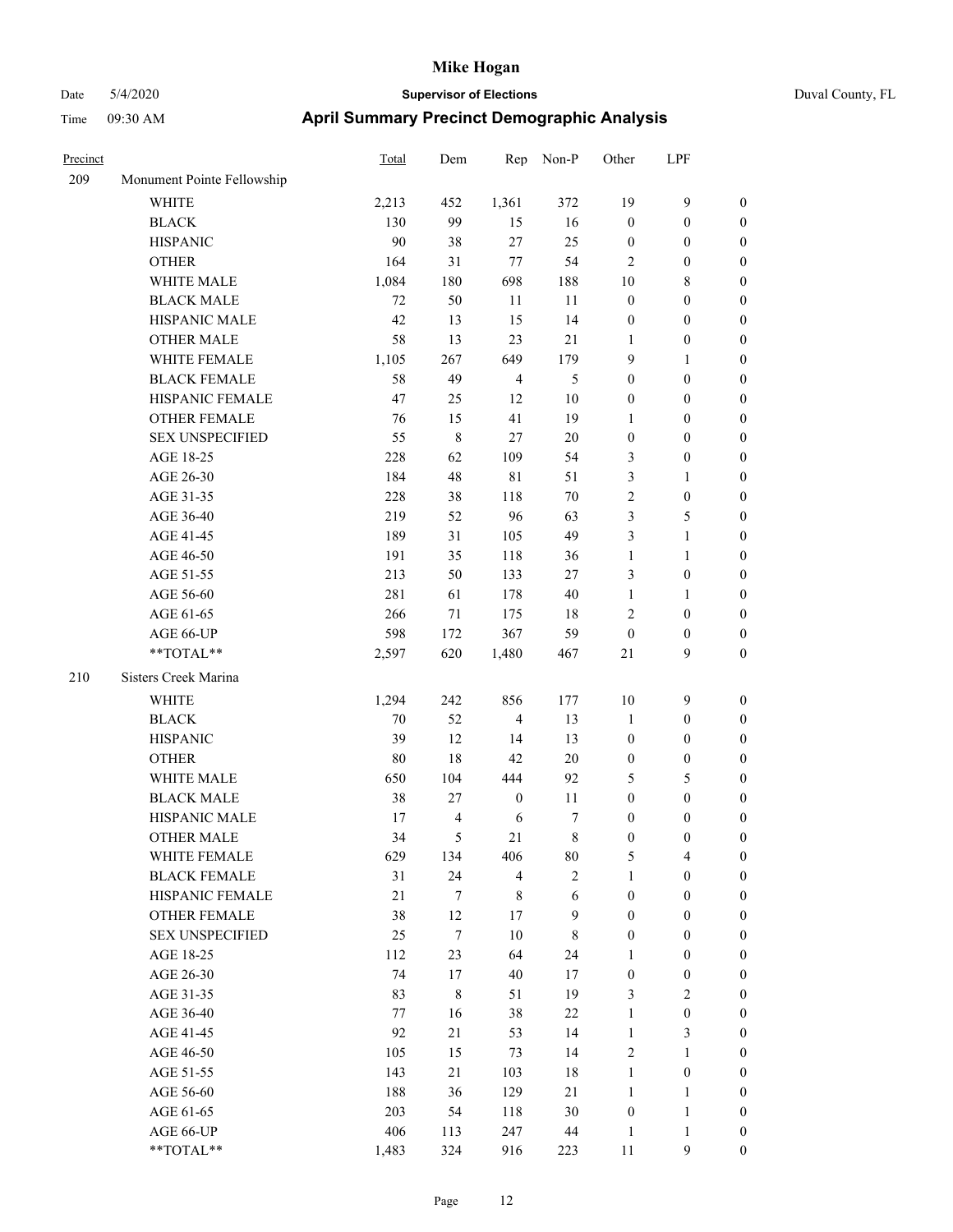| Precinct |                                        | <b>Total</b>     | Dem                      | Rep                  | Non-P              | Other                                | LPF                                  |                                  |
|----------|----------------------------------------|------------------|--------------------------|----------------------|--------------------|--------------------------------------|--------------------------------------|----------------------------------|
| 211      | Spirit of Life Lutheran Church         |                  |                          |                      |                    |                                      |                                      |                                  |
|          | WHITE                                  | 3,127            | 568                      | 1,863                | 662                | 29                                   | $\mathfrak s$                        | $\boldsymbol{0}$                 |
|          | <b>BLACK</b>                           | 1,374            | 1,048                    | 61                   | 255                | $\overline{9}$                       | $\mathbf{1}$                         | $\boldsymbol{0}$                 |
|          | <b>HISPANIC</b>                        | 312              | 125                      | $87\,$               | 99                 | $\mathbf{1}$                         | $\boldsymbol{0}$                     | 0                                |
|          | <b>OTHER</b>                           | 448              | 119                      | 141                  | 184                | $\overline{c}$                       | $\sqrt{2}$                           | 0                                |
|          | WHITE MALE                             | 1,497            | 229                      | 923                  | 330                | 11                                   | $\overline{\mathbf{4}}$              | $\boldsymbol{0}$                 |
|          | <b>BLACK MALE</b>                      | 621              | 440                      | 31                   | 142                | $\tau$                               | 1                                    | $\boldsymbol{0}$                 |
|          | HISPANIC MALE                          | 158              | 66                       | 44                   | 48                 | $\boldsymbol{0}$                     | $\boldsymbol{0}$                     | $\boldsymbol{0}$                 |
|          | <b>OTHER MALE</b>                      | 190              | 46                       | 66                   | 76                 | $\mathbf{1}$                         | $\mathbf{1}$                         | $\boldsymbol{0}$                 |
|          | WHITE FEMALE                           | 1,591            | 334                      | 918                  | 320                | 18                                   | $\mathbf{1}$                         | $\boldsymbol{0}$                 |
|          | <b>BLACK FEMALE</b>                    | 732              | 590                      | $30\,$               | 110                | $\sqrt{2}$                           | $\boldsymbol{0}$                     | $\boldsymbol{0}$                 |
|          | HISPANIC FEMALE                        | 150              | 56                       | 42                   | 51                 | $\mathbf{1}$                         | $\boldsymbol{0}$                     | $\boldsymbol{0}$                 |
|          | <b>OTHER FEMALE</b>                    | 179              | 61                       | 53                   | 64                 | $\mathbf{1}$                         | $\boldsymbol{0}$                     | 0                                |
|          | <b>SEX UNSPECIFIED</b>                 | 143              | 38                       | 45                   | 59                 | $\boldsymbol{0}$                     | 1                                    | 0                                |
|          | AGE 18-25                              | 628              | 213                      | 177                  | 229                | 9                                    | $\boldsymbol{0}$                     | 0                                |
|          | AGE 26-30                              | 450              | 167                      | 146                  | 130                | 7                                    | $\boldsymbol{0}$                     | $\boldsymbol{0}$                 |
|          | AGE 31-35                              | 531              | 172                      | 196                  | 158                | 4                                    | 1                                    | $\boldsymbol{0}$                 |
|          | AGE 36-40                              | 614              | 215                      | 221                  | 169                | 5                                    | $\overline{4}$                       | $\boldsymbol{0}$                 |
|          | AGE 41-45                              | 585              | 215                      | 231                  | 133                | 5                                    | $\mathbf{1}$                         | $\boldsymbol{0}$                 |
|          | AGE 46-50                              | 591              | 253                      | 220                  | 118                | $\boldsymbol{0}$                     | $\boldsymbol{0}$                     | $\boldsymbol{0}$                 |
|          | AGE 51-55                              | 499              | 193                      | 209                  | 92                 | 4                                    | $\mathbf{1}$                         | $\boldsymbol{0}$                 |
|          | AGE 56-60                              | 391              | 128                      | 210                  | 51                 | $\sqrt{2}$                           | $\boldsymbol{0}$                     | $\boldsymbol{0}$                 |
|          | AGE 61-65                              | 332              | 98                       | 187                  | 45                 | $\overline{2}$                       | $\boldsymbol{0}$                     | 0                                |
|          | AGE 66-UP                              | 640              | 206                      | 355                  | 75                 | 3                                    | $\mathbf{1}$                         | 0                                |
|          | **TOTAL**                              | 5,261            | 1,860                    | 2,152                | 1,200              | 41                                   | $\,$ 8 $\,$                          | $\boldsymbol{0}$                 |
| 212      | Black Hammock Island Community Cent    |                  |                          |                      |                    |                                      |                                      |                                  |
|          | <b>WHITE</b>                           | 677              | 119                      | 446                  | 108                | 4                                    | $\boldsymbol{0}$                     | 0                                |
|          | <b>BLACK</b>                           | 7                | 5                        | $\boldsymbol{0}$     | 2                  | $\boldsymbol{0}$                     | $\boldsymbol{0}$                     | $\boldsymbol{0}$                 |
|          | <b>HISPANIC</b>                        | 3                | $\mathbf{1}$             | $\overline{2}$       | $\boldsymbol{0}$   | $\boldsymbol{0}$                     | $\boldsymbol{0}$                     | $\boldsymbol{0}$                 |
|          | <b>OTHER</b>                           | 24               | 5                        | $\,$ 8 $\,$          | 11                 | $\boldsymbol{0}$                     | $\boldsymbol{0}$                     | $\boldsymbol{0}$                 |
|          | WHITE MALE                             | 332              | 45                       | 228                  | 58                 | $\mathbf{1}$                         | $\boldsymbol{0}$                     | $\boldsymbol{0}$                 |
|          | <b>BLACK MALE</b>                      | $\overline{4}$   | 4                        | $\boldsymbol{0}$     | $\boldsymbol{0}$   | $\boldsymbol{0}$                     | $\boldsymbol{0}$                     | $\boldsymbol{0}$                 |
|          | HISPANIC MALE                          | $\sqrt{2}$       | $\mathbf{1}$             | $\mathbf{1}$         | $\boldsymbol{0}$   | $\boldsymbol{0}$                     | $\boldsymbol{0}$                     | $\boldsymbol{0}$                 |
|          | <b>OTHER MALE</b>                      | 10               | $\overline{c}$           | 5                    | 3                  | $\boldsymbol{0}$                     | $\boldsymbol{0}$                     | $\boldsymbol{0}$                 |
|          | WHITE FEMALE                           | 335              | 73                       | 210                  | 49                 | 3                                    | $\boldsymbol{0}$                     | 0                                |
|          | <b>BLACK FEMALE</b>                    | 3                | $\mathbf{1}$             | $\boldsymbol{0}$     | $\mathbf{2}$       | $\boldsymbol{0}$                     | $\boldsymbol{0}$                     | 0                                |
|          | HISPANIC FEMALE                        | $\boldsymbol{0}$ | $\boldsymbol{0}$         | $\boldsymbol{0}$     | $\boldsymbol{0}$   | $\boldsymbol{0}$                     | $\boldsymbol{0}$                     | 0                                |
|          | OTHER FEMALE<br><b>SEX UNSPECIFIED</b> | 8<br>17          | 3<br>1                   | $\overline{c}$<br>10 | 3<br>6             | $\boldsymbol{0}$<br>$\boldsymbol{0}$ | $\boldsymbol{0}$<br>$\boldsymbol{0}$ | $\overline{0}$<br>$\overline{0}$ |
|          |                                        |                  |                          |                      |                    |                                      |                                      |                                  |
|          | AGE 18-25                              | 56               | 4                        | 35                   | 16                 | 1                                    | $\boldsymbol{0}$                     | $\overline{0}$                   |
|          | AGE 26-30                              | 51<br>55         | 5<br>10                  | 30                   | 16<br>12           | $\boldsymbol{0}$<br>$\boldsymbol{0}$ | $\boldsymbol{0}$<br>$\boldsymbol{0}$ | $\overline{0}$<br>$\overline{0}$ |
|          | AGE 31-35<br>AGE 36-40                 |                  | $\overline{\mathcal{L}}$ | 33<br>$22\,$         | 11                 |                                      |                                      | $\overline{0}$                   |
|          | AGE 41-45                              | 37<br>36         | $\,$ 8 $\,$              | $18\,$               | $\boldsymbol{9}$   | $\boldsymbol{0}$<br>$\mathbf{1}$     | $\boldsymbol{0}$<br>$\boldsymbol{0}$ | $\overline{0}$                   |
|          |                                        | 69               | 13                       | 40                   |                    | $\mathbf{1}$                         |                                      | $\overline{0}$                   |
|          | AGE 46-50                              |                  |                          |                      | 15                 |                                      | $\boldsymbol{0}$                     |                                  |
|          | AGE 51-55<br>AGE 56-60                 | 78<br>101        | 13<br>17                 | 54<br>75             | 11<br>$\mathbf{9}$ | $\boldsymbol{0}$<br>$\boldsymbol{0}$ | $\boldsymbol{0}$<br>$\boldsymbol{0}$ | 0<br>$\boldsymbol{0}$            |
|          | AGE 61-65                              | 88               | 24                       | 57                   | 6                  | 1                                    | $\boldsymbol{0}$                     | $\overline{0}$                   |
|          | AGE 66-UP                              | 140              | 32                       | 92                   | 16                 | $\boldsymbol{0}$                     | $\boldsymbol{0}$                     | 0                                |
|          | **TOTAL**                              | 711              | 130                      | 456                  | 121                | 4                                    | $\boldsymbol{0}$                     | $\boldsymbol{0}$                 |
|          |                                        |                  |                          |                      |                    |                                      |                                      |                                  |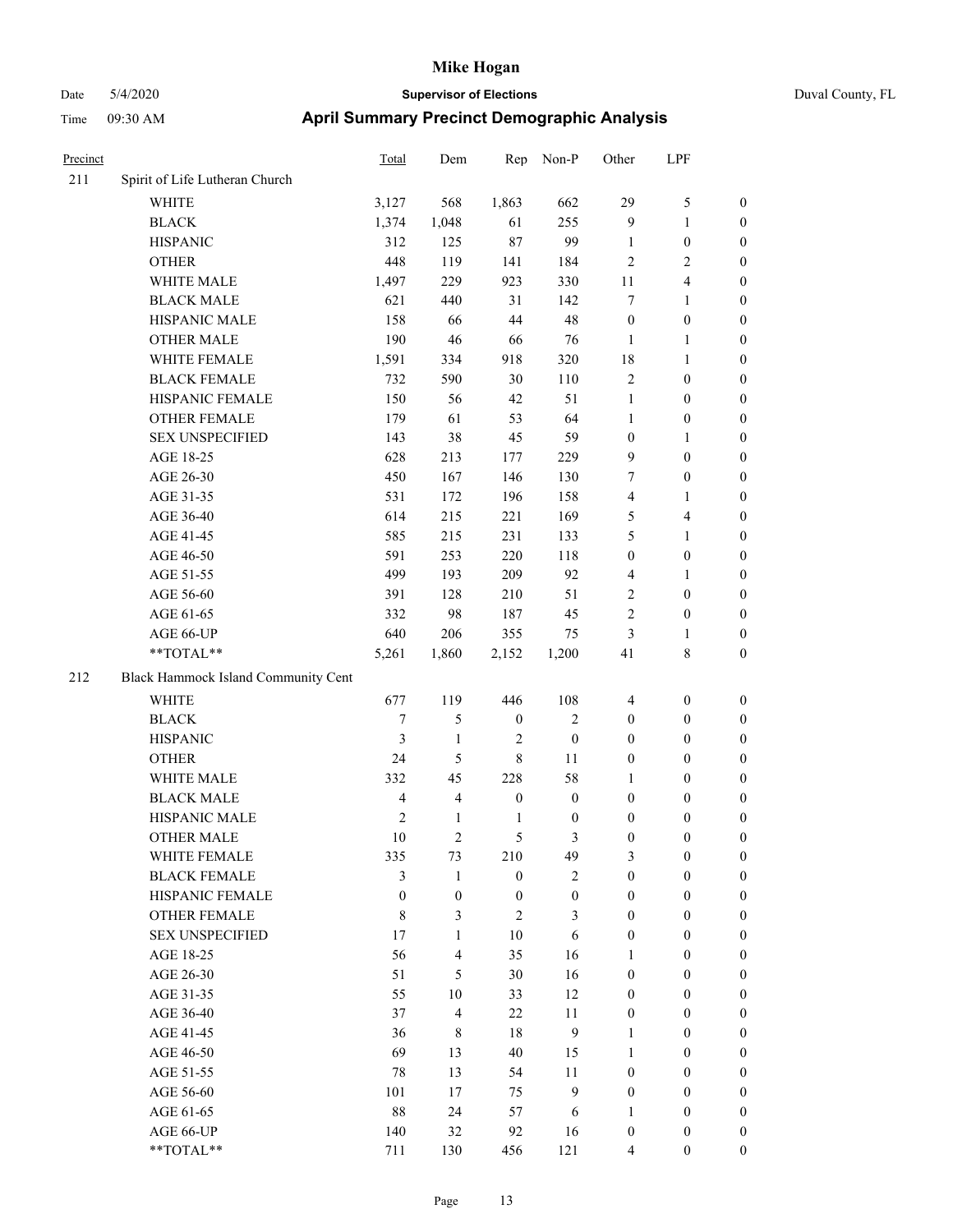| Precinct |                                     | Total       | Dem            | Rep            | Non-P          | Other                   | LPF              |                  |
|----------|-------------------------------------|-------------|----------------|----------------|----------------|-------------------------|------------------|------------------|
| 213      | Hidden Hills Country Club           |             |                |                |                |                         |                  |                  |
|          | <b>WHITE</b>                        | 981         | 173            | 666            | 133            | $\,$ 8 $\,$             | $\mathbf{1}$     | $\boldsymbol{0}$ |
|          | <b>BLACK</b>                        | 197         | 158            | 15             | $21\,$         | 3                       | $\boldsymbol{0}$ | $\boldsymbol{0}$ |
|          | <b>HISPANIC</b>                     | 45          | 14             | 23             | $\overline{7}$ | $\mathbf{1}$            | $\boldsymbol{0}$ | $\boldsymbol{0}$ |
|          | <b>OTHER</b>                        | 121         | 25             | 64             | 32             | $\boldsymbol{0}$        | $\boldsymbol{0}$ | $\boldsymbol{0}$ |
|          | WHITE MALE                          | 469         | 76             | 330            | 59             | $\overline{4}$          | $\boldsymbol{0}$ | $\boldsymbol{0}$ |
|          | <b>BLACK MALE</b>                   | 91          | 65             | 11             | 14             | $\mathbf{1}$            | $\boldsymbol{0}$ | $\boldsymbol{0}$ |
|          | HISPANIC MALE                       | 22          | $\,$ 8 $\,$    | 11             | $\overline{2}$ | $\mathbf{1}$            | $\boldsymbol{0}$ | $\boldsymbol{0}$ |
|          | <b>OTHER MALE</b>                   | 46          | 9              | $26\,$         | 11             | $\boldsymbol{0}$        | $\boldsymbol{0}$ | $\boldsymbol{0}$ |
|          | WHITE FEMALE                        | 505         | 96             | 332            | 72             | $\overline{4}$          | 1                | $\boldsymbol{0}$ |
|          | <b>BLACK FEMALE</b>                 | 102         | 90             | $\overline{4}$ | 6              | $\sqrt{2}$              | $\boldsymbol{0}$ | $\boldsymbol{0}$ |
|          | HISPANIC FEMALE                     | 22          | $\sqrt{6}$     | 11             | 5              | $\boldsymbol{0}$        | $\boldsymbol{0}$ | $\boldsymbol{0}$ |
|          | <b>OTHER FEMALE</b>                 | 56          | 12             | 29             | 15             | $\boldsymbol{0}$        | $\boldsymbol{0}$ | $\boldsymbol{0}$ |
|          | <b>SEX UNSPECIFIED</b>              | 31          | $\,$ 8 $\,$    | 14             | 9              | $\boldsymbol{0}$        | $\boldsymbol{0}$ | $\boldsymbol{0}$ |
|          | AGE 18-25                           | 134         | 39             | 64             | 28             | 3                       | $\boldsymbol{0}$ | $\boldsymbol{0}$ |
|          | AGE 26-30                           | 73          | 27             | 30             | 11             | $\overline{4}$          | 1                | $\boldsymbol{0}$ |
|          | AGE 31-35                           | 48          | 11             | $28\,$         | 9              | $\boldsymbol{0}$        | $\boldsymbol{0}$ | $\boldsymbol{0}$ |
|          | AGE 36-40                           | 52          | 12             | 22             | 18             | $\boldsymbol{0}$        | $\boldsymbol{0}$ | $\boldsymbol{0}$ |
|          | AGE 41-45                           | 87          | 33             | 38             | 16             | $\boldsymbol{0}$        | $\boldsymbol{0}$ | $\boldsymbol{0}$ |
|          | AGE 46-50                           | 121         | 39             | 55             | 26             | $\mathbf{1}$            | $\boldsymbol{0}$ | $\boldsymbol{0}$ |
|          | AGE 51-55                           | 127         | 33             | 71             | 23             | $\boldsymbol{0}$        | $\boldsymbol{0}$ | $\boldsymbol{0}$ |
|          | AGE 56-60                           | 163         | 37             | 107            | 16             | 3                       | $\boldsymbol{0}$ | $\boldsymbol{0}$ |
|          | AGE 61-65                           | 147         | 46             | 85             | 16             | $\boldsymbol{0}$        | $\boldsymbol{0}$ | $\boldsymbol{0}$ |
|          | AGE 66-UP                           | 392         | 93             | 268            | 30             | $\mathbf{1}$            | $\boldsymbol{0}$ | $\boldsymbol{0}$ |
|          | **TOTAL**                           | 1,344       | 370            | 768            | 193            | 12                      | $\mathbf{1}$     | $\boldsymbol{0}$ |
| 301      | Queen's Harbor Yacht & Country Club |             |                |                |                |                         |                  |                  |
|          | <b>WHITE</b>                        | 1,714       | 279            | 1,177          | 243            | 13                      | 2                | $\boldsymbol{0}$ |
|          | <b>BLACK</b>                        | 134         | 102            | 11             | $20\,$         | $\mathbf{1}$            | $\boldsymbol{0}$ | $\boldsymbol{0}$ |
|          | <b>HISPANIC</b>                     | 46          | 9              | $27\,$         | 10             | $\boldsymbol{0}$        | $\boldsymbol{0}$ | $\boldsymbol{0}$ |
|          | <b>OTHER</b>                        | 160         | 39             | 65             | 54             | $\overline{2}$          | $\boldsymbol{0}$ | $\boldsymbol{0}$ |
|          | WHITE MALE                          | 849         | 111            | 606            | 125            | 6                       | 1                | $\boldsymbol{0}$ |
|          | <b>BLACK MALE</b>                   | 63          | 45             | 9              | 9              | $\boldsymbol{0}$        | $\boldsymbol{0}$ | $\boldsymbol{0}$ |
|          | HISPANIC MALE                       | 19          | $\overline{4}$ | 11             | 4              | $\boldsymbol{0}$        | $\boldsymbol{0}$ | $\boldsymbol{0}$ |
|          | <b>OTHER MALE</b>                   | 57          | 10             | 27             | 20             | $\boldsymbol{0}$        | $\boldsymbol{0}$ | $\boldsymbol{0}$ |
|          | WHITE FEMALE                        | 847         | 165            | 565            | 109            | $\boldsymbol{7}$        | $\mathbf{1}$     | $\boldsymbol{0}$ |
|          | <b>BLACK FEMALE</b>                 | $70\,$      | 57             | $\sqrt{2}$     | $10\,$         | $\mathbf{1}$            | $\boldsymbol{0}$ | $\boldsymbol{0}$ |
|          | HISPANIC FEMALE                     | 26          | 5              | 16             | $\sqrt{5}$     | $\boldsymbol{0}$        | $\boldsymbol{0}$ | $\boldsymbol{0}$ |
|          | OTHER FEMALE                        | $8\sqrt{1}$ | 23             | 32             | 24             | $\overline{2}$          | $\boldsymbol{0}$ | $\boldsymbol{0}$ |
|          | <b>SEX UNSPECIFIED</b>              | 42          | 9              | 12             | $21\,$         | $\boldsymbol{0}$        | $\boldsymbol{0}$ | $\boldsymbol{0}$ |
|          | AGE 18-25                           | 199         | 57             | 103            | 35             | $\overline{4}$          | $\boldsymbol{0}$ | $\boldsymbol{0}$ |
|          | AGE 26-30                           | $8\sqrt{1}$ | 21             | 47             | 13             | $\boldsymbol{0}$        | $\boldsymbol{0}$ | $\boldsymbol{0}$ |
|          | AGE 31-35                           | 62          | 14             | 29             | 19             | $\boldsymbol{0}$        | $\boldsymbol{0}$ | $\boldsymbol{0}$ |
|          | AGE 36-40                           | 105         | 21             | 53             | 31             | $\boldsymbol{0}$        | $\boldsymbol{0}$ | $\boldsymbol{0}$ |
|          | AGE 41-45                           | 105         | 24             | 55             | 26             | $\boldsymbol{0}$        | $\boldsymbol{0}$ | $\boldsymbol{0}$ |
|          | AGE 46-50                           | 168         | 41             | 89             | 34             | $\overline{\mathbf{4}}$ | $\boldsymbol{0}$ | $\boldsymbol{0}$ |
|          | AGE 51-55                           | 193         | 38             | 127            | 26             | $\sqrt{2}$              | $\boldsymbol{0}$ | $\boldsymbol{0}$ |
|          | AGE 56-60                           | 246         | 37             | 173            | 36             | $\boldsymbol{0}$        | $\boldsymbol{0}$ | $\boldsymbol{0}$ |
|          | AGE 61-65                           | 215         | 44             | 128            | 37             | 6                       | $\boldsymbol{0}$ | $\boldsymbol{0}$ |
|          | AGE 66-UP                           | 680         | 132            | 476            | $70\,$         | $\boldsymbol{0}$        | 2                | $\boldsymbol{0}$ |
|          | $**TOTAL**$                         | 2,054       | 429            | 1,280          | 327            | 16                      | $\overline{c}$   | $\boldsymbol{0}$ |
|          |                                     |             |                |                |                |                         |                  |                  |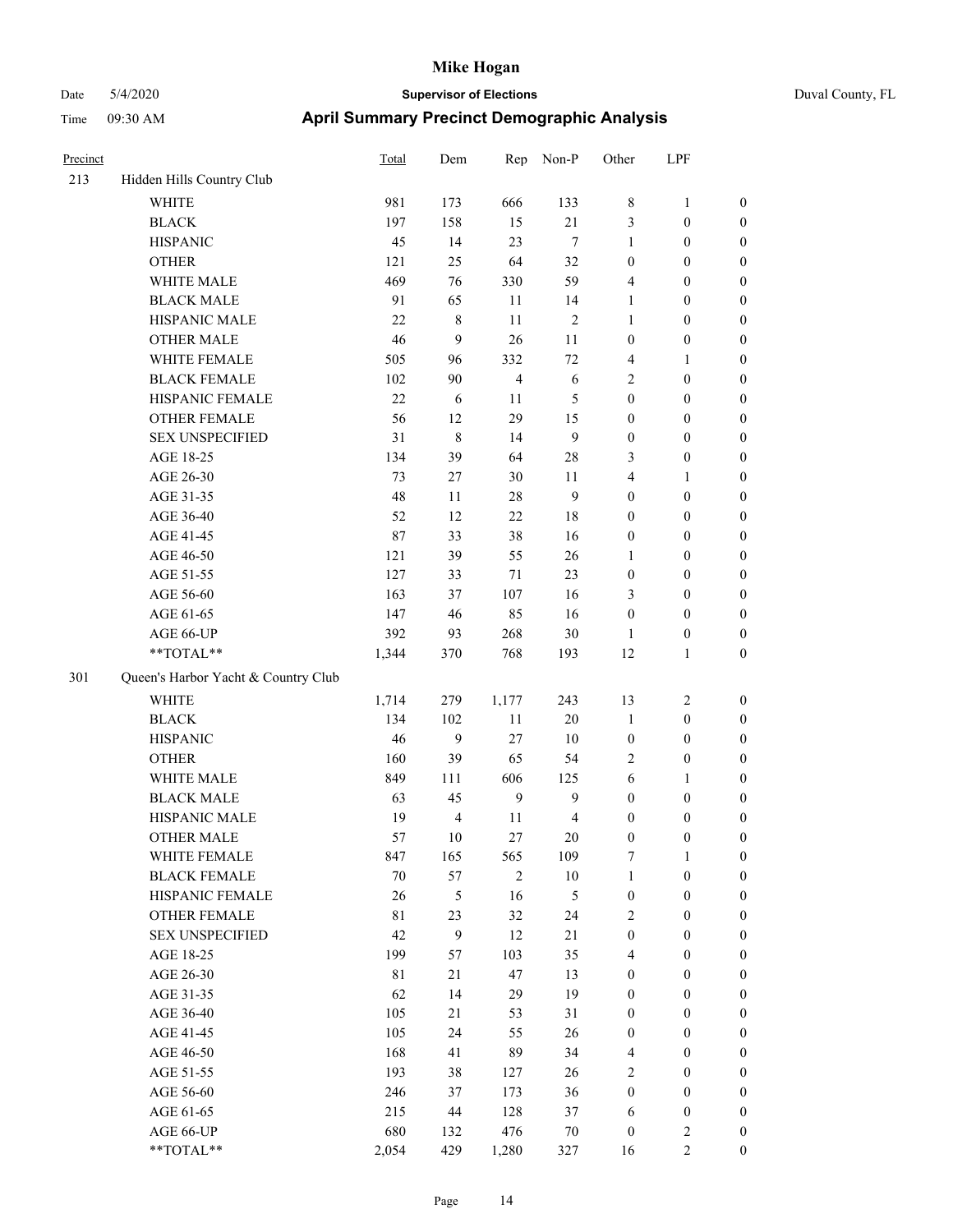| Precinct |                        | <b>Total</b> | Dem    | Rep            | Non-P   | Other            | LPF              |                  |
|----------|------------------------|--------------|--------|----------------|---------|------------------|------------------|------------------|
| 302      | Fire Station #58       |              |        |                |         |                  |                  |                  |
|          | WHITE                  | 1,667        | 392    | 850            | 408     | 9                | 8                | $\boldsymbol{0}$ |
|          | <b>BLACK</b>           | 246          | 184    | 14             | 46      | $\sqrt{2}$       | $\boldsymbol{0}$ | $\boldsymbol{0}$ |
|          | <b>HISPANIC</b>        | 158          | 48     | 56             | 53      | $\mathbf{1}$     | $\boldsymbol{0}$ | $\boldsymbol{0}$ |
|          | <b>OTHER</b>           | 296          | 70     | 113            | 111     | $\overline{2}$   | $\boldsymbol{0}$ | $\boldsymbol{0}$ |
|          | WHITE MALE             | 812          | 153    | 445            | 200     | 7                | 7                | $\boldsymbol{0}$ |
|          | <b>BLACK MALE</b>      | 114          | $78\,$ | $\,$ 8 $\,$    | $26\,$  | $\sqrt{2}$       | $\boldsymbol{0}$ | $\boldsymbol{0}$ |
|          | HISPANIC MALE          | 79           | 19     | 24             | 36      | $\boldsymbol{0}$ | $\boldsymbol{0}$ | $\boldsymbol{0}$ |
|          | <b>OTHER MALE</b>      | 124          | 31     | 46             | 45      | $\sqrt{2}$       | $\boldsymbol{0}$ | $\boldsymbol{0}$ |
|          | WHITE FEMALE           | 838          | 235    | 399            | 201     | $\overline{2}$   | 1                | $\boldsymbol{0}$ |
|          | <b>BLACK FEMALE</b>    | 129          | 104    | 6              | 19      | $\boldsymbol{0}$ | $\boldsymbol{0}$ | $\boldsymbol{0}$ |
|          | HISPANIC FEMALE        | 74           | 25     | 32             | 16      | $\mathbf{1}$     | $\boldsymbol{0}$ | $\boldsymbol{0}$ |
|          | <b>OTHER FEMALE</b>    | 134          | 31     | 55             | 48      | $\boldsymbol{0}$ | $\boldsymbol{0}$ | $\boldsymbol{0}$ |
|          | <b>SEX UNSPECIFIED</b> | 63           | 18     | 18             | 27      | $\boldsymbol{0}$ | $\boldsymbol{0}$ | $\boldsymbol{0}$ |
|          | AGE 18-25              | 215          | 65     | 63             | 85      | $\mathbf{1}$     | 1                | $\boldsymbol{0}$ |
|          | AGE 26-30              | 232          | 75     | $80\,$         | 75      | $\mathbf{1}$     | $\mathbf{1}$     | $\boldsymbol{0}$ |
|          | AGE 31-35              | 238          | 52     | 91             | 90      | 3                | 2                | $\boldsymbol{0}$ |
|          | AGE 36-40              | 207          | 65     | 77             | 60      | 3                | $\overline{c}$   | $\boldsymbol{0}$ |
|          | AGE 41-45              | 242          | 72     | 94             | $72\,$  | 3                | 1                | $\boldsymbol{0}$ |
|          | AGE 46-50              | 186          | 44     | 97             | 43      | $\overline{2}$   | $\boldsymbol{0}$ | $\boldsymbol{0}$ |
|          | AGE 51-55              | 187          | 51     | 89             | 46      | $\mathbf{1}$     | $\boldsymbol{0}$ | $\boldsymbol{0}$ |
|          | AGE 56-60              | 225          | 68     | 112            | 45      | $\boldsymbol{0}$ | $\boldsymbol{0}$ | $\boldsymbol{0}$ |
|          | AGE 61-65              | 226          | 75     | 112            | 39      | $\boldsymbol{0}$ | $\boldsymbol{0}$ | $\boldsymbol{0}$ |
|          | AGE 66-UP              | 409          | 127    | 218            | 63      | $\boldsymbol{0}$ | 1                | $\boldsymbol{0}$ |
|          | **TOTAL**              | 2,367        | 694    | 1,033          | 618     | 14               | 8                | $\boldsymbol{0}$ |
| 303      | Isle of Faith          |              |        |                |         |                  |                  |                  |
|          | <b>WHITE</b>           | 2,818        | 625    | 1,552          | 594     | 32               | 15               | $\boldsymbol{0}$ |
|          | <b>BLACK</b>           | 165          | 122    | 9              | 33      | $\mathbf{1}$     | $\boldsymbol{0}$ | $\boldsymbol{0}$ |
|          | <b>HISPANIC</b>        | 146          | 45     | 56             | 42      | $\sqrt{2}$       | 1                | $\boldsymbol{0}$ |
|          | <b>OTHER</b>           | 258          | 68     | 98             | 91      | $\mathbf{1}$     | $\boldsymbol{0}$ | $\boldsymbol{0}$ |
|          | WHITE MALE             | 1,348        | 247    | 772            | 296     | $21\,$           | 12               | $\boldsymbol{0}$ |
|          | <b>BLACK MALE</b>      | $8\sqrt{1}$  | 51     | $\overline{4}$ | 25      | $\mathbf{1}$     | $\boldsymbol{0}$ | $\boldsymbol{0}$ |
|          | HISPANIC MALE          | 68           | 17     | 26             | 23      | $\mathbf{1}$     | 1                | $\boldsymbol{0}$ |
|          | <b>OTHER MALE</b>      | 97           | 26     | 35             | 36      | $\boldsymbol{0}$ | $\boldsymbol{0}$ | $\boldsymbol{0}$ |
|          | WHITE FEMALE           | 1,432        | 371    | 762            | 285     | 11               | 3                | $\boldsymbol{0}$ |
|          | <b>BLACK FEMALE</b>    | $8\sqrt{1}$  | 68     | $\sqrt{5}$     | $\,8\,$ | $\boldsymbol{0}$ | $\boldsymbol{0}$ | $\boldsymbol{0}$ |
|          | HISPANIC FEMALE        | $72\,$       | 26     | 29             | 17      | $\boldsymbol{0}$ | $\boldsymbol{0}$ | $\boldsymbol{0}$ |
|          | OTHER FEMALE           | 125          | 37     | 49             | 38      | 1                | $\boldsymbol{0}$ | $\boldsymbol{0}$ |
|          | <b>SEX UNSPECIFIED</b> | 83           | 17     | 33             | 32      | $\mathbf{1}$     | $\boldsymbol{0}$ | $\boldsymbol{0}$ |
|          | AGE 18-25              | 321          | 75     | 145            | 98      | $\mathfrak{Z}$   | $\boldsymbol{0}$ | $\boldsymbol{0}$ |
|          | AGE 26-30              | 308          | 85     | 137            | 76      | $\boldsymbol{7}$ | 3                | $\boldsymbol{0}$ |
|          | AGE 31-35              | 295          | 77     | 113            | 97      | $\boldsymbol{7}$ | $\mathbf{1}$     | $\boldsymbol{0}$ |
|          | AGE 36-40              | 327          | 80     | 129            | 111     | $\mathfrak{Z}$   | 4                | $\boldsymbol{0}$ |
|          | AGE 41-45              | 264          | 66     | 116            | 77      | $\sqrt{2}$       | 3                | $\boldsymbol{0}$ |
|          | AGE 46-50              | 259          | 59     | 134            | 60      | $\overline{4}$   | $\overline{c}$   | $\boldsymbol{0}$ |
|          | AGE 51-55              | 279          | 61     | 165            | 49      | 1                | $\mathfrak{Z}$   | $\boldsymbol{0}$ |
|          | AGE 56-60              | 322          | 75     | 201            | 43      | $\mathfrak{Z}$   | $\boldsymbol{0}$ | $\boldsymbol{0}$ |
|          | AGE 61-65              | 311          | 73     | 179            | 57      | $\sqrt{2}$       | $\boldsymbol{0}$ | $\boldsymbol{0}$ |
|          | AGE 66-UP              | 701          | 209    | 396            | 92      | $\overline{4}$   | $\boldsymbol{0}$ | $\boldsymbol{0}$ |
|          | $**TOTAL**$            | 3,387        | 860    | 1,715          | 760     | 36               | 16               | $\boldsymbol{0}$ |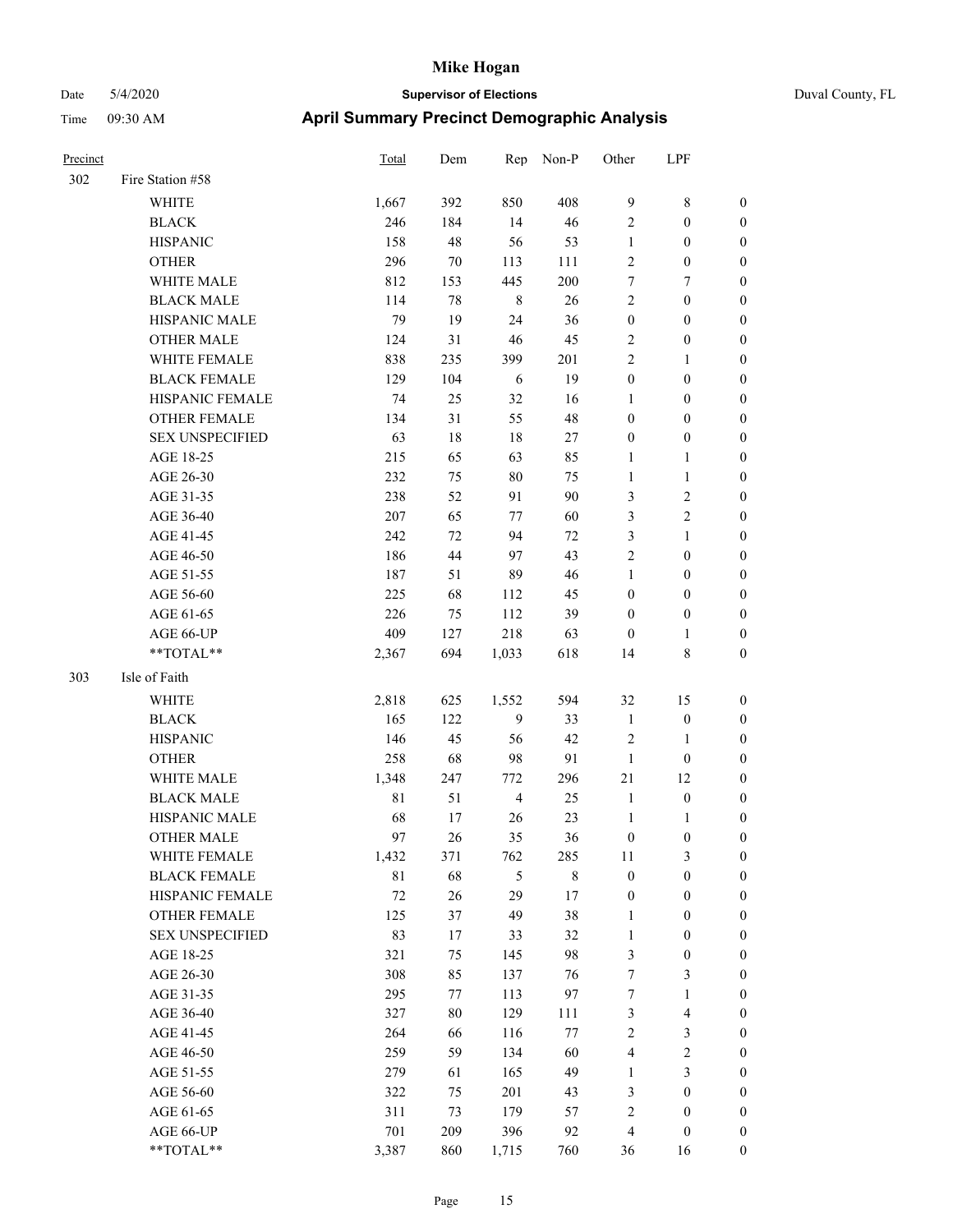|  |  | Duv |
|--|--|-----|
|  |  |     |

| Precinct |                                    | Total   | Dem              | Rep            | Non-P        | Other            | LPF                     |                  |
|----------|------------------------------------|---------|------------------|----------------|--------------|------------------|-------------------------|------------------|
| 304      | Jacksonville Golf and Country Club |         |                  |                |              |                  |                         |                  |
|          | <b>WHITE</b>                       | 1,775   | 287              | 1,176          | 298          | 11               | $\mathfrak{Z}$          | $\boldsymbol{0}$ |
|          | <b>BLACK</b>                       | 56      | 40               | 7              | 9            | $\boldsymbol{0}$ | $\boldsymbol{0}$        | $\boldsymbol{0}$ |
|          | <b>HISPANIC</b>                    | 51      | 12               | 25             | 12           | $\overline{2}$   | $\boldsymbol{0}$        | $\boldsymbol{0}$ |
|          | <b>OTHER</b>                       | 167     | 30               | 62             | 75           | $\boldsymbol{0}$ | $\boldsymbol{0}$        | $\boldsymbol{0}$ |
|          | WHITE MALE                         | 870     | 102              | 607            | 156          | 4                | $\mathbf{1}$            | $\boldsymbol{0}$ |
|          | <b>BLACK MALE</b>                  | 27      | 16               | $\overline{4}$ | $\tau$       | $\boldsymbol{0}$ | $\boldsymbol{0}$        | $\boldsymbol{0}$ |
|          | HISPANIC MALE                      | 25      | 7                | 11             | 6            | 1                | $\boldsymbol{0}$        | $\boldsymbol{0}$ |
|          | <b>OTHER MALE</b>                  | 73      | 13               | 29             | 31           | $\boldsymbol{0}$ | $\boldsymbol{0}$        | 0                |
|          | WHITE FEMALE                       | 886     | 181              | 558            | 139          | 6                | $\sqrt{2}$              | 0                |
|          | <b>BLACK FEMALE</b>                | 28      | 24               | 3              | $\mathbf{1}$ | $\boldsymbol{0}$ | $\boldsymbol{0}$        | $\boldsymbol{0}$ |
|          | HISPANIC FEMALE                    | 24      | 5                | 14             | 5            | $\boldsymbol{0}$ | $\boldsymbol{0}$        | $\boldsymbol{0}$ |
|          | <b>OTHER FEMALE</b>                | 70      | 14               | 24             | 32           | $\boldsymbol{0}$ | $\boldsymbol{0}$        | $\boldsymbol{0}$ |
|          | <b>SEX UNSPECIFIED</b>             | 46      | $\boldsymbol{7}$ | 20             | 17           | $\sqrt{2}$       | $\boldsymbol{0}$        | $\boldsymbol{0}$ |
|          | AGE 18-25                          | 219     | 44               | 127            | 45           | 3                | $\boldsymbol{0}$        | $\boldsymbol{0}$ |
|          | AGE 26-30                          | 95      | 24               | 45             | 25           | $\mathbf{1}$     | $\boldsymbol{0}$        | $\boldsymbol{0}$ |
|          | AGE 31-35                          | $77 \,$ | 11               | 51             | 15           | $\boldsymbol{0}$ | $\boldsymbol{0}$        | $\boldsymbol{0}$ |
|          | AGE 36-40                          | 139     | $28\,$           | 69             | 38           | 3                | 1                       | $\boldsymbol{0}$ |
|          | AGE 41-45                          | 115     | 17               | 71             | 27           | $\boldsymbol{0}$ | $\boldsymbol{0}$        | 0                |
|          | AGE 46-50                          | 167     | 35               | 97             | 33           | $\boldsymbol{0}$ | $\sqrt{2}$              | 0                |
|          | AGE 51-55                          | 207     | 24               | 151            | 31           | $\mathbf{1}$     | $\boldsymbol{0}$        | $\boldsymbol{0}$ |
|          | AGE 56-60                          | 256     | 44               | 162            | 49           | $\mathbf{1}$     | $\boldsymbol{0}$        | $\boldsymbol{0}$ |
|          | AGE 61-65                          | 218     | 40               | 138            | 39           | $\mathbf{1}$     | $\boldsymbol{0}$        | $\boldsymbol{0}$ |
|          | AGE 66-UP                          | 556     | 102              | 359            | 92           | 3                | $\boldsymbol{0}$        | $\boldsymbol{0}$ |
|          | **TOTAL**                          | 2,049   | 369              | 1,270          | 394          | 13               | 3                       | $\boldsymbol{0}$ |
| 305      | Chets Creek Church                 |         |                  |                |              |                  |                         |                  |
|          | WHITE                              | 4,317   | 1,016            | 2,272          | 954          | 51               | 24                      | $\boldsymbol{0}$ |
|          | <b>BLACK</b>                       | 366     | 262              | 27             | 73           | 3                | $\mathbf{1}$            | $\boldsymbol{0}$ |
|          | <b>HISPANIC</b>                    | 317     | 106              | 82             | 123          | 6                | $\boldsymbol{0}$        | $\boldsymbol{0}$ |
|          | <b>OTHER</b>                       | 503     | 147              | 165            | 187          | 3                | 1                       | $\boldsymbol{0}$ |
|          | WHITE MALE                         | 1,991   | 375              | 1,092          | 484          | 26               | 14                      | 0                |
|          | <b>BLACK MALE</b>                  | 173     | 117              | 18             | 36           | $\mathbf{1}$     | $\mathbf{1}$            | 0                |
|          | HISPANIC MALE                      | 138     | 40               | 36             | 58           | $\overline{4}$   | $\boldsymbol{0}$        | 0                |
|          | <b>OTHER MALE</b>                  | 177     | 47               | 60             | 68           | 2                | $\boldsymbol{0}$        | $\boldsymbol{0}$ |
|          | WHITE FEMALE                       | 2,270   | 624              | 1,159          | 454          | 25               | 8                       | $\boldsymbol{0}$ |
|          | <b>BLACK FEMALE</b>                | 189     | 142              | 9              | 36           | $\sqrt{2}$       | $\boldsymbol{0}$        | $\overline{0}$   |
|          | HISPANIC FEMALE                    | 175     | 64               | 45             | 64           | $\overline{c}$   | $\boldsymbol{0}$        | $\overline{0}$   |
|          | <b>OTHER FEMALE</b>                | 235     | 83               | 80             | 71           | $\mathbf{1}$     | $\boldsymbol{0}$        | $\overline{0}$   |
|          | <b>SEX UNSPECIFIED</b>             | 155     | 39               | 47             | 66           | $\boldsymbol{0}$ | $\mathfrak z$           | $\overline{0}$   |
|          | AGE 18-25                          | 639     | 193              | 234            | 198          | $11\,$           | $\mathfrak z$           | 0                |
|          | AGE 26-30                          | 584     | 180              | 243            | 152          | $\boldsymbol{7}$ | $\boldsymbol{2}$        | 0                |
|          | AGE 31-35                          | 552     | 166              | 203            | 175          | 4                | $\overline{\mathbf{4}}$ | 0                |
|          | AGE 36-40                          | 467     | 141              | 163            | 153          | 8                | $\boldsymbol{2}$        | $\boldsymbol{0}$ |
|          | AGE 41-45                          | 441     | 116              | 191            | 125          | $\sqrt{2}$       | $\boldsymbol{7}$        | $\boldsymbol{0}$ |
|          | AGE 46-50                          | 503     | 112              | 252            | 126          | 9                | $\overline{\mathbf{4}}$ | $\boldsymbol{0}$ |
|          | AGE 51-55                          | 468     | 109              | 246            | 106          | 6                | $\mathbf{1}$            | $\boldsymbol{0}$ |
|          | AGE 56-60                          | 432     | 115              | 230            | 78           | $\,$ 8 $\,$      | $\mathbf{1}$            | $\overline{0}$   |
|          | AGE 61-65                          | 378     | 114              | 199            | 60           | 3                | $\sqrt{2}$              | $\overline{0}$   |
|          | AGE 66-UP                          | 1,039   | 285              | 585            | 164          | 5                | $\boldsymbol{0}$        | $\boldsymbol{0}$ |
|          | **TOTAL**                          | 5,503   | 1,531            | 2,546          | 1,337        | 63               | $26\,$                  | $\boldsymbol{0}$ |
|          |                                    |         |                  |                |              |                  |                         |                  |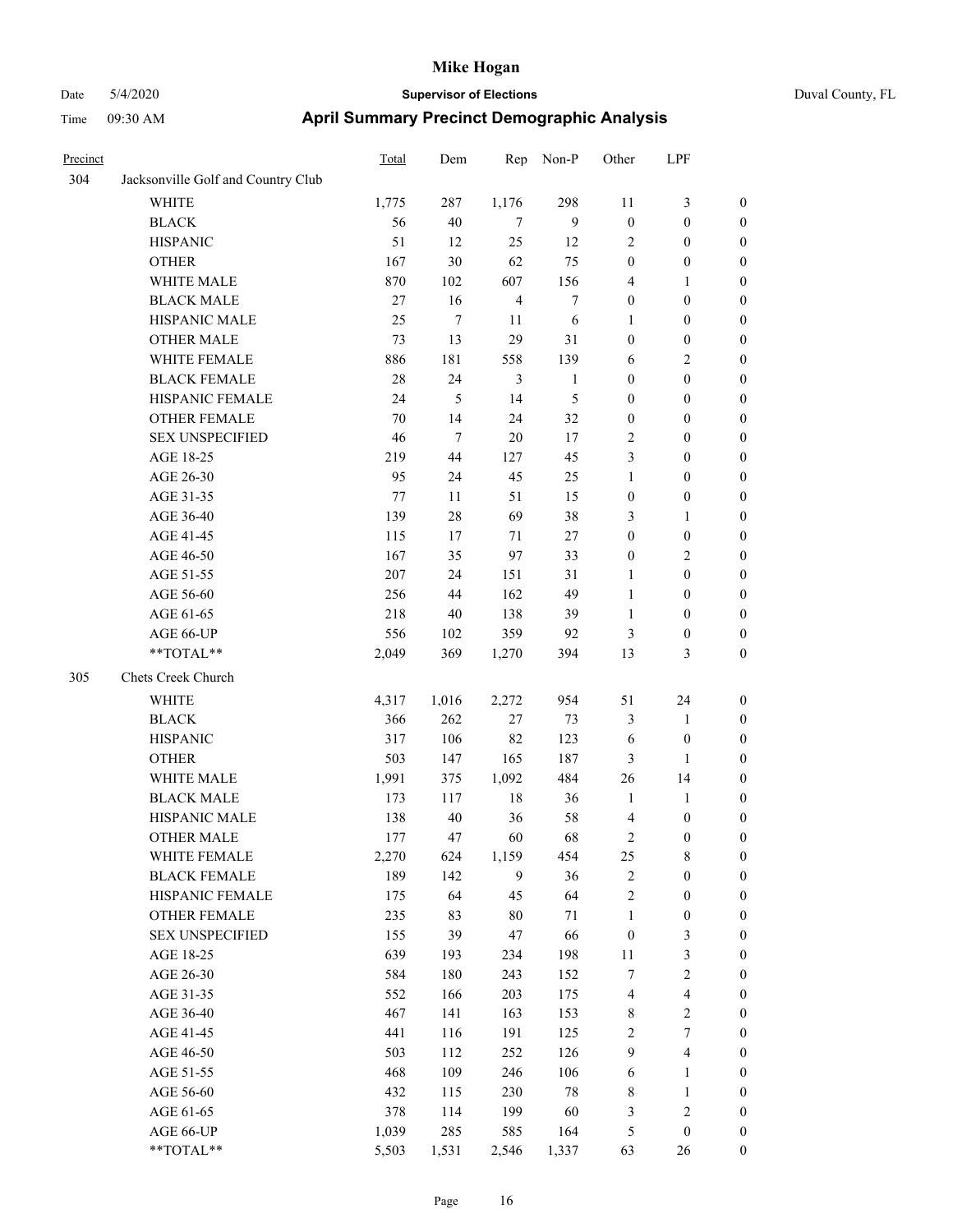| Precinct |                              | Total | Dem   | Rep            | Non-P  | Other            | LPF                     |                  |
|----------|------------------------------|-------|-------|----------------|--------|------------------|-------------------------|------------------|
| 306      | East Pointe Baptist Church   |       |       |                |        |                  |                         |                  |
|          | <b>WHITE</b>                 | 2,227 | 574   | 1,040          | 581    | 19               | 13                      | $\boldsymbol{0}$ |
|          | <b>BLACK</b>                 | 773   | 557   | 29             | 181    | $\mathfrak{Z}$   | 3                       | $\boldsymbol{0}$ |
|          | <b>HISPANIC</b>              | 397   | 139   | 104            | 149    | 5                | $\boldsymbol{0}$        | $\boldsymbol{0}$ |
|          | <b>OTHER</b>                 | 969   | 264   | 289            | 404    | 10               | $\overline{c}$          | $\boldsymbol{0}$ |
|          | WHITE MALE                   | 1,042 | 231   | 511            | 282    | $\tau$           | 11                      | $\boldsymbol{0}$ |
|          | <b>BLACK MALE</b>            | 365   | 246   | $20\,$         | 95     | $\overline{2}$   | 2                       | $\boldsymbol{0}$ |
|          | HISPANIC MALE                | 174   | 49    | 51             | $70\,$ | $\overline{4}$   | $\boldsymbol{0}$        | $\boldsymbol{0}$ |
|          | <b>OTHER MALE</b>            | 425   | 108   | 134            | 176    | 5                | 2                       | $\boldsymbol{0}$ |
|          | WHITE FEMALE                 | 1,155 | 338   | 515            | 288    | 12               | 2                       | $\boldsymbol{0}$ |
|          | <b>BLACK FEMALE</b>          | 394   | 299   | 9              | 84     | $\mathbf{1}$     | 1                       | $\boldsymbol{0}$ |
|          | HISPANIC FEMALE              | 207   | 86    | 50             | 70     | $\mathbf{1}$     | $\boldsymbol{0}$        | $\boldsymbol{0}$ |
|          | <b>OTHER FEMALE</b>          | 444   | 137   | 139            | 164    | $\overline{4}$   | $\boldsymbol{0}$        | $\boldsymbol{0}$ |
|          | <b>SEX UNSPECIFIED</b>       | 160   | 40    | 33             | 86     | $\mathbf{1}$     | $\boldsymbol{0}$        | $\boldsymbol{0}$ |
|          | AGE 18-25                    | 535   | 196   | 121            | 210    | 7                | 1                       | $\boldsymbol{0}$ |
|          | AGE 26-30                    | 447   | 147   | 137            | 157    | $\overline{4}$   | 2                       | $\boldsymbol{0}$ |
|          | AGE 31-35                    | 480   | 178   | 145            | 144    | 6                | $\boldsymbol{7}$        | $\boldsymbol{0}$ |
|          | AGE 36-40                    | 453   | 149   | 136            | 159    | 7                | $\overline{2}$          | $\boldsymbol{0}$ |
|          | AGE 41-45                    | 432   | 142   | 144            | 142    | $\sqrt{2}$       | $\overline{c}$          | $\boldsymbol{0}$ |
|          | AGE 46-50                    | 442   | 164   | 153            | 120    | $\overline{4}$   | 1                       | $\boldsymbol{0}$ |
|          | AGE 51-55                    | 387   | 147   | 139            | 99     | $\mathbf{1}$     | 1                       | $\boldsymbol{0}$ |
|          | AGE 56-60                    | 377   | 124   | 151            | 99     | $\mathfrak{Z}$   | $\boldsymbol{0}$        | $\boldsymbol{0}$ |
|          | AGE 61-65                    | 289   | 91    | 125            | 70     | $\mathbf{1}$     | $\overline{\mathbf{c}}$ | $\boldsymbol{0}$ |
|          | AGE 66-UP                    | 524   | 196   | 211            | 115    | $\sqrt{2}$       | $\boldsymbol{0}$        | $\boldsymbol{0}$ |
|          | **TOTAL**                    | 4,366 | 1,534 | 1,462          | 1,315  | 37               | 18                      | $\boldsymbol{0}$ |
| 307      | Pablo Creek Regional Library |       |       |                |        |                  |                         |                  |
|          | <b>WHITE</b>                 | 1,992 | 470   | 935            | 548    | 26               | 13                      | $\boldsymbol{0}$ |
|          | <b>BLACK</b>                 | 300   | 208   | 21             | 67     | $\overline{4}$   | $\boldsymbol{0}$        | $\boldsymbol{0}$ |
|          | <b>HISPANIC</b>              | 350   | 150   | 68             | 128    | 1                | 3                       | $\boldsymbol{0}$ |
|          | <b>OTHER</b>                 | 273   | 66    | 72             | 129    | 6                | $\boldsymbol{0}$        | $\boldsymbol{0}$ |
|          | WHITE MALE                   | 911   | 168   | 459            | 260    | 14               | 10                      | $\boldsymbol{0}$ |
|          | <b>BLACK MALE</b>            | 138   | 89    | 14             | 33     | $\sqrt{2}$       | $\boldsymbol{0}$        | $\boldsymbol{0}$ |
|          | HISPANIC MALE                | 156   | 63    | 33             | 58     | $\mathbf{1}$     | 1                       | $\boldsymbol{0}$ |
|          | <b>OTHER MALE</b>            | 110   | 27    | 32             | 50     | $\mathbf{1}$     | $\boldsymbol{0}$        | $\boldsymbol{0}$ |
|          | WHITE FEMALE                 | 1,058 | 298   | 462            | 283    | 12               | 3                       | $\boldsymbol{0}$ |
|          | <b>BLACK FEMALE</b>          | 158   | 116   | $\overline{7}$ | 33     | $\sqrt{2}$       | $\boldsymbol{0}$        | $\boldsymbol{0}$ |
|          | HISPANIC FEMALE              | 188   | 84    | 34             | 68     | $\boldsymbol{0}$ | 2                       | $\boldsymbol{0}$ |
|          | <b>OTHER FEMALE</b>          | 129   | 34    | 36             | 54     | $\sqrt{5}$       | $\boldsymbol{0}$        | $\boldsymbol{0}$ |
|          | <b>SEX UNSPECIFIED</b>       | 67    | 15    | 19             | 33     | $\boldsymbol{0}$ | $\boldsymbol{0}$        | $\boldsymbol{0}$ |
|          | AGE 18-25                    | 403   | 123   | 106            | 163    | 10               | 1                       | $\boldsymbol{0}$ |
|          | AGE 26-30                    | 366   | 113   | 121            | 122    | $\overline{4}$   | 6                       | $\boldsymbol{0}$ |
|          | AGE 31-35                    | 340   | 97    | 106            | 126    | 6                | 5                       | $\boldsymbol{0}$ |
|          | AGE 36-40                    | 287   | 84    | 99             | 100    | $\sqrt{2}$       | $\overline{2}$          | $\boldsymbol{0}$ |
|          | AGE 41-45                    | 223   | 70    | 81             | 68     | $\mathfrak{Z}$   | 1                       | $\boldsymbol{0}$ |
|          | AGE 46-50                    | 241   | 74    | 99             | 66     | $\mathbf{1}$     | 1                       | $\boldsymbol{0}$ |
|          | AGE 51-55                    | 227   | 70    | 91             | 64     | $\sqrt{2}$       | $\boldsymbol{0}$        | $\boldsymbol{0}$ |
|          | AGE 56-60                    | 248   | 79    | 116            | 51     | $\sqrt{2}$       | $\boldsymbol{0}$        | $\boldsymbol{0}$ |
|          | AGE 61-65                    | 190   | 62    | 84             | 41     | $\mathfrak{Z}$   | $\boldsymbol{0}$        | $\boldsymbol{0}$ |
|          | AGE 66-UP                    | 390   | 122   | 193            | 71     | $\overline{4}$   | $\boldsymbol{0}$        | $\boldsymbol{0}$ |
|          | **TOTAL**                    | 2,915 | 894   | 1,096          | 872    | 37               | 16                      | $\boldsymbol{0}$ |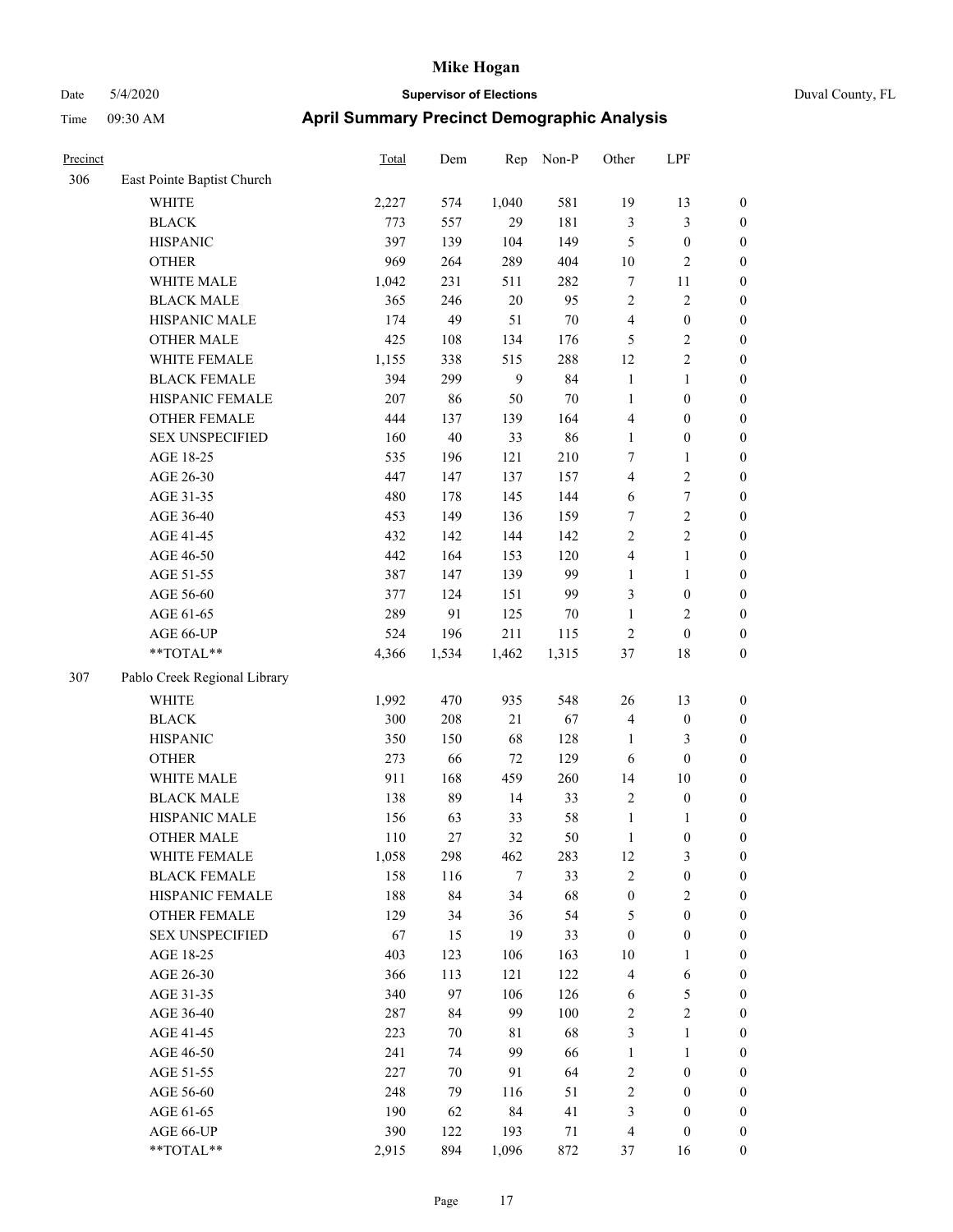| Precinct |                            | <b>Total</b> | Dem    | Rep            | Non-P          | Other            | LPF              |                  |
|----------|----------------------------|--------------|--------|----------------|----------------|------------------|------------------|------------------|
| 308      | The Woods Community Center |              |        |                |                |                  |                  |                  |
|          | WHITE                      | 1,434        | 306    | 833            | 270            | 13               | 12               | $\boldsymbol{0}$ |
|          | <b>BLACK</b>               | 96           | 73     | $\,8\,$        | 14             | $\mathbf{1}$     | $\boldsymbol{0}$ | $\boldsymbol{0}$ |
|          | <b>HISPANIC</b>            | 63           | 22     | 24             | 17             | $\boldsymbol{0}$ | $\boldsymbol{0}$ | $\boldsymbol{0}$ |
|          | <b>OTHER</b>               | 130          | 36     | 40             | 52             | $\boldsymbol{0}$ | 2                | $\boldsymbol{0}$ |
|          | WHITE MALE                 | 683          | 126    | 399            | 141            | $\,$ 8 $\,$      | 9                | $\boldsymbol{0}$ |
|          | <b>BLACK MALE</b>          | 46           | 34     | 5              | 7              | $\boldsymbol{0}$ | $\boldsymbol{0}$ | $\boldsymbol{0}$ |
|          | HISPANIC MALE              | 24           | 9      | 11             | $\overline{4}$ | $\boldsymbol{0}$ | $\boldsymbol{0}$ | $\boldsymbol{0}$ |
|          | <b>OTHER MALE</b>          | 50           | 12     | 21             | 16             | $\boldsymbol{0}$ | $\mathbf{1}$     | $\boldsymbol{0}$ |
|          | WHITE FEMALE               | 734          | 177    | 428            | 122            | $\overline{4}$   | 3                | $\boldsymbol{0}$ |
|          | <b>BLACK FEMALE</b>        | 48           | 38     | $\mathfrak{Z}$ | 6              | $\mathbf{1}$     | $\boldsymbol{0}$ | $\boldsymbol{0}$ |
|          | HISPANIC FEMALE            | 38           | 13     | 12             | 13             | $\boldsymbol{0}$ | $\boldsymbol{0}$ | $\boldsymbol{0}$ |
|          | <b>OTHER FEMALE</b>        | 64           | 22     | 16             | 25             | $\boldsymbol{0}$ | 1                | $\boldsymbol{0}$ |
|          | <b>SEX UNSPECIFIED</b>     | 36           | 6      | 10             | 19             | $\mathbf{1}$     | $\boldsymbol{0}$ | $\boldsymbol{0}$ |
|          | AGE 18-25                  | 154          | 46     | 53             | 49             | 1                | 5                | $\boldsymbol{0}$ |
|          | AGE 26-30                  | 101          | 28     | 45             | 25             | 1                | 2                | $\boldsymbol{0}$ |
|          | AGE 31-35                  | 166          | 42     | $8\sqrt{1}$    | 41             | $\mathbf{1}$     | 1                | $\boldsymbol{0}$ |
|          | AGE 36-40                  | 172          | 33     | 97             | 37             | $\overline{2}$   | 3                | $\boldsymbol{0}$ |
|          | AGE 41-45                  | 174          | 42     | 89             | 40             | $\overline{2}$   | 1                | $\boldsymbol{0}$ |
|          | AGE 46-50                  | 154          | 34     | 78             | 41             | $\boldsymbol{0}$ | 1                | $\boldsymbol{0}$ |
|          | AGE 51-55                  | 130          | 22     | 77             | 30             | 1                | $\boldsymbol{0}$ | $\boldsymbol{0}$ |
|          | AGE 56-60                  | 154          | 39     | 93             | $20\,$         | 1                | 1                | $\boldsymbol{0}$ |
|          | AGE 61-65                  | 138          | 31     | 82             | 24             | 1                | $\boldsymbol{0}$ | $\boldsymbol{0}$ |
|          | AGE 66-UP                  | 380          | 120    | 210            | 46             | $\overline{4}$   | $\boldsymbol{0}$ | $\boldsymbol{0}$ |
|          | **TOTAL**                  | 1,723        | 437    | 905            | 353            | 14               | 14               | $\boldsymbol{0}$ |
| 309      | Watson Realty Corporation  |              |        |                |                |                  |                  |                  |
|          | <b>WHITE</b>               | 2,153        | 495    | 1,076          | 545            | 19               | 18               | $\boldsymbol{0}$ |
|          | <b>BLACK</b>               | 519          | 392    | 26             | 96             | $\overline{4}$   | $\mathbf{1}$     | $\boldsymbol{0}$ |
|          | <b>HISPANIC</b>            | 252          | 97     | 73             | 78             | $\overline{4}$   | $\boldsymbol{0}$ | $\boldsymbol{0}$ |
|          | <b>OTHER</b>               | 465          | 161    | 136            | 165            | $\mathfrak{Z}$   | $\theta$         | $\boldsymbol{0}$ |
|          | WHITE MALE                 | 1,009        | 179    | 538            | 266            | 11               | 15               | $\boldsymbol{0}$ |
|          | <b>BLACK MALE</b>          | 226          | 156    | 15             | 51             | $\mathfrak{Z}$   | 1                | $\boldsymbol{0}$ |
|          | HISPANIC MALE              | 97           | 33     | $30\,$         | 32             | $\sqrt{2}$       | $\boldsymbol{0}$ | $\boldsymbol{0}$ |
|          | <b>OTHER MALE</b>          | 200          | 64     | 55             | 79             | $\overline{2}$   | $\boldsymbol{0}$ | $\boldsymbol{0}$ |
|          | WHITE FEMALE               | 1,114        | 308    | 527            | 270            | $\,$ 8 $\,$      | $\mathbf{1}$     | $\boldsymbol{0}$ |
|          | <b>BLACK FEMALE</b>        | 291          | 235    | 11             | 44             | $\mathbf{1}$     | $\boldsymbol{0}$ | $\boldsymbol{0}$ |
|          | HISPANIC FEMALE            | 147          | 62     | 41             | 42             | $\sqrt{2}$       | $\boldsymbol{0}$ | $\boldsymbol{0}$ |
|          | OTHER FEMALE               | 218          | 84     | 69             | 64             | $\mathbf{1}$     | $\boldsymbol{0}$ | $\boldsymbol{0}$ |
|          | <b>SEX UNSPECIFIED</b>     | $87\,$       | 24     | 25             | 36             | $\boldsymbol{0}$ | $\mathbf{2}$     | $\boldsymbol{0}$ |
|          | AGE 18-25                  | 381          | 124    | 118            | 133            | $\sqrt{5}$       | $\mathbf{1}$     | $\boldsymbol{0}$ |
|          | AGE 26-30                  | 364          | 125    | 118            | 114            | $\mathfrak s$    | $\sqrt{2}$       | $\boldsymbol{0}$ |
|          | AGE 31-35                  | 385          | 141    | 108            | 126            | $\sqrt{5}$       | 5                | $\boldsymbol{0}$ |
|          | AGE 36-40                  | 332          | 114    | 117            | 92             | $\sqrt{2}$       | 7                | $\boldsymbol{0}$ |
|          | AGE 41-45                  | 237          | 101    | $58\,$         | 75             | $\mathfrak{Z}$   | $\boldsymbol{0}$ | $\boldsymbol{0}$ |
|          | AGE 46-50                  | 250          | 79     | 105            | 63             | $\sqrt{2}$       | 1                | $\boldsymbol{0}$ |
|          | AGE 51-55                  | 279          | $88\,$ | 138            | 51             | $\mathbf{1}$     | $\mathbf{1}$     | $\boldsymbol{0}$ |
|          | AGE 56-60                  | 289          | 72     | 140            | $77\,$         | $\boldsymbol{0}$ | $\boldsymbol{0}$ | $\boldsymbol{0}$ |
|          | AGE 61-65                  | 330          | 108    | 164            | 55             | $\sqrt{2}$       | 1                | $\boldsymbol{0}$ |
|          | AGE 66-UP                  | 542          | 193    | 245            | 98             | $\mathfrak{S}$   | 1                | $\boldsymbol{0}$ |
|          | **TOTAL**                  | 3,389        | 1,145  | 1,311          | 884            | 30               | 19               | $\boldsymbol{0}$ |
|          |                            |              |        |                |                |                  |                  |                  |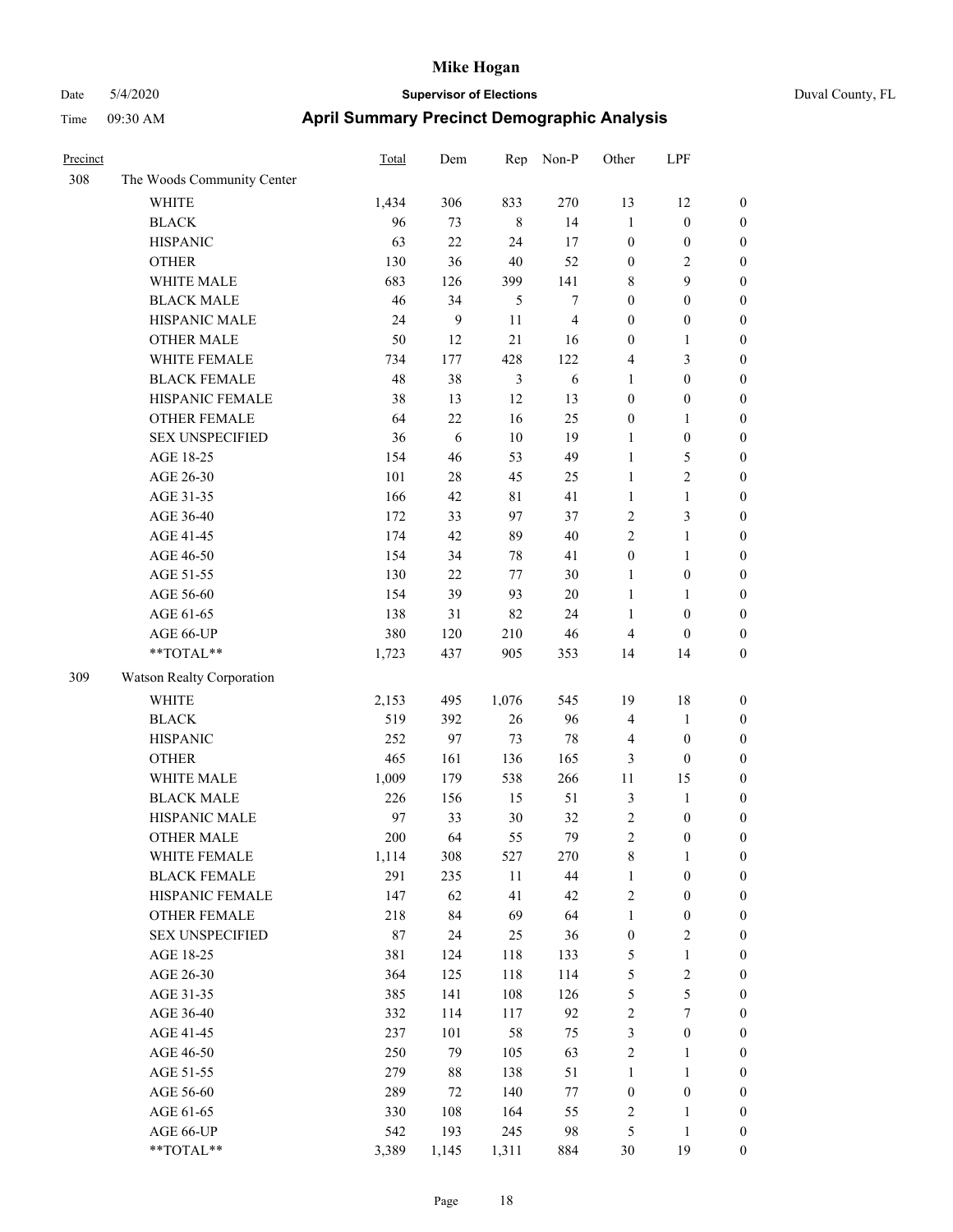| Precinct |                                     | Total  | Dem    | Rep            | Non-P          | Other            | LPF                     |                  |
|----------|-------------------------------------|--------|--------|----------------|----------------|------------------|-------------------------|------------------|
| 310      | Fire Station #59                    |        |        |                |                |                  |                         |                  |
|          | WHITE                               | 2,497  | 494    | 1,515          | 462            | 19               | 7                       | $\boldsymbol{0}$ |
|          | <b>BLACK</b>                        | 87     | 62     | $\overline{7}$ | 17             | $\mathbf{1}$     | $\boldsymbol{0}$        | $\mathbf{0}$     |
|          | <b>HISPANIC</b>                     | 101    | 23     | 34             | 43             | $\mathbf{1}$     | $\boldsymbol{0}$        | $\boldsymbol{0}$ |
|          | <b>OTHER</b>                        | 211    | 64     | 70             | 72             | $\sqrt{2}$       | 3                       | $\boldsymbol{0}$ |
|          | WHITE MALE                          | 1,094  | 170    | 679            | 233            | 7                | 5                       | $\boldsymbol{0}$ |
|          | <b>BLACK MALE</b>                   | 40     | $28\,$ | $\overline{c}$ | 10             | $\boldsymbol{0}$ | $\boldsymbol{0}$        | $\boldsymbol{0}$ |
|          | HISPANIC MALE                       | 40     | 8      | 14             | 18             | $\boldsymbol{0}$ | $\boldsymbol{0}$        | $\boldsymbol{0}$ |
|          | <b>OTHER MALE</b>                   | 77     | 22     | 28             | 25             | 1                | 1                       | $\boldsymbol{0}$ |
|          | WHITE FEMALE                        | 1,385  | 317    | 828            | 226            | 12               | 2                       | $\boldsymbol{0}$ |
|          | <b>BLACK FEMALE</b>                 | $47\,$ | 34     | 5              | $\overline{7}$ | $\mathbf{1}$     | $\boldsymbol{0}$        | $\boldsymbol{0}$ |
|          | HISPANIC FEMALE                     | 61     | 15     | $20\,$         | 25             | $\mathbf{1}$     | $\boldsymbol{0}$        | $\boldsymbol{0}$ |
|          | <b>OTHER FEMALE</b>                 | 116    | 42     | 36             | 35             | $\mathbf{1}$     | 2                       | $\boldsymbol{0}$ |
|          | <b>SEX UNSPECIFIED</b>              | 36     | $\tau$ | 14             | 15             | $\boldsymbol{0}$ | $\boldsymbol{0}$        | $\boldsymbol{0}$ |
|          | AGE 18-25                           | 150    | 41     | 58             | 48             | $\mathfrak{Z}$   | $\boldsymbol{0}$        | $\boldsymbol{0}$ |
|          | AGE 26-30                           | 122    | 24     | 59             | 37             | $\overline{2}$   | $\boldsymbol{0}$        | $\boldsymbol{0}$ |
|          | AGE 31-35                           | 197    | 40     | 97             | 53             | $\overline{4}$   | 3                       | $\boldsymbol{0}$ |
|          | AGE 36-40                           | 260    | 64     | 114            | 79             | $\overline{2}$   | 1                       | $\boldsymbol{0}$ |
|          | AGE 41-45                           | 225    | 47     | 112            | 61             | 3                | 2                       | $\boldsymbol{0}$ |
|          | AGE 46-50                           | 226    | 50     | 125            | 50             | $\mathbf{1}$     | $\boldsymbol{0}$        | $\boldsymbol{0}$ |
|          | AGE 51-55                           | 215    | 33     | 130            | 49             | $\mathbf{1}$     | $\overline{\mathbf{c}}$ | $\boldsymbol{0}$ |
|          | AGE 56-60                           | 207    | 36     | 129            | 41             | $\boldsymbol{0}$ | 1                       | $\boldsymbol{0}$ |
|          | AGE 61-65                           | 163    | 45     | 94             | 24             | $\boldsymbol{0}$ | $\boldsymbol{0}$        | $\boldsymbol{0}$ |
|          | AGE 66-UP                           | 1,131  | 263    | 708            | 152            | 7                | $\mathbf{1}$            | $\boldsymbol{0}$ |
|          | **TOTAL**                           | 2,896  | 643    | 1,626          | 594            | 23               | 10                      | $\boldsymbol{0}$ |
| 311      | Isle of Faith United Methodist Chur |        |        |                |                |                  |                         |                  |
|          | <b>WHITE</b>                        | 2,367  | 486    | 1,349          | 499            | 17               | 16                      | $\boldsymbol{0}$ |
|          | <b>BLACK</b>                        | 103    | 80     | 6              | 15             | $\sqrt{2}$       | $\boldsymbol{0}$        | $\boldsymbol{0}$ |
|          | <b>HISPANIC</b>                     | 80     | 30     | 27             | 23             | $\boldsymbol{0}$ | $\boldsymbol{0}$        | $\boldsymbol{0}$ |
|          | <b>OTHER</b>                        | 169    | 55     | 64             | 48             | $\mathbf{1}$     | 1                       | $\boldsymbol{0}$ |
|          | WHITE MALE                          | 1,099  | 160    | 650            | 270            | $\,$ 8 $\,$      | 11                      | $\boldsymbol{0}$ |
|          | <b>BLACK MALE</b>                   | 47     | 34     | $\overline{4}$ | 9              | $\boldsymbol{0}$ | $\boldsymbol{0}$        | $\boldsymbol{0}$ |
|          | HISPANIC MALE                       | 38     | 14     | 11             | 13             | $\boldsymbol{0}$ | 0                       | $\boldsymbol{0}$ |
|          | <b>OTHER MALE</b>                   | 64     | 17     | 29             | 17             | 1                | $\mathbf{0}$            | $\boldsymbol{0}$ |
|          | WHITE FEMALE                        | 1,245  | 320    | 688            | 223            | $\mathbf{9}$     | 5                       | $\boldsymbol{0}$ |
|          | <b>BLACK FEMALE</b>                 | 55     | 45     | $\overline{2}$ | 6              | $\sqrt{2}$       | $\boldsymbol{0}$        | $\boldsymbol{0}$ |
|          | HISPANIC FEMALE                     | 38     | 14     | 16             | $\,$ 8 $\,$    | $\boldsymbol{0}$ | $\boldsymbol{0}$        | $\boldsymbol{0}$ |
|          | OTHER FEMALE                        | 80     | $28\,$ | 29             | 23             | $\boldsymbol{0}$ | $\boldsymbol{0}$        | $\boldsymbol{0}$ |
|          | <b>SEX UNSPECIFIED</b>              | 53     | 19     | 17             | 16             | $\boldsymbol{0}$ | 1                       | $\boldsymbol{0}$ |
|          | AGE 18-25                           | 246    | 52     | 113            | 71             | $\boldsymbol{7}$ | 3                       | $\boldsymbol{0}$ |
|          | AGE 26-30                           | 265    | 57     | 124            | $78\,$         | $\sqrt{2}$       | 4                       | $\boldsymbol{0}$ |
|          | AGE 31-35                           | 212    | 61     | 79             | 69             | $\mathbf{1}$     | $\overline{\mathbf{c}}$ | $\boldsymbol{0}$ |
|          | AGE 36-40                           | 234    | 54     | 111            | 65             | $\sqrt{2}$       | $\overline{c}$          | $\boldsymbol{0}$ |
|          | AGE 41-45                           | 189    | 50     | 87             | 50             | $\boldsymbol{0}$ | $\overline{c}$          | $\boldsymbol{0}$ |
|          | AGE 46-50                           | 193    | 46     | 108            | 35             | $\mathbf{1}$     | 3                       | $\boldsymbol{0}$ |
|          | AGE 51-55                           | 225    | 49     | 126            | 48             | $\mathbf{1}$     | 1                       | $\boldsymbol{0}$ |
|          | AGE 56-60                           | 289    | 64     | 171            | 53             | $\mathbf{1}$     | $\boldsymbol{0}$        | $\boldsymbol{0}$ |
|          | AGE 61-65                           | 236    | 49     | 149            | 37             | $\mathbf{1}$     | $\boldsymbol{0}$        | $\boldsymbol{0}$ |
|          | AGE 66-UP                           | 630    | 169    | 378            | 79             | $\overline{4}$   | $\boldsymbol{0}$        | $\boldsymbol{0}$ |
|          | **TOTAL**                           | 2,719  | 651    | 1,446          | 585            | $20\,$           | $17\,$                  | $\boldsymbol{0}$ |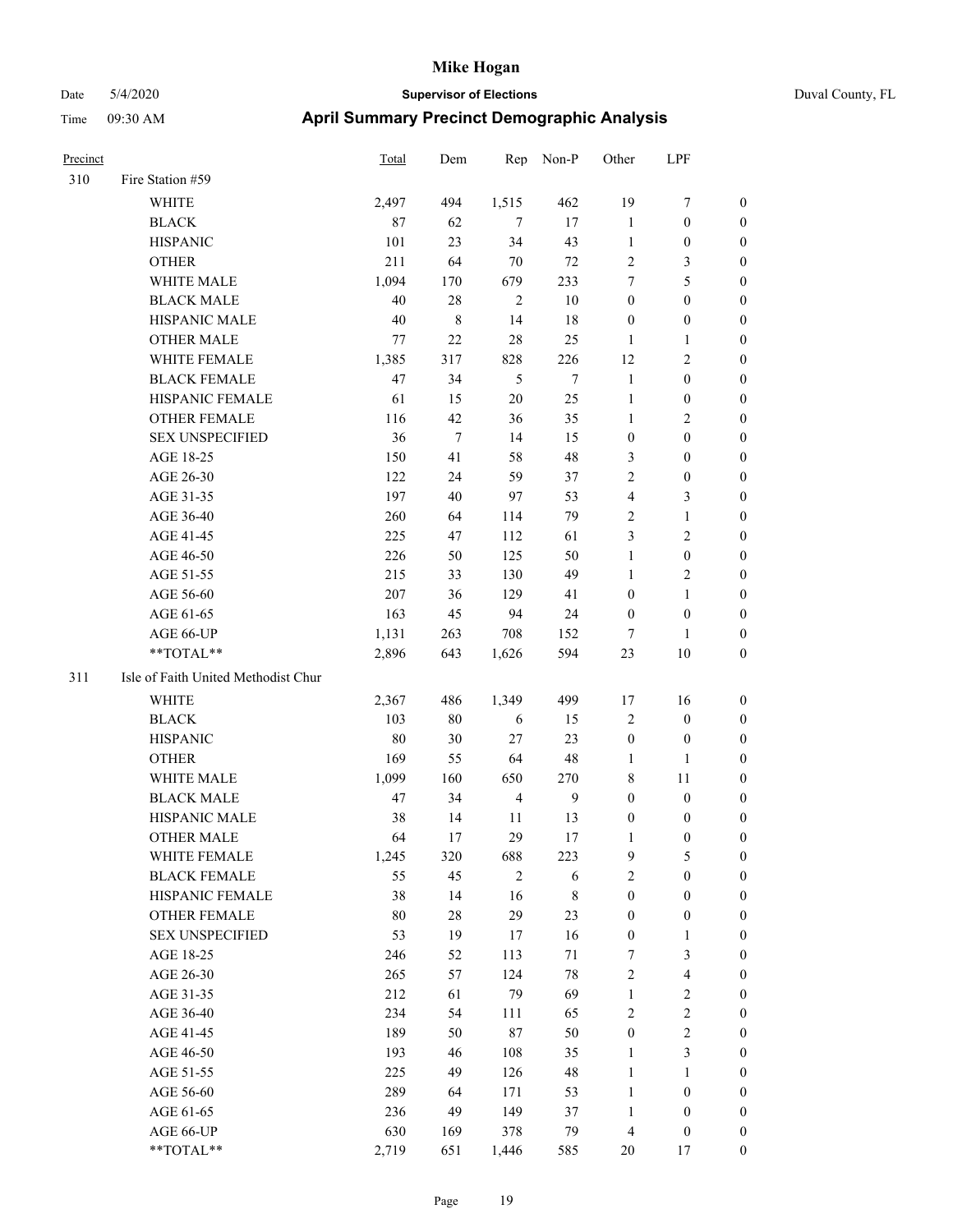# Date 5/4/2020 **Supervisor of Elections** Duval County, FL Time 09:30 AM **April Summary Precinct Demographic Analysis**

| Precinct |                              | <b>Total</b> | Dem   | Rep    | Non-P  | Other                   | LPF                     |                  |
|----------|------------------------------|--------------|-------|--------|--------|-------------------------|-------------------------|------------------|
| 312      | Pablo Creek Regional Library |              |       |        |        |                         |                         |                  |
|          | WHITE                        | 5,849        | 1,259 | 3,174  | 1,308  | 73                      | 35                      | $\boldsymbol{0}$ |
|          | <b>BLACK</b>                 | 777          | 565   | 34     | 167    | 10                      | 1                       | $\boldsymbol{0}$ |
|          | <b>HISPANIC</b>              | 594          | 216   | 155    | 214    | $\overline{9}$          | $\boldsymbol{0}$        | $\boldsymbol{0}$ |
|          | <b>OTHER</b>                 | 1,267        | 364   | 390    | 506    | 5                       | 2                       | $\boldsymbol{0}$ |
|          | WHITE MALE                   | 2,706        | 456   | 1,586  | 606    | 32                      | $26\,$                  | $\boldsymbol{0}$ |
|          | <b>BLACK MALE</b>            | 369          | 243   | 19     | 99     | 7                       | $\mathbf{1}$            | $\boldsymbol{0}$ |
|          | HISPANIC MALE                | 265          | 82    | 73     | 102    | 8                       | $\boldsymbol{0}$        | $\boldsymbol{0}$ |
|          | <b>OTHER MALE</b>            | 519          | 139   | 164    | 212    | $\overline{c}$          | 2                       | $\boldsymbol{0}$ |
|          | WHITE FEMALE                 | 3,081        | 784   | 1,559  | 688    | 41                      | 9                       | $\boldsymbol{0}$ |
|          | <b>BLACK FEMALE</b>          | 394          | 316   | 12     | 63     | $\mathfrak{Z}$          | $\boldsymbol{0}$        | $\boldsymbol{0}$ |
|          | HISPANIC FEMALE              | 316          | 132   | $78\,$ | 105    | $\mathbf{1}$            | $\boldsymbol{0}$        | $\boldsymbol{0}$ |
|          | <b>OTHER FEMALE</b>          | 617          | 197   | 192    | 226    | $\overline{2}$          | $\boldsymbol{0}$        | $\boldsymbol{0}$ |
|          | <b>SEX UNSPECIFIED</b>       | 220          | 55    | $70\,$ | 94     | $\mathbf{1}$            | $\boldsymbol{0}$        | $\boldsymbol{0}$ |
|          | AGE 18-25                    | 942          | 303   | 319    | 297    | 17                      | 6                       | $\boldsymbol{0}$ |
|          | AGE 26-30                    | 906          | 247   | 336    | 302    | $11\,$                  | $10\,$                  | $\boldsymbol{0}$ |
|          | AGE 31-35                    | 788          | 211   | 288    | 274    | $\mathbf{9}$            | $\sqrt{6}$              | $\boldsymbol{0}$ |
|          | AGE 36-40                    | 793          | 228   | 319    | 230    | 12                      | 4                       | $\boldsymbol{0}$ |
|          | AGE 41-45                    | 689          | 200   | 275    | 204    | 7                       | 3                       | $\boldsymbol{0}$ |
|          | AGE 46-50                    | 817          | 227   | 369    | 208    | 9                       | 4                       | $\boldsymbol{0}$ |
|          | AGE 51-55                    | 768          | 190   | 402    | 171    | $\overline{\mathbf{4}}$ | 1                       | $\boldsymbol{0}$ |
|          | AGE 56-60                    | 713          | 185   | 364    | 150    | 11                      | 3                       | $\boldsymbol{0}$ |
|          | AGE 61-65                    | 676          | 199   | 342    | 129    | 6                       | $\boldsymbol{0}$        | $\boldsymbol{0}$ |
|          | AGE 66-UP                    | 1,395        | 414   | 739    | 230    | $11\,$                  | 1                       | $\boldsymbol{0}$ |
|          | **TOTAL**                    | 8,487        | 2,404 | 3,753  | 2,195  | 97                      | 38                      | $\boldsymbol{0}$ |
| 313      | Coastal Baptist Church       |              |       |        |        |                         |                         |                  |
|          | <b>WHITE</b>                 | 2,962        | 629   | 1,630  | 666    | 26                      | 11                      | $\boldsymbol{0}$ |
|          | <b>BLACK</b>                 | 771          | 613   | 34     | 121    | $\sqrt{2}$              | $\mathbf{1}$            | $\boldsymbol{0}$ |
|          | <b>HISPANIC</b>              | 387          | 152   | 119    | 114    | $\sqrt{2}$              | $\boldsymbol{0}$        | $\boldsymbol{0}$ |
|          | <b>OTHER</b>                 | 940          | 231   | 309    | 392    | $\tau$                  | $\mathbf{1}$            | $\boldsymbol{0}$ |
|          | WHITE MALE                   | 1,439        | 242   | 857    | 322    | $11\,$                  | 7                       | $\boldsymbol{0}$ |
|          | <b>BLACK MALE</b>            | 350          | 258   | 18     | $72\,$ | $\mathbf{1}$            | $\mathbf{1}$            | $\boldsymbol{0}$ |
|          | HISPANIC MALE                | 171          | 53    | 66     | 52     | $\boldsymbol{0}$        | $\boldsymbol{0}$        | $\boldsymbol{0}$ |
|          | <b>OTHER MALE</b>            | 386          | 94    | 128    | 162    | 2                       | 0                       | $\boldsymbol{0}$ |
|          | WHITE FEMALE                 | 1,481        | 384   | 754    | 325    | 14                      | 4                       | $\boldsymbol{0}$ |
|          | <b>BLACK FEMALE</b>          | 406          | 346   | 15     | $44\,$ | $\mathbf{1}$            | $\boldsymbol{0}$        | $\boldsymbol{0}$ |
|          | HISPANIC FEMALE              | 209          | 96    | 53     | $58\,$ | $\boldsymbol{2}$        | $\boldsymbol{0}$        | $\boldsymbol{0}$ |
|          | <b>OTHER FEMALE</b>          | 456          | 114   | 163    | 174    | $\overline{\mathbf{4}}$ | 1                       | $\boldsymbol{0}$ |
|          | <b>SEX UNSPECIFIED</b>       | 161          | 38    | $38\,$ | 83     | $\sqrt{2}$              | $\boldsymbol{0}$        | 0                |
|          | AGE 18-25                    | 566          | 191   | 165    | 198    | 11                      | 1                       | 0                |
|          | AGE 26-30                    | 515          | 158   | 194    | 153    | $\tau$                  | 3                       | $\boldsymbol{0}$ |
|          | AGE 31-35                    | 515          | 158   | 196    | 156    | 3                       | $\overline{\mathbf{c}}$ | $\boldsymbol{0}$ |
|          | AGE 36-40                    | 552          | 160   | 219    | 166    | $\overline{4}$          | 3                       | $\boldsymbol{0}$ |
|          | AGE 41-45                    | 414          | 135   | 149    | 126    | $\overline{c}$          | $\overline{c}$          | $\boldsymbol{0}$ |
|          | AGE 46-50                    | 425          | 122   | 195    | 105    | $\overline{c}$          | $\mathbf{1}$            | $\boldsymbol{0}$ |
|          | AGE 51-55                    | 491          | 168   | 202    | 117    | 3                       | $\mathbf{1}$            | $\boldsymbol{0}$ |
|          | AGE 56-60                    | 515          | 168   | 246    | 99     | $\overline{\mathbf{c}}$ | $\boldsymbol{0}$        | $\boldsymbol{0}$ |
|          | AGE 61-65                    | 416          | 149   | 183    | 82     | $\overline{c}$          | $\boldsymbol{0}$        | $\boldsymbol{0}$ |
|          | AGE 66-UP                    | 651          | 216   | 343    | 91     | 1                       | $\boldsymbol{0}$        | $\mathbf{0}$     |

\*\*TOTAL\*\* 5,060 1,625 2,092 1,293 37 13 0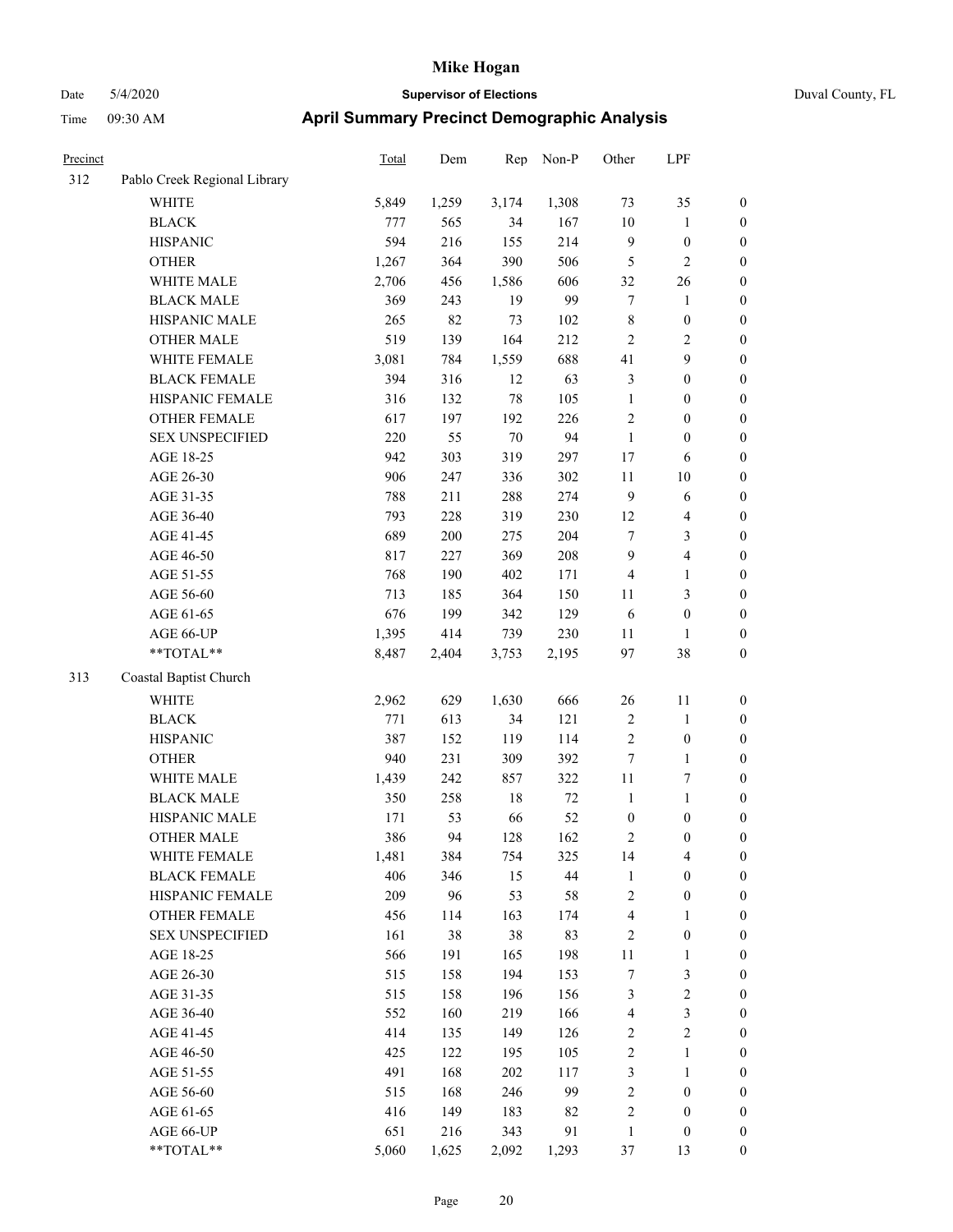| Precinct |                                   | Total | Dem    | Rep            | Non-P  | Other            | LPF                     |                  |
|----------|-----------------------------------|-------|--------|----------------|--------|------------------|-------------------------|------------------|
| 315      | Lighthouse Church of the Nazarene |       |        |                |        |                  |                         |                  |
|          | <b>WHITE</b>                      | 1,232 | 232    | 678            | 305    | 13               | 4                       | $\boldsymbol{0}$ |
|          | <b>BLACK</b>                      | 253   | 205    | 17             | 30     | $\mathbf{1}$     | $\boldsymbol{0}$        | $\boldsymbol{0}$ |
|          | <b>HISPANIC</b>                   | 113   | 31     | 44             | 38     | $\boldsymbol{0}$ | $\boldsymbol{0}$        | $\boldsymbol{0}$ |
|          | <b>OTHER</b>                      | 212   | 50     | 64             | 97     | $\mathbf{1}$     | $\boldsymbol{0}$        | $\boldsymbol{0}$ |
|          | WHITE MALE                        | 601   | 83     | 342            | 165    | 7                | 4                       | $\boldsymbol{0}$ |
|          | <b>BLACK MALE</b>                 | 121   | 90     | 11             | 19     | 1                | $\boldsymbol{0}$        | $\boldsymbol{0}$ |
|          | HISPANIC MALE                     | 48    | 12     | 18             | 18     | $\boldsymbol{0}$ | $\boldsymbol{0}$        | $\boldsymbol{0}$ |
|          | <b>OTHER MALE</b>                 | 91    | 23     | $30\,$         | 38     | $\boldsymbol{0}$ | $\boldsymbol{0}$        | $\boldsymbol{0}$ |
|          | WHITE FEMALE                      | 614   | 148    | 323            | 137    | 6                | $\boldsymbol{0}$        | $\boldsymbol{0}$ |
|          | <b>BLACK FEMALE</b>               | 129   | 113    | 5              | 11     | $\boldsymbol{0}$ | $\boldsymbol{0}$        | $\boldsymbol{0}$ |
|          | HISPANIC FEMALE                   | 63    | 19     | 25             | 19     | $\boldsymbol{0}$ | $\boldsymbol{0}$        | $\boldsymbol{0}$ |
|          | <b>OTHER FEMALE</b>               | 89    | 20     | 29             | 40     | $\boldsymbol{0}$ | $\boldsymbol{0}$        | $\boldsymbol{0}$ |
|          | <b>SEX UNSPECIFIED</b>            | 54    | $10\,$ | $20\,$         | 23     | $\mathbf{1}$     | $\boldsymbol{0}$        | $\boldsymbol{0}$ |
|          | AGE 18-25                         | 185   | 49     | 62             | 71     | $\overline{2}$   | 1                       | $\boldsymbol{0}$ |
|          | AGE 26-30                         | 155   | 46     | 57             | 49     | $\mathfrak{Z}$   | $\boldsymbol{0}$        | $\boldsymbol{0}$ |
|          | AGE 31-35                         | 173   | 56     | 62             | 52     | $\overline{2}$   | 1                       | $\boldsymbol{0}$ |
|          | AGE 36-40                         | 168   | 48     | 59             | 59     | $\sqrt{2}$       | $\boldsymbol{0}$        | $\boldsymbol{0}$ |
|          | AGE 41-45                         | 160   | 31     | 79             | 47     | 3                | $\boldsymbol{0}$        | $\boldsymbol{0}$ |
|          | AGE 46-50                         | 155   | 41     | 79             | 32     | $\mathbf{1}$     | 2                       | $\boldsymbol{0}$ |
|          | AGE 51-55                         | 155   | 44     | 77             | 34     | $\boldsymbol{0}$ | 0                       | $\boldsymbol{0}$ |
|          | AGE 56-60                         | 219   | 62     | 111            | 45     | 1                | $\boldsymbol{0}$        | $\boldsymbol{0}$ |
|          | AGE 61-65                         | 170   | 55     | 81             | 33     | $\mathbf{1}$     | $\boldsymbol{0}$        | $\boldsymbol{0}$ |
|          | AGE 66-UP                         | 270   | 86     | 136            | 48     | $\boldsymbol{0}$ | $\boldsymbol{0}$        | $\boldsymbol{0}$ |
|          | **TOTAL**                         | 1,810 | 518    | 803            | 470    | 15               | 4                       | $\boldsymbol{0}$ |
| 401      | Glendale Community Church         |       |        |                |        |                  |                         |                  |
|          | <b>WHITE</b>                      | 1,055 | 257    | 602            | 181    | 11               | 4                       | $\boldsymbol{0}$ |
|          | <b>BLACK</b>                      | 234   | 176    | 12             | 45     | $\boldsymbol{0}$ | 1                       | $\boldsymbol{0}$ |
|          | <b>HISPANIC</b>                   | 76    | 30     | 17             | 29     | $\boldsymbol{0}$ | $\boldsymbol{0}$        | $\boldsymbol{0}$ |
|          | <b>OTHER</b>                      | 92    | 24     | 25             | 42     | $\boldsymbol{0}$ | 1                       | $\boldsymbol{0}$ |
|          | WHITE MALE                        | 501   | 110    | 287            | 96     | 5                | 3                       | $\boldsymbol{0}$ |
|          | <b>BLACK MALE</b>                 | 93    | 65     | $\sqrt{2}$     | 25     | $\boldsymbol{0}$ | 1                       | $\boldsymbol{0}$ |
|          | HISPANIC MALE                     | 43    | 17     | 9              | 17     | $\boldsymbol{0}$ | $\boldsymbol{0}$        | $\boldsymbol{0}$ |
|          | <b>OTHER MALE</b>                 | 34    | 6      | 12             | 15     | $\boldsymbol{0}$ | 1                       | $\boldsymbol{0}$ |
|          | WHITE FEMALE                      | 546   | 145    | 312            | 82     | 6                | $\mathbf{1}$            | $\boldsymbol{0}$ |
|          | <b>BLACK FEMALE</b>               | 137   | 108    | $10\,$         | 19     | $\boldsymbol{0}$ | $\boldsymbol{0}$        | $\boldsymbol{0}$ |
|          | HISPANIC FEMALE                   | 30    | $11\,$ | $\,$ 8 $\,$    | 11     | $\boldsymbol{0}$ | $\boldsymbol{0}$        | $\boldsymbol{0}$ |
|          | OTHER FEMALE                      | 42    | 15     | 13             | 14     | $\boldsymbol{0}$ | $\boldsymbol{0}$        | $\boldsymbol{0}$ |
|          | <b>SEX UNSPECIFIED</b>            | 31    | $10\,$ | $\mathfrak{Z}$ | $18\,$ | $\boldsymbol{0}$ | $\boldsymbol{0}$        | $\boldsymbol{0}$ |
|          | AGE 18-25                         | 153   | 53     | 42             | 55     | $\sqrt{2}$       | 1                       | $\boldsymbol{0}$ |
|          | AGE 26-30                         | 125   | 38     | 45             | 40     | $\boldsymbol{0}$ | $\sqrt{2}$              | $\boldsymbol{0}$ |
|          | AGE 31-35                         | 126   | 50     | 34             | 40     | $\sqrt{2}$       | $\boldsymbol{0}$        | $\boldsymbol{0}$ |
|          | AGE 36-40                         | 107   | 31     | 43             | 31     | $\sqrt{2}$       | $\boldsymbol{0}$        | $\boldsymbol{0}$ |
|          | AGE 41-45                         | 95    | 29     | 34             | 30     | $\boldsymbol{0}$ | $\overline{\mathbf{c}}$ | $\boldsymbol{0}$ |
|          | AGE 46-50                         | 117   | 34     | 59             | $22\,$ | $\sqrt{2}$       | $\boldsymbol{0}$        | $\boldsymbol{0}$ |
|          | AGE 51-55                         | 117   | 40     | 56             | $20\,$ | $\mathbf{1}$     | $\boldsymbol{0}$        | $\boldsymbol{0}$ |
|          | AGE 56-60                         | 141   | 39     | 82             | 18     | $\sqrt{2}$       | $\boldsymbol{0}$        | $\boldsymbol{0}$ |
|          | AGE 61-65                         | 128   | 44     | 71             | 12     | $\boldsymbol{0}$ | 1                       | $\boldsymbol{0}$ |
|          | AGE 66-UP                         | 348   | 129    | 190            | 29     | $\boldsymbol{0}$ | $\boldsymbol{0}$        | $\boldsymbol{0}$ |
|          | $**TOTAL**$                       | 1,457 | 487    | 656            | 297    | 11               | 6                       | $\boldsymbol{0}$ |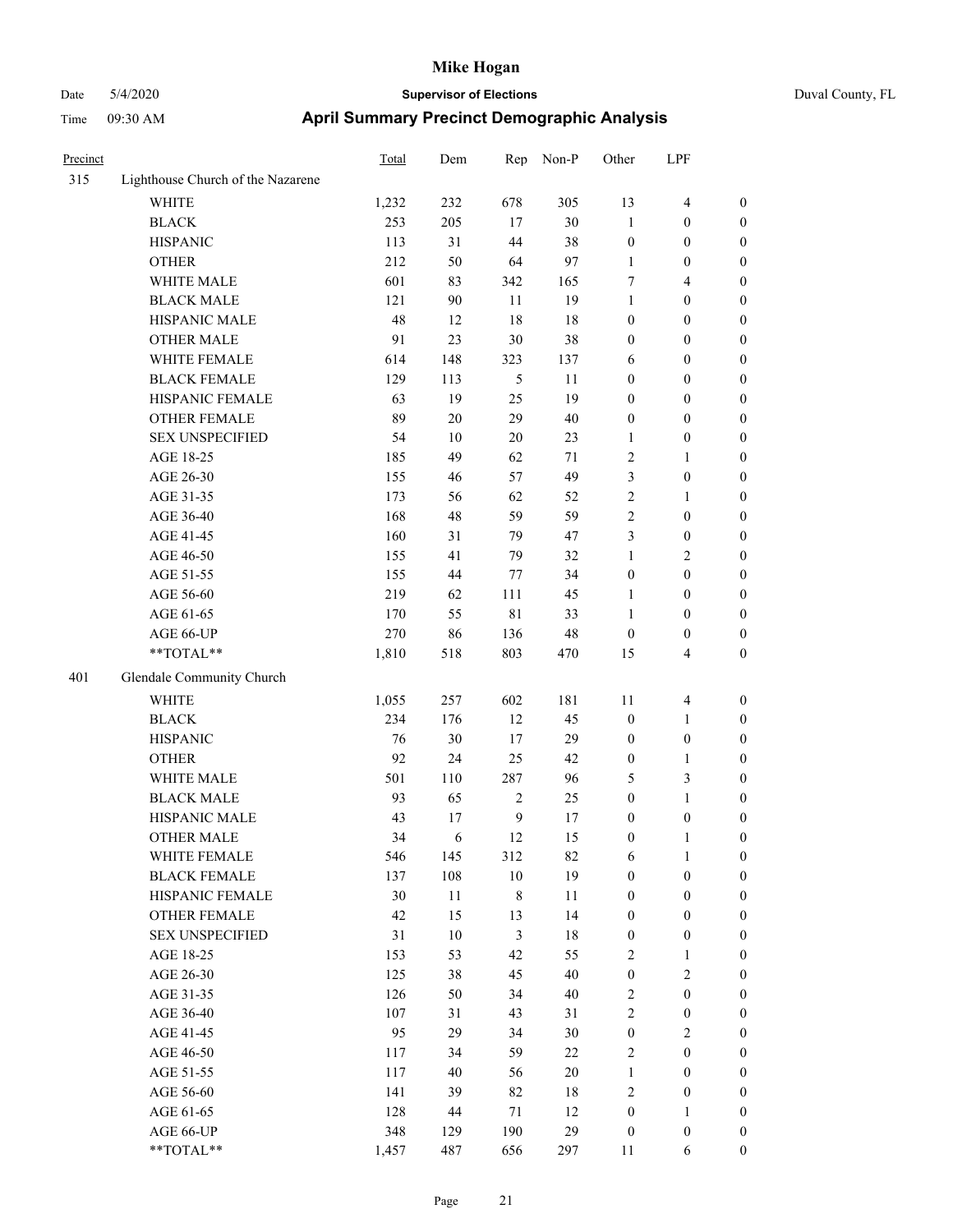| Precinct |                                     | Total | Dem    | Rep    | Non-P       | Other            | LPF              |                  |
|----------|-------------------------------------|-------|--------|--------|-------------|------------------|------------------|------------------|
| 402      | Iglesia Pentecostal Presencia De Di |       |        |        |             |                  |                  |                  |
|          | WHITE                               | 2,348 | 573    | 1,111  | 624         | $26\,$           | 14               | $\boldsymbol{0}$ |
|          | <b>BLACK</b>                        | 827   | 640    | 39     | 143         | 5                | $\boldsymbol{0}$ | $\boldsymbol{0}$ |
|          | <b>HISPANIC</b>                     | 464   | 186    | 99     | 174         | 5                | $\boldsymbol{0}$ | $\boldsymbol{0}$ |
|          | <b>OTHER</b>                        | 621   | 183    | 173    | 260         | 3                | $\sqrt{2}$       | $\boldsymbol{0}$ |
|          | WHITE MALE                          | 1,088 | 212    | 541    | 310         | 16               | $\mathbf{9}$     | 0                |
|          | <b>BLACK MALE</b>                   | 350   | 249    | 19     | $8\sqrt{1}$ | $\mathbf{1}$     | $\boldsymbol{0}$ | $\boldsymbol{0}$ |
|          | HISPANIC MALE                       | 201   | 73     | 58     | 66          | $\overline{4}$   | $\boldsymbol{0}$ | $\boldsymbol{0}$ |
|          | <b>OTHER MALE</b>                   | 247   | $70\,$ | 74     | 102         | $\boldsymbol{0}$ | $\mathbf{1}$     | $\boldsymbol{0}$ |
|          | WHITE FEMALE                        | 1,225 | 359    | 550    | 302         | 10               | $\overline{4}$   | $\boldsymbol{0}$ |
|          | <b>BLACK FEMALE</b>                 | 468   | 383    | $20\,$ | 61          | 4                | $\boldsymbol{0}$ | $\boldsymbol{0}$ |
|          | HISPANIC FEMALE                     | 250   | 106    | $40\,$ | 103         | $\mathbf{1}$     | $\boldsymbol{0}$ | $\boldsymbol{0}$ |
|          | <b>OTHER FEMALE</b>                 | 294   | 97     | 85     | 108         | 3                | $\mathbf{1}$     | $\boldsymbol{0}$ |
|          | <b>SEX UNSPECIFIED</b>              | 137   | 33     | 35     | 68          | $\boldsymbol{0}$ | $\mathbf{1}$     | 0                |
|          | AGE 18-25                           | 471   | 179    | 95     | 187         | $\overline{9}$   | $\mathbf{1}$     | 0                |
|          | AGE 26-30                           | 479   | 161    | 119    | 189         | $\,$ 8 $\,$      | $\sqrt{2}$       | 0                |
|          | AGE 31-35                           | 406   | 152    | 95     | 151         | 5                | $\mathfrak{Z}$   | 0                |
|          | AGE 36-40                           | 393   | 152    | 115    | 120         | 6                | $\boldsymbol{0}$ | 0                |
|          | AGE 41-45                           | 335   | 128    | 109    | 96          | $\overline{c}$   | $\boldsymbol{0}$ | $\boldsymbol{0}$ |
|          | AGE 46-50                           | 342   | 122    | 118    | 97          | 3                | $\sqrt{2}$       | $\boldsymbol{0}$ |
|          | AGE 51-55                           | 353   | 137    | 133    | 82          | $\boldsymbol{0}$ | $\mathbf{1}$     | $\boldsymbol{0}$ |
|          | AGE 56-60                           | 432   | 160    | 180    | 89          | $\overline{c}$   | $\mathbf{1}$     | $\boldsymbol{0}$ |
|          | AGE 61-65                           | 325   | 126    | 124    | 72          | $\sqrt{2}$       | $\mathbf{1}$     | $\boldsymbol{0}$ |
|          | AGE 66-UP                           | 724   | 265    | 334    | 118         | $\overline{2}$   | 5                | 0                |
|          | **TOTAL**                           | 4,260 | 1,582  | 1,422  | 1,201       | 39               | 16               | 0                |
| 403      | Restoration Church                  |       |        |        |             |                  |                  |                  |
|          | <b>WHITE</b>                        | 3,213 | 849    | 1,575  | 746         | 27               | 16               | 0                |
|          | <b>BLACK</b>                        | 1,381 | 1,066  | 59     | 250         | 6                | $\boldsymbol{0}$ | 0                |
|          | <b>HISPANIC</b>                     | 676   | 285    | 138    | 248         | 2                | 3                | 0                |
|          | <b>OTHER</b>                        | 773   | 295    | 148    | 324         | 6                | $\boldsymbol{0}$ | $\boldsymbol{0}$ |
|          | WHITE MALE                          | 1,506 | 342    | 797    | 344         | 10               | 13               | $\boldsymbol{0}$ |
|          | <b>BLACK MALE</b>                   | 541   | 376    | 30     | 132         | 3                | $\boldsymbol{0}$ | $\boldsymbol{0}$ |
|          | HISPANIC MALE                       | 283   | 105    | 69     | 107         | $\mathbf{1}$     | 1                | $\boldsymbol{0}$ |
|          | <b>OTHER MALE</b>                   | 311   | 122    | 58     | 127         | 4                | $\boldsymbol{0}$ | $\boldsymbol{0}$ |
|          | WHITE FEMALE                        | 1,674 | 497    | 764    | 393         | 17               | $\mathfrak{Z}$   | $\boldsymbol{0}$ |
|          | <b>BLACK FEMALE</b>                 | 823   | 677    | 29     | 114         | $\mathfrak{Z}$   | $\boldsymbol{0}$ | 0                |
|          | HISPANIC FEMALE                     | 373   | 175    | 64     | 131         | $\mathbf{1}$     | $\sqrt{2}$       | 0                |
|          | OTHER FEMALE                        | 330   | 138    | 71     | 119         | $\overline{c}$   | $\boldsymbol{0}$ | 0                |
|          | <b>SEX UNSPECIFIED</b>              | 202   | 63     | $38\,$ | 101         | $\boldsymbol{0}$ | $\boldsymbol{0}$ | 0                |
|          | AGE 18-25                           | 654   | 271    | 135    | 236         | 11               | $\mathbf{1}$     | $\boldsymbol{0}$ |
|          | AGE 26-30                           | 633   | 253    | 141    | 230         | 7                | $\sqrt{2}$       | $\boldsymbol{0}$ |
|          | AGE 31-35                           | 561   | 234    | 138    | 186         | $\boldsymbol{2}$ | $\mathbf{1}$     | $\boldsymbol{0}$ |
|          | AGE 36-40                           | 541   | 234    | 125    | 172         | 6                | $\overline{4}$   | 0                |
|          | AGE 41-45                           | 458   | 199    | 107    | 147         | $\overline{c}$   | $\mathfrak{Z}$   | $\overline{0}$   |
|          | AGE 46-50                           | 484   | 183    | 163    | 132         | 3                | $\mathfrak{Z}$   | $\boldsymbol{0}$ |
|          | AGE 51-55                           | 517   | 221    | 185    | 110         | $\boldsymbol{0}$ | $\mathbf{1}$     | $\boldsymbol{0}$ |
|          | AGE 56-60                           | 608   | 236    | 251    | 115         | 3                | $\mathfrak{Z}$   | 0                |
|          | AGE 61-65                           | 534   | 203    | 234    | 93          | 3                | $\mathbf{1}$     | 0                |
|          | AGE 66-UP                           | 1,053 | 461    | 441    | 147         | $\overline{4}$   | $\boldsymbol{0}$ | 0                |
|          | **TOTAL**                           | 6,043 | 2,495  | 1,920  | 1,568       | 41               | 19               | $\boldsymbol{0}$ |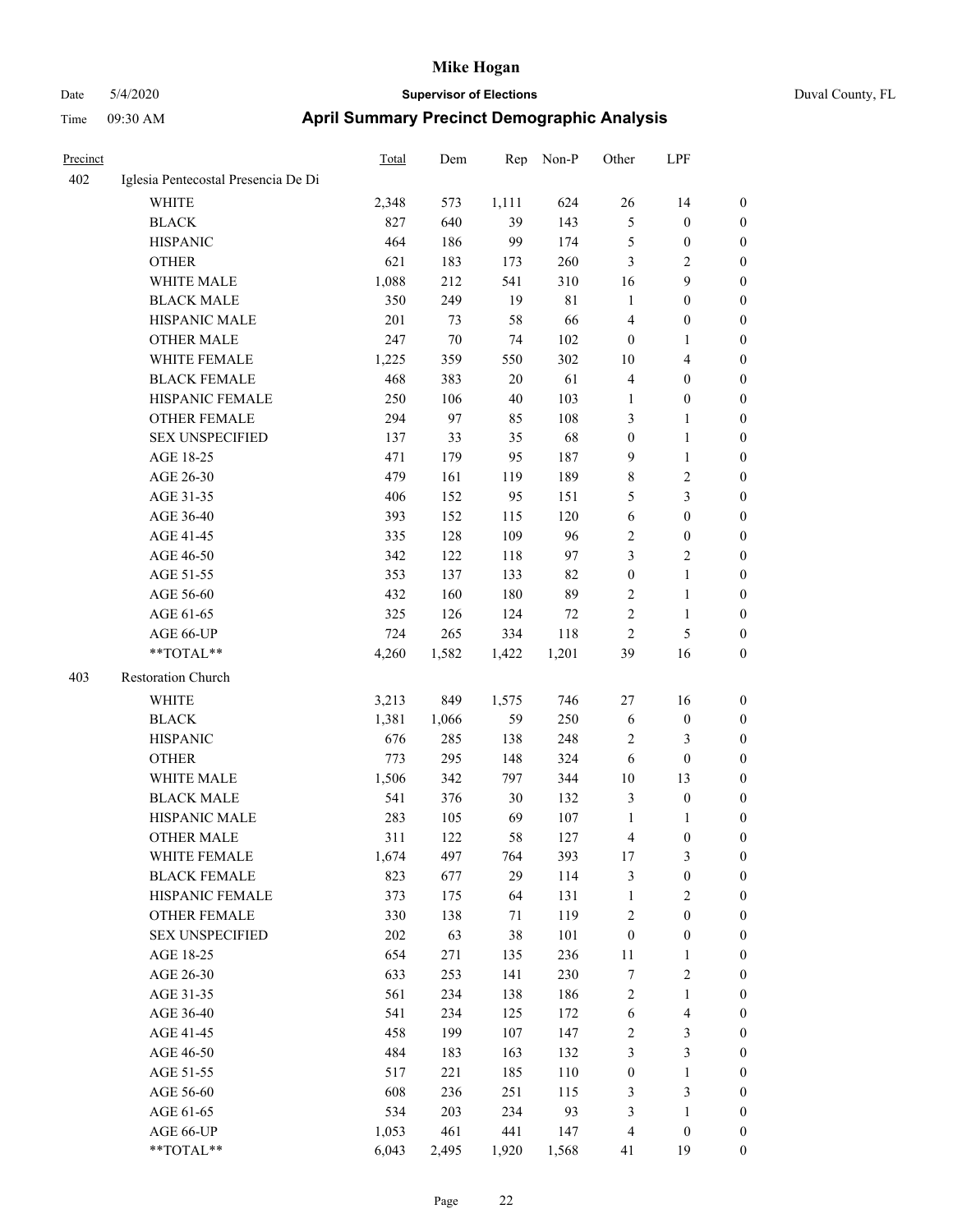| Precinct |                                    | Total  | Dem    | Rep            | Non-P  | Other            | LPF                     |                  |
|----------|------------------------------------|--------|--------|----------------|--------|------------------|-------------------------|------------------|
| 404      | Holiday Hill Baptist Church        |        |        |                |        |                  |                         |                  |
|          | WHITE                              | 2,441  | 578    | 1,432          | 393    | $22\,$           | 16                      | $\boldsymbol{0}$ |
|          | <b>BLACK</b>                       | 180    | 149    | 8              | 20     | $\mathfrak{Z}$   | $\boldsymbol{0}$        | $\boldsymbol{0}$ |
|          | <b>HISPANIC</b>                    | 107    | 42     | 33             | 31     | $\mathbf{1}$     | $\boldsymbol{0}$        | $\boldsymbol{0}$ |
|          | <b>OTHER</b>                       | 180    | 52     | 47             | 79     | 1                | 1                       | $\boldsymbol{0}$ |
|          | WHITE MALE                         | 1,131  | 233    | 667            | 208    | 13               | 10                      | $\boldsymbol{0}$ |
|          | <b>BLACK MALE</b>                  | 94     | 74     | $\mathfrak{Z}$ | 14     | $\mathfrak{Z}$   | $\boldsymbol{0}$        | $\boldsymbol{0}$ |
|          | HISPANIC MALE                      | 57     | 21     | 15             | $20\,$ | $\mathbf{1}$     | $\boldsymbol{0}$        | $\boldsymbol{0}$ |
|          | <b>OTHER MALE</b>                  | 72     | 17     | 19             | 34     | $\mathbf{1}$     | 1                       | $\boldsymbol{0}$ |
|          | WHITE FEMALE                       | 1,277  | 339    | 746            | 177    | 9                | 6                       | $\boldsymbol{0}$ |
|          | <b>BLACK FEMALE</b>                | 83     | 73     | 5              | 5      | $\boldsymbol{0}$ | $\boldsymbol{0}$        | $\boldsymbol{0}$ |
|          | HISPANIC FEMALE                    | 49     | $21\,$ | 18             | $10\,$ | $\boldsymbol{0}$ | $\boldsymbol{0}$        | $\boldsymbol{0}$ |
|          | <b>OTHER FEMALE</b>                | 72     | 26     | 19             | $27\,$ | $\boldsymbol{0}$ | $\boldsymbol{0}$        | $\boldsymbol{0}$ |
|          | <b>SEX UNSPECIFIED</b>             | 73     | 17     | 28             | 28     | $\boldsymbol{0}$ | $\boldsymbol{0}$        | $\boldsymbol{0}$ |
|          | AGE 18-25                          | 251    | 62     | 100            | 85     | $\sqrt{2}$       | 2                       | $\boldsymbol{0}$ |
|          | AGE 26-30                          | 231    | 48     | 106            | 68     | 6                | 3                       | $\boldsymbol{0}$ |
|          | AGE 31-35                          | 253    | 72     | 106            | 67     | 3                | 5                       | $\boldsymbol{0}$ |
|          | AGE 36-40                          | 243    | 77     | 109            | 52     | $\overline{4}$   | 1                       | $\boldsymbol{0}$ |
|          | AGE 41-45                          | 197    | 60     | 88             | 42     | $\mathfrak{S}$   | $\overline{\mathbf{c}}$ | $\boldsymbol{0}$ |
|          | AGE 46-50                          | 216    | 61     | 112            | 42     | $\mathbf{1}$     | $\boldsymbol{0}$        | $\boldsymbol{0}$ |
|          | AGE 51-55                          | 219    | 50     | 132            | 34     | $\mathfrak{Z}$   | $\boldsymbol{0}$        | $\boldsymbol{0}$ |
|          | AGE 56-60                          | 273    | 68     | 145            | 54     | 3                | 3                       | $\boldsymbol{0}$ |
|          | AGE 61-65                          | 283    | $87\,$ | 172            | 23     | $\boldsymbol{0}$ | $\mathbf{1}$            | $\boldsymbol{0}$ |
|          | AGE 66-UP                          | 742    | 236    | 450            | 56     | $\boldsymbol{0}$ | $\boldsymbol{0}$        | $\boldsymbol{0}$ |
|          | **TOTAL**                          | 2,908  | 821    | 1,520          | 523    | 27               | 17                      | $\boldsymbol{0}$ |
| 405      | Harvest Time Christian Fellowship, |        |        |                |        |                  |                         |                  |
|          | <b>WHITE</b>                       | 990    | 294    | 453            | 224    | 13               | 6                       | $\boldsymbol{0}$ |
|          | <b>BLACK</b>                       | 578    | 446    | 22             | 107    | $\mathbf{1}$     | 2                       | $\boldsymbol{0}$ |
|          | <b>HISPANIC</b>                    | 177    | 76     | 35             | 65     | $\mathbf{1}$     | $\boldsymbol{0}$        | $\boldsymbol{0}$ |
|          | <b>OTHER</b>                       | 180    | 56     | 41             | 83     | $\boldsymbol{0}$ | $\boldsymbol{0}$        | $\boldsymbol{0}$ |
|          | WHITE MALE                         | 460    | 117    | 233            | 101    | 6                | 3                       | $\boldsymbol{0}$ |
|          | <b>BLACK MALE</b>                  | 248    | 177    | 17             | 53     | $\boldsymbol{0}$ | 1                       | $\boldsymbol{0}$ |
|          | HISPANIC MALE                      | $71\,$ | 32     | 14             | 24     | $\mathbf{1}$     | $\boldsymbol{0}$        | $\boldsymbol{0}$ |
|          | <b>OTHER MALE</b>                  | 61     | 17     | 14             | 30     | $\boldsymbol{0}$ | $\boldsymbol{0}$        | $\boldsymbol{0}$ |
|          | WHITE FEMALE                       | 514    | 172    | 213            | 119    | $\boldsymbol{7}$ | 3                       | $\boldsymbol{0}$ |
|          | <b>BLACK FEMALE</b>                | 316    | 260    | $\sqrt{5}$     | 49     | $\mathbf{1}$     | 1                       | $\boldsymbol{0}$ |
|          | HISPANIC FEMALE                    | 102    | 43     | 18             | 41     | $\boldsymbol{0}$ | $\boldsymbol{0}$        | $\boldsymbol{0}$ |
|          | OTHER FEMALE                       | 88     | 32     | 21             | 35     | $\boldsymbol{0}$ | $\boldsymbol{0}$        | $\boldsymbol{0}$ |
|          | <b>SEX UNSPECIFIED</b>             | 65     | 22     | 16             | 27     | $\boldsymbol{0}$ | $\boldsymbol{0}$        | $\boldsymbol{0}$ |
|          | AGE 18-25                          | 245    | 102    | 43             | 99     | 1                | $\boldsymbol{0}$        | $\boldsymbol{0}$ |
|          | AGE 26-30                          | 206    | 95     | 46             | 65     | $\boldsymbol{0}$ | $\boldsymbol{0}$        | $\boldsymbol{0}$ |
|          | AGE 31-35                          | 223    | 109    | 42             | 65     | $\overline{4}$   | 3                       | $\boldsymbol{0}$ |
|          | AGE 36-40                          | 181    | 85     | 48             | 41     | $\mathfrak{Z}$   | $\overline{\mathbf{4}}$ | $\boldsymbol{0}$ |
|          | AGE 41-45                          | 142    | 58     | 30             | 52     | $\sqrt{2}$       | $\boldsymbol{0}$        | $\boldsymbol{0}$ |
|          | AGE 46-50                          | 152    | 69     | 42             | 41     | $\boldsymbol{0}$ | $\boldsymbol{0}$        | $\boldsymbol{0}$ |
|          | AGE 51-55                          | 159    | 83     | 43             | 32     | $\mathbf{1}$     | $\boldsymbol{0}$        | $\boldsymbol{0}$ |
|          | AGE 56-60                          | 199    | 82     | 89             | 26     | $\mathbf{1}$     | 1                       | $\boldsymbol{0}$ |
|          | AGE 61-65                          | 140    | 61     | 62             | 16     | $\mathbf{1}$     | $\boldsymbol{0}$        | $\boldsymbol{0}$ |
|          | AGE 66-UP                          | 278    | 128    | 106            | 42     | $\sqrt{2}$       | $\boldsymbol{0}$        | $\boldsymbol{0}$ |
|          | $**TOTAL**$                        | 1,925  | 872    | 551            | 479    | 15               | 8                       | $\boldsymbol{0}$ |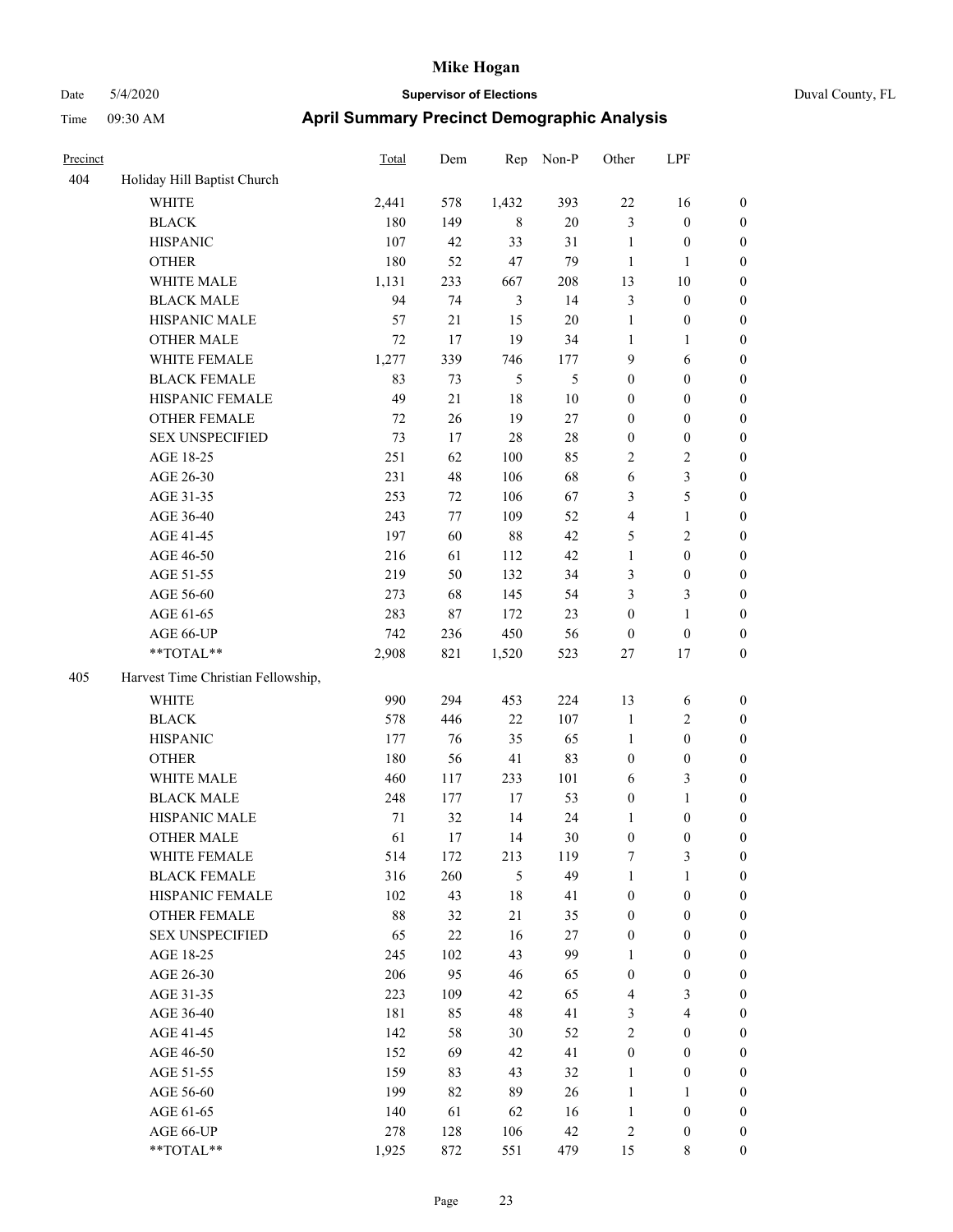| Duval County, FL |  |
|------------------|--|
|                  |  |

| Precinct |                            | <b>Total</b> | Dem    | Rep    | Non-P  | Other            | LPF                     |                  |
|----------|----------------------------|--------------|--------|--------|--------|------------------|-------------------------|------------------|
| 407      | Southpoint Baptist Church  |              |        |        |        |                  |                         |                  |
|          | <b>WHITE</b>               | 3,975        | 986    | 2,093  | 820    | 45               | 31                      | 0                |
|          | <b>BLACK</b>               | 963          | 752    | 39     | 159    | 13               | $\boldsymbol{0}$        | $\boldsymbol{0}$ |
|          | <b>HISPANIC</b>            | 394          | 158    | 85     | 146    | $\overline{4}$   | $\mathbf{1}$            | $\boldsymbol{0}$ |
|          | <b>OTHER</b>               | 860          | 304    | 190    | 355    | 9                | $\sqrt{2}$              | $\boldsymbol{0}$ |
|          | WHITE MALE                 | 1,874        | 385    | 1,027  | 419    | 24               | 19                      | $\boldsymbol{0}$ |
|          | <b>BLACK MALE</b>          | 378          | 281    | 15     | $78\,$ | 4                | $\boldsymbol{0}$        | $\boldsymbol{0}$ |
|          | HISPANIC MALE              | 164          | 65     | 39     | 59     | $\mathbf{1}$     | $\boldsymbol{0}$        | $\boldsymbol{0}$ |
|          | <b>OTHER MALE</b>          | 365          | 120    | 76     | 164    | $\overline{4}$   | $\mathbf{1}$            | $\boldsymbol{0}$ |
|          | WHITE FEMALE               | 2,057        | 587    | 1,050  | 388    | $20\,$           | 12                      | $\boldsymbol{0}$ |
|          | <b>BLACK FEMALE</b>        | 572          | 461    | 23     | 79     | $\overline{9}$   | $\boldsymbol{0}$        | $\boldsymbol{0}$ |
|          | HISPANIC FEMALE            | 224          | 90     | 45     | 85     | 3                | 1                       | 0                |
|          | OTHER FEMALE               | 384          | 157    | 92     | 130    | 5                | $\boldsymbol{0}$        | 0                |
|          | <b>SEX UNSPECIFIED</b>     | 174          | 54     | $40\,$ | $78\,$ | $\mathbf{1}$     | $\mathbf{1}$            | $\boldsymbol{0}$ |
|          | AGE 18-25                  | 698          | 270    | 222    | 192    | 12               | $\sqrt{2}$              | $\boldsymbol{0}$ |
|          | AGE 26-30                  | 858          | 324    | 278    | 234    | 14               | $\,$ 8 $\,$             | $\boldsymbol{0}$ |
|          | AGE 31-35                  | 765          | 296    | 220    | 232    | 14               | $\mathfrak{Z}$          | $\boldsymbol{0}$ |
|          | AGE 36-40                  | 580          | 210    | 182    | 174    | $\overline{9}$   | $\sqrt{5}$              | $\boldsymbol{0}$ |
|          | AGE 41-45                  | 478          | 170    | 144    | 151    | 7                | $\sqrt{6}$              | $\boldsymbol{0}$ |
|          | AGE 46-50                  | 480          | 163    | 190    | 123    | $\overline{2}$   | $\sqrt{2}$              | $\boldsymbol{0}$ |
|          | AGE 51-55                  | 469          | 158    | 219    | 89     | $\mathbf{1}$     | $\sqrt{2}$              | $\boldsymbol{0}$ |
|          | AGE 56-60                  | 442          | 137    | 214    | 84     | 3                | $\overline{\mathbf{4}}$ | 0                |
|          | AGE 61-65                  | 405          | 138    | 198    | 62     | 5                | $\sqrt{2}$              | 0                |
|          | AGE 66-UP                  | 1,017        | 334    | 540    | 139    | $\overline{4}$   | $\boldsymbol{0}$        | $\boldsymbol{0}$ |
|          | **TOTAL**                  | 6,192        | 2,200  | 2,407  | 1,480  | 71               | 34                      | $\boldsymbol{0}$ |
| 408      | Dean Road Church of Christ |              |        |        |        |                  |                         |                  |
|          | <b>WHITE</b>               | 2,956        | 679    | 1,643  | 598    | 26               | 10                      | $\boldsymbol{0}$ |
|          | <b>BLACK</b>               | 558          | 435    | 24     | 95     | 3                | $\mathbf{1}$            | $\boldsymbol{0}$ |
|          | <b>HISPANIC</b>            | 275          | 106    | 62     | 105    | $\mathbf{1}$     | $\mathbf{1}$            | $\boldsymbol{0}$ |
|          | <b>OTHER</b>               | 336          | 92     | 101    | 142    | $\mathbf{1}$     | $\boldsymbol{0}$        | $\boldsymbol{0}$ |
|          | WHITE MALE                 | 1,367        | 260    | 782    | 307    | 10               | $\,$ 8 $\,$             | $\boldsymbol{0}$ |
|          | <b>BLACK MALE</b>          | 198          | 141    | 11     | 44     | $\mathbf{1}$     | $\mathbf{1}$            | $\boldsymbol{0}$ |
|          | HISPANIC MALE              | 120          | 42     | 29     | 49     | $\boldsymbol{0}$ | $\boldsymbol{0}$        | $\boldsymbol{0}$ |
|          | <b>OTHER MALE</b>          | 130          | 29     | 37     | 64     | 0                | $\boldsymbol{0}$        | $\boldsymbol{0}$ |
|          | WHITE FEMALE               | 1,551        | 410    | 845    | 278    | 16               | $\overline{c}$          | 0                |
|          | <b>BLACK FEMALE</b>        | 348          | 286    | 12     | 48     | $\sqrt{2}$       | $\boldsymbol{0}$        | 0                |
|          | HISPANIC FEMALE            | 146          | 62     | 30     | 52     | $\mathbf{1}$     | 1                       | $\boldsymbol{0}$ |
|          | <b>OTHER FEMALE</b>        | 148          | 48     | 53     | 46     | $\mathbf{1}$     | $\boldsymbol{0}$        | 0                |
|          | <b>SEX UNSPECIFIED</b>     | 117          | 34     | 31     | 52     | $\boldsymbol{0}$ | $\boldsymbol{0}$        | 0                |
|          | AGE 18-25                  | 396          | 126    | 110    | 152    | 7                | $\mathbf{1}$            | 0                |
|          | AGE 26-30                  | 366          | 112    | 127    | 121    | 5                | $\mathbf{1}$            | 0                |
|          | AGE 31-35                  | 408          | 136    | 135    | 132    | 4                | $\mathbf{1}$            | 0                |
|          | AGE 36-40                  | 341          | 102    | 131    | 102    | 4                | $\sqrt{2}$              | 0                |
|          | AGE 41-45                  | 264          | $80\,$ | 109    | $70\,$ | $\sqrt{2}$       | $\mathfrak z$           | 0                |
|          | AGE 46-50                  | 299          | 92     | 140    | 61     | 3                | $\mathfrak{Z}$          | 0                |
|          | AGE 51-55                  | 347          | 93     | 184    | 69     | $\mathbf{1}$     | $\boldsymbol{0}$        | $\boldsymbol{0}$ |
|          | AGE 56-60                  | 402          | 109    | 209    | 84     | $\boldsymbol{0}$ | $\boldsymbol{0}$        | $\boldsymbol{0}$ |
|          | AGE 61-65                  | 383          | 116    | 205    | 60     | $\boldsymbol{2}$ | $\boldsymbol{0}$        | $\boldsymbol{0}$ |
|          | AGE 66-UP                  | 919          | 346    | 480    | 89     | 3                | $\mathbf{1}$            | $\boldsymbol{0}$ |
|          | **TOTAL**                  | 4,125        | 1,312  | 1,830  | 940    | 31               | 12                      | $\boldsymbol{0}$ |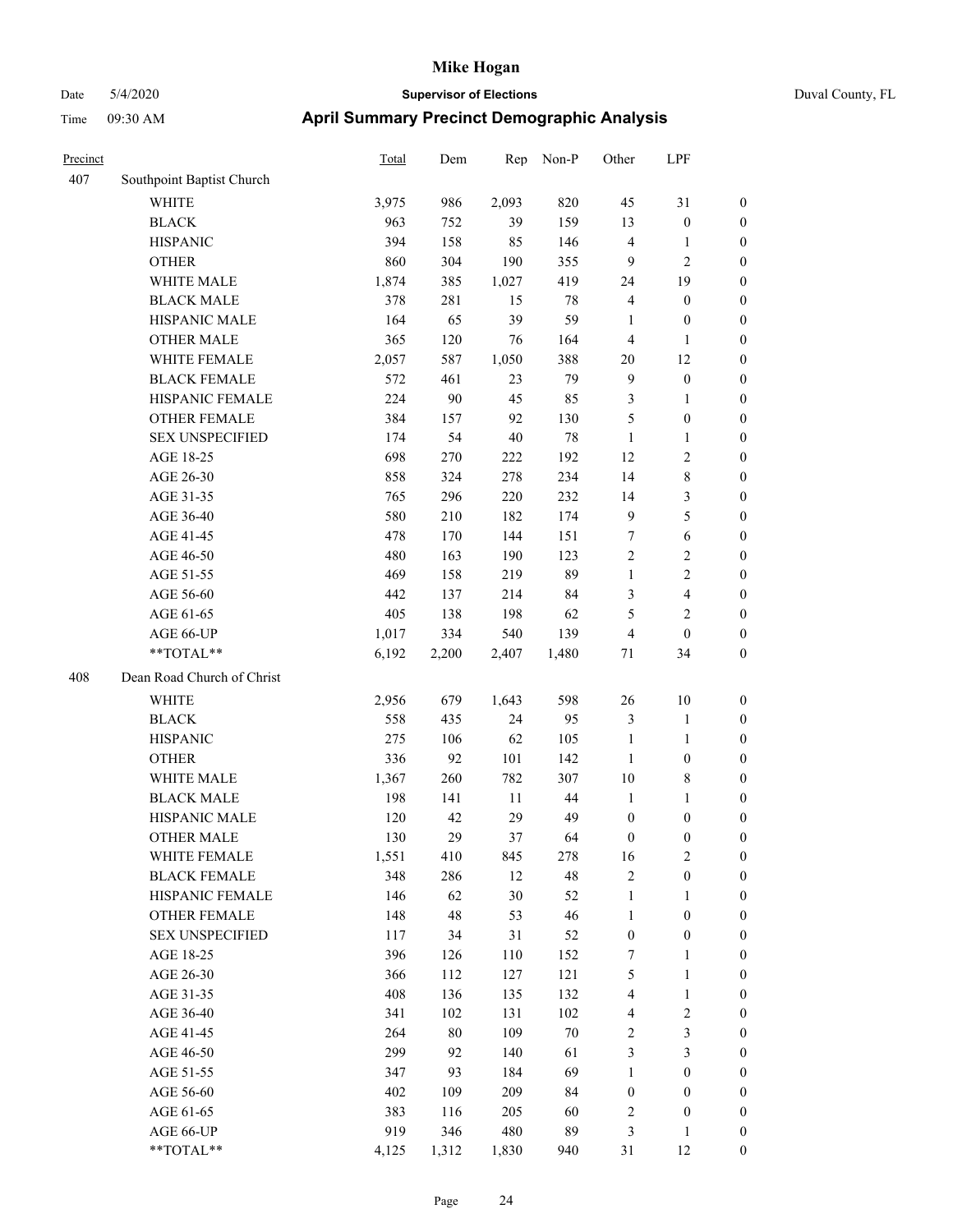| Precinct |                                     | <b>Total</b> | Dem   | Rep            | Non-P  | Other            | LPF                     |                  |
|----------|-------------------------------------|--------------|-------|----------------|--------|------------------|-------------------------|------------------|
| 409      | Ramallah American Club of Jacksonvi |              |       |                |        |                  |                         |                  |
|          | <b>WHITE</b>                        | 1,797        | 502   | 900            | 374    | 10               | 11                      | $\boldsymbol{0}$ |
|          | <b>BLACK</b>                        | 655          | 514   | 24             | 113    | $\mathfrak{Z}$   | $\mathbf{1}$            | $\boldsymbol{0}$ |
|          | <b>HISPANIC</b>                     | 259          | 113   | 47             | 95     | $\mathfrak{Z}$   | $\mathbf{1}$            | $\boldsymbol{0}$ |
|          | <b>OTHER</b>                        | 363          | 97    | 80             | 183    | $\mathbf{1}$     | 2                       | $\boldsymbol{0}$ |
|          | WHITE MALE                          | 791          | 195   | 408            | 175    | 6                | 7                       | $\boldsymbol{0}$ |
|          | <b>BLACK MALE</b>                   | 274          | 199   | 14             | 58     | $\sqrt{2}$       | 1                       | $\boldsymbol{0}$ |
|          | HISPANIC MALE                       | 91           | 35    | 24             | 32     | $\boldsymbol{0}$ | $\boldsymbol{0}$        | $\boldsymbol{0}$ |
|          | <b>OTHER MALE</b>                   | 135          | 35    | 35             | 63     | $\boldsymbol{0}$ | $\overline{\mathbf{c}}$ | $\boldsymbol{0}$ |
|          | WHITE FEMALE                        | 988          | 303   | 484            | 194    | $\overline{4}$   | 3                       | $\boldsymbol{0}$ |
|          | <b>BLACK FEMALE</b>                 | 365          | 304   | $\overline{9}$ | 51     | $\mathbf{1}$     | $\boldsymbol{0}$        | $\boldsymbol{0}$ |
|          | HISPANIC FEMALE                     | 166          | 77    | $22\,$         | 63     | 3                | 1                       | $\boldsymbol{0}$ |
|          | <b>OTHER FEMALE</b>                 | 160          | 52    | 36             | 71     | $\mathbf{1}$     | $\boldsymbol{0}$        | $\boldsymbol{0}$ |
|          | <b>SEX UNSPECIFIED</b>              | 104          | 26    | 19             | 58     | $\boldsymbol{0}$ | 1                       | $\boldsymbol{0}$ |
|          | AGE 18-25                           | 304          | 123   | 62             | 113    | $\overline{4}$   | 2                       | $\boldsymbol{0}$ |
|          | AGE 26-30                           | 300          | 115   | 67             | 112    | $\overline{2}$   | 4                       | $\boldsymbol{0}$ |
|          | AGE 31-35                           | 257          | 89    | 72             | 92     | $\mathbf{1}$     | 3                       | $\boldsymbol{0}$ |
|          | AGE 36-40                           | 254          | 103   | 77             | 70     | $\overline{2}$   | $\overline{c}$          | $\boldsymbol{0}$ |
|          | AGE 41-45                           | 215          | 83    | 64             | 65     | $\mathbf{1}$     | $\overline{c}$          | $\boldsymbol{0}$ |
|          | AGE 46-50                           | 222          | 97    | 71             | 50     | $\sqrt{2}$       | $\overline{c}$          | $\boldsymbol{0}$ |
|          | AGE 51-55                           | 263          | 95    | 106            | 61     | $\mathbf{1}$     | $\boldsymbol{0}$        | $\boldsymbol{0}$ |
|          | AGE 56-60                           | 271          | 114   | 103            | 54     | $\boldsymbol{0}$ | $\boldsymbol{0}$        | $\boldsymbol{0}$ |
|          | AGE 61-65                           | 271          | 104   | 121            | 46     | $\boldsymbol{0}$ | $\boldsymbol{0}$        | $\boldsymbol{0}$ |
|          | AGE 66-UP                           | 717          | 303   | 308            | 102    | $\overline{4}$   | $\boldsymbol{0}$        | $\boldsymbol{0}$ |
|          | **TOTAL**                           | 3,074        | 1,226 | 1,051          | 765    | 17               | 15                      | $\boldsymbol{0}$ |
| 410      | St. Barnabas Anglican Church        |              |       |                |        |                  |                         |                  |
|          | <b>WHITE</b>                        | 2,479        | 575   | 1,279          | 581    | 30               | 14                      | $\boldsymbol{0}$ |
|          | <b>BLACK</b>                        | 844          | 625   | 43             | 168    | $\tau$           | 1                       | $\boldsymbol{0}$ |
|          | <b>HISPANIC</b>                     | 408          | 184   | 81             | 141    | $\overline{2}$   | $\boldsymbol{0}$        | $\boldsymbol{0}$ |
|          | <b>OTHER</b>                        | 723          | 204   | 198            | 314    | $\overline{4}$   | 3                       | $\boldsymbol{0}$ |
|          | WHITE MALE                          | 1,198        | 237   | 654            | 282    | 17               | 8                       | $\boldsymbol{0}$ |
|          | <b>BLACK MALE</b>                   | 356          | 248   | 23             | 80     | $\overline{4}$   | 1                       | $\boldsymbol{0}$ |
|          | HISPANIC MALE                       | 178          | 70    | 39             | 68     | 1                | $\boldsymbol{0}$        | $\boldsymbol{0}$ |
|          | <b>OTHER MALE</b>                   | 302          | 79    | 94             | 127    | $\overline{2}$   | $\boldsymbol{0}$        | $\boldsymbol{0}$ |
|          | WHITE FEMALE                        | 1,231        | 327   | 602            | 283    | 13               | 6                       | $\boldsymbol{0}$ |
|          | <b>BLACK FEMALE</b>                 | 476          | 367   | $18\,$         | $88\,$ | $\mathfrak{Z}$   | $\boldsymbol{0}$        | $\boldsymbol{0}$ |
|          | HISPANIC FEMALE                     | 216          | 109   | 37             | 69     | $\mathbf{1}$     | $\boldsymbol{0}$        | $\boldsymbol{0}$ |
|          | OTHER FEMALE                        | 324          | 96    | 90             | 133    | $\sqrt{2}$       | 3                       | $\boldsymbol{0}$ |
|          | <b>SEX UNSPECIFIED</b>              | 173          | 55    | 44             | 74     | $\boldsymbol{0}$ | $\boldsymbol{0}$        | $\boldsymbol{0}$ |
|          | AGE 18-25                           | 556          | 190   | 143            | 213    | $\,$ 8 $\,$      | 2                       | $\boldsymbol{0}$ |
|          | AGE 26-30                           | 464          | 174   | 127            | 153    | $\,$ 8 $\,$      | $\overline{c}$          | $\boldsymbol{0}$ |
|          | AGE 31-35                           | 399          | 142   | 123            | 127    | $\sqrt{5}$       | $\overline{c}$          | $\boldsymbol{0}$ |
|          | AGE 36-40                           | 370          | 137   | 95             | 131    | $\mathfrak{S}$   | $\overline{c}$          | $\boldsymbol{0}$ |
|          | AGE 41-45                           | 289          | 95    | $88\,$         | 102    | $\mathfrak{Z}$   | 1                       | $\boldsymbol{0}$ |
|          | AGE 46-50                           | 373          | 128   | 140            | 97     | $\mathfrak{Z}$   | 5                       | $\boldsymbol{0}$ |
|          | AGE 51-55                           | 391          | 137   | 162            | 89     | $\mathbf{1}$     | $\mathbf{2}$            | $\boldsymbol{0}$ |
|          | AGE 56-60                           | 443          | 152   | 183            | 104    | $\overline{4}$   | $\boldsymbol{0}$        | $\boldsymbol{0}$ |
|          | AGE 61-65                           | 381          | 120   | 178            | 77     | $\sqrt{5}$       | 1                       | $\boldsymbol{0}$ |
|          | AGE 66-UP                           | 788          | 313   | 362            | 111    | 1                | 1                       | $\boldsymbol{0}$ |
|          | $**TOTAL**$                         | 4,454        | 1,588 | 1,601          | 1,204  | 43               | $18\,$                  | $\boldsymbol{0}$ |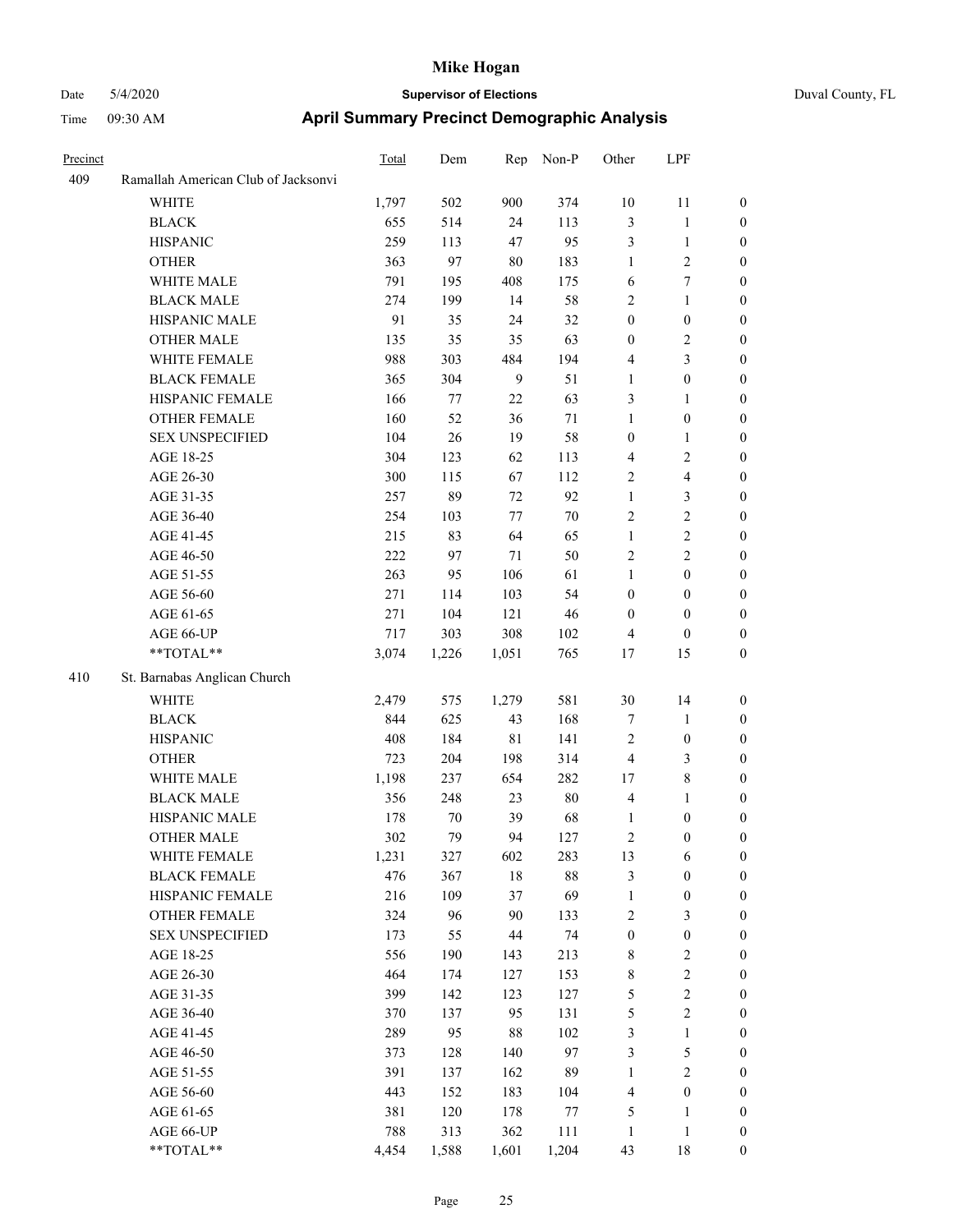| Precinct |                             | <b>Total</b> | Dem   | Rep         | Non-P  | Other            | LPF                     |                  |
|----------|-----------------------------|--------------|-------|-------------|--------|------------------|-------------------------|------------------|
| 411      | Windy Hill Community Center |              |       |             |        |                  |                         |                  |
|          | WHITE                       | 3,095        | 777   | 1,438       | 817    | 46               | 17                      | $\boldsymbol{0}$ |
|          | <b>BLACK</b>                | 719          | 518   | 34          | 159    | $\,$ 8 $\,$      | $\boldsymbol{0}$        | $\boldsymbol{0}$ |
|          | <b>HISPANIC</b>             | 654          | 274   | 124         | 253    | $\mathfrak{Z}$   | $\boldsymbol{0}$        | $\boldsymbol{0}$ |
|          | <b>OTHER</b>                | 584          | 185   | 138         | 255    | $\mathfrak{Z}$   | 3                       | $\boldsymbol{0}$ |
|          | WHITE MALE                  | 1,477        | 303   | 743         | 399    | 22               | 10                      | $\boldsymbol{0}$ |
|          | <b>BLACK MALE</b>           | 297          | 195   | $20\,$      | 78     | $\overline{4}$   | $\boldsymbol{0}$        | $\boldsymbol{0}$ |
|          | HISPANIC MALE               | 300          | 124   | 64          | 109    | $\mathfrak{Z}$   | $\boldsymbol{0}$        | $\boldsymbol{0}$ |
|          | <b>OTHER MALE</b>           | 245          | 75    | 69          | 96     | $\overline{2}$   | 3                       | $\boldsymbol{0}$ |
|          | WHITE FEMALE                | 1,569        | 466   | 673         | 400    | 23               | 7                       | $\boldsymbol{0}$ |
|          | <b>BLACK FEMALE</b>         | 413          | 319   | 12          | $78\,$ | $\overline{4}$   | $\boldsymbol{0}$        | $\boldsymbol{0}$ |
|          | HISPANIC FEMALE             | 334          | 145   | 55          | 134    | $\boldsymbol{0}$ | $\boldsymbol{0}$        | $\boldsymbol{0}$ |
|          | <b>OTHER FEMALE</b>         | 255          | 93    | 51          | 110    | $\mathbf{1}$     | $\boldsymbol{0}$        | $\boldsymbol{0}$ |
|          | <b>SEX UNSPECIFIED</b>      | 162          | 34    | 47          | $80\,$ | $\mathbf{1}$     | $\boldsymbol{0}$        | $\boldsymbol{0}$ |
|          | AGE 18-25                   | 666          | 229   | 166         | 249    | 19               | 3                       | $\boldsymbol{0}$ |
|          | AGE 26-30                   | 673          | 237   | 178         | 244    | 10               | 4                       | $\boldsymbol{0}$ |
|          | AGE 31-35                   | 564          | 191   | 162         | 202    | 6                | 3                       | $\boldsymbol{0}$ |
|          | AGE 36-40                   | 407          | 147   | 109         | 141    | 6                | 4                       | $\boldsymbol{0}$ |
|          | AGE 41-45                   | 390          | 136   | 116         | 130    | 5                | 3                       | $\boldsymbol{0}$ |
|          | AGE 46-50                   | 387          | 132   | 143         | 106    | 5                | 1                       | $\boldsymbol{0}$ |
|          | AGE 51-55                   | 383          | 128   | 137         | 113    | $\overline{4}$   | 1                       | $\boldsymbol{0}$ |
|          | AGE 56-60                   | 459          | 159   | 183         | 114    | 3                | $\boldsymbol{0}$        | $\boldsymbol{0}$ |
|          | AGE 61-65                   | 384          | 131   | 174         | 77     | $\mathbf{1}$     | 1                       | $\boldsymbol{0}$ |
|          | AGE 66-UP                   | 739          | 264   | 366         | 108    | $\mathbf{1}$     | $\boldsymbol{0}$        | $\boldsymbol{0}$ |
|          | **TOTAL**                   | 5,052        | 1,754 | 1,734       | 1,484  | 60               | 20                      | $\boldsymbol{0}$ |
| 412      | CrossRoad Church, UMC       |              |       |             |        |                  |                         |                  |
|          | <b>WHITE</b>                | 2,157        | 596   | 920         | 581    | 42               | 18                      | $\boldsymbol{0}$ |
|          | <b>BLACK</b>                | 514          | 381   | 23          | 100    | 9                | $\mathbf{1}$            | $\boldsymbol{0}$ |
|          | <b>HISPANIC</b>             | 267          | 96    | 68          | 94     | 8                | 1                       | $\boldsymbol{0}$ |
|          | <b>OTHER</b>                | 349          | 131   | 71          | 144    | $\mathfrak{Z}$   | $\boldsymbol{0}$        | $\boldsymbol{0}$ |
|          | WHITE MALE                  | 1,033        | 247   | 455         | 294    | 25               | 12                      | $\boldsymbol{0}$ |
|          | <b>BLACK MALE</b>           | 212          | 137   | $10\,$      | 56     | $\,$ 8 $\,$      | 1                       | $\boldsymbol{0}$ |
|          | HISPANIC MALE               | 126          | 41    | 36          | 46     | $\sqrt{2}$       | 1                       | $\boldsymbol{0}$ |
|          | <b>OTHER MALE</b>           | 136          | 41    | 36          | 57     | $\overline{c}$   | $\boldsymbol{0}$        | $\boldsymbol{0}$ |
|          | WHITE FEMALE                | 1,100        | 337   | 460         | 280    | 17               | 6                       | $\mathbf{0}$     |
|          | <b>BLACK FEMALE</b>         | 294          | 238   | 13          | 42     | 1                | $\boldsymbol{0}$        | $\boldsymbol{0}$ |
|          | HISPANIC FEMALE             | 134          | 52    | 31          | 45     | 6                | $\boldsymbol{0}$        | $\boldsymbol{0}$ |
|          | <b>OTHER FEMALE</b>         | 172          | 79    | 31          | 61     | 1                | $\boldsymbol{0}$        | $\boldsymbol{0}$ |
|          | <b>SEX UNSPECIFIED</b>      | $80\,$       | 32    | $10\,$      | 38     | $\boldsymbol{0}$ | $\boldsymbol{0}$        | $\boldsymbol{0}$ |
|          | AGE 18-25                   | 554          | 210   | 162         | 169    | 9                | 4                       | $\boldsymbol{0}$ |
|          | AGE 26-30                   | 626          | 224   | 193         | 190    | 13               | 6                       | $\boldsymbol{0}$ |
|          | AGE 31-35                   | 406          | 141   | 123         | 131    | $\,$ $\,$        | 3                       | $\boldsymbol{0}$ |
|          | AGE 36-40                   | 300          | 103   | 85          | 103    | 6                | 3                       | $\boldsymbol{0}$ |
|          | AGE 41-45                   | 243          | 109   | 67          | 65     | $\mathbf{1}$     | $\mathbf{1}$            | $\boldsymbol{0}$ |
|          | AGE 46-50                   | 235          | 97    | 71          | 56     | $\mathbf{9}$     | $\overline{\mathbf{c}}$ | $\boldsymbol{0}$ |
|          | AGE 51-55                   | 247          | 86    | 96          | 60     | $\overline{4}$   | $\mathbf{1}$            | $\boldsymbol{0}$ |
|          | AGE 56-60                   | 203          | 71    | $8\sqrt{1}$ | 48     | 3                | $\boldsymbol{0}$        | $\boldsymbol{0}$ |
|          | AGE 61-65                   | 174          | 68    | 64          | 37     | $\sqrt{5}$       | $\boldsymbol{0}$        | $\boldsymbol{0}$ |
|          | AGE 66-UP                   | 299          | 95    | 140         | 60     | $\overline{4}$   | $\boldsymbol{0}$        | $\boldsymbol{0}$ |
|          | **TOTAL**                   | 3,287        | 1,204 | 1,082       | 919    | 62               | $20\,$                  | $\boldsymbol{0}$ |
|          |                             |              |       |             |        |                  |                         |                  |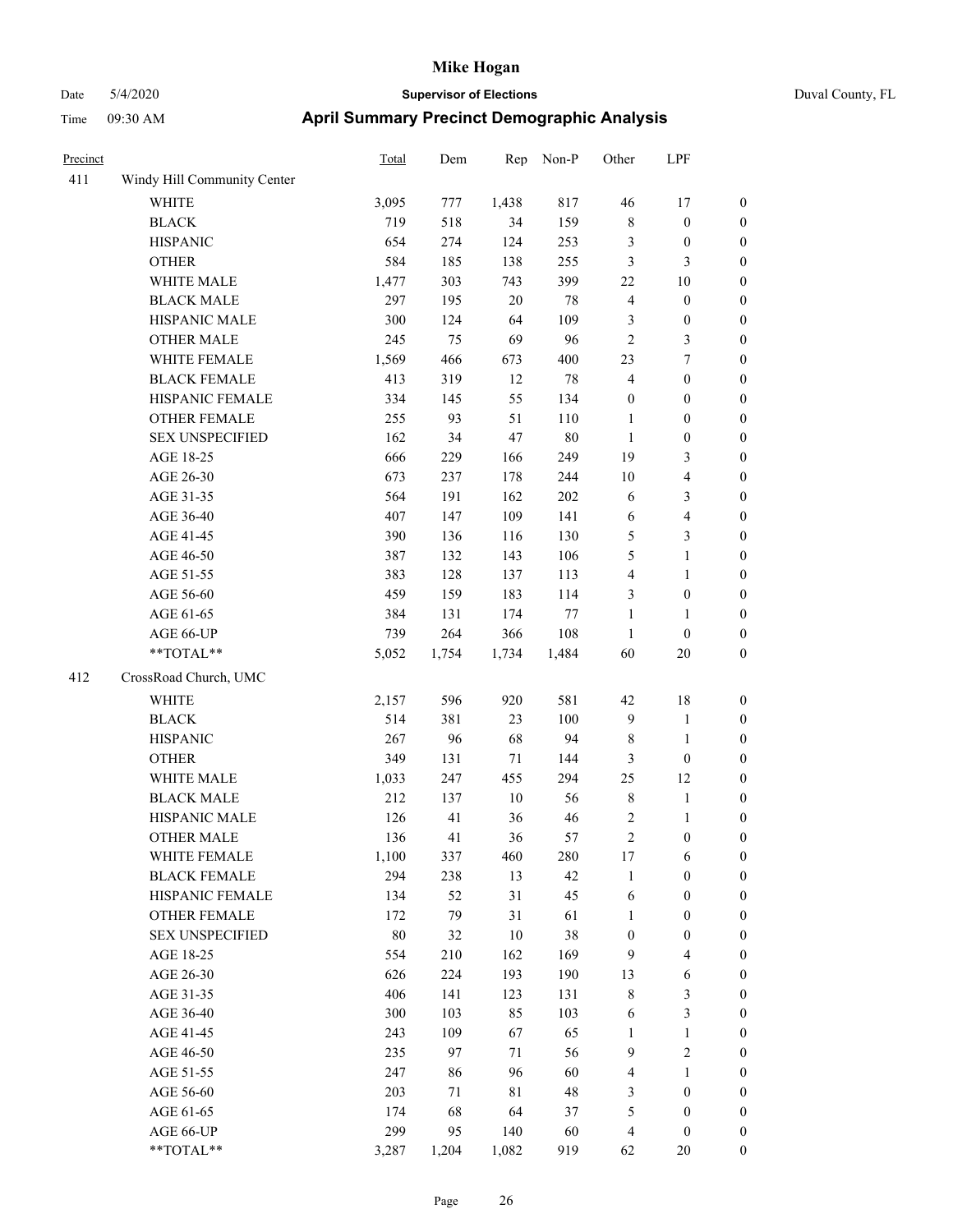| Precinct |                                    | <b>Total</b> | Dem    | Rep            | Non-P            | Other            | LPF              |                  |
|----------|------------------------------------|--------------|--------|----------------|------------------|------------------|------------------|------------------|
| 501      | <b>Balis Community Center</b>      |              |        |                |                  |                  |                  |                  |
|          | <b>WHITE</b>                       | 2,635        | 838    | 1,213          | 532              | 29               | 23               | $\mathbf{0}$     |
|          | <b>BLACK</b>                       | 202          | 139    | 11             | 44               | $\tau$           | 1                | $\boldsymbol{0}$ |
|          | <b>HISPANIC</b>                    | 116          | 44     | 39             | 32               | $\mathbf{1}$     | $\boldsymbol{0}$ | $\boldsymbol{0}$ |
|          | <b>OTHER</b>                       | 240          | 77     | 70             | 88               | $\mathfrak{Z}$   | 2                | $\boldsymbol{0}$ |
|          | WHITE MALE                         | 1,262        | 369    | 591            | 275              | 11               | 16               | $\boldsymbol{0}$ |
|          | <b>BLACK MALE</b>                  | 89           | 58     | 5              | 22               | $\overline{4}$   | $\boldsymbol{0}$ | $\boldsymbol{0}$ |
|          | HISPANIC MALE                      | 51           | $20\,$ | 16             | 15               | $\boldsymbol{0}$ | $\boldsymbol{0}$ | $\boldsymbol{0}$ |
|          | <b>OTHER MALE</b>                  | 89           | 24     | 29             | 34               | $\mathbf{1}$     | 1                | $\boldsymbol{0}$ |
|          | WHITE FEMALE                       | 1,338        | 459    | 608            | 246              | 18               | 7                | $\boldsymbol{0}$ |
|          | <b>BLACK FEMALE</b>                | 111          | 80     | 6              | 21               | $\mathfrak{Z}$   | 1                | $\boldsymbol{0}$ |
|          | HISPANIC FEMALE                    | 63           | 23     | 23             | 16               | $\mathbf{1}$     | $\boldsymbol{0}$ | $\boldsymbol{0}$ |
|          | <b>OTHER FEMALE</b>                | 113          | 41     | 36             | 35               | $\boldsymbol{0}$ | 1                | $\boldsymbol{0}$ |
|          | <b>SEX UNSPECIFIED</b>             | 77           | 24     | 19             | 32               | $\sqrt{2}$       | $\boldsymbol{0}$ | $\boldsymbol{0}$ |
|          | AGE 18-25                          | 248          | 82     | 81             | 77               | 6                | 2                | $\boldsymbol{0}$ |
|          | AGE 26-30                          | 328          | 105    | 118            | 96               | 6                | 3                | $\boldsymbol{0}$ |
|          | AGE 31-35                          | 392          | 150    | 130            | 98               | 6                | 8                | $\boldsymbol{0}$ |
|          | AGE 36-40                          | 256          | 93     | 82             | 72               | 6                | 3                | $\boldsymbol{0}$ |
|          | AGE 41-45                          | 223          | 66     | 87             | 64               | 3                | 3                | $\boldsymbol{0}$ |
|          | AGE 46-50                          | 248          | 74     | 105            | 64               | $\overline{2}$   | 3                | $\boldsymbol{0}$ |
|          | AGE 51-55                          | 247          | 60     | 131            | 50               | 6                | $\boldsymbol{0}$ | $\boldsymbol{0}$ |
|          | AGE 56-60                          | 287          | 109    | 128            | 45               | $\overline{2}$   | 3                | $\boldsymbol{0}$ |
|          | AGE 61-65                          | 276          | 104    | 129            | 42               | $\mathbf{1}$     | $\boldsymbol{0}$ | $\boldsymbol{0}$ |
|          | AGE 66-UP                          | 688          | 255    | 342            | 88               | $\sqrt{2}$       | 1                | $\boldsymbol{0}$ |
|          | **TOTAL**                          | 3,193        | 1,098  | 1,333          | 696              | 40               | 26               | $\boldsymbol{0}$ |
| 502      | St. Nicholas Park Christian Church |              |        |                |                  |                  |                  |                  |
|          | WHITE                              | 920          | 284    | 476            | 146              | $\,$ 8 $\,$      | 6                | $\boldsymbol{0}$ |
|          | <b>BLACK</b>                       | 44           | 29     | 5              | 9                | $\mathbf{1}$     | $\boldsymbol{0}$ | $\boldsymbol{0}$ |
|          | <b>HISPANIC</b>                    | 33           | 13     | 9              | 9                | 1                | 1                | $\boldsymbol{0}$ |
|          | <b>OTHER</b>                       | 53           | 14     | 18             | 20               | 1                | $\boldsymbol{0}$ | $\boldsymbol{0}$ |
|          | WHITE MALE                         | 421          | 118    | 216            | 79               | $\sqrt{2}$       | 6                | $\boldsymbol{0}$ |
|          | <b>BLACK MALE</b>                  | 18           | 11     | $\overline{2}$ | $\overline{4}$   | $\mathbf{1}$     | $\boldsymbol{0}$ | $\boldsymbol{0}$ |
|          | HISPANIC MALE                      | 16           | 7      | 6              | 3                | $\boldsymbol{0}$ | $\boldsymbol{0}$ | $\boldsymbol{0}$ |
|          | <b>OTHER MALE</b>                  | 17           | 5      | $\overline{4}$ | 7                | 1                | $\boldsymbol{0}$ | $\boldsymbol{0}$ |
|          | WHITE FEMALE                       | 488          | 164    | 253            | 65               | 6                | $\boldsymbol{0}$ | $\mathbf{0}$     |
|          | <b>BLACK FEMALE</b>                | 26           | $18\,$ | $\mathfrak{Z}$ | $\mathfrak s$    | $\boldsymbol{0}$ | $\boldsymbol{0}$ | $\boldsymbol{0}$ |
|          | HISPANIC FEMALE                    | 16           | 5      | 3              | 6                | $\mathbf{1}$     | $\mathbf{1}$     | $\boldsymbol{0}$ |
|          | <b>OTHER FEMALE</b>                | 22           | 6      | $10\,$         | 6                | $\mathbf{0}$     | $\boldsymbol{0}$ | $\boldsymbol{0}$ |
|          | <b>SEX UNSPECIFIED</b>             | 26           | 6      | 11             | 9                | $\boldsymbol{0}$ | $\boldsymbol{0}$ | $\boldsymbol{0}$ |
|          | AGE 18-25                          | 72           | 24     | 31             | 15               | $\sqrt{2}$       | $\boldsymbol{0}$ | $\boldsymbol{0}$ |
|          | AGE 26-30                          | 93           | 36     | 40             | 16               | $\boldsymbol{0}$ | $\mathbf{1}$     | $\boldsymbol{0}$ |
|          | AGE 31-35                          | 120          | 38     | 57             | 23               | $\mathbf{1}$     | $\mathbf{1}$     | $\boldsymbol{0}$ |
|          | AGE 36-40                          | 121          | 39     | 44             | 33               | 3                | 2                | $\boldsymbol{0}$ |
|          | AGE 41-45                          | 46           | $10\,$ | 17             | $18\,$           | $\boldsymbol{0}$ | 1                | $\boldsymbol{0}$ |
|          | AGE 46-50                          | 76           | 21     | 40             | 15               | $\boldsymbol{0}$ | $\boldsymbol{0}$ | $\boldsymbol{0}$ |
|          | AGE 51-55                          | 82           | 27     | 48             | $\boldsymbol{7}$ | $\boldsymbol{0}$ | $\boldsymbol{0}$ | $\boldsymbol{0}$ |
|          | AGE 56-60                          | 97           | 25     | 53             | 14               | $\overline{4}$   | $\mathbf{1}$     | $\boldsymbol{0}$ |
|          | AGE 61-65                          | 99           | $26\,$ | 62             | 11               | $\boldsymbol{0}$ | $\boldsymbol{0}$ | $\boldsymbol{0}$ |
|          | AGE 66-UP                          | 244          | 94     | 116            | 32               | $\mathbf{1}$     | 1                | $\boldsymbol{0}$ |
|          | $**TOTAL**$                        | 1,050        | 340    | 508            | 184              | $11\,$           | $\tau$           | $\boldsymbol{0}$ |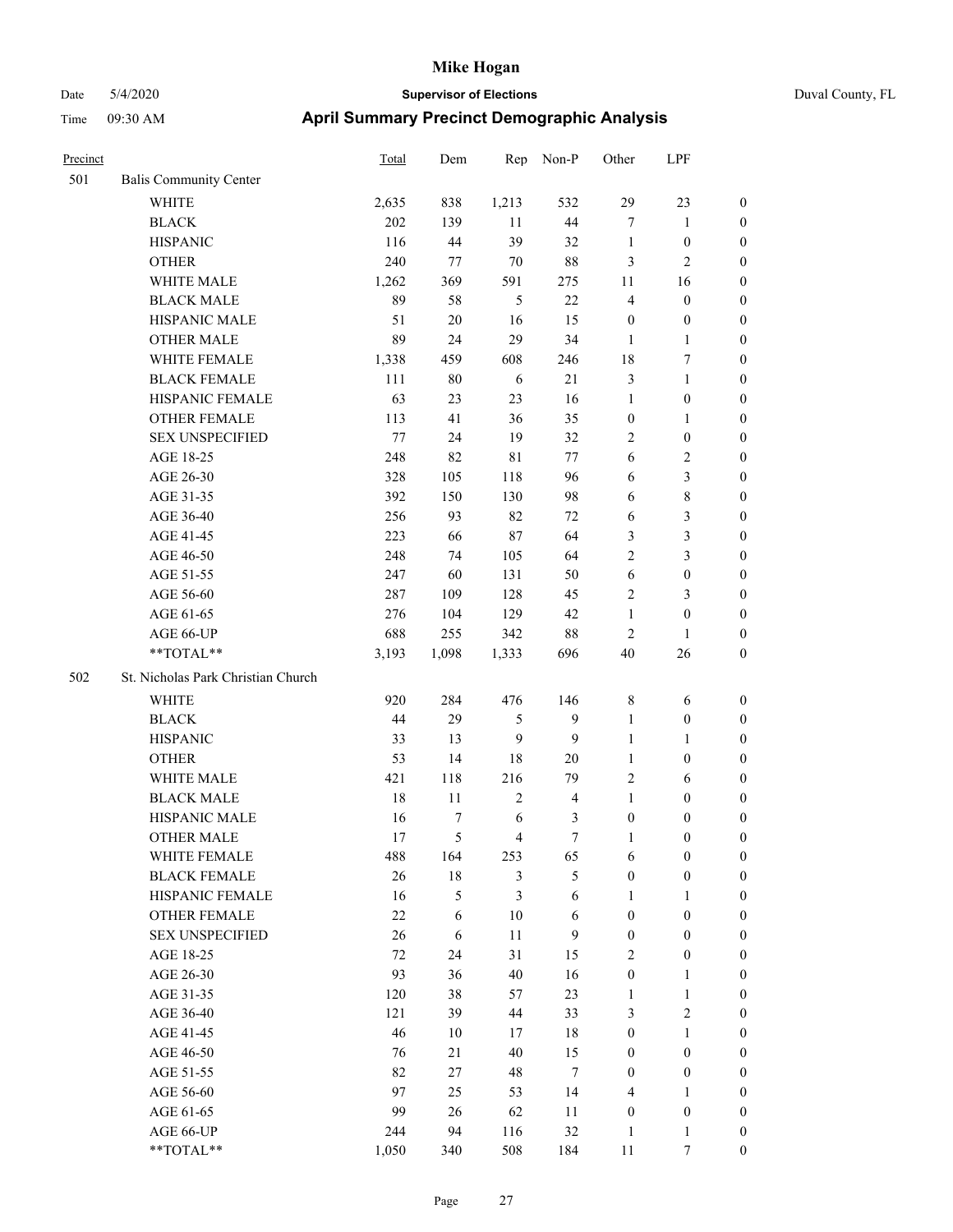| Precinct |                                   | Total | Dem        | Rep            | Non-P                   | Other            | LPF              |                  |
|----------|-----------------------------------|-------|------------|----------------|-------------------------|------------------|------------------|------------------|
| 503      | Jacksonville Community Church     |       |            |                |                         |                  |                  |                  |
|          | <b>WHITE</b>                      | 1,245 | 376        | 522            | 330                     | 11               | 6                | $\boldsymbol{0}$ |
|          | <b>BLACK</b>                      | 1,000 | 768        | 39             | 185                     | 7                | $\mathbf{1}$     | $\boldsymbol{0}$ |
|          | <b>HISPANIC</b>                   | 309   | 135        | 54             | 118                     | $\sqrt{2}$       | $\boldsymbol{0}$ | $\boldsymbol{0}$ |
|          | <b>OTHER</b>                      | 259   | 100        | $42\,$         | 114                     | 3                | $\boldsymbol{0}$ | $\boldsymbol{0}$ |
|          | WHITE MALE                        | 534   | 133        | 224            | 168                     | 4                | 5                | $\boldsymbol{0}$ |
|          | <b>BLACK MALE</b>                 | 390   | 268        | 23             | 95                      | 4                | $\boldsymbol{0}$ | $\boldsymbol{0}$ |
|          | HISPANIC MALE                     | 129   | 53         | 26             | 49                      | $\mathbf{1}$     | $\boldsymbol{0}$ | 0                |
|          | <b>OTHER MALE</b>                 | 108   | 45         | 26             | 37                      | $\boldsymbol{0}$ | $\boldsymbol{0}$ | 0                |
|          | WHITE FEMALE                      | 686   | 231        | 292            | 155                     | 7                | 1                | 0                |
|          | <b>BLACK FEMALE</b>               | 588   | 482        | 15             | 87                      | 3                | $\mathbf{1}$     | $\boldsymbol{0}$ |
|          | HISPANIC FEMALE                   | 174   | 81         | $28\,$         | 64                      | $\mathbf{1}$     | $\boldsymbol{0}$ | $\boldsymbol{0}$ |
|          | OTHER FEMALE                      | 99    | 44         | 12             | 40                      | 3                | $\boldsymbol{0}$ | $\boldsymbol{0}$ |
|          | <b>SEX UNSPECIFIED</b>            | 105   | 42         | 11             | 52                      | $\boldsymbol{0}$ | $\boldsymbol{0}$ | $\boldsymbol{0}$ |
|          | AGE 18-25                         | 338   | 177        | 49             | 106                     | 6                | $\boldsymbol{0}$ | $\boldsymbol{0}$ |
|          | AGE 26-30                         | 329   | 158        | 45             | 119                     | 4                | $\mathfrak{Z}$   | $\boldsymbol{0}$ |
|          | AGE 31-35                         | 306   | 149        | 44             | 109                     | 3                | $\mathbf{1}$     | $\boldsymbol{0}$ |
|          | AGE 36-40                         | 256   | 121        | 43             | 91                      | $\mathbf{1}$     | $\boldsymbol{0}$ | 0                |
|          | AGE 41-45                         | 183   | 88         | 39             | 52                      | 3                | 1                | 0                |
|          | AGE 46-50                         | 199   | 106        | 38             | 54                      | $\boldsymbol{0}$ | $\mathbf{1}$     | 0                |
|          | AGE 51-55                         | 207   | 104        | 47             | 55                      | 1                | $\boldsymbol{0}$ | $\boldsymbol{0}$ |
|          | AGE 56-60                         | 208   | 113        | 51             | 42                      | $\overline{2}$   | $\boldsymbol{0}$ | $\boldsymbol{0}$ |
|          | AGE 61-65                         | 191   | 101        | 63             | 26                      | $\mathbf{1}$     | $\boldsymbol{0}$ | $\boldsymbol{0}$ |
|          | AGE 66-UP                         | 596   | 262        | 238            | 93                      | $\sqrt{2}$       | $\mathbf{1}$     | $\boldsymbol{0}$ |
|          | **TOTAL**                         | 2,813 | 1,379      | 657            | 747                     | 23               | $\boldsymbol{7}$ | $\boldsymbol{0}$ |
| 504      | Southside United Methodist Church |       |            |                |                         |                  |                  |                  |
|          | WHITE                             | 1,594 | 478        | 872            | 223                     | 13               | $\,$ 8 $\,$      | $\boldsymbol{0}$ |
|          | $\operatorname{BLACK}$            | 61    | 46         | $\overline{4}$ | $10\,$                  | $\mathbf{1}$     | $\boldsymbol{0}$ | $\boldsymbol{0}$ |
|          | <b>HISPANIC</b>                   | 60    | 17         | 25             | 17                      | $\boldsymbol{0}$ | $\mathbf{1}$     | $\boldsymbol{0}$ |
|          | <b>OTHER</b>                      | 94    | 35         | 31             | 28                      | $\boldsymbol{0}$ | $\boldsymbol{0}$ | 0                |
|          | WHITE MALE                        | 766   | 210        | 425            | 118                     | 6                | 7                | 0                |
|          | <b>BLACK MALE</b>                 | 23    | 16         | $\overline{c}$ | 5                       | $\boldsymbol{0}$ | $\boldsymbol{0}$ | 0                |
|          | HISPANIC MALE                     | 30    | 11         | 9              | 9                       | $\boldsymbol{0}$ | 1                | 0                |
|          | <b>OTHER MALE</b>                 | 41    | 12         | 16             | 13                      | $\boldsymbol{0}$ | $\boldsymbol{0}$ | $\boldsymbol{0}$ |
|          | WHITE FEMALE                      | 813   | 265        | 438            | 102                     | 7                | $\mathbf{1}$     | $\boldsymbol{0}$ |
|          | <b>BLACK FEMALE</b>               | 35    | $28\,$     | $\sqrt{2}$     | $\overline{\mathbf{4}}$ | $\mathbf{1}$     | $\boldsymbol{0}$ | $\overline{0}$   |
|          | HISPANIC FEMALE                   | 29    | $\sqrt{6}$ | 16             | $\boldsymbol{7}$        | $\boldsymbol{0}$ | $\boldsymbol{0}$ | $\overline{0}$   |
|          | <b>OTHER FEMALE</b>               | 35    | 18         | $10\,$         | $\boldsymbol{7}$        | $\boldsymbol{0}$ | $\boldsymbol{0}$ | $\overline{0}$   |
|          | <b>SEX UNSPECIFIED</b>            | 37    | $10\,$     | 14             | 13                      | $\boldsymbol{0}$ | $\boldsymbol{0}$ | 0                |
|          | AGE 18-25                         | 162   | 53         | 75             | 32                      | $\sqrt{2}$       | $\boldsymbol{0}$ | 0                |
|          | AGE 26-30                         | 149   | 53         | 64             | $28\,$                  | $\sqrt{2}$       | $\boldsymbol{2}$ | 0                |
|          | AGE 31-35                         | 185   | 57         | 74             | 48                      | $\sqrt{2}$       | $\overline{4}$   | 0                |
|          | AGE 36-40                         | 164   | 52         | 89             | 22                      | $\mathbf{1}$     | $\boldsymbol{0}$ | $\overline{0}$   |
|          | AGE 41-45                         | 167   | 55         | 77             | 32                      | 3                | $\boldsymbol{0}$ | $\boldsymbol{0}$ |
|          | AGE 46-50                         | 156   | 37         | 91             | 27                      | $\boldsymbol{0}$ | $\mathbf{1}$     | $\boldsymbol{0}$ |
|          | AGE 51-55                         | 161   | 52         | 87             | $20\,$                  | $\mathbf{1}$     | $\mathbf{1}$     | $\boldsymbol{0}$ |
|          | AGE 56-60                         | 148   | 45         | 85             | 17                      | $\mathbf{1}$     | $\boldsymbol{0}$ | $\overline{0}$   |
|          | AGE 61-65                         | 166   | 56         | 91             | 19                      | $\boldsymbol{0}$ | $\boldsymbol{0}$ | $\overline{0}$   |
|          | AGE 66-UP                         | 351   | 116        | 199            | 33                      | $\sqrt{2}$       | 1                | $\overline{0}$   |
|          | **TOTAL**                         | 1,809 | 576        | 932            | 278                     | 14               | 9                | $\overline{0}$   |
|          |                                   |       |            |                |                         |                  |                  |                  |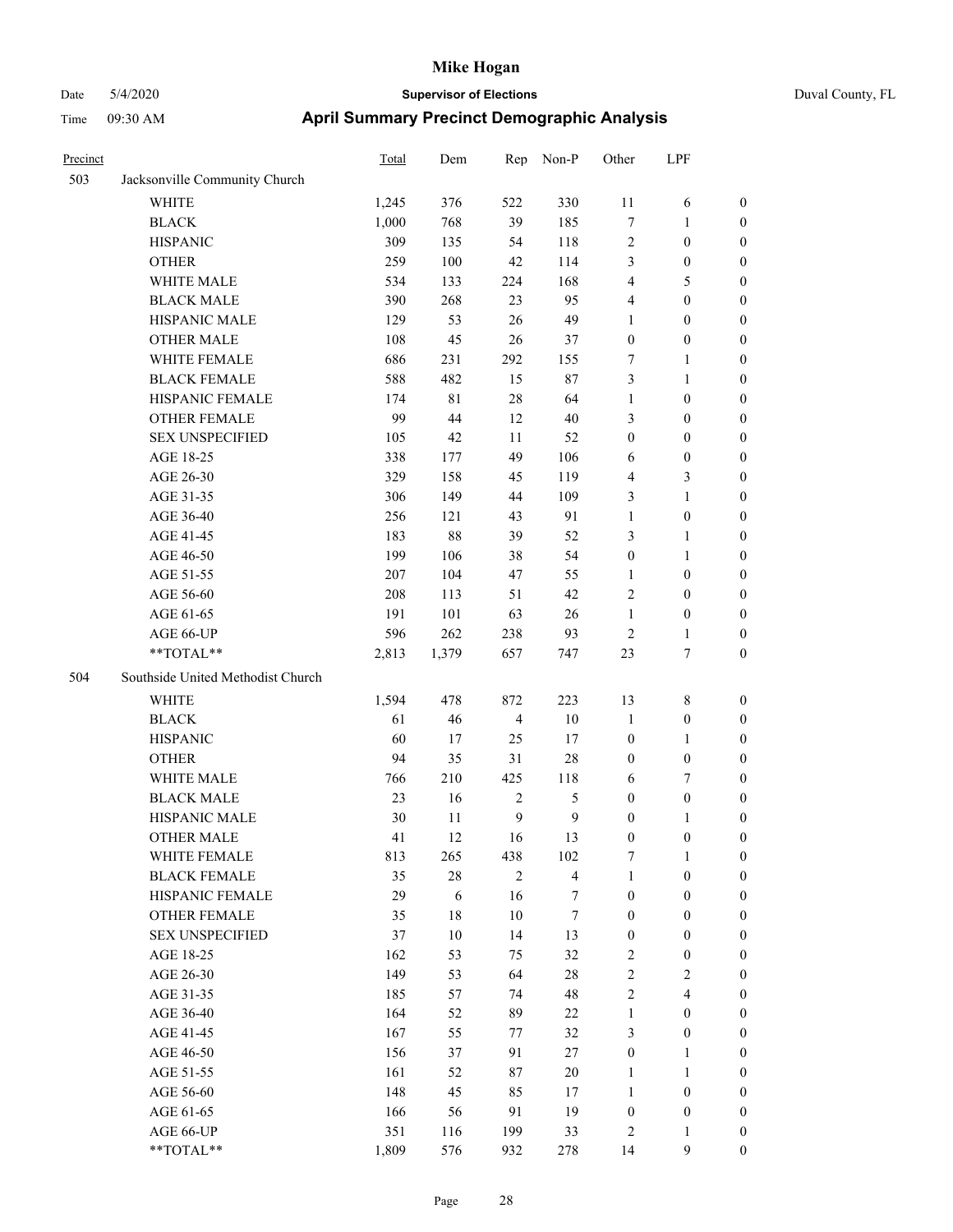# Date 5/4/2020 **Supervisor of Elections** Duval County, FL

## Time 09:30 AM **April Summary Precinct Demographic Analysis**

| Precinct |                                     | Total | Dem            | Rep          | Non-P          | Other                   | LPF              |                  |
|----------|-------------------------------------|-------|----------------|--------------|----------------|-------------------------|------------------|------------------|
| 505      | Saint Mark's Lutheran Church - ELCA |       |                |              |                |                         |                  |                  |
|          | <b>WHITE</b>                        | 2,188 | 557            | 1,322        | 294            | 7                       | $\,$ 8 $\,$      | $\boldsymbol{0}$ |
|          | <b>BLACK</b>                        | 19    | 10             | -1           | 8              | $\boldsymbol{0}$        | $\boldsymbol{0}$ | $\boldsymbol{0}$ |
|          | <b>HISPANIC</b>                     | 65    | 16             | 29           | $20\,$         | $\boldsymbol{0}$        | $\boldsymbol{0}$ | $\boldsymbol{0}$ |
|          | <b>OTHER</b>                        | 122   | 43             | 38           | 39             | 2                       | $\boldsymbol{0}$ | $\boldsymbol{0}$ |
|          | WHITE MALE                          | 1,014 | 217            | 637          | 150            | 3                       | $\boldsymbol{7}$ | $\boldsymbol{0}$ |
|          | <b>BLACK MALE</b>                   | 12    | 7              | $\mathbf{1}$ | $\overline{4}$ | $\boldsymbol{0}$        | $\boldsymbol{0}$ | $\boldsymbol{0}$ |
|          | HISPANIC MALE                       | 37    | 12             | 15           | 10             | $\boldsymbol{0}$        | $\boldsymbol{0}$ | $\boldsymbol{0}$ |
|          | <b>OTHER MALE</b>                   | 58    | 17             | 20           | $20\,$         | 1                       | $\boldsymbol{0}$ | 0                |
|          | WHITE FEMALE                        | 1,149 | 334            | 672          | 138            | 4                       | 1                | 0                |
|          | <b>BLACK FEMALE</b>                 | 7     | 3              | $\mathbf{0}$ | $\overline{4}$ | $\boldsymbol{0}$        | $\boldsymbol{0}$ | 0                |
|          | HISPANIC FEMALE                     | 26    | $\overline{4}$ | 13           | 9              | $\boldsymbol{0}$        | $\boldsymbol{0}$ | 0                |
|          | OTHER FEMALE                        | 50    | 23             | 14           | 13             | $\boldsymbol{0}$        | $\boldsymbol{0}$ | $\boldsymbol{0}$ |
|          | <b>SEX UNSPECIFIED</b>              | 41    | 9              | 18           | 13             | 1                       | $\boldsymbol{0}$ | $\boldsymbol{0}$ |
|          | AGE 18-25                           | 222   | 46             | 130          | 42             | 4                       | $\boldsymbol{0}$ | $\boldsymbol{0}$ |
|          | AGE 26-30                           | 144   | 31             | 78           | 33             | $\boldsymbol{0}$        | $\sqrt{2}$       | $\boldsymbol{0}$ |
|          | AGE 31-35                           | 220   | 64             | 116          | 39             | $\boldsymbol{0}$        | $\mathbf{1}$     | $\boldsymbol{0}$ |
|          | AGE 36-40                           | 242   | 68             | 118          | 54             | $\mathbf{1}$            | $\mathbf{1}$     | $\boldsymbol{0}$ |
|          | AGE 41-45                           | 183   | 33             | 94           | 51             | $\mathbf{1}$            | $\overline{4}$   | 0                |
|          | AGE 46-50                           | 215   | 60             | 123          | 32             | $\boldsymbol{0}$        | $\boldsymbol{0}$ | 0                |
|          | AGE 51-55                           | 210   | 45             | 136          | 28             | 1                       | $\boldsymbol{0}$ | 0                |
|          | AGE 56-60                           | 214   | 39             | 146          | $28\,$         | $\mathbf{1}$            | $\boldsymbol{0}$ | 0                |
|          | AGE 61-65                           | 188   | 51             | 122          | 14             | $\mathbf{1}$            | $\boldsymbol{0}$ | 0                |
|          | AGE 66-UP                           | 556   | 189            | 327          | $40\,$         | $\boldsymbol{0}$        | $\boldsymbol{0}$ | $\boldsymbol{0}$ |
|          | **TOTAL**                           | 2,394 | 626            | 1,390        | 361            | 9                       | $\,8\,$          | $\boldsymbol{0}$ |
| 506      | St. John the Divine Greek Orthodox  |       |                |              |                |                         |                  |                  |
|          | <b>WHITE</b>                        | 2,120 | 653            | 947          | 493            | 21                      | 6                | $\boldsymbol{0}$ |
|          | <b>BLACK</b>                        | 1,259 | 1,022          | 46           | 181            | 7                       | $\mathfrak{Z}$   | $\boldsymbol{0}$ |
|          | <b>HISPANIC</b>                     | 268   | 121            | 51           | 95             | $\mathbf{1}$            | $\boldsymbol{0}$ | $\boldsymbol{0}$ |
|          | <b>OTHER</b>                        | 381   | 127            | 81           | 170            | $\overline{c}$          | $\mathbf{1}$     | $\boldsymbol{0}$ |
|          | <b>WHITE MALE</b>                   | 973   | 260            | 466          | 235            | 7                       | $\mathfrak s$    | 0                |
|          | <b>BLACK MALE</b>                   | 493   | 367            | 21           | 98             | $\overline{\mathbf{4}}$ | 3                | 0                |
|          | HISPANIC MALE                       | 134   | 61             | 30           | 43             | 0                       | $\boldsymbol{0}$ | 0                |
|          | OTHER MALE                          | 128   | 36             | 31           | 58             | 2                       | $\mathbf{1}$     | $\boldsymbol{0}$ |
|          | WHITE FEMALE                        | 1,117 | 385            | 468          | 250            | 13                      | $\mathbf{1}$     | 0                |
|          | <b>BLACK FEMALE</b>                 | 744   | 640            | 23           | $78\,$         | 3                       | $\boldsymbol{0}$ | $\overline{0}$   |
|          | HISPANIC FEMALE                     | 125   | 57             | 19           | 48             | $\mathbf{1}$            | $\boldsymbol{0}$ | $\overline{0}$   |
|          | <b>OTHER FEMALE</b>                 | 171   | 66             | 44           | 61             | $\boldsymbol{0}$        | $\boldsymbol{0}$ | 0                |
|          | <b>SEX UNSPECIFIED</b>              | 143   | 51             | 23           | 68             | $\mathbf{1}$            | $\boldsymbol{0}$ | 0                |
|          | AGE 18-25                           | 452   | 205            | 74           | 161            | $11\,$                  | $\mathbf{1}$     | 0                |
|          | AGE 26-30                           | 482   | 213            | 80           | 177            | 7                       | $\sqrt{5}$       | 0                |
|          | AGE 31-35                           | 393   | 195            | 91           | 104            | $\overline{\mathbf{c}}$ | $\mathbf{1}$     | 0                |
|          | AGE 36-40                           | 376   | 175            | 86           | 113            | $\mathbf{1}$            | $\mathbf{1}$     | 0                |
|          | AGE 41-45                           | 311   | 154            | 89           | 64             | 2                       | $\sqrt{2}$       | 0                |
|          | AGE 46-50                           | 326   | 137            | 109          | $78\,$         | $\overline{c}$          | $\boldsymbol{0}$ | $\boldsymbol{0}$ |
|          | AGE 51-55                           | 350   | 146            | 125          | 79             | $\boldsymbol{0}$        | $\boldsymbol{0}$ | $\boldsymbol{0}$ |
|          | AGE 56-60                           | 357   | 179            | 119          | 57             | 2                       | $\boldsymbol{0}$ | $\overline{0}$   |
|          | AGE 61-65                           | 339   | 201            | 104          | 34             | $\boldsymbol{0}$        | $\boldsymbol{0}$ | 0                |
|          | AGE 66-UP                           | 642   | 318            | 248          | 72             | 4                       | $\boldsymbol{0}$ | 0                |
|          | **TOTAL**                           | 4,028 | 1,923          | 1,125        | 939            | 31                      | 10               | $\boldsymbol{0}$ |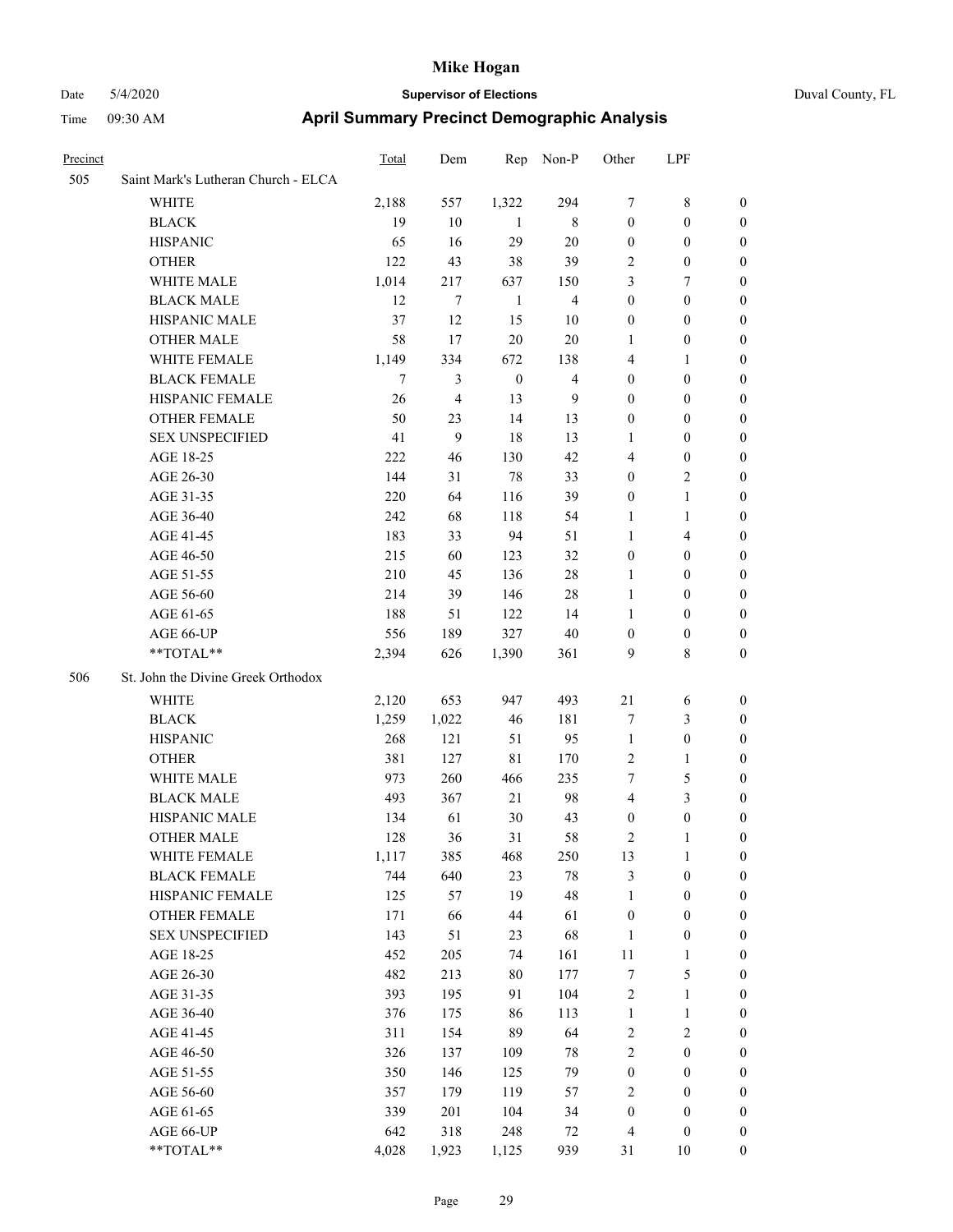| Duval County, FL |
|------------------|
|------------------|

| Precinct |                                 | Total | Dem    | Rep            | Non-P  | Other            | LPF              |                  |
|----------|---------------------------------|-------|--------|----------------|--------|------------------|------------------|------------------|
| 507      | Hendricks Avenue Baptist Church |       |        |                |        |                  |                  |                  |
|          | <b>WHITE</b>                    | 933   | 272    | 468            | 179    | $\mathfrak s$    | $\mathbf{9}$     | $\boldsymbol{0}$ |
|          | <b>BLACK</b>                    | 736   | 619    | $27\,$         | 86     | 3                | $\mathbf{1}$     | $\boldsymbol{0}$ |
|          | <b>HISPANIC</b>                 | 70    | 34     | $\,$ 8 $\,$    | $28\,$ | $\boldsymbol{0}$ | $\boldsymbol{0}$ | $\boldsymbol{0}$ |
|          | <b>OTHER</b>                    | 131   | 43     | 28             | 56     | 4                | $\boldsymbol{0}$ | $\boldsymbol{0}$ |
|          | WHITE MALE                      | 411   | 89     | 231            | 86     | $\overline{2}$   | $\mathfrak{Z}$   | 0                |
|          | <b>BLACK MALE</b>               | 314   | 251    | 17             | 44     | $\mathbf{1}$     | $\mathbf{1}$     | $\boldsymbol{0}$ |
|          | HISPANIC MALE                   | 36    | 13     | $\mathfrak{S}$ | $18\,$ | $\boldsymbol{0}$ | $\boldsymbol{0}$ | $\boldsymbol{0}$ |
|          | <b>OTHER MALE</b>               | 45    | 15     | 14             | 16     | $\boldsymbol{0}$ | $\boldsymbol{0}$ | $\boldsymbol{0}$ |
|          | WHITE FEMALE                    | 512   | 179    | 235            | 89     | 3                | 6                | $\boldsymbol{0}$ |
|          | <b>BLACK FEMALE</b>             | 408   | 358    | $10\,$         | 39     | $\mathbf{1}$     | $\boldsymbol{0}$ | $\boldsymbol{0}$ |
|          | HISPANIC FEMALE                 | 31    | 18     | $\mathfrak{Z}$ | 10     | $\boldsymbol{0}$ | $\boldsymbol{0}$ | $\boldsymbol{0}$ |
|          | <b>OTHER FEMALE</b>             | 64    | 25     | 9              | 26     | 4                | $\boldsymbol{0}$ | $\boldsymbol{0}$ |
|          | <b>SEX UNSPECIFIED</b>          | 49    | $20\,$ | $\overline{7}$ | 21     | $\mathbf{1}$     | $\boldsymbol{0}$ | $\boldsymbol{0}$ |
|          | AGE 18-25                       | 170   | 86     | 37             | 44     | $\overline{2}$   | $\mathbf{1}$     | 0                |
|          | AGE 26-30                       | 190   | 100    | 41             | 47     | $\mathbf{1}$     | $\mathbf{1}$     | 0                |
|          | AGE 31-35                       | 195   | 88     | 50             | 54     | 2                | $\mathbf{1}$     | 0                |
|          | AGE 36-40                       | 162   | 86     | 35             | 36     | $\overline{2}$   | $\mathfrak{Z}$   | $\boldsymbol{0}$ |
|          | AGE 41-45                       | 128   | 61     | 24             | 41     | $\boldsymbol{0}$ | $\overline{2}$   | $\boldsymbol{0}$ |
|          | AGE 46-50                       | 140   | 60     | 57             | $20\,$ | 3                | $\boldsymbol{0}$ | $\boldsymbol{0}$ |
|          | AGE 51-55                       | 150   | 67     | 51             | 31     | $\mathbf{1}$     | $\boldsymbol{0}$ | $\boldsymbol{0}$ |
|          | AGE 56-60                       | 206   | 115    | 64             | 26     | $\boldsymbol{0}$ | $\mathbf{1}$     | $\boldsymbol{0}$ |
|          | AGE 61-65                       | 159   | 85     | 51             | 22     | $\boldsymbol{0}$ | $\mathbf{1}$     | $\boldsymbol{0}$ |
|          | AGE 66-UP                       | 370   | 220    | 121            | 28     | $\mathbf{1}$     | $\boldsymbol{0}$ | 0                |
|          | **TOTAL**                       | 1,870 | 968    | 531            | 349    | 12               | $10\,$           | $\boldsymbol{0}$ |
| 508      | San Jose Church of Christ       |       |        |                |        |                  |                  |                  |
|          | WHITE                           | 4,088 | 1,251  | 2,075          | 708    | 32               | 22               | $\boldsymbol{0}$ |
|          | <b>BLACK</b>                    | 235   | 164    | 9              | 61     | $\mathbf{1}$     | $\boldsymbol{0}$ | 0                |
|          | <b>HISPANIC</b>                 | 265   | 102    | 74             | 84     | $\overline{4}$   | 1                | 0                |
|          | <b>OTHER</b>                    | 318   | 93     | 104            | 117    | 4                | $\boldsymbol{0}$ | $\boldsymbol{0}$ |
|          | WHITE MALE                      | 1,900 | 523    | 993            | 349    | 20               | 15               | $\boldsymbol{0}$ |
|          | <b>BLACK MALE</b>               | 112   | 75     | 5              | 31     | $\mathbf{1}$     | $\boldsymbol{0}$ | $\boldsymbol{0}$ |
|          | HISPANIC MALE                   | 122   | 47     | 39             | 34     | $\mathbf{1}$     | $\mathbf{1}$     | $\boldsymbol{0}$ |
|          | <b>OTHER MALE</b>               | 124   | 30     | 48             | 44     | $\overline{c}$   | $\boldsymbol{0}$ | $\boldsymbol{0}$ |
|          | WHITE FEMALE                    | 2,157 | 720    | 1,069          | 350    | 12               | 6                | $\boldsymbol{0}$ |
|          | <b>BLACK FEMALE</b>             | 122   | 89     | $\overline{4}$ | 29     | $\boldsymbol{0}$ | $\boldsymbol{0}$ | 0                |
|          | HISPANIC FEMALE                 | 137   | 55     | 32             | 47     | $\mathfrak{Z}$   | $\boldsymbol{0}$ | 0                |
|          | OTHER FEMALE                    | 142   | 53     | 43             | $44\,$ | $\sqrt{2}$       | $\boldsymbol{0}$ | 0                |
|          | <b>SEX UNSPECIFIED</b>          | 90    | 18     | 29             | 42     | $\boldsymbol{0}$ | 1                | 0                |
|          | AGE 18-25                       | 412   | 123    | 149            | 130    | 7                | $\mathfrak{Z}$   | 0                |
|          | AGE 26-30                       | 408   | 127    | 157            | 116    | 3                | $\mathfrak s$    | $\boldsymbol{0}$ |
|          | AGE 31-35                       | 484   | 160    | 186            | 129    | 6                | $\mathfrak{Z}$   | $\boldsymbol{0}$ |
|          | AGE 36-40                       | 351   | 119    | 139            | 87     | 3                | $\mathfrak{Z}$   | 0                |
|          | AGE 41-45                       | 331   | 110    | 131            | 79     | $\overline{9}$   | $\sqrt{2}$       | 0                |
|          | AGE 46-50                       | 376   | 118    | 162            | 94     | $\boldsymbol{0}$ | $\sqrt{2}$       | $\overline{0}$   |
|          | AGE 51-55                       | 381   | $88\,$ | 215            | 75     | $\mathbf{1}$     | $\sqrt{2}$       | $\boldsymbol{0}$ |
|          | AGE 56-60                       | 446   | 139    | 229            | $71\,$ | 6                | $\mathbf{1}$     | $\boldsymbol{0}$ |
|          | AGE 61-65                       | 471   | 155    | 247            | 64     | $\overline{4}$   | $\mathbf{1}$     | 0                |
|          | AGE 66-UP                       | 1,246 | 471    | 647            | 125    | $\boldsymbol{2}$ | $\mathbf{1}$     | 0                |
|          | **TOTAL**                       | 4,906 | 1,610  | 2,262          | 970    | 41               | 23               | $\boldsymbol{0}$ |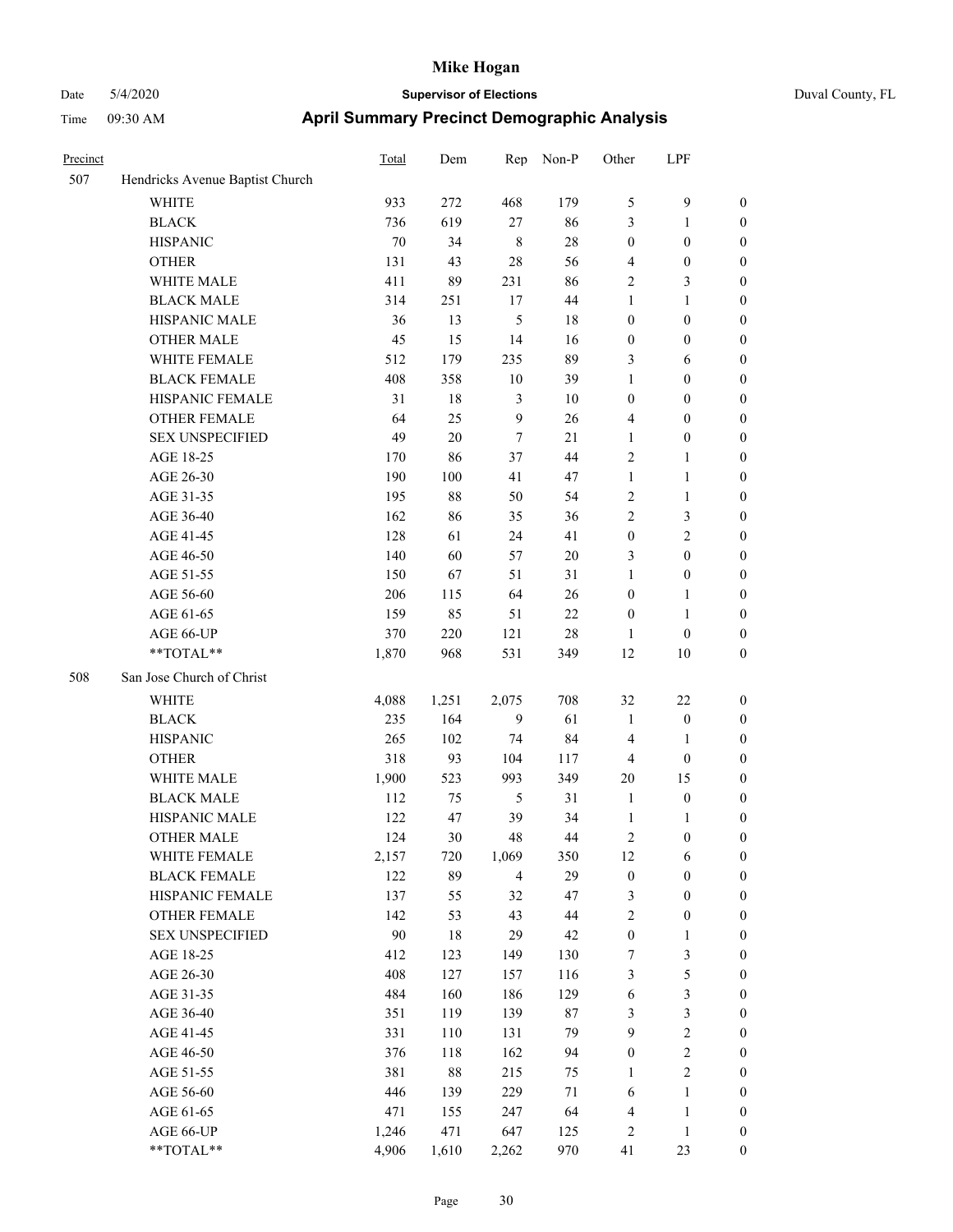| Precinct |                           | Total | Dem    | Rep         | Non-P  | Other            | LPF              |                  |
|----------|---------------------------|-------|--------|-------------|--------|------------------|------------------|------------------|
| 509      | Christ the Messiah Church |       |        |             |        |                  |                  |                  |
|          | <b>WHITE</b>              | 3,395 | 943    | 1,915       | 504    | 20               | 13               | $\boldsymbol{0}$ |
|          | <b>BLACK</b>              | 358   | 260    | $20\,$      | $77\,$ | $\mathbf{1}$     | $\boldsymbol{0}$ | $\boldsymbol{0}$ |
|          | <b>HISPANIC</b>           | 208   | 78     | 67          | 61     | $\sqrt{2}$       | $\boldsymbol{0}$ | $\boldsymbol{0}$ |
|          | <b>OTHER</b>              | 280   | 89     | 94          | 96     | $\mathbf{1}$     | $\boldsymbol{0}$ | $\boldsymbol{0}$ |
|          | WHITE MALE                | 1,566 | 371    | 910         | 269    | 9                | $\tau$           | $\boldsymbol{0}$ |
|          | <b>BLACK MALE</b>         | 157   | 105    | 10          | 42     | $\boldsymbol{0}$ | $\boldsymbol{0}$ | $\boldsymbol{0}$ |
|          | HISPANIC MALE             | 91    | 34     | 33          | 24     | $\boldsymbol{0}$ | $\boldsymbol{0}$ | $\boldsymbol{0}$ |
|          | <b>OTHER MALE</b>         | 116   | 31     | 50          | 35     | $\mathbf{0}$     | $\boldsymbol{0}$ | $\boldsymbol{0}$ |
|          | WHITE FEMALE              | 1,799 | 566    | 992         | 226    | 11               | 4                | $\boldsymbol{0}$ |
|          | <b>BLACK FEMALE</b>       | 196   | 153    | $10\,$      | 32     | $\mathbf{1}$     | $\boldsymbol{0}$ | $\boldsymbol{0}$ |
|          | HISPANIC FEMALE           | 113   | 43     | 33          | 35     | $\sqrt{2}$       | $\boldsymbol{0}$ | $\boldsymbol{0}$ |
|          | <b>OTHER FEMALE</b>       | 126   | 51     | 38          | 36     | $\mathbf{1}$     | $\boldsymbol{0}$ | $\boldsymbol{0}$ |
|          | <b>SEX UNSPECIFIED</b>    | 77    | 16     | $20\,$      | 39     | $\boldsymbol{0}$ | 2                | $\boldsymbol{0}$ |
|          | AGE 18-25                 | 390   | 129    | 151         | 105    | $\overline{4}$   | 1                | $\boldsymbol{0}$ |
|          | AGE 26-30                 | 335   | 95     | 143         | 89     | 6                | 2                | $\boldsymbol{0}$ |
|          | AGE 31-35                 | 323   | 112    | 123         | 86     | $\mathbf{1}$     | $\mathbf{1}$     | $\boldsymbol{0}$ |
|          | AGE 36-40                 | 301   | 95     | 115         | 84     | $\overline{4}$   | 3                | $\boldsymbol{0}$ |
|          | AGE 41-45                 | 263   | 98     | 98          | 64     | $\sqrt{2}$       | 1                | $\boldsymbol{0}$ |
|          | AGE 46-50                 | 316   | 112    | 139         | 63     | $\overline{2}$   | $\boldsymbol{0}$ | $\boldsymbol{0}$ |
|          | AGE 51-55                 | 350   | 100    | 187         | 60     | $\boldsymbol{0}$ | 3                | $\boldsymbol{0}$ |
|          | AGE 56-60                 | 338   | 102    | 191         | 44     | $\boldsymbol{0}$ | 1                | $\boldsymbol{0}$ |
|          | AGE 61-65                 | 393   | 134    | 214         | 45     | $\boldsymbol{0}$ | $\boldsymbol{0}$ | $\boldsymbol{0}$ |
|          | AGE 66-UP                 | 1,232 | 393    | 735         | 98     | 5                | 1                | $\mathbf{0}$     |
|          | $**TOTAL**$               | 4,241 | 1,370  | 2,096       | 738    | 24               | 13               | $\boldsymbol{0}$ |
| 510      | Wayman Chapel AME Church  |       |        |             |        |                  |                  |                  |
|          | <b>WHITE</b>              | 2,683 | 709    | 1,446       | 497    | 16               | 15               | $\boldsymbol{0}$ |
|          | <b>BLACK</b>              | 387   | 304    | 13          | 68     | $\mathbf{1}$     | $\mathbf{1}$     | $\boldsymbol{0}$ |
|          | <b>HISPANIC</b>           | 204   | 83     | 44          | 75     | $\mathbf{1}$     | 1                | $\boldsymbol{0}$ |
|          | <b>OTHER</b>              | 219   | 55     | 69          | 95     | $\boldsymbol{0}$ | $\boldsymbol{0}$ | $\boldsymbol{0}$ |
|          | WHITE MALE                | 1,247 | 283    | 698         | 248    | $10\,$           | 8                | $\boldsymbol{0}$ |
|          | <b>BLACK MALE</b>         | 153   | 114    | 5           | 33     | $\mathbf{1}$     | $\boldsymbol{0}$ | $\boldsymbol{0}$ |
|          | HISPANIC MALE             | 102   | 39     | 26          | 35     | $\mathbf{1}$     | 1                | $\boldsymbol{0}$ |
|          | <b>OTHER MALE</b>         | 86    | 20     | 32          | 34     | $\boldsymbol{0}$ | $\boldsymbol{0}$ | $\boldsymbol{0}$ |
|          | WHITE FEMALE              | 1,414 | 423    | 739         | 239    | $\sqrt{6}$       | $\boldsymbol{7}$ | $\boldsymbol{0}$ |
|          | <b>BLACK FEMALE</b>       | 230   | 186    | $\,$ 8 $\,$ | 35     | $\boldsymbol{0}$ | $\mathbf{1}$     | $\boldsymbol{0}$ |
|          | HISPANIC FEMALE           | 99    | 42     | 18          | 39     | $\boldsymbol{0}$ | $\boldsymbol{0}$ | $\boldsymbol{0}$ |
|          | OTHER FEMALE              | 95    | 24     | 31          | $40\,$ | $\boldsymbol{0}$ | $\boldsymbol{0}$ | $\boldsymbol{0}$ |
|          | <b>SEX UNSPECIFIED</b>    | 67    | $20\,$ | 15          | $32\,$ | $\boldsymbol{0}$ | $\boldsymbol{0}$ | $\boldsymbol{0}$ |
|          | AGE 18-25                 | 341   | 117    | 112         | 107    | $\overline{4}$   | 1                | $\boldsymbol{0}$ |
|          | AGE 26-30                 | 301   | 102    | 105         | $87\,$ | $\sqrt{2}$       | 5                | $\boldsymbol{0}$ |
|          | AGE 31-35                 | 295   | 116    | 101         | 74     | $\mathfrak{Z}$   | 1                | $\boldsymbol{0}$ |
|          | AGE 36-40                 | 250   | 68     | 82          | 96     | 3                | $\mathbf{1}$     | $\boldsymbol{0}$ |
|          | AGE 41-45                 | 211   | 66     | $70\,$      | $72\,$ | $\mathbf{1}$     | $\overline{c}$   | $\boldsymbol{0}$ |
|          | AGE 46-50                 | 248   | $80\,$ | 102         | 64     | $\boldsymbol{0}$ | $\overline{c}$   | $\boldsymbol{0}$ |
|          | AGE 51-55                 | 254   | 84     | 113         | 53     | $\mathbf{1}$     | 3                | $\boldsymbol{0}$ |
|          | AGE 56-60                 | 315   | 97     | 166         | 50     | $\mathbf{1}$     | 1                | $\boldsymbol{0}$ |
|          | AGE 61-65                 | 362   | 119    | 201         | 41     | $\mathbf{1}$     | $\boldsymbol{0}$ | $\boldsymbol{0}$ |
|          | AGE 66-UP                 | 916   | 302    | 520         | 91     | $\sqrt{2}$       | 1                | $\boldsymbol{0}$ |
|          | **TOTAL**                 | 3,493 | 1,151  | 1,572       | 735    | $18\,$           | $17$             | $\boldsymbol{0}$ |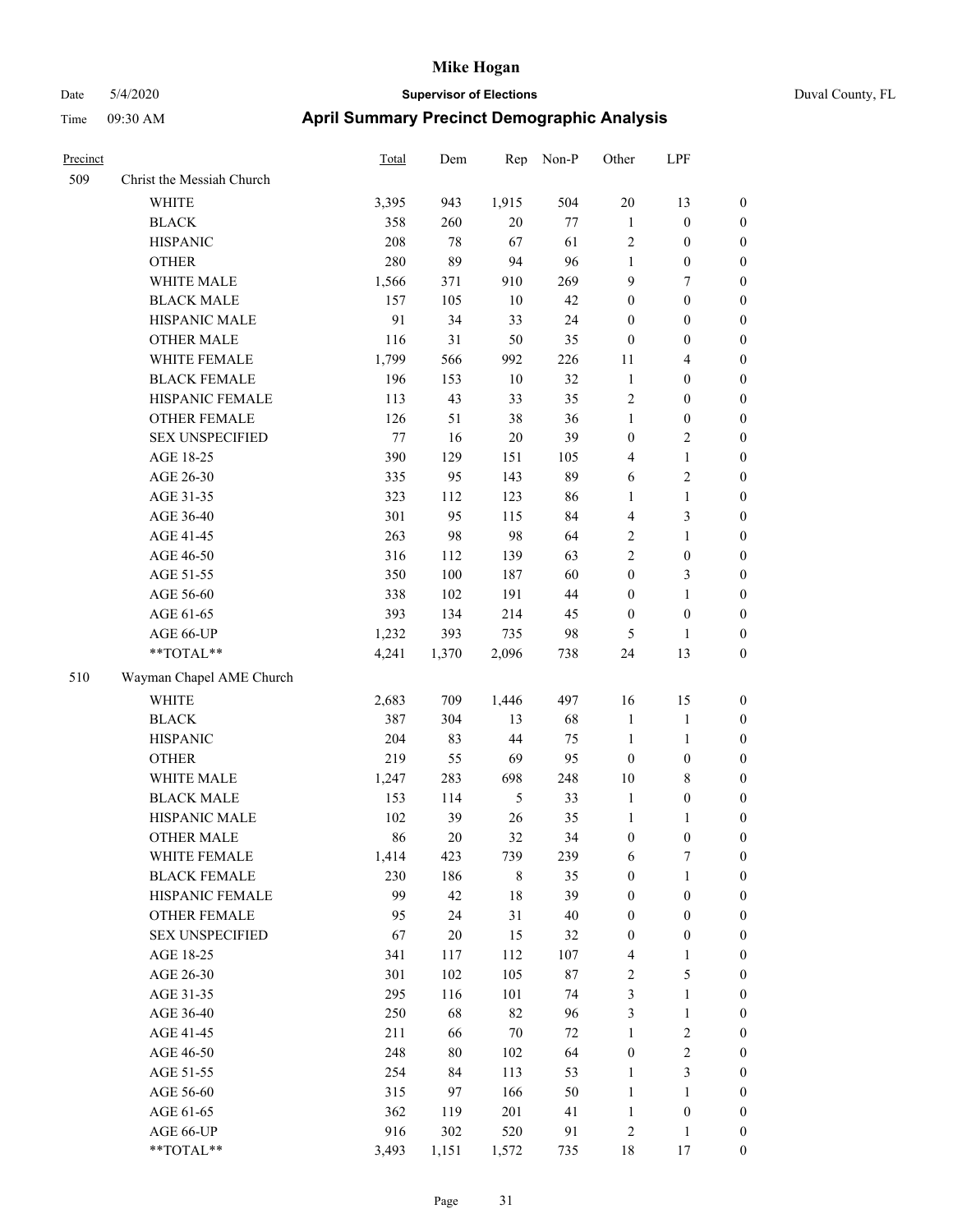| Precinct |                              | Total | Dem    | Rep    | Non-P   | Other                   | LPF              |                  |
|----------|------------------------------|-------|--------|--------|---------|-------------------------|------------------|------------------|
| 511      | Cuba Hunter Community Center |       |        |        |         |                         |                  |                  |
|          | <b>WHITE</b>                 | 1,833 | 566    | 848    | 398     | 17                      | $\overline{4}$   | $\boldsymbol{0}$ |
|          | <b>BLACK</b>                 | 764   | 611    | 34     | 116     | $\sqrt{2}$              | $\mathbf{1}$     | $\boldsymbol{0}$ |
|          | <b>HISPANIC</b>              | 254   | 119    | 41     | 92      | $\boldsymbol{0}$        | $\sqrt{2}$       | $\boldsymbol{0}$ |
|          | <b>OTHER</b>                 | 330   | 95     | 84     | 142     | 7                       | $\overline{2}$   | $\boldsymbol{0}$ |
|          | WHITE MALE                   | 829   | 215    | 414    | 191     | 7                       | $\overline{2}$   | $\boldsymbol{0}$ |
|          | <b>BLACK MALE</b>            | 322   | 243    | 19     | 59      | $\boldsymbol{0}$        | $\mathbf{1}$     | 0                |
|          | HISPANIC MALE                | 101   | 40     | 22     | 37      | $\boldsymbol{0}$        | $\sqrt{2}$       | 0                |
|          | <b>OTHER MALE</b>            | 127   | 38     | 39     | 47      | $\overline{2}$          | $\mathbf{1}$     | $\boldsymbol{0}$ |
|          | WHITE FEMALE                 | 976   | 342    | 424    | 198     | $10\,$                  | $\sqrt{2}$       | $\boldsymbol{0}$ |
|          | <b>BLACK FEMALE</b>          | 432   | 363    | 14     | 53      | $\sqrt{2}$              | $\boldsymbol{0}$ | $\boldsymbol{0}$ |
|          | HISPANIC FEMALE              | 139   | 73     | 18     | 48      | $\boldsymbol{0}$        | $\boldsymbol{0}$ | $\boldsymbol{0}$ |
|          | OTHER FEMALE                 | 137   | 41     | 37     | 57      | $\sqrt{2}$              | $\boldsymbol{0}$ | $\boldsymbol{0}$ |
|          | <b>SEX UNSPECIFIED</b>       | 117   | 36     | $20\,$ | 57      | 3                       | $\mathbf{1}$     | $\boldsymbol{0}$ |
|          | AGE 18-25                    | 287   | 124    | 54     | 103     | 5                       | $\mathbf{1}$     | $\boldsymbol{0}$ |
|          | AGE 26-30                    | 288   | 103    | 74     | 101     | 9                       | $\mathbf{1}$     | $\boldsymbol{0}$ |
|          | AGE 31-35                    | 287   | 120    | 72     | 93      | $\mathbf{1}$            | $\mathbf{1}$     | 0                |
|          | AGE 36-40                    | 228   | 95     | 67     | 63      | $\boldsymbol{0}$        | $\mathfrak{Z}$   | 0                |
|          | AGE 41-45                    | 229   | $87\,$ | 64     | 74      | 4                       | $\boldsymbol{0}$ | $\boldsymbol{0}$ |
|          | AGE 46-50                    | 238   | 102    | 69     | 64      | $\mathbf{1}$            | $\sqrt{2}$       | $\boldsymbol{0}$ |
|          | AGE 51-55                    | 249   | 110    | 76     | 61      | $\mathbf{1}$            | $\mathbf{1}$     | $\boldsymbol{0}$ |
|          | AGE 56-60                    | 337   | 150    | 127    | 59      | $\mathbf{1}$            | $\boldsymbol{0}$ | $\boldsymbol{0}$ |
|          | AGE 61-65                    | 306   | 129    | 122    | 53      | $\overline{c}$          | $\boldsymbol{0}$ | $\boldsymbol{0}$ |
|          | AGE 66-UP                    | 732   | 371    | 282    | $77 \,$ | $\overline{c}$          | $\boldsymbol{0}$ | $\boldsymbol{0}$ |
|          | **TOTAL**                    | 3,181 | 1,391  | 1,007  | 748     | 26                      | 9                | $\boldsymbol{0}$ |
| 512      | Community Hospice of NE FL   |       |        |        |         |                         |                  |                  |
|          | <b>WHITE</b>                 | 2,921 | 788    | 1,406  | 688     | 28                      | 11               | $\boldsymbol{0}$ |
|          | <b>BLACK</b>                 | 1,113 | 854    | 34     | 218     | 7                       | $\boldsymbol{0}$ | $\boldsymbol{0}$ |
|          | <b>HISPANIC</b>              | 486   | 206    | 94     | 183     | $\overline{c}$          | 1                | $\boldsymbol{0}$ |
|          | <b>OTHER</b>                 | 536   | 181    | 132    | 216     | 6                       | $\mathbf{1}$     | 0                |
|          | WHITE MALE                   | 1,292 | 295    | 635    | 336     | 16                      | $10\,$           | $\boldsymbol{0}$ |
|          | <b>BLACK MALE</b>            | 414   | 293    | 14     | 104     | 3                       | $\boldsymbol{0}$ | $\boldsymbol{0}$ |
|          | HISPANIC MALE                | 199   | 78     | 42     | 77      | $\mathbf{1}$            | 1                | $\boldsymbol{0}$ |
|          | <b>OTHER MALE</b>            | 204   | 65     | 56     | 80      | 3                       | $\boldsymbol{0}$ | $\boldsymbol{0}$ |
|          | WHITE FEMALE                 | 1,594 | 480    | 760    | 341     | 12                      | $\mathbf{1}$     | $\boldsymbol{0}$ |
|          | <b>BLACK FEMALE</b>          | 683   | 550    | $20\,$ | 109     | $\overline{\mathbf{4}}$ | $\boldsymbol{0}$ | $\overline{0}$   |
|          | HISPANIC FEMALE              | 277   | 125    | 48     | 103     | $\mathbf{1}$            | $\boldsymbol{0}$ | 0                |
|          | <b>OTHER FEMALE</b>          | 251   | 97     | 64     | $87\,$  | $\sqrt{2}$              | $\mathbf{1}$     | 0                |
|          | <b>SEX UNSPECIFIED</b>       | 142   | 46     | $27\,$ | 68      | $\mathbf{1}$            | $\boldsymbol{0}$ | 0                |
|          | AGE 18-25                    | 558   | 226    | 118    | 203     | 7                       | $\overline{4}$   | 0                |
|          | AGE 26-30                    | 588   | 240    | 132    | 205     | $\,$ 8 $\,$             | $\mathfrak{Z}$   | $\boldsymbol{0}$ |
|          | AGE 31-35                    | 485   | 229    | 108    | 146     | $\sqrt{2}$              | $\boldsymbol{0}$ | $\boldsymbol{0}$ |
|          | AGE 36-40                    | 472   | 190    | 121    | 157     | 4                       | $\boldsymbol{0}$ | $\boldsymbol{0}$ |
|          | AGE 41-45                    | 365   | 153    | 95     | 114     | $\boldsymbol{2}$        | $\mathbf{1}$     | $\boldsymbol{0}$ |
|          | AGE 46-50                    | 373   | 152    | 124    | 94      | $\sqrt{2}$              | $\mathbf{1}$     | 0                |
|          | AGE 51-55                    | 370   | 138    | 137    | 90      | 4                       | $\mathbf{1}$     | $\overline{0}$   |
|          | AGE 56-60                    | 451   | 164    | 197    | 84      | 5                       | $\mathbf{1}$     | $\overline{0}$   |
|          | AGE 61-65                    | 433   | 195    | 161    | 73      | $\overline{4}$          | $\boldsymbol{0}$ | 0                |
|          | AGE 66-UP                    | 961   | 342    | 473    | 139     | 5                       | $\sqrt{2}$       | $\boldsymbol{0}$ |
|          | **TOTAL**                    | 5,056 | 2,029  | 1,666  | 1,305   | 43                      | 13               | $\boldsymbol{0}$ |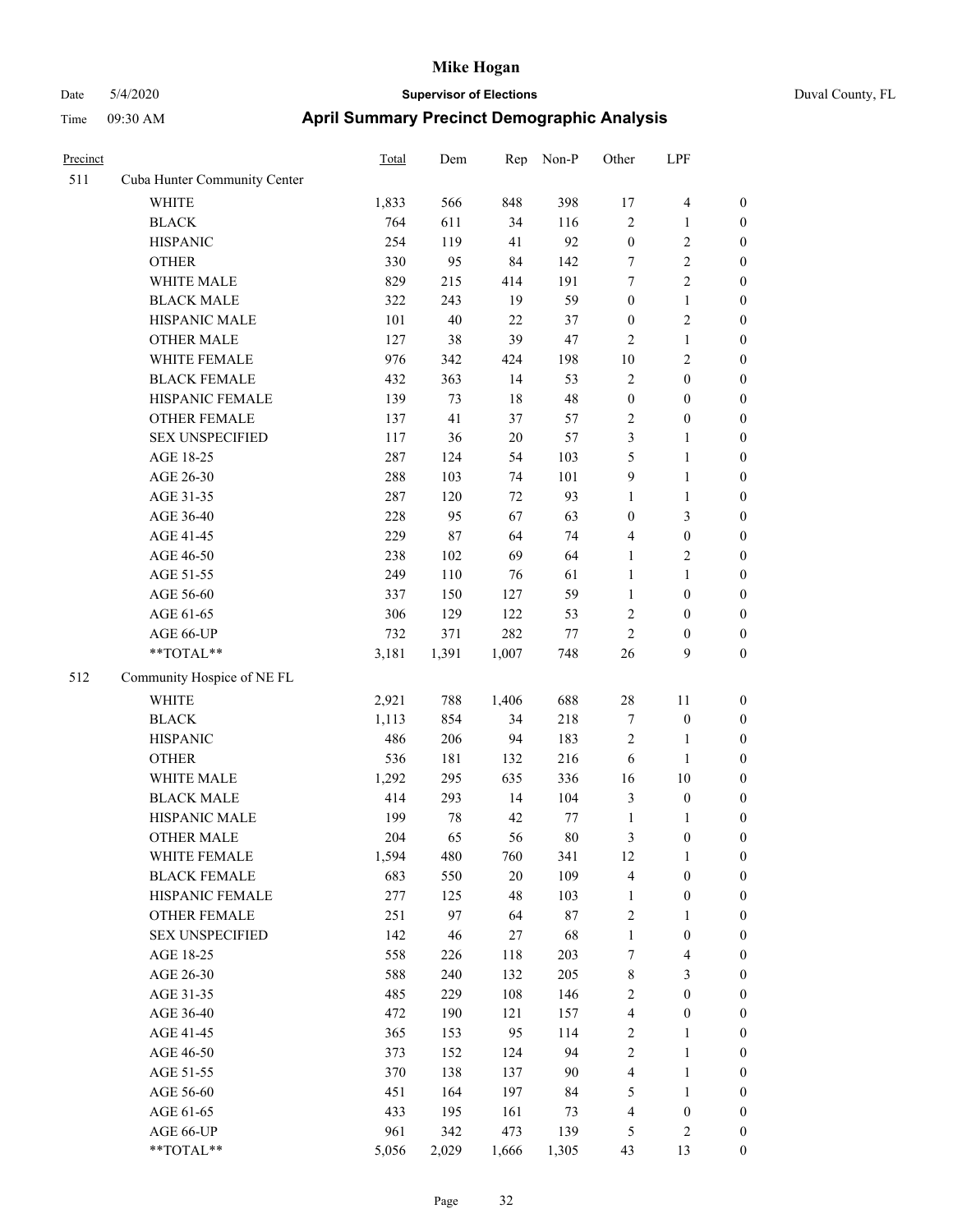| Precinct |                          | <b>Total</b> | Dem    | Rep            | Non-P  | Other            | LPF              |                  |
|----------|--------------------------|--------------|--------|----------------|--------|------------------|------------------|------------------|
| 513      | Englewood Baptist Church |              |        |                |        |                  |                  |                  |
|          | <b>WHITE</b>             | 1,467        | 405    | 730            | 323    | $\mathfrak{S}$   | 4                | $\boldsymbol{0}$ |
|          | <b>BLACK</b>             | 546          | 417    | $27\,$         | 98     | 3                | 1                | $\boldsymbol{0}$ |
|          | <b>HISPANIC</b>          | 221          | 94     | 56             | $70\,$ | $\mathbf{1}$     | $\boldsymbol{0}$ | $\boldsymbol{0}$ |
|          | <b>OTHER</b>             | 323          | $80\,$ | 86             | 156    | $\mathbf{1}$     | $\boldsymbol{0}$ | $\boldsymbol{0}$ |
|          | WHITE MALE               | 679          | 168    | 351            | 156    | $\sqrt{2}$       | 2                | $\boldsymbol{0}$ |
|          | <b>BLACK MALE</b>        | 260          | 188    | $18\,$         | 51     | $\overline{2}$   | 1                | $\boldsymbol{0}$ |
|          | HISPANIC MALE            | 106          | 38     | 34             | 33     | $\mathbf{1}$     | $\boldsymbol{0}$ | $\boldsymbol{0}$ |
|          | <b>OTHER MALE</b>        | 131          | 31     | 45             | 55     | $\boldsymbol{0}$ | $\boldsymbol{0}$ | $\boldsymbol{0}$ |
|          | WHITE FEMALE             | 761          | 231    | 368            | 157    | $\mathfrak{Z}$   | 2                | $\boldsymbol{0}$ |
|          | <b>BLACK FEMALE</b>      | 280          | 223    | 9              | 47     | $\mathbf{1}$     | $\boldsymbol{0}$ | $\boldsymbol{0}$ |
|          | HISPANIC FEMALE          | 105          | 51     | $20\,$         | 34     | $\boldsymbol{0}$ | $\boldsymbol{0}$ | $\boldsymbol{0}$ |
|          | <b>OTHER FEMALE</b>      | 124          | 33     | $28\,$         | 62     | $\mathbf{1}$     | $\boldsymbol{0}$ | $\boldsymbol{0}$ |
|          | <b>SEX UNSPECIFIED</b>   | 111          | 33     | $26\,$         | 52     | $\boldsymbol{0}$ | $\boldsymbol{0}$ | $\boldsymbol{0}$ |
|          | AGE 18-25                | 234          | 107    | 48             | 78     | $\mathbf{1}$     | $\boldsymbol{0}$ | $\boldsymbol{0}$ |
|          | AGE 26-30                | 217          | 79     | $48\,$         | $87\,$ | $\sqrt{2}$       | 1                | $\boldsymbol{0}$ |
|          | AGE 31-35                | 226          | 89     | 66             | 66     | $\sqrt{2}$       | 3                | $\boldsymbol{0}$ |
|          | AGE 36-40                | 181          | 64     | 54             | 60     | 3                | $\boldsymbol{0}$ | $\boldsymbol{0}$ |
|          | AGE 41-45                | 193          | 63     | 65             | 65     | $\boldsymbol{0}$ | $\boldsymbol{0}$ | $\boldsymbol{0}$ |
|          | AGE 46-50                | 224          | 86     | 67             | 68     | $\overline{2}$   | 1                | $\boldsymbol{0}$ |
|          | AGE 51-55                | 201          | 80     | 71             | 50     | $\boldsymbol{0}$ | $\boldsymbol{0}$ | $\boldsymbol{0}$ |
|          | AGE 56-60                | 243          | 93     | 93             | 57     | $\boldsymbol{0}$ | $\boldsymbol{0}$ | $\boldsymbol{0}$ |
|          | AGE 61-65                | 261          | 103    | 112            | 46     | $\boldsymbol{0}$ | $\boldsymbol{0}$ | $\boldsymbol{0}$ |
|          | AGE 66-UP                | 576          | 231    | 275            | $70\,$ | $\boldsymbol{0}$ | $\boldsymbol{0}$ | $\boldsymbol{0}$ |
|          | **TOTAL**                | 2,557        | 996    | 899            | 647    | 10               | 5                | $\boldsymbol{0}$ |
| 601      | Italian American Club    |              |        |                |        |                  |                  |                  |
|          | <b>WHITE</b>             | 3,034        | 576    | 1,958          | 469    | 18               | 13               | $\boldsymbol{0}$ |
|          | <b>BLACK</b>             | 131          | 93     | 15             | 23     | $\boldsymbol{0}$ | $\boldsymbol{0}$ | $\boldsymbol{0}$ |
|          | <b>HISPANIC</b>          | 114          | 32     | 49             | 29     | $\overline{4}$   | $\boldsymbol{0}$ | $\boldsymbol{0}$ |
|          | <b>OTHER</b>             | 202          | 44     | 103            | 54     | $\mathbf{0}$     | 1                | $\boldsymbol{0}$ |
|          | WHITE MALE               | 1,471        | 236    | 964            | 251    | 10               | 10               | $\boldsymbol{0}$ |
|          | <b>BLACK MALE</b>        | 59           | 37     | 10             | 12     | $\boldsymbol{0}$ | $\boldsymbol{0}$ | $\boldsymbol{0}$ |
|          | HISPANIC MALE            | 56           | 15     | 25             | 14     | $\overline{2}$   | $\boldsymbol{0}$ | $\boldsymbol{0}$ |
|          | <b>OTHER MALE</b>        | 82           | 17     | 44             | 20     | $\boldsymbol{0}$ | 1                | $\boldsymbol{0}$ |
|          | WHITE FEMALE             | 1,534        | 336    | 976            | 211    | $\,$ $\,$        | 3                | $\boldsymbol{0}$ |
|          | <b>BLACK FEMALE</b>      | 71           | 56     | $\overline{4}$ | 11     | $\boldsymbol{0}$ | $\boldsymbol{0}$ | $\boldsymbol{0}$ |
|          | HISPANIC FEMALE          | 54           | 14     | 24             | 14     | $\sqrt{2}$       | $\boldsymbol{0}$ | $\boldsymbol{0}$ |
|          | OTHER FEMALE             | 98           | $26\,$ | 49             | 23     | $\boldsymbol{0}$ | $\boldsymbol{0}$ | $\boldsymbol{0}$ |
|          | <b>SEX UNSPECIFIED</b>   | 56           | $8\,$  | 29             | 19     | $\boldsymbol{0}$ | $\boldsymbol{0}$ | $\boldsymbol{0}$ |
|          | AGE 18-25                | 336          | 66     | 187            | 75     | 6                | $\sqrt{2}$       | $\boldsymbol{0}$ |
|          | AGE 26-30                | 192          | $28\,$ | 108            | 54     | $\mathbf{1}$     | $\mathbf{1}$     | $\boldsymbol{0}$ |
|          | AGE 31-35                | 221          | 62     | 104            | 53     | $\boldsymbol{0}$ | $\mathbf{2}$     | $\boldsymbol{0}$ |
|          | AGE 36-40                | 237          | 50     | 124            | 59     | $\mathfrak{Z}$   | 1                | $\boldsymbol{0}$ |
|          | AGE 41-45                | 202          | 42     | 113            | 45     | $\mathbf{1}$     | $\mathbf{1}$     | $\boldsymbol{0}$ |
|          | AGE 46-50                | 245          | 45     | 142            | 52     | $\mathfrak z$    | 3                | $\boldsymbol{0}$ |
|          | AGE 51-55                | 310          | 52     | 206            | 47     | $\mathfrak{Z}$   | $\overline{c}$   | $\boldsymbol{0}$ |
|          | AGE 56-60                | 373          | 60     | 256            | 54     | $\mathfrak{Z}$   | $\boldsymbol{0}$ | $\boldsymbol{0}$ |
|          | AGE 61-65                | 360          | $80\,$ | 244            | 35     | $\boldsymbol{0}$ | 1                | $\boldsymbol{0}$ |
|          | AGE 66-UP                | 1,005        | 260    | 641            | 101    | $\sqrt{2}$       | 1                | $\boldsymbol{0}$ |
|          | $**TOTAL**$              | 3,481        | 745    | 2,125          | 575    | 22               | 14               | $\boldsymbol{0}$ |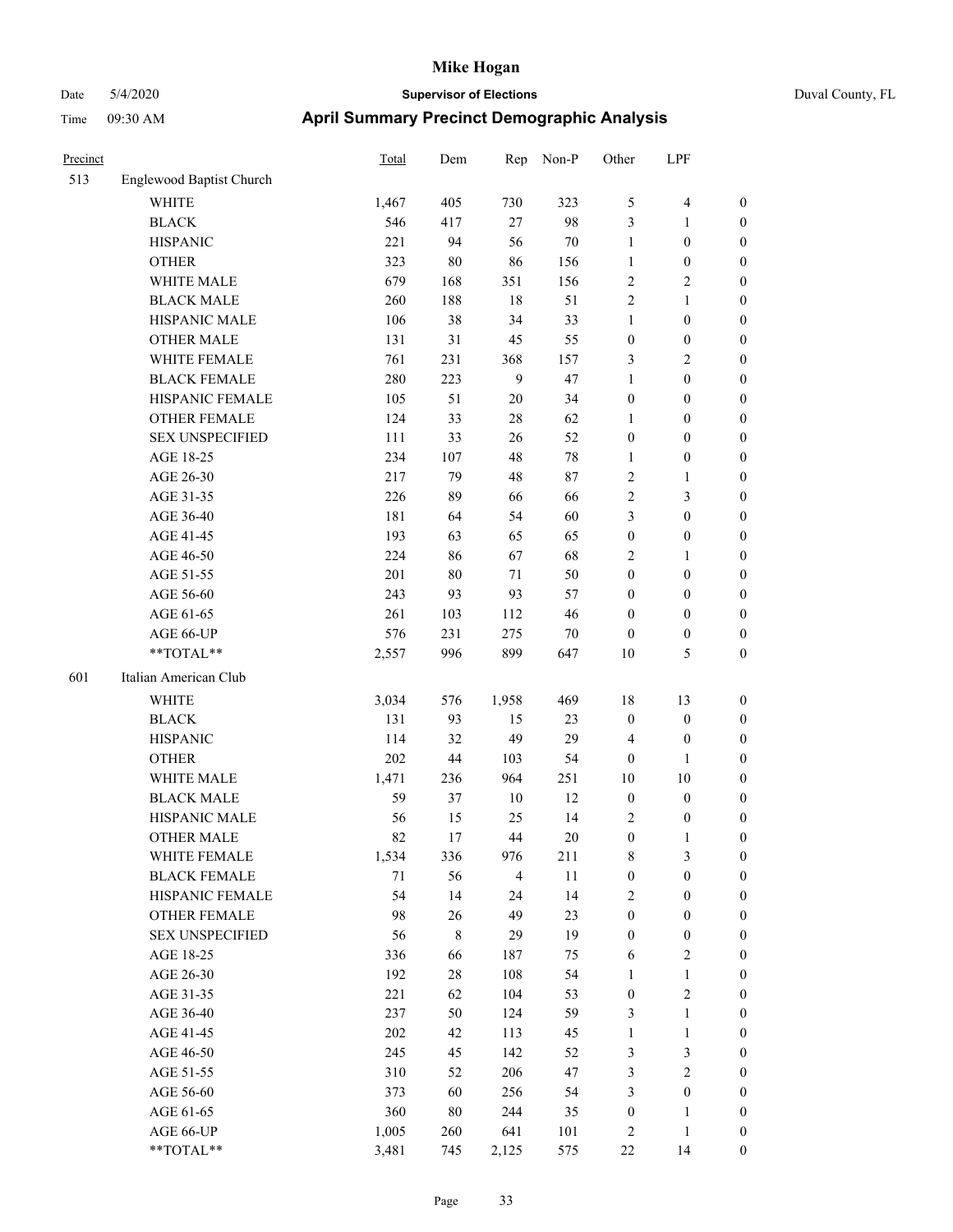| Precinct |                           | Total | Dem   | Rep            | Non-P  | Other            | LPF              |                  |
|----------|---------------------------|-------|-------|----------------|--------|------------------|------------------|------------------|
| 602      | All Souls Anglican Church |       |       |                |        |                  |                  |                  |
|          | <b>WHITE</b>              | 3,278 | 764   | 1,829          | 644    | 27               | 14               | $\boldsymbol{0}$ |
|          | <b>BLACK</b>              | 372   | 293   | $27\,$         | 47     | $\mathfrak{S}$   | $\boldsymbol{0}$ | $\boldsymbol{0}$ |
|          | <b>HISPANIC</b>           | 276   | 89    | 85             | 95     | $\tau$           | $\boldsymbol{0}$ | $\boldsymbol{0}$ |
|          | <b>OTHER</b>              | 461   | 121   | 142            | 191    | $\tau$           | $\boldsymbol{0}$ | $\boldsymbol{0}$ |
|          | WHITE MALE                | 1,559 | 309   | 904            | 327    | 9                | 10               | $\boldsymbol{0}$ |
|          | <b>BLACK MALE</b>         | 175   | 122   | 19             | 30     | $\overline{4}$   | $\boldsymbol{0}$ | $\boldsymbol{0}$ |
|          | HISPANIC MALE             | 114   | 34    | 36             | 40     | $\overline{4}$   | $\boldsymbol{0}$ | $\boldsymbol{0}$ |
|          | <b>OTHER MALE</b>         | 205   | 47    | 65             | 90     | 3                | $\boldsymbol{0}$ | $\boldsymbol{0}$ |
|          | WHITE FEMALE              | 1,694 | 451   | 909            | 314    | 17               | 3                | $\boldsymbol{0}$ |
|          | <b>BLACK FEMALE</b>       | 194   | 169   | $\overline{7}$ | 17     | $\mathbf{1}$     | $\boldsymbol{0}$ | $\boldsymbol{0}$ |
|          | HISPANIC FEMALE           | 161   | 55    | 49             | 54     | $\mathfrak{Z}$   | $\boldsymbol{0}$ | $\boldsymbol{0}$ |
|          | <b>OTHER FEMALE</b>       | 200   | 65    | 63             | 69     | 3                | $\boldsymbol{0}$ | $\boldsymbol{0}$ |
|          | <b>SEX UNSPECIFIED</b>    | 85    | 15    | 31             | 36     | $\sqrt{2}$       | 1                | $\boldsymbol{0}$ |
|          | AGE 18-25                 | 442   | 115   | 161            | 155    | 7                | 4                | $\boldsymbol{0}$ |
|          | AGE 26-30                 | 306   | 89    | 128            | 85     | $\overline{2}$   | 2                | $\boldsymbol{0}$ |
|          | AGE 31-35                 | 429   | 125   | 173            | 123    | $\sqrt{5}$       | 3                | $\boldsymbol{0}$ |
|          | AGE 36-40                 | 401   | 120   | 165            | 107    | $\tau$           | 2                | $\boldsymbol{0}$ |
|          | AGE 41-45                 | 319   | 94    | 130            | 89     | 6                | $\boldsymbol{0}$ | $\boldsymbol{0}$ |
|          | AGE 46-50                 | 358   | 100   | 179            | 74     | $\overline{4}$   | 1                | $\boldsymbol{0}$ |
|          | AGE 51-55                 | 408   | 100   | 212            | 93     | $\overline{2}$   | 1                | $\boldsymbol{0}$ |
|          | AGE 56-60                 | 459   | 134   | 252            | $70\,$ | 3                | $\boldsymbol{0}$ | $\boldsymbol{0}$ |
|          | AGE 61-65                 | 470   | 150   | 252            | 64     | 3                | 1                | $\boldsymbol{0}$ |
|          | AGE 66-UP                 | 795   | 240   | 431            | 117    | $\tau$           | $\boldsymbol{0}$ | $\boldsymbol{0}$ |
|          | $**TOTAL**$               | 4,387 | 1,267 | 2,083          | 977    | 46               | 14               | $\boldsymbol{0}$ |
| 603      | Mandarin Regional Library |       |       |                |        |                  |                  |                  |
|          | <b>WHITE</b>              | 3,381 | 915   | 1,976          | 468    | 15               | 7                | $\boldsymbol{0}$ |
|          | <b>BLACK</b>              | 111   | 76    | $\overline{7}$ | $28\,$ | $\boldsymbol{0}$ | $\boldsymbol{0}$ | $\boldsymbol{0}$ |
|          | <b>HISPANIC</b>           | 138   | 50    | 44             | 44     | $\boldsymbol{0}$ | $\boldsymbol{0}$ | $\boldsymbol{0}$ |
|          | <b>OTHER</b>              | 266   | 71    | 98             | 96     | 1                | $\boldsymbol{0}$ | $\boldsymbol{0}$ |
|          | WHITE MALE                | 1,529 | 348   | 939            | 233    | $\overline{4}$   | 5                | $\boldsymbol{0}$ |
|          | <b>BLACK MALE</b>         | 52    | 31    | $\overline{4}$ | 17     | $\boldsymbol{0}$ | $\boldsymbol{0}$ | $\boldsymbol{0}$ |
|          | HISPANIC MALE             | 55    | 19    | 17             | 19     | $\boldsymbol{0}$ | $\boldsymbol{0}$ | $\boldsymbol{0}$ |
|          | <b>OTHER MALE</b>         | 106   | 19    | 51             | 36     | $\boldsymbol{0}$ | $\boldsymbol{0}$ | $\boldsymbol{0}$ |
|          | WHITE FEMALE              | 1,830 | 562   | 1,027          | 228    | 11               | $\sqrt{2}$       | $\boldsymbol{0}$ |
|          | <b>BLACK FEMALE</b>       | 57    | 43    | $\mathfrak{Z}$ | $11\,$ | $\boldsymbol{0}$ | $\boldsymbol{0}$ | $\boldsymbol{0}$ |
|          | HISPANIC FEMALE           | 80    | 29    | 27             | 24     | $\boldsymbol{0}$ | $\boldsymbol{0}$ | $\boldsymbol{0}$ |
|          | OTHER FEMALE              | 121   | 42    | 36             | 42     | 1                | $\boldsymbol{0}$ | $\boldsymbol{0}$ |
|          | <b>SEX UNSPECIFIED</b>    | 66    | 19    | 21             | 26     | $\boldsymbol{0}$ | $\boldsymbol{0}$ | $\boldsymbol{0}$ |
|          | AGE 18-25                 | 357   | 99    | 169            | 86     | $\mathfrak{Z}$   | $\boldsymbol{0}$ | $\boldsymbol{0}$ |
|          | AGE 26-30                 | 238   | 49    | 124            | 64     | $\mathbf{1}$     | $\boldsymbol{0}$ | $\boldsymbol{0}$ |
|          | AGE 31-35                 | 265   | 82    | 114            | 64     | $\mathbf{1}$     | 4                | $\boldsymbol{0}$ |
|          | AGE 36-40                 | 246   | 74    | 102            | 67     | $\mathbf{1}$     | $\mathbf{2}$     | $\boldsymbol{0}$ |
|          | AGE 41-45                 | 269   | 71    | 132            | 65     | $\boldsymbol{0}$ | 1                | $\boldsymbol{0}$ |
|          | AGE 46-50                 | 299   | 70    | 179            | 49     | $\mathbf{1}$     | $\boldsymbol{0}$ | $\boldsymbol{0}$ |
|          | AGE 51-55                 | 280   | 69    | 158            | 53     | $\boldsymbol{0}$ | $\boldsymbol{0}$ | $\boldsymbol{0}$ |
|          | AGE 56-60                 | 344   | 94    | 201            | 47     | $\sqrt{2}$       | $\boldsymbol{0}$ | $\boldsymbol{0}$ |
|          | AGE 61-65                 | 360   | 123   | 196            | 38     | $\mathfrak{Z}$   | $\boldsymbol{0}$ | $\boldsymbol{0}$ |
|          | AGE 66-UP                 | 1,238 | 381   | 750            | 103    | $\overline{4}$   | $\boldsymbol{0}$ | $\boldsymbol{0}$ |
|          | **TOTAL**                 | 3,896 | 1,112 | 2,125          | 636    | 16               | 7                | $\mathbf{0}$     |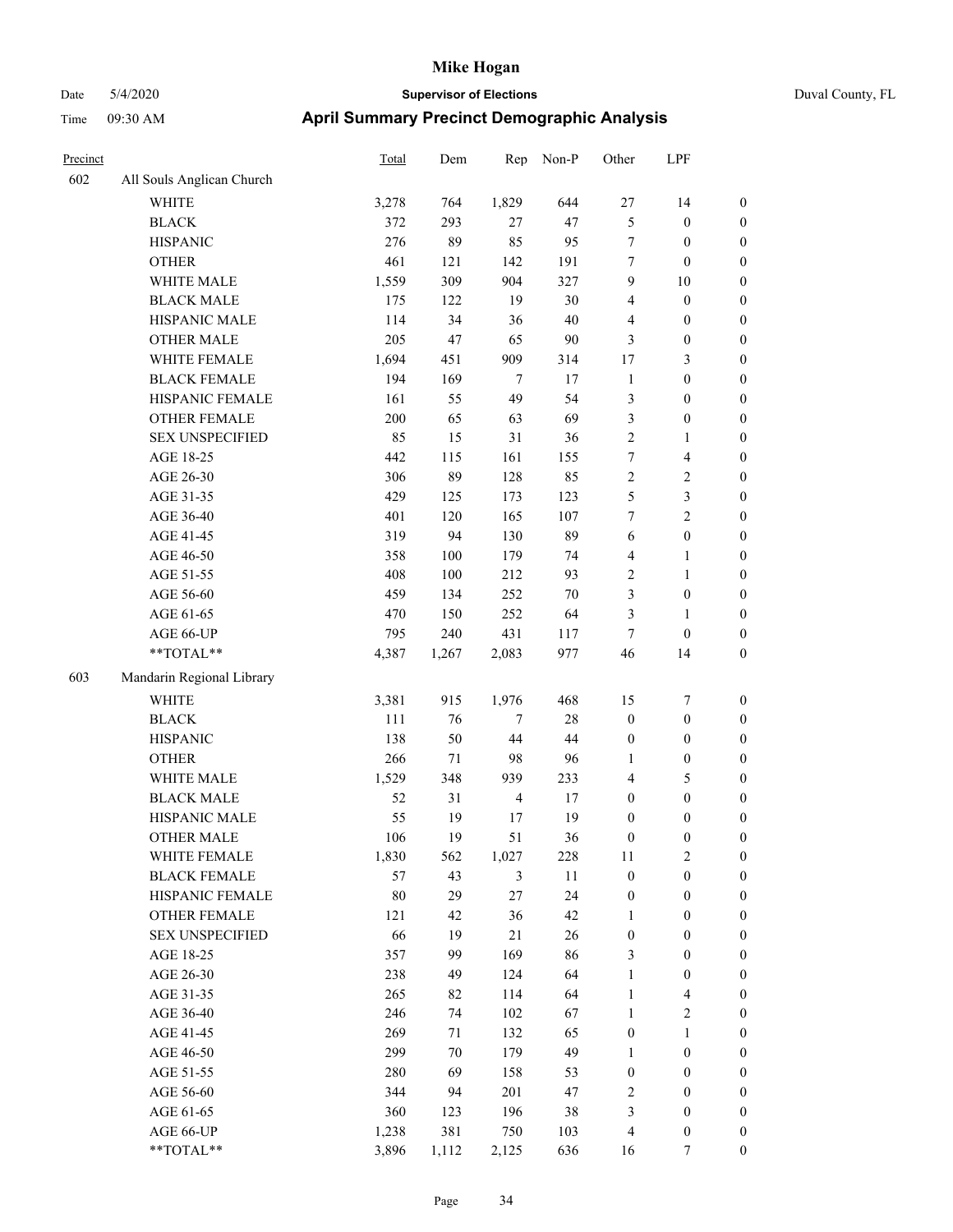| Precinct |                                | <b>Total</b> | Dem         | Rep            | Non-P          | Other            | LPF                     |                  |
|----------|--------------------------------|--------------|-------------|----------------|----------------|------------------|-------------------------|------------------|
| 604      | Mandarin Presbyterian Church   |              |             |                |                |                  |                         |                  |
|          | WHITE                          | 1,702        | 361         | 1,057          | 274            | 5                | 5                       | $\boldsymbol{0}$ |
|          | <b>BLACK</b>                   | 31           | 16          | $\overline{4}$ | 11             | $\boldsymbol{0}$ | $\boldsymbol{0}$        | $\boldsymbol{0}$ |
|          | <b>HISPANIC</b>                | 74           | 27          | 25             | 21             | $\boldsymbol{0}$ | 1                       | $\boldsymbol{0}$ |
|          | <b>OTHER</b>                   | 104          | 34          | 44             | 25             | 1                | $\boldsymbol{0}$        | $\boldsymbol{0}$ |
|          | WHITE MALE                     | 821          | 137         | 527            | 149            | 3                | 5                       | $\boldsymbol{0}$ |
|          | <b>BLACK MALE</b>              | 16           | 7           | $\overline{2}$ | $\tau$         | $\boldsymbol{0}$ | $\boldsymbol{0}$        | $\boldsymbol{0}$ |
|          | HISPANIC MALE                  | 30           | 12          | 10             | 7              | $\boldsymbol{0}$ | 1                       | $\boldsymbol{0}$ |
|          | <b>OTHER MALE</b>              | 44           | 12          | 21             | 10             | $\mathbf{1}$     | $\boldsymbol{0}$        | $\boldsymbol{0}$ |
|          | <b>WHITE FEMALE</b>            | 864          | 219         | 523            | 120            | $\sqrt{2}$       | $\boldsymbol{0}$        | $\boldsymbol{0}$ |
|          | <b>BLACK FEMALE</b>            | 14           | $\,$ 8 $\,$ | $\overline{2}$ | $\overline{4}$ | $\boldsymbol{0}$ | $\boldsymbol{0}$        | $\boldsymbol{0}$ |
|          | HISPANIC FEMALE                | 44           | 15          | 15             | 14             | $\boldsymbol{0}$ | $\boldsymbol{0}$        | $\boldsymbol{0}$ |
|          | <b>OTHER FEMALE</b>            | 46           | 17          | 19             | $10\,$         | $\boldsymbol{0}$ | $\boldsymbol{0}$        | $\boldsymbol{0}$ |
|          | <b>SEX UNSPECIFIED</b>         | 32           | 11          | 11             | 10             | $\boldsymbol{0}$ | $\boldsymbol{0}$        | $\boldsymbol{0}$ |
|          | AGE 18-25                      | 147          | 34          | 68             | 43             | 1                | 1                       | $\boldsymbol{0}$ |
|          | AGE 26-30                      | 126          | 35          | 52             | 38             | 1                | $\boldsymbol{0}$        | $\boldsymbol{0}$ |
|          | AGE 31-35                      | 138          | 30          | 83             | 25             | $\boldsymbol{0}$ | $\boldsymbol{0}$        | $\boldsymbol{0}$ |
|          | AGE 36-40                      | 117          | 22          | 60             | 33             | 1                | 1                       | $\boldsymbol{0}$ |
|          | AGE 41-45                      | 142          | 27          | 82             | 32             | $\boldsymbol{0}$ | 1                       | $\boldsymbol{0}$ |
|          | AGE 46-50                      | 138          | 30          | 81             | 26             | $\boldsymbol{0}$ | 1                       | $\boldsymbol{0}$ |
|          | AGE 51-55                      | 150          | 25          | 90             | 34             | 1                | $\boldsymbol{0}$        | $\boldsymbol{0}$ |
|          | AGE 56-60                      | 182          | 40          | 113            | 29             | $\boldsymbol{0}$ | $\boldsymbol{0}$        | $\boldsymbol{0}$ |
|          | AGE 61-65                      | 193          | 56          | 123            | 14             | $\boldsymbol{0}$ | $\boldsymbol{0}$        | $\boldsymbol{0}$ |
|          | AGE 66-UP                      | 578          | 139         | 378            | 57             | $\overline{c}$   | 2                       | $\boldsymbol{0}$ |
|          | **TOTAL**                      | 1,911        | 438         | 1,130          | 331            | 6                | 6                       | $\boldsymbol{0}$ |
| 605      | Episcopal Church of Our Savior |              |             |                |                |                  |                         |                  |
|          | <b>WHITE</b>                   | 3,444        | 682         | 2,205          | 521            | 18               | 18                      | $\boldsymbol{0}$ |
|          | <b>BLACK</b>                   | 146          | 98          | 14             | 32             | $\sqrt{2}$       | $\boldsymbol{0}$        | $\boldsymbol{0}$ |
|          | <b>HISPANIC</b>                | 139          | 31          | 68             | 38             | $\sqrt{2}$       | $\boldsymbol{0}$        | $\boldsymbol{0}$ |
|          | <b>OTHER</b>                   | 257          | 63          | 106            | 84             | $\overline{2}$   | 2                       | $\boldsymbol{0}$ |
|          | WHITE MALE                     | 1,643        | 271         | 1,089          | 265            | 9                | 9                       | $\boldsymbol{0}$ |
|          | <b>BLACK MALE</b>              | 76           | 48          | 9              | 18             | $\mathbf{1}$     | $\boldsymbol{0}$        | $\boldsymbol{0}$ |
|          | HISPANIC MALE                  | 56           | 14          | 30             | 12             | $\boldsymbol{0}$ | $\boldsymbol{0}$        | $\boldsymbol{0}$ |
|          | <b>OTHER MALE</b>              | 91           | 27          | 31             | 33             | $\boldsymbol{0}$ | $\boldsymbol{0}$        | $\boldsymbol{0}$ |
|          | WHITE FEMALE                   | 1,767        | 405         | 1,095          | 249            | $\mathbf{9}$     | 9                       | $\mathbf{0}$     |
|          | <b>BLACK FEMALE</b>            | 68           | 49          | 5              | 13             | $\mathbf{1}$     | $\boldsymbol{0}$        | $\boldsymbol{0}$ |
|          | HISPANIC FEMALE                | 79           | 15          | 38             | 24             | $\sqrt{2}$       | $\boldsymbol{0}$        | $\boldsymbol{0}$ |
|          | <b>OTHER FEMALE</b>            | 128          | 30          | 68             | $28\,$         | $\boldsymbol{0}$ | $\sqrt{2}$              | $\boldsymbol{0}$ |
|          | <b>SEX UNSPECIFIED</b>         | 78           | 15          | $28\,$         | 33             | $\sqrt{2}$       | $\boldsymbol{0}$        | $\boldsymbol{0}$ |
|          | AGE 18-25                      | 392          | 97          | 193            | 95             | 6                | 1                       | $\boldsymbol{0}$ |
|          | AGE 26-30                      | 228          | 45          | 118            | 58             | $\mathfrak{Z}$   | 4                       | $\boldsymbol{0}$ |
|          | AGE 31-35                      | 272          | 53          | 149            | 64             | $\overline{4}$   | $\overline{\mathbf{c}}$ | $\boldsymbol{0}$ |
|          | AGE 36-40                      | 256          | 45          | 155            | 51             | $\mathbf{1}$     | 4                       | $\boldsymbol{0}$ |
|          | AGE 41-45                      | $222\,$      | 42          | 123            | 52             | $\mathbf{1}$     | 4                       | $\boldsymbol{0}$ |
|          | AGE 46-50                      | 310          | 54          | 185            | 66             | $\sqrt{2}$       | 3                       | $\boldsymbol{0}$ |
|          | AGE 51-55                      | 332          | 61          | 211            | 57             | $\sqrt{2}$       | $\mathbf{1}$            | $\boldsymbol{0}$ |
|          | AGE 56-60                      | 412          | 83          | 252            | $77\,$         | $\boldsymbol{0}$ | $\boldsymbol{0}$        | $\boldsymbol{0}$ |
|          | AGE 61-65                      | 449          | 120         | 292            | 37             | $\boldsymbol{0}$ | $\boldsymbol{0}$        | $\boldsymbol{0}$ |
|          | AGE 66-UP                      | 1,113        | 274         | 715            | 118            | 5                | 1                       | $\boldsymbol{0}$ |
|          | **TOTAL**                      | 3,986        | 874         | 2,393          | 675            | 24               | $20\,$                  | $\boldsymbol{0}$ |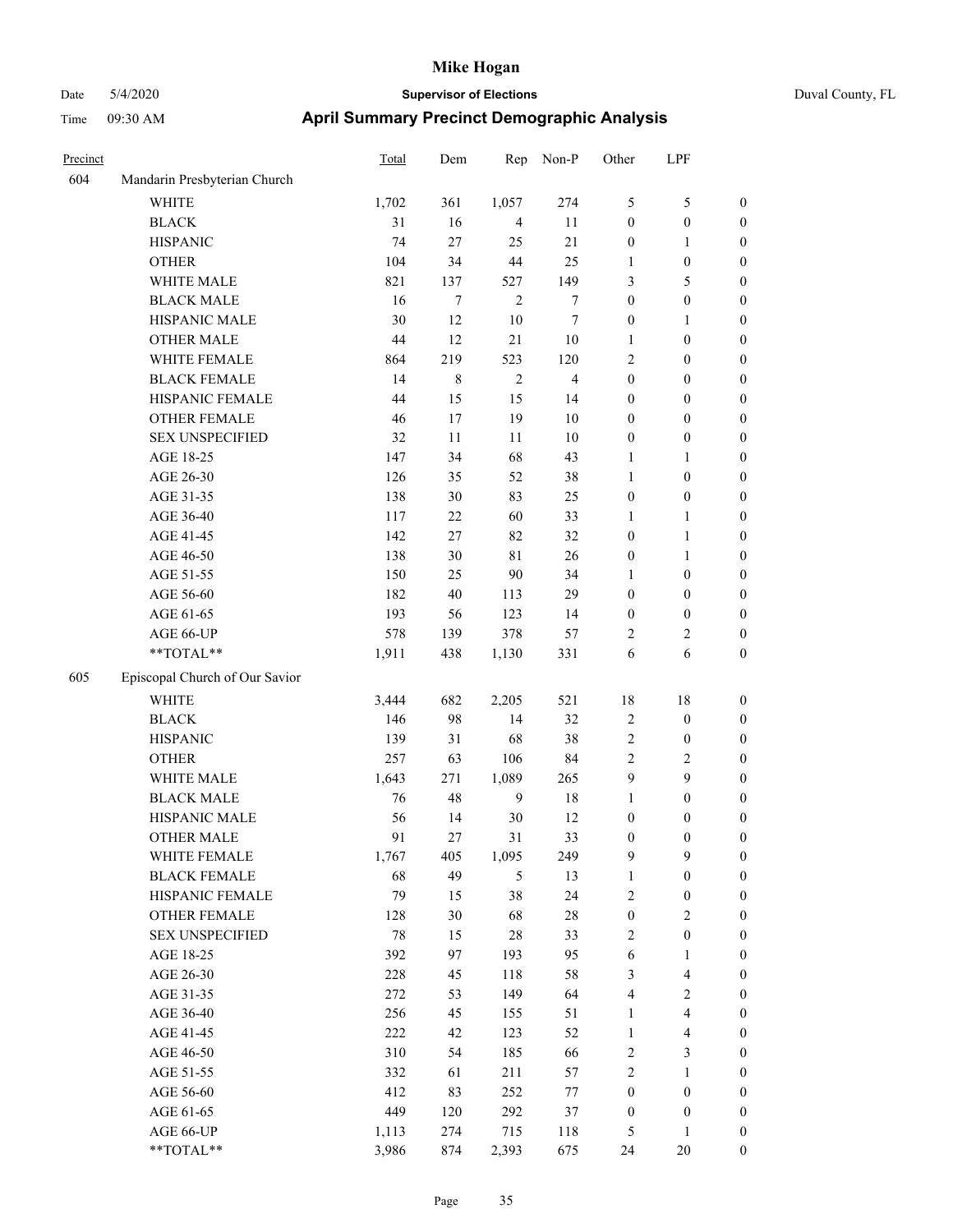| Duval Coun |  |
|------------|--|

| Precinct |                                 | Total | Dem   | Rep            | Non-P  | Other            | LPF                     |                  |
|----------|---------------------------------|-------|-------|----------------|--------|------------------|-------------------------|------------------|
| 606      | South Mandarin Regional Library |       |       |                |        |                  |                         |                  |
|          | <b>WHITE</b>                    | 4,892 | 1,013 | 3,032          | 793    | 32               | $22\,$                  | $\boldsymbol{0}$ |
|          | <b>BLACK</b>                    | 271   | 201   | 17             | 50     | $\overline{c}$   | $\mathbf{1}$            | $\boldsymbol{0}$ |
|          | <b>HISPANIC</b>                 | 183   | 60    | 69             | 52     | $\mathbf{1}$     | $\mathbf{1}$            | $\boldsymbol{0}$ |
|          | <b>OTHER</b>                    | 332   | 85    | 122            | 121    | 3                | $\mathbf{1}$            | $\boldsymbol{0}$ |
|          | WHITE MALE                      | 2,334 | 398   | 1,487          | 423    | 12               | 14                      | $\boldsymbol{0}$ |
|          | <b>BLACK MALE</b>               | 137   | 93    | 13             | 30     | $\mathbf{1}$     | $\boldsymbol{0}$        | 0                |
|          | HISPANIC MALE                   | 87    | 23    | 39             | 23     | $\mathbf{1}$     | 1                       | 0                |
|          | <b>OTHER MALE</b>               | 131   | 29    | 51             | 49     | $\overline{c}$   | $\boldsymbol{0}$        | $\boldsymbol{0}$ |
|          | WHITE FEMALE                    | 2,524 | 609   | 1,525          | 362    | $20\,$           | $\,$ 8 $\,$             | $\boldsymbol{0}$ |
|          | <b>BLACK FEMALE</b>             | 132   | 107   | $\overline{4}$ | 19     | $\mathbf{1}$     | $\mathbf{1}$            | $\boldsymbol{0}$ |
|          | HISPANIC FEMALE                 | 89    | 35    | 29             | 25     | $\boldsymbol{0}$ | $\boldsymbol{0}$        | $\boldsymbol{0}$ |
|          | OTHER FEMALE                    | 153   | 52    | 55             | 44     | $\mathbf{1}$     | $\mathbf{1}$            | $\boldsymbol{0}$ |
|          | <b>SEX UNSPECIFIED</b>          | 91    | 13    | 37             | 41     | $\boldsymbol{0}$ | $\boldsymbol{0}$        | $\boldsymbol{0}$ |
|          | AGE 18-25                       | 506   | 105   | 264            | 131    | 5                | $\mathbf{1}$            | $\boldsymbol{0}$ |
|          | AGE 26-30                       | 376   | 94    | 184            | 89     | 4                | $\sqrt{5}$              | $\boldsymbol{0}$ |
|          | AGE 31-35                       | 428   | 95    | 212            | 120    | $\mathbf{1}$     | $\boldsymbol{0}$        | 0                |
|          | AGE 36-40                       | 407   | 104   | 186            | 111    | 3                | $\mathfrak{Z}$          | 0                |
|          | AGE 41-45                       | 368   | 92    | 177            | 90     | 6                | $\mathfrak{Z}$          | $\boldsymbol{0}$ |
|          | AGE 46-50                       | 444   | 105   | 244            | $87\,$ | 4                | $\overline{4}$          | $\boldsymbol{0}$ |
|          | AGE 51-55                       | 477   | 85    | 316            | 71     | 2                | $\mathfrak{Z}$          | $\boldsymbol{0}$ |
|          | AGE 56-60                       | 583   | 137   | 367            | 74     | 5                | $\boldsymbol{0}$        | $\boldsymbol{0}$ |
|          | AGE 61-65                       | 568   | 135   | 344            | 84     | $\sqrt{2}$       | $\mathfrak{Z}$          | $\boldsymbol{0}$ |
|          | AGE 66-UP                       | 1,521 | 407   | 946            | 159    | 6                | $\mathfrak{Z}$          | $\boldsymbol{0}$ |
|          | **TOTAL**                       | 5,678 | 1,359 | 3,240          | 1,016  | 38               | 25                      | $\boldsymbol{0}$ |
| 607      | Mandarin Regional Library       |       |       |                |        |                  |                         |                  |
|          | <b>WHITE</b>                    | 1,598 | 387   | 857            | 314    | 22               | $18\,$                  | $\boldsymbol{0}$ |
|          | <b>BLACK</b>                    | 252   | 191   | 9              | 49     | $\mathfrak{Z}$   | $\boldsymbol{0}$        | $\boldsymbol{0}$ |
|          | <b>HISPANIC</b>                 | 165   | 60    | 55             | 48     | $\sqrt{2}$       | $\boldsymbol{0}$        | $\boldsymbol{0}$ |
|          | <b>OTHER</b>                    | 146   | 48    | $47\,$         | 48     | $\mathbf{1}$     | $\sqrt{2}$              | 0                |
|          | WHITE MALE                      | 701   | 136   | 396            | 154    | 5                | $10\,$                  | $\boldsymbol{0}$ |
|          | <b>BLACK MALE</b>               | 88    | 67    | 3              | 16     | $\sqrt{2}$       | $\boldsymbol{0}$        | $\boldsymbol{0}$ |
|          | HISPANIC MALE                   | 72    | 23    | $30\,$         | 18     | $\mathbf{1}$     | $\boldsymbol{0}$        | $\boldsymbol{0}$ |
|          | <b>OTHER MALE</b>               | 54    | 16    | 18             | 18     | $\boldsymbol{0}$ | $\overline{2}$          | $\boldsymbol{0}$ |
|          | WHITE FEMALE                    | 883   | 247   | 454            | 157    | 17               | $\,$ 8 $\,$             | $\overline{0}$   |
|          | <b>BLACK FEMALE</b>             | 159   | 121   | $\sqrt{5}$     | 32     | $\mathbf{1}$     | $\boldsymbol{0}$        | $\overline{0}$   |
|          | HISPANIC FEMALE                 | 89    | 35    | 24             | 29     | $\mathbf{1}$     | $\boldsymbol{0}$        | $\overline{0}$   |
|          | <b>OTHER FEMALE</b>             | 65    | 22    | 24             | $18\,$ | $\mathbf{1}$     | $\boldsymbol{0}$        | 0                |
|          | <b>SEX UNSPECIFIED</b>          | 50    | 19    | 14             | $17\,$ | $\boldsymbol{0}$ | $\boldsymbol{0}$        | 0                |
|          | AGE 18-25                       | 199   | 64    | 64             | 64     | 5                | $\boldsymbol{2}$        | 0                |
|          | AGE 26-30                       | 192   | 62    | 67             | 54     | 5                | $\overline{\mathbf{4}}$ | $\boldsymbol{0}$ |
|          | AGE 31-35                       | 197   | 62    | 68             | 60     | $\mathbf{1}$     | 6                       | $\boldsymbol{0}$ |
|          | AGE 36-40                       | 177   | 50    | 63             | 59     | 3                | $\sqrt{2}$              | $\boldsymbol{0}$ |
|          | AGE 41-45                       | 119   | 39    | 49             | 25     | 3                | $\mathfrak{Z}$          | $\overline{0}$   |
|          | AGE 46-50                       | 142   | 49    | 58             | 30     | 3                | $\sqrt{2}$              | $\boldsymbol{0}$ |
|          | AGE 51-55                       | 152   | 45    | 80             | 27     | $\boldsymbol{0}$ | $\boldsymbol{0}$        | $\overline{0}$   |
|          | AGE 56-60                       | 169   | 45    | 84             | 36     | $\mathfrak{Z}$   | $\mathbf{1}$            | $\overline{0}$   |
|          | AGE 61-65                       | 194   | 71    | 93             | $28\,$ | $\sqrt{2}$       | $\boldsymbol{0}$        | $\overline{0}$   |
|          | AGE 66-UP                       | 620   | 199   | 342            | 76     | $\mathfrak{Z}$   | $\boldsymbol{0}$        | $\boldsymbol{0}$ |
|          | **TOTAL**                       | 2,161 | 686   | 968            | 459    | $28\,$           | $20\,$                  | $\boldsymbol{0}$ |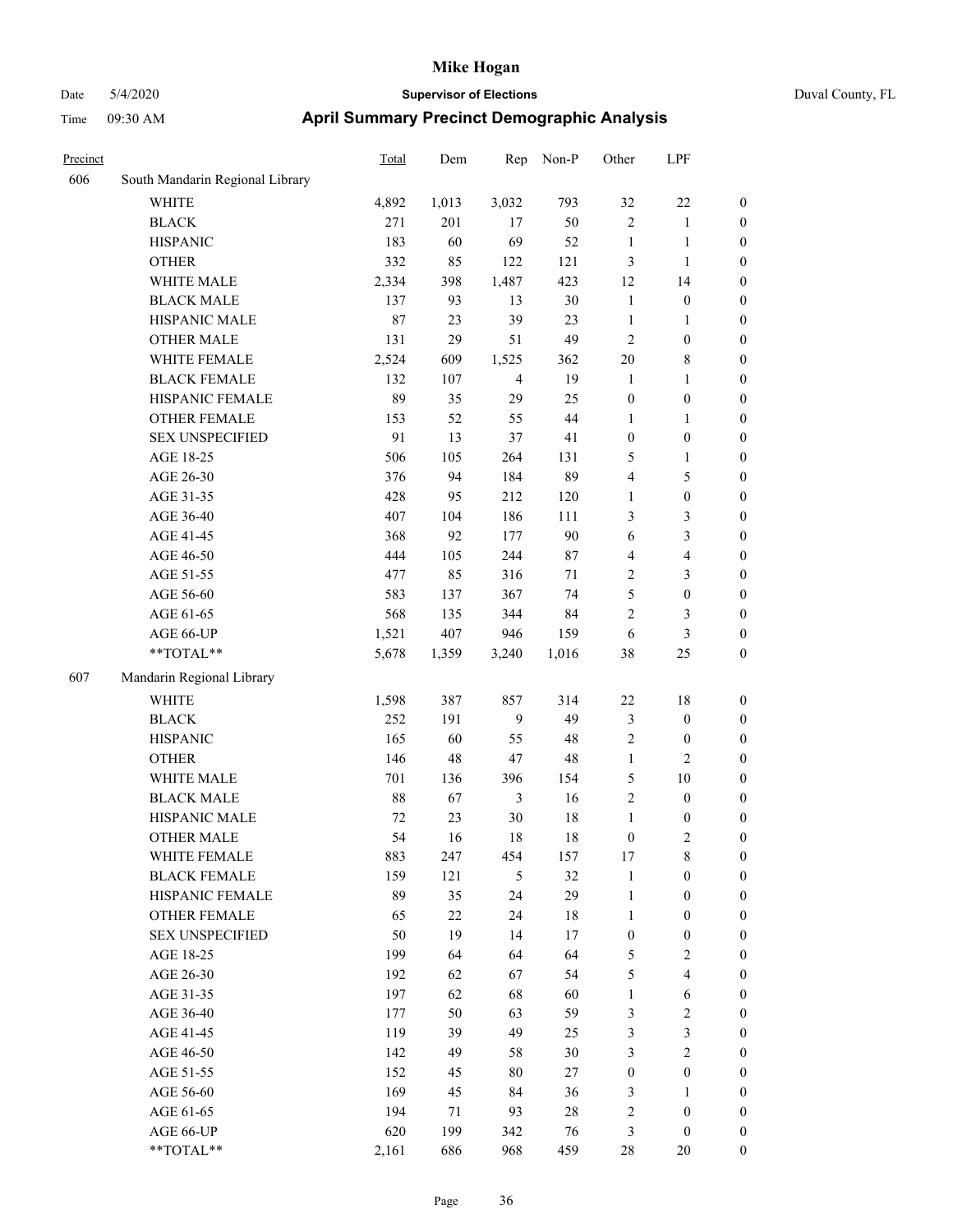| Precinct |                                       | Total | Dem         | Rep            | Non-P       | Other            | LPF                     |                  |
|----------|---------------------------------------|-------|-------------|----------------|-------------|------------------|-------------------------|------------------|
| 608      | Freedom Christian Fellowship          |       |             |                |             |                  |                         |                  |
|          | <b>WHITE</b>                          | 4,840 | 1,090       | 2,613          | 1,057       | 53               | 27                      | $\boldsymbol{0}$ |
|          | <b>BLACK</b>                          | 635   | 445         | 37             | 145         | 6                | $\overline{\mathbf{c}}$ | $\boldsymbol{0}$ |
|          | <b>HISPANIC</b>                       | 508   | 175         | 126            | 203         | $\mathfrak{Z}$   | 1                       | $\boldsymbol{0}$ |
|          | <b>OTHER</b>                          | 508   | 159         | 150            | 190         | $\tau$           | 2                       | $\boldsymbol{0}$ |
|          | WHITE MALE                            | 2,187 | 395         | 1,229          | 521         | 25               | 17                      | $\boldsymbol{0}$ |
|          | <b>BLACK MALE</b>                     | 256   | 173         | 17             | 64          | $\sqrt{2}$       | $\boldsymbol{0}$        | $\boldsymbol{0}$ |
|          | HISPANIC MALE                         | 239   | $71\,$      | 66             | 100         | $\mathbf{1}$     | 1                       | $\boldsymbol{0}$ |
|          | <b>OTHER MALE</b>                     | 198   | $70\,$      | 50             | 74          | $\sqrt{2}$       | 2                       | $\boldsymbol{0}$ |
|          | WHITE FEMALE                          | 2,605 | 682         | 1,366          | 519         | 28               | 10                      | $\boldsymbol{0}$ |
|          | <b>BLACK FEMALE</b>                   | 373   | 267         | 20             | 80          | $\overline{4}$   | 2                       | $\boldsymbol{0}$ |
|          | HISPANIC FEMALE                       | 258   | 100         | 60             | 96          | $\sqrt{2}$       | $\boldsymbol{0}$        | $\boldsymbol{0}$ |
|          | <b>OTHER FEMALE</b>                   | 242   | 75          | 84             | $78\,$      | 5                | $\boldsymbol{0}$        | $\boldsymbol{0}$ |
|          | <b>SEX UNSPECIFIED</b>                | 133   | 36          | 34             | 63          | $\boldsymbol{0}$ | $\boldsymbol{0}$        | $\boldsymbol{0}$ |
|          | AGE 18-25                             | 661   | 187         | 239            | 223         | 11               | 1                       | $\boldsymbol{0}$ |
|          | AGE 26-30                             | 642   | 172         | 243            | 203         | 18               | 6                       | $\boldsymbol{0}$ |
|          | AGE 31-35                             | 579   | 174         | 238            | 151         | $\mathfrak{S}$   | 11                      | $\boldsymbol{0}$ |
|          | AGE 36-40                             | 572   | 159         | 226            | 174         | 9                | $\overline{4}$          | $\boldsymbol{0}$ |
|          | AGE 41-45                             | 528   | 136         | 213            | 173         | $\mathfrak{Z}$   | 3                       | $\boldsymbol{0}$ |
|          | AGE 46-50                             | 522   | 133         | 241            | 140         | 7                | 1                       | $\boldsymbol{0}$ |
|          | AGE 51-55                             | 551   | 145         | 265            | 136         | $\mathfrak{Z}$   | 2                       | $\boldsymbol{0}$ |
|          | AGE 56-60                             | 563   | 149         | 297            | 114         | 3                | $\boldsymbol{0}$        | $\boldsymbol{0}$ |
|          | AGE 61-65                             | 491   | 146         | 249            | 90          | 3                | 3                       | $\boldsymbol{0}$ |
|          | AGE 66-UP                             | 1,382 | 468         | 715            | 191         | $\tau$           | $\mathbf{1}$            | $\boldsymbol{0}$ |
|          | **TOTAL**                             | 6,491 | 1,869       | 2,926          | 1,595       | 69               | 32                      | $\boldsymbol{0}$ |
| 609      | <b>Burnett Park Recreation Center</b> |       |             |                |             |                  |                         |                  |
|          | <b>WHITE</b>                          | 1,516 | 405         | 756            | 320         | 23               | 12                      | $\boldsymbol{0}$ |
|          | <b>BLACK</b>                          | 227   | 170         | $\overline{7}$ | 49          | $\mathbf{1}$     | $\boldsymbol{0}$        | $\boldsymbol{0}$ |
|          | <b>HISPANIC</b>                       | 197   | $8\sqrt{1}$ | $47\,$         | 66          | $\mathfrak{Z}$   | $\boldsymbol{0}$        | $\boldsymbol{0}$ |
|          | <b>OTHER</b>                          | 170   | 48          | 47             | 73          | $\mathbf{1}$     | 1                       | $\boldsymbol{0}$ |
|          | WHITE MALE                            | 685   | 166         | 354            | 150         | $\,$ 8 $\,$      | 7                       | $\boldsymbol{0}$ |
|          | <b>BLACK MALE</b>                     | 96    | 65          | 6              | 24          | 1                | $\boldsymbol{0}$        | $\boldsymbol{0}$ |
|          | HISPANIC MALE                         | 93    | 33          | 27             | 31          | $\sqrt{2}$       | 0                       | $\boldsymbol{0}$ |
|          | <b>OTHER MALE</b>                     | 58    | 15          | 15             | 27          | $\boldsymbol{0}$ | 1                       | $\boldsymbol{0}$ |
|          | WHITE FEMALE                          | 811   | 231         | 396            | 164         | 15               | 5                       | $\boldsymbol{0}$ |
|          | <b>BLACK FEMALE</b>                   | 129   | 103         | $\mathbf{1}$   | $25\,$      | $\boldsymbol{0}$ | $\boldsymbol{0}$        | $\boldsymbol{0}$ |
|          | HISPANIC FEMALE                       | 100   | 48          | $20\,$         | 31          | $\mathbf{1}$     | $\boldsymbol{0}$        | $\boldsymbol{0}$ |
|          | OTHER FEMALE                          | 88    | 30          | 25             | 33          | $\boldsymbol{0}$ | $\boldsymbol{0}$        | $\boldsymbol{0}$ |
|          | <b>SEX UNSPECIFIED</b>                | 50    | 13          | 13             | 23          | 1                | $\boldsymbol{0}$        | $\boldsymbol{0}$ |
|          | AGE 18-25                             | 235   | 70          | 77             | $8\sqrt{1}$ | $\sqrt{6}$       | 1                       | $\boldsymbol{0}$ |
|          | AGE 26-30                             | 214   | 77          | 62             | 69          | $\sqrt{5}$       | $\mathbf{1}$            | $\boldsymbol{0}$ |
|          | AGE 31-35                             | 184   | 58          | 57             | 63          | 1                | 5                       | $\boldsymbol{0}$ |
|          | AGE 36-40                             | 170   | 53          | 62             | 50          | $\mathfrak{Z}$   | 2                       | $\boldsymbol{0}$ |
|          | AGE 41-45                             | 165   | 59          | 45             | 56          | $\sqrt{2}$       | 3                       | $\boldsymbol{0}$ |
|          | AGE 46-50                             | 158   | 55          | 72             | 27          | $\overline{4}$   | $\boldsymbol{0}$        | $\boldsymbol{0}$ |
|          | AGE 51-55                             | 173   | 43          | 86             | 41          | $\sqrt{2}$       | 1                       | $\boldsymbol{0}$ |
|          | AGE 56-60                             | 168   | 51          | 85             | 30          | $\sqrt{2}$       | $\boldsymbol{0}$        | $\boldsymbol{0}$ |
|          | AGE 61-65                             | 167   | 61          | $80\,$         | 26          | $\boldsymbol{0}$ | $\boldsymbol{0}$        | $\boldsymbol{0}$ |
|          | AGE 66-UP                             | 476   | 177         | 231            | 65          | 3                | $\boldsymbol{0}$        | $\mathbf{0}$     |
|          | $**TOTAL**$                           | 2,110 | 704         | 857            | 508         | $28\,$           | 13                      | $\boldsymbol{0}$ |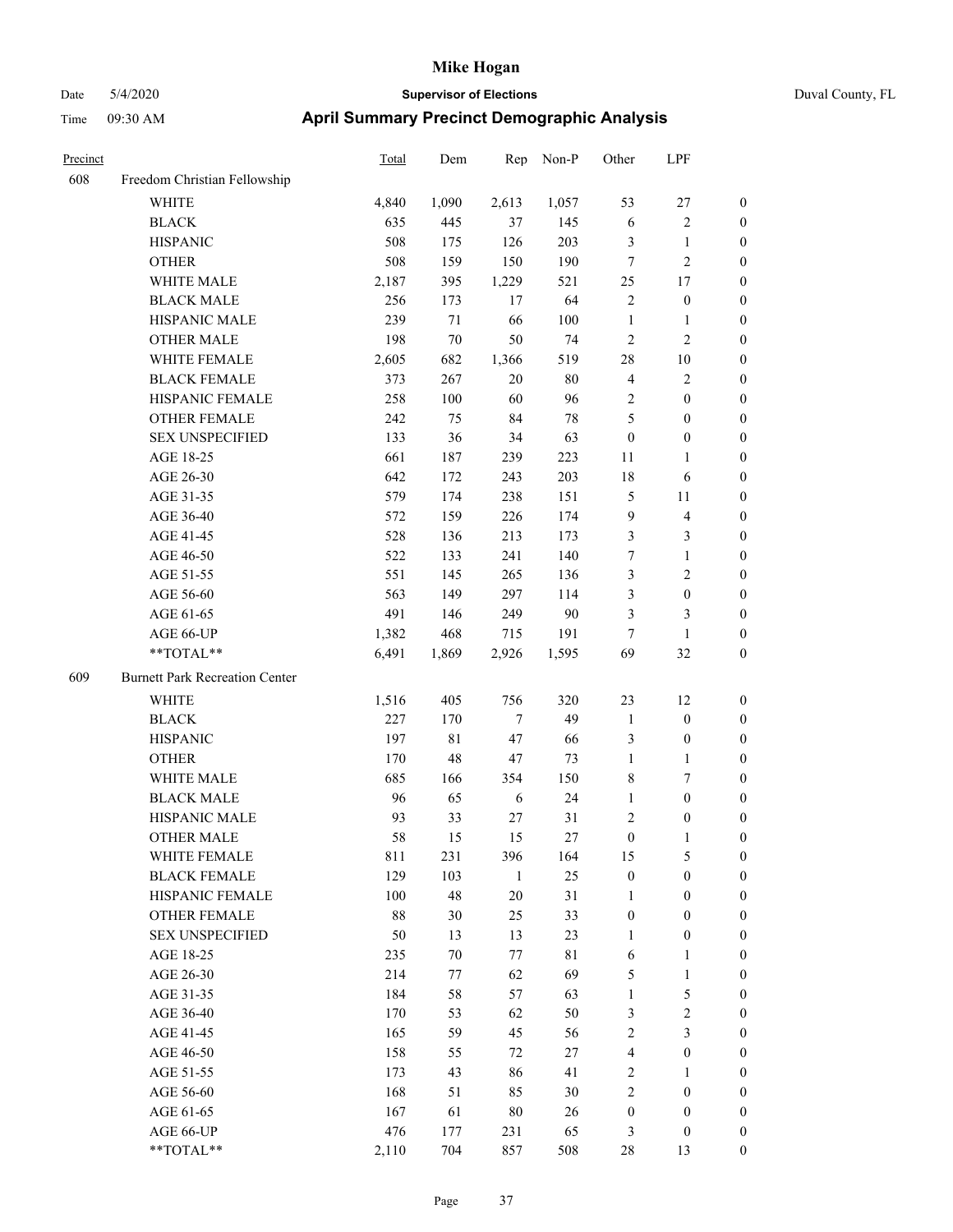## Date 5/4/2020 **Supervisor of Elections** Duval County, FL Time 09:30 AM **April Summary Precinct Demographic Analysis**

| Precinct |                        | Total   | Dem    | Rep            | Non-P  | Other            | LPF              |                  |
|----------|------------------------|---------|--------|----------------|--------|------------------|------------------|------------------|
| 610      | St Justin Martyr       |         |        |                |        |                  |                  |                  |
|          | <b>WHITE</b>           | 4,720   | 960    | 2,785          | 912    | 43               | 20               | $\boldsymbol{0}$ |
|          | <b>BLACK</b>           | 286     | 223    | 15             | 45     | $\mathfrak{Z}$   | $\boldsymbol{0}$ | $\boldsymbol{0}$ |
|          | <b>HISPANIC</b>        | 239     | 85     | 82             | 67     | $\overline{2}$   | 3                | $\boldsymbol{0}$ |
|          | <b>OTHER</b>           | 349     | 95     | 133            | 118    | $\sqrt{2}$       | 1                | $\boldsymbol{0}$ |
|          | WHITE MALE             | 2,291   | 365    | 1,415          | 470    | 24               | 17               | $\boldsymbol{0}$ |
|          | <b>BLACK MALE</b>      | 143     | 106    | $\,$ 8 $\,$    | $28\,$ | $\mathbf{1}$     | $\boldsymbol{0}$ | $\boldsymbol{0}$ |
|          | HISPANIC MALE          | 111     | 30     | 47             | 31     | $\mathbf{1}$     | $\overline{c}$   | $\boldsymbol{0}$ |
|          | <b>OTHER MALE</b>      | 140     | 40     | 53             | 45     | $\mathbf{1}$     | 1                | $\boldsymbol{0}$ |
|          | WHITE FEMALE           | 2,384   | 586    | 1,342          | 435    | 18               | 3                | $\boldsymbol{0}$ |
|          | <b>BLACK FEMALE</b>    | 139     | 114    | $\overline{7}$ | 16     | $\sqrt{2}$       | $\boldsymbol{0}$ | $\boldsymbol{0}$ |
|          | HISPANIC FEMALE        | 128     | 55     | 35             | 36     | $\mathbf{1}$     | 1                | $\boldsymbol{0}$ |
|          | OTHER FEMALE           | 156     | 46     | 66             | 43     | $\mathbf{1}$     | $\boldsymbol{0}$ | $\boldsymbol{0}$ |
|          | <b>SEX UNSPECIFIED</b> | 102     | 21     | $42\,$         | 38     | $\mathbf{1}$     | $\boldsymbol{0}$ | $\boldsymbol{0}$ |
|          | AGE 18-25              | 582     | 125    | 275            | 171    | 9                | 2                | $\boldsymbol{0}$ |
|          | AGE 26-30              | 404     | 105    | 167            | 123    | 7                | $\overline{c}$   | $\boldsymbol{0}$ |
|          | AGE 31-35              | 475     | 105    | 224            | 131    | $\,$ 8 $\,$      | 7                | $\boldsymbol{0}$ |
|          | AGE 36-40              | 435     | 106    | 203            | 115    | 7                | 4                | $\boldsymbol{0}$ |
|          | AGE 41-45              | 412     | 96     | 205            | 105    | $\mathfrak{Z}$   | 3                | $\boldsymbol{0}$ |
|          | AGE 46-50              | 484     | 111    | 278            | 93     | $\sqrt{2}$       | $\boldsymbol{0}$ | $\boldsymbol{0}$ |
|          | AGE 51-55              | 534     | 108    | 321            | 101    | $\overline{4}$   | $\boldsymbol{0}$ | $\boldsymbol{0}$ |
|          | AGE 56-60              | 591     | 120    | 370            | 98     | $\mathbf{1}$     | 2                | $\boldsymbol{0}$ |
|          | AGE 61-65              | 549     | 145    | 311            | 89     | $\mathbf{1}$     | 3                | $\boldsymbol{0}$ |
|          | AGE 66-UP              | 1,128   | 342    | 661            | 116    | $\,$ 8 $\,$      | 1                | $\boldsymbol{0}$ |
|          | **TOTAL**              | 5,594   | 1,363  | 3,015          | 1,142  | 50               | 24               | $\boldsymbol{0}$ |
| 611      | Mandarin Senior Center |         |        |                |        |                  |                  |                  |
|          |                        |         | 492    |                |        |                  |                  |                  |
|          | <b>WHITE</b>           | 1,932   |        | 1,015          | 395    | 16               | 14               | $\boldsymbol{0}$ |
|          | <b>BLACK</b>           | 194     | 138    | 11             | 44     | $\boldsymbol{0}$ | 1                | $\boldsymbol{0}$ |
|          | <b>HISPANIC</b>        | 166     | 67     | 39             | 58     | $\overline{2}$   | $\boldsymbol{0}$ | $\boldsymbol{0}$ |
|          | <b>OTHER</b>           | 187     | 66     | 46             | 73     | $\sqrt{2}$       | $\boldsymbol{0}$ | $\boldsymbol{0}$ |
|          | WHITE MALE             | 867     | 176    | 487            | 186    | $\,$ 8 $\,$      | 10               | $\boldsymbol{0}$ |
|          | <b>BLACK MALE</b>      | 79      | 53     | $\tau$         | 19     | $\boldsymbol{0}$ | $\boldsymbol{0}$ | $\boldsymbol{0}$ |
|          | HISPANIC MALE          | 72      | $30\,$ | 18             | 24     | $\boldsymbol{0}$ | 0                | $\boldsymbol{0}$ |
|          | <b>OTHER MALE</b>      | 81      | 23     | 23             | 34     | 1                | 0                | $\boldsymbol{0}$ |
|          | WHITE FEMALE           | 1,049   | 313    | 521            | 203    | $\,$ 8 $\,$      | 4                | $\boldsymbol{0}$ |
|          | <b>BLACK FEMALE</b>    | 110     | 82     | $\overline{4}$ | 23     | $\boldsymbol{0}$ | 1                | $\boldsymbol{0}$ |
|          | HISPANIC FEMALE        | 93      | 37     | 20             | 34     | $\sqrt{2}$       | $\boldsymbol{0}$ | $\boldsymbol{0}$ |
|          | OTHER FEMALE           | 79      | 34     | 17             | 27     | $\mathbf{1}$     | $\boldsymbol{0}$ | $\boldsymbol{0}$ |
|          | <b>SEX UNSPECIFIED</b> | 49      | 15     | 14             | 20     | $\boldsymbol{0}$ | $\boldsymbol{0}$ | $\boldsymbol{0}$ |
|          | AGE 18-25              | 222     | 62     | 71             | 84     | 3                | 2                | $\boldsymbol{0}$ |
|          | AGE 26-30              | 215     | 74     | 74             | 60     | 6                | 1                | $\boldsymbol{0}$ |
|          | AGE 31-35              | 237     | 80     | 83             | 70     | $\mathbf{1}$     | $\mathfrak{Z}$   | $\boldsymbol{0}$ |
|          | AGE 36-40              | 220     | 64     | 82             | 68     | $\sqrt{2}$       | 4                | $\boldsymbol{0}$ |
|          | AGE 41-45              | 169     | 44     | 67             | 56     | $\mathbf{1}$     | $\mathbf{1}$     | $\boldsymbol{0}$ |
|          | AGE 46-50              | $200\,$ | 44     | 99             | 54     | $\mathbf{1}$     | $\mathbf{2}$     | $\boldsymbol{0}$ |
|          | AGE 51-55              | 170     | 58     | 88             | $22\,$ | $\sqrt{2}$       | $\boldsymbol{0}$ | $\boldsymbol{0}$ |
|          | AGE 56-60              | 240     | 65     | 127            | 46     | $\mathbf{1}$     | 1                | $\boldsymbol{0}$ |
|          | AGE 61-65              | 235     | 89     | 110            | 35     | $\boldsymbol{0}$ | 1                | $\boldsymbol{0}$ |

AGE 66-UP 571 183 310 75 3 0 0 \*\*TOTAL\*\* 2,479 763 1,111 570 20 15 0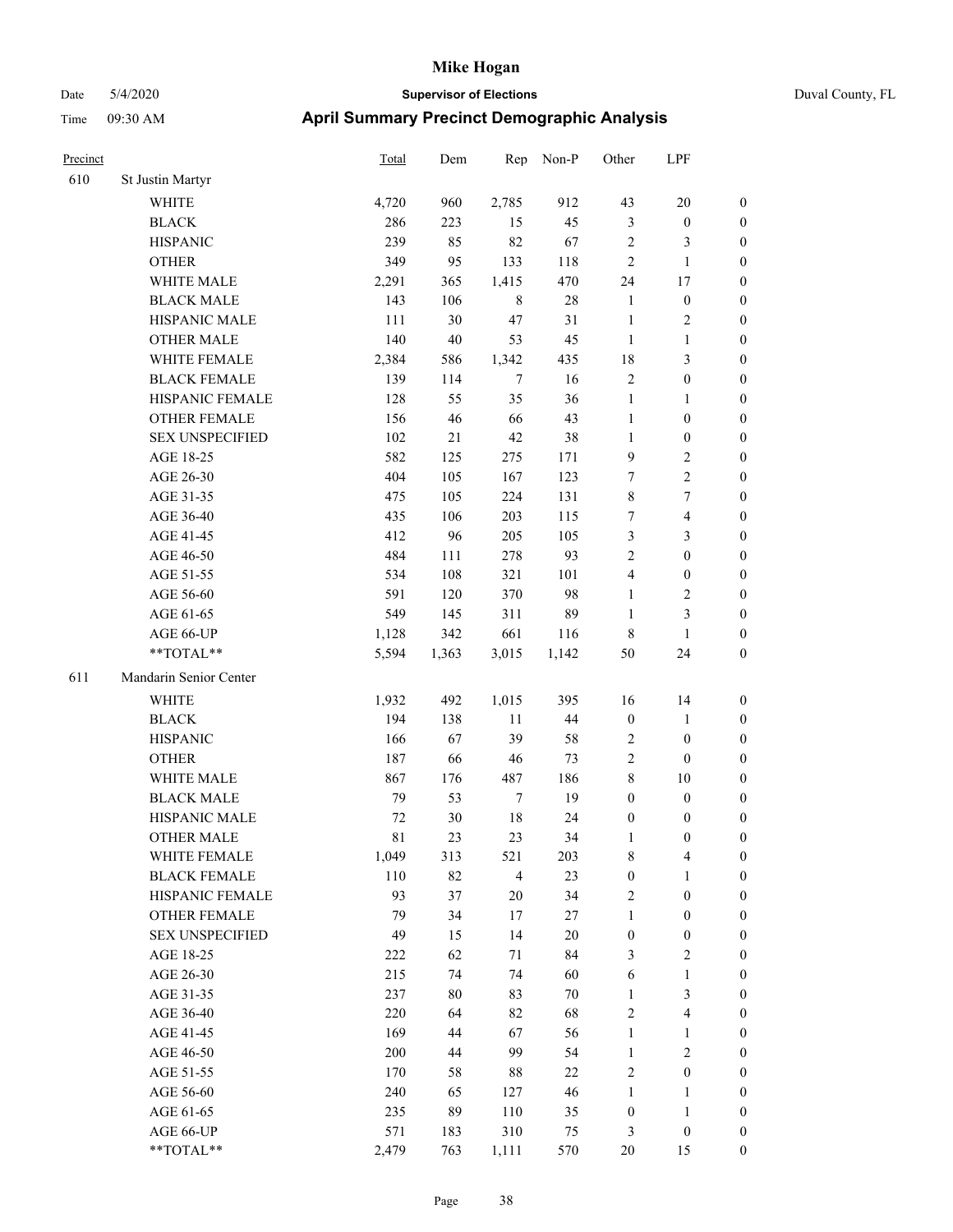| Precinct |                           | Total | Dem    | Rep    | Non-P       | Other            | LPF                      |                  |
|----------|---------------------------|-------|--------|--------|-------------|------------------|--------------------------|------------------|
| 612      | Mandarin Church of Christ |       |        |        |             |                  |                          |                  |
|          | <b>WHITE</b>              | 3,266 | 692    | 1,882  | 653         | 26               | 13                       | $\boldsymbol{0}$ |
|          | <b>BLACK</b>              | 464   | 370    | 25     | 67          | $\sqrt{2}$       | $\boldsymbol{0}$         | $\boldsymbol{0}$ |
|          | <b>HISPANIC</b>           | 287   | 86     | 95     | 103         | $\mathfrak{Z}$   | $\boldsymbol{0}$         | $\boldsymbol{0}$ |
|          | <b>OTHER</b>              | 718   | 200    | 214    | 300         | 3                | 1                        | $\boldsymbol{0}$ |
|          | WHITE MALE                | 1,554 | 286    | 913    | 336         | 10               | 9                        | $\boldsymbol{0}$ |
|          | <b>BLACK MALE</b>         | 214   | 155    | 17     | 40          | $\sqrt{2}$       | $\boldsymbol{0}$         | $\boldsymbol{0}$ |
|          | HISPANIC MALE             | 136   | 34     | 47     | 54          | $\mathbf{1}$     | $\boldsymbol{0}$         | $\boldsymbol{0}$ |
|          | <b>OTHER MALE</b>         | 296   | $70\,$ | 103    | 122         | 1                | $\boldsymbol{0}$         | $\boldsymbol{0}$ |
|          | WHITE FEMALE              | 1,680 | 403    | 948    | 309         | 16               | 4                        | $\boldsymbol{0}$ |
|          | <b>BLACK FEMALE</b>       | 247   | 213    | 8      | 26          | $\boldsymbol{0}$ | $\boldsymbol{0}$         | $\boldsymbol{0}$ |
|          | HISPANIC FEMALE           | 146   | 51     | $46\,$ | 47          | $\sqrt{2}$       | $\boldsymbol{0}$         | $\boldsymbol{0}$ |
|          | OTHER FEMALE              | 347   | 119    | 93     | 133         | $\overline{2}$   | $\boldsymbol{0}$         | $\boldsymbol{0}$ |
|          | <b>SEX UNSPECIFIED</b>    | 115   | 17     | 41     | 56          | $\boldsymbol{0}$ | 1                        | $\boldsymbol{0}$ |
|          | AGE 18-25                 | 571   | 188    | 196    | 177         | 10               | $\boldsymbol{0}$         | $\boldsymbol{0}$ |
|          | AGE 26-30                 | 321   | 99     | 127    | 92          | $\mathbf{1}$     | 2                        | $\boldsymbol{0}$ |
|          | AGE 31-35                 | 407   | 111    | 164    | 128         | $\mathbf{1}$     | 3                        | $\boldsymbol{0}$ |
|          | AGE 36-40                 | 375   | 98     | 147    | 119         | 5                | 6                        | $\boldsymbol{0}$ |
|          | AGE 41-45                 | 382   | 122    | 150    | 107         | $\mathfrak{Z}$   | $\boldsymbol{0}$         | $\boldsymbol{0}$ |
|          | AGE 46-50                 | 497   | 136    | 234    | 124         | $\mathfrak{Z}$   | $\boldsymbol{0}$         | $\boldsymbol{0}$ |
|          | AGE 51-55                 | 493   | 132    | 246    | 112         | $\sqrt{2}$       | 1                        | $\boldsymbol{0}$ |
|          | AGE 56-60                 | 476   | 118    | 259    | 97          | $\mathbf{1}$     | 1                        | $\boldsymbol{0}$ |
|          | AGE 61-65                 | 398   | 101    | 220    | 72          | $\overline{4}$   | 1                        | $\boldsymbol{0}$ |
|          | AGE 66-UP                 | 815   | 243    | 473    | 95          | $\overline{4}$   | $\boldsymbol{0}$         | $\boldsymbol{0}$ |
|          | **TOTAL**                 | 4,735 | 1,348  | 2,216  | 1,123       | 34               | 14                       | $\boldsymbol{0}$ |
| 613      | Mandarin Moose Lodge #42  |       |        |        |             |                  |                          |                  |
|          | <b>WHITE</b>              | 2,468 | 535    | 1,348  | 554         | 20               | 11                       | $\boldsymbol{0}$ |
|          | <b>BLACK</b>              | 346   | 262    | 14     | 68          | $\sqrt{2}$       | $\boldsymbol{0}$         | $\boldsymbol{0}$ |
|          | <b>HISPANIC</b>           | 232   | 85     | 57     | 86          | $\overline{4}$   | $\boldsymbol{0}$         | $\boldsymbol{0}$ |
|          | <b>OTHER</b>              | 309   | 94     | 95     | 117         | $\mathfrak{Z}$   | $\boldsymbol{0}$         | $\boldsymbol{0}$ |
|          | WHITE MALE                | 1,176 | 219    | 646    | 290         | 14               | 7                        | $\boldsymbol{0}$ |
|          | <b>BLACK MALE</b>         | 162   | 111    | $\tau$ | 42          | $\overline{2}$   | $\boldsymbol{0}$         | $\boldsymbol{0}$ |
|          | HISPANIC MALE             | 103   | 37     | $28\,$ | 35          | $\mathfrak{Z}$   | $\boldsymbol{0}$         | $\boldsymbol{0}$ |
|          | <b>OTHER MALE</b>         | 124   | 33     | 36     | 55          | $\boldsymbol{0}$ | $\boldsymbol{0}$         | $\boldsymbol{0}$ |
|          | WHITE FEMALE              | 1,275 | 313    | 693    | 259         | 6                | $\overline{\mathcal{L}}$ | $\boldsymbol{0}$ |
|          | <b>BLACK FEMALE</b>       | 180   | 148    | $\tau$ | 25          | $\boldsymbol{0}$ | $\boldsymbol{0}$         | $\boldsymbol{0}$ |
|          | HISPANIC FEMALE           | 123   | 47     | $27\,$ | 48          | $\mathbf{1}$     | $\boldsymbol{0}$         | $\boldsymbol{0}$ |
|          | <b>OTHER FEMALE</b>       | 144   | 51     | 50     | 42          | $\mathbf{1}$     | $\boldsymbol{0}$         | $\boldsymbol{0}$ |
|          | <b>SEX UNSPECIFIED</b>    | 68    | 17     | $20\,$ | 29          | $\sqrt{2}$       | $\boldsymbol{0}$         | $\boldsymbol{0}$ |
|          | AGE 18-25                 | 386   | 105    | 136    | 142         | $\mathfrak z$    | $\boldsymbol{0}$         | $\boldsymbol{0}$ |
|          | AGE 26-30                 | 322   | 79     | 121    | 114         | $\sqrt{5}$       | 3                        | $\boldsymbol{0}$ |
|          | AGE 31-35                 | 326   | 92     | 117    | 112         | $\mathfrak{Z}$   | $\overline{c}$           | $\boldsymbol{0}$ |
|          | AGE 36-40                 | 290   | 85     | 119    | $8\sqrt{1}$ | $\overline{4}$   | $\mathbf{1}$             | $\boldsymbol{0}$ |
|          | AGE 41-45                 | 277   | 76     | 121    | 76          | $\sqrt{2}$       | $\mathbf{2}$             | $\boldsymbol{0}$ |
|          | AGE 46-50                 | 291   | 75     | 135    | 77          | $\overline{4}$   | $\boldsymbol{0}$         | $\boldsymbol{0}$ |
|          | AGE 51-55                 | 261   | 73     | 126    | 58          | $\mathfrak{Z}$   | 1                        | $\boldsymbol{0}$ |
|          | AGE 56-60                 | 285   | 89     | 149    | 46          | $\mathbf{1}$     | $\boldsymbol{0}$         | $\boldsymbol{0}$ |
|          | AGE 61-65                 | 288   | 93     | 154    | 39          | $\boldsymbol{2}$ | $\boldsymbol{0}$         | $\boldsymbol{0}$ |
|          | AGE 66-UP                 | 629   | 209    | 336    | 80          | $\sqrt{2}$       | 2                        | $\boldsymbol{0}$ |
|          | **TOTAL**                 | 3,355 | 976    | 1,514  | 825         | 29               | 11                       | $\boldsymbol{0}$ |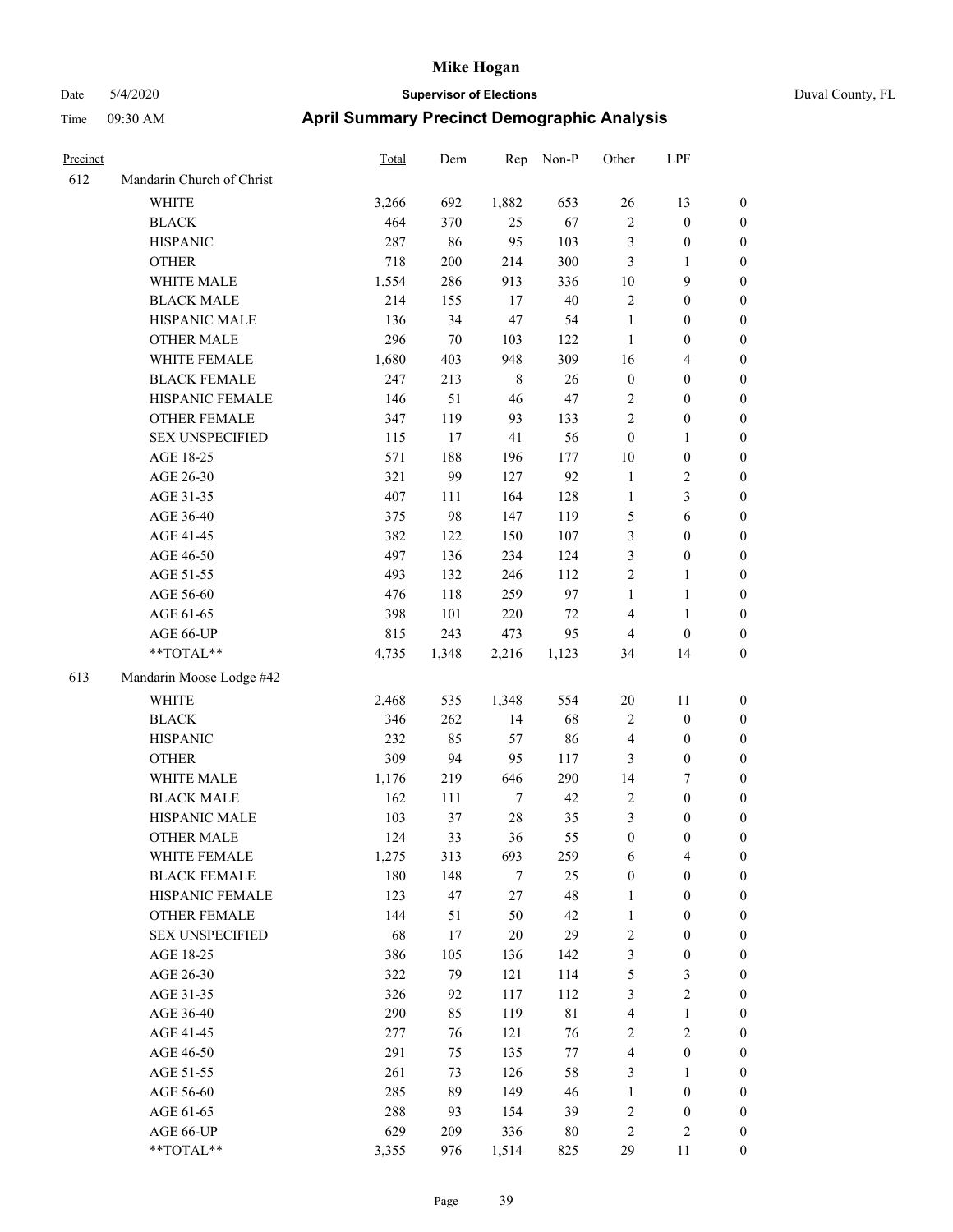| Precinct |                                 | Total | Dem            | Rep                     | Non-P          | Other            | LPF              |                  |
|----------|---------------------------------|-------|----------------|-------------------------|----------------|------------------|------------------|------------------|
| 614      | Mandarin Senior Center          |       |                |                         |                |                  |                  |                  |
|          | <b>WHITE</b>                    | 1,192 | 231            | 699                     | 244            | 13               | 5                | $\boldsymbol{0}$ |
|          | <b>BLACK</b>                    | 181   | 145            | 6                       | 29             | $\mathbf{1}$     | $\boldsymbol{0}$ | $\boldsymbol{0}$ |
|          | <b>HISPANIC</b>                 | 128   | 44             | 39                      | 43             | $\sqrt{2}$       | $\boldsymbol{0}$ | $\boldsymbol{0}$ |
|          | <b>OTHER</b>                    | 245   | 63             | 76                      | 103            | $\mathbf{1}$     | 2                | $\boldsymbol{0}$ |
|          | WHITE MALE                      | 581   | 90             | 351                     | 132            | 6                | $\overline{c}$   | $\boldsymbol{0}$ |
|          | <b>BLACK MALE</b>               | 82    | 66             | $\overline{2}$          | 13             | $\mathbf{1}$     | $\boldsymbol{0}$ | $\boldsymbol{0}$ |
|          | HISPANIC MALE                   | 60    | 16             | 24                      | 18             | $\sqrt{2}$       | $\boldsymbol{0}$ | $\boldsymbol{0}$ |
|          | <b>OTHER MALE</b>               | 124   | 33             | 45                      | 45             | $\mathbf{1}$     | $\boldsymbol{0}$ | $\boldsymbol{0}$ |
|          | WHITE FEMALE                    | 604   | 141            | 343                     | 110            | $\tau$           | 3                | $\boldsymbol{0}$ |
|          | <b>BLACK FEMALE</b>             | 96    | 77             | $\overline{4}$          | 15             | $\boldsymbol{0}$ | $\boldsymbol{0}$ | $\boldsymbol{0}$ |
|          | HISPANIC FEMALE                 | 65    | $28\,$         | 14                      | 23             | $\boldsymbol{0}$ | $\boldsymbol{0}$ | $\boldsymbol{0}$ |
|          | <b>OTHER FEMALE</b>             | 99    | 29             | 25                      | 43             | $\boldsymbol{0}$ | 2                | $\boldsymbol{0}$ |
|          | <b>SEX UNSPECIFIED</b>          | 35    | $\mathfrak{Z}$ | 12                      | $20\,$         | $\boldsymbol{0}$ | $\boldsymbol{0}$ | $\boldsymbol{0}$ |
|          | AGE 18-25                       | 136   | 36             | 55                      | 45             | $\boldsymbol{0}$ | $\boldsymbol{0}$ | $\boldsymbol{0}$ |
|          | AGE 26-30                       | 164   | 45             | 73                      | 42             | 3                | 1                | $\boldsymbol{0}$ |
|          | AGE 31-35                       | 203   | 59             | 79                      | 60             | $\overline{4}$   | $\mathbf{1}$     | $\boldsymbol{0}$ |
|          | AGE 36-40                       | 203   | 48             | 90                      | 57             | 3                | 5                | $\boldsymbol{0}$ |
|          | AGE 41-45                       | 164   | 42             | 64                      | 56             | $\overline{c}$   | $\boldsymbol{0}$ | $\boldsymbol{0}$ |
|          | AGE 46-50                       | 140   | 43             | 66                      | 31             | $\boldsymbol{0}$ | $\boldsymbol{0}$ | $\boldsymbol{0}$ |
|          | AGE 51-55                       | 169   | 41             | 96                      | 32             | $\boldsymbol{0}$ | $\boldsymbol{0}$ | $\boldsymbol{0}$ |
|          | AGE 56-60                       | 177   | 54             | 85                      | 38             | $\boldsymbol{0}$ | $\boldsymbol{0}$ | $\boldsymbol{0}$ |
|          | AGE 61-65                       | 112   | $22\,$         | 71                      | 18             | 1                | $\boldsymbol{0}$ | $\boldsymbol{0}$ |
|          | AGE 66-UP                       | 278   | 93             | 141                     | $40\,$         | $\overline{4}$   | $\boldsymbol{0}$ | $\boldsymbol{0}$ |
|          | **TOTAL**                       | 1,746 | 483            | 820                     | 419            | 17               | 7                | $\boldsymbol{0}$ |
| 701      | Charlie T. Joseph Senior Center |       |                |                         |                |                  |                  |                  |
|          | <b>WHITE</b>                    | 461   | 133            | 232                     | 89             | 5                | $\mathbf{2}$     | $\boldsymbol{0}$ |
|          | <b>BLACK</b>                    | 664   | 562            | 21                      | 77             | $\mathfrak{Z}$   | $\mathbf{1}$     | $\boldsymbol{0}$ |
|          | <b>HISPANIC</b>                 | 32    | 18             | $\overline{4}$          | 10             | $\boldsymbol{0}$ | $\boldsymbol{0}$ | $\boldsymbol{0}$ |
|          | <b>OTHER</b>                    | 69    | 37             | 9                       | 23             | $\boldsymbol{0}$ | $\boldsymbol{0}$ | $\boldsymbol{0}$ |
|          | WHITE MALE                      | 206   | $44\,$         | 120                     | 40             | $\overline{2}$   | $\boldsymbol{0}$ | $\boldsymbol{0}$ |
|          | <b>BLACK MALE</b>               | 251   | 209            | 11                      | 29             | $\mathbf{1}$     | 1                | $\boldsymbol{0}$ |
|          | HISPANIC MALE                   | 20    | 12             | $\sqrt{2}$              | 6              | $\boldsymbol{0}$ | $\boldsymbol{0}$ | $\boldsymbol{0}$ |
|          | <b>OTHER MALE</b>               | 20    | 9              | 3                       | 8              | $\boldsymbol{0}$ | $\boldsymbol{0}$ | $\boldsymbol{0}$ |
|          | WHITE FEMALE                    | 247   | 88             | 108                     | 46             | $\mathfrak{Z}$   | $\mathbf{2}$     | $\boldsymbol{0}$ |
|          | <b>BLACK FEMALE</b>             | 403   | 346            | $\boldsymbol{9}$        | 47             | $\mathbf{1}$     | $\boldsymbol{0}$ | $\boldsymbol{0}$ |
|          | HISPANIC FEMALE                 | 10    | $\overline{4}$ | $\boldsymbol{2}$        | $\overline{4}$ | $\boldsymbol{0}$ | $\boldsymbol{0}$ | $\boldsymbol{0}$ |
|          | OTHER FEMALE                    | 32    | 23             | $\overline{\mathbf{4}}$ | 5              | $\boldsymbol{0}$ | $\boldsymbol{0}$ | $\boldsymbol{0}$ |
|          | <b>SEX UNSPECIFIED</b>          | 37    | 15             | $\tau$                  | 14             | $\mathbf{1}$     | $\boldsymbol{0}$ | $\boldsymbol{0}$ |
|          | AGE 18-25                       | 142   | 77             | 16                      | 47             | $\sqrt{2}$       | $\boldsymbol{0}$ | $\boldsymbol{0}$ |
|          | AGE 26-30                       | 97    | 62             | $10\,$                  | 23             | $\mathbf{1}$     | 1                | $\boldsymbol{0}$ |
|          | AGE 31-35                       | 116   | 75             | 9                       | 32             | $\boldsymbol{0}$ | $\boldsymbol{0}$ | $\boldsymbol{0}$ |
|          | AGE 36-40                       | 91    | 58             | 19                      | 14             | $\boldsymbol{0}$ | $\boldsymbol{0}$ | $\boldsymbol{0}$ |
|          | AGE 41-45                       | 98    | 61             | 20                      | 15             | $\mathbf{1}$     | 1                | $\boldsymbol{0}$ |
|          | AGE 46-50                       | 98    | 56             | 24                      | 17             | $\boldsymbol{0}$ | $\mathbf{1}$     | $\boldsymbol{0}$ |
|          | AGE 51-55                       | 116   | 75             | 31                      | $10\,$         | $\boldsymbol{0}$ | $\boldsymbol{0}$ | $\boldsymbol{0}$ |
|          | AGE 56-60                       | 128   | 82             | 31                      | 14             | $\mathbf{1}$     | $\boldsymbol{0}$ | $\boldsymbol{0}$ |
|          | AGE 61-65                       | 114   | 77             | $28\,$                  | $\overline{7}$ | $\sqrt{2}$       | $\boldsymbol{0}$ | $\boldsymbol{0}$ |
|          | AGE 66-UP                       | 226   | 127            | $78\,$                  | 20             | $\mathbf{1}$     | $\boldsymbol{0}$ | $\boldsymbol{0}$ |
|          | **TOTAL**                       | 1,226 | 750            | 266                     | 199            | $\,$ 8 $\,$      | $\mathfrak{Z}$   | $\boldsymbol{0}$ |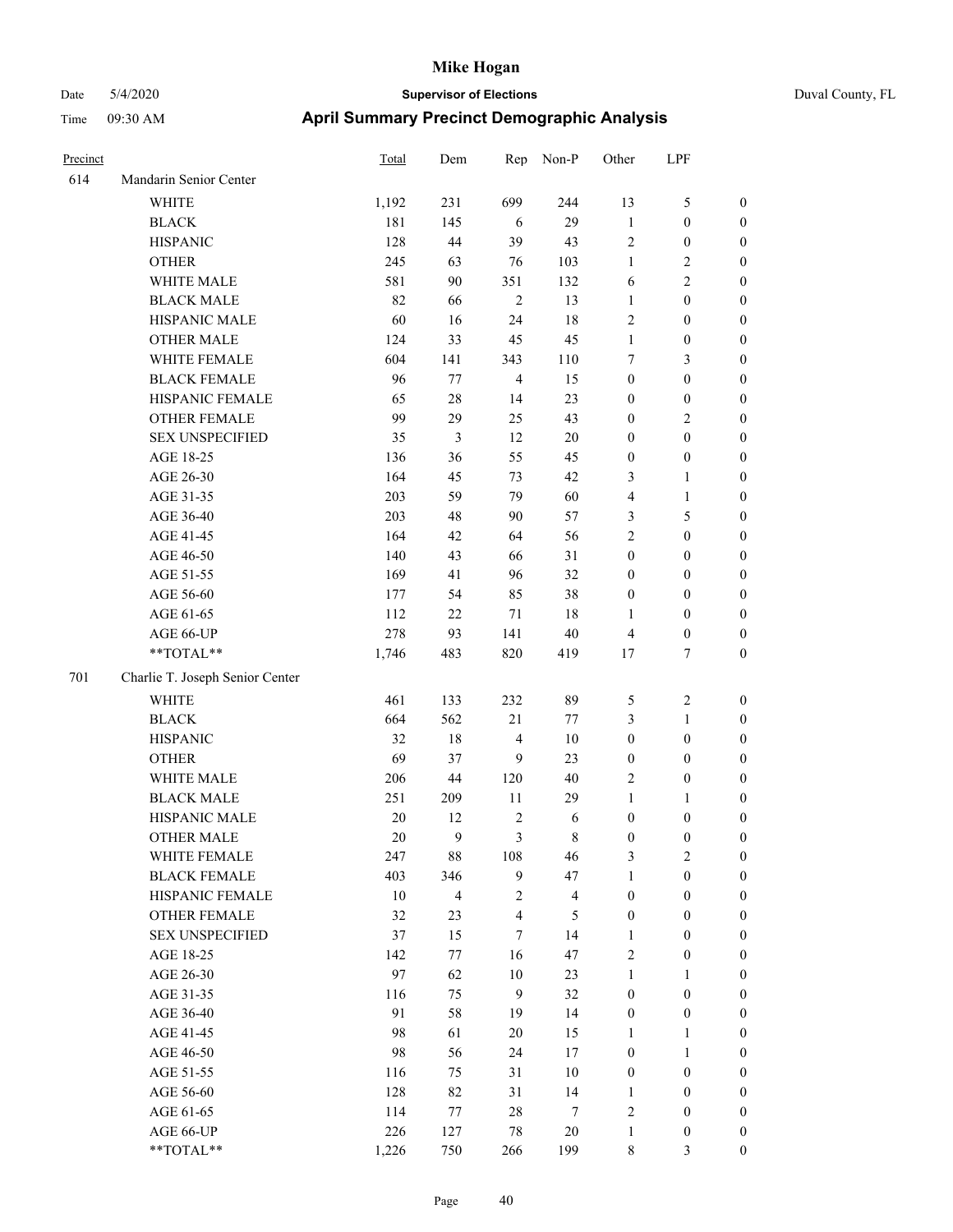| Precinct |                                 | Total | Dem    | Rep              | Non-P          | Other            | LPF              |                  |
|----------|---------------------------------|-------|--------|------------------|----------------|------------------|------------------|------------------|
| 702      | Unity Missionary Baptist Church |       |        |                  |                |                  |                  |                  |
|          | <b>WHITE</b>                    | 252   | 95     | 88               | 64             | $\sqrt{5}$       | $\boldsymbol{0}$ | $\boldsymbol{0}$ |
|          | <b>BLACK</b>                    | 880   | 774    | $20\,$           | 82             | $\mathfrak{Z}$   | 1                | $\boldsymbol{0}$ |
|          | <b>HISPANIC</b>                 | 22    | 9      | $\mathfrak{Z}$   | 10             | $\boldsymbol{0}$ | $\boldsymbol{0}$ | $\boldsymbol{0}$ |
|          | <b>OTHER</b>                    | 83    | 37     | $\,$ 8 $\,$      | 38             | $\boldsymbol{0}$ | $\boldsymbol{0}$ | $\boldsymbol{0}$ |
|          | WHITE MALE                      | 115   | 44     | 40               | 29             | $\sqrt{2}$       | $\boldsymbol{0}$ | $\boldsymbol{0}$ |
|          | <b>BLACK MALE</b>               | 346   | 297    | $10\,$           | 38             | 1                | $\boldsymbol{0}$ | $\boldsymbol{0}$ |
|          | HISPANIC MALE                   | 12    | 2      | $\mathfrak{Z}$   | $\overline{7}$ | $\mathbf{0}$     | $\boldsymbol{0}$ | $\boldsymbol{0}$ |
|          | <b>OTHER MALE</b>               | 33    | 13     | $\mathfrak{Z}$   | 17             | $\boldsymbol{0}$ | $\boldsymbol{0}$ | $\boldsymbol{0}$ |
|          | WHITE FEMALE                    | 134   | 51     | 46               | 34             | 3                | $\boldsymbol{0}$ | $\boldsymbol{0}$ |
|          | <b>BLACK FEMALE</b>             | 512   | 459    | $10\,$           | 40             | $\overline{c}$   | 1                | $\boldsymbol{0}$ |
|          | HISPANIC FEMALE                 | 10    | 7      | $\boldsymbol{0}$ | $\mathfrak{Z}$ | $\boldsymbol{0}$ | $\boldsymbol{0}$ | $\boldsymbol{0}$ |
|          | <b>OTHER FEMALE</b>             | 33    | $18\,$ | 3                | 12             | $\boldsymbol{0}$ | $\boldsymbol{0}$ | $\boldsymbol{0}$ |
|          | <b>SEX UNSPECIFIED</b>          | 42    | 24     | 4                | 14             | $\boldsymbol{0}$ | $\boldsymbol{0}$ | $\boldsymbol{0}$ |
|          | AGE 18-25                       | 121   | 77     | 5                | 37             | 1                | 1                | $\boldsymbol{0}$ |
|          | AGE 26-30                       | 87    | 60     | 7                | $20\,$         | $\boldsymbol{0}$ | $\boldsymbol{0}$ | $\boldsymbol{0}$ |
|          | AGE 31-35                       | 112   | 76     | 5                | 29             | $\overline{2}$   | $\boldsymbol{0}$ | $\boldsymbol{0}$ |
|          | AGE 36-40                       | 87    | 62     | 5                | 19             | $\mathbf{1}$     | $\boldsymbol{0}$ | $\boldsymbol{0}$ |
|          | AGE 41-45                       | 65    | 51     | $\overline{4}$   | 10             | $\boldsymbol{0}$ | $\boldsymbol{0}$ | $\boldsymbol{0}$ |
|          | AGE 46-50                       | 88    | 61     | 10               | 16             | 1                | $\boldsymbol{0}$ | $\boldsymbol{0}$ |
|          | AGE 51-55                       | 95    | 67     | 12               | 15             | $\mathbf{1}$     | $\boldsymbol{0}$ | $\boldsymbol{0}$ |
|          | AGE 56-60                       | 148   | 103    | 25               | 19             | 1                | $\boldsymbol{0}$ | $\boldsymbol{0}$ |
|          | AGE 61-65                       | 132   | 104    | 15               | 12             | 1                | $\boldsymbol{0}$ | $\boldsymbol{0}$ |
|          | AGE 66-UP                       | 302   | 254    | 31               | 17             | $\boldsymbol{0}$ | $\boldsymbol{0}$ | $\boldsymbol{0}$ |
|          | **TOTAL**                       | 1,237 | 915    | 119              | 194            | $\,$ 8 $\,$      | 1                | $\boldsymbol{0}$ |
| 703      | Oceanway Community Center       |       |        |                  |                |                  |                  |                  |
|          | <b>WHITE</b>                    | 4,858 | 989    | 2,627            | 1,129          | 78               | 35               | $\boldsymbol{0}$ |
|          | <b>BLACK</b>                    | 2,590 | 2,030  | 84               | 465            | 11               | $\boldsymbol{0}$ | $\boldsymbol{0}$ |
|          | <b>HISPANIC</b>                 | 499   | 189    | 107              | 194            | 6                | 3                | $\boldsymbol{0}$ |
|          | <b>OTHER</b>                    | 604   | 182    | 152              | 262            | $\overline{4}$   | 4                | $\boldsymbol{0}$ |
|          | WHITE MALE                      | 2,354 | 401    | 1,326            | 567            | 37               | 23               | $\boldsymbol{0}$ |
|          | <b>BLACK MALE</b>               | 1,092 | 799    | 51               | 238            | $\overline{4}$   | $\boldsymbol{0}$ | $\boldsymbol{0}$ |
|          | HISPANIC MALE                   | 220   | 69     | 55               | 91             | $\sqrt{2}$       | 3                | $\boldsymbol{0}$ |
|          | <b>OTHER MALE</b>               | 203   | 58     | 54               | 89             | $\boldsymbol{0}$ | $\overline{c}$   | $\boldsymbol{0}$ |
|          | WHITE FEMALE                    | 2,456 | 579    | 1,276            | 548            | 41               | 12               | $\boldsymbol{0}$ |
|          | <b>BLACK FEMALE</b>             | 1,467 | 1,216  | 31               | 214            | 6                | $\boldsymbol{0}$ | $\boldsymbol{0}$ |
|          | HISPANIC FEMALE                 | 274   | 120    | 51               | 99             | $\overline{4}$   | $\boldsymbol{0}$ | $\boldsymbol{0}$ |
|          | <b>OTHER FEMALE</b>             | 296   | 103    | $80\,$           | 108            | $\overline{4}$   | 1                | $\boldsymbol{0}$ |
|          | <b>SEX UNSPECIFIED</b>          | 189   | 45     | $46\,$           | 96             | 1                | $\mathbf{1}$     | $\boldsymbol{0}$ |
|          | AGE 18-25                       | 1,030 | 378    | 257              | 372            | 16               | $\boldsymbol{7}$ | $\boldsymbol{0}$ |
|          | AGE 26-30                       | 863   | 304    | 247              | 290            | 14               | 8                | $\boldsymbol{0}$ |
|          | AGE 31-35                       | 858   | 302    | 270              | 261            | 12               | 13               | $\boldsymbol{0}$ |
|          | AGE 36-40                       | 843   | 338    | 243              | 250            | 10               | $\overline{c}$   | $\boldsymbol{0}$ |
|          | AGE 41-45                       | 781   | 338    | 239              | 194            | 6                | 4                | $\boldsymbol{0}$ |
|          | AGE 46-50                       | 873   | 355    | 313              | 192            | 10               | 3                | $\boldsymbol{0}$ |
|          | AGE 51-55                       | 830   | 365    | 306              | 147            | $\overline{9}$   | 3                | $\boldsymbol{0}$ |
|          | AGE 56-60                       | 708   | 260    | 313              | 127            | $\,$ 8 $\,$      | $\boldsymbol{0}$ | $\boldsymbol{0}$ |
|          | AGE 61-65                       | 573   | 233    | 247              | 90             | $\sqrt{2}$       | 1                | $\boldsymbol{0}$ |
|          | AGE 66-UP                       | 1,192 | 517    | 535              | 127            | 12               | $\mathbf{1}$     | $\boldsymbol{0}$ |
|          | **TOTAL**                       | 8,551 | 3,390  | 2,970            | 2,050          | 99               | 42               | $\boldsymbol{0}$ |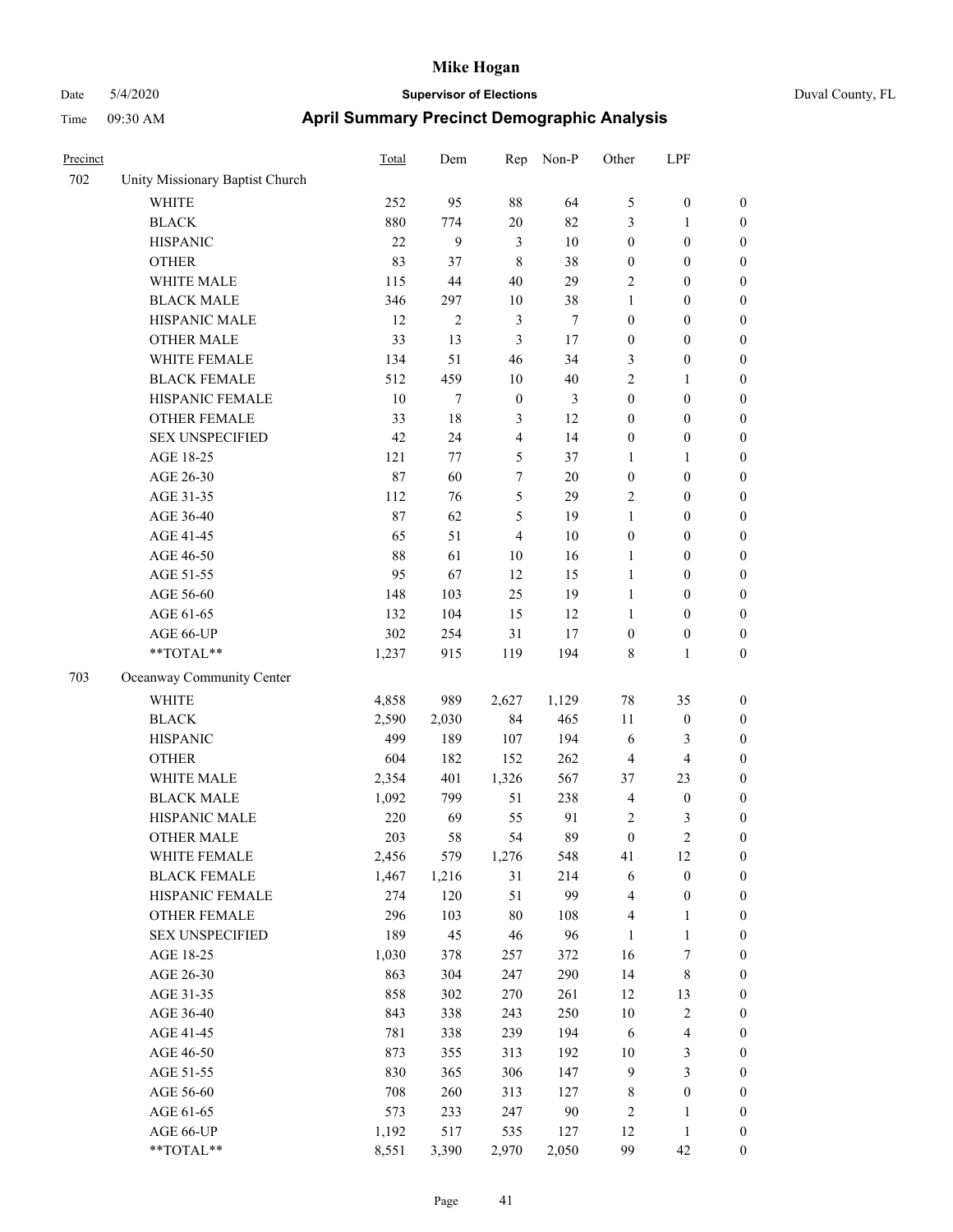| Precinct |                                     | Total | Dem    | Rep        | Non-P  | Other            | LPF              |                  |
|----------|-------------------------------------|-------|--------|------------|--------|------------------|------------------|------------------|
| 704      | Westside Church of Christ           |       |        |            |        |                  |                  |                  |
|          | <b>WHITE</b>                        | 1,242 | 624    | 327        | 261    | 15               | 15               | $\boldsymbol{0}$ |
|          | <b>BLACK</b>                        | 1,511 | 1,224  | 68         | 210    | 9                | $\boldsymbol{0}$ | $\boldsymbol{0}$ |
|          | <b>HISPANIC</b>                     | 95    | 46     | 19         | 29     | $\mathbf{1}$     | $\boldsymbol{0}$ | $\boldsymbol{0}$ |
|          | <b>OTHER</b>                        | 255   | 124    | 21         | 106    | $\mathbf{1}$     | 3                | $\boldsymbol{0}$ |
|          | WHITE MALE                          | 631   | 277    | 181        | 153    | $\tau$           | 13               | $\boldsymbol{0}$ |
|          | <b>BLACK MALE</b>                   | 634   | 504    | 33         | 92     | $\sqrt{5}$       | $\boldsymbol{0}$ | $\boldsymbol{0}$ |
|          | HISPANIC MALE                       | 46    | $20\,$ | $10\,$     | 16     | $\boldsymbol{0}$ | $\boldsymbol{0}$ | $\boldsymbol{0}$ |
|          | <b>OTHER MALE</b>                   | 87    | 36     | 5          | 44     | $\boldsymbol{0}$ | 2                | $\boldsymbol{0}$ |
|          | WHITE FEMALE                        | 598   | 343    | 142        | 104    | $\tau$           | $\overline{c}$   | $\boldsymbol{0}$ |
|          | <b>BLACK FEMALE</b>                 | 844   | 699    | 35         | 106    | $\overline{4}$   | $\boldsymbol{0}$ | $\boldsymbol{0}$ |
|          | HISPANIC FEMALE                     | 46    | 24     | 9          | 12     | $\mathbf{1}$     | $\boldsymbol{0}$ | $\boldsymbol{0}$ |
|          | <b>OTHER FEMALE</b>                 | 120   | 73     | 14         | 31     | $\mathbf{1}$     | 1                | $\boldsymbol{0}$ |
|          | <b>SEX UNSPECIFIED</b>              | 97    | 42     | $\sqrt{6}$ | 48     | $\mathbf{1}$     | $\boldsymbol{0}$ | $\boldsymbol{0}$ |
|          | AGE 18-25                           | 349   | 186    | $28\,$     | 129    | 5                | 1                | $\boldsymbol{0}$ |
|          | AGE 26-30                           | 323   | 196    | 46         | 77     | $\overline{4}$   | $\boldsymbol{0}$ | $\boldsymbol{0}$ |
|          | AGE 31-35                           | 405   | 249    | 53         | 93     | 6                | 4                | $\boldsymbol{0}$ |
|          | AGE 36-40                           | 335   | 232    | 35         | 64     | $\mathbf{1}$     | 3                | $\boldsymbol{0}$ |
|          | AGE 41-45                           | 267   | 167    | 38         | 57     | 1                | 4                | $\boldsymbol{0}$ |
|          | AGE 46-50                           | 258   | 157    | 43         | 54     | $\overline{4}$   | $\boldsymbol{0}$ | $\boldsymbol{0}$ |
|          | AGE 51-55                           | 222   | 152    | 43         | 25     | $\mathbf{1}$     | 1                | $\boldsymbol{0}$ |
|          | AGE 56-60                           | 240   | 163    | 33         | 39     | 3                | 2                | $\boldsymbol{0}$ |
|          | AGE 61-65                           | 241   | 164    | 43         | 32     | $\boldsymbol{0}$ | $\overline{c}$   | $\boldsymbol{0}$ |
|          | AGE 66-UP                           | 463   | 352    | 73         | 36     | 1                | $\mathbf{1}$     | $\boldsymbol{0}$ |
|          | **TOTAL**                           | 3,103 | 2,018  | 435        | 606    | 26               | 18               | $\boldsymbol{0}$ |
| 705      | Garden City United Methodist Church |       |        |            |        |                  |                  |                  |
|          | <b>WHITE</b>                        | 1,920 | 365    | 1,128      | 403    | 16               | $\,$ 8 $\,$      | $\boldsymbol{0}$ |
|          | <b>BLACK</b>                        | 2,491 | 2,123  | 66         | 290    | 12               | $\boldsymbol{0}$ | $\boldsymbol{0}$ |
|          | <b>HISPANIC</b>                     | 185   | 89     | 29         | 66     | $\mathbf{1}$     | $\boldsymbol{0}$ | $\boldsymbol{0}$ |
|          | <b>OTHER</b>                        | 258   | 111    | 44         | 99     | $\overline{2}$   | 2                | $\boldsymbol{0}$ |
|          | WHITE MALE                          | 907   | 144    | 555        | 196    | 5                | 7                | $\boldsymbol{0}$ |
|          | <b>BLACK MALE</b>                   | 1,038 | 847    | 36         | 150    | 5                | $\boldsymbol{0}$ | $\boldsymbol{0}$ |
|          | HISPANIC MALE                       | 77    | 37     | 12         | 28     | $\boldsymbol{0}$ | $\boldsymbol{0}$ | $\boldsymbol{0}$ |
|          | <b>OTHER MALE</b>                   | 91    | 46     | 17         | 25     | $\overline{2}$   | 1                | $\boldsymbol{0}$ |
|          | WHITE FEMALE                        | 995   | 217    | 564        | 202    | 11               | $\mathbf{1}$     | $\boldsymbol{0}$ |
|          | <b>BLACK FEMALE</b>                 | 1,421 | 1,256  | 29         | 129    | $\boldsymbol{7}$ | $\boldsymbol{0}$ | $\boldsymbol{0}$ |
|          | HISPANIC FEMALE                     | 104   | 51     | 15         | 37     | $\mathbf{1}$     | $\boldsymbol{0}$ | $\boldsymbol{0}$ |
|          | OTHER FEMALE                        | 95    | 42     | 19         | 33     | $\boldsymbol{0}$ | 1                | $\boldsymbol{0}$ |
|          | <b>SEX UNSPECIFIED</b>              | 126   | 48     | $20\,$     | 58     | $\boldsymbol{0}$ | $\boldsymbol{0}$ | $\boldsymbol{0}$ |
|          | AGE 18-25                           | 584   | 264    | 123        | 187    | 9                | 1                | $\boldsymbol{0}$ |
|          | AGE 26-30                           | 440   | 218    | 104        | 112    | 6                | $\boldsymbol{0}$ | $\boldsymbol{0}$ |
|          | AGE 31-35                           | 430   | 245    | 79         | 99     | $\mathfrak{Z}$   | 4                | $\boldsymbol{0}$ |
|          | AGE 36-40                           | 466   | 286    | 83         | 93     | $\overline{4}$   | $\boldsymbol{0}$ | $\boldsymbol{0}$ |
|          | AGE 41-45                           | 441   | 268    | 92         | 76     | $\mathfrak{Z}$   | $\mathbf{2}$     | $\boldsymbol{0}$ |
|          | AGE 46-50                           | 468   | 256    | 132        | 80     | $\boldsymbol{0}$ | $\boldsymbol{0}$ | $\boldsymbol{0}$ |
|          | AGE 51-55                           | 411   | 225    | 138        | 46     | $\mathbf{1}$     | 1                | $\boldsymbol{0}$ |
|          | AGE 56-60                           | 435   | 253    | 130        | 50     | $\mathbf{1}$     | 1                | $\boldsymbol{0}$ |
|          | AGE 61-65                           | 397   | 222    | 130        | $44\,$ | $\boldsymbol{0}$ | $\mathbf{1}$     | $\boldsymbol{0}$ |
|          | AGE 66-UP                           | 782   | 451    | 256        | 71     | $\overline{4}$   | $\boldsymbol{0}$ | $\boldsymbol{0}$ |
|          | **TOTAL**                           | 4,854 | 2,688  | 1,267      | 858    | 31               | $10\,$           | $\boldsymbol{0}$ |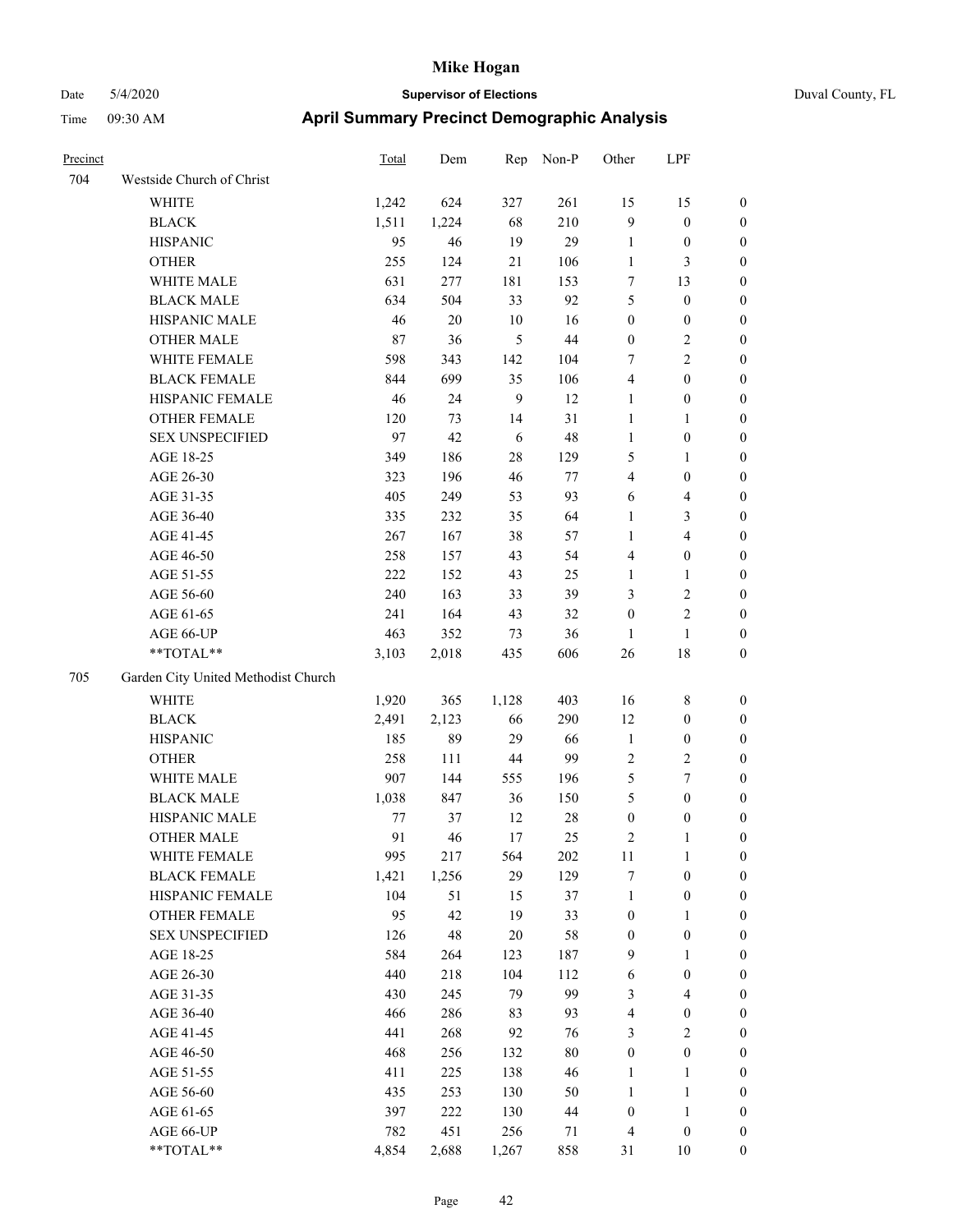| Precinct |                             | Total | Dem            | Rep              | Non-P          | Other                   | LPF              |                  |
|----------|-----------------------------|-------|----------------|------------------|----------------|-------------------------|------------------|------------------|
| 706      | Long Branch Senior Center   |       |                |                  |                |                         |                  |                  |
|          | <b>WHITE</b>                | 37    | 16             | $\overline{7}$   | 14             | $\boldsymbol{0}$        | $\boldsymbol{0}$ | $\boldsymbol{0}$ |
|          | <b>BLACK</b>                | 1,073 | 939            | 21               | 106            | $\overline{4}$          | 3                | $\boldsymbol{0}$ |
|          | <b>HISPANIC</b>             | 12    | 8              | 1                | 3              | $\boldsymbol{0}$        | $\boldsymbol{0}$ | $\boldsymbol{0}$ |
|          | <b>OTHER</b>                | 80    | 38             | 1                | 40             | $\boldsymbol{0}$        | 1                | $\boldsymbol{0}$ |
|          | WHITE MALE                  | 14    | 3              | $\overline{4}$   | $\overline{7}$ | $\mathbf{0}$            | $\boldsymbol{0}$ | $\boldsymbol{0}$ |
|          | <b>BLACK MALE</b>           | 425   | 363            | 12               | 48             | $\boldsymbol{0}$        | 2                | $\boldsymbol{0}$ |
|          | HISPANIC MALE               | 5     | $\overline{c}$ | $\mathbf{1}$     | $\overline{2}$ | $\boldsymbol{0}$        | $\boldsymbol{0}$ | $\boldsymbol{0}$ |
|          | <b>OTHER MALE</b>           | 22    | 8              | $\boldsymbol{0}$ | 13             | $\boldsymbol{0}$        | 1                | $\boldsymbol{0}$ |
|          | WHITE FEMALE                | 23    | 13             | 3                | $\overline{7}$ | $\boldsymbol{0}$        | $\boldsymbol{0}$ | $\boldsymbol{0}$ |
|          | <b>BLACK FEMALE</b>         | 625   | 555            | 9                | 56             | $\overline{4}$          | 1                | $\boldsymbol{0}$ |
|          | HISPANIC FEMALE             | 6     | 5              | $\boldsymbol{0}$ | $\mathbf{1}$   | $\boldsymbol{0}$        | $\boldsymbol{0}$ | $\boldsymbol{0}$ |
|          | <b>OTHER FEMALE</b>         | 31    | 22             | $\boldsymbol{0}$ | 9              | $\boldsymbol{0}$        | $\boldsymbol{0}$ | $\boldsymbol{0}$ |
|          | <b>SEX UNSPECIFIED</b>      | 51    | $30\,$         | 1                | $20\,$         | $\boldsymbol{0}$        | $\boldsymbol{0}$ | $\boldsymbol{0}$ |
|          | AGE 18-25                   | 157   | 104            | 5                | 48             | $\boldsymbol{0}$        | $\boldsymbol{0}$ | $\boldsymbol{0}$ |
|          | AGE 26-30                   | 128   | 102            | $\overline{2}$   | 22             | 1                       | 1                | $\boldsymbol{0}$ |
|          | AGE 31-35                   | 98    | 79             | 3                | 14             | 1                       | $\mathbf{1}$     | $\boldsymbol{0}$ |
|          | AGE 36-40                   | 97    | 77             | $\overline{4}$   | 14             | 1                       | 1                | $\boldsymbol{0}$ |
|          | AGE 41-45                   | 91    | 72             | 3                | 16             | $\boldsymbol{0}$        | $\boldsymbol{0}$ | $\boldsymbol{0}$ |
|          | AGE 46-50                   | 92    | 77             | 1                | 13             | 1                       | $\boldsymbol{0}$ | $\boldsymbol{0}$ |
|          | AGE 51-55                   | 91    | 75             | 5                | 11             | $\boldsymbol{0}$        | $\boldsymbol{0}$ | $\boldsymbol{0}$ |
|          | AGE 56-60                   | 105   | 93             | 3                | 9              | $\boldsymbol{0}$        | $\boldsymbol{0}$ | $\boldsymbol{0}$ |
|          | AGE 61-65                   | 102   | 91             | $\boldsymbol{0}$ | 11             | $\boldsymbol{0}$        | $\boldsymbol{0}$ | $\boldsymbol{0}$ |
|          | AGE 66-UP                   | 241   | 231            | $\overline{4}$   | 5              | $\boldsymbol{0}$        | 1                | $\boldsymbol{0}$ |
|          | **TOTAL**                   | 1,202 | 1,001          | 30               | 163            | $\overline{4}$          | 4                | $\boldsymbol{0}$ |
| 707      | Joseph Lee Community Center |       |                |                  |                |                         |                  |                  |
|          | <b>WHITE</b>                | 256   | 106            | 82               | 65             | $\overline{2}$          | 1                | $\boldsymbol{0}$ |
|          | <b>BLACK</b>                | 2,548 | 2,211          | 65               | 267            | $\mathfrak{S}$          | $\boldsymbol{0}$ | $\boldsymbol{0}$ |
|          | <b>HISPANIC</b>             | 43    | 23             | $\overline{7}$   | 12             | 1                       | $\boldsymbol{0}$ | $\boldsymbol{0}$ |
|          | <b>OTHER</b>                | 177   | 91             | 11               | 73             | 1                       | 1                | $\boldsymbol{0}$ |
|          | WHITE MALE                  | 93    | 28             | 40               | 24             | $\boldsymbol{0}$        | 1                | $\boldsymbol{0}$ |
|          | <b>BLACK MALE</b>           | 948   | 788            | 32               | 127            | $\mathbf{1}$            | $\boldsymbol{0}$ | $\boldsymbol{0}$ |
|          | HISPANIC MALE               | 14    | 9              | $\overline{2}$   | 3              | $\boldsymbol{0}$        | $\boldsymbol{0}$ | $\boldsymbol{0}$ |
|          | <b>OTHER MALE</b>           | 53    | 28             | 3                | 22             | $\boldsymbol{0}$        | 0                | $\boldsymbol{0}$ |
|          | WHITE FEMALE                | 157   | 77             | 42               | 36             | $\sqrt{2}$              | $\boldsymbol{0}$ | $\boldsymbol{0}$ |
|          | <b>BLACK FEMALE</b>         | 1,558 | 1,387          | 33               | 134            | $\overline{\mathbf{4}}$ | $\boldsymbol{0}$ | $\boldsymbol{0}$ |
|          | HISPANIC FEMALE             | 29    | 14             | $\sqrt{5}$       | 9              | $\mathbf{1}$            | $\boldsymbol{0}$ | $\boldsymbol{0}$ |
|          | <b>OTHER FEMALE</b>         | 80    | 48             | $\tau$           | 24             | $\boldsymbol{0}$        | 1                | $\boldsymbol{0}$ |
|          | <b>SEX UNSPECIFIED</b>      | 92    | 52             | $\mathbf{1}$     | 38             | $\mathbf{1}$            | $\boldsymbol{0}$ | $\boldsymbol{0}$ |
|          | AGE 18-25                   | 344   | 224            | 14               | 105            | $\mathbf{1}$            | $\boldsymbol{0}$ | $\boldsymbol{0}$ |
|          | AGE 26-30                   | 294   | 210            | 18               | 66             | $\boldsymbol{0}$        | $\boldsymbol{0}$ | $\boldsymbol{0}$ |
|          | AGE 31-35                   | 294   | 224            | $10\,$           | 58             | $\mathbf{1}$            | 1                | $\boldsymbol{0}$ |
|          | AGE 36-40                   | 242   | 186            | 16               | 40             | $\boldsymbol{0}$        | $\boldsymbol{0}$ | $\boldsymbol{0}$ |
|          | AGE 41-45                   | 206   | 162            | 12               | 30             | $\boldsymbol{2}$        | $\boldsymbol{0}$ | $\boldsymbol{0}$ |
|          | AGE 46-50                   | 228   | 181            | 14               | 32             | $\mathbf{1}$            | $\boldsymbol{0}$ | $\boldsymbol{0}$ |
|          | AGE 51-55                   | 219   | 179            | $20\,$           | 19             | $\boldsymbol{0}$        | 1                | $\boldsymbol{0}$ |
|          | AGE 56-60                   | 270   | 228            | $18\,$           | 23             | 1                       | $\boldsymbol{0}$ | $\boldsymbol{0}$ |
|          | AGE 61-65                   | 320   | 282            | 18               | 17             | $\mathfrak{Z}$          | $\boldsymbol{0}$ | $\boldsymbol{0}$ |
|          | AGE 66-UP                   | 607   | 555            | 25               | $27\,$         | $\boldsymbol{0}$        | $\boldsymbol{0}$ | $\boldsymbol{0}$ |
|          | $**TOTAL**$                 | 3,024 | 2,431          | 165              | 417            | 9                       | 2                | $\mathbf{0}$     |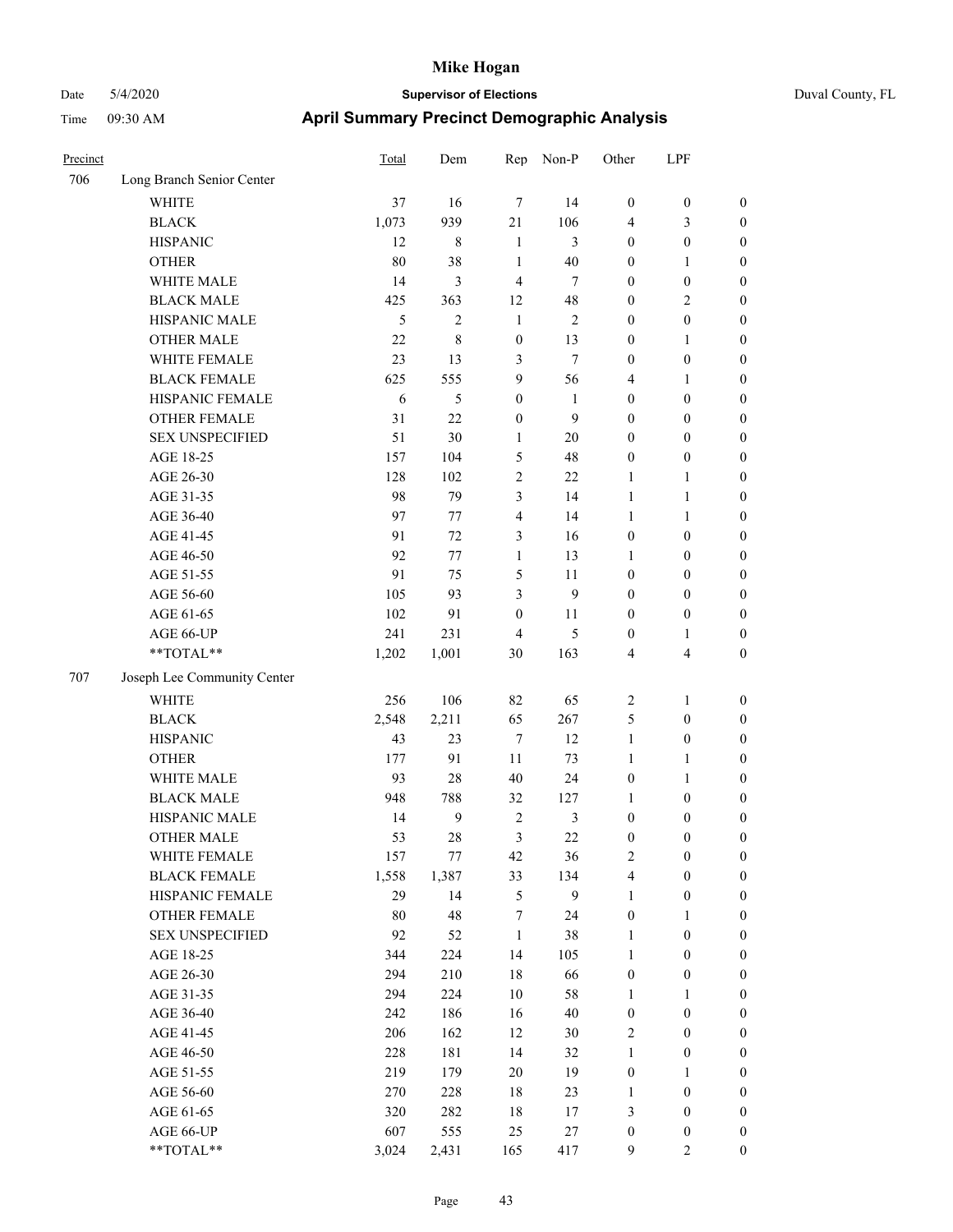| Precinct |                               | <b>Total</b> | Dem    | Rep              | Non-P          | Other            | LPF              |                  |
|----------|-------------------------------|--------------|--------|------------------|----------------|------------------|------------------|------------------|
| 708      | Brown Eastside Branch Library |              |        |                  |                |                  |                  |                  |
|          | <b>WHITE</b>                  | 180          | 63     | 69               | 48             | $\boldsymbol{0}$ | $\boldsymbol{0}$ | $\boldsymbol{0}$ |
|          | <b>BLACK</b>                  | 1,027        | 864    | 34               | 126            | $\overline{2}$   | 1                | $\boldsymbol{0}$ |
|          | <b>HISPANIC</b>               | 14           | 10     | $\mathbf{1}$     | 3              | $\boldsymbol{0}$ | $\boldsymbol{0}$ | $\boldsymbol{0}$ |
|          | <b>OTHER</b>                  | 88           | 41     | 5                | 42             | $\boldsymbol{0}$ | $\boldsymbol{0}$ | $\boldsymbol{0}$ |
|          | WHITE MALE                    | 79           | 22     | 41               | 16             | $\boldsymbol{0}$ | $\boldsymbol{0}$ | $\boldsymbol{0}$ |
|          | <b>BLACK MALE</b>             | 416          | 330    | $20\,$           | 64             | $\sqrt{2}$       | $\boldsymbol{0}$ | $\boldsymbol{0}$ |
|          | HISPANIC MALE                 | 5            | 4      | $\boldsymbol{0}$ | $\mathbf{1}$   | $\boldsymbol{0}$ | $\boldsymbol{0}$ | $\boldsymbol{0}$ |
|          | <b>OTHER MALE</b>             | 34           | 18     | $\mathfrak{Z}$   | 13             | $\boldsymbol{0}$ | $\boldsymbol{0}$ | $\boldsymbol{0}$ |
|          | WHITE FEMALE                  | 97           | 39     | 27               | 31             | $\boldsymbol{0}$ | $\boldsymbol{0}$ | $\boldsymbol{0}$ |
|          | <b>BLACK FEMALE</b>           | 592          | 521    | 13               | 58             | $\boldsymbol{0}$ | $\boldsymbol{0}$ | $\boldsymbol{0}$ |
|          | HISPANIC FEMALE               | 9            | 6      | $\mathbf{1}$     | $\overline{2}$ | $\boldsymbol{0}$ | $\boldsymbol{0}$ | $\boldsymbol{0}$ |
|          | <b>OTHER FEMALE</b>           | 34           | 17     | $\overline{2}$   | 15             | $\boldsymbol{0}$ | $\boldsymbol{0}$ | $\boldsymbol{0}$ |
|          | <b>SEX UNSPECIFIED</b>        | 43           | 21     | $\overline{c}$   | 19             | $\boldsymbol{0}$ | 1                | $\boldsymbol{0}$ |
|          | AGE 18-25                     | 168          | 98     | $\tau$           | 62             | $\boldsymbol{0}$ | 1                | $\boldsymbol{0}$ |
|          | AGE 26-30                     | 128          | $88\,$ | 9                | 31             | $\boldsymbol{0}$ | $\boldsymbol{0}$ | $\boldsymbol{0}$ |
|          | AGE 31-35                     | 115          | 85     | 10               | $20\,$         | $\boldsymbol{0}$ | $\boldsymbol{0}$ | $\boldsymbol{0}$ |
|          | AGE 36-40                     | 121          | $88\,$ | 10               | 23             | $\boldsymbol{0}$ | $\boldsymbol{0}$ | $\boldsymbol{0}$ |
|          | AGE 41-45                     | 94           | 67     | 10               | 16             | 1                | $\boldsymbol{0}$ | $\boldsymbol{0}$ |
|          | AGE 46-50                     | 113          | 91     | $\tau$           | 15             | $\boldsymbol{0}$ | $\boldsymbol{0}$ | $\boldsymbol{0}$ |
|          | AGE 51-55                     | 104          | 79     | 13               | 12             | $\boldsymbol{0}$ | $\boldsymbol{0}$ | $\boldsymbol{0}$ |
|          | AGE 56-60                     | 148          | 113    | 16               | 19             | $\boldsymbol{0}$ | $\boldsymbol{0}$ | $\boldsymbol{0}$ |
|          | AGE 61-65                     | 114          | 93     | $10\,$           | $10\,$         | 1                | $\boldsymbol{0}$ | $\boldsymbol{0}$ |
|          | AGE 66-UP                     | 204          | 176    | 17               | 11             | $\boldsymbol{0}$ | $\boldsymbol{0}$ | $\boldsymbol{0}$ |
|          | **TOTAL**                     | 1,309        | 978    | 109              | 219            | $\overline{2}$   | 1                | $\boldsymbol{0}$ |
| 709      | First Timothy Baptist Church  |              |        |                  |                |                  |                  |                  |
|          | <b>WHITE</b>                  | 232          | 74     | 85               | 68             | 5                | $\boldsymbol{0}$ | $\boldsymbol{0}$ |
|          | <b>BLACK</b>                  | 4,189        | 3,624  | 120              | 423            | $21\,$           | 1                | $\boldsymbol{0}$ |
|          | <b>HISPANIC</b>               | 126          | 60     | 18               | 46             | $\sqrt{2}$       | $\boldsymbol{0}$ | $\boldsymbol{0}$ |
|          | <b>OTHER</b>                  | 287          | 158    | 22               | 103            | $\mathfrak{Z}$   | 1                | $\boldsymbol{0}$ |
|          | WHITE MALE                    | 96           | 22     | 47               | 26             | $\mathbf{1}$     | $\boldsymbol{0}$ | $\boldsymbol{0}$ |
|          | <b>BLACK MALE</b>             | 1,683        | 1,380  | 57               | 236            | 9                | 1                | $\boldsymbol{0}$ |
|          | HISPANIC MALE                 | 56           | 28     | 11               | 16             | $\mathbf{1}$     | $\boldsymbol{0}$ | $\boldsymbol{0}$ |
|          | <b>OTHER MALE</b>             | 84           | 53     | 5                | 25             | 1                | $\boldsymbol{0}$ | $\boldsymbol{0}$ |
|          | WHITE FEMALE                  | 133          | 52     | 37               | 40             | $\overline{4}$   | $\boldsymbol{0}$ | $\boldsymbol{0}$ |
|          | <b>BLACK FEMALE</b>           | 2,443        | 2,190  | 63               | 178            | 12               | $\boldsymbol{0}$ | $\boldsymbol{0}$ |
|          | HISPANIC FEMALE               | 66           | 31     | $\tau$           | $27\,$         | $\mathbf{1}$     | $\boldsymbol{0}$ | $\boldsymbol{0}$ |
|          | OTHER FEMALE                  | 131          | 76     | 12               | 41             | $\mathbf{1}$     | 1                | $\boldsymbol{0}$ |
|          | <b>SEX UNSPECIFIED</b>        | 142          | 84     | $\sqrt{6}$       | 51             | $\mathbf{1}$     | $\boldsymbol{0}$ | $\boldsymbol{0}$ |
|          | AGE 18-25                     | 610          | 402    | $28\,$           | 171            | $\,$ 8 $\,$      | $\mathbf{1}$     | $\boldsymbol{0}$ |
|          | AGE 26-30                     | 514          | 403    | 17               | 92             | $\mathbf{1}$     | $\mathbf{1}$     | $\boldsymbol{0}$ |
|          | AGE 31-35                     | 446          | 354    | 15               | 71             | 6                | $\boldsymbol{0}$ | $\boldsymbol{0}$ |
|          | AGE 36-40                     | 383          | 291    | 19               | 68             | $\mathfrak s$    | $\boldsymbol{0}$ | $\boldsymbol{0}$ |
|          | AGE 41-45                     | 378          | 309    | 18               | 51             | $\boldsymbol{0}$ | $\boldsymbol{0}$ | $\boldsymbol{0}$ |
|          | AGE 46-50                     | 417          | 333    | 31               | 51             | $\sqrt{2}$       | $\boldsymbol{0}$ | $\boldsymbol{0}$ |
|          | AGE 51-55                     | 430          | 372    | 21               | 33             | $\overline{4}$   | $\boldsymbol{0}$ | $\boldsymbol{0}$ |
|          | AGE 56-60                     | 428          | 359    | $30\,$           | 39             | $\boldsymbol{0}$ | $\boldsymbol{0}$ | $\boldsymbol{0}$ |
|          | AGE 61-65                     | 444          | 379    | 25               | 36             | $\overline{4}$   | $\boldsymbol{0}$ | $\boldsymbol{0}$ |
|          | AGE 66-UP                     | 783          | 713    | 41               | $28\,$         | 1                | $\boldsymbol{0}$ | $\boldsymbol{0}$ |
|          | $**TOTAL**$                   | 4,834        | 3,916  | 245              | 640            | 31               | $\overline{c}$   | $\mathbf{0}$     |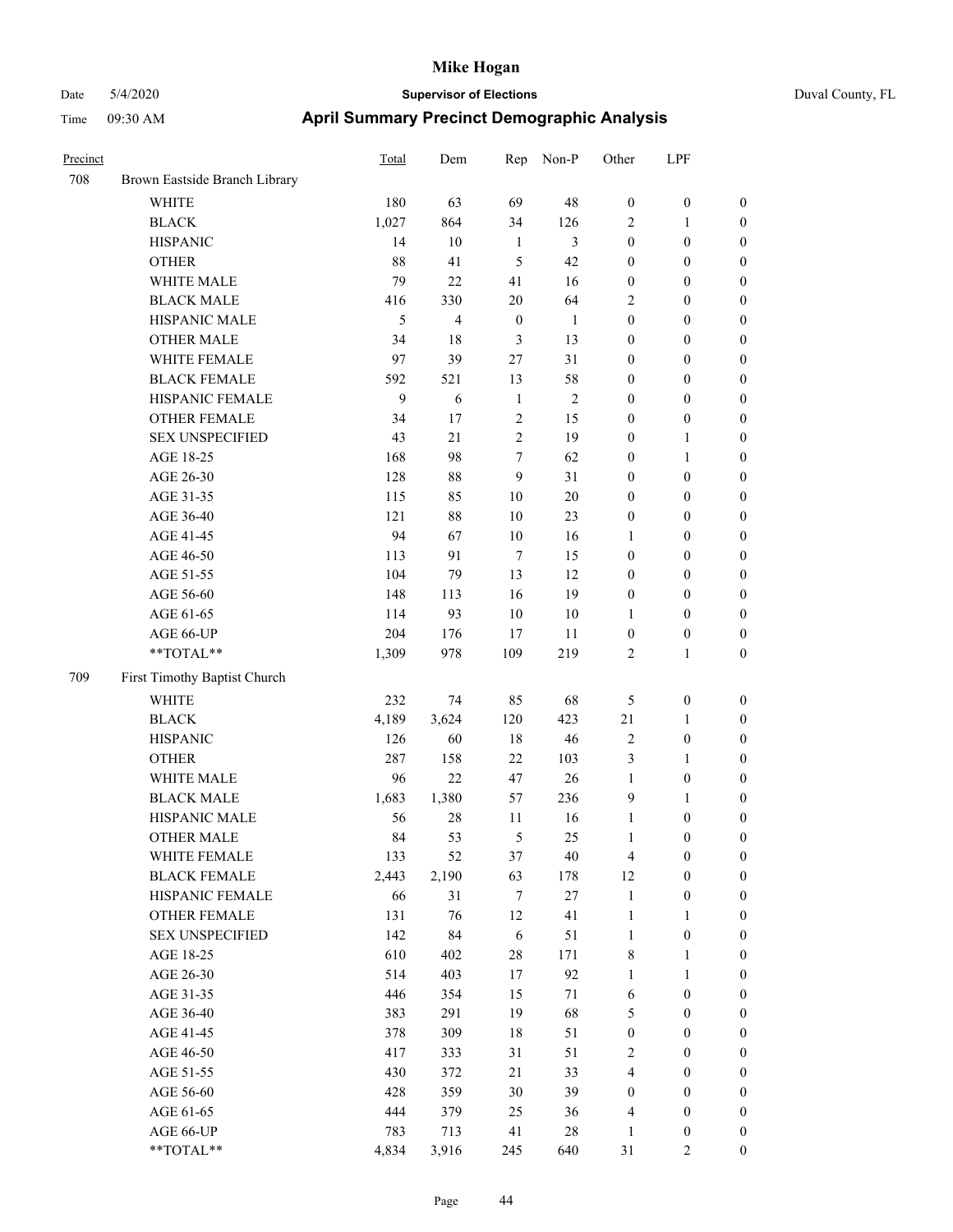| Precinct |                                     | <b>Total</b> | Dem    | Rep            | Non-P          | Other            | LPF              |                  |
|----------|-------------------------------------|--------------|--------|----------------|----------------|------------------|------------------|------------------|
| 710      | Highlands Regional Library          |              |        |                |                |                  |                  |                  |
|          | <b>WHITE</b>                        | 390          | 92     | 190            | 96             | $\,8\,$          | 4                | $\boldsymbol{0}$ |
|          | <b>BLACK</b>                        | 3,309        | 2,881  | 81             | 333            | 12               | 2                | $\boldsymbol{0}$ |
|          | <b>HISPANIC</b>                     | 101          | 51     | $\overline{7}$ | 43             | $\boldsymbol{0}$ | $\boldsymbol{0}$ | $\boldsymbol{0}$ |
|          | <b>OTHER</b>                        | 237          | 119    | 18             | 100            | $\boldsymbol{0}$ | $\boldsymbol{0}$ | $\boldsymbol{0}$ |
|          | WHITE MALE                          | 193          | 39     | 95             | 52             | 5                | 2                | $\boldsymbol{0}$ |
|          | <b>BLACK MALE</b>                   | 1,331        | 1,097  | 52             | 174            | 7                | 1                | $\boldsymbol{0}$ |
|          | HISPANIC MALE                       | 43           | 21     | 5              | 17             | $\boldsymbol{0}$ | $\boldsymbol{0}$ | $\boldsymbol{0}$ |
|          | <b>OTHER MALE</b>                   | 70           | 36     | 5              | 29             | $\boldsymbol{0}$ | $\boldsymbol{0}$ | $\boldsymbol{0}$ |
|          | WHITE FEMALE                        | 190          | 51     | 94             | 40             | 3                | $\overline{c}$   | $\boldsymbol{0}$ |
|          | <b>BLACK FEMALE</b>                 | 1,925        | 1,747  | 26             | 146            | 5                | 1                | $\boldsymbol{0}$ |
|          | HISPANIC FEMALE                     | 49           | 26     | $\overline{2}$ | 21             | $\boldsymbol{0}$ | $\boldsymbol{0}$ | $\boldsymbol{0}$ |
|          | <b>OTHER FEMALE</b>                 | 109          | 65     | 11             | 33             | $\boldsymbol{0}$ | $\boldsymbol{0}$ | $\boldsymbol{0}$ |
|          | <b>SEX UNSPECIFIED</b>              | 127          | 61     | 6              | 60             | $\boldsymbol{0}$ | $\boldsymbol{0}$ | $\boldsymbol{0}$ |
|          | AGE 18-25                           | 602          | 417    | 28             | 151            | $\overline{4}$   | 2                | $\boldsymbol{0}$ |
|          | AGE 26-30                           | 408          | 284    | 32             | 88             | $\sqrt{2}$       | 2                | $\boldsymbol{0}$ |
|          | AGE 31-35                           | 321          | 240    | 22             | 56             | $\mathfrak{Z}$   | 0                | $\boldsymbol{0}$ |
|          | AGE 36-40                           | 343          | 279    | 16             | 44             | 3                | 1                | $\boldsymbol{0}$ |
|          | AGE 41-45                           | 319          | 242    | 19             | 58             | $\boldsymbol{0}$ | $\boldsymbol{0}$ | $\boldsymbol{0}$ |
|          | AGE 46-50                           | 388          | 307    | 25             | 54             | $\sqrt{2}$       | $\boldsymbol{0}$ | $\boldsymbol{0}$ |
|          | AGE 51-55                           | 347          | 284    | 24             | 35             | $\overline{4}$   | $\boldsymbol{0}$ | $\boldsymbol{0}$ |
|          | AGE 56-60                           | 358          | 290    | 35             | 31             | $\overline{2}$   | $\boldsymbol{0}$ | $\boldsymbol{0}$ |
|          | AGE 61-65                           | 315          | 271    | 23             | 20             | $\mathbf{0}$     | 1                | $\boldsymbol{0}$ |
|          | AGE 66-UP                           | 636          | 529    | 72             | 35             | $\boldsymbol{0}$ | $\boldsymbol{0}$ | $\boldsymbol{0}$ |
|          | **TOTAL**                           | 4,037        | 3,143  | 296            | 572            | 20               | 6                | $\boldsymbol{0}$ |
| 711      | Robert F. Kennedy Community Center, |              |        |                |                |                  |                  |                  |
|          | <b>WHITE</b>                        | 136          | 47     | 37             | 48             | $\mathfrak{Z}$   | 1                | $\boldsymbol{0}$ |
|          | <b>BLACK</b>                        | 1,050        | 893    | 32             | 119            | 6                | $\boldsymbol{0}$ | $\boldsymbol{0}$ |
|          | <b>HISPANIC</b>                     | 16           | 9      | $\overline{2}$ | 4              | $\boldsymbol{0}$ | $\mathbf{1}$     | $\boldsymbol{0}$ |
|          | <b>OTHER</b>                        | 87           | 43     | 9              | 35             | $\boldsymbol{0}$ | $\boldsymbol{0}$ | $\boldsymbol{0}$ |
|          | WHITE MALE                          | 60           | 16     | 21             | 21             | 1                | 1                | $\boldsymbol{0}$ |
|          | <b>BLACK MALE</b>                   | 432          | 347    | 17             | 64             | $\overline{4}$   | $\boldsymbol{0}$ | $\boldsymbol{0}$ |
|          | HISPANIC MALE                       | 7            | 3      | $\mathbf{1}$   | $\overline{c}$ | $\boldsymbol{0}$ | 1                | $\boldsymbol{0}$ |
|          | <b>OTHER MALE</b>                   | 31           | 10     | 5              | 16             | $\boldsymbol{0}$ | $\boldsymbol{0}$ | $\boldsymbol{0}$ |
|          | WHITE FEMALE                        | 67           | 28     | 13             | 24             | 2                | $\boldsymbol{0}$ | $\boldsymbol{0}$ |
|          | <b>BLACK FEMALE</b>                 | 601          | 531    | 15             | 53             | $\overline{2}$   | $\boldsymbol{0}$ | $\boldsymbol{0}$ |
|          | HISPANIC FEMALE                     | 9            | 6      | $\mathbf{1}$   | $\sqrt{2}$     | $\boldsymbol{0}$ | $\boldsymbol{0}$ | $\boldsymbol{0}$ |
|          | OTHER FEMALE                        | 36           | 23     | 4              | 9              | $\boldsymbol{0}$ | $\boldsymbol{0}$ | $\boldsymbol{0}$ |
|          | <b>SEX UNSPECIFIED</b>              | 45           | $28\,$ | 3              | 14             | $\boldsymbol{0}$ | $\boldsymbol{0}$ | $\boldsymbol{0}$ |
|          | AGE 18-25                           | 196          | 136    | 10             | 47             | 3                | $\boldsymbol{0}$ | $\boldsymbol{0}$ |
|          | AGE 26-30                           | 129          | $88\,$ | $\overline{4}$ | 35             | 1                | 1                | $\boldsymbol{0}$ |
|          | AGE 31-35                           | 140          | 106    | 9              | 24             | $\boldsymbol{0}$ | 1                | $\boldsymbol{0}$ |
|          | AGE 36-40                           | 117          | 91     | 7              | 19             | $\boldsymbol{0}$ | $\boldsymbol{0}$ | $\boldsymbol{0}$ |
|          | AGE 41-45                           | 91           | 65     | 6              | 20             | $\boldsymbol{0}$ | $\boldsymbol{0}$ | $\boldsymbol{0}$ |
|          | AGE 46-50                           | 86           | 61     | 9              | 16             | $\mathbf{0}$     | $\boldsymbol{0}$ | $\boldsymbol{0}$ |
|          | AGE 51-55                           | 118          | 92     | 9              | 17             | $\boldsymbol{0}$ | $\boldsymbol{0}$ | $\boldsymbol{0}$ |
|          | AGE 56-60                           | 100          | 86     | 6              | $\tau$         | 1                | $\boldsymbol{0}$ | $\boldsymbol{0}$ |
|          | AGE 61-65                           | 123          | 100    | 13             | 7              | 3                | $\boldsymbol{0}$ | $\boldsymbol{0}$ |
|          | AGE 66-UP                           | 189          | 167    | $\overline{7}$ | 14             | 1                | $\boldsymbol{0}$ | $\boldsymbol{0}$ |
|          | $**TOTAL**$                         | 1,289        | 992    | $80\,$         | 206            | 9                | 2                | $\mathbf{0}$     |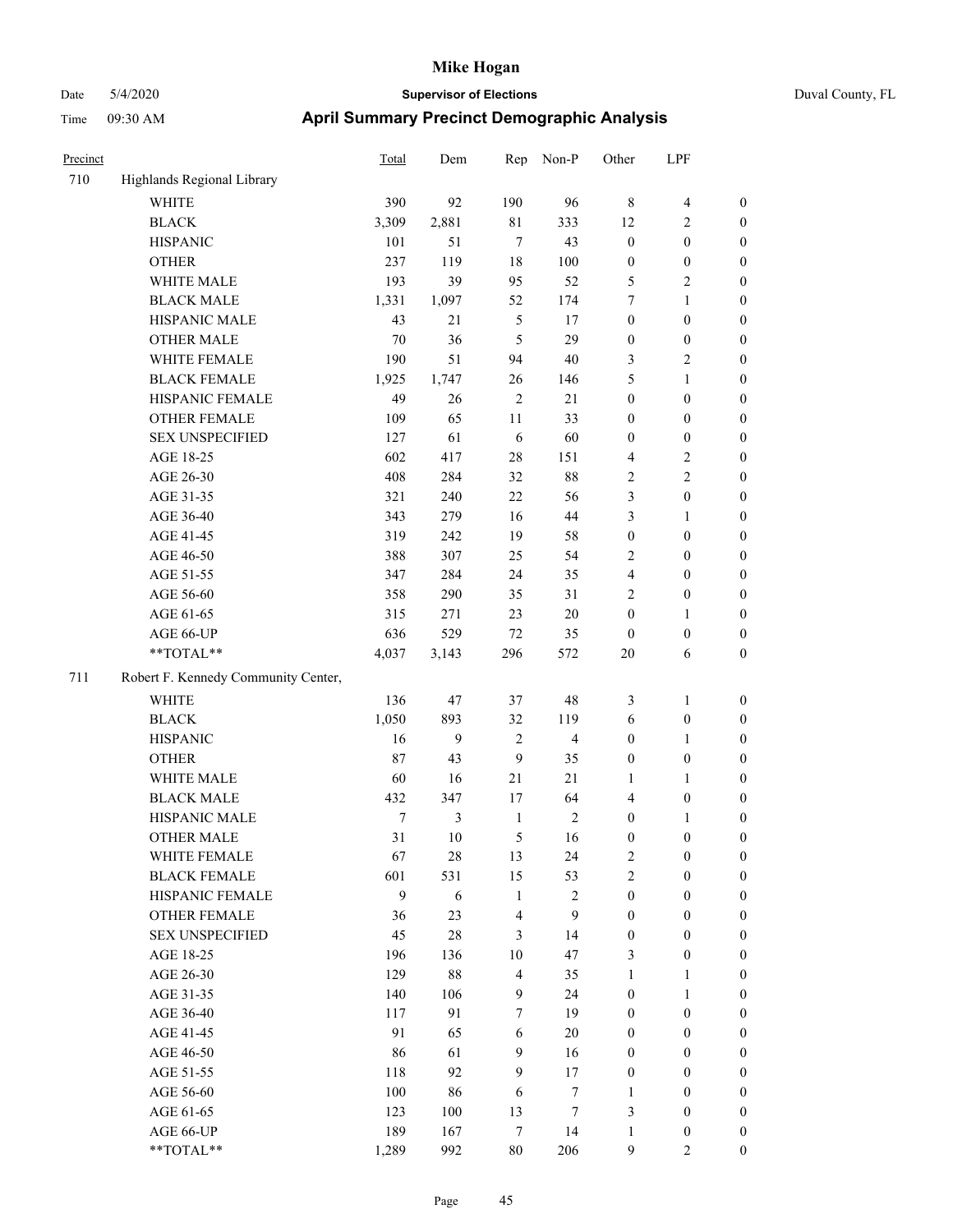| Precinct |                                     | <b>Total</b> | Dem        | Rep            | Non-P  | Other            | LPF                     |                  |
|----------|-------------------------------------|--------------|------------|----------------|--------|------------------|-------------------------|------------------|
| 712      | Mary Singleton Senior Citizen Cente |              |            |                |        |                  |                         |                  |
|          | WHITE                               | 522          | 232        | 162            | 117    | $\,$ 8 $\,$      | 3                       | $\boldsymbol{0}$ |
|          | <b>BLACK</b>                        | 1,066        | 906        | 33             | 121    | $\overline{4}$   | 2                       | $\boldsymbol{0}$ |
|          | <b>HISPANIC</b>                     | 68           | 36         | 11             | $21\,$ | $\boldsymbol{0}$ | $\boldsymbol{0}$        | $\boldsymbol{0}$ |
|          | <b>OTHER</b>                        | 107          | 55         | 9              | 40     | 1                | $\overline{c}$          | $\boldsymbol{0}$ |
|          | WHITE MALE                          | 278          | 116        | 91             | 65     | 3                | 3                       | $\boldsymbol{0}$ |
|          | <b>BLACK MALE</b>                   | 451          | 369        | 18             | 58     | $\overline{4}$   | 2                       | $\boldsymbol{0}$ |
|          | HISPANIC MALE                       | 30           | 15         | $\mathfrak{S}$ | $10\,$ | $\boldsymbol{0}$ | $\boldsymbol{0}$        | $\boldsymbol{0}$ |
|          | <b>OTHER MALE</b>                   | 49           | 25         | 5              | 18     | $\boldsymbol{0}$ | 1                       | $\boldsymbol{0}$ |
|          | WHITE FEMALE                        | 237          | 112        | 70             | 50     | 5                | $\boldsymbol{0}$        | $\boldsymbol{0}$ |
|          | <b>BLACK FEMALE</b>                 | 590          | 519        | 15             | 56     | $\boldsymbol{0}$ | $\boldsymbol{0}$        | $\boldsymbol{0}$ |
|          | HISPANIC FEMALE                     | 35           | 19         | 6              | $10\,$ | $\boldsymbol{0}$ | $\boldsymbol{0}$        | $\boldsymbol{0}$ |
|          | <b>OTHER FEMALE</b>                 | 44           | 26         | 4              | 13     | $\boldsymbol{0}$ | 1                       | $\boldsymbol{0}$ |
|          | <b>SEX UNSPECIFIED</b>              | 49           | 28         | 1              | 19     | 1                | $\boldsymbol{0}$        | $\boldsymbol{0}$ |
|          | AGE 18-25                           | 153          | 104        | 12             | 37     | $\boldsymbol{0}$ | $\boldsymbol{0}$        | $\boldsymbol{0}$ |
|          | AGE 26-30                           | 171          | 113        | 17             | 36     | 3                | 2                       | $\boldsymbol{0}$ |
|          | AGE 31-35                           | 200          | 127        | $30\,$         | 39     | $\overline{4}$   | $\boldsymbol{0}$        | $\boldsymbol{0}$ |
|          | AGE 36-40                           | 168          | 108        | $20\,$         | 35     | 3                | $\overline{\mathbf{c}}$ | $\boldsymbol{0}$ |
|          | AGE 41-45                           | 132          | 94         | 13             | 24     | 1                | $\boldsymbol{0}$        | $\boldsymbol{0}$ |
|          | AGE 46-50                           | 123          | 76         | 22             | 24     | $\boldsymbol{0}$ | 1                       | $\boldsymbol{0}$ |
|          | AGE 51-55                           | 148          | 98         | 22             | 27     | $\boldsymbol{0}$ | 1                       | $\boldsymbol{0}$ |
|          | AGE 56-60                           | 192          | 134        | 35             | 21     | $\overline{2}$   | $\boldsymbol{0}$        | $\boldsymbol{0}$ |
|          | AGE 61-65                           | 198          | 145        | 23             | 30     | $\boldsymbol{0}$ | $\boldsymbol{0}$        | $\boldsymbol{0}$ |
|          | AGE 66-UP                           | 278          | 230        | 21             | 26     | $\boldsymbol{0}$ | 1                       | $\boldsymbol{0}$ |
|          | **TOTAL**                           | 1,763        | 1,229      | 215            | 299    | 13               | 7                       | $\boldsymbol{0}$ |
| 713      | SOE Main Office                     |              |            |                |        |                  |                         |                  |
|          | <b>WHITE</b>                        | 2,036        | 644        | 866            | 480    | 36               | 10                      | $\boldsymbol{0}$ |
|          | <b>BLACK</b>                        | 1,512        | 1,163      | 92             | 245    | 12               | $\boldsymbol{0}$        | $\boldsymbol{0}$ |
|          | <b>HISPANIC</b>                     | 170          | 73         | 34             | 58     | $\mathbf{1}$     | 4                       | $\boldsymbol{0}$ |
|          | <b>OTHER</b>                        | 450          | 204        | 75             | 165    | 6                | $\boldsymbol{0}$        | $\boldsymbol{0}$ |
|          | WHITE MALE                          | 1,160        | 320        | 515            | 295    | 23               | 7                       | $\boldsymbol{0}$ |
|          | <b>BLACK MALE</b>                   | 757          | 546        | 55             | 151    | $\mathfrak{S}$   | $\boldsymbol{0}$        | $\boldsymbol{0}$ |
|          | HISPANIC MALE                       | 96           | 39         | 22             | 31     | $\mathbf{1}$     | 3                       | $\boldsymbol{0}$ |
|          | <b>OTHER MALE</b>                   | 213          | 94         | 42             | 75     | $\overline{2}$   | $\boldsymbol{0}$        | $\boldsymbol{0}$ |
|          | WHITE FEMALE                        | 848          | 312        | 341            | 179    | 13               | 3                       | $\boldsymbol{0}$ |
|          | <b>BLACK FEMALE</b>                 | 718          | 590        | 32             | 90     | 6                | $\boldsymbol{0}$        | $\boldsymbol{0}$ |
|          | HISPANIC FEMALE                     | 73           | 34         | 12             | 26     | $\boldsymbol{0}$ | 1                       | $\boldsymbol{0}$ |
|          | OTHER FEMALE                        | 165          | 94         | 24             | 45     | $\boldsymbol{2}$ | $\boldsymbol{0}$        | $\boldsymbol{0}$ |
|          | <b>SEX UNSPECIFIED</b>              | 138          | 55         | 24             | 56     | $\mathfrak{Z}$   | $\boldsymbol{0}$        | $\boldsymbol{0}$ |
|          | AGE 18-25                           | 268          | 136        | 49             | 76     | $\mathfrak s$    | $\overline{\mathbf{c}}$ | $\boldsymbol{0}$ |
|          | AGE 26-30                           | 449          | 207        | 94             | 139    | $\overline{4}$   | 5                       | $\boldsymbol{0}$ |
|          | AGE 31-35                           | 418          | 194        | 90             | 120    | 11               | 3                       | $\boldsymbol{0}$ |
|          | AGE 36-40                           | 406          | 188        | 105            | 105    | $\tau$           | $\mathbf{1}$            | $\boldsymbol{0}$ |
|          | AGE 41-45                           | 404          | 156        | 123            | 122    | $\sqrt{2}$       | 1                       | $\boldsymbol{0}$ |
|          |                                     |              |            |                | 98     | $\sqrt{5}$       |                         | $\boldsymbol{0}$ |
|          | AGE 46-50<br>AGE 51-55              | 425<br>380   | 167<br>175 | 154            | 84     | $\boldsymbol{7}$ | 1<br>$\boldsymbol{0}$   | $\boldsymbol{0}$ |
|          | AGE 56-60                           | 346          | 164        | 114<br>101     | 73     | $\boldsymbol{7}$ | 1                       | $\boldsymbol{0}$ |
|          | AGE 61-65                           | 300          | 189        | 62             | 48     | $\mathbf{1}$     | $\boldsymbol{0}$        | $\boldsymbol{0}$ |
|          | AGE 66-UP                           | 772          | 508        | 175            | 83     | 6                | $\boldsymbol{0}$        | $\bf{0}$         |
|          | **TOTAL**                           | 4,168        | 2,084      | 1,067          | 948    | 55               | 14                      | $\boldsymbol{0}$ |
|          |                                     |              |            |                |        |                  |                         |                  |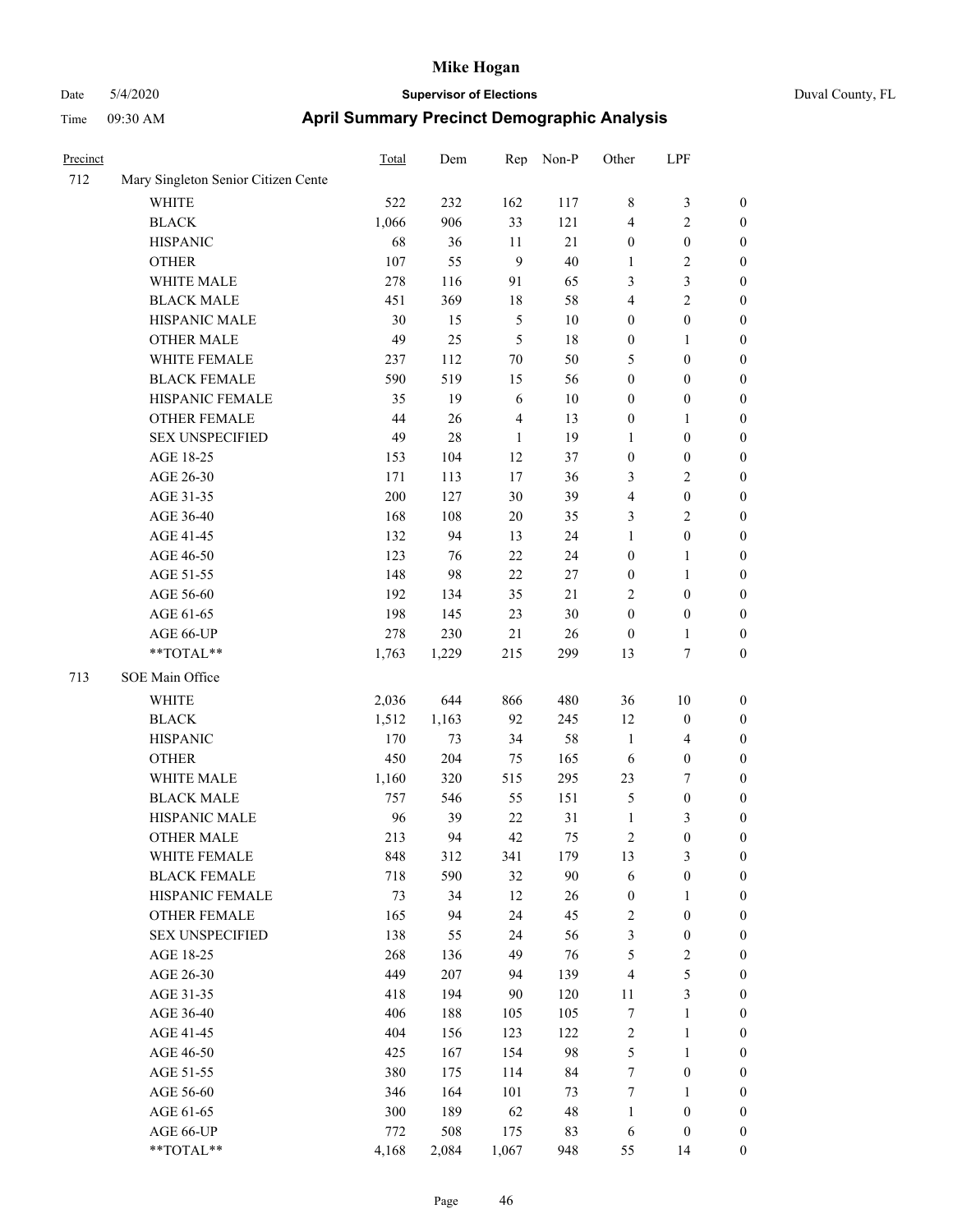| Precinct |                                  | Total  | Dem            | Rep            | Non-P          | Other            | LPF              |                  |
|----------|----------------------------------|--------|----------------|----------------|----------------|------------------|------------------|------------------|
| 714      | Grace Baptist Church             |        |                |                |                |                  |                  |                  |
|          | <b>WHITE</b>                     | 254    | 99             | 76             | 71             | 6                | 2                | $\boldsymbol{0}$ |
|          | <b>BLACK</b>                     | 1,564  | 1,331          | 46             | 183            | $\overline{2}$   | 2                | $\boldsymbol{0}$ |
|          | <b>HISPANIC</b>                  | 38     | 19             | $\overline{4}$ | 12             | $\sqrt{2}$       | 1                | $\boldsymbol{0}$ |
|          | <b>OTHER</b>                     | 127    | 66             | 5              | 55             | $\mathbf{1}$     | $\boldsymbol{0}$ | $\boldsymbol{0}$ |
|          | WHITE MALE                       | 127    | 42             | 47             | 34             | $\mathfrak{Z}$   | 1                | $\boldsymbol{0}$ |
|          | <b>BLACK MALE</b>                | 636    | 514            | 23             | 95             | $\sqrt{2}$       | 2                | $\boldsymbol{0}$ |
|          | HISPANIC MALE                    | 16     | $\mathfrak s$  | $\overline{2}$ | $8\phantom{1}$ | 1                | $\boldsymbol{0}$ | $\boldsymbol{0}$ |
|          | <b>OTHER MALE</b>                | 46     | $20\,$         | $\mathfrak{Z}$ | 23             | $\boldsymbol{0}$ | $\boldsymbol{0}$ | $\boldsymbol{0}$ |
|          | WHITE FEMALE                     | 119    | 53             | $26\,$         | 36             | 3                | 1                | $\boldsymbol{0}$ |
|          | <b>BLACK FEMALE</b>              | 898    | 797            | 23             | 78             | $\boldsymbol{0}$ | $\boldsymbol{0}$ | $\boldsymbol{0}$ |
|          | HISPANIC FEMALE                  | $22\,$ | 14             | $\sqrt{2}$     | $\overline{4}$ | $\mathbf{1}$     | 1                | $\boldsymbol{0}$ |
|          | <b>OTHER FEMALE</b>              | 52     | 35             | $\overline{2}$ | 15             | $\boldsymbol{0}$ | $\boldsymbol{0}$ | $\boldsymbol{0}$ |
|          | <b>SEX UNSPECIFIED</b>           | 67     | 35             | $\mathfrak{Z}$ | 28             | $\mathbf{1}$     | $\boldsymbol{0}$ | $\boldsymbol{0}$ |
|          | AGE 18-25                        | 262    | 166            | 15             | 77             | $\mathfrak{Z}$   | 1                | $\boldsymbol{0}$ |
|          | AGE 26-30                        | 196    | 145            | 11             | 38             | $\mathbf{1}$     | $\mathbf{1}$     | $\boldsymbol{0}$ |
|          | AGE 31-35                        | 175    | 122            | 13             | 39             | $\boldsymbol{0}$ | $\mathbf{1}$     | $\boldsymbol{0}$ |
|          | AGE 36-40                        | 202    | 148            | 11             | 42             | $\boldsymbol{0}$ | 1                | $\boldsymbol{0}$ |
|          | AGE 41-45                        | 147    | 113            | $\,$ 8 $\,$    | 24             | $\overline{2}$   | $\boldsymbol{0}$ | $\boldsymbol{0}$ |
|          | AGE 46-50                        | 125    | 96             | 7              | $22\,$         | $\boldsymbol{0}$ | $\boldsymbol{0}$ | $\boldsymbol{0}$ |
|          | AGE 51-55                        | 167    | 130            | 13             | 24             | $\boldsymbol{0}$ | $\boldsymbol{0}$ | $\boldsymbol{0}$ |
|          | AGE 56-60                        | 213    | 172            | 14             | 22             | $\overline{4}$   | 1                | $\boldsymbol{0}$ |
|          | AGE 61-65                        | 184    | 150            | 17             | 16             | 1                | $\boldsymbol{0}$ | $\boldsymbol{0}$ |
|          | AGE 66-UP                        | 312    | 273            | 22             | 17             | $\boldsymbol{0}$ | $\boldsymbol{0}$ | $\boldsymbol{0}$ |
|          | **TOTAL**                        | 1,983  | 1,515          | 131            | 321            | 11               | 5                | $\boldsymbol{0}$ |
| 801      | North Jacksonville Church of God |        |                |                |                |                  |                  |                  |
|          | <b>WHITE</b>                     | 345    | 106            | 179            | 55             | $\overline{2}$   | 3                | $\boldsymbol{0}$ |
|          | <b>BLACK</b>                     | 1,762  | 1,529          | 50             | 178            | $\overline{4}$   | 1                | $\boldsymbol{0}$ |
|          | <b>HISPANIC</b>                  | 24     | 10             | $\overline{4}$ | 10             | $\boldsymbol{0}$ | $\boldsymbol{0}$ | $\boldsymbol{0}$ |
|          | <b>OTHER</b>                     | 132    | 65             | $\overline{7}$ | 60             | $\boldsymbol{0}$ | $\boldsymbol{0}$ | $\boldsymbol{0}$ |
|          | WHITE MALE                       | 164    | 46             | 89             | $27\,$         | $\boldsymbol{0}$ | 2                | $\boldsymbol{0}$ |
|          | <b>BLACK MALE</b>                | 715    | 584            | 23             | 105            | $\sqrt{2}$       | 1                | $\boldsymbol{0}$ |
|          | HISPANIC MALE                    | 10     | $\overline{4}$ | $\mathfrak{Z}$ | 3              | $\boldsymbol{0}$ | $\boldsymbol{0}$ | $\boldsymbol{0}$ |
|          | <b>OTHER MALE</b>                | 35     | 18             | $\overline{c}$ | 15             | $\boldsymbol{0}$ | $\mathbf{0}$     | $\boldsymbol{0}$ |
|          | WHITE FEMALE                     | 175    | 58             | $88\,$         | 26             | $\sqrt{2}$       | $\mathbf{1}$     | $\boldsymbol{0}$ |
|          | <b>BLACK FEMALE</b>              | 1,015  | 920            | $26\,$         | 67             | $\sqrt{2}$       | $\boldsymbol{0}$ | $\boldsymbol{0}$ |
|          | HISPANIC FEMALE                  | 12     | 5              | 1              | 6              | $\boldsymbol{0}$ | $\boldsymbol{0}$ | $\boldsymbol{0}$ |
|          | OTHER FEMALE                     | 55     | 32             | $\overline{4}$ | 19             | $\boldsymbol{0}$ | $\boldsymbol{0}$ | $\boldsymbol{0}$ |
|          | <b>SEX UNSPECIFIED</b>           | 82     | 43             | $\overline{4}$ | 35             | $\boldsymbol{0}$ | $\boldsymbol{0}$ | $\boldsymbol{0}$ |
|          | AGE 18-25                        | 262    | 174            | 9              | 77             | $\overline{2}$   | $\boldsymbol{0}$ | $\boldsymbol{0}$ |
|          | AGE 26-30                        | 196    | 146            | 6              | 43             | $\boldsymbol{0}$ | 1                | $\boldsymbol{0}$ |
|          | AGE 31-35                        | 224    | 167            | 18             | 39             | $\boldsymbol{0}$ | $\boldsymbol{0}$ | $\boldsymbol{0}$ |
|          | AGE 36-40                        | 178    | 132            | 18             | 25             | $\sqrt{2}$       | 1                | $\boldsymbol{0}$ |
|          | AGE 41-45                        | 150    | 116            | 13             | 21             | $\boldsymbol{0}$ | $\boldsymbol{0}$ | $\boldsymbol{0}$ |
|          | AGE 46-50                        | 176    | 129            | $22\,$         | 25             | $\boldsymbol{0}$ | $\boldsymbol{0}$ | $\boldsymbol{0}$ |
|          | AGE 51-55                        | 179    | 140            | 20             | 16             | 1                | $\mathbf{2}$     | $\boldsymbol{0}$ |
|          | AGE 56-60                        | 201    | 148            | 27             | $26\,$         | $\boldsymbol{0}$ | $\boldsymbol{0}$ | $\boldsymbol{0}$ |
|          | AGE 61-65                        | 236    | 198            | 23             | 14             | 1                | $\boldsymbol{0}$ | $\boldsymbol{0}$ |
|          | AGE 66-UP                        | 460    | 359            | 84             | 17             | $\boldsymbol{0}$ | $\boldsymbol{0}$ | $\mathbf{0}$     |
|          | **TOTAL**                        | 2,263  | 1,710          | 240            | 303            | 6                | 4                | $\boldsymbol{0}$ |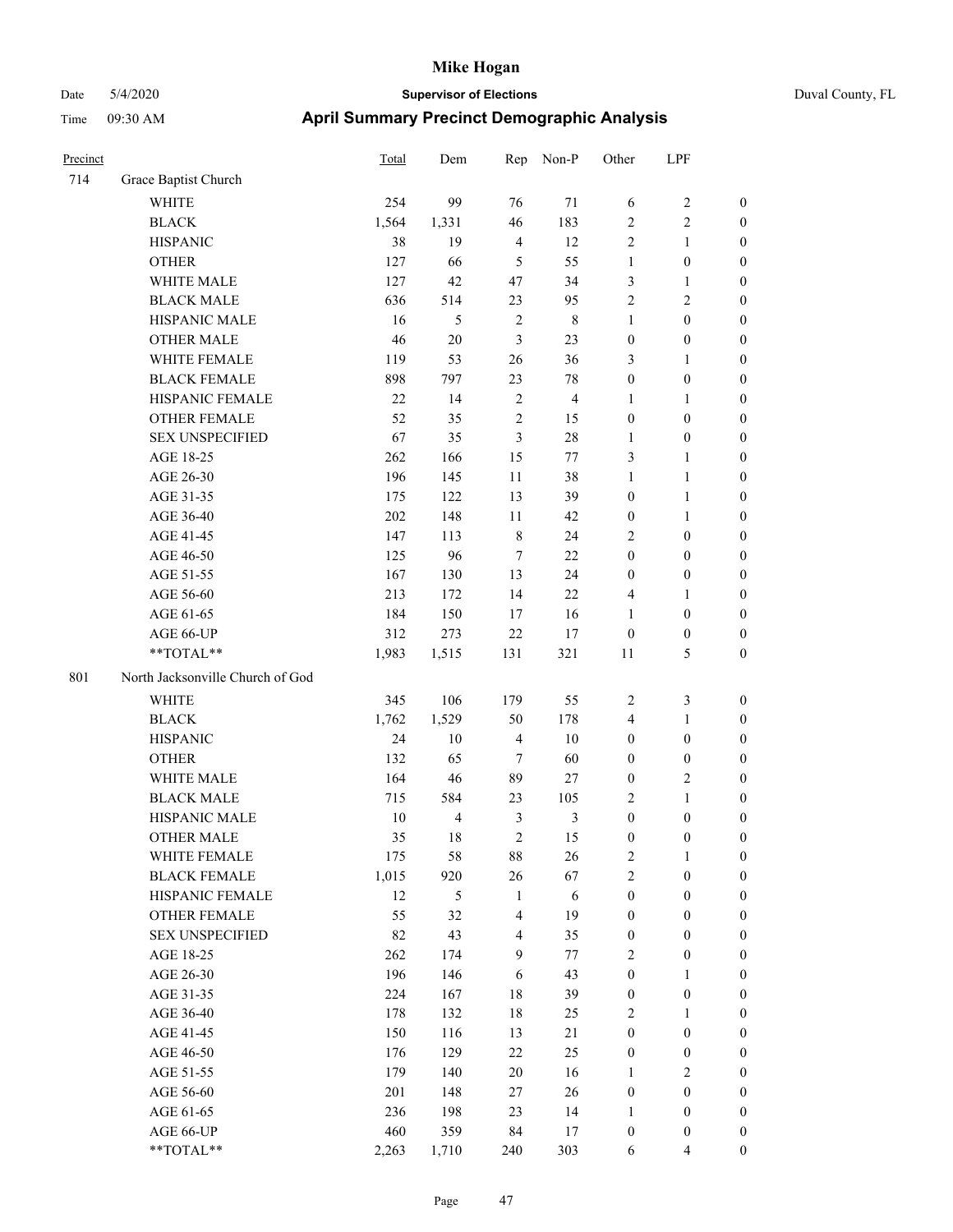| Duval County, FL |  |
|------------------|--|
|                  |  |

| Precinct |                                        | <b>Total</b> | Dem            | Rep            | Non-P                   | Other            | LPF              |                  |
|----------|----------------------------------------|--------------|----------------|----------------|-------------------------|------------------|------------------|------------------|
| 802      | St Paul Missionary Baptist Church      |              |                |                |                         |                  |                  |                  |
|          | WHITE                                  | 82           | 41             | 21             | 19                      | $\mathbf{1}$     | $\boldsymbol{0}$ | $\boldsymbol{0}$ |
|          | <b>BLACK</b>                           | 2,389        | 2,127          | 41             | 214                     | 6                | 1                | $\boldsymbol{0}$ |
|          | <b>HISPANIC</b>                        | 17           | 8              | $\sqrt{2}$     | 7                       | $\boldsymbol{0}$ | $\boldsymbol{0}$ | $\boldsymbol{0}$ |
|          | <b>OTHER</b>                           | 106          | 57             | 6              | 42                      | $\mathbf{1}$     | $\boldsymbol{0}$ | $\boldsymbol{0}$ |
|          | WHITE MALE                             | 36           | 13             | 12             | 10                      | $\mathbf{1}$     | $\boldsymbol{0}$ | $\boldsymbol{0}$ |
|          | <b>BLACK MALE</b>                      | 955          | 810            | 23             | 116                     | 6                | $\boldsymbol{0}$ | $\boldsymbol{0}$ |
|          | HISPANIC MALE                          | 6            | $\overline{c}$ | $\mathbf{1}$   | 3                       | $\boldsymbol{0}$ | $\boldsymbol{0}$ | $\boldsymbol{0}$ |
|          | <b>OTHER MALE</b>                      | 38           | 21             | $\mathfrak{Z}$ | 14                      | $\boldsymbol{0}$ | $\boldsymbol{0}$ | $\boldsymbol{0}$ |
|          | WHITE FEMALE                           | 45           | 27             | 9              | 9                       | $\boldsymbol{0}$ | $\boldsymbol{0}$ | $\boldsymbol{0}$ |
|          | <b>BLACK FEMALE</b>                    | 1,399        | 1,289          | 18             | 91                      | $\boldsymbol{0}$ | $\mathbf{1}$     | $\boldsymbol{0}$ |
|          | HISPANIC FEMALE                        | 11           | 6              | $\mathbf{1}$   | $\overline{\mathbf{4}}$ | $\boldsymbol{0}$ | $\boldsymbol{0}$ | 0                |
|          | <b>OTHER FEMALE</b>                    | 46           | 27             | $\overline{2}$ | 16                      | 1                | $\boldsymbol{0}$ | 0                |
|          | <b>SEX UNSPECIFIED</b>                 | 58           | 38             | $\mathbf{1}$   | 19                      | $\boldsymbol{0}$ | $\boldsymbol{0}$ | $\boldsymbol{0}$ |
|          | AGE 18-25                              | 277          | 195            | 5              | 77                      | $\boldsymbol{0}$ | $\boldsymbol{0}$ | $\boldsymbol{0}$ |
|          | AGE 26-30                              | 180          | 136            | $\overline{4}$ | 39                      | 1                | $\boldsymbol{0}$ | $\boldsymbol{0}$ |
|          | AGE 31-35                              | 188          | 149            | 12             | 27                      | $\boldsymbol{0}$ | $\boldsymbol{0}$ | $\boldsymbol{0}$ |
|          | AGE 36-40                              | 204          | 174            | $\sqrt{2}$     | 28                      | $\boldsymbol{0}$ | $\boldsymbol{0}$ | $\boldsymbol{0}$ |
|          | AGE 41-45                              | 181          | 152            | 8              | $18\,$                  | 3                | $\boldsymbol{0}$ | $\boldsymbol{0}$ |
|          | AGE 46-50                              | 211          | 177            | 6              | 26                      | $\overline{c}$   | $\boldsymbol{0}$ | $\boldsymbol{0}$ |
|          | AGE 51-55                              | 209          | 184            | 6              | 19                      | $\boldsymbol{0}$ | $\boldsymbol{0}$ | $\boldsymbol{0}$ |
|          | AGE 56-60                              | 215          | 189            | $\,8\,$        | 17                      | $\mathbf{1}$     | $\boldsymbol{0}$ | 0                |
|          | AGE 61-65                              | 205          | 187            | 6              | 12                      | $\boldsymbol{0}$ | $\boldsymbol{0}$ | 0                |
|          | AGE 66-UP                              | 724          | 690            | 13             | 19                      | $\mathbf{1}$     | $\mathbf{1}$     | 0                |
|          | **TOTAL**                              | 2,594        | 2,233          | 70             | 282                     | 8                | $\mathbf{1}$     | $\boldsymbol{0}$ |
| 803      | New Life Community Church              |              |                |                |                         |                  |                  |                  |
|          | <b>WHITE</b>                           | 825          | 218            | 422            | 175                     | $\overline{4}$   | 6                | $\boldsymbol{0}$ |
|          | <b>BLACK</b>                           | 3,482        | 3,026          | 92             | 348                     | 12               | $\overline{4}$   | $\boldsymbol{0}$ |
|          | <b>HISPANIC</b>                        | 104          | 45             | 24             | 34                      | $\mathbf{1}$     | $\boldsymbol{0}$ | $\boldsymbol{0}$ |
|          | <b>OTHER</b>                           | 262          | 128            | 24             | 107                     | $\overline{c}$   | 1                | $\boldsymbol{0}$ |
|          | WHITE MALE                             | 384          | $80\,$         | 203            | 95                      | $\overline{c}$   | $\overline{4}$   | $\boldsymbol{0}$ |
|          | <b>BLACK MALE</b>                      | 1,314        | 1,081          | 52             | 170                     | 8                | $\mathfrak{Z}$   | $\boldsymbol{0}$ |
|          | HISPANIC MALE                          | 49           | $20\,$         | 13             | 16                      | $\boldsymbol{0}$ | $\boldsymbol{0}$ | $\boldsymbol{0}$ |
|          | <b>OTHER MALE</b>                      | 83           | 42             | 14             | 26                      | $\boldsymbol{0}$ | 1                | $\boldsymbol{0}$ |
|          | WHITE FEMALE                           | 429          | 136            | 216            | 73                      | $\overline{c}$   | $\sqrt{2}$       | 0                |
|          | <b>BLACK FEMALE</b>                    | 2,110        | 1,897          | 39             | 169                     | 4                | $\mathbf{1}$     | 0                |
|          | HISPANIC FEMALE                        | 53           | 24             | 10             | 18                      | 1                | $\boldsymbol{0}$ | 0                |
|          | <b>OTHER FEMALE</b>                    | 102          | 57             | 6              | 39                      | $\boldsymbol{0}$ | $\boldsymbol{0}$ | $\boldsymbol{0}$ |
|          | <b>SEX UNSPECIFIED</b>                 | 149          | $80\,$         | $\overline{9}$ | $58\,$                  | $\boldsymbol{2}$ | $\boldsymbol{0}$ | 0                |
|          | AGE 18-25                              | 559          | 361            | 34             | 159                     | $\sqrt{2}$       | $\mathfrak{Z}$   | 0                |
|          | AGE 26-30                              | 391          | 278            | 26             | 84                      | $\mathbf{1}$     | $\sqrt{2}$       | 0                |
|          | AGE 31-35                              | 409          | 284            | $40\,$         | $8\sqrt{1}$             | $\mathfrak{Z}$   | $\mathbf{1}$     | 0                |
|          | AGE 36-40                              | 411          | 294            | 40             | $72\,$                  | $\mathfrak{Z}$   | $\sqrt{2}$       | 0                |
|          | AGE 41-45                              | 388          | 289            | 44             | 54                      | $\mathbf{1}$     | $\boldsymbol{0}$ | 0                |
|          | AGE 46-50                              | 443          | 347            | 42             | 51                      | $\mathbf{1}$     | $\boldsymbol{2}$ | 0                |
|          | AGE 51-55                              | 408          | 311            | 47             | 43                      | 6                | $\mathbf{1}$     | $\boldsymbol{0}$ |
|          | AGE 56-60                              | 451          | 345            | 64             | 41                      | $\mathbf{1}$     | $\boldsymbol{0}$ | 0                |
|          | AGE 61-65                              | 396          | 297            | 66             | 33                      | $\boldsymbol{0}$ | $\boldsymbol{0}$ | $\boldsymbol{0}$ |
|          | AGE 66-UP                              | 817          | 611            | 159            | 46                      | $\mathbf{1}$     | $\boldsymbol{0}$ | $\boldsymbol{0}$ |
|          | $\mathrm{*}\mathrm{*} \mathrm{TOTAL}*$ | 4,673        | 3,417          | 562            | 664                     | 19               | 11               | $\overline{0}$   |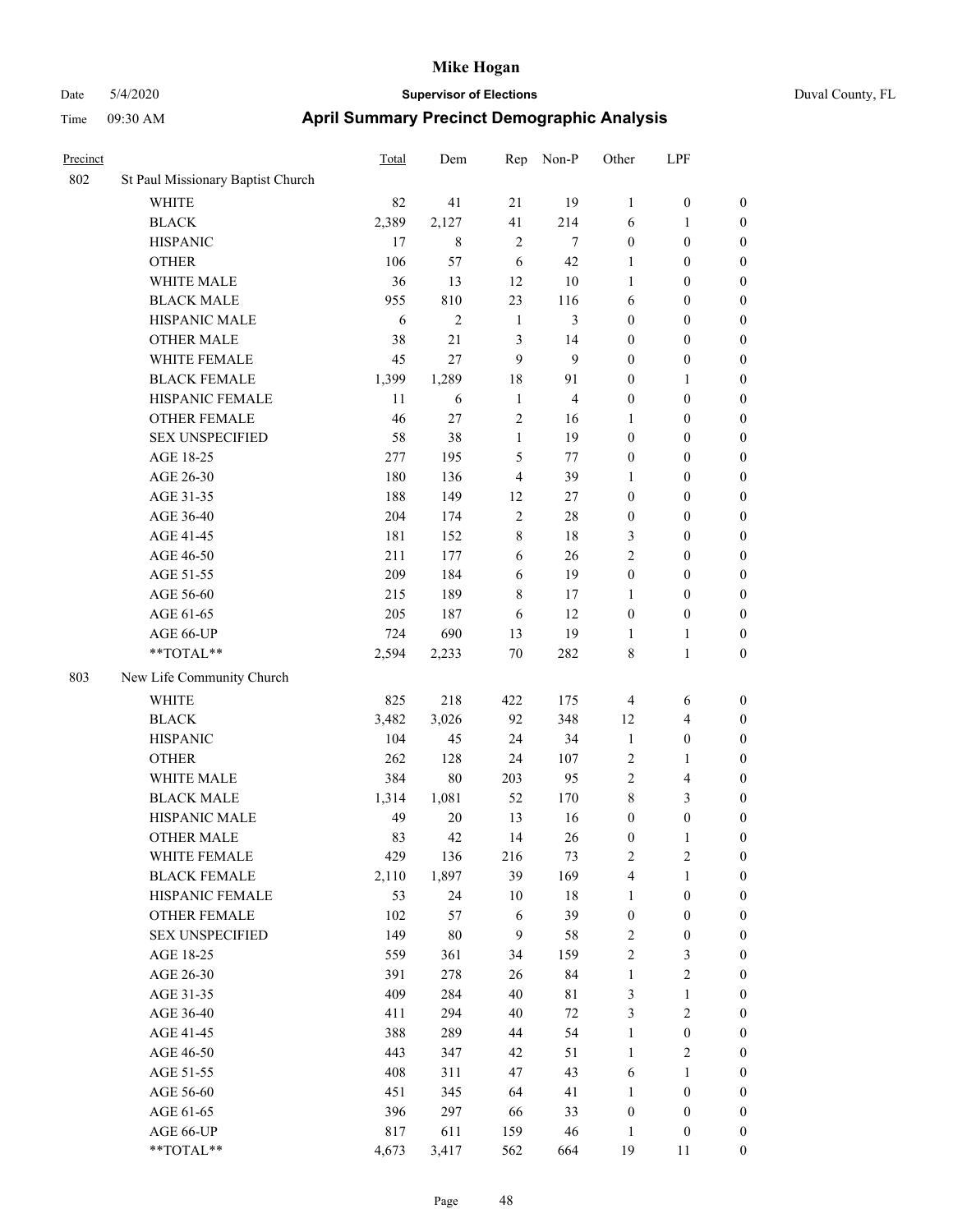| Precinct |                         | Total  | Dem         | Rep            | Non-P  | Other            | LPF              |                  |
|----------|-------------------------|--------|-------------|----------------|--------|------------------|------------------|------------------|
| 804      | Universal Church        |        |             |                |        |                  |                  |                  |
|          | <b>WHITE</b>            | 914    | 260         | 447            | 186    | 12               | 9                | $\boldsymbol{0}$ |
|          | <b>BLACK</b>            | 1,409  | 1,188       | 41             | 177    | 3                | $\boldsymbol{0}$ | $\boldsymbol{0}$ |
|          | <b>HISPANIC</b>         | 56     | 17          | 17             | $22\,$ | $\boldsymbol{0}$ | $\boldsymbol{0}$ | $\boldsymbol{0}$ |
|          | <b>OTHER</b>            | 166    | 60          | 31             | 75     | $\boldsymbol{0}$ | $\boldsymbol{0}$ | $\boldsymbol{0}$ |
|          | WHITE MALE              | 411    | 105         | 219            | 77     | 5                | 5                | $\boldsymbol{0}$ |
|          | <b>BLACK MALE</b>       | 528    | 419         | 18             | 88     | 3                | $\boldsymbol{0}$ | $\boldsymbol{0}$ |
|          | HISPANIC MALE           | 29     | 8           | $10\,$         | 11     | $\boldsymbol{0}$ | $\boldsymbol{0}$ | 0                |
|          | <b>OTHER MALE</b>       | 63     | 23          | 12             | 28     | $\boldsymbol{0}$ | $\boldsymbol{0}$ | 0                |
|          | WHITE FEMALE            | 497    | 153         | 226            | 107    | 7                | $\overline{4}$   | 0                |
|          | <b>BLACK FEMALE</b>     | 857    | 751         | 21             | 85     | $\boldsymbol{0}$ | $\boldsymbol{0}$ | $\boldsymbol{0}$ |
|          | HISPANIC FEMALE         | 27     | 9           | $\overline{7}$ | 11     | $\boldsymbol{0}$ | $\boldsymbol{0}$ | $\boldsymbol{0}$ |
|          | OTHER FEMALE            | 62     | 28          | 17             | 17     | $\boldsymbol{0}$ | $\boldsymbol{0}$ | $\boldsymbol{0}$ |
|          | <b>SEX UNSPECIFIED</b>  | $71\,$ | 29          | 6              | 36     | $\boldsymbol{0}$ | $\boldsymbol{0}$ | $\boldsymbol{0}$ |
|          | AGE 18-25               | 260    | 138         | 37             | 82     | $\overline{c}$   | $\mathbf{1}$     | $\boldsymbol{0}$ |
|          | AGE 26-30               | 257    | 154         | 37             | 64     | $\sqrt{2}$       | $\boldsymbol{0}$ | $\boldsymbol{0}$ |
|          | AGE 31-35               | 239    | 139         | 39             | 56     | $\mathfrak{Z}$   | $\sqrt{2}$       | 0                |
|          | AGE 36-40               | 185    | 111         | $30\,$         | 40     | $\mathfrak{Z}$   | $\mathbf{1}$     | $\boldsymbol{0}$ |
|          | AGE 41-45               | 174    | 96          | 33             | 42     | $\overline{c}$   | $\mathbf{1}$     | 0                |
|          | AGE 46-50               | 192    | 113         | 41             | 37     | $\boldsymbol{0}$ | $\mathbf{1}$     | 0                |
|          | AGE 51-55               | 221    | 136         | 44             | 38     | $\overline{2}$   | $\mathbf{1}$     | 0                |
|          | AGE 56-60               | 285    | 192         | 63             | $28\,$ | $\boldsymbol{0}$ | $\sqrt{2}$       | $\boldsymbol{0}$ |
|          | AGE 61-65               | 263    | 161         | 66             | 36     | $\boldsymbol{0}$ | $\boldsymbol{0}$ | $\boldsymbol{0}$ |
|          | AGE 66-UP               | 469    | 285         | 146            | 37     | 1                | $\boldsymbol{0}$ | $\boldsymbol{0}$ |
|          | **TOTAL**               | 2,545  | 1,525       | 536            | 460    | 15               | 9                | $\boldsymbol{0}$ |
| 805      | Riverview Senior Center |        |             |                |        |                  |                  |                  |
|          | WHITE                   | 630    | 170         | 298            | 158    | $\overline{2}$   | $\sqrt{2}$       | $\boldsymbol{0}$ |
|          | <b>BLACK</b>            | 1,861  | 1,584       | 54             | 217    | 6                | $\boldsymbol{0}$ | $\boldsymbol{0}$ |
|          | <b>HISPANIC</b>         | 45     | 17          | 9              | $18\,$ | $\mathbf{1}$     | $\boldsymbol{0}$ | $\boldsymbol{0}$ |
|          | <b>OTHER</b>            | 148    | 69          | 14             | 64     | $\mathbf{1}$     | $\boldsymbol{0}$ | $\boldsymbol{0}$ |
|          | WHITE MALE              | 297    | 72          | 149            | 72     | $\overline{c}$   | $\overline{c}$   | 0                |
|          | <b>BLACK MALE</b>       | 732    | 602         | 23             | 103    | $\overline{4}$   | $\boldsymbol{0}$ | 0                |
|          | HISPANIC MALE           | 24     | $\,$ 8 $\,$ | 5              | 11     | $\boldsymbol{0}$ | $\boldsymbol{0}$ | 0                |
|          | <b>OTHER MALE</b>       | 56     | 26          | $\tau$         | $22\,$ | 1                | $\boldsymbol{0}$ | $\boldsymbol{0}$ |
|          | WHITE FEMALE            | 321    | 93          | 144            | 84     | $\boldsymbol{0}$ | $\boldsymbol{0}$ | $\boldsymbol{0}$ |
|          | <b>BLACK FEMALE</b>     | 1,100  | 961         | 31             | 106    | $\boldsymbol{2}$ | $\boldsymbol{0}$ | $\overline{0}$   |
|          | HISPANIC FEMALE         | 18     | 9           | $\mathfrak{Z}$ | 5      | $\mathbf{1}$     | $\boldsymbol{0}$ | $\overline{0}$   |
|          | <b>OTHER FEMALE</b>     | 52     | 33          | $\mathfrak{Z}$ | 16     | $\boldsymbol{0}$ | $\boldsymbol{0}$ | $\overline{0}$   |
|          | <b>SEX UNSPECIFIED</b>  | 84     | 36          | $10\,$         | 38     | $\boldsymbol{0}$ | $\boldsymbol{0}$ | $\overline{0}$   |
|          | AGE 18-25               | 346    | 213         | 20             | 110    | $\overline{c}$   | 1                | 0                |
|          | AGE 26-30               | 259    | 151         | $28\,$         | 79     | $\mathbf{1}$     | $\boldsymbol{0}$ | 0                |
|          | AGE 31-35               | 220    | 150         | 24             | 45     | $\mathbf{1}$     | $\boldsymbol{0}$ | 0                |
|          | AGE 36-40               | 232    | 165         | $27\,$         | 36     | 3                | $\mathbf{1}$     | $\boldsymbol{0}$ |
|          | AGE 41-45               | 185    | 134         | 18             | 32     | $\mathbf{1}$     | $\boldsymbol{0}$ | $\boldsymbol{0}$ |
|          | AGE 46-50               | 211    | 153         | 23             | 35     | $\boldsymbol{0}$ | $\boldsymbol{0}$ | $\boldsymbol{0}$ |
|          | AGE 51-55               | 226    | 155         | 35             | 36     | $\boldsymbol{0}$ | $\boldsymbol{0}$ | $\boldsymbol{0}$ |
|          | AGE 56-60               | 253    | 170         | 52             | 30     | $\mathbf{1}$     | $\boldsymbol{0}$ | $\overline{0}$   |
|          | AGE 61-65               | 241    | 184         | 39             | 18     | $\boldsymbol{0}$ | $\boldsymbol{0}$ | $\overline{0}$   |
|          | AGE 66-UP               | 511    | 365         | 109            | 36     | $\mathbf{1}$     | $\boldsymbol{0}$ | $\boldsymbol{0}$ |
|          | **TOTAL**               | 2,684  | 1,840       | 375            | 457    | $10\,$           | $\overline{c}$   | $\boldsymbol{0}$ |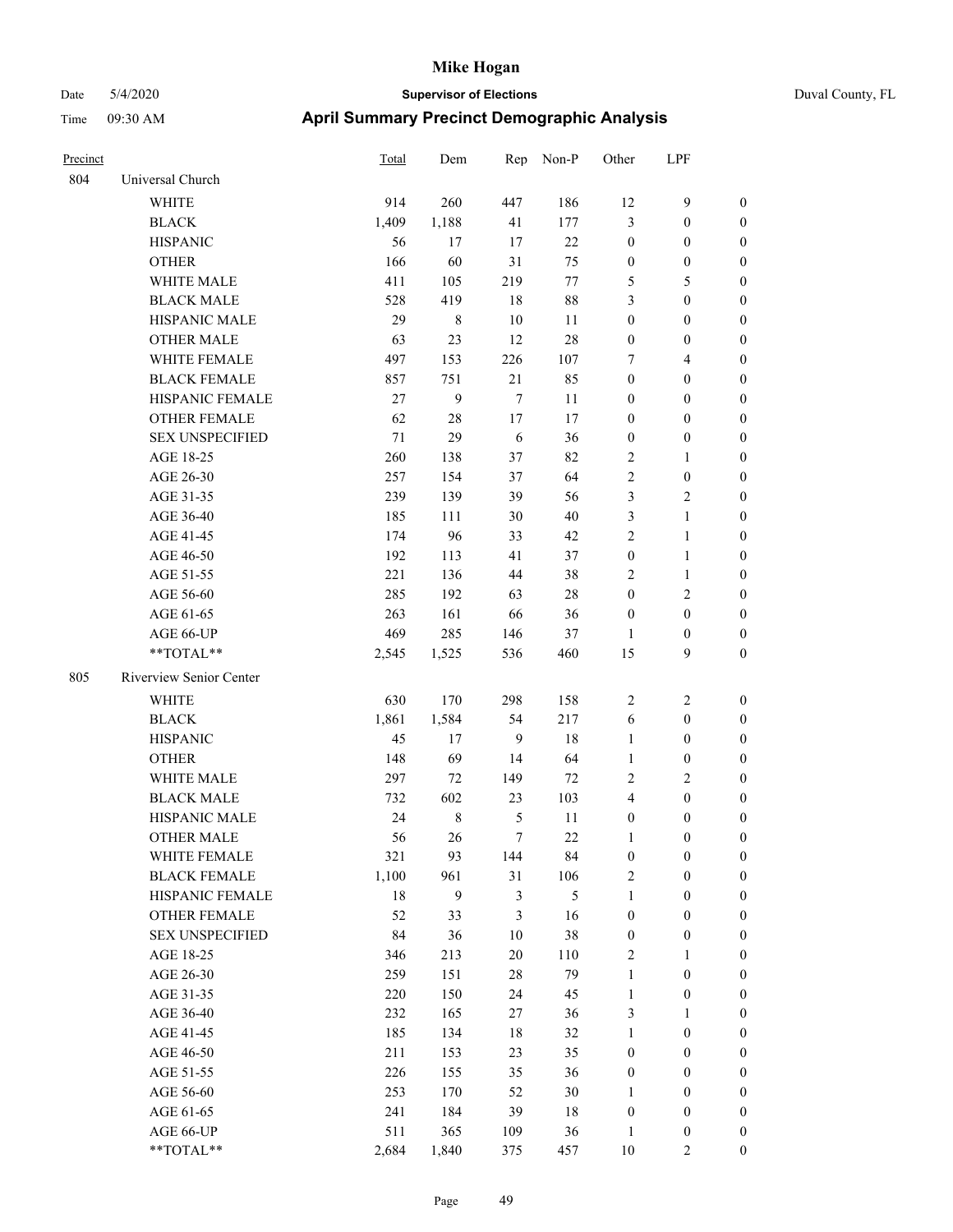| Precinct |                                   | Total            | Dem              | Rep                     | Non-P            | Other            | LPF              |                  |
|----------|-----------------------------------|------------------|------------------|-------------------------|------------------|------------------|------------------|------------------|
| 806      | Clanzel T. Brown Community Center |                  |                  |                         |                  |                  |                  |                  |
|          | <b>WHITE</b>                      | 20               | 6                | $\,$ 8 $\,$             | 6                | $\boldsymbol{0}$ | $\boldsymbol{0}$ | $\boldsymbol{0}$ |
|          | <b>BLACK</b>                      | 810              | 703              | 21                      | 85               | 1                | $\boldsymbol{0}$ | $\boldsymbol{0}$ |
|          | <b>HISPANIC</b>                   | $\overline{4}$   | $\overline{2}$   | $\boldsymbol{0}$        | $\overline{2}$   | $\boldsymbol{0}$ | $\boldsymbol{0}$ | $\boldsymbol{0}$ |
|          | <b>OTHER</b>                      | 73               | 43               | 3                       | 27               | $\mathbf{0}$     | $\boldsymbol{0}$ | $\boldsymbol{0}$ |
|          | WHITE MALE                        | 6                | 3                | $\overline{2}$          | 1                | $\mathbf{0}$     | $\boldsymbol{0}$ | $\boldsymbol{0}$ |
|          | <b>BLACK MALE</b>                 | 319              | 280              | 8                       | 31               | $\boldsymbol{0}$ | $\boldsymbol{0}$ | $\boldsymbol{0}$ |
|          | HISPANIC MALE                     | $\boldsymbol{0}$ | $\boldsymbol{0}$ | $\boldsymbol{0}$        | $\boldsymbol{0}$ | $\boldsymbol{0}$ | $\boldsymbol{0}$ | $\boldsymbol{0}$ |
|          | <b>OTHER MALE</b>                 | 23               | 13               | $\overline{2}$          | 8                | $\boldsymbol{0}$ | $\boldsymbol{0}$ | $\boldsymbol{0}$ |
|          | WHITE FEMALE                      | 14               | 3                | 6                       | 5                | $\boldsymbol{0}$ | $\theta$         | $\boldsymbol{0}$ |
|          | <b>BLACK FEMALE</b>               | 478              | 412              | 13                      | 52               | 1                | $\boldsymbol{0}$ | $\boldsymbol{0}$ |
|          | HISPANIC FEMALE                   | $\overline{4}$   | $\overline{2}$   | $\boldsymbol{0}$        | $\overline{2}$   | $\boldsymbol{0}$ | $\boldsymbol{0}$ | $\boldsymbol{0}$ |
|          | <b>OTHER FEMALE</b>               | 29               | 21               | 1                       | 7                | $\boldsymbol{0}$ | $\boldsymbol{0}$ | $\boldsymbol{0}$ |
|          | <b>SEX UNSPECIFIED</b>            | 34               | 20               | $\mathbf{0}$            | 14               | $\boldsymbol{0}$ | $\boldsymbol{0}$ | $\boldsymbol{0}$ |
|          | AGE 18-25                         | 135              | 93               | $\overline{4}$          | 38               | $\mathbf{0}$     | $\theta$         | $\boldsymbol{0}$ |
|          | AGE 26-30                         | 88               | 62               | 7                       | 19               | $\mathbf{0}$     | $\boldsymbol{0}$ | $\boldsymbol{0}$ |
|          | AGE 31-35                         | 79               | 58               | 3                       | 17               | 1                | $\boldsymbol{0}$ | $\boldsymbol{0}$ |
|          | AGE 36-40                         | 69               | 52               | $\overline{2}$          | 15               | $\boldsymbol{0}$ | $\boldsymbol{0}$ | $\boldsymbol{0}$ |
|          | AGE 41-45                         | 76               | 65               | 3                       | 8                | $\boldsymbol{0}$ | $\boldsymbol{0}$ | $\boldsymbol{0}$ |
|          | AGE 46-50                         | 66               | 56               | 3                       | $\tau$           | $\boldsymbol{0}$ | $\boldsymbol{0}$ | $\boldsymbol{0}$ |
|          | AGE 51-55                         | 61               | 53               | 1                       | 7                | $\boldsymbol{0}$ | $\boldsymbol{0}$ | $\boldsymbol{0}$ |
|          | AGE 56-60                         | 86               | 75               | 6                       | 5                | $\boldsymbol{0}$ | $\boldsymbol{0}$ | $\boldsymbol{0}$ |
|          | AGE 61-65                         | $70\,$           | 68               | $\boldsymbol{0}$        | $\overline{2}$   | $\boldsymbol{0}$ | $\boldsymbol{0}$ | $\boldsymbol{0}$ |
|          | AGE 66-UP                         | 177              | 172              | 3                       | $\overline{2}$   | $\boldsymbol{0}$ | $\boldsymbol{0}$ | $\boldsymbol{0}$ |
|          | **TOTAL**                         | 907              | 754              | 32                      | 120              | 1                | $\theta$         | $\boldsymbol{0}$ |
| 807      | Bradham Brooks Regional Library   |                  |                  |                         |                  |                  |                  |                  |
|          | <b>WHITE</b>                      | 25               | 5                | 14                      | 5                | 1                | $\boldsymbol{0}$ | $\boldsymbol{0}$ |
|          | <b>BLACK</b>                      | 1,042            | 942              | 24                      | 75               | $\boldsymbol{0}$ | 1                | $\boldsymbol{0}$ |
|          | <b>HISPANIC</b>                   | 11               | 5                | 3                       | $\mathfrak{Z}$   | $\boldsymbol{0}$ | $\boldsymbol{0}$ | $\boldsymbol{0}$ |
|          | <b>OTHER</b>                      | 51               | 23               | $\overline{4}$          | 24               | $\boldsymbol{0}$ | $\boldsymbol{0}$ | $\boldsymbol{0}$ |
|          | WHITE MALE                        | 12               | 3                | $\overline{7}$          | $\mathbf{1}$     | 1                | $\boldsymbol{0}$ | $\boldsymbol{0}$ |
|          | <b>BLACK MALE</b>                 | 393              | 342              | 14                      | 37               | $\boldsymbol{0}$ | $\boldsymbol{0}$ | $\boldsymbol{0}$ |
|          | HISPANIC MALE                     | 3                | $\mathbf{1}$     | $\overline{c}$          | $\boldsymbol{0}$ | $\boldsymbol{0}$ | $\boldsymbol{0}$ | $\boldsymbol{0}$ |
|          | <b>OTHER MALE</b>                 | 15               | 9                | $\mathbf{0}$            | 6                | $\mathbf{0}$     | $\boldsymbol{0}$ | $\boldsymbol{0}$ |
|          | WHITE FEMALE                      | 12               | $\overline{c}$   | 6                       | $\overline{4}$   | $\boldsymbol{0}$ | $\boldsymbol{0}$ | $\boldsymbol{0}$ |
|          | <b>BLACK FEMALE</b>               | 632              | 586              | 9                       | 36               | $\boldsymbol{0}$ | $\mathbf{1}$     | $\boldsymbol{0}$ |
|          | HISPANIC FEMALE                   | $\,8\,$          | 4                | 1                       | $\mathfrak{Z}$   | $\boldsymbol{0}$ | $\boldsymbol{0}$ | $\boldsymbol{0}$ |
|          | OTHER FEMALE                      | 16               | 11               | 3                       | $\overline{c}$   | $\mathbf{0}$     | $\boldsymbol{0}$ | $\boldsymbol{0}$ |
|          | <b>SEX UNSPECIFIED</b>            | 38               | 17               | 3                       | $18\,$           | $\boldsymbol{0}$ | $\boldsymbol{0}$ | $\boldsymbol{0}$ |
|          | AGE 18-25                         | 103              | 75               | $\overline{2}$          | $26\,$           | $\boldsymbol{0}$ | $\boldsymbol{0}$ | $\boldsymbol{0}$ |
|          | AGE 26-30                         | 71               | 53               | $\overline{c}$          | 16               | $\boldsymbol{0}$ | $\boldsymbol{0}$ | $\boldsymbol{0}$ |
|          | AGE 31-35                         | 84               | 67               | $\overline{2}$          | 15               | $\boldsymbol{0}$ | $\boldsymbol{0}$ | $\boldsymbol{0}$ |
|          | AGE 36-40                         | 66               | 55               | $\overline{\mathbf{4}}$ | $\boldsymbol{7}$ | $\boldsymbol{0}$ | $\boldsymbol{0}$ | $\boldsymbol{0}$ |
|          | AGE 41-45                         | 69               | 57               | $\overline{\mathbf{4}}$ | $\,$ $\,$        | $\boldsymbol{0}$ | $\boldsymbol{0}$ | $\boldsymbol{0}$ |
|          | AGE 46-50                         | 72               | 58               | 5                       | 9                | $\boldsymbol{0}$ | $\boldsymbol{0}$ | $\boldsymbol{0}$ |
|          | AGE 51-55                         | 82               | 66               | 6                       | 9                | $\mathbf{1}$     | $\boldsymbol{0}$ | $\boldsymbol{0}$ |
|          | AGE 56-60                         | 85               | 75               | 5                       | $\overline{4}$   | $\boldsymbol{0}$ | 1                | $\boldsymbol{0}$ |
|          | AGE 61-65                         | 92               | $8\sqrt{1}$      | $\overline{4}$          | $\tau$           | $\boldsymbol{0}$ | $\boldsymbol{0}$ | $\boldsymbol{0}$ |
|          | AGE 66-UP                         | 405              | 388              | 11                      | $\sqrt{6}$       | $\boldsymbol{0}$ | $\boldsymbol{0}$ | $\boldsymbol{0}$ |
|          | **TOTAL**                         | 1,129            | 975              | 45                      | 107              | $\mathbf{1}$     | 1                | $\boldsymbol{0}$ |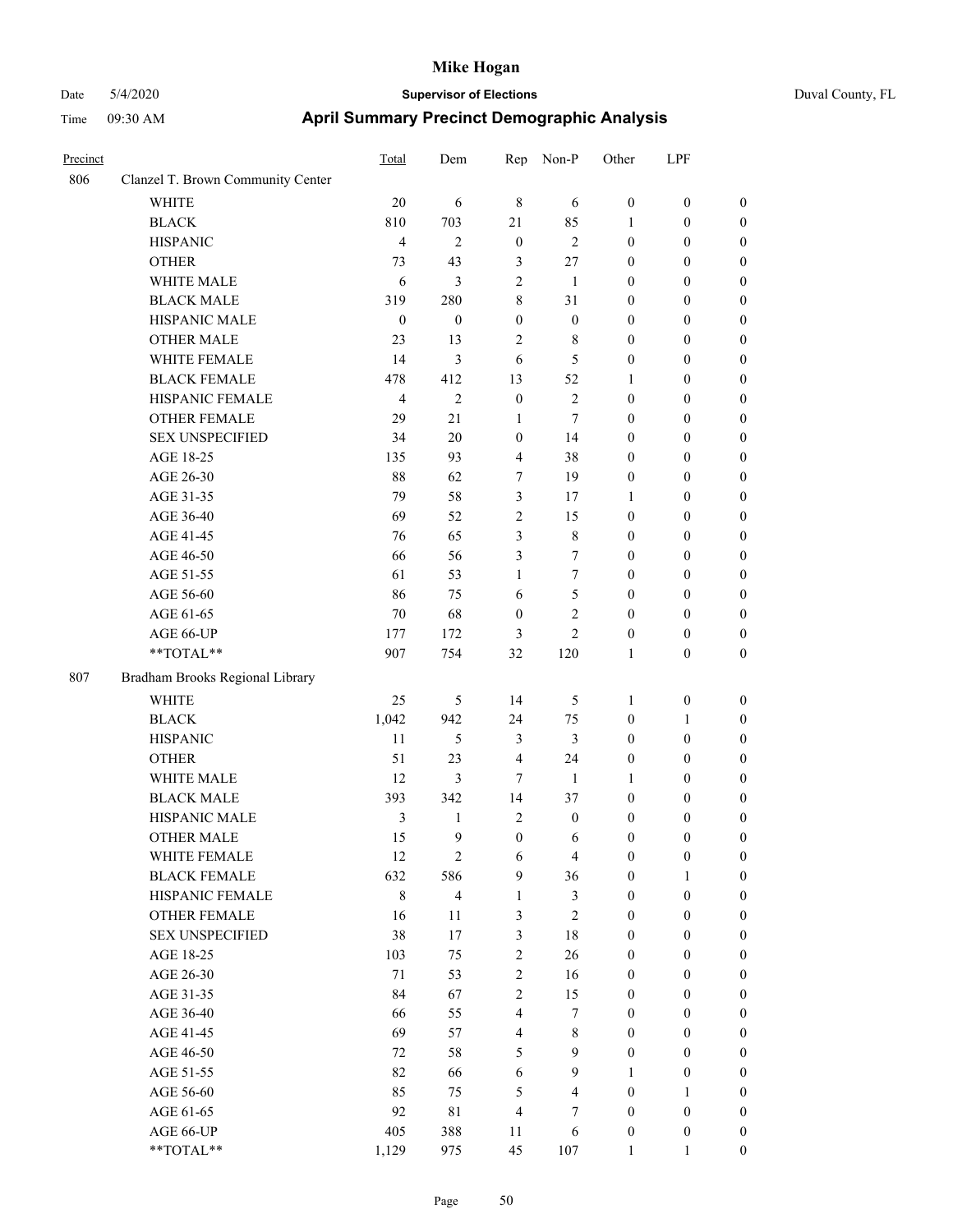| Precinct |                                  | Total  | Dem            | Rep              | Non-P            | Other            | LPF              |                  |
|----------|----------------------------------|--------|----------------|------------------|------------------|------------------|------------------|------------------|
| 808      | Fairway Oaks                     |        |                |                  |                  |                  |                  |                  |
|          | <b>WHITE</b>                     | 55     | 19             | 15               | 19               | $\overline{2}$   | $\boldsymbol{0}$ | $\boldsymbol{0}$ |
|          | <b>BLACK</b>                     | 1,744  | 1,506          | 33               | 200              | 5                | $\boldsymbol{0}$ | $\boldsymbol{0}$ |
|          | <b>HISPANIC</b>                  | 19     | 6              | 1                | 12               | $\boldsymbol{0}$ | $\boldsymbol{0}$ | $\boldsymbol{0}$ |
|          | <b>OTHER</b>                     | 108    | 52             | 6                | 49               | $\boldsymbol{0}$ | 1                | $\boldsymbol{0}$ |
|          | WHITE MALE                       | 14     | 5              | 5                | 3                | $\mathbf{1}$     | $\boldsymbol{0}$ | $\boldsymbol{0}$ |
|          | <b>BLACK MALE</b>                | 653    | 544            | 18               | 89               | $\overline{2}$   | $\boldsymbol{0}$ | $\boldsymbol{0}$ |
|          | HISPANIC MALE                    | $\tau$ | $\overline{4}$ | $\mathbf{0}$     | 3                | $\mathbf{0}$     | $\boldsymbol{0}$ | $\boldsymbol{0}$ |
|          | <b>OTHER MALE</b>                | 31     | 17             | $\mathfrak{Z}$   | 11               | $\boldsymbol{0}$ | $\boldsymbol{0}$ | $\boldsymbol{0}$ |
|          | WHITE FEMALE                     | 41     | 14             | 10               | 16               | 1                | $\boldsymbol{0}$ | $\boldsymbol{0}$ |
|          | <b>BLACK FEMALE</b>              | 1,069  | 946            | 15               | 105              | 3                | $\boldsymbol{0}$ | $\boldsymbol{0}$ |
|          | HISPANIC FEMALE                  | 12     | $\overline{2}$ | 1                | 9                | $\boldsymbol{0}$ | $\boldsymbol{0}$ | $\boldsymbol{0}$ |
|          | <b>OTHER FEMALE</b>              | 41     | 25             | 3                | 12               | $\mathbf{0}$     | 1                | $\boldsymbol{0}$ |
|          | <b>SEX UNSPECIFIED</b>           | 58     | 26             | $\boldsymbol{0}$ | 32               | $\boldsymbol{0}$ | $\boldsymbol{0}$ | $\boldsymbol{0}$ |
|          | AGE 18-25                        | 276    | 183            | 7                | 86               | $\boldsymbol{0}$ | $\boldsymbol{0}$ | $\boldsymbol{0}$ |
|          | AGE 26-30                        | 256    | 188            | 6                | 60               | $\sqrt{2}$       | $\boldsymbol{0}$ | $\boldsymbol{0}$ |
|          | AGE 31-35                        | 226    | 179            | 7                | 38               | 1                | 1                | $\boldsymbol{0}$ |
|          | AGE 36-40                        | 158    | 123            | 5                | 28               | $\overline{2}$   | $\boldsymbol{0}$ | $\boldsymbol{0}$ |
|          | AGE 41-45                        | 128    | 106            | 8                | 14               | $\boldsymbol{0}$ | $\boldsymbol{0}$ | $\boldsymbol{0}$ |
|          | AGE 46-50                        | 136    | 114            | 6                | 15               | 1                | $\boldsymbol{0}$ | $\boldsymbol{0}$ |
|          | AGE 51-55                        | 144    | 132            | $\overline{2}$   | 10               | $\boldsymbol{0}$ | $\boldsymbol{0}$ | $\boldsymbol{0}$ |
|          | AGE 56-60                        | 175    | 161            | $\overline{4}$   | 10               | $\mathbf{0}$     | $\boldsymbol{0}$ | $\boldsymbol{0}$ |
|          | AGE 61-65                        | 172    | 160            | 5                | $\overline{7}$   | $\mathbf{0}$     | $\boldsymbol{0}$ | $\boldsymbol{0}$ |
|          | AGE 66-UP                        | 255    | 237            | 5                | 12               | 1                | $\boldsymbol{0}$ | $\boldsymbol{0}$ |
|          | **TOTAL**                        | 1,926  | 1,583          | 55               | 280              | $\overline{7}$   | 1                | $\boldsymbol{0}$ |
| 809      | Simonds-Johnson Community Center |        |                |                  |                  |                  |                  |                  |
|          | WHITE                            | 85     | 31             | 28               | 24               | $\sqrt{2}$       | $\boldsymbol{0}$ | $\boldsymbol{0}$ |
|          | <b>BLACK</b>                     | 2,284  | 1,960          | 54               | 261              | 9                | $\boldsymbol{0}$ | $\boldsymbol{0}$ |
|          | <b>HISPANIC</b>                  | 29     | 17             | $\overline{2}$   | 9                | $\mathbf{1}$     | $\boldsymbol{0}$ | $\boldsymbol{0}$ |
|          | <b>OTHER</b>                     | 186    | $72\,$         | 13               | 99               | 1                | 1                | $\boldsymbol{0}$ |
|          | WHITE MALE                       | 40     | 13             | 16               | 10               | 1                | $\boldsymbol{0}$ | $\boldsymbol{0}$ |
|          | <b>BLACK MALE</b>                | 901    | 747            | 24               | 126              | $\overline{4}$   | $\boldsymbol{0}$ | $\boldsymbol{0}$ |
|          | HISPANIC MALE                    | 13     | 9              | $\boldsymbol{0}$ | 3                | $\mathbf{1}$     | $\boldsymbol{0}$ | $\boldsymbol{0}$ |
|          | <b>OTHER MALE</b>                | 57     | 22             | 7                | 27               | 1                | $\boldsymbol{0}$ | $\boldsymbol{0}$ |
|          | WHITE FEMALE                     | 43     | 17             | 12               | 13               | 1                | $\boldsymbol{0}$ | $\boldsymbol{0}$ |
|          | <b>BLACK FEMALE</b>              | 1,336  | 1,180          | 30               | 121              | 5                | $\boldsymbol{0}$ | $\boldsymbol{0}$ |
|          | HISPANIC FEMALE                  | 15     | 8              | $\overline{2}$   | 5                | $\boldsymbol{0}$ | $\boldsymbol{0}$ | $\boldsymbol{0}$ |
|          | OTHER FEMALE                     | 74     | 37             | 6                | 30               | $\boldsymbol{0}$ | 1                | $\boldsymbol{0}$ |
|          | <b>SEX UNSPECIFIED</b>           | 105    | 47             | $\boldsymbol{0}$ | 58               | $\boldsymbol{0}$ | $\boldsymbol{0}$ | $\boldsymbol{0}$ |
|          | AGE 18-25                        | 453    | 297            | $18\,$           | 132              | 6                | $\boldsymbol{0}$ | $\boldsymbol{0}$ |
|          | AGE 26-30                        | 298    | 220            | 11               | 66               | $\mathbf{1}$     | $\boldsymbol{0}$ | $\boldsymbol{0}$ |
|          | AGE 31-35                        | 263    | 185            | 14               | 62               | $\sqrt{2}$       | $\boldsymbol{0}$ | $\boldsymbol{0}$ |
|          | AGE 36-40                        | 211    | 166            | 12               | 32               | $\boldsymbol{0}$ | 1                | $\boldsymbol{0}$ |
|          | AGE 41-45                        | 187    | 157            | $\overline{4}$   | 24               | $\overline{c}$   | $\boldsymbol{0}$ | $\boldsymbol{0}$ |
|          | AGE 46-50                        | 184    | 152            | 7                | 24               | $\mathbf{1}$     | $\boldsymbol{0}$ | $\boldsymbol{0}$ |
|          | AGE 51-55                        | 175    | 149            | 12               | 14               | $\boldsymbol{0}$ | $\boldsymbol{0}$ | $\boldsymbol{0}$ |
|          | AGE 56-60                        | 227    | 203            | $7\phantom{.0}$  | 17               | $\boldsymbol{0}$ | $\boldsymbol{0}$ | $\boldsymbol{0}$ |
|          | AGE 61-65                        | 184    | 173            | 4                | $\boldsymbol{7}$ | $\boldsymbol{0}$ | $\boldsymbol{0}$ | $\boldsymbol{0}$ |
|          | AGE 66-UP                        | 402    | 378            | $\,$ 8 $\,$      | 15               | 1                | $\boldsymbol{0}$ | $\mathbf{0}$     |
|          | $**TOTAL**$                      | 2,584  | 2,080          | 97               | 393              | 13               | 1                | $\boldsymbol{0}$ |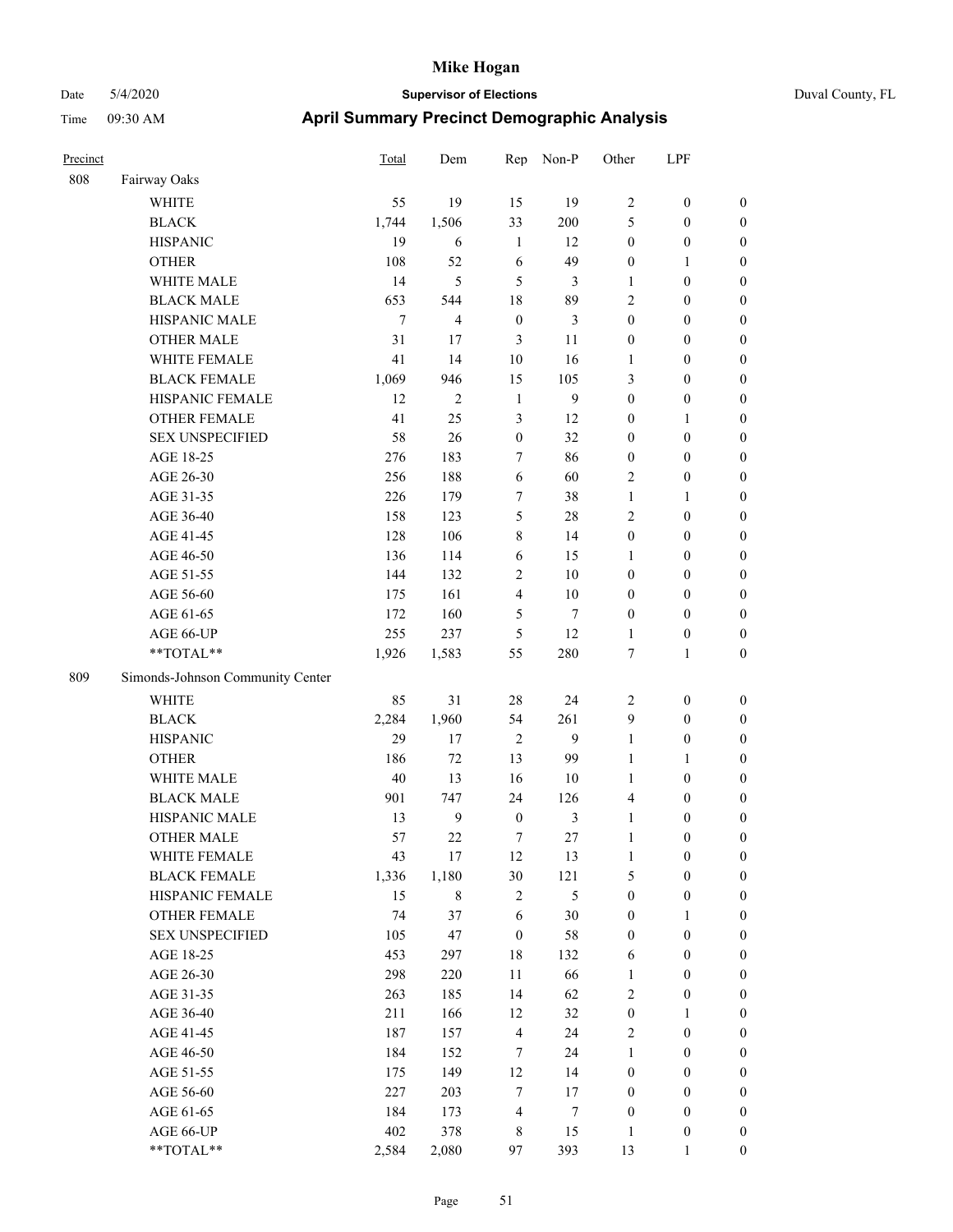|  | Duval County |
|--|--------------|
|  |              |

| Precinct |                                     | Total        | Dem              | Rep              | Non-P                   | Other            | LPF              |                  |
|----------|-------------------------------------|--------------|------------------|------------------|-------------------------|------------------|------------------|------------------|
| 810      | Temple Baptist Church               |              |                  |                  |                         |                  |                  |                  |
|          | <b>WHITE</b>                        | 1,030        | 122              | 765              | 133                     | 5                | $\mathfrak s$    | $\boldsymbol{0}$ |
|          | <b>BLACK</b>                        | 128          | 101              | $\overline{4}$   | 23                      | $\boldsymbol{0}$ | $\boldsymbol{0}$ | $\boldsymbol{0}$ |
|          | <b>HISPANIC</b>                     | 18           | $\tau$           | $\,$ 8 $\,$      | 3                       | $\boldsymbol{0}$ | $\boldsymbol{0}$ | $\boldsymbol{0}$ |
|          | <b>OTHER</b>                        | 62           | 13               | 21               | 28                      | $\boldsymbol{0}$ | $\boldsymbol{0}$ | $\boldsymbol{0}$ |
|          | WHITE MALE                          | 505          | 57               | 372              | $70\,$                  | 3                | $\mathfrak{Z}$   | $\boldsymbol{0}$ |
|          | <b>BLACK MALE</b>                   | 50           | 36               | 1                | 13                      | $\boldsymbol{0}$ | $\boldsymbol{0}$ | $\boldsymbol{0}$ |
|          | HISPANIC MALE                       | 9            | $\mathfrak{Z}$   | $\overline{4}$   | $\overline{c}$          | $\boldsymbol{0}$ | $\boldsymbol{0}$ | $\boldsymbol{0}$ |
|          | <b>OTHER MALE</b>                   | 23           | 5                | $\,$ 8 $\,$      | $10\,$                  | $\boldsymbol{0}$ | $\boldsymbol{0}$ | 0                |
|          | WHITE FEMALE                        | 510          | 64               | 386              | 56                      | $\overline{c}$   | $\sqrt{2}$       | 0                |
|          | <b>BLACK FEMALE</b>                 | 75           | 62               | $\mathfrak{Z}$   | $10\,$                  | $\boldsymbol{0}$ | $\boldsymbol{0}$ | $\boldsymbol{0}$ |
|          | HISPANIC FEMALE                     | 9            | $\overline{4}$   | $\overline{4}$   | $\mathbf{1}$            | $\boldsymbol{0}$ | $\boldsymbol{0}$ | $\boldsymbol{0}$ |
|          | OTHER FEMALE                        | 25           | 6                | 9                | 10                      | $\boldsymbol{0}$ | $\boldsymbol{0}$ | $\boldsymbol{0}$ |
|          | <b>SEX UNSPECIFIED</b>              | 32           | 6                | 11               | 15                      | $\boldsymbol{0}$ | $\boldsymbol{0}$ | $\boldsymbol{0}$ |
|          | AGE 18-25                           | 122          | 21               | 65               | 35                      | $\mathbf{1}$     | $\boldsymbol{0}$ | $\boldsymbol{0}$ |
|          | AGE 26-30                           | 86           | 19               | 45               | 19                      | $\mathbf{1}$     | $\sqrt{2}$       | $\boldsymbol{0}$ |
|          | AGE 31-35                           | 99           | $20\,$           | 43               | 35                      | $\boldsymbol{0}$ | $\mathbf{1}$     | $\boldsymbol{0}$ |
|          | AGE 36-40                           | 103          | 15               | 65               | $20\,$                  | $\mathbf{1}$     | $\sqrt{2}$       | $\boldsymbol{0}$ |
|          | AGE 41-45                           | 99           | 25               | 55               | 19                      | $\boldsymbol{0}$ | $\boldsymbol{0}$ | 0                |
|          | AGE 46-50                           | 105          | 23               | 72               | 10                      | $\boldsymbol{0}$ | $\boldsymbol{0}$ | 0                |
|          | AGE 51-55                           | 115          | 18               | 84               | 13                      | $\boldsymbol{0}$ | $\boldsymbol{0}$ | $\boldsymbol{0}$ |
|          | AGE 56-60                           | 124          | 18               | 89               | 16                      | 1                | $\boldsymbol{0}$ | $\boldsymbol{0}$ |
|          | AGE 61-65                           | 139          | 27               | 102              | $10\,$                  | $\boldsymbol{0}$ | $\boldsymbol{0}$ | $\boldsymbol{0}$ |
|          | AGE 66-UP                           | 246          | 57               | 178              | 10                      | $\mathbf{1}$     | $\boldsymbol{0}$ | $\boldsymbol{0}$ |
|          | **TOTAL**                           | 1,238        | 243              | 798              | 187                     | 5                | 5                | $\boldsymbol{0}$ |
| 811      | Police Athletic League of Jacksonvi |              |                  |                  |                         |                  |                  |                  |
|          | <b>WHITE</b>                        | 46           | 19               | 14               | 13                      | $\boldsymbol{0}$ | $\boldsymbol{0}$ | $\boldsymbol{0}$ |
|          | <b>BLACK</b>                        | 1,315        | 1,151            | 28               | 129                     | 6                | $\mathbf{1}$     | $\boldsymbol{0}$ |
|          | <b>HISPANIC</b>                     | $\tau$       | $\overline{c}$   | $\mathbf{1}$     | $\overline{\mathbf{4}}$ | $\boldsymbol{0}$ | $\boldsymbol{0}$ | $\boldsymbol{0}$ |
|          | <b>OTHER</b>                        | 83           | 44               | $\mathfrak{Z}$   | 35                      | $\mathbf{1}$     | $\boldsymbol{0}$ | $\boldsymbol{0}$ |
|          | WHITE MALE                          | 15           | 6                | 6                | 3                       | $\boldsymbol{0}$ | $\boldsymbol{0}$ | 0                |
|          | <b>BLACK MALE</b>                   | 525          | 436              | 18               | 67                      | $\overline{4}$   | $\boldsymbol{0}$ | 0                |
|          | HISPANIC MALE                       | $\mathbf{1}$ | $\boldsymbol{0}$ | $\boldsymbol{0}$ | $\mathbf{1}$            | $\boldsymbol{0}$ | $\boldsymbol{0}$ | $\boldsymbol{0}$ |
|          | <b>OTHER MALE</b>                   | 30           | 17               | $\boldsymbol{0}$ | 13                      | $\boldsymbol{0}$ | $\boldsymbol{0}$ | $\boldsymbol{0}$ |
|          | WHITE FEMALE                        | 29           | $12\,$           | $\tau$           | 10                      | $\boldsymbol{0}$ | $\boldsymbol{0}$ | $\boldsymbol{0}$ |
|          | <b>BLACK FEMALE</b>                 | 772          | 702              | $10\,$           | 57                      | 2                | $\mathbf{1}$     | $\boldsymbol{0}$ |
|          | HISPANIC FEMALE                     | 6            | $\overline{2}$   | $\mathbf{1}$     | 3                       | $\boldsymbol{0}$ | $\boldsymbol{0}$ | $\overline{0}$   |
|          | <b>OTHER FEMALE</b>                 | $28\,$       | 15               | $\mathbf{1}$     | 12                      | $\boldsymbol{0}$ | $\boldsymbol{0}$ | $\overline{0}$   |
|          | <b>SEX UNSPECIFIED</b>              | 45           | 26               | $\mathfrak{Z}$   | 15                      | $\mathbf{1}$     | $\boldsymbol{0}$ | $\overline{0}$   |
|          | AGE 18-25                           | 197          | 135              | $\mathbf{9}$     | 51                      | $\overline{2}$   | $\boldsymbol{0}$ | $\overline{0}$   |
|          | AGE 26-30                           | 151          | 121              | $\overline{4}$   | 24                      | $\mathbf{1}$     | $\mathbf{1}$     | 0                |
|          | AGE 31-35                           | 145          | 104              | 9                | 30                      | $\sqrt{2}$       | $\boldsymbol{0}$ | 0                |
|          | AGE 36-40                           | 116          | 87               | $\sqrt{2}$       | $27\,$                  | $\boldsymbol{0}$ | $\boldsymbol{0}$ | $\boldsymbol{0}$ |
|          | AGE 41-45                           | 112          | 99               | $\mathfrak{Z}$   | $10\,$                  | $\boldsymbol{0}$ | $\boldsymbol{0}$ | $\boldsymbol{0}$ |
|          | AGE 46-50                           | 106          | 91               | $\mathfrak{Z}$   | 12                      | $\boldsymbol{0}$ | $\boldsymbol{0}$ | $\boldsymbol{0}$ |
|          | AGE 51-55                           | 116          | 104              | $\sqrt{6}$       | 5                       | $\mathbf{1}$     | $\boldsymbol{0}$ | $\boldsymbol{0}$ |
|          | AGE 56-60                           | 126          | 115              | $\sqrt{2}$       | 9                       | $\boldsymbol{0}$ | $\boldsymbol{0}$ | $\boldsymbol{0}$ |
|          | AGE 61-65                           | 113          | 102              | $\sqrt{6}$       | 5                       | $\boldsymbol{0}$ | $\boldsymbol{0}$ | $\overline{0}$   |
|          | AGE 66-UP                           | 269          | 258              | $\sqrt{2}$       | $\,$ 8 $\,$             | $\mathbf{1}$     | $\boldsymbol{0}$ | $\overline{0}$   |
|          | **TOTAL**                           | 1,451        | 1,216            | 46               | 181                     | $\boldsymbol{7}$ | $\mathbf{1}$     | $\boldsymbol{0}$ |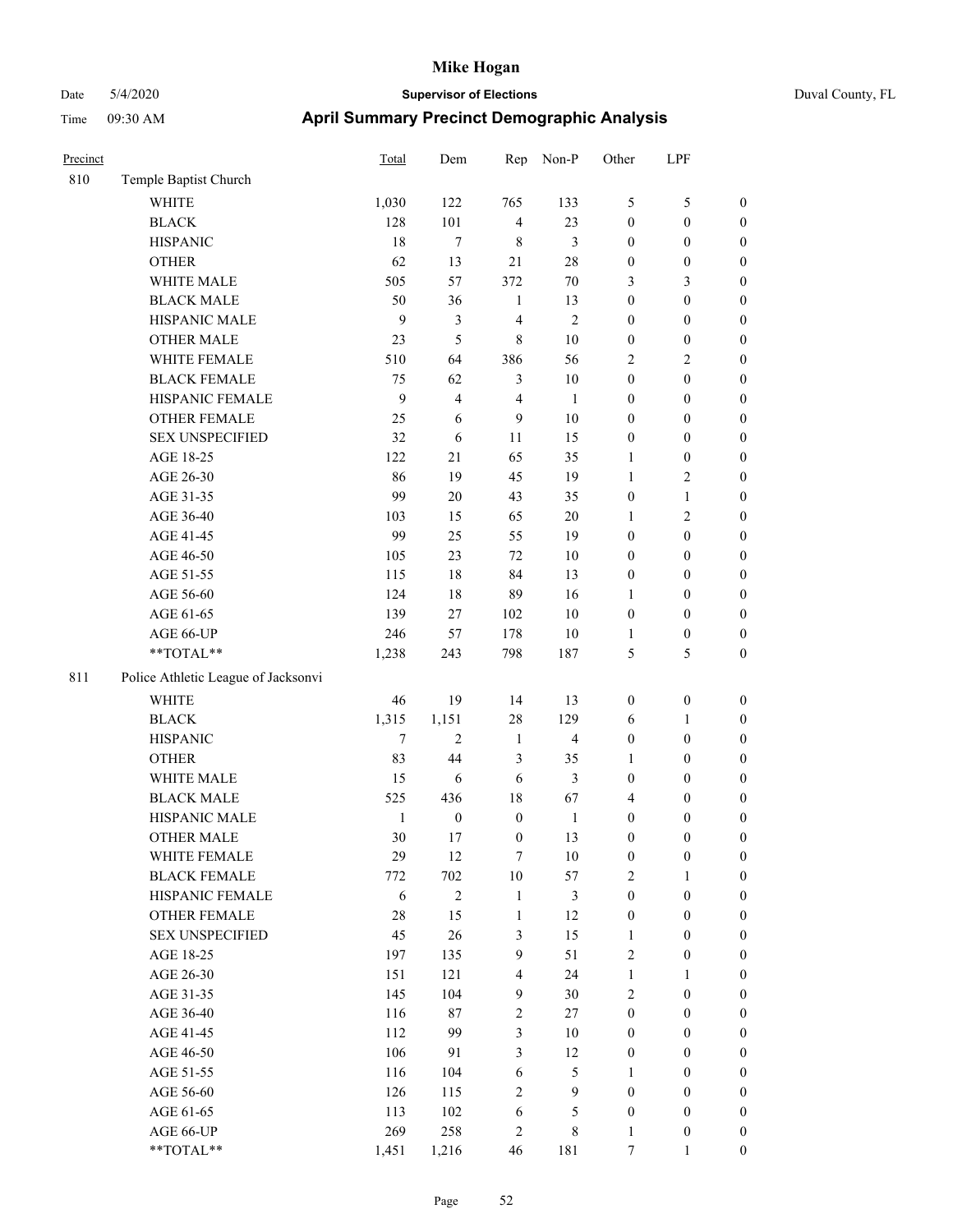# Date 5/4/2020 **Supervisor of Elections** Duval County, FL Time 09:30 AM **April Summary Precinct Demographic Analysis**

| Precinct |                              | Total | Dem            | Rep                     | Non-P                   | Other            | LPF              |                  |
|----------|------------------------------|-------|----------------|-------------------------|-------------------------|------------------|------------------|------------------|
| 812      | <b>Emmett Reed Center</b>    |       |                |                         |                         |                  |                  |                  |
|          | <b>WHITE</b>                 | 68    | 24             | 21                      | 23                      | $\boldsymbol{0}$ | $\boldsymbol{0}$ | $\boldsymbol{0}$ |
|          | <b>BLACK</b>                 | 1,185 | 1,039          | 23                      | 122                     | 1                | $\boldsymbol{0}$ | $\boldsymbol{0}$ |
|          | <b>HISPANIC</b>              | 22    | 13             | $\sqrt{2}$              | $\tau$                  | $\boldsymbol{0}$ | $\boldsymbol{0}$ | $\boldsymbol{0}$ |
|          | <b>OTHER</b>                 | 69    | 34             | 3                       | 31                      | 1                | $\boldsymbol{0}$ | $\boldsymbol{0}$ |
|          | WHITE MALE                   | 24    | 9              | $\,$ 8 $\,$             | $\tau$                  | $\boldsymbol{0}$ | $\boldsymbol{0}$ | $\boldsymbol{0}$ |
|          | <b>BLACK MALE</b>            | 474   | 394            | 11                      | 68                      | 1                | $\boldsymbol{0}$ | $\boldsymbol{0}$ |
|          | HISPANIC MALE                | 9     | $\overline{7}$ | $\boldsymbol{0}$        | $\sqrt{2}$              | $\boldsymbol{0}$ | $\boldsymbol{0}$ | $\boldsymbol{0}$ |
|          | <b>OTHER MALE</b>            | 23    | 12             | $\overline{2}$          | $\,$ 8 $\,$             | $\mathbf{1}$     | $\boldsymbol{0}$ | $\boldsymbol{0}$ |
|          | WHITE FEMALE                 | 43    | 15             | 13                      | 15                      | $\boldsymbol{0}$ | $\boldsymbol{0}$ | $\boldsymbol{0}$ |
|          | <b>BLACK FEMALE</b>          | 693   | 633            | 11                      | 49                      | $\boldsymbol{0}$ | $\boldsymbol{0}$ | $\boldsymbol{0}$ |
|          | HISPANIC FEMALE              | 12    | 6              | $\overline{\mathbf{c}}$ | $\overline{\mathbf{4}}$ | $\boldsymbol{0}$ | $\boldsymbol{0}$ | $\boldsymbol{0}$ |
|          | <b>OTHER FEMALE</b>          | 19    | 14             | 1                       | $\overline{4}$          | $\boldsymbol{0}$ | $\boldsymbol{0}$ | $\mathbf{0}$     |
|          | <b>SEX UNSPECIFIED</b>       | 47    | $20\,$         | $\mathbf{1}$            | 26                      | $\boldsymbol{0}$ | $\boldsymbol{0}$ | $\mathbf{0}$     |
|          | AGE 18-25                    | 136   | 78             | $\overline{\mathbf{4}}$ | 54                      | $\boldsymbol{0}$ | $\boldsymbol{0}$ | $\boldsymbol{0}$ |
|          | AGE 26-30                    | 112   | 83             | 3                       | 26                      | $\boldsymbol{0}$ | $\boldsymbol{0}$ | $\boldsymbol{0}$ |
|          | AGE 31-35                    | 119   | 100            | 3                       | 16                      | $\boldsymbol{0}$ | $\boldsymbol{0}$ | $\boldsymbol{0}$ |
|          | AGE 36-40                    | 94    | 79             | 2                       | 13                      | $\boldsymbol{0}$ | $\boldsymbol{0}$ | $\boldsymbol{0}$ |
|          | AGE 41-45                    | 106   | 78             | $11\,$                  | 16                      | 1                | $\boldsymbol{0}$ | $\boldsymbol{0}$ |
|          | AGE 46-50                    | 95    | 78             | 3                       | 14                      | $\boldsymbol{0}$ | $\boldsymbol{0}$ | $\boldsymbol{0}$ |
|          | AGE 51-55                    | 95    | 76             | 7                       | 11                      | 1                | $\boldsymbol{0}$ | $\boldsymbol{0}$ |
|          | AGE 56-60                    | 135   | 120            | 7                       | $\,8\,$                 | $\boldsymbol{0}$ | $\boldsymbol{0}$ | $\boldsymbol{0}$ |
|          | AGE 61-65                    | 138   | 120            | 5                       | 13                      | $\boldsymbol{0}$ | $\boldsymbol{0}$ | $\boldsymbol{0}$ |
|          | AGE 66-UP                    | 314   | 298            | $\overline{4}$          | 12                      | $\boldsymbol{0}$ | $\boldsymbol{0}$ | $\boldsymbol{0}$ |
|          | **TOTAL**                    | 1,344 | 1,110          | 49                      | 183                     | $\overline{c}$   | $\boldsymbol{0}$ | $\mathbf{0}$     |
| 813      | Our Redeemer Lutheran Church |       |                |                         |                         |                  |                  |                  |
|          | WHITE                        | 2,241 | 410            | 1,402                   | 402                     | $20\,$           | $\boldsymbol{7}$ | $\boldsymbol{0}$ |
|          | <b>BLACK</b>                 | 3,334 | 2,847          | 90                      | 379                     | 16               | $\sqrt{2}$       | $\boldsymbol{0}$ |
|          | <b>HISPANIC</b>              | 136   | 51             | 41                      | 43                      | $\mathbf{1}$     | $\boldsymbol{0}$ | $\boldsymbol{0}$ |
|          | <b>OTHER</b>                 | 302   | 129            | 50                      | 121                     | $\boldsymbol{0}$ | $\sqrt{2}$       | $\boldsymbol{0}$ |
|          | WHITE MALE                   | 1,092 | 173            | 708                     | 197                     | 9                | $\sqrt{5}$       | $\boldsymbol{0}$ |
|          | <b>BLACK MALE</b>            | 1,429 | 1,155          | 58                      | 204                     | 10               | $\overline{2}$   | $\boldsymbol{0}$ |
|          | HISPANIC MALE                | 66    | 20             | 22                      | 24                      | $\boldsymbol{0}$ | $\boldsymbol{0}$ | $\boldsymbol{0}$ |
|          | <b>OTHER MALE</b>            | 113   | 36             | 23                      | 52                      | $\boldsymbol{0}$ | $\overline{c}$   | $\boldsymbol{0}$ |
|          | WHITE FEMALE                 | 1,123 | 235            | 677                     | 198                     | 11               | $\sqrt{2}$       | $\theta$         |
|          | <b>BLACK FEMALE</b>          | 1,870 | 1,671          | 31                      | 162                     | 6                | $\boldsymbol{0}$ | 0                |
|          | HISPANIC FEMALE              | 69    | 31             | 18                      | 19                      | $\mathbf{1}$     | $\boldsymbol{0}$ | $\theta$         |
|          | <b>OTHER FEMALE</b>          | 122   | 64             | 24                      | 34                      | $\boldsymbol{0}$ | $\boldsymbol{0}$ | 0                |
|          | <b>SEX UNSPECIFIED</b>       | 129   | 52             | 22                      | 55                      | $\boldsymbol{0}$ | $\boldsymbol{0}$ | 0                |
|          | AGE 18-25                    | 740   | 419            | 122                     | 189                     | 8                | $\sqrt{2}$       | $\boldsymbol{0}$ |
|          | AGE 26-30                    | 467   | 240            | 94                      | 130                     | $\sqrt{2}$       | $\mathbf{1}$     | $\boldsymbol{0}$ |
|          | AGE 31-35                    | 453   | 245            | 106                     | 99                      | $\mathbf{1}$     | $\sqrt{2}$       | $\theta$         |
|          | AGE 36-40                    | 558   | 341            | 108                     | 107                     | $\mathbf{1}$     | $\mathbf{1}$     | $\boldsymbol{0}$ |
|          | AGE 41-45                    | 488   | 331            | 79                      | $70\,$                  | 7                | $\mathbf{1}$     | $\boldsymbol{0}$ |
|          | AGE 46-50                    | 640   | 390            | 162                     | $87\,$                  | $\mathbf{1}$     | $\boldsymbol{0}$ | $\overline{0}$   |
|          | AGE 51-55                    | 585   | 349            | 169                     | 60                      | 6                | $\mathbf{1}$     | $\boldsymbol{0}$ |
|          | AGE 56-60                    | 594   | 309            | 196                     | 84                      | 5                | $\boldsymbol{0}$ | $\theta$         |
|          | AGE 61-65                    | 540   | 299            | 180                     | 55                      | $\overline{4}$   | $\sqrt{2}$       | $\boldsymbol{0}$ |
|          | AGE 66-UP                    | 948   | 514            | 367                     | 64                      | $\overline{c}$   | $\mathbf{1}$     | $\boldsymbol{0}$ |

\*\*TOTAL\*\* 6,013 3,437 1,583 945 37 11 0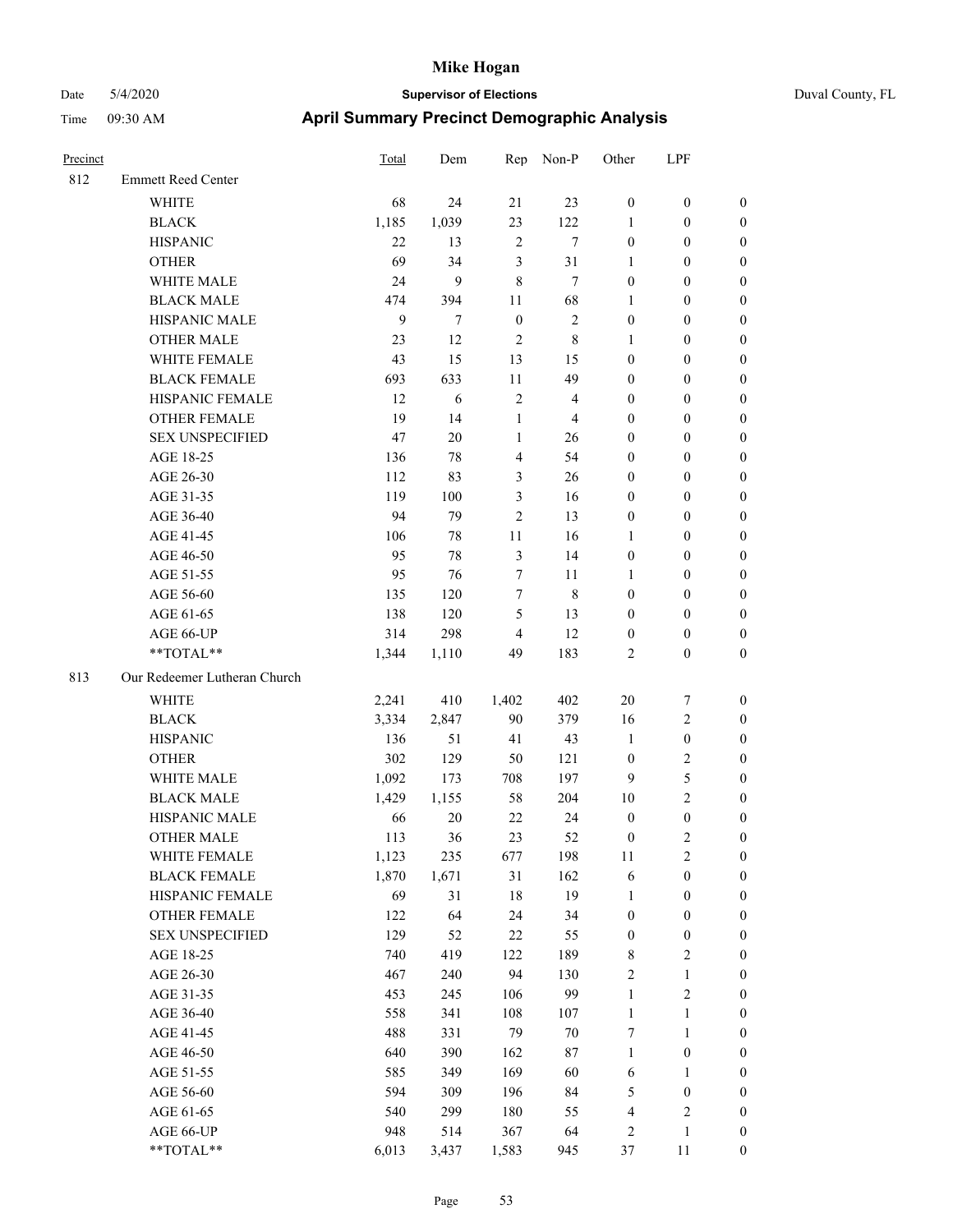| Precinct |                               | Total | Dem   | Rep              | Non-P                   | Other            | LPF              |                  |
|----------|-------------------------------|-------|-------|------------------|-------------------------|------------------|------------------|------------------|
| 814      | Cisco Garden Community Center |       |       |                  |                         |                  |                  |                  |
|          | <b>WHITE</b>                  | 2,740 | 441   | 1,927            | 364                     | 5                | $\mathfrak{Z}$   | $\boldsymbol{0}$ |
|          | <b>BLACK</b>                  | 385   | 332   | 13               | 38                      | $\overline{2}$   | $\boldsymbol{0}$ | $\boldsymbol{0}$ |
|          | <b>HISPANIC</b>               | 46    | 15    | 17               | 14                      | $\boldsymbol{0}$ | $\boldsymbol{0}$ | $\boldsymbol{0}$ |
|          | <b>OTHER</b>                  | 124   | 33    | 44               | 47                      | $\boldsymbol{0}$ | $\boldsymbol{0}$ | $\boldsymbol{0}$ |
|          | WHITE MALE                    | 1,303 | 174   | 943              | 179                     | 4                | $\mathfrak{Z}$   | 0                |
|          | <b>BLACK MALE</b>             | 179   | 151   | 9                | 19                      | $\boldsymbol{0}$ | $\boldsymbol{0}$ | $\boldsymbol{0}$ |
|          | HISPANIC MALE                 | 27    | 9     | 9                | 9                       | $\boldsymbol{0}$ | $\boldsymbol{0}$ | $\boldsymbol{0}$ |
|          | <b>OTHER MALE</b>             | 44    | 12    | 18               | 14                      | $\boldsymbol{0}$ | $\boldsymbol{0}$ | $\boldsymbol{0}$ |
|          | WHITE FEMALE                  | 1,403 | 263   | 963              | 176                     | $\mathbf{1}$     | $\boldsymbol{0}$ | $\boldsymbol{0}$ |
|          | <b>BLACK FEMALE</b>           | 204   | 179   | $\overline{4}$   | 19                      | $\sqrt{2}$       | $\boldsymbol{0}$ | $\boldsymbol{0}$ |
|          | HISPANIC FEMALE               | 17    | 5     | 7                | $\mathfrak s$           | $\boldsymbol{0}$ | $\boldsymbol{0}$ | $\boldsymbol{0}$ |
|          | OTHER FEMALE                  | 53    | 15    | 18               | $20\,$                  | $\boldsymbol{0}$ | $\boldsymbol{0}$ | $\boldsymbol{0}$ |
|          | <b>SEX UNSPECIFIED</b>        | 65    | 13    | $30\,$           | 22                      | $\boldsymbol{0}$ | $\boldsymbol{0}$ | $\boldsymbol{0}$ |
|          | AGE 18-25                     | 357   | 74    | 192              | 87                      | 3                | 1                | $\boldsymbol{0}$ |
|          | AGE 26-30                     | 210   | 40    | 126              | 43                      | $\boldsymbol{0}$ | $\mathbf{1}$     | 0                |
|          | AGE 31-35                     | 245   | 52    | 150              | 42                      | $\boldsymbol{0}$ | $\mathbf{1}$     | $\boldsymbol{0}$ |
|          | AGE 36-40                     | 241   | 59    | 137              | 45                      | $\boldsymbol{0}$ | $\boldsymbol{0}$ | $\boldsymbol{0}$ |
|          | AGE 41-45                     | 204   | 42    | 120              | 42                      | $\boldsymbol{0}$ | $\boldsymbol{0}$ | $\boldsymbol{0}$ |
|          | AGE 46-50                     | 277   | 79    | 158              | 39                      | $\mathbf{1}$     | $\boldsymbol{0}$ | $\boldsymbol{0}$ |
|          | AGE 51-55                     | 317   | 91    | 186              | 39                      | $\mathbf{1}$     | $\boldsymbol{0}$ | $\boldsymbol{0}$ |
|          | AGE 56-60                     | 362   | 81    | 235              | 45                      | $\mathbf{1}$     | $\boldsymbol{0}$ | $\boldsymbol{0}$ |
|          | AGE 61-65                     | 322   | 86    | 205              | 31                      | $\boldsymbol{0}$ | $\boldsymbol{0}$ | $\boldsymbol{0}$ |
|          | AGE 66-UP                     | 760   | 217   | 492              | 50                      | $\mathbf{1}$     | $\boldsymbol{0}$ | $\boldsymbol{0}$ |
|          | **TOTAL**                     | 3,295 | 821   | 2,001            | 463                     | 7                | 3                | $\boldsymbol{0}$ |
| 815      | Graham Branch Library         |       |       |                  |                         |                  |                  |                  |
|          | <b>WHITE</b>                  | 75    | 29    | 20               | 24                      | $\overline{c}$   | $\boldsymbol{0}$ | $\boldsymbol{0}$ |
|          | <b>BLACK</b>                  | 1,556 | 1,331 | 38               | 182                     | 5                | $\boldsymbol{0}$ | 0                |
|          | <b>HISPANIC</b>               | 20    | 13    | $\boldsymbol{0}$ | $\tau$                  | $\boldsymbol{0}$ | $\boldsymbol{0}$ | 0                |
|          | <b>OTHER</b>                  | 114   | 59    | $\overline{4}$   | 51                      | $\boldsymbol{0}$ | $\boldsymbol{0}$ | $\boldsymbol{0}$ |
|          | WHITE MALE                    | 22    | 6     | 9                | $\tau$                  | $\boldsymbol{0}$ | $\boldsymbol{0}$ | $\boldsymbol{0}$ |
|          | <b>BLACK MALE</b>             | 664   | 554   | 21               | 87                      | $\overline{c}$   | $\boldsymbol{0}$ | $\boldsymbol{0}$ |
|          | HISPANIC MALE                 | 10    | 7     | $\boldsymbol{0}$ | 3                       | $\boldsymbol{0}$ | $\boldsymbol{0}$ | $\boldsymbol{0}$ |
|          | <b>OTHER MALE</b>             | 29    | 14    | $\mathbf{1}$     | 14                      | $\boldsymbol{0}$ | $\boldsymbol{0}$ | $\boldsymbol{0}$ |
|          | WHITE FEMALE                  | 52    | 23    | $11\,$           | 16                      | $\sqrt{2}$       | $\boldsymbol{0}$ | $\boldsymbol{0}$ |
|          | <b>BLACK FEMALE</b>           | 868   | 758   | 17               | 90                      | 3                | $\boldsymbol{0}$ | 0                |
|          | HISPANIC FEMALE               | 10    | 6     | $\boldsymbol{0}$ | $\overline{\mathbf{4}}$ | $\boldsymbol{0}$ | $\boldsymbol{0}$ | 0                |
|          | <b>OTHER FEMALE</b>           | 53    | 35    | 3                | 15                      | $\boldsymbol{0}$ | $\boldsymbol{0}$ | 0                |
|          | <b>SEX UNSPECIFIED</b>        | 57    | 29    | $\boldsymbol{0}$ | $28\,$                  | $\boldsymbol{0}$ | $\boldsymbol{0}$ | 0                |
|          | AGE 18-25                     | 224   | 141   | $\tau$           | 74                      | $\overline{c}$   | $\boldsymbol{0}$ | $\overline{0}$   |
|          | AGE 26-30                     | 156   | 117   | 6                | 33                      | $\boldsymbol{0}$ | $\boldsymbol{0}$ | $\boldsymbol{0}$ |
|          | AGE 31-35                     | 170   | 125   | $\,$ 8 $\,$      | 35                      | $\overline{c}$   | $\boldsymbol{0}$ | $\overline{0}$   |
|          | AGE 36-40                     | 171   | 132   | $\mathfrak{Z}$   | 36                      | $\boldsymbol{0}$ | $\boldsymbol{0}$ | $\overline{0}$   |
|          | AGE 41-45                     | 133   | 108   | 6                | 17                      | $\sqrt{2}$       | $\boldsymbol{0}$ | $\overline{0}$   |
|          | AGE 46-50                     | 118   | 96    | $\sqrt{5}$       | 17                      | $\boldsymbol{0}$ | $\boldsymbol{0}$ | $\overline{0}$   |
|          | AGE 51-55                     | 133   | 113   | 6                | 14                      | $\boldsymbol{0}$ | $\boldsymbol{0}$ | $\boldsymbol{0}$ |
|          | AGE 56-60                     | 161   | 138   | $\,$ 8 $\,$      | 15                      | $\boldsymbol{0}$ | $\boldsymbol{0}$ | $\boldsymbol{0}$ |
|          | AGE 61-65                     | 172   | 160   | 6                | 5                       | $\mathbf{1}$     | $\boldsymbol{0}$ | $\boldsymbol{0}$ |
|          | AGE 66-UP                     | 327   | 302   | 7                | $18\,$                  | $\boldsymbol{0}$ | $\boldsymbol{0}$ | 0                |
|          | **TOTAL**                     | 1,765 | 1,432 | 62               | 264                     | $\boldsymbol{7}$ | $\boldsymbol{0}$ | $\boldsymbol{0}$ |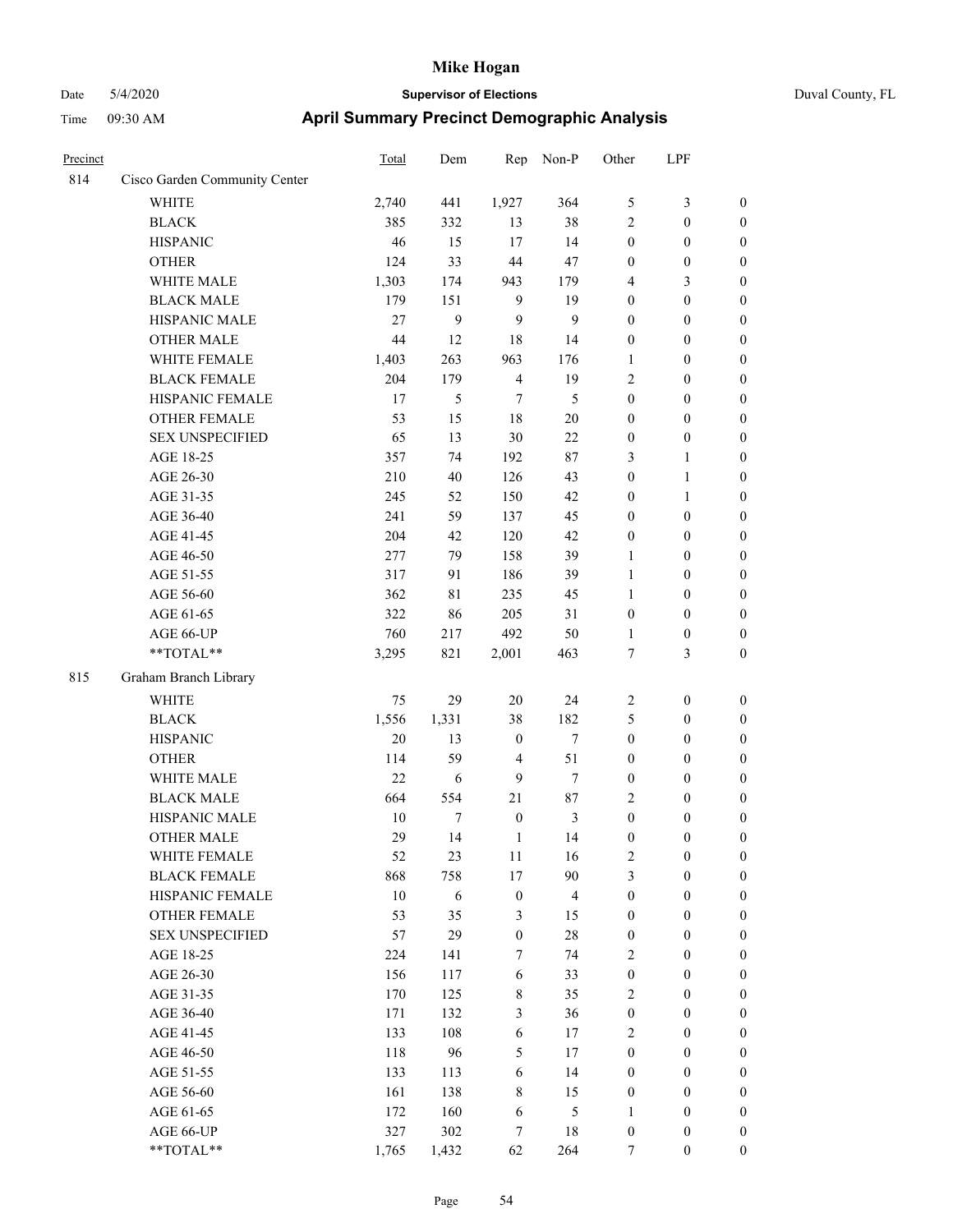| Precinct |                          | <b>Total</b> | Dem         | Rep              | Non-P          | Other            | LPF              |                  |
|----------|--------------------------|--------------|-------------|------------------|----------------|------------------|------------------|------------------|
| 816      | Norwood Community Church |              |             |                  |                |                  |                  |                  |
|          | <b>WHITE</b>             | 104          | 32          | 37               | 31             | $\overline{4}$   | $\boldsymbol{0}$ | $\boldsymbol{0}$ |
|          | <b>BLACK</b>             | 626          | 531         | 16               | 78             | 1                | $\boldsymbol{0}$ | $\boldsymbol{0}$ |
|          | <b>HISPANIC</b>          | 18           | 13          | $\boldsymbol{0}$ | $\overline{4}$ | $\boldsymbol{0}$ | 1                | $\boldsymbol{0}$ |
|          | <b>OTHER</b>             | 67           | 26          | 3                | 38             | $\boldsymbol{0}$ | $\boldsymbol{0}$ | $\boldsymbol{0}$ |
|          | WHITE MALE               | 48           | 17          | 18               | 12             | 1                | $\boldsymbol{0}$ | $\boldsymbol{0}$ |
|          | <b>BLACK MALE</b>        | 256          | 200         | 9                | 46             | 1                | $\boldsymbol{0}$ | $\boldsymbol{0}$ |
|          | HISPANIC MALE            | 9            | 5           | $\boldsymbol{0}$ | 3              | $\boldsymbol{0}$ | 1                | $\boldsymbol{0}$ |
|          | <b>OTHER MALE</b>        | 24           | 9           | $\overline{2}$   | 13             | $\boldsymbol{0}$ | $\boldsymbol{0}$ | $\boldsymbol{0}$ |
|          | WHITE FEMALE             | 54           | 15          | 17               | 19             | 3                | $\boldsymbol{0}$ | $\boldsymbol{0}$ |
|          | <b>BLACK FEMALE</b>      | 356          | 319         | 7                | 30             | $\boldsymbol{0}$ | $\boldsymbol{0}$ | $\boldsymbol{0}$ |
|          | HISPANIC FEMALE          | 9            | $\,$ 8 $\,$ | $\boldsymbol{0}$ | $\mathbf{1}$   | $\boldsymbol{0}$ | $\boldsymbol{0}$ | $\boldsymbol{0}$ |
|          | <b>OTHER FEMALE</b>      | 19           | 12          | $\boldsymbol{0}$ | 7              | $\boldsymbol{0}$ | $\boldsymbol{0}$ | $\boldsymbol{0}$ |
|          | <b>SEX UNSPECIFIED</b>   | 40           | 17          | 3                | $20\,$         | $\boldsymbol{0}$ | $\boldsymbol{0}$ | $\boldsymbol{0}$ |
|          | AGE 18-25                | 114          | 61          | $\overline{4}$   | 48             | 1                | $\boldsymbol{0}$ | $\boldsymbol{0}$ |
|          | AGE 26-30                | 82           | 62          | 4                | 15             | 1                | $\boldsymbol{0}$ | $\boldsymbol{0}$ |
|          | AGE 31-35                | 76           | 54          | $\overline{2}$   | 20             | $\boldsymbol{0}$ | $\boldsymbol{0}$ | $\boldsymbol{0}$ |
|          | AGE 36-40                | 75           | 54          | $\overline{2}$   | 19             | $\boldsymbol{0}$ | $\boldsymbol{0}$ | $\boldsymbol{0}$ |
|          | AGE 41-45                | 66           | 51          | 3                | 10             | 1                | 1                | $\boldsymbol{0}$ |
|          | AGE 46-50                | 74           | 55          | 5                | 13             | $\mathbf{1}$     | $\boldsymbol{0}$ | $\boldsymbol{0}$ |
|          | AGE 51-55                | 60           | 48          | 5                | $\overline{7}$ | $\boldsymbol{0}$ | $\boldsymbol{0}$ | $\boldsymbol{0}$ |
|          | AGE 56-60                | 75           | 52          | 11               | 12             | $\boldsymbol{0}$ | $\boldsymbol{0}$ | $\boldsymbol{0}$ |
|          | AGE 61-65                | 67           | 60          | 5                | $\overline{c}$ | $\boldsymbol{0}$ | $\boldsymbol{0}$ | $\boldsymbol{0}$ |
|          | AGE 66-UP                | 126          | 105         | 15               | 5              | 1                | $\boldsymbol{0}$ | $\boldsymbol{0}$ |
|          | **TOTAL**                | 815          | 602         | 56               | 151            | 5                | $\mathbf{1}$     | $\boldsymbol{0}$ |
| 817      | Highlands Baptist Church |              |             |                  |                |                  |                  |                  |
|          | <b>WHITE</b>             | 1,420        | 350         | 688              | 363            | 14               | 5                | $\boldsymbol{0}$ |
|          | <b>BLACK</b>             | 2,328        | 1,962       | 55               | 301            | $\,$ 8 $\,$      | 2                | $\boldsymbol{0}$ |
|          | <b>HISPANIC</b>          | 162          | 71          | 29               | 59             | $\mathfrak{Z}$   | $\boldsymbol{0}$ | $\boldsymbol{0}$ |
|          | <b>OTHER</b>             | 247          | 91          | 42               | 113            | 1                | $\boldsymbol{0}$ | $\boldsymbol{0}$ |
|          | WHITE MALE               | 634          | 135         | 329              | 161            | 5                | 4                | $\boldsymbol{0}$ |
|          | <b>BLACK MALE</b>        | 885          | 706         | 28               | 143            | 6                | 2                | $\boldsymbol{0}$ |
|          | HISPANIC MALE            | 70           | 24          | 18               | 28             | $\boldsymbol{0}$ | $\boldsymbol{0}$ | $\boldsymbol{0}$ |
|          | <b>OTHER MALE</b>        | 83           | 30          | 17               | 36             | $\boldsymbol{0}$ | 0                | $\boldsymbol{0}$ |
|          | WHITE FEMALE             | 767          | 208         | 351              | 198            | $\mathbf{9}$     | $\mathbf{1}$     | $\boldsymbol{0}$ |
|          | <b>BLACK FEMALE</b>      | 1,397        | 1,220       | $26\,$           | 149            | $\sqrt{2}$       | $\boldsymbol{0}$ | $\boldsymbol{0}$ |
|          | HISPANIC FEMALE          | 88           | 45          | $10\,$           | 30             | $\mathfrak{Z}$   | $\boldsymbol{0}$ | $\boldsymbol{0}$ |
|          | OTHER FEMALE             | 109          | 45          | $18\,$           | 45             | $\mathbf{1}$     | $\boldsymbol{0}$ | $\boldsymbol{0}$ |
|          | <b>SEX UNSPECIFIED</b>   | 124          | 61          | 17               | 46             | $\boldsymbol{0}$ | $\boldsymbol{0}$ | $\boldsymbol{0}$ |
|          | AGE 18-25                | 597          | 317         | 75               | 197            | $\,$ 8 $\,$      | $\boldsymbol{0}$ | $\boldsymbol{0}$ |
|          | AGE 26-30                | 488          | 270         | 74               | 138            | $\overline{4}$   | $\sqrt{2}$       | $\boldsymbol{0}$ |
|          | AGE 31-35                | 416          | 248         | 51               | 115            | $\mathbf{1}$     | $\mathbf{1}$     | $\boldsymbol{0}$ |
|          | AGE 36-40                | 360          | 225         | 53               | 82             | $\boldsymbol{0}$ | $\boldsymbol{0}$ | $\boldsymbol{0}$ |
|          | AGE 41-45                | 311          | $202\,$     | 41               | 65             | $\mathfrak{Z}$   | $\boldsymbol{0}$ | $\boldsymbol{0}$ |
|          | AGE 46-50                | 305          | 184         | 63               | 54             | $\mathfrak z$    | 1                | $\boldsymbol{0}$ |
|          | AGE 51-55                | 336          | 210         | 74               | 47             | $\mathfrak{Z}$   | $\sqrt{2}$       | $\boldsymbol{0}$ |
|          | AGE 56-60                | 352          | 226         | 87               | 37             | $\sqrt{2}$       | $\boldsymbol{0}$ | $\boldsymbol{0}$ |
|          | AGE 61-65                | 329          | 207         | $80\,$           | 42             | $\boldsymbol{0}$ | $\boldsymbol{0}$ | $\boldsymbol{0}$ |
|          | AGE 66-UP                | 663          | 385         | 216              | 59             | $\sqrt{2}$       | 1                | $\boldsymbol{0}$ |
|          | $**TOTAL**$              | 4,157        | 2,474       | 814              | 836            | 26               | $\tau$           | $\boldsymbol{0}$ |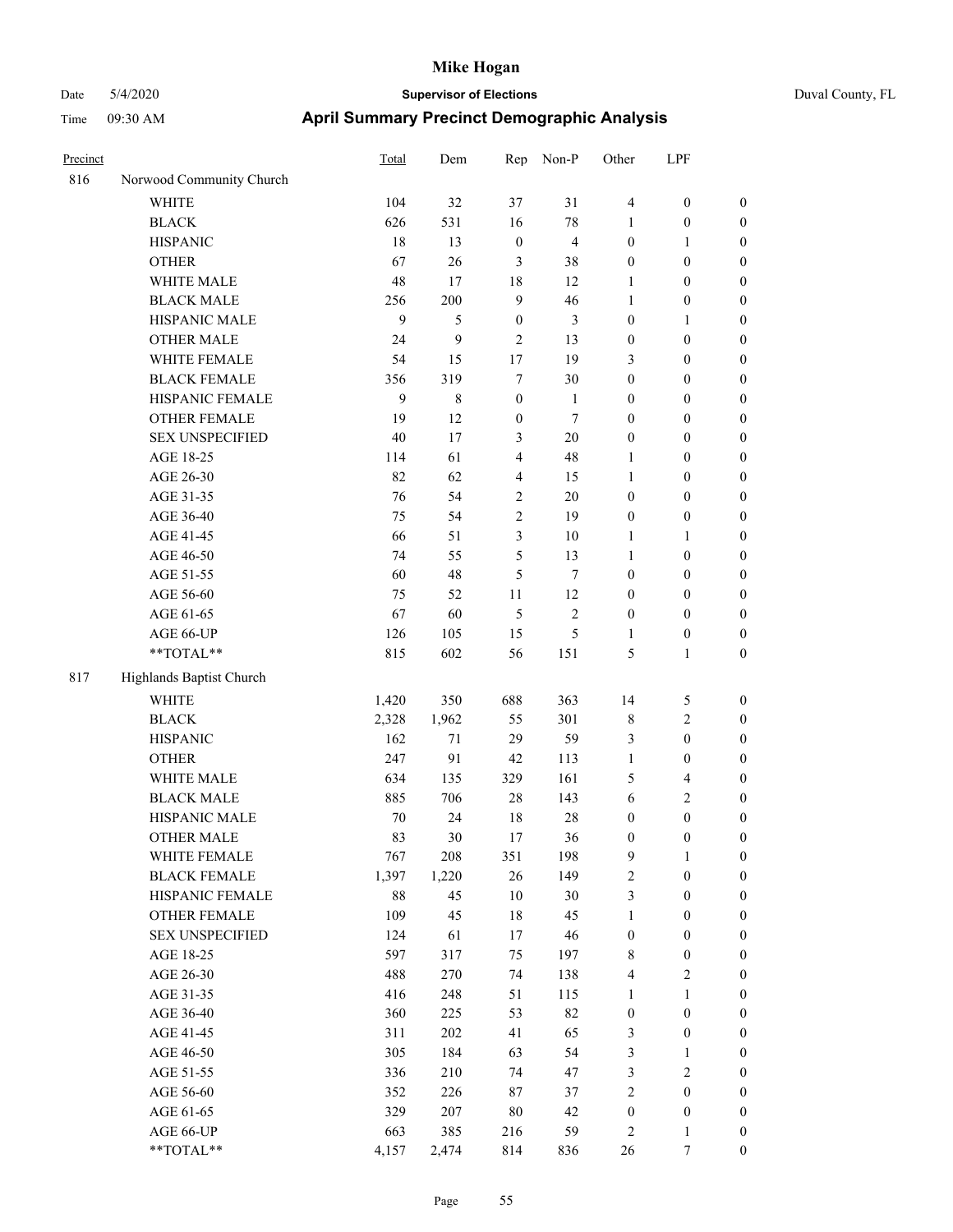| Precinct |                                     | Total       | Dem            | Rep            | Non-P          | Other            | LPF                     |                  |
|----------|-------------------------------------|-------------|----------------|----------------|----------------|------------------|-------------------------|------------------|
| 818      | Greater Harvest Christian Fellowshi |             |                |                |                |                  |                         |                  |
|          | <b>WHITE</b>                        | 308         | 83             | 156            | 69             | $\boldsymbol{0}$ | $\boldsymbol{0}$        | $\boldsymbol{0}$ |
|          | <b>BLACK</b>                        | 943         | 823            | 26             | 93             | 1                | $\boldsymbol{0}$        | $\boldsymbol{0}$ |
|          | <b>HISPANIC</b>                     | 18          | $\overline{4}$ | 5              | $\mathbf{9}$   | $\boldsymbol{0}$ | $\boldsymbol{0}$        | $\boldsymbol{0}$ |
|          | <b>OTHER</b>                        | 80          | 34             | $10\,$         | 36             | $\boldsymbol{0}$ | $\boldsymbol{0}$        | $\boldsymbol{0}$ |
|          | WHITE MALE                          | 143         | 27             | 76             | 40             | $\boldsymbol{0}$ | $\boldsymbol{0}$        | $\boldsymbol{0}$ |
|          | <b>BLACK MALE</b>                   | 380         | 317            | 17             | 45             | 1                | $\boldsymbol{0}$        | $\boldsymbol{0}$ |
|          | HISPANIC MALE                       | $\,$ 8 $\,$ | 2              | $\overline{4}$ | $\overline{2}$ | $\boldsymbol{0}$ | $\boldsymbol{0}$        | $\boldsymbol{0}$ |
|          | <b>OTHER MALE</b>                   | 28          | 14             | $\overline{4}$ | 10             | $\boldsymbol{0}$ | $\boldsymbol{0}$        | $\boldsymbol{0}$ |
|          | WHITE FEMALE                        | 161         | 54             | 79             | 28             | $\boldsymbol{0}$ | $\boldsymbol{0}$        | $\boldsymbol{0}$ |
|          | <b>BLACK FEMALE</b>                 | 549         | 493            | $\,$ 8 $\,$    | 48             | $\boldsymbol{0}$ | $\boldsymbol{0}$        | $\boldsymbol{0}$ |
|          | HISPANIC FEMALE                     | $\,$ 8 $\,$ | $\overline{c}$ | 1              | $\mathfrak{S}$ | $\boldsymbol{0}$ | $\boldsymbol{0}$        | $\boldsymbol{0}$ |
|          | <b>OTHER FEMALE</b>                 | 30          | 16             | 5              | 9              | $\boldsymbol{0}$ | $\boldsymbol{0}$        | $\boldsymbol{0}$ |
|          | <b>SEX UNSPECIFIED</b>              | 42          | 19             | 3              | $20\,$         | $\boldsymbol{0}$ | $\boldsymbol{0}$        | $\boldsymbol{0}$ |
|          | AGE 18-25                           | 159         | 97             | 14             | 48             | $\boldsymbol{0}$ | $\boldsymbol{0}$        | $\boldsymbol{0}$ |
|          | AGE 26-30                           | 112         | 71             | 14             | 27             | $\boldsymbol{0}$ | $\boldsymbol{0}$        | $\boldsymbol{0}$ |
|          | AGE 31-35                           | 101         | 61             | 11             | 29             | $\mathbf{0}$     | $\boldsymbol{0}$        | $\boldsymbol{0}$ |
|          | AGE 36-40                           | 152         | 111            | 18             | 23             | $\mathbf{0}$     | $\boldsymbol{0}$        | $\boldsymbol{0}$ |
|          | AGE 41-45                           | 138         | 108            | 14             | 16             | $\boldsymbol{0}$ | $\boldsymbol{0}$        | $\boldsymbol{0}$ |
|          | AGE 46-50                           | 94          | 70             | $\,$ 8 $\,$    | 16             | $\boldsymbol{0}$ | $\boldsymbol{0}$        | $\boldsymbol{0}$ |
|          | AGE 51-55                           | 109         | 71             | 21             | 16             | 1                | $\boldsymbol{0}$        | $\boldsymbol{0}$ |
|          | AGE 56-60                           | 106         | 76             | 20             | $10\,$         | $\boldsymbol{0}$ | $\boldsymbol{0}$        | $\boldsymbol{0}$ |
|          | AGE 61-65                           | 125         | 86             | $27\,$         | 12             | $\boldsymbol{0}$ | $\boldsymbol{0}$        | $\boldsymbol{0}$ |
|          | AGE 66-UP                           | 253         | 193            | 50             | $10\,$         | $\boldsymbol{0}$ | $\boldsymbol{0}$        | $\mathbf{0}$     |
|          | **TOTAL**                           | 1,349       | 944            | 197            | 207            | 1                | $\boldsymbol{0}$        | $\boldsymbol{0}$ |
| 901      | CWA AFL-CIO Local #3106             |             |                |                |                |                  |                         |                  |
|          | WHITE                               | 1,568       | 693            | 461            | 374            | 24               | 16                      | $\boldsymbol{0}$ |
|          | <b>BLACK</b>                        | 1,256       | 1,022          | $48\,$         | 178            | $\overline{7}$   | $\mathbf{1}$            | $\boldsymbol{0}$ |
|          | <b>HISPANIC</b>                     | 122         | 59             | 21             | 41             | $\boldsymbol{0}$ | $\mathbf{1}$            | $\boldsymbol{0}$ |
|          | <b>OTHER</b>                        | 239         | 94             | 39             | 99             | 6                | 1                       | $\boldsymbol{0}$ |
|          | WHITE MALE                          | 759         | 309            | 245            | 184            | 12               | 9                       | $\boldsymbol{0}$ |
|          | <b>BLACK MALE</b>                   | 529         | 405            | $28\,$         | 90             | 5                | 1                       | $\boldsymbol{0}$ |
|          | HISPANIC MALE                       | 65          | 34             | 10             | 21             | $\boldsymbol{0}$ | $\boldsymbol{0}$        | $\boldsymbol{0}$ |
|          | <b>OTHER MALE</b>                   | 86          | 37             | 16             | 31             | $\mathbf{1}$     | 1                       | $\boldsymbol{0}$ |
|          | WHITE FEMALE                        | 787         | 374            | 212            | 182            | 12               | $\boldsymbol{7}$        | $\boldsymbol{0}$ |
|          | <b>BLACK FEMALE</b>                 | 705         | 602            | $20\,$         | $8\sqrt{1}$    | $\sqrt{2}$       | $\boldsymbol{0}$        | $\boldsymbol{0}$ |
|          | HISPANIC FEMALE                     | 52          | 24             | $10\,$         | $17\,$         | $\boldsymbol{0}$ | 1                       | $\boldsymbol{0}$ |
|          | OTHER FEMALE                        | 99          | 37             | 18             | 39             | $\sqrt{5}$       | $\boldsymbol{0}$        | $\boldsymbol{0}$ |
|          | <b>SEX UNSPECIFIED</b>              | 103         | 46             | $10\,$         | 47             | $\boldsymbol{0}$ | $\boldsymbol{0}$        | $\boldsymbol{0}$ |
|          | AGE 18-25                           | 332         | 170            | 36             | 118            | 6                | $\overline{\mathbf{c}}$ | $\boldsymbol{0}$ |
|          | AGE 26-30                           | 444         | 243            | 62             | 126            | $\boldsymbol{9}$ | $\overline{\mathbf{4}}$ | $\boldsymbol{0}$ |
|          | AGE 31-35                           | 397         | 244            | 45             | 95             | 7                | 6                       | $\boldsymbol{0}$ |
|          | AGE 36-40                           | 322         | 201            | 44             | 71             | $\overline{4}$   | $\mathbf{2}$            | $\boldsymbol{0}$ |
|          | AGE 41-45                           | 255         | 144            | 44             | 64             | $\mathfrak{Z}$   | $\boldsymbol{0}$        | $\boldsymbol{0}$ |
|          | AGE 46-50                           | 253         | 135            | 59             | 54             | $\mathfrak{Z}$   | $\overline{\mathbf{c}}$ | $\boldsymbol{0}$ |
|          | AGE 51-55                           | 243         | 136            | 49             | 57             | $\mathbf{1}$     | $\boldsymbol{0}$        | $\boldsymbol{0}$ |
|          | AGE 56-60                           | 288         | 182            | 73             | 31             | $\mathbf{1}$     | 1                       | $\boldsymbol{0}$ |
|          | AGE 61-65                           | 244         | 147            | 58             | 36             | $\sqrt{2}$       | $\mathbf{1}$            | $\boldsymbol{0}$ |
|          | AGE 66-UP                           | 407         | 266            | 99             | 40             | $\mathbf{1}$     | $\mathbf{1}$            | $\boldsymbol{0}$ |
|          | **TOTAL**                           | 3,185       | 1,868          | 569            | 692            | 37               | 19                      | $\boldsymbol{0}$ |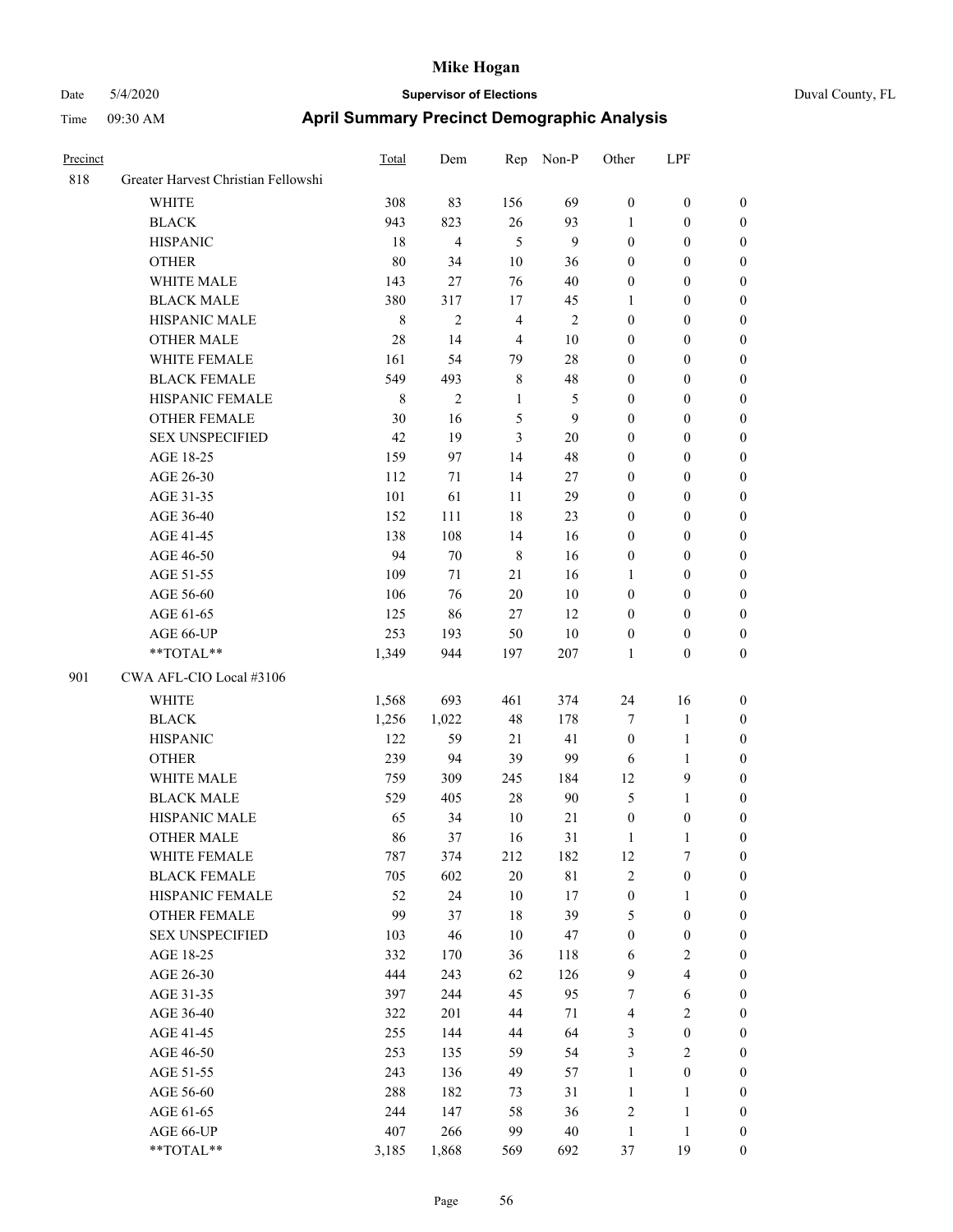| Precinct |                                     | <b>Total</b> | Dem     | Rep            | Non-P          | Other            | LPF              |                  |
|----------|-------------------------------------|--------------|---------|----------------|----------------|------------------|------------------|------------------|
| 902      | Schell-Sweet Resource Wellness Cent |              |         |                |                |                  |                  |                  |
|          | WHITE                               | 74           | 32      | 10             | 32             | $\boldsymbol{0}$ | $\boldsymbol{0}$ | $\boldsymbol{0}$ |
|          | <b>BLACK</b>                        | 2,582        | 2,266   | 71             | 236            | $\tau$           | 2                | $\boldsymbol{0}$ |
|          | <b>HISPANIC</b>                     | 22           | 13      | $\mathbf{1}$   | $\,$ 8 $\,$    | $\boldsymbol{0}$ | $\boldsymbol{0}$ | $\boldsymbol{0}$ |
|          | <b>OTHER</b>                        | 160          | 75      | $\tau$         | 76             | $\overline{2}$   | $\boldsymbol{0}$ | $\boldsymbol{0}$ |
|          | WHITE MALE                          | 33           | 11      | 9              | 13             | $\boldsymbol{0}$ | $\boldsymbol{0}$ | $\boldsymbol{0}$ |
|          | <b>BLACK MALE</b>                   | 1,031        | 871     | 36             | 121            | $\overline{2}$   | 1                | $\boldsymbol{0}$ |
|          | HISPANIC MALE                       | 11           | $\,8\,$ | $\mathbf{1}$   | $\overline{2}$ | $\boldsymbol{0}$ | $\mathbf{0}$     | $\boldsymbol{0}$ |
|          | <b>OTHER MALE</b>                   | 59           | 30      | 5              | 23             | 1                | $\boldsymbol{0}$ | $\boldsymbol{0}$ |
|          | WHITE FEMALE                        | 40           | 21      | $\mathbf{1}$   | 18             | $\boldsymbol{0}$ | $\boldsymbol{0}$ | $\boldsymbol{0}$ |
|          | <b>BLACK FEMALE</b>                 | 1,506        | 1,360   | 33             | 107            | 5                | 1                | $\boldsymbol{0}$ |
|          | HISPANIC FEMALE                     | 9            | 5       | $\mathbf{0}$   | $\overline{4}$ | $\boldsymbol{0}$ | $\boldsymbol{0}$ | $\boldsymbol{0}$ |
|          | <b>OTHER FEMALE</b>                 | 56           | 31      | 1              | 23             | 1                | $\boldsymbol{0}$ | $\boldsymbol{0}$ |
|          | <b>SEX UNSPECIFIED</b>              | 93           | 49      | $\mathfrak{Z}$ | 41             | $\boldsymbol{0}$ | $\boldsymbol{0}$ | $\boldsymbol{0}$ |
|          | AGE 18-25                           | 319          | 193     | 17             | 104            | $\overline{4}$   | 1                | $\boldsymbol{0}$ |
|          | AGE 26-30                           | 275          | 214     | 12             | 48             | $\boldsymbol{0}$ | 1                | $\boldsymbol{0}$ |
|          | AGE 31-35                           | 269          | 217     | $\overline{7}$ | 43             | $\overline{2}$   | $\boldsymbol{0}$ | $\boldsymbol{0}$ |
|          | AGE 36-40                           | 234          | 186     | 10             | 37             | $\mathbf{1}$     | $\boldsymbol{0}$ | $\boldsymbol{0}$ |
|          | AGE 41-45                           | 177          | 144     | $\overline{4}$ | 29             | $\boldsymbol{0}$ | $\boldsymbol{0}$ | $\boldsymbol{0}$ |
|          | AGE 46-50                           | 180          | 163     | 3              | 14             | $\boldsymbol{0}$ | $\boldsymbol{0}$ | $\boldsymbol{0}$ |
|          | AGE 51-55                           | 233          | 206     | 8              | 19             | $\boldsymbol{0}$ | $\boldsymbol{0}$ | $\boldsymbol{0}$ |
|          | AGE 56-60                           | 233          | 209     | 9              | 14             | 1                | $\boldsymbol{0}$ | $\boldsymbol{0}$ |
|          | AGE 61-65                           | 229          | 208     | 3              | 18             | $\boldsymbol{0}$ | $\boldsymbol{0}$ | $\boldsymbol{0}$ |
|          | AGE 66-UP                           | 689          | 646     | 16             | 26             | 1                | $\boldsymbol{0}$ | $\boldsymbol{0}$ |
|          | **TOTAL**                           | 2,838        | 2,386   | 89             | 352            | 9                | 2                | $\boldsymbol{0}$ |
| 903      | Redemption Church                   |              |         |                |                |                  |                  |                  |
|          | <b>WHITE</b>                        | 1,216        | 367     | 587            | 244            | 15               | 3                | $\boldsymbol{0}$ |
|          | <b>BLACK</b>                        | 1,415        | 1,136   | 49             | 222            | $\tau$           | 1                | $\boldsymbol{0}$ |
|          | <b>HISPANIC</b>                     | 166          | 62      | 18             | $8\sqrt{1}$    | $\overline{4}$   | 1                | $\boldsymbol{0}$ |
|          | <b>OTHER</b>                        | 252          | 100     | 51             | 95             | 5                | 1                | $\boldsymbol{0}$ |
|          | WHITE MALE                          | 528          | 145     | 259            | 112            | 9                | 3                | $\boldsymbol{0}$ |
|          | <b>BLACK MALE</b>                   | 532          | 401     | 22             | 107            | $\overline{2}$   | $\boldsymbol{0}$ | $\boldsymbol{0}$ |
|          | HISPANIC MALE                       | 73           | 23      | 11             | 37             | $\mathbf{1}$     | 1                | $\boldsymbol{0}$ |
|          | <b>OTHER MALE</b>                   | 91           | 31      | 22             | 36             | $\overline{c}$   | $\mathbf{0}$     | $\boldsymbol{0}$ |
|          | WHITE FEMALE                        | 677          | 218     | 322            | 131            | 6                | $\boldsymbol{0}$ | $\boldsymbol{0}$ |
|          | <b>BLACK FEMALE</b>                 | 854          | 709     | $26\,$         | 113            | $\sqrt{5}$       | 1                | $\boldsymbol{0}$ |
|          | HISPANIC FEMALE                     | 86           | 36      | $\tau$         | 41             | $\sqrt{2}$       | $\boldsymbol{0}$ | $\boldsymbol{0}$ |
|          | <b>OTHER FEMALE</b>                 | 118          | 58      | 22             | 36             | $\sqrt{2}$       | $\boldsymbol{0}$ | $\boldsymbol{0}$ |
|          | <b>SEX UNSPECIFIED</b>              | 90           | 44      | 14             | 29             | $\sqrt{2}$       | 1                | $\boldsymbol{0}$ |
|          | AGE 18-25                           | 392          | 206     | 54             | 123            | $\,$ $\,$        | 1                | $\boldsymbol{0}$ |
|          | AGE 26-30                           | 352          | 192     | 56             | 100            | $\mathfrak{Z}$   | $\mathbf{1}$     | $\boldsymbol{0}$ |
|          | AGE 31-35                           | 292          | 152     | 38             | 92             | $\,$ 8 $\,$      | 2                | $\boldsymbol{0}$ |
|          | AGE 36-40                           | 244          | 141     | 37             | 65             | $\boldsymbol{0}$ | 1                | $\boldsymbol{0}$ |
|          | AGE 41-45                           | 214          | 119     | 45             | 45             | $\overline{4}$   | 1                | $\boldsymbol{0}$ |
|          | AGE 46-50                           | 230          | 133     | 52             | 42             | $\mathfrak{Z}$   | $\boldsymbol{0}$ | $\boldsymbol{0}$ |
|          | AGE 51-55                           | 242          | 132     | 64             | 44             | $\sqrt{2}$       | $\boldsymbol{0}$ | $\boldsymbol{0}$ |
|          | AGE 56-60                           | 268          | 153     | 73             | 41             | $\mathbf{1}$     | $\boldsymbol{0}$ | $\boldsymbol{0}$ |
|          | AGE 61-65                           | 252          | 142     | 78             | 32             | $\boldsymbol{0}$ | $\boldsymbol{0}$ | $\boldsymbol{0}$ |
|          | AGE 66-UP                           | 563          | 295     | 208            | $58\,$         | $\sqrt{2}$       | $\boldsymbol{0}$ | $\boldsymbol{0}$ |
|          | $**TOTAL**$                         | 3,049        | 1,665   | 705            | 642            | 31               | 6                | $\boldsymbol{0}$ |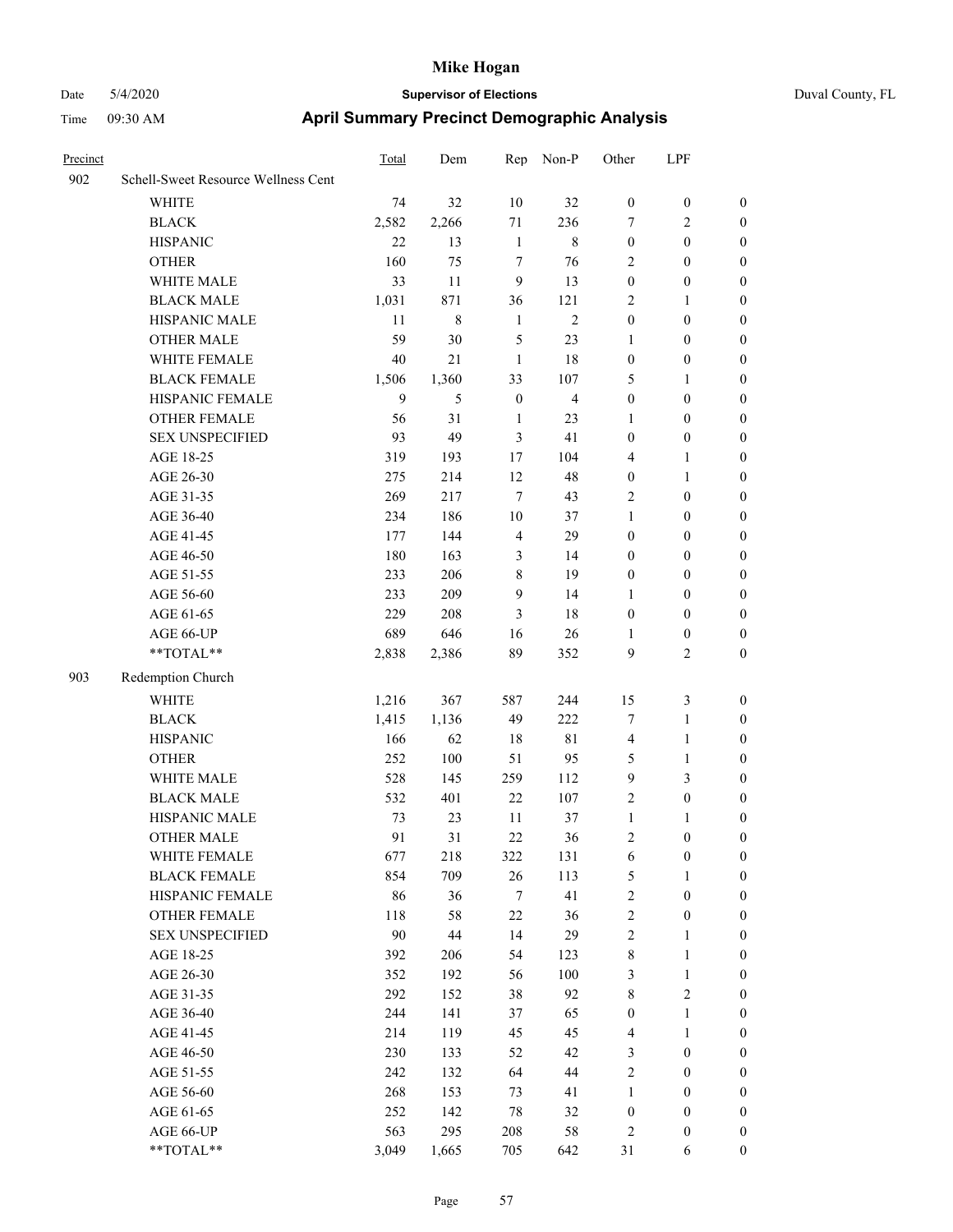| Duval Co |  |
|----------|--|
|          |  |

| Precinct |                                    | <b>Total</b>   | Dem            | Rep              | Non-P  | Other            | LPF              |                  |
|----------|------------------------------------|----------------|----------------|------------------|--------|------------------|------------------|------------------|
| 904      | Johnnie W. Walker Community Center |                |                |                  |        |                  |                  |                  |
|          | <b>WHITE</b>                       | 36             | 22             | 6                | 8      | $\boldsymbol{0}$ | $\boldsymbol{0}$ | $\boldsymbol{0}$ |
|          | <b>BLACK</b>                       | 2,372          | 2,103          | 46               | 218    | 4                | 1                | $\boldsymbol{0}$ |
|          | <b>HISPANIC</b>                    | 8              | 5              | $\boldsymbol{0}$ | 3      | $\boldsymbol{0}$ | $\boldsymbol{0}$ | $\boldsymbol{0}$ |
|          | <b>OTHER</b>                       | 123            | 64             | $\mathfrak{Z}$   | 56     | $\boldsymbol{0}$ | $\boldsymbol{0}$ | $\boldsymbol{0}$ |
|          | WHITE MALE                         | 19             | 9              | 5                | 5      | $\boldsymbol{0}$ | $\boldsymbol{0}$ | $\boldsymbol{0}$ |
|          | <b>BLACK MALE</b>                  | 926            | 798            | 18               | 108    | $\overline{2}$   | $\boldsymbol{0}$ | $\boldsymbol{0}$ |
|          | HISPANIC MALE                      | 3              | $\overline{c}$ | $\boldsymbol{0}$ | 1      | $\boldsymbol{0}$ | $\boldsymbol{0}$ | $\boldsymbol{0}$ |
|          | <b>OTHER MALE</b>                  | 37             | 21             | $\boldsymbol{0}$ | 16     | $\boldsymbol{0}$ | $\boldsymbol{0}$ | $\boldsymbol{0}$ |
|          | WHITE FEMALE                       | 16             | 12             | $\mathbf{1}$     | 3      | $\boldsymbol{0}$ | $\boldsymbol{0}$ | $\boldsymbol{0}$ |
|          | <b>BLACK FEMALE</b>                | 1,416          | 1,283          | 26               | 104    | 2                | 1                | $\boldsymbol{0}$ |
|          | HISPANIC FEMALE                    | $\overline{4}$ | 3              | $\mathbf{0}$     | 1      | $\boldsymbol{0}$ | $\boldsymbol{0}$ | 0                |
|          | <b>OTHER FEMALE</b>                | 47             | 29             | 3                | 15     | $\boldsymbol{0}$ | $\boldsymbol{0}$ | 0                |
|          | <b>SEX UNSPECIFIED</b>             | 71             | 37             | $\overline{2}$   | 32     | $\boldsymbol{0}$ | $\boldsymbol{0}$ | $\boldsymbol{0}$ |
|          | AGE 18-25                          | 261            | 187            | 5                | 67     | 1                | 1                | $\boldsymbol{0}$ |
|          | AGE 26-30                          | 222            | 170            | 5                | 46     | $\mathbf{1}$     | $\boldsymbol{0}$ | $\boldsymbol{0}$ |
|          | AGE 31-35                          | 208            | 163            | 3                | 40     | $\overline{2}$   | $\boldsymbol{0}$ | $\boldsymbol{0}$ |
|          | AGE 36-40                          | 168            | 138            | 5                | 25     | $\boldsymbol{0}$ | $\boldsymbol{0}$ | $\boldsymbol{0}$ |
|          | AGE 41-45                          | 168            | 139            | 3                | 26     | $\boldsymbol{0}$ | $\boldsymbol{0}$ | $\boldsymbol{0}$ |
|          | AGE 46-50                          | 198            | 176            | $\overline{c}$   | $20\,$ | $\boldsymbol{0}$ | $\boldsymbol{0}$ | $\boldsymbol{0}$ |
|          | AGE 51-55                          | 205            | 179            | 8                | 18     | $\boldsymbol{0}$ | $\boldsymbol{0}$ | 0                |
|          | AGE 56-60                          | 234            | 215            | $\overline{4}$   | 15     | $\boldsymbol{0}$ | $\boldsymbol{0}$ | 0                |
|          | AGE 61-65                          | 227            | 205            | 10               | 12     | $\boldsymbol{0}$ | $\boldsymbol{0}$ | 0                |
|          | AGE 66-UP                          | 648            | 622            | 10               | 16     | $\boldsymbol{0}$ | $\boldsymbol{0}$ | $\boldsymbol{0}$ |
|          | $**TOTAL**$                        | 2,539          | 2,194          | 55               | 285    | 4                | $\mathbf{1}$     | $\boldsymbol{0}$ |
| 905      | Webb Wesconnett Regional Library   |                |                |                  |        |                  |                  |                  |
|          | <b>WHITE</b>                       | 778            | 195            | 375              | 195    | 8                | 5                | $\boldsymbol{0}$ |
|          | <b>BLACK</b>                       | 1,243          | 996            | 41               | 198    | 8                | $\boldsymbol{0}$ | $\boldsymbol{0}$ |
|          | <b>HISPANIC</b>                    | 178            | 66             | 38               | 71     | $\mathbf{1}$     | $\overline{2}$   | $\boldsymbol{0}$ |
|          | <b>OTHER</b>                       | 209            | 68             | 39               | 96     | 4                | $\sqrt{2}$       | $\boldsymbol{0}$ |
|          | WHITE MALE                         | 327            | 74             | 160              | 87     | 4                | $\overline{2}$   | $\boldsymbol{0}$ |
|          | <b>BLACK MALE</b>                  | 472            | 335            | 21               | 108    | 8                | $\boldsymbol{0}$ | $\boldsymbol{0}$ |
|          | HISPANIC MALE                      | 81             | 24             | 16               | 40     | $\boldsymbol{0}$ | 1                | $\boldsymbol{0}$ |
|          | <b>OTHER MALE</b>                  | 78             | 25             | 20               | 33     | 0                | $\boldsymbol{0}$ | $\boldsymbol{0}$ |
|          | WHITE FEMALE                       | 435            | 117            | 208              | 103    | 4                | 3                | 0                |
|          | <b>BLACK FEMALE</b>                | 757            | 651            | $20\,$           | 86     | $\boldsymbol{0}$ | $\boldsymbol{0}$ | $\boldsymbol{0}$ |
|          | HISPANIC FEMALE                    | 96             | 41             | 22               | 31     | 1                | 1                | $\boldsymbol{0}$ |
|          | OTHER FEMALE                       | 101            | 38             | 15               | 42     | 4                | $\sqrt{2}$       | 0                |
|          | <b>SEX UNSPECIFIED</b>             | 61             | $20\,$         | 11               | 30     | $\boldsymbol{0}$ | $\boldsymbol{0}$ | 0                |
|          | AGE 18-25                          | 291            | 170            | $30\,$           | $87\,$ | $\mathbf{1}$     | $\mathfrak{Z}$   | $\overline{0}$   |
|          | AGE 26-30                          | 271            | 140            | 29               | 95     | 4                | $\mathfrak{Z}$   | 0                |
|          | AGE 31-35                          | 257            | 146            | 35               | $72\,$ | 4                | $\boldsymbol{0}$ | 0                |
|          | AGE 36-40                          | 225            | 116            | 37               | 68     | 3                | $\mathbf{1}$     | 0                |
|          | AGE 41-45                          | 191            | 116            | $28\,$           | 43     | 3                | $\mathbf{1}$     | 0                |
|          | AGE 46-50                          | 197            | 112            | 40               | 43     | $\mathbf{1}$     | $\mathbf{1}$     | 0                |
|          | AGE 51-55                          | 222            | 118            | 55               | 48     | $\mathbf{1}$     | $\boldsymbol{0}$ | $\boldsymbol{0}$ |
|          | AGE 56-60                          | 196            | 102            | 64               | 30     | $\boldsymbol{0}$ | $\boldsymbol{0}$ | $\boldsymbol{0}$ |
|          | AGE 61-65                          | 162            | 90             | 41               | $28\,$ | 3                | $\boldsymbol{0}$ | $\overline{0}$   |
|          | AGE 66-UP                          | 396            | 215            | 134              | 46     | $\mathbf{1}$     | $\boldsymbol{0}$ | 0                |
|          | **TOTAL**                          | 2,408          | 1,325          | 493              | 560    | $21\,$           | 9                | $\overline{0}$   |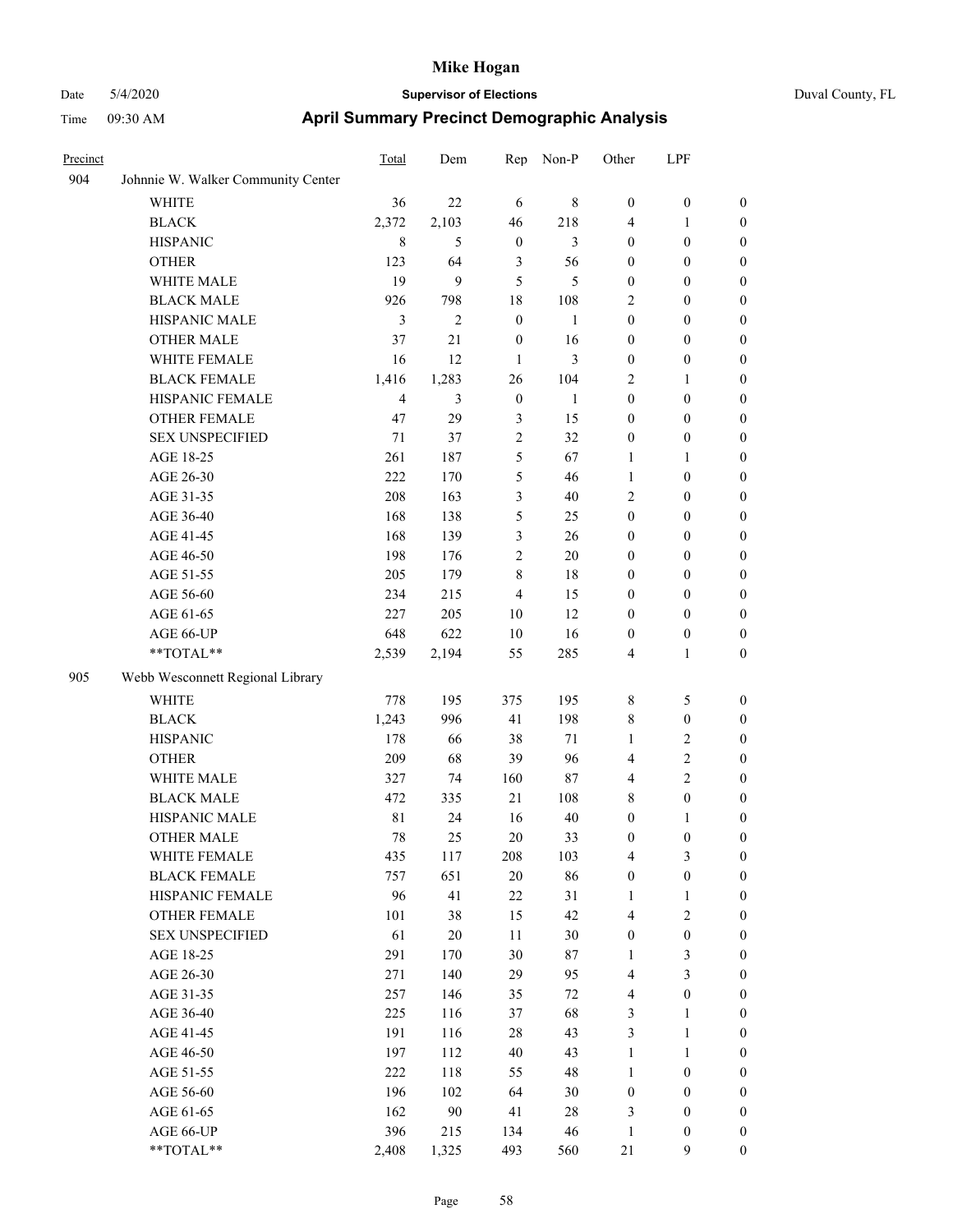| Precinct |                                | Total | Dem    | Rep            | Non-P  | Other            | LPF                     |                  |
|----------|--------------------------------|-------|--------|----------------|--------|------------------|-------------------------|------------------|
| 906      | St Andrews Presbyterian Church |       |        |                |        |                  |                         |                  |
|          | <b>WHITE</b>                   | 1,047 | 255    | 535            | 236    | 15               | 6                       | $\boldsymbol{0}$ |
|          | <b>BLACK</b>                   | 345   | 278    | 9              | 53     | 5                | $\boldsymbol{0}$        | $\boldsymbol{0}$ |
|          | <b>HISPANIC</b>                | 82    | 24     | 16             | 42     | $\boldsymbol{0}$ | $\boldsymbol{0}$        | $\boldsymbol{0}$ |
|          | <b>OTHER</b>                   | 115   | 35     | 39             | 37     | 3                | $\mathbf{1}$            | $\boldsymbol{0}$ |
|          | WHITE MALE                     | 501   | 104    | 268            | 117    | $\,$ $\,$        | $\overline{\mathbf{4}}$ | $\boldsymbol{0}$ |
|          | <b>BLACK MALE</b>              | 139   | 108    | $\overline{4}$ | $26\,$ | $\mathbf{1}$     | $\boldsymbol{0}$        | $\boldsymbol{0}$ |
|          | HISPANIC MALE                  | 40    | 11     | 12             | 17     | $\boldsymbol{0}$ | $\boldsymbol{0}$        | 0                |
|          | <b>OTHER MALE</b>              | 48    | 13     | 18             | 16     | 1                | $\boldsymbol{0}$        | $\boldsymbol{0}$ |
|          | WHITE FEMALE                   | 531   | 145    | 263            | 116    | 6                | 1                       | $\boldsymbol{0}$ |
|          | <b>BLACK FEMALE</b>            | 203   | 169    | 5              | 25     | 4                | $\boldsymbol{0}$        | $\boldsymbol{0}$ |
|          | HISPANIC FEMALE                | 42    | 13     | $\overline{4}$ | 25     | $\boldsymbol{0}$ | $\boldsymbol{0}$        | $\boldsymbol{0}$ |
|          | OTHER FEMALE                   | 50    | 16     | $18\,$         | 13     | $\overline{c}$   | $\mathbf{1}$            | $\boldsymbol{0}$ |
|          | <b>SEX UNSPECIFIED</b>         | 35    | 13     | $\tau$         | 13     | $\mathbf{1}$     | $\mathbf{1}$            | $\boldsymbol{0}$ |
|          | AGE 18-25                      | 156   | 57     | 35             | 61     | 3                | $\boldsymbol{0}$        | $\boldsymbol{0}$ |
|          | AGE 26-30                      | 130   | 48     | $30\,$         | 48     | $\overline{2}$   | $\overline{2}$          | $\boldsymbol{0}$ |
|          | AGE 31-35                      | 124   | 58     | $22\,$         | 38     | 5                | $\mathbf{1}$            | $\boldsymbol{0}$ |
|          | AGE 36-40                      | 141   | 52     | 48             | 39     | $\sqrt{2}$       | $\boldsymbol{0}$        | 0                |
|          | AGE 41-45                      | 137   | 50     | 44             | 41     | $\sqrt{2}$       | $\boldsymbol{0}$        | $\boldsymbol{0}$ |
|          | AGE 46-50                      | 134   | 64     | 43             | 24     | 3                | $\boldsymbol{0}$        | $\boldsymbol{0}$ |
|          | AGE 51-55                      | 119   | 37     | 52             | 29     | $\boldsymbol{0}$ | 1                       | $\boldsymbol{0}$ |
|          | AGE 56-60                      | 160   | 48     | 79             | $28\,$ | 5                | $\boldsymbol{0}$        | $\boldsymbol{0}$ |
|          | AGE 61-65                      | 151   | 56     | 68             | 25     | $\mathbf{1}$     | $\mathbf{1}$            | $\boldsymbol{0}$ |
|          | AGE 66-UP                      | 337   | 122    | 178            | 35     | $\boldsymbol{0}$ | $\sqrt{2}$              | $\boldsymbol{0}$ |
|          | **TOTAL**                      | 1,589 | 592    | 599            | 368    | 23               | $\tau$                  | $\boldsymbol{0}$ |
| 907      | Wesconnett Church of Christ    |       |        |                |        |                  |                         |                  |
|          | WHITE                          | 971   | 240    | 532            | 184    | 10               | $\mathfrak s$           | $\boldsymbol{0}$ |
|          | <b>BLACK</b>                   | 757   | 604    | 25             | 120    | 7                | $\mathbf{1}$            | $\boldsymbol{0}$ |
|          | <b>HISPANIC</b>                | 78    | 41     | 9              | 27     | $\mathbf{1}$     | $\boldsymbol{0}$        | $\boldsymbol{0}$ |
|          | <b>OTHER</b>                   | 141   | 44     | 35             | 61     | $\boldsymbol{0}$ | $\mathbf{1}$            | 0                |
|          | WHITE MALE                     | 461   | 88     | 267            | 97     | 5                | $\overline{4}$          | 0                |
|          | <b>BLACK MALE</b>              | 288   | 218    | 12             | 52     | 5                | 1                       | $\boldsymbol{0}$ |
|          | HISPANIC MALE                  | 30    | 16     | $\overline{4}$ | 9      | $\mathbf{1}$     | $\boldsymbol{0}$        | $\boldsymbol{0}$ |
|          | <b>OTHER MALE</b>              | 56    | 15     | 12             | 29     | $\boldsymbol{0}$ | $\boldsymbol{0}$        | $\boldsymbol{0}$ |
|          | WHITE FEMALE                   | 498   | 149    | 262            | 81     | 5                | $\mathbf{1}$            | $\boldsymbol{0}$ |
|          | <b>BLACK FEMALE</b>            | 456   | 376    | 12             | 66     | $\overline{c}$   | $\boldsymbol{0}$        | $\overline{0}$   |
|          | HISPANIC FEMALE                | 46    | 24     | $\sqrt{5}$     | 17     | $\boldsymbol{0}$ | $\boldsymbol{0}$        | $\overline{0}$   |
|          | <b>OTHER FEMALE</b>            | 68    | $20\,$ | $22\,$         | 25     | $\boldsymbol{0}$ | $\mathbf{1}$            | $\overline{0}$   |
|          | <b>SEX UNSPECIFIED</b>         | 44    | 23     | $\sqrt{5}$     | 16     | $\boldsymbol{0}$ | $\boldsymbol{0}$        | 0                |
|          | AGE 18-25                      | 202   | 90     | 43             | 65     | 3                | $\mathbf{1}$            | 0                |
|          | AGE 26-30                      | 195   | 113    | 35             | 45     | $\sqrt{2}$       | $\boldsymbol{0}$        | 0                |
|          | AGE 31-35                      | 194   | 111    | 25             | 54     | 3                | $\mathbf{1}$            | $\overline{0}$   |
|          | AGE 36-40                      | 194   | 94     | 43             | 50     | 4                | $\mathfrak{Z}$          | $\boldsymbol{0}$ |
|          | AGE 41-45                      | 159   | 100    | 25             | 30     | 3                | $\mathbf{1}$            | $\boldsymbol{0}$ |
|          | AGE 46-50                      | 151   | 73     | 42             | 36     | $\boldsymbol{0}$ | $\boldsymbol{0}$        | $\boldsymbol{0}$ |
|          | AGE 51-55                      | 146   | 58     | 58             | 28     | $\mathbf{1}$     | $\mathbf{1}$            | $\overline{0}$   |
|          | AGE 56-60                      | 152   | 65     | 62             | 24     | $\mathbf{1}$     | $\boldsymbol{0}$        | $\overline{0}$   |
|          | AGE 61-65                      | 168   | 73     | 76             | 19     | $\boldsymbol{0}$ | $\boldsymbol{0}$        | $\overline{0}$   |
|          | AGE 66-UP                      | 386   | 152    | 192            | 41     | $\mathbf{1}$     | $\boldsymbol{0}$        | $\boldsymbol{0}$ |
|          | **TOTAL**                      | 1,947 | 929    | 601            | 392    | 18               | $\boldsymbol{7}$        | $\boldsymbol{0}$ |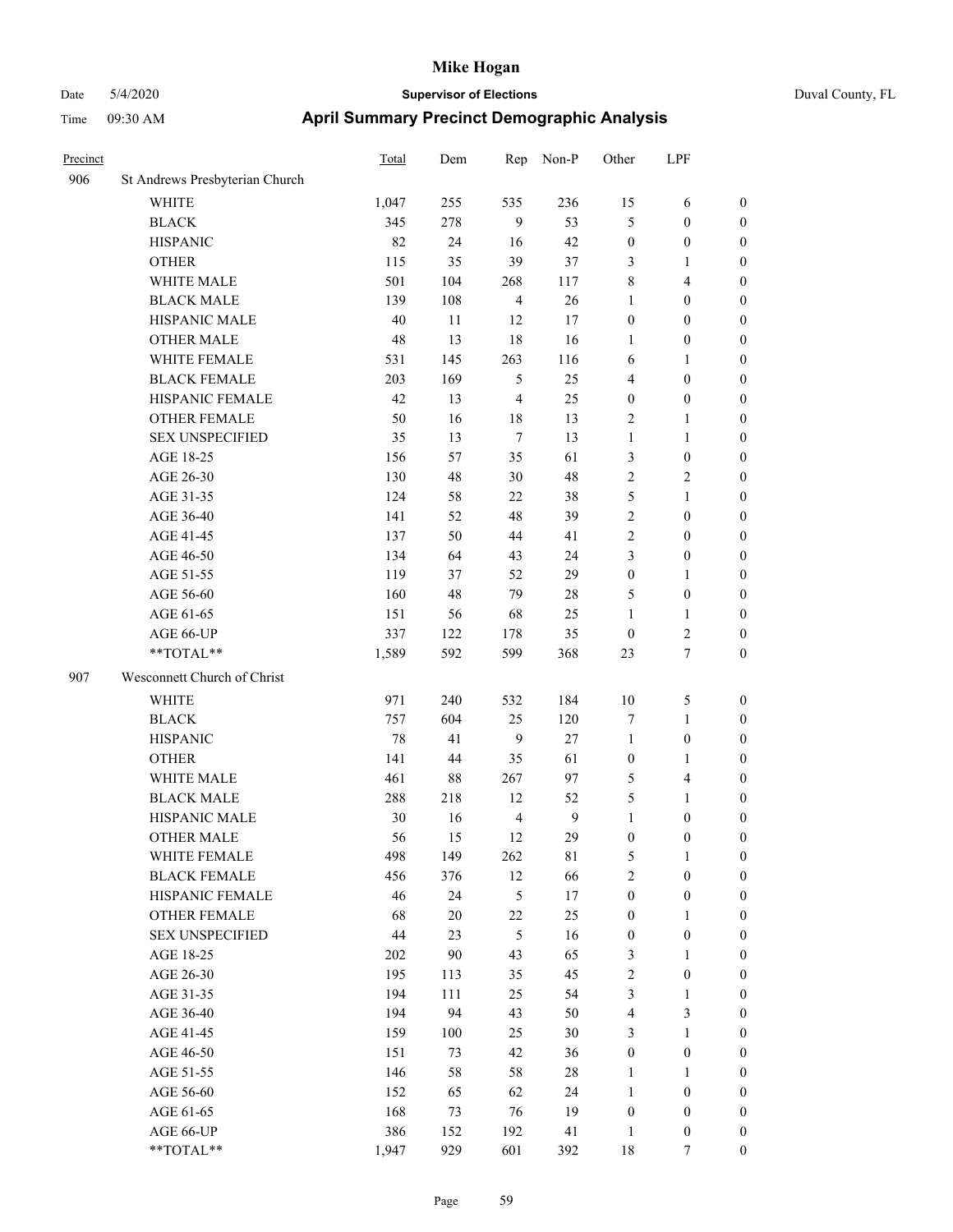| Precinct |                                  | <b>Total</b> | Dem   | Rep            | Non-P            | Other            | LPF              |                  |
|----------|----------------------------------|--------------|-------|----------------|------------------|------------------|------------------|------------------|
| 908      | West Jacksonville Baptist Church |              |       |                |                  |                  |                  |                  |
|          | WHITE                            | 2,061        | 643   | 891            | 480              | 31               | 16               | $\boldsymbol{0}$ |
|          | <b>BLACK</b>                     | 1,526        | 1,174 | 66             | 276              | $\overline{9}$   | $\mathbf{1}$     | $\boldsymbol{0}$ |
|          | <b>HISPANIC</b>                  | 156          | 65    | 31             | 56               | $\overline{4}$   | $\boldsymbol{0}$ | 0                |
|          | <b>OTHER</b>                     | 323          | 113   | 54             | 152              | $\overline{4}$   | $\boldsymbol{0}$ | 0                |
|          | WHITE MALE                       | 944          | 255   | 443            | 222              | 14               | 10               | $\boldsymbol{0}$ |
|          | <b>BLACK MALE</b>                | 529          | 372   | $28\,$         | 126              | 3                | $\boldsymbol{0}$ | $\boldsymbol{0}$ |
|          | HISPANIC MALE                    | 48           | 13    | 15             | 18               | $\overline{c}$   | $\boldsymbol{0}$ | $\boldsymbol{0}$ |
|          | <b>OTHER MALE</b>                | 107          | 36    | 24             | 46               | $\mathbf{1}$     | $\boldsymbol{0}$ | $\boldsymbol{0}$ |
|          | WHITE FEMALE                     | 1,093        | 379   | 439            | 252              | 17               | 6                | $\boldsymbol{0}$ |
|          | <b>BLACK FEMALE</b>              | 975          | 785   | 38             | 145              | 6                | $\mathbf{1}$     | $\boldsymbol{0}$ |
|          | HISPANIC FEMALE                  | 98           | 46    | 15             | 35               | $\overline{c}$   | $\boldsymbol{0}$ | $\boldsymbol{0}$ |
|          | <b>OTHER FEMALE</b>              | 154          | 60    | 23             | 68               | 3                | $\boldsymbol{0}$ | $\boldsymbol{0}$ |
|          | <b>SEX UNSPECIFIED</b>           | 118          | 49    | 17             | 52               | $\boldsymbol{0}$ | $\boldsymbol{0}$ | 0                |
|          | AGE 18-25                        | 536          | 255   | 62             | 203              | 15               | 1                | 0                |
|          | AGE 26-30                        | 490          | 237   | 96             | 146              | 9                | $\sqrt{2}$       | $\boldsymbol{0}$ |
|          | AGE 31-35                        | 451          | 255   | 62             | 124              | 6                | $\overline{4}$   | $\boldsymbol{0}$ |
|          | AGE 36-40                        | 374          | 183   | 71             | 109              | 7                | $\overline{4}$   | $\boldsymbol{0}$ |
|          | AGE 41-45                        | 333          | 175   | 83             | 67               | $\overline{4}$   | $\overline{4}$   | $\boldsymbol{0}$ |
|          | AGE 46-50                        | 320          | 169   | 71             | 78               | $\mathbf{1}$     | $\mathbf{1}$     | $\boldsymbol{0}$ |
|          | AGE 51-55                        | 314          | 151   | 104            | 57               | $\overline{c}$   | $\boldsymbol{0}$ | $\boldsymbol{0}$ |
|          | AGE 56-60                        | 354          | 184   | 114            | 54               | $\mathbf{1}$     | $\mathbf{1}$     | $\boldsymbol{0}$ |
|          | AGE 61-65                        | 282          | 128   | 110            | 43               | $\mathbf{1}$     | $\boldsymbol{0}$ | 0                |
|          | AGE 66-UP                        | 612          | 258   | 269            | 83               | $\overline{c}$   | $\boldsymbol{0}$ | 0                |
|          | $**TOTAL**$                      | 4,066        | 1,995 | 1,042          | 964              | 48               | 17               | $\boldsymbol{0}$ |
| 909      | City Rescue Mission              |              |       |                |                  |                  |                  |                  |
|          | <b>WHITE</b>                     | 163          | 57    | 39             | 61               | 5                | $\mathbf{1}$     | 0                |
|          | <b>BLACK</b>                     | 1,326        | 1,141 | 29             | 151              | 4                | $\mathbf{1}$     | $\boldsymbol{0}$ |
|          | <b>HISPANIC</b>                  | 35           | 19    | $\mathfrak{S}$ | 11               | $\boldsymbol{0}$ | $\boldsymbol{0}$ | 0                |
|          | <b>OTHER</b>                     | 118          | 68    | $\tau$         | 43               | $\boldsymbol{0}$ | $\boldsymbol{0}$ | $\boldsymbol{0}$ |
|          | WHITE MALE                       | 67           | 19    | 18             | 27               | $\overline{c}$   | $\mathbf{1}$     | $\boldsymbol{0}$ |
|          | <b>BLACK MALE</b>                | 512          | 426   | 13             | 70               | $\sqrt{2}$       | $\mathbf{1}$     | $\boldsymbol{0}$ |
|          | HISPANIC MALE                    | 16           | 8     | $\mathfrak{Z}$ | 5                | $\boldsymbol{0}$ | $\boldsymbol{0}$ | $\boldsymbol{0}$ |
|          | <b>OTHER MALE</b>                | 35           | 18    | $\overline{c}$ | 15               | $\boldsymbol{0}$ | $\boldsymbol{0}$ | $\boldsymbol{0}$ |
|          | WHITE FEMALE                     | 95           | 38    | 20             | 34               | 3                | $\boldsymbol{0}$ | 0                |
|          | <b>BLACK FEMALE</b>              | 792          | 698   | 14             | $78\,$           | $\sqrt{2}$       | $\boldsymbol{0}$ | 0                |
|          | HISPANIC FEMALE                  | 18           | 11    | $\mathbf{1}$   | 6                | $\boldsymbol{0}$ | $\boldsymbol{0}$ | $\boldsymbol{0}$ |
|          | OTHER FEMALE                     | 57           | 39    | $\mathfrak{Z}$ | 15               | $\boldsymbol{0}$ | $\boldsymbol{0}$ | $\boldsymbol{0}$ |
|          | <b>SEX UNSPECIFIED</b>           | 50           | 28    | 6              | 16               | $\boldsymbol{0}$ | $\boldsymbol{0}$ | $\boldsymbol{0}$ |
|          | AGE 18-25                        | 206          | 141   | $\,$ 8 $\,$    | 56               | $\mathbf{1}$     | $\boldsymbol{0}$ | $\overline{0}$   |
|          | AGE 26-30                        | 190          | 133   | $\,$ 8 $\,$    | 48               | $\mathbf{1}$     | $\boldsymbol{0}$ | $\overline{0}$   |
|          | AGE 31-35                        | 193          | 144   | $\mathfrak s$  | 42               | $\overline{c}$   | $\boldsymbol{0}$ | $\overline{0}$   |
|          | AGE 36-40                        | 141          | 99    | 12             | 29               | $\mathbf{1}$     | $\boldsymbol{0}$ | $\overline{0}$   |
|          | AGE 41-45                        | 117          | 92    | $\overline{4}$ | $20\,$           | $\mathbf{1}$     | $\boldsymbol{0}$ | $\overline{0}$   |
|          | AGE 46-50                        | 132          | 100   | 6              | 24               | $\mathbf{1}$     | $\mathbf{1}$     | $\boldsymbol{0}$ |
|          | AGE 51-55                        | 140          | 114   | $\mathbf{9}$   | 17               | $\boldsymbol{0}$ | $\boldsymbol{0}$ | 0                |
|          | AGE 56-60                        | 138          | 118   | 6              | 13               | $\mathbf{1}$     | $\boldsymbol{0}$ | $\boldsymbol{0}$ |
|          | AGE 61-65                        | 134          | 112   | 11             | $\boldsymbol{9}$ | $\mathbf{1}$     | $\mathbf{1}$     | $\boldsymbol{0}$ |
|          | AGE 66-UP                        | 251          | 232   | $11\,$         | 8                | $\boldsymbol{0}$ | $\boldsymbol{0}$ | $\boldsymbol{0}$ |
|          | **TOTAL**                        | 1,642        | 1,285 | $80\,$         | 266              | 9                | $\overline{2}$   | $\boldsymbol{0}$ |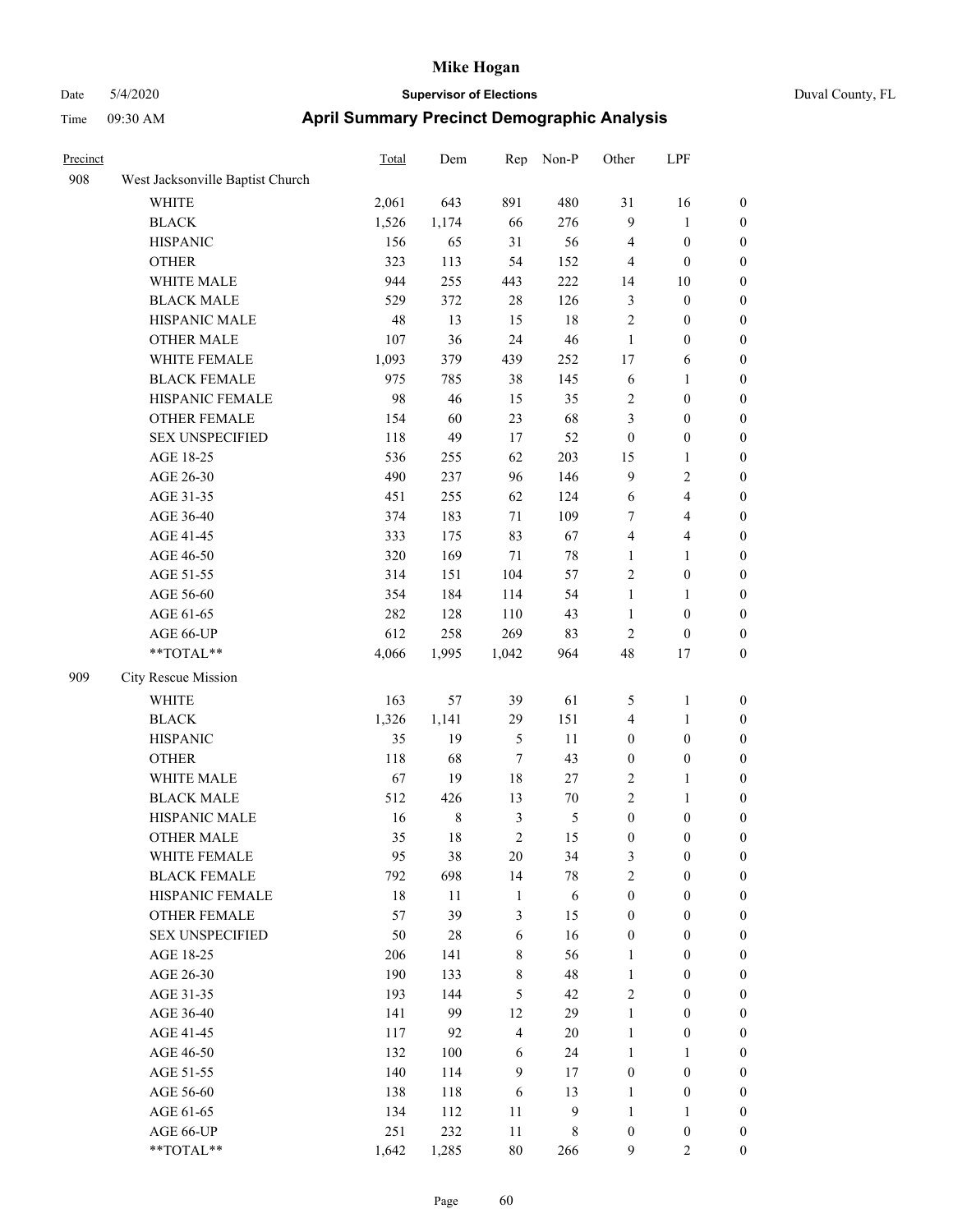| Precinct |                                     | Total | Dem    | Rep              | Non-P         | Other            | LPF              |                  |
|----------|-------------------------------------|-------|--------|------------------|---------------|------------------|------------------|------------------|
| 910      | Wallace Smalls Senior Citizen Cente |       |        |                  |               |                  |                  |                  |
|          | WHITE                               | 295   | 109    | 113              | 68            | 5                | $\boldsymbol{0}$ | $\boldsymbol{0}$ |
|          | <b>BLACK</b>                        | 2,043 | 1,725  | $70\,$           | 241           | 6                | $\mathbf{1}$     | $\boldsymbol{0}$ |
|          | <b>HISPANIC</b>                     | 31    | 19     | 3                | $\mathbf{9}$  | $\boldsymbol{0}$ | $\boldsymbol{0}$ | $\boldsymbol{0}$ |
|          | <b>OTHER</b>                        | 165   | 84     | $\,$ 8 $\,$      | 73            | $\boldsymbol{0}$ | $\boldsymbol{0}$ | $\boldsymbol{0}$ |
|          | WHITE MALE                          | 126   | 41     | 53               | 28            | 4                | $\boldsymbol{0}$ | 0                |
|          | <b>BLACK MALE</b>                   | 783   | 649    | 25               | 103           | 5                | $\mathbf{1}$     | $\boldsymbol{0}$ |
|          | HISPANIC MALE                       | 10    | 7      | $\boldsymbol{0}$ | 3             | $\boldsymbol{0}$ | $\boldsymbol{0}$ | $\boldsymbol{0}$ |
|          | <b>OTHER MALE</b>                   | 58    | 29     | $\mathfrak{Z}$   | 26            | $\boldsymbol{0}$ | $\boldsymbol{0}$ | $\boldsymbol{0}$ |
|          | WHITE FEMALE                        | 163   | 67     | 60               | 35            | $\mathbf{1}$     | $\boldsymbol{0}$ | $\boldsymbol{0}$ |
|          | <b>BLACK FEMALE</b>                 | 1,217 | 1,049  | 42               | 125           | $\mathbf{1}$     | $\boldsymbol{0}$ | $\boldsymbol{0}$ |
|          | HISPANIC FEMALE                     | 19    | 11     | $\mathfrak{Z}$   | $\mathfrak s$ | $\boldsymbol{0}$ | $\boldsymbol{0}$ | $\boldsymbol{0}$ |
|          | OTHER FEMALE                        | 72    | 48     | $\sqrt{5}$       | 19            | $\boldsymbol{0}$ | $\boldsymbol{0}$ | $\boldsymbol{0}$ |
|          | <b>SEX UNSPECIFIED</b>              | 86    | 36     | $\mathfrak{Z}$   | 47            | $\boldsymbol{0}$ | $\boldsymbol{0}$ | $\boldsymbol{0}$ |
|          | AGE 18-25                           | 336   | 228    | 21               | 83            | 4                | $\boldsymbol{0}$ | $\boldsymbol{0}$ |
|          | AGE 26-30                           | 271   | 191    | 18               | 62            | $\boldsymbol{0}$ | $\boldsymbol{0}$ | 0                |
|          | AGE 31-35                           | 267   | 181    | 15               | 69            | 1                | 1                | $\boldsymbol{0}$ |
|          | AGE 36-40                           | 229   | 168    | 14               | 47            | $\boldsymbol{0}$ | $\boldsymbol{0}$ | $\boldsymbol{0}$ |
|          | AGE 41-45                           | 196   | 159    | 13               | 23            | $\mathbf{1}$     | $\boldsymbol{0}$ | $\boldsymbol{0}$ |
|          | AGE 46-50                           | 202   | 150    | $22\,$           | 29            | $\mathbf{1}$     | $\boldsymbol{0}$ | $\boldsymbol{0}$ |
|          | AGE 51-55                           | 217   | 171    | 16               | 28            | $\overline{2}$   | $\boldsymbol{0}$ | $\boldsymbol{0}$ |
|          | AGE 56-60                           | 233   | 190    | 21               | 21            | $\mathbf{1}$     | $\boldsymbol{0}$ | $\boldsymbol{0}$ |
|          | AGE 61-65                           | 212   | 175    | 21               | 16            | $\boldsymbol{0}$ | $\boldsymbol{0}$ | $\boldsymbol{0}$ |
|          | AGE 66-UP                           | 371   | 324    | 33               | 13            | $\mathbf{1}$     | $\boldsymbol{0}$ | 0                |
|          | **TOTAL**                           | 2,534 | 1,937  | 194              | 391           | $11\,$           | 1                | $\boldsymbol{0}$ |
| 911      | Edith Brown Ford Community Center   |       |        |                  |               |                  |                  |                  |
|          | <b>WHITE</b>                        | 767   | 241    | 306              | 206           | 12               | $\overline{c}$   | $\boldsymbol{0}$ |
|          | <b>BLACK</b>                        | 2,549 | 2,110  | 93               | 333           | 11               | $\boldsymbol{2}$ | 0                |
|          | <b>HISPANIC</b>                     | 77    | 39     | 11               | 27            | $\boldsymbol{0}$ | $\boldsymbol{0}$ | 0                |
|          | <b>OTHER</b>                        | 246   | 103    | 33               | 110           | $\boldsymbol{0}$ | $\boldsymbol{0}$ | $\boldsymbol{0}$ |
|          | WHITE MALE                          | 361   | 91     | 167              | 97            | 6                | $\boldsymbol{0}$ | $\boldsymbol{0}$ |
|          | <b>BLACK MALE</b>                   | 982   | 766    | 46               | 165           | 4                | 1                | $\boldsymbol{0}$ |
|          | HISPANIC MALE                       | 34    | 16     | $\boldsymbol{7}$ | 11            | $\boldsymbol{0}$ | $\boldsymbol{0}$ | $\boldsymbol{0}$ |
|          | <b>OTHER MALE</b>                   | 84    | 37     | $10\,$           | 37            | $\boldsymbol{0}$ | $\boldsymbol{0}$ | $\boldsymbol{0}$ |
|          | WHITE FEMALE                        | 395   | 147    | 138              | 103           | $\mathfrak s$    | $\boldsymbol{2}$ | $\boldsymbol{0}$ |
|          | <b>BLACK FEMALE</b>                 | 1,500 | 1,293  | 43               | 157           | 6                | $\mathbf{1}$     | 0                |
|          | HISPANIC FEMALE                     | 42    | $22\,$ | $\overline{4}$   | 16            | $\boldsymbol{0}$ | $\boldsymbol{0}$ | 0                |
|          | <b>OTHER FEMALE</b>                 | 98    | 49     | 15               | 34            | $\boldsymbol{0}$ | $\boldsymbol{0}$ | 0                |
|          | <b>SEX UNSPECIFIED</b>              | 143   | 72     | 13               | 56            | $\sqrt{2}$       | $\boldsymbol{0}$ | 0                |
|          | AGE 18-25                           | 482   | 266    | 38               | 173           | 5                | $\boldsymbol{0}$ | $\overline{0}$   |
|          | AGE 26-30                           | 370   | 245    | 31               | 90            | $\overline{c}$   | $\sqrt{2}$       | $\boldsymbol{0}$ |
|          | AGE 31-35                           | 364   | 246    | $28\,$           | 86            | 4                | $\boldsymbol{0}$ | $\overline{0}$   |
|          | AGE 36-40                           | 319   | 228    | 23               | 67            | $\boldsymbol{0}$ | 1                | $\boldsymbol{0}$ |
|          | AGE 41-45                           | 279   | 185    | 27               | 65            | $\overline{c}$   | $\boldsymbol{0}$ | $\overline{0}$   |
|          | AGE 46-50                           | 275   | 183    | 35               | 54            | $\mathfrak{Z}$   | $\boldsymbol{0}$ | $\overline{0}$   |
|          | AGE 51-55                           | 287   | 206    | 39               | 39            | $\mathfrak{Z}$   | $\boldsymbol{0}$ | $\boldsymbol{0}$ |
|          | AGE 56-60                           | 356   | 259    | 58               | 36            | $\sqrt{2}$       | 1                | $\boldsymbol{0}$ |
|          | AGE 61-65                           | 338   | 243    | 59               | 35            | $\mathbf{1}$     | $\boldsymbol{0}$ | 0                |
|          | AGE 66-UP                           | 569   | 432    | 105              | 31            | $\mathbf{1}$     | $\boldsymbol{0}$ | 0                |
|          | **TOTAL**                           | 3,639 | 2,493  | 443              | 676           | 23               | $\overline{4}$   | $\boldsymbol{0}$ |
|          |                                     |       |        |                  |               |                  |                  |                  |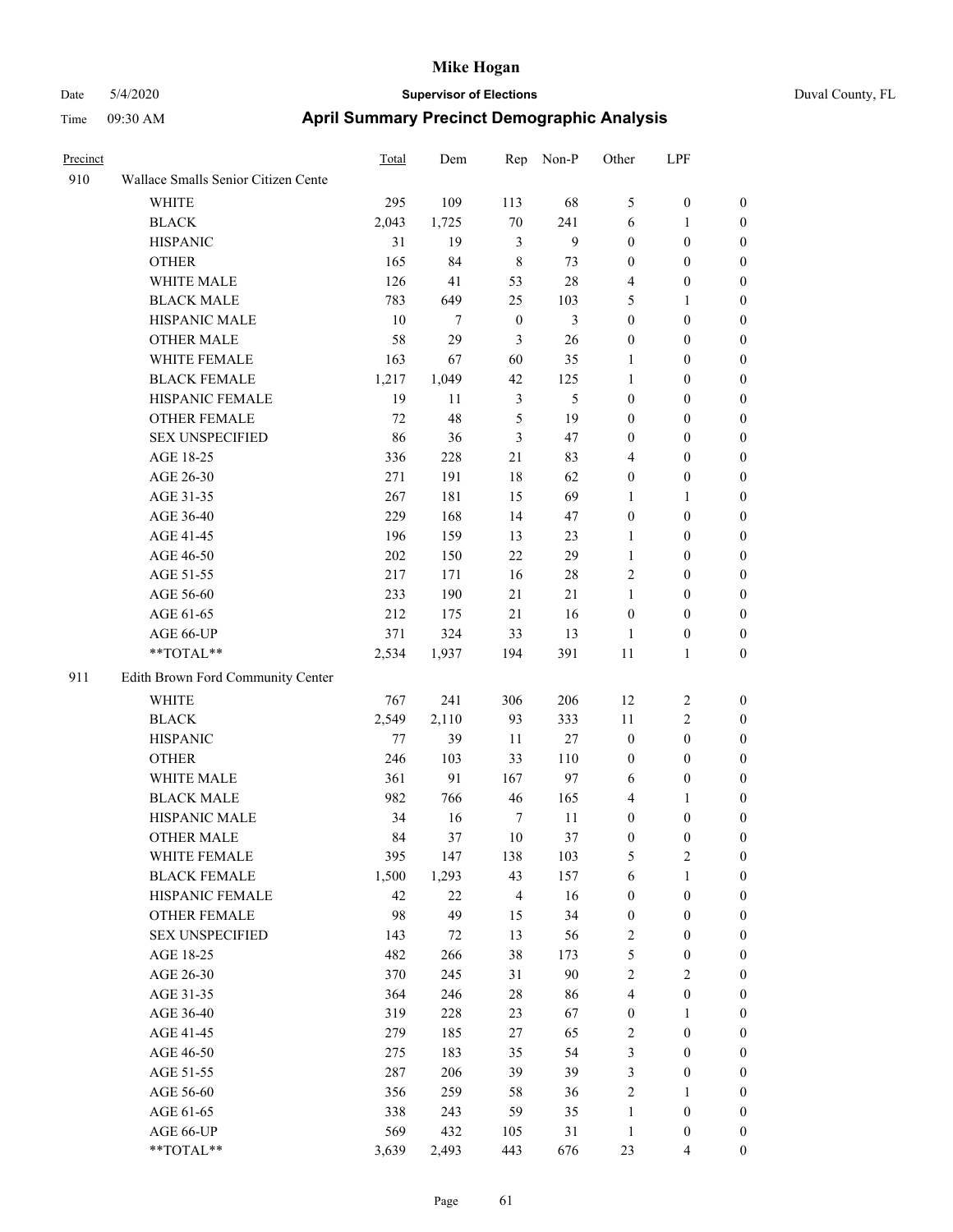| Precinct |                             | Total | Dem            | Rep              | Non-P          | Other                   | LPF              |                  |
|----------|-----------------------------|-------|----------------|------------------|----------------|-------------------------|------------------|------------------|
| 912      | Beaver St Enterprise Center |       |                |                  |                |                         |                  |                  |
|          | <b>WHITE</b>                | 51    | 12             | 14               | 24             | $\mathbf{1}$            | $\boldsymbol{0}$ | $\boldsymbol{0}$ |
|          | <b>BLACK</b>                | 1,596 | 1,329          | 32               | 228            | 5                       | 2                | $\boldsymbol{0}$ |
|          | <b>HISPANIC</b>             | 19    | $\,8\,$        | $\overline{2}$   | 9              | $\boldsymbol{0}$        | $\boldsymbol{0}$ | $\boldsymbol{0}$ |
|          | <b>OTHER</b>                | 174   | $80\,$         | $\mathfrak{Z}$   | 89             | 1                       | 1                | $\boldsymbol{0}$ |
|          | WHITE MALE                  | 15    | 3              | 5                | 6              | 1                       | $\boldsymbol{0}$ | $\boldsymbol{0}$ |
|          | <b>BLACK MALE</b>           | 700   | 558            | 12               | 125            | 3                       | 2                | $\boldsymbol{0}$ |
|          | HISPANIC MALE               | 9     | $\overline{4}$ | $\boldsymbol{0}$ | 5              | $\boldsymbol{0}$        | $\boldsymbol{0}$ | $\boldsymbol{0}$ |
|          | <b>OTHER MALE</b>           | 60    | 35             | $\boldsymbol{0}$ | 24             | $\boldsymbol{0}$        | $\mathbf{1}$     | $\boldsymbol{0}$ |
|          | WHITE FEMALE                | 33    | 9              | $\overline{7}$   | 17             | $\boldsymbol{0}$        | $\boldsymbol{0}$ | $\boldsymbol{0}$ |
|          | <b>BLACK FEMALE</b>         | 856   | 746            | 19               | 89             | $\sqrt{2}$              | $\boldsymbol{0}$ | $\boldsymbol{0}$ |
|          | HISPANIC FEMALE             | 10    | $\overline{4}$ | $\overline{2}$   | $\overline{4}$ | $\boldsymbol{0}$        | $\boldsymbol{0}$ | $\boldsymbol{0}$ |
|          | <b>OTHER FEMALE</b>         | 53    | 27             | 3                | 23             | $\boldsymbol{0}$        | $\boldsymbol{0}$ | $\boldsymbol{0}$ |
|          | <b>SEX UNSPECIFIED</b>      | 104   | 43             | 3                | 57             | $\mathbf{1}$            | $\boldsymbol{0}$ | $\boldsymbol{0}$ |
|          | AGE 18-25                   | 423   | 288            | $\mathfrak{Z}$   | 128            | $\mathfrak{Z}$          | 1                | $\boldsymbol{0}$ |
|          | AGE 26-30                   | 261   | 193            | $\overline{2}$   | 65             | $\boldsymbol{0}$        | 1                | $\boldsymbol{0}$ |
|          | AGE 31-35                   | 194   | 145            | 6                | 42             | $\boldsymbol{0}$        | 1                | $\boldsymbol{0}$ |
|          | AGE 36-40                   | 166   | 119            | 4                | 41             | $\overline{2}$          | $\boldsymbol{0}$ | $\boldsymbol{0}$ |
|          | AGE 41-45                   | 95    | 79             | 5                | 11             | $\boldsymbol{0}$        | $\boldsymbol{0}$ | $\boldsymbol{0}$ |
|          | AGE 46-50                   | 117   | 93             | $\overline{4}$   | 19             | 1                       | $\boldsymbol{0}$ | $\boldsymbol{0}$ |
|          | AGE 51-55                   | 107   | $8\sqrt{1}$    | 11               | 15             | $\boldsymbol{0}$        | $\boldsymbol{0}$ | $\boldsymbol{0}$ |
|          | AGE 56-60                   | 141   | 122            | $\overline{4}$   | 15             | $\boldsymbol{0}$        | $\boldsymbol{0}$ | $\boldsymbol{0}$ |
|          | AGE 61-65                   | 129   | 116            | $\overline{4}$   | 8              | 1                       | $\boldsymbol{0}$ | $\boldsymbol{0}$ |
|          | AGE 66-UP                   | 207   | 193            | $\,$ 8 $\,$      | 6              | $\boldsymbol{0}$        | $\boldsymbol{0}$ | $\boldsymbol{0}$ |
|          | **TOTAL**                   | 1,840 | 1,429          | 51               | 350            | 7                       | 3                | $\boldsymbol{0}$ |
| 913      | Wesconnett Assembly of God  |       |                |                  |                |                         |                  |                  |
|          | <b>WHITE</b>                | 795   | 219            | 373              | 183            | 16                      | $\overline{4}$   | $\boldsymbol{0}$ |
|          | <b>BLACK</b>                | 1,141 | 896            | 50               | 188            | 5                       | 2                | $\boldsymbol{0}$ |
|          | <b>HISPANIC</b>             | 221   | 97             | 24               | 98             | $\overline{2}$          | $\boldsymbol{0}$ | $\boldsymbol{0}$ |
|          | <b>OTHER</b>                | 174   | 59             | 39               | 76             | $\mathbf{0}$            | $\boldsymbol{0}$ | $\boldsymbol{0}$ |
|          | WHITE MALE                  | 347   | 77             | 183              | 73             | 10                      | 4                | $\boldsymbol{0}$ |
|          | <b>BLACK MALE</b>           | 354   | 256            | 27               | 68             | $\sqrt{2}$              | 1                | $\boldsymbol{0}$ |
|          | HISPANIC MALE               | 84    | 35             | 13               | 35             | $\mathbf{1}$            | $\boldsymbol{0}$ | $\boldsymbol{0}$ |
|          | <b>OTHER MALE</b>           | 54    | 14             | 13               | 27             | $\boldsymbol{0}$        | $\boldsymbol{0}$ | $\boldsymbol{0}$ |
|          | WHITE FEMALE                | 439   | 140            | 187              | 106            | 6                       | $\boldsymbol{0}$ | $\mathbf{0}$     |
|          | <b>BLACK FEMALE</b>         | 767   | 625            | 21               | 117            | $\mathfrak{Z}$          | 1                | $\boldsymbol{0}$ |
|          | HISPANIC FEMALE             | 134   | 59             | 11               | 63             | $\mathbf{1}$            | $\boldsymbol{0}$ | $\boldsymbol{0}$ |
|          | <b>OTHER FEMALE</b>         | 97    | 41             | 24               | 32             | $\boldsymbol{0}$        | $\boldsymbol{0}$ | $\boldsymbol{0}$ |
|          | <b>SEX UNSPECIFIED</b>      | 55    | 24             | $\tau$           | 24             | $\boldsymbol{0}$        | $\boldsymbol{0}$ | $\boldsymbol{0}$ |
|          | AGE 18-25                   | 282   | 139            | 34               | 105            | $\overline{4}$          | $\boldsymbol{0}$ | $\boldsymbol{0}$ |
|          | AGE 26-30                   | 326   | 179            | 48               | 91             | $\overline{\mathbf{4}}$ | 4                | $\boldsymbol{0}$ |
|          | AGE 31-35                   | 236   | 128            | 31               | 75             | $\sqrt{2}$              | $\boldsymbol{0}$ | $\boldsymbol{0}$ |
|          | AGE 36-40                   | 210   | 118            | 38               | 52             | $\sqrt{2}$              | $\boldsymbol{0}$ | $\boldsymbol{0}$ |
|          | AGE 41-45                   | 173   | 100            | 33               | 36             | $\mathfrak{Z}$          | 1                | $\boldsymbol{0}$ |
|          | AGE 46-50                   | 195   | 107            | 40               | 46             | $\mathbf{1}$            | 1                | $\boldsymbol{0}$ |
|          | AGE 51-55                   | 187   | 109            | 39               | 38             | $\mathbf{1}$            | $\boldsymbol{0}$ | $\boldsymbol{0}$ |
|          | AGE 56-60                   | 187   | 112            | 41               | 31             | $\mathfrak{Z}$          | $\boldsymbol{0}$ | $\boldsymbol{0}$ |
|          | AGE 61-65                   | 170   | 91             | 51               | $28\,$         | $\boldsymbol{0}$        | $\boldsymbol{0}$ | $\boldsymbol{0}$ |
|          | AGE 66-UP                   | 365   | 188            | 131              | 43             | 3                       | $\boldsymbol{0}$ | $\bf{0}$         |
|          | **TOTAL**                   | 2,331 | 1,271          | 486              | 545            | 23                      | 6                | $\boldsymbol{0}$ |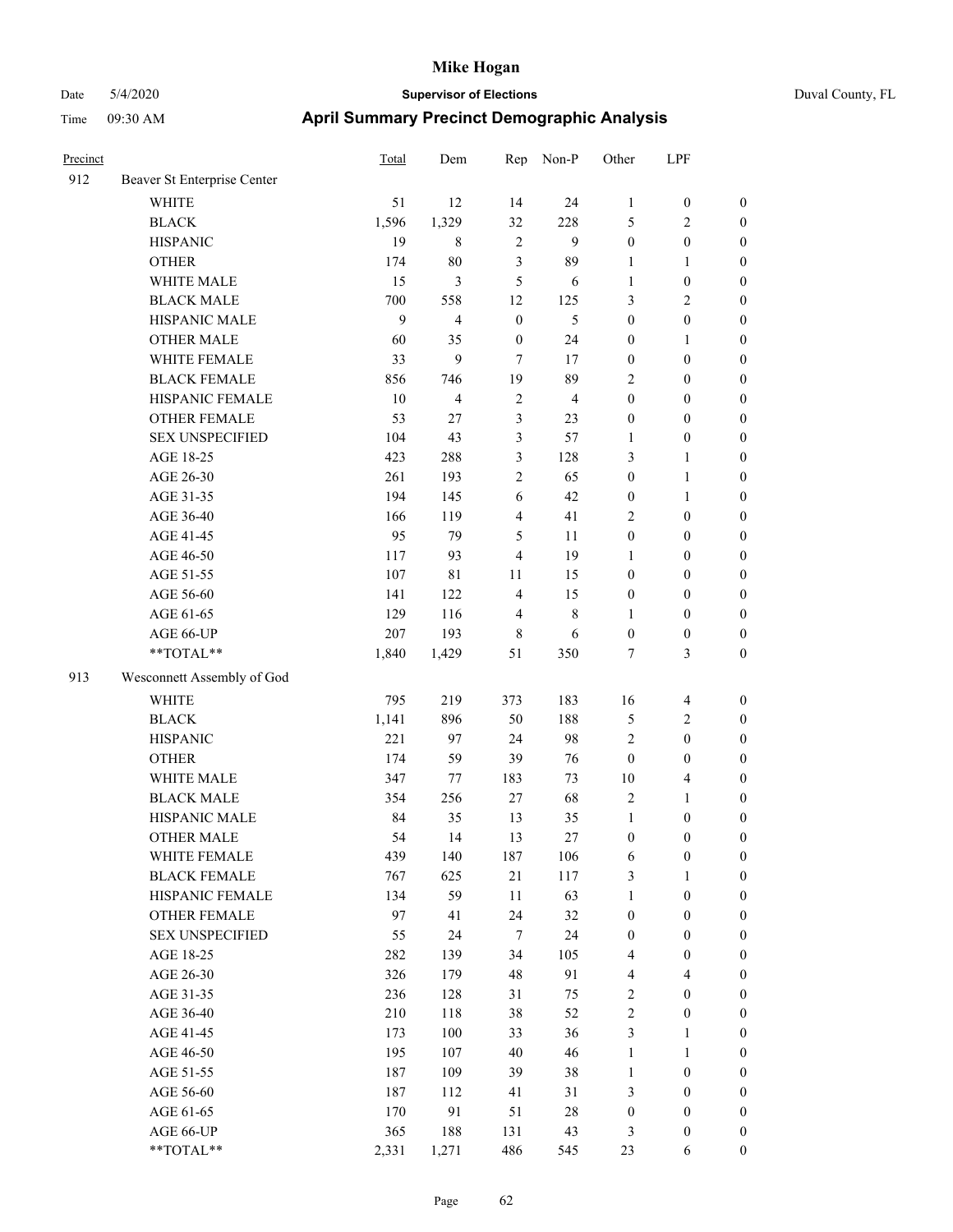|  | Duval County, FL |  |
|--|------------------|--|
|  |                  |  |

| Precinct |                                | <b>Total</b> | Dem   | Rep            | Non-P                   | Other            | LPF                     |                  |
|----------|--------------------------------|--------------|-------|----------------|-------------------------|------------------|-------------------------|------------------|
| 914      | Elks Lodge #2605               |              |       |                |                         |                  |                         |                  |
|          | WHITE                          | 1,857        | 413   | 945            | 460                     | 27               | 12                      | $\boldsymbol{0}$ |
|          | <b>BLACK</b>                   | 1,971        | 1,494 | 72             | 389                     | 15               | $\mathbf{1}$            | $\boldsymbol{0}$ |
|          | <b>HISPANIC</b>                | 497          | 201   | 79             | 210                     | $\overline{7}$   | $\boldsymbol{0}$        | 0                |
|          | <b>OTHER</b>                   | 589          | 193   | 143            | 242                     | 10               | $\mathbf{1}$            | 0                |
|          | WHITE MALE                     | 880          | 156   | 478            | 223                     | 16               | $\tau$                  | $\boldsymbol{0}$ |
|          | <b>BLACK MALE</b>              | 763          | 523   | 35             | 198                     | 7                | $\boldsymbol{0}$        | $\boldsymbol{0}$ |
|          | HISPANIC MALE                  | 234          | 90    | 45             | 94                      | 5                | $\boldsymbol{0}$        | $\boldsymbol{0}$ |
|          | <b>OTHER MALE</b>              | 201          | 58    | 52             | $87\,$                  | $\overline{4}$   | $\boldsymbol{0}$        | $\boldsymbol{0}$ |
|          | WHITE FEMALE                   | 951          | 249   | 454            | 232                     | 11               | $\mathfrak s$           | $\boldsymbol{0}$ |
|          | <b>BLACK FEMALE</b>            | 1,179        | 948   | 37             | 185                     | 8                | $\mathbf{1}$            | $\boldsymbol{0}$ |
|          | HISPANIC FEMALE                | 243          | 104   | 32             | 107                     | $\boldsymbol{0}$ | $\boldsymbol{0}$        | $\boldsymbol{0}$ |
|          | OTHER FEMALE                   | 308          | 110   | 82             | 111                     | 5                | $\boldsymbol{0}$        | $\boldsymbol{0}$ |
|          | <b>SEX UNSPECIFIED</b>         | 155          | 63    | 24             | 64                      | 3                | $\mathbf{1}$            | 0                |
|          | AGE 18-25                      | 595          | 255   | 113            | 210                     | 16               | $\mathbf{1}$            | 0                |
|          | AGE 26-30                      | 595          | 267   | 116            | 201                     | $\,$ 8 $\,$      | $\mathfrak{Z}$          | $\boldsymbol{0}$ |
|          | AGE 31-35                      | 560          | 284   | 107            | 163                     | 6                | $\boldsymbol{0}$        | $\boldsymbol{0}$ |
|          | AGE 36-40                      | 526          | 266   | 96             | 154                     | 7                | $\mathfrak{Z}$          | $\boldsymbol{0}$ |
|          | AGE 41-45                      | 435          | 224   | 77             | 128                     | 5                | $\mathbf{1}$            | $\boldsymbol{0}$ |
|          | AGE 46-50                      | 428          | 214   | 108            | 103                     | $\sqrt{2}$       | $\mathbf{1}$            | $\boldsymbol{0}$ |
|          | AGE 51-55                      | 376          | 189   | $90\,$         | 91                      | 5                | $\mathbf{1}$            | $\boldsymbol{0}$ |
|          | AGE 56-60                      | 401          | 181   | 133            | 82                      | 3                | $\overline{2}$          | $\boldsymbol{0}$ |
|          | AGE 61-65                      | 346          | 160   | 117            | 65                      | $\mathfrak{Z}$   | $\mathbf{1}$            | $\boldsymbol{0}$ |
|          | AGE 66-UP                      | 652          | 261   | 282            | 104                     | $\overline{4}$   | $\mathbf{1}$            | 0                |
|          | $**TOTAL**$                    | 4,914        | 2,301 | 1,239          | 1,301                   | 59               | 14                      | $\boldsymbol{0}$ |
| 1001     | Charles Clark Community Center |              |       |                |                         |                  |                         |                  |
|          | <b>WHITE</b>                   | 235          | 67    | 101            | 61                      | 5                | $\mathbf{1}$            | 0                |
|          | <b>BLACK</b>                   | 2,764        | 2,422 | 74             | 257                     | 10               | $\mathbf{1}$            | $\boldsymbol{0}$ |
|          | <b>HISPANIC</b>                | 40           | 15    | 12             | 13                      | $\boldsymbol{0}$ | $\boldsymbol{0}$        | 0                |
|          | <b>OTHER</b>                   | 181          | 102   | 11             | 65                      | 1                | $\sqrt{2}$              | $\boldsymbol{0}$ |
|          | WHITE MALE                     | 108          | 29    | 46             | 29                      | 3                | $\mathbf{1}$            | $\boldsymbol{0}$ |
|          | <b>BLACK MALE</b>              | 1,120        | 942   | $40\,$         | 133                     | 5                | $\boldsymbol{0}$        | $\boldsymbol{0}$ |
|          | HISPANIC MALE                  | 19           | 4     | 6              | $\boldsymbol{9}$        | $\boldsymbol{0}$ | $\boldsymbol{0}$        | $\boldsymbol{0}$ |
|          | <b>OTHER MALE</b>              | 68           | 36    | 7              | 23                      | $\boldsymbol{0}$ | $\overline{2}$          | $\boldsymbol{0}$ |
|          | WHITE FEMALE                   | 122          | 36    | 52             | 32                      | $\sqrt{2}$       | $\boldsymbol{0}$        | 0                |
|          | <b>BLACK FEMALE</b>            | 1,592        | 1,439 | 32             | 115                     | 5                | $\mathbf{1}$            | 0                |
|          | HISPANIC FEMALE                | 19           | 11    | $\overline{4}$ | $\overline{\mathbf{4}}$ | $\boldsymbol{0}$ | $\boldsymbol{0}$        | 0                |
|          | <b>OTHER FEMALE</b>            | 67           | 44    | $\overline{4}$ | 18                      | $\mathbf{1}$     | $\boldsymbol{0}$        | 0                |
|          | <b>SEX UNSPECIFIED</b>         | 105          | 65    | $\tau$         | 33                      | $\boldsymbol{0}$ | $\boldsymbol{0}$        | 0                |
|          | AGE 18-25                      | 358          | 219   | 23             | 113                     | $\overline{c}$   | $\mathbf{1}$            | $\boldsymbol{0}$ |
|          | AGE 26-30                      | 280          | 204   | 18             | 55                      | $\sqrt{2}$       | $\mathbf{1}$            | 0                |
|          | AGE 31-35                      | 243          | 177   | $18\,$         | 43                      | 4                | $\mathbf{1}$            | 0                |
|          | AGE 36-40                      | 222          | 171   | 17             | 34                      | $\boldsymbol{0}$ | $\boldsymbol{0}$        | $\overline{0}$   |
|          | AGE 41-45                      | 232          | 182   | $22\,$         | 26                      | $\sqrt{2}$       | $\boldsymbol{0}$        | $\overline{0}$   |
|          | AGE 46-50                      | 268          | 211   | 15             | 40                      | $\sqrt{2}$       | $\boldsymbol{0}$        | $\overline{0}$   |
|          | AGE 51-55                      | 226          | 183   | 15             | 26                      | $\boldsymbol{2}$ | $\boldsymbol{0}$        | 0                |
|          | AGE 56-60                      | 295          | 250   | 21             | 24                      | $\boldsymbol{0}$ | $\boldsymbol{0}$        | 0                |
|          | AGE 61-65                      | 271          | 233   | $17\,$         | 19                      | $\overline{c}$   | $\boldsymbol{0}$        | $\boldsymbol{0}$ |
|          | AGE 66-UP                      | 825          | 776   | 32             | 16                      | $\boldsymbol{0}$ | $\mathbf{1}$            | 0                |
|          | **TOTAL**                      | 3,220        | 2,606 | 198            | 396                     | 16               | $\overline{\mathbf{4}}$ | $\boldsymbol{0}$ |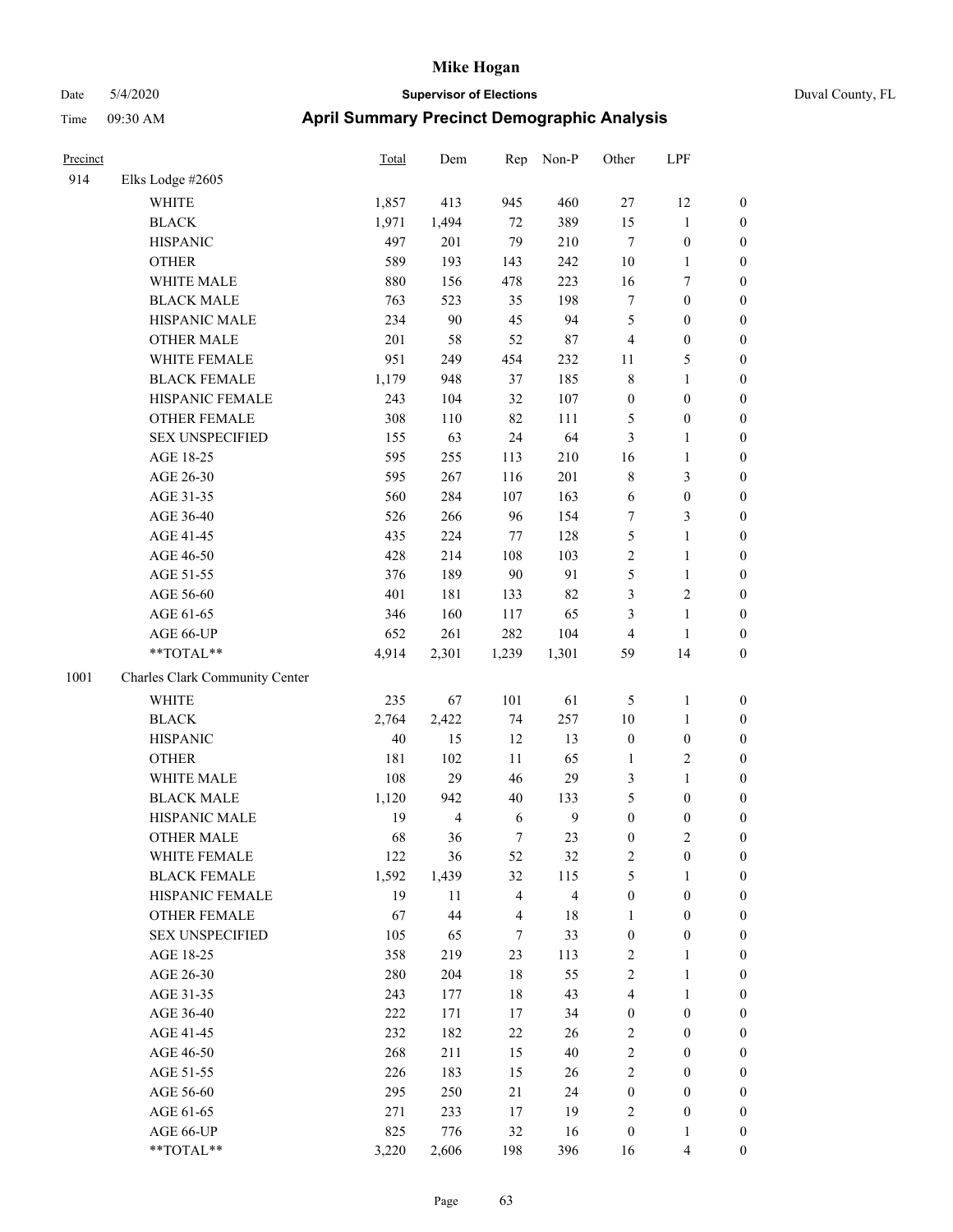# Date 5/4/2020 **Supervisor of Elections** Duval County, FL Time 09:30 AM **April Summary Precinct Demographic Analysis**

| Precinct |                                     | <b>Total</b>   | Dem            | Rep                     | Non-P          | Other            | LPF              |                  |
|----------|-------------------------------------|----------------|----------------|-------------------------|----------------|------------------|------------------|------------------|
| 1002     | Woodlawn Presbyterian Church        |                |                |                         |                |                  |                  |                  |
|          | WHITE                               | 71             | 31             | 25                      | 11             | $\overline{4}$   | $\boldsymbol{0}$ | $\boldsymbol{0}$ |
|          | <b>BLACK</b>                        | 3,144          | 2,773          | 71                      | 293            | 5                | 2                | $\boldsymbol{0}$ |
|          | <b>HISPANIC</b>                     | 13             | 7              | 1                       | 5              | $\boldsymbol{0}$ | $\boldsymbol{0}$ | $\boldsymbol{0}$ |
|          | <b>OTHER</b>                        | 174            | 91             | 5                       | $77 \,$        | 1                | $\boldsymbol{0}$ | $\boldsymbol{0}$ |
|          | WHITE MALE                          | 29             | 11             | 11                      | 5              | $\overline{2}$   | $\boldsymbol{0}$ | $\boldsymbol{0}$ |
|          | <b>BLACK MALE</b>                   | 1,243          | 1,068          | 37                      | 134            | 3                | 1                | $\boldsymbol{0}$ |
|          | HISPANIC MALE                       | $\overline{2}$ | $\mathbf{1}$   | $\boldsymbol{0}$        | $\mathbf{1}$   | $\boldsymbol{0}$ | $\boldsymbol{0}$ | $\boldsymbol{0}$ |
|          | <b>OTHER MALE</b>                   | 64             | 36             | 1                       | 27             | $\boldsymbol{0}$ | $\boldsymbol{0}$ | $\boldsymbol{0}$ |
|          | WHITE FEMALE                        | 39             | 19             | 12                      | 6              | $\sqrt{2}$       | $\boldsymbol{0}$ | $\boldsymbol{0}$ |
|          | <b>BLACK FEMALE</b>                 | 1,854          | 1,670          | 34                      | 147            | $\overline{2}$   | 1                | $\boldsymbol{0}$ |
|          | HISPANIC FEMALE                     | 11             | 6              | $\mathbf{1}$            | $\overline{4}$ | $\boldsymbol{0}$ | $\boldsymbol{0}$ | $\boldsymbol{0}$ |
|          | <b>OTHER FEMALE</b>                 | 62             | 34             | $\mathbf{1}$            | 26             | 1                | $\boldsymbol{0}$ | $\boldsymbol{0}$ |
|          | <b>SEX UNSPECIFIED</b>              | 98             | 57             | 5                       | 36             | $\boldsymbol{0}$ | $\boldsymbol{0}$ | $\boldsymbol{0}$ |
|          | AGE 18-25                           | 378            | 262            | 12                      | 102            | 1                | 1                | $\boldsymbol{0}$ |
|          | AGE 26-30                           | 291            | 224            | 9                       | 58             | $\boldsymbol{0}$ | $\boldsymbol{0}$ | $\boldsymbol{0}$ |
|          | AGE 31-35                           | 273            | 222            | 3                       | 46             | $\overline{2}$   | $\boldsymbol{0}$ | $\boldsymbol{0}$ |
|          | AGE 36-40                           | 244            | 202            | 7                       | 33             | $\mathbf{1}$     | 1                | $\boldsymbol{0}$ |
|          | AGE 41-45                           | 248            | 205            | 10                      | 33             | $\boldsymbol{0}$ | $\boldsymbol{0}$ | $\boldsymbol{0}$ |
|          | AGE 46-50                           | 248            | 214            | $\,$ 8 $\,$             | 25             | 1                | $\boldsymbol{0}$ | $\boldsymbol{0}$ |
|          | AGE 51-55                           | 233            | 198            | 5                       | 28             | $\overline{2}$   | $\boldsymbol{0}$ | $\boldsymbol{0}$ |
|          | AGE 56-60                           | 325            | 286            | 17                      | $20\,$         | $\overline{2}$   | $\boldsymbol{0}$ | $\boldsymbol{0}$ |
|          | AGE 61-65                           | 300            | 266            | 11                      | $22\,$         | $\mathbf{1}$     | $\boldsymbol{0}$ | $\boldsymbol{0}$ |
|          | AGE 66-UP                           | 862            | 823            | $20\,$                  | 19             | $\mathbf{0}$     | $\boldsymbol{0}$ | $\boldsymbol{0}$ |
|          | **TOTAL**                           | 3,402          | 2,902          | 102                     | 386            | 10               | 2                | $\boldsymbol{0}$ |
| 1003     | Zion Hope Missionary Baptist Church |                |                |                         |                |                  |                  |                  |
|          | <b>WHITE</b>                        | 23             | 9              | 8                       | 5              | 1                | $\boldsymbol{0}$ | $\boldsymbol{0}$ |
|          | <b>BLACK</b>                        | 1,938          | 1,706          | 46                      | 179            | $\tau$           | $\boldsymbol{0}$ | $\boldsymbol{0}$ |
|          | <b>HISPANIC</b>                     | 11             | 7              | $\boldsymbol{0}$        | 4              | $\boldsymbol{0}$ | $\boldsymbol{0}$ | $\boldsymbol{0}$ |
|          | <b>OTHER</b>                        | 104            | 50             | $\overline{4}$          | 50             | $\boldsymbol{0}$ | $\boldsymbol{0}$ | $\boldsymbol{0}$ |
|          | WHITE MALE                          | 9              | $\overline{2}$ | 5                       | $\overline{2}$ | $\boldsymbol{0}$ | $\boldsymbol{0}$ | $\boldsymbol{0}$ |
|          | <b>BLACK MALE</b>                   | 712            | 604            | 20                      | 82             | 6                | $\boldsymbol{0}$ | $\boldsymbol{0}$ |
|          | HISPANIC MALE                       | $\overline{4}$ | 3              | $\boldsymbol{0}$        | $\mathbf{1}$   | $\boldsymbol{0}$ | $\boldsymbol{0}$ | $\boldsymbol{0}$ |
|          | <b>OTHER MALE</b>                   | 43             | 23             | 1                       | 19             | $\boldsymbol{0}$ | $\boldsymbol{0}$ | $\boldsymbol{0}$ |
|          | WHITE FEMALE                        | 14             | $\tau$         | $\mathfrak{Z}$          | $\mathfrak{Z}$ | $\mathbf{1}$     | $\boldsymbol{0}$ | $\mathbf{0}$     |
|          | <b>BLACK FEMALE</b>                 | 1,197          | 1,082          | 25                      | 89             | $\mathbf{1}$     | $\boldsymbol{0}$ | $\boldsymbol{0}$ |
|          | HISPANIC FEMALE                     | 5              | $\overline{4}$ | $\boldsymbol{0}$        | $\mathbf{1}$   | $\mathbf{0}$     | $\boldsymbol{0}$ | $\mathbf{0}$     |
|          | OTHER FEMALE                        | 38             | $18\,$         | 2                       | 18             | $\boldsymbol{0}$ | $\boldsymbol{0}$ | $\boldsymbol{0}$ |
|          | <b>SEX UNSPECIFIED</b>              | 54             | 29             | $\overline{c}$          | 23             | $\boldsymbol{0}$ | $\boldsymbol{0}$ | $\boldsymbol{0}$ |
|          | AGE 18-25                           | 258            | 181            | 8                       | 68             | 1                | $\boldsymbol{0}$ | $\boldsymbol{0}$ |
|          | AGE 26-30                           | 212            | 175            | 5                       | 30             | $\sqrt{2}$       | $\boldsymbol{0}$ | $\boldsymbol{0}$ |
|          | AGE 31-35                           | 192            | 158            | 5                       | 29             | $\boldsymbol{0}$ | $\boldsymbol{0}$ | $\boldsymbol{0}$ |
|          | AGE 36-40                           | 162            | 123            | $\overline{\mathbf{4}}$ | 35             | $\boldsymbol{0}$ | $\boldsymbol{0}$ | $\boldsymbol{0}$ |
|          | AGE 41-45                           | 141            | 111            | 5                       | 24             | $\mathbf{1}$     | $\boldsymbol{0}$ | $\boldsymbol{0}$ |
|          | AGE 46-50                           | 143            | 127            | $\tau$                  | $\,8\,$        | $\mathbf{1}$     | $\boldsymbol{0}$ | $\boldsymbol{0}$ |
|          | AGE 51-55                           | 146            | 128            | 5                       | 13             | $\boldsymbol{0}$ | $\boldsymbol{0}$ | $\boldsymbol{0}$ |
|          | AGE 56-60                           | 193            | 178            | $\overline{4}$          | 9              | $\sqrt{2}$       | $\boldsymbol{0}$ | $\boldsymbol{0}$ |
|          | AGE 61-65                           | 167            | 149            | $\,$ 8 $\,$             | 9              | $\mathbf{1}$     | $\boldsymbol{0}$ | $\boldsymbol{0}$ |
|          | AGE 66-UP                           | 462            | 442            | $\tau$                  | 13             | $\boldsymbol{0}$ | $\boldsymbol{0}$ | $\boldsymbol{0}$ |
|          | **TOTAL**                           | 2,076          | 1,772          | 58                      | 238            | $\,8\,$          | $\mathbf{0}$     | $\boldsymbol{0}$ |

Page 64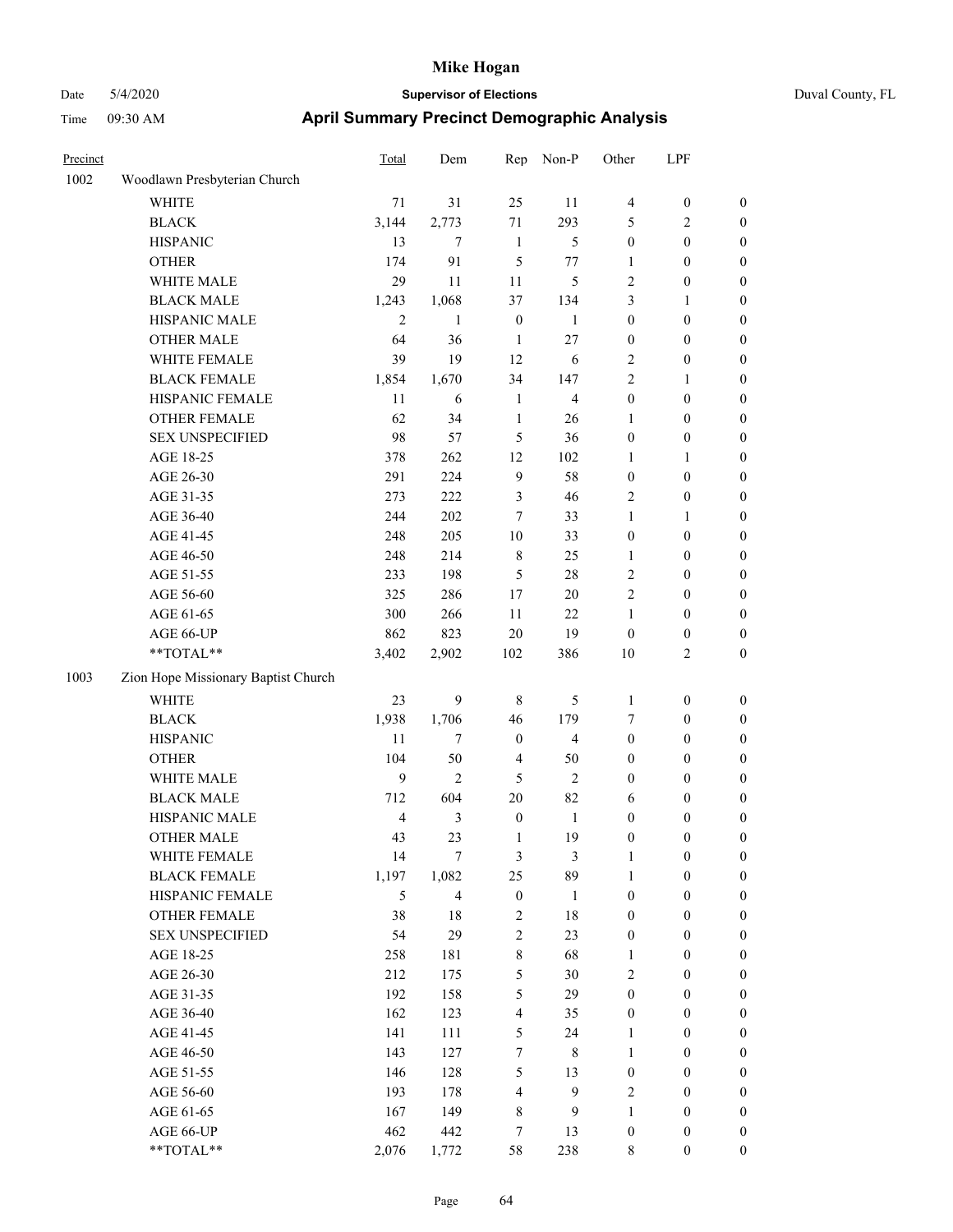|  | Duval C |
|--|---------|
|  |         |
|  |         |

| Precinct |                          | Total       | Dem                     | Rep              | Non-P          | Other            | LPF              |                  |
|----------|--------------------------|-------------|-------------------------|------------------|----------------|------------------|------------------|------------------|
| 1004     | St Paul AME Church       |             |                         |                  |                |                  |                  |                  |
|          | WHITE                    | 23          | 13                      | $\mathfrak{Z}$   | 6              | $\mathbf{1}$     | $\boldsymbol{0}$ | $\boldsymbol{0}$ |
|          | <b>BLACK</b>             | 2,416       | 2,195                   | 31               | 184            | 6                | $\boldsymbol{0}$ | $\boldsymbol{0}$ |
|          | <b>HISPANIC</b>          | $\,$ 8 $\,$ | $\overline{\mathbf{4}}$ | $\mathbf{1}$     | 3              | $\boldsymbol{0}$ | $\boldsymbol{0}$ | $\boldsymbol{0}$ |
|          | <b>OTHER</b>             | 116         | 67                      | $\tau$           | 42             | $\boldsymbol{0}$ | $\boldsymbol{0}$ | $\boldsymbol{0}$ |
|          | WHITE MALE               | $\,$ 8 $\,$ | 3                       | $\mathbf{1}$     | $\overline{4}$ | $\boldsymbol{0}$ | $\boldsymbol{0}$ | 0                |
|          | <b>BLACK MALE</b>        | 934         | 812                     | 18               | 100            | 4                | $\boldsymbol{0}$ | $\boldsymbol{0}$ |
|          | HISPANIC MALE            | 3           | $\mathbf{1}$            | $\boldsymbol{0}$ | $\overline{c}$ | $\boldsymbol{0}$ | $\boldsymbol{0}$ | $\boldsymbol{0}$ |
|          | <b>OTHER MALE</b>        | 28          | 16                      | $\sqrt{2}$       | $10\,$         | $\boldsymbol{0}$ | $\boldsymbol{0}$ | $\boldsymbol{0}$ |
|          | WHITE FEMALE             | 14          | $10\,$                  | $\sqrt{2}$       | $\mathbf{1}$   | $\mathbf{1}$     | $\boldsymbol{0}$ | $\boldsymbol{0}$ |
|          | <b>BLACK FEMALE</b>      | 1,453       | 1,360                   | 13               | 78             | $\overline{c}$   | $\boldsymbol{0}$ | $\boldsymbol{0}$ |
|          | HISPANIC FEMALE          | 5           | 3                       | $\mathbf{1}$     | $\mathbf{1}$   | $\boldsymbol{0}$ | $\boldsymbol{0}$ | $\boldsymbol{0}$ |
|          | OTHER FEMALE             | 57          | 45                      | $\overline{4}$   | 8              | $\boldsymbol{0}$ | $\boldsymbol{0}$ | $\boldsymbol{0}$ |
|          | <b>SEX UNSPECIFIED</b>   | 61          | 29                      | $\mathbf{1}$     | 31             | $\boldsymbol{0}$ | $\boldsymbol{0}$ | $\boldsymbol{0}$ |
|          | AGE 18-25                | 233         | 176                     | $\mathfrak s$    | 50             | $\overline{c}$   | $\boldsymbol{0}$ | $\boldsymbol{0}$ |
|          | AGE 26-30                | 205         | 161                     | 5                | 39             | $\boldsymbol{0}$ | $\boldsymbol{0}$ | 0                |
|          | AGE 31-35                | 204         | 167                     | 5                | 30             | $\overline{c}$   | $\boldsymbol{0}$ | $\boldsymbol{0}$ |
|          | AGE 36-40                | 155         | 132                     | 5                | 18             | $\boldsymbol{0}$ | $\boldsymbol{0}$ | $\boldsymbol{0}$ |
|          | AGE 41-45                | 145         | 122                     | $\overline{2}$   | 19             | $\overline{c}$   | $\boldsymbol{0}$ | $\boldsymbol{0}$ |
|          | AGE 46-50                | 170         | 147                     | 3                | 19             | $\mathbf{1}$     | $\boldsymbol{0}$ | $\boldsymbol{0}$ |
|          | AGE 51-55                | 217         | 199                     | 5                | 13             | $\boldsymbol{0}$ | $\boldsymbol{0}$ | $\boldsymbol{0}$ |
|          | AGE 56-60                | 234         | 216                     | 5                | 13             | $\boldsymbol{0}$ | $\boldsymbol{0}$ | $\boldsymbol{0}$ |
|          | AGE 61-65                | 199         | 180                     | $\overline{4}$   | 15             | $\boldsymbol{0}$ | $\boldsymbol{0}$ | $\boldsymbol{0}$ |
|          | AGE 66-UP                | 801         | 779                     | 3                | 19             | $\boldsymbol{0}$ | $\boldsymbol{0}$ | $\boldsymbol{0}$ |
|          | **TOTAL**                | 2,563       | 2,279                   | 42               | 235            | 7                | $\boldsymbol{0}$ | $\boldsymbol{0}$ |
| 1005     | Legends Community Center |             |                         |                  |                |                  |                  |                  |
|          | <b>WHITE</b>             | 135         | 40                      | 52               | 35             | 7                | $\mathbf{1}$     | $\boldsymbol{0}$ |
|          | <b>BLACK</b>             | 3,533       | 3,151                   | 69               | 308            | $\overline{4}$   | $\mathbf{1}$     | 0                |
|          | <b>HISPANIC</b>          | 30          | 19                      | 5                | 6              | $\boldsymbol{0}$ | $\boldsymbol{0}$ | 0                |
|          | <b>OTHER</b>             | 167         | 95                      | $\,8\,$          | 64             | $\boldsymbol{0}$ | $\boldsymbol{0}$ | $\boldsymbol{0}$ |
|          | WHITE MALE               | 62          | $20\,$                  | 22               | 17             | 3                | $\boldsymbol{0}$ | $\boldsymbol{0}$ |
|          | <b>BLACK MALE</b>        | 1,383       | 1,184                   | 34               | 163            | $\mathbf{1}$     | 1                | $\boldsymbol{0}$ |
|          | HISPANIC MALE            | 14          | 7                       | $\mathfrak{Z}$   | $\overline{4}$ | $\boldsymbol{0}$ | $\boldsymbol{0}$ | $\boldsymbol{0}$ |
|          | <b>OTHER MALE</b>        | 57          | 31                      | $\mathbf{1}$     | 25             | $\boldsymbol{0}$ | $\boldsymbol{0}$ | $\boldsymbol{0}$ |
|          | WHITE FEMALE             | 72          | $20\,$                  | 29               | $18\,$         | $\overline{4}$   | $\mathbf{1}$     | $\boldsymbol{0}$ |
|          | <b>BLACK FEMALE</b>      | 2,100       | 1,923                   | 34               | 140            | 3                | $\boldsymbol{0}$ | 0                |
|          | HISPANIC FEMALE          | 14          | $11\,$                  | $\mathbf{1}$     | $\sqrt{2}$     | $\boldsymbol{0}$ | $\boldsymbol{0}$ | 0                |
|          | OTHER FEMALE             | 62          | 41                      | $\mathfrak s$    | 16             | $\boldsymbol{0}$ | $\boldsymbol{0}$ | 0                |
|          | <b>SEX UNSPECIFIED</b>   | 101         | 68                      | $\sqrt{5}$       | $28\,$         | $\boldsymbol{0}$ | $\boldsymbol{0}$ | 0                |
|          | AGE 18-25                | 419         | 295                     | 16               | 104            | 3                | $\mathbf{1}$     | $\boldsymbol{0}$ |
|          | AGE 26-30                | 277         | 212                     | $10\,$           | 55             | $\boldsymbol{0}$ | $\boldsymbol{0}$ | $\boldsymbol{0}$ |
|          | AGE 31-35                | 324         | 268                     | $\mathbf{9}$     | 47             | $\boldsymbol{0}$ | $\boldsymbol{0}$ | $\boldsymbol{0}$ |
|          | AGE 36-40                | 268         | 215                     | 11               | 38             | 4                | $\boldsymbol{0}$ | $\boldsymbol{0}$ |
|          | AGE 41-45                | 281         | 233                     | $\mathbf{9}$     | 39             | $\boldsymbol{0}$ | $\boldsymbol{0}$ | $\overline{0}$   |
|          | AGE 46-50                | 274         | 220                     | 15               | 38             | $\mathbf{1}$     | $\boldsymbol{0}$ | $\boldsymbol{0}$ |
|          | AGE 51-55                | 304         | 265                     | 11               | 27             | $\mathbf{1}$     | $\boldsymbol{0}$ | $\boldsymbol{0}$ |
|          | AGE 56-60                | 356         | 309                     | 18               | $28\,$         | $\mathbf{1}$     | $\boldsymbol{0}$ | $\boldsymbol{0}$ |
|          | AGE 61-65                | 319         | 292                     | 12               | 15             | $\boldsymbol{0}$ | $\boldsymbol{0}$ | $\boldsymbol{0}$ |
|          | AGE 66-UP                | 1,043       | 996                     | 23               | $22\,$         | $\mathbf{1}$     | 1                | 0                |
|          | **TOTAL**                | 3,865       | 3,305                   | 134              | 413            | $11\,$           | $\overline{2}$   | $\boldsymbol{0}$ |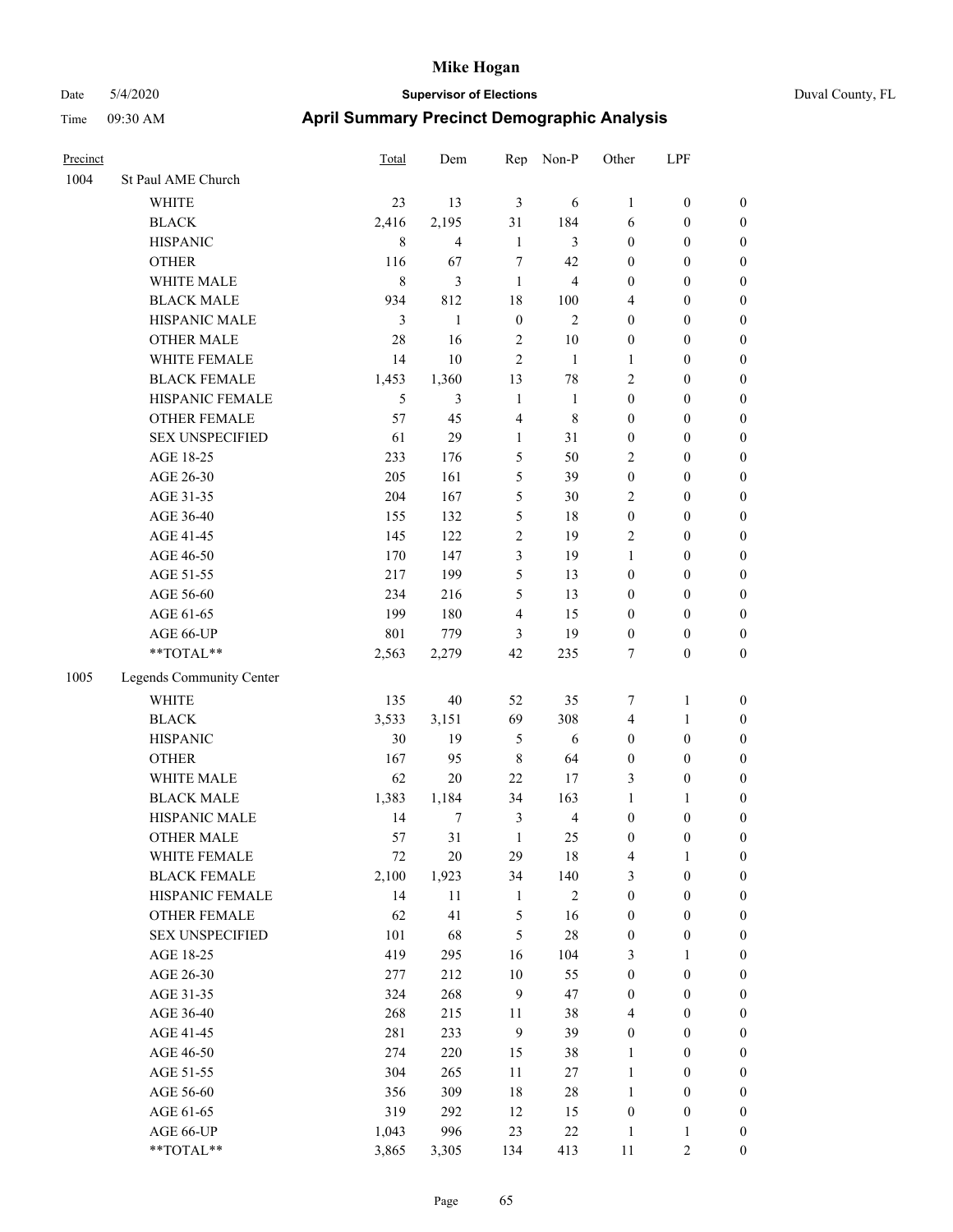| Precinct |                                | <b>Total</b> | Dem    | Rep              | Non-P  | Other            | LPF              |                  |
|----------|--------------------------------|--------------|--------|------------------|--------|------------------|------------------|------------------|
| 1006     | Church of God - N Lane Ave     |              |        |                  |        |                  |                  |                  |
|          | <b>WHITE</b>                   | 1,074        | 250    | 565              | 243    | 12               | $\overline{4}$   | $\boldsymbol{0}$ |
|          | <b>BLACK</b>                   | 786          | 645    | 32               | 106    | $\mathfrak{Z}$   | $\boldsymbol{0}$ | $\boldsymbol{0}$ |
|          | <b>HISPANIC</b>                | 65           | 23     | 14               | 27     | $\boldsymbol{0}$ | 1                | $\boldsymbol{0}$ |
|          | <b>OTHER</b>                   | 138          | 49     | 27               | 61     | 1                | $\boldsymbol{0}$ | $\boldsymbol{0}$ |
|          | WHITE MALE                     | 478          | 101    | 260              | 111    | 3                | 3                | $\boldsymbol{0}$ |
|          | <b>BLACK MALE</b>              | 309          | 240    | 21               | 46     | $\sqrt{2}$       | 0                | $\boldsymbol{0}$ |
|          | HISPANIC MALE                  | 36           | 14     | $\tau$           | 15     | $\boldsymbol{0}$ | $\boldsymbol{0}$ | $\boldsymbol{0}$ |
|          | <b>OTHER MALE</b>              | 57           | 16     | 14               | 27     | $\boldsymbol{0}$ | $\boldsymbol{0}$ | $\boldsymbol{0}$ |
|          | WHITE FEMALE                   | 581          | 148    | 297              | 126    | 9                | 1                | $\boldsymbol{0}$ |
|          | <b>BLACK FEMALE</b>            | 462          | 394    | 11               | 56     | $\mathbf{1}$     | $\boldsymbol{0}$ | $\boldsymbol{0}$ |
|          | HISPANIC FEMALE                | 29           | 9      | $\tau$           | 12     | $\boldsymbol{0}$ | 1                | $\boldsymbol{0}$ |
|          | <b>OTHER FEMALE</b>            | 50           | 23     | 10               | 16     | 1                | $\boldsymbol{0}$ | $\boldsymbol{0}$ |
|          | <b>SEX UNSPECIFIED</b>         | 61           | 22     | 11               | 28     | $\boldsymbol{0}$ | $\boldsymbol{0}$ | $\boldsymbol{0}$ |
|          | AGE 18-25                      | 221          | 108    | 34               | 73     | $\overline{4}$   | 2                | $\boldsymbol{0}$ |
|          | AGE 26-30                      | 217          | 96     | 53               | 66     | $\sqrt{2}$       | $\boldsymbol{0}$ | $\boldsymbol{0}$ |
|          | AGE 31-35                      | 188          | 91     | 46               | 48     | $\sqrt{2}$       | 1                | $\boldsymbol{0}$ |
|          | AGE 36-40                      | 184          | 96     | 38               | 48     | 1                | 1                | $\boldsymbol{0}$ |
|          | AGE 41-45                      | 154          | $80\,$ | 48               | 25     | $\mathbf{1}$     | $\boldsymbol{0}$ | $\boldsymbol{0}$ |
|          | AGE 46-50                      | 192          | 90     | 64               | 36     | $\sqrt{2}$       | $\boldsymbol{0}$ | $\boldsymbol{0}$ |
|          | AGE 51-55                      | 188          | 83     | 68               | 37     | $\boldsymbol{0}$ | $\boldsymbol{0}$ | $\boldsymbol{0}$ |
|          | AGE 56-60                      | 199          | 85     | 73               | 38     | $\overline{2}$   | 1                | $\boldsymbol{0}$ |
|          | AGE 61-65                      | 160          | 70     | 56               | 32     | $\overline{2}$   | $\boldsymbol{0}$ | $\boldsymbol{0}$ |
|          | AGE 66-UP                      | 360          | 168    | 158              | 34     | $\boldsymbol{0}$ | $\boldsymbol{0}$ | $\boldsymbol{0}$ |
|          | **TOTAL**                      | 2,063        | 967    | 638              | 437    | 16               | 5                | $\boldsymbol{0}$ |
| 1007     | Evangel Temple Assembly of God |              |        |                  |        |                  |                  |                  |
|          | <b>WHITE</b>                   | 917          | 250    | 460              | 192    | 14               | 1                | $\boldsymbol{0}$ |
|          | <b>BLACK</b>                   | 555          | 435    | 25               | 94     | $\mathbf{1}$     | $\boldsymbol{0}$ | $\boldsymbol{0}$ |
|          | <b>HISPANIC</b>                | 100          | 43     | 18               | 37     | $\mathbf{1}$     | 1                | $\boldsymbol{0}$ |
|          | <b>OTHER</b>                   | 135          | 49     | 34               | 52     | $\boldsymbol{0}$ | $\boldsymbol{0}$ | $\boldsymbol{0}$ |
|          | WHITE MALE                     | 411          | 110    | 216              | 78     | 7                | $\boldsymbol{0}$ | $\boldsymbol{0}$ |
|          | <b>BLACK MALE</b>              | 208          | 144    | 16               | 48     | $\boldsymbol{0}$ | $\boldsymbol{0}$ | $\boldsymbol{0}$ |
|          | HISPANIC MALE                  | 40           | 12     | $\boldsymbol{9}$ | 17     | 1                | 1                | $\boldsymbol{0}$ |
|          | <b>OTHER MALE</b>              | 38           | 13     | 11               | 14     | $\boldsymbol{0}$ | $\boldsymbol{0}$ | $\boldsymbol{0}$ |
|          | WHITE FEMALE                   | 499          | 138    | 240              | 113    | 7                | 1                | $\boldsymbol{0}$ |
|          | <b>BLACK FEMALE</b>            | 341          | 287    | 8                | 45     | $\mathbf{1}$     | $\boldsymbol{0}$ | $\boldsymbol{0}$ |
|          | HISPANIC FEMALE                | 60           | 31     | 9                | $20\,$ | $\boldsymbol{0}$ | $\boldsymbol{0}$ | $\boldsymbol{0}$ |
|          | OTHER FEMALE                   | 67           | 25     | 19               | 23     | $\boldsymbol{0}$ | $\boldsymbol{0}$ | $\boldsymbol{0}$ |
|          | <b>SEX UNSPECIFIED</b>         | 43           | 17     | 9                | 17     | $\boldsymbol{0}$ | $\boldsymbol{0}$ | $\boldsymbol{0}$ |
|          | AGE 18-25                      | 193          | 90     | 36               | 66     | $\mathbf{1}$     | $\boldsymbol{0}$ | $\boldsymbol{0}$ |
|          | AGE 26-30                      | 168          | 80     | 34               | 51     | $\sqrt{2}$       | 1                | $\boldsymbol{0}$ |
|          | AGE 31-35                      | 162          | 79     | 34               | 45     | 3                | 1                | $\boldsymbol{0}$ |
|          | AGE 36-40                      | 144          | 80     | 35               | 27     | $\sqrt{2}$       | $\boldsymbol{0}$ | $\boldsymbol{0}$ |
|          | AGE 41-45                      | 128          | 56     | 40               | 31     | $\mathbf{1}$     | $\boldsymbol{0}$ | $\boldsymbol{0}$ |
|          | AGE 46-50                      | 123          | 42     | 38               | 41     | $\sqrt{2}$       | $\boldsymbol{0}$ | $\boldsymbol{0}$ |
|          | AGE 51-55                      | 139          | 56     | 52               | $28\,$ | $\mathfrak{Z}$   | $\boldsymbol{0}$ | $\boldsymbol{0}$ |
|          | AGE 56-60                      | 158          | $77\,$ | 50               | 31     | $\boldsymbol{0}$ | $\boldsymbol{0}$ | $\boldsymbol{0}$ |
|          | AGE 61-65                      | 156          | 68     | 67               | 20     | 1                | $\boldsymbol{0}$ | $\boldsymbol{0}$ |
|          | AGE 66-UP                      | 336          | 149    | 151              | 35     | $\mathbf{1}$     | $\boldsymbol{0}$ | $\boldsymbol{0}$ |
|          | $**TOTAL**$                    | 1,707        | 777    | 537              | 375    | 16               | 2                | $\mathbf{0}$     |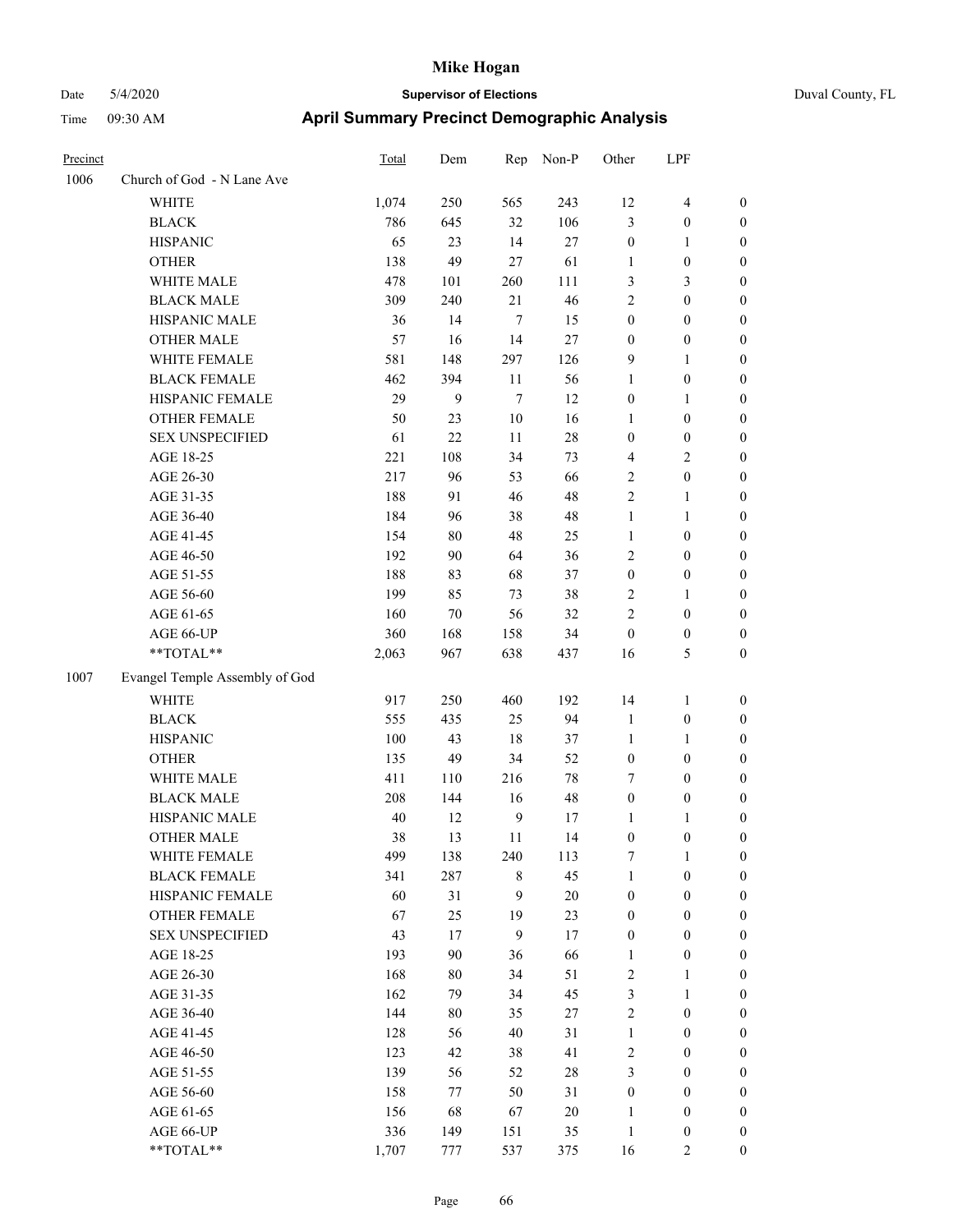| Precinct |                                 | <b>Total</b> | Dem         | Rep    | Non-P       | Other            | LPF              |                  |
|----------|---------------------------------|--------------|-------------|--------|-------------|------------------|------------------|------------------|
| 1008     | Mary Lena Gibbs Center          |              |             |        |             |                  |                  |                  |
|          | <b>WHITE</b>                    | 1,216        | 299         | 640    | 253         | 15               | 9                | $\boldsymbol{0}$ |
|          | <b>BLACK</b>                    | 2,078        | 1,699       | 75     | 297         | $\tau$           | $\boldsymbol{0}$ | $\boldsymbol{0}$ |
|          | <b>HISPANIC</b>                 | 201          | 69          | 35     | 96          | $\mathbf{1}$     | $\boldsymbol{0}$ | $\boldsymbol{0}$ |
|          | <b>OTHER</b>                    | 374          | 118         | 103    | 149         | 3                | 1                | $\boldsymbol{0}$ |
|          | WHITE MALE                      | 560          | 109         | 312    | 127         | $\tau$           | 5                | $\boldsymbol{0}$ |
|          | <b>BLACK MALE</b>               | 835          | 656         | 38     | 138         | 3                | $\boldsymbol{0}$ | $\boldsymbol{0}$ |
|          | HISPANIC MALE                   | 96           | 28          | $22\,$ | 45          | $\mathbf{1}$     | $\boldsymbol{0}$ | $\boldsymbol{0}$ |
|          | <b>OTHER MALE</b>               | 146          | 37          | 50     | 58          | $\mathbf{1}$     | $\boldsymbol{0}$ | $\boldsymbol{0}$ |
|          | WHITE FEMALE                    | 640          | 185         | 322    | 121         | $\,$ 8 $\,$      | 4                | $\boldsymbol{0}$ |
|          | <b>BLACK FEMALE</b>             | 1,208        | 1,018       | 36     | 150         | $\overline{4}$   | $\boldsymbol{0}$ | $\boldsymbol{0}$ |
|          | HISPANIC FEMALE                 | 100          | 40          | 13     | 47          | $\boldsymbol{0}$ | $\boldsymbol{0}$ | $\boldsymbol{0}$ |
|          | <b>OTHER FEMALE</b>             | 162          | 62          | 44     | 53          | $\overline{2}$   | 1                | $\boldsymbol{0}$ |
|          | <b>SEX UNSPECIFIED</b>          | 122          | 50          | 16     | 56          | $\boldsymbol{0}$ | $\boldsymbol{0}$ | $\boldsymbol{0}$ |
|          | AGE 18-25                       | 497          | 237         | 71     | 182         | 6                | 1                | $\boldsymbol{0}$ |
|          | AGE 26-30                       | 371          | 191         | 58     | 121         | 1                | $\boldsymbol{0}$ | $\boldsymbol{0}$ |
|          | AGE 31-35                       | 375          | 206         | 68     | 91          | 6                | 4                | $\boldsymbol{0}$ |
|          | AGE 36-40                       | 368          | 225         | 47     | 90          | 6                | $\boldsymbol{0}$ | $\boldsymbol{0}$ |
|          | AGE 41-45                       | 331          | 188         | 71     | 70          | $\mathbf{1}$     | 1                | $\boldsymbol{0}$ |
|          | AGE 46-50                       | 324          | 197         | 56     | 68          | $\mathbf{1}$     | $\overline{c}$   | $\boldsymbol{0}$ |
|          | AGE 51-55                       | 284          | 172         | 64     | 46          | $\mathbf{1}$     | $\mathbf{1}$     | $\boldsymbol{0}$ |
|          | AGE 56-60                       | 320          | 188         | 89     | 40          | 3                | $\boldsymbol{0}$ | $\boldsymbol{0}$ |
|          | AGE 61-65                       | 297          | 166         | 99     | 32          | $\boldsymbol{0}$ | $\boldsymbol{0}$ | $\boldsymbol{0}$ |
|          | AGE 66-UP                       | 702          | 415         | 230    | 55          | 1                | 1                | $\boldsymbol{0}$ |
|          | **TOTAL**                       | 3,869        | 2,185       | 853    | 795         | 26               | 10               | $\boldsymbol{0}$ |
| 1009     | Oak Hill Church of the Nazarene |              |             |        |             |                  |                  |                  |
|          | <b>WHITE</b>                    | 952          | 218         | 539    | 184         | 5                | 6                | $\boldsymbol{0}$ |
|          | <b>BLACK</b>                    | 1,459        | 1,148       | 58     | 236         | 15               | 2                | $\boldsymbol{0}$ |
|          | <b>HISPANIC</b>                 | 192          | 86          | 43     | 62          | $\mathbf{1}$     | $\boldsymbol{0}$ | $\boldsymbol{0}$ |
|          | <b>OTHER</b>                    | 270          | 87          | 70     | 110         | $\sqrt{2}$       | 1                | $\boldsymbol{0}$ |
|          | WHITE MALE                      | 428          | $8\sqrt{1}$ | 270    | 72          | $\sqrt{2}$       | 3                | $\boldsymbol{0}$ |
|          | <b>BLACK MALE</b>               | 595          | 448         | 25     | 117         | $\overline{4}$   | 1                | $\boldsymbol{0}$ |
|          | HISPANIC MALE                   | 101          | 43          | 25     | 32          | $\mathbf{1}$     | $\boldsymbol{0}$ | $\boldsymbol{0}$ |
|          | <b>OTHER MALE</b>               | 107          | 38          | 26     | 41          | 1                |                  | $\boldsymbol{0}$ |
|          | WHITE FEMALE                    | 519          | 135         | 267    | 111         | $\mathfrak{Z}$   | 3                | $\boldsymbol{0}$ |
|          | <b>BLACK FEMALE</b>             | 839          | 681         | 33     | 114         | $10\,$           | 1                | $\boldsymbol{0}$ |
|          | HISPANIC FEMALE                 | 86           | 41          | 17     | $28\,$      | $\boldsymbol{0}$ | $\boldsymbol{0}$ | $\boldsymbol{0}$ |
|          | OTHER FEMALE                    | 126          | 42          | 40     | 44          | $\boldsymbol{0}$ | $\boldsymbol{0}$ | $\boldsymbol{0}$ |
|          | <b>SEX UNSPECIFIED</b>          | $72\,$       | 30          | $\tau$ | 33          | $\sqrt{2}$       | $\boldsymbol{0}$ | $\boldsymbol{0}$ |
|          | AGE 18-25                       | 372          | 175         | 50     | 142         | $\sqrt{5}$       | $\boldsymbol{0}$ | $\boldsymbol{0}$ |
|          | AGE 26-30                       | 268          | 141         | 39     | $8\sqrt{1}$ | $\overline{4}$   | 3                | $\boldsymbol{0}$ |
|          | AGE 31-35                       | 252          | 139         | 45     | 65          | $\mathbf{1}$     | $\overline{c}$   | $\boldsymbol{0}$ |
|          | AGE 36-40                       | 233          | 140         | 39     | 52          | $\sqrt{2}$       | $\boldsymbol{0}$ | $\boldsymbol{0}$ |
|          | AGE 41-45                       | 265          | 164         | 55     | 42          | $\mathfrak{Z}$   | 1                | $\boldsymbol{0}$ |
|          | AGE 46-50                       | 272          | 153         | 69     | 48          | $\sqrt{2}$       | $\boldsymbol{0}$ | $\boldsymbol{0}$ |
|          | AGE 51-55                       | 235          | 143         | 55     | 36          | $\mathbf{1}$     | $\boldsymbol{0}$ | $\boldsymbol{0}$ |
|          | AGE 56-60                       | 262          | 124         | 89     | 46          | $\mathfrak{Z}$   | $\boldsymbol{0}$ | $\boldsymbol{0}$ |
|          | AGE 61-65                       | 250          | 122         | 91     | 36          | $\mathbf{1}$     | $\boldsymbol{0}$ | $\boldsymbol{0}$ |
|          | AGE 66-UP                       | 464          | 238         | 178    | 44          | $\mathbf{1}$     | 3                | $\boldsymbol{0}$ |
|          | **TOTAL**                       | 2,873        | 1,539       | 710    | 592         | 23               | 9                | $\boldsymbol{0}$ |
|          |                                 |              |             |        |             |                  |                  |                  |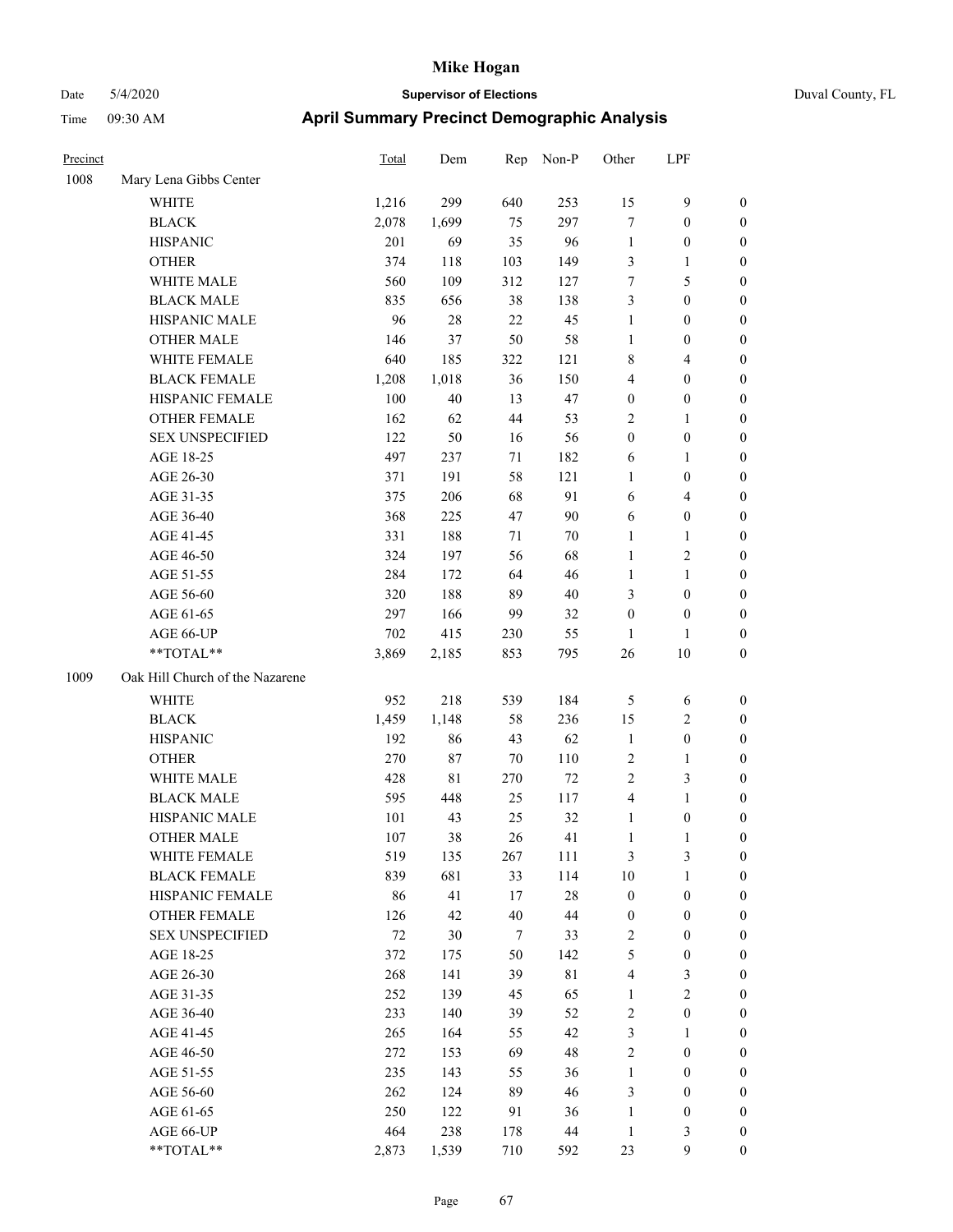| Precinct |                             | <b>Total</b> | Dem            | Rep              | Non-P  | Other            | LPF              |                  |
|----------|-----------------------------|--------------|----------------|------------------|--------|------------------|------------------|------------------|
| 1010     | Sweetwater Church of Christ |              |                |                  |        |                  |                  |                  |
|          | WHITE                       | 1,396        | 332            | 715              | 324    | $20\,$           | $\mathfrak s$    | $\boldsymbol{0}$ |
|          | <b>BLACK</b>                | 753          | 609            | 23               | 112    | $\,$ 8 $\,$      | $\mathbf{1}$     | $\boldsymbol{0}$ |
|          | <b>HISPANIC</b>             | 143          | 67             | 31               | $40\,$ | 3                | $\sqrt{2}$       | $\boldsymbol{0}$ |
|          | <b>OTHER</b>                | 212          | 73             | 45               | 92     | $\overline{2}$   | $\boldsymbol{0}$ | $\boldsymbol{0}$ |
|          | WHITE MALE                  | 633          | 129            | 342              | 153    | 6                | $\mathfrak{Z}$   | 0                |
|          | <b>BLACK MALE</b>           | 302          | 224            | 13               | 59     | 5                | $\mathbf{1}$     | 0                |
|          | HISPANIC MALE               | 69           | 25             | 16               | 25     | $\mathbf{1}$     | $\sqrt{2}$       | $\boldsymbol{0}$ |
|          | <b>OTHER MALE</b>           | 79           | 31             | 16               | $30\,$ | $\sqrt{2}$       | $\boldsymbol{0}$ | $\boldsymbol{0}$ |
|          | WHITE FEMALE                | 750          | 199            | 368              | 168    | 13               | $\sqrt{2}$       | $\boldsymbol{0}$ |
|          | <b>BLACK FEMALE</b>         | 443          | 379            | $\boldsymbol{9}$ | 52     | 3                | $\boldsymbol{0}$ | $\boldsymbol{0}$ |
|          | HISPANIC FEMALE             | 69           | 38             | 15               | 14     | $\overline{c}$   | $\boldsymbol{0}$ | $\boldsymbol{0}$ |
|          | OTHER FEMALE                | 95           | 33             | 24               | 38     | $\boldsymbol{0}$ | $\boldsymbol{0}$ | $\boldsymbol{0}$ |
|          | <b>SEX UNSPECIFIED</b>      | 64           | 23             | 11               | 29     | $\mathbf{1}$     | $\boldsymbol{0}$ | $\boldsymbol{0}$ |
|          | AGE 18-25                   | 316          | 135            | 37               | 136    | 8                | $\boldsymbol{0}$ | $\boldsymbol{0}$ |
|          | AGE 26-30                   | 232          | 99             | 59               | 68     | $\mathbf{1}$     | $\sqrt{5}$       | 0                |
|          | AGE 31-35                   | 213          | 92             | 51               | 67     | 3                | $\boldsymbol{0}$ | 0                |
|          | AGE 36-40                   | 198          | 95             | 46               | 54     | $\mathbf{1}$     | $\sqrt{2}$       | 0                |
|          | AGE 41-45                   | 203          | 89             | 57               | 53     | 4                | $\boldsymbol{0}$ | $\boldsymbol{0}$ |
|          | AGE 46-50                   | 215          | 108            | 64               | 39     | 4                | $\boldsymbol{0}$ | $\boldsymbol{0}$ |
|          | AGE 51-55                   | 209          | 100            | 78               | 27     | 4                | $\boldsymbol{0}$ | $\boldsymbol{0}$ |
|          | AGE 56-60                   | 230          | 87             | 104              | 39     | $\boldsymbol{0}$ | $\boldsymbol{0}$ | $\boldsymbol{0}$ |
|          | AGE 61-65                   | 220          | 88             | 94               | 35     | 3                | $\boldsymbol{0}$ | $\boldsymbol{0}$ |
|          | AGE 66-UP                   | 468          | 188            | 224              | 50     | 5                | 1                | $\boldsymbol{0}$ |
|          | **TOTAL**                   | 2,504        | 1,081          | 814              | 568    | 33               | $\,$ 8 $\,$      | $\boldsymbol{0}$ |
| 1011     | Teamsters 512               |              |                |                  |        |                  |                  |                  |
|          | WHITE                       | 1,038        | 223            | 613              | 193    | $\overline{4}$   | $\sqrt{5}$       | $\boldsymbol{0}$ |
|          | <b>BLACK</b>                | 303          | 234            | 14               | 53     | 1                | $\mathbf{1}$     | 0                |
|          | <b>HISPANIC</b>             | 55           | 26             | 12               | 17     | $\boldsymbol{0}$ | $\boldsymbol{0}$ | 0                |
|          | <b>OTHER</b>                | 54           | 10             | 23               | $21\,$ | $\boldsymbol{0}$ | $\boldsymbol{0}$ | 0                |
|          | WHITE MALE                  | 474          | 91             | 295              | 82     | 3                | $\mathfrak{Z}$   | $\boldsymbol{0}$ |
|          | <b>BLACK MALE</b>           | 120          | 84             | 6                | $28\,$ | $\mathbf{1}$     | $\mathbf{1}$     | $\boldsymbol{0}$ |
|          | HISPANIC MALE               | 24           | 11             | 7                | 6      | $\boldsymbol{0}$ | $\boldsymbol{0}$ | $\boldsymbol{0}$ |
|          | <b>OTHER MALE</b>           | 18           | $\overline{4}$ | 8                | 6      | $\boldsymbol{0}$ | $\boldsymbol{0}$ | $\boldsymbol{0}$ |
|          | WHITE FEMALE                | 543          | 126            | 312              | 103    | $\boldsymbol{0}$ | $\sqrt{2}$       | $\overline{0}$   |
|          | <b>BLACK FEMALE</b>         | 177          | 147            | $\sqrt{6}$       | 24     | $\boldsymbol{0}$ | $\boldsymbol{0}$ | 0                |
|          | HISPANIC FEMALE             | 31           | 15             | $\mathfrak s$    | 11     | $\boldsymbol{0}$ | $\boldsymbol{0}$ | $\overline{0}$   |
|          | <b>OTHER FEMALE</b>         | 26           | 5              | 11               | $10\,$ | $\boldsymbol{0}$ | $\boldsymbol{0}$ | 0                |
|          | <b>SEX UNSPECIFIED</b>      | 37           | $10\,$         | 12               | 14     | $\mathbf{1}$     | $\boldsymbol{0}$ | 0                |
|          | AGE 18-25                   | 120          | 33             | 42               | 44     | $\mathbf{1}$     | $\boldsymbol{0}$ | $\boldsymbol{0}$ |
|          | AGE 26-30                   | 132          | 46             | 40               | 43     | $\overline{c}$   | 1                | $\boldsymbol{0}$ |
|          | AGE 31-35                   | 111          | 36             | 48               | 26     | $\boldsymbol{0}$ | $\mathbf{1}$     | $\boldsymbol{0}$ |
|          | AGE 36-40                   | 123          | 47             | 53               | 23     | $\boldsymbol{0}$ | $\boldsymbol{0}$ | $\boldsymbol{0}$ |
|          | AGE 41-45                   | 115          | 42             | 49               | 23     | $\boldsymbol{0}$ | $\mathbf{1}$     | $\boldsymbol{0}$ |
|          | AGE 46-50                   | 131          | 38             | 61               | 30     | $\boldsymbol{0}$ | $\sqrt{2}$       | $\overline{0}$   |
|          | AGE 51-55                   | 120          | 52             | 47               | $20\,$ | $\boldsymbol{0}$ | $\mathbf{1}$     | $\boldsymbol{0}$ |
|          | AGE 56-60                   | 154          | 58             | 67               | $28\,$ | $\mathbf{1}$     | $\boldsymbol{0}$ | $\boldsymbol{0}$ |
|          | AGE 61-65                   | 137          | 39             | 73               | 24     | $\mathbf{1}$     | $\boldsymbol{0}$ | $\boldsymbol{0}$ |
|          | AGE 66-UP                   | 307          | 102            | 182              | 23     | $\boldsymbol{0}$ | $\boldsymbol{0}$ | 0                |
|          | **TOTAL**                   | 1,450        | 493            | 662              | 284    | 5                | 6                | $\boldsymbol{0}$ |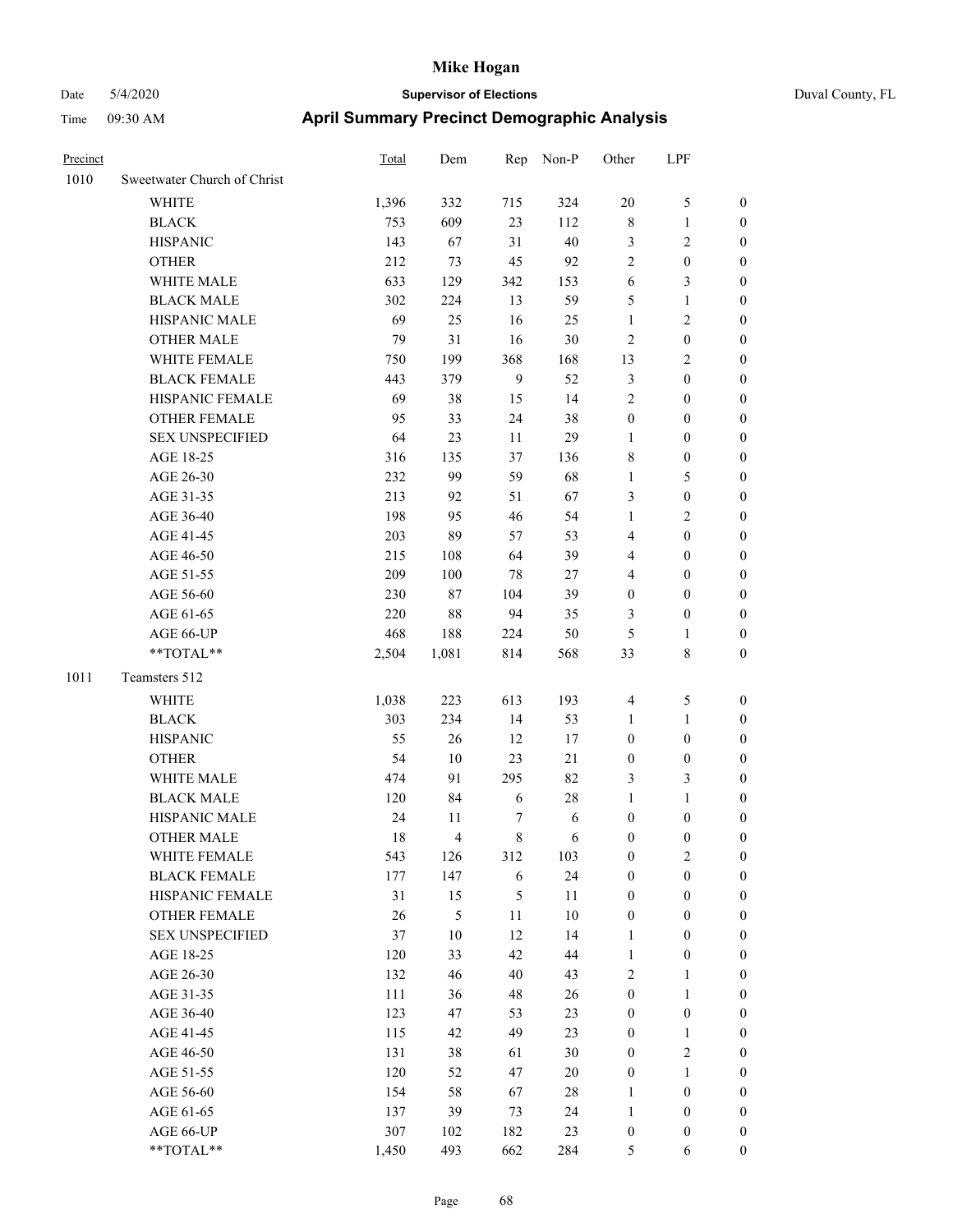| Precinct |                                | Total  | Dem     | Rep            | Non-P  | Other            | LPF              |                  |
|----------|--------------------------------|--------|---------|----------------|--------|------------------|------------------|------------------|
| 1012     | <b>Gregory West Apartments</b> |        |         |                |        |                  |                  |                  |
|          | <b>WHITE</b>                   | 712    | 185     | 330            | 192    | $\overline{4}$   | $\mathbf{1}$     | $\boldsymbol{0}$ |
|          | <b>BLACK</b>                   | 1,793  | 1,441   | 67             | 278    | $\overline{7}$   | $\boldsymbol{0}$ | $\boldsymbol{0}$ |
|          | <b>HISPANIC</b>                | 318    | 167     | 38             | 111    | $\sqrt{2}$       | $\boldsymbol{0}$ | $\boldsymbol{0}$ |
|          | <b>OTHER</b>                   | 317    | 102     | 64             | 149    | $\overline{c}$   | $\boldsymbol{0}$ | $\boldsymbol{0}$ |
|          | WHITE MALE                     | 311    | 50      | 166            | 93     | $\mathbf{1}$     | 1                | $\boldsymbol{0}$ |
|          | <b>BLACK MALE</b>              | 628    | 462     | 41             | 122    | $\mathfrak{Z}$   | $\boldsymbol{0}$ | $\boldsymbol{0}$ |
|          | HISPANIC MALE                  | 142    | 59      | 19             | 62     | $\sqrt{2}$       | $\boldsymbol{0}$ | $\boldsymbol{0}$ |
|          | <b>OTHER MALE</b>              | 110    | 31      | 24             | 53     | $\sqrt{2}$       | $\boldsymbol{0}$ | $\boldsymbol{0}$ |
|          | WHITE FEMALE                   | 386    | 132     | 161            | 90     | 3                | $\boldsymbol{0}$ | $\boldsymbol{0}$ |
|          | <b>BLACK FEMALE</b>            | 1,141  | 961     | 26             | 150    | $\overline{4}$   | $\boldsymbol{0}$ | $\boldsymbol{0}$ |
|          | HISPANIC FEMALE                | 167    | 102     | 18             | 47     | $\boldsymbol{0}$ | $\boldsymbol{0}$ | $\boldsymbol{0}$ |
|          | <b>OTHER FEMALE</b>            | 164    | 61      | 35             | 68     | $\boldsymbol{0}$ | $\boldsymbol{0}$ | $\boldsymbol{0}$ |
|          | <b>SEX UNSPECIFIED</b>         | 91     | 37      | 9              | 45     | $\boldsymbol{0}$ | $\boldsymbol{0}$ | $\boldsymbol{0}$ |
|          | AGE 18-25                      | 458    | 253     | 38             | 161    | 6                | $\boldsymbol{0}$ | $\boldsymbol{0}$ |
|          | AGE 26-30                      | 348    | $202\,$ | 37             | 107    | $\sqrt{2}$       | $\boldsymbol{0}$ | $\boldsymbol{0}$ |
|          | AGE 31-35                      | 360    | 231     | 34             | 94     | $\mathbf{1}$     | $\boldsymbol{0}$ | $\boldsymbol{0}$ |
|          | AGE 36-40                      | 343    | 226     | 36             | 79     | $\overline{2}$   | $\boldsymbol{0}$ | $\boldsymbol{0}$ |
|          | AGE 41-45                      | 274    | 181     | 30             | 62     | $\boldsymbol{0}$ | 1                | $\boldsymbol{0}$ |
|          | AGE 46-50                      | 274    | 178     | 49             | 47     | $\boldsymbol{0}$ | $\boldsymbol{0}$ | $\boldsymbol{0}$ |
|          | AGE 51-55                      | 252    | 153     | 49             | 50     | $\boldsymbol{0}$ | $\boldsymbol{0}$ | $\boldsymbol{0}$ |
|          | AGE 56-60                      | 241    | 135     | 58             | 45     | 3                | $\boldsymbol{0}$ | $\boldsymbol{0}$ |
|          | AGE 61-65                      | 223    | 134     | 52             | 37     | $\boldsymbol{0}$ | $\boldsymbol{0}$ | $\boldsymbol{0}$ |
|          | AGE 66-UP                      | 367    | 202     | 116            | 48     | 1                | $\boldsymbol{0}$ | $\boldsymbol{0}$ |
|          | $**TOTAL**$                    | 3,140  | 1,895   | 499            | 730    | 15               | 1                | $\boldsymbol{0}$ |
| 1013     | Cedar Creek Baptist Church     |        |         |                |        |                  |                  |                  |
|          | <b>WHITE</b>                   | 811    | 192     | 474            | 131    | $\,$ 8 $\,$      | 6                | $\boldsymbol{0}$ |
|          | <b>BLACK</b>                   | 487    | 385     | 13             | 86     | $\mathfrak{Z}$   | $\boldsymbol{0}$ | $\boldsymbol{0}$ |
|          | <b>HISPANIC</b>                | 82     | 35      | 15             | 30     | $\sqrt{2}$       | $\boldsymbol{0}$ | $\boldsymbol{0}$ |
|          | <b>OTHER</b>                   | 74     | 21      | 19             | 34     | $\boldsymbol{0}$ | $\boldsymbol{0}$ | $\boldsymbol{0}$ |
|          | WHITE MALE                     | 375    | 82      | 220            | 64     | 3                | 6                | $\boldsymbol{0}$ |
|          | <b>BLACK MALE</b>              | 171    | 122     | $\overline{7}$ | 39     | 3                | $\boldsymbol{0}$ | $\boldsymbol{0}$ |
|          | HISPANIC MALE                  | 29     | 9       | 6              | 13     | $\mathbf{1}$     | $\boldsymbol{0}$ | $\boldsymbol{0}$ |
|          | <b>OTHER MALE</b>              | 28     | 6       | 7              | 15     | $\boldsymbol{0}$ | $\boldsymbol{0}$ | $\boldsymbol{0}$ |
|          | WHITE FEMALE                   | 430    | 108     | 250            | 67     | $\sqrt{5}$       | $\boldsymbol{0}$ | $\boldsymbol{0}$ |
|          | <b>BLACK FEMALE</b>            | 304    | 254     | 6              | 44     | $\boldsymbol{0}$ | $\boldsymbol{0}$ | $\boldsymbol{0}$ |
|          | HISPANIC FEMALE                | 51     | 25      | 9              | 16     | $\mathbf{1}$     | $\boldsymbol{0}$ | $\boldsymbol{0}$ |
|          | <b>OTHER FEMALE</b>            | $27\,$ | $\tau$  | $\,$ 8 $\,$    | 12     | $\boldsymbol{0}$ | $\boldsymbol{0}$ | $\boldsymbol{0}$ |
|          | <b>SEX UNSPECIFIED</b>         | 39     | $20\,$  | $\,$ 8 $\,$    | 11     | $\boldsymbol{0}$ | $\boldsymbol{0}$ | $\boldsymbol{0}$ |
|          | AGE 18-25                      | 164    | 63      | 47             | 50     | $\overline{4}$   | $\boldsymbol{0}$ | $\boldsymbol{0}$ |
|          | AGE 26-30                      | 172    | $87\,$  | 37             | 43     | 5                | $\boldsymbol{0}$ | $\boldsymbol{0}$ |
|          | AGE 31-35                      | 131    | 54      | 37             | 36     | $\mathbf{1}$     | 3                | $\boldsymbol{0}$ |
|          | AGE 36-40                      | 124    | 57      | 38             | 29     | $\boldsymbol{0}$ | $\boldsymbol{0}$ | $\boldsymbol{0}$ |
|          | AGE 41-45                      | 106    | 55      | $20\,$         | 30     | $\boldsymbol{0}$ | 1                | $\boldsymbol{0}$ |
|          | AGE 46-50                      | 116    | 59      | 33             | 21     | 1                | $\overline{c}$   | $\boldsymbol{0}$ |
|          | AGE 51-55                      | 121    | 53      | 46             | $22\,$ | $\boldsymbol{0}$ | $\boldsymbol{0}$ | $\boldsymbol{0}$ |
|          | AGE 56-60                      | 129    | 54      | 54             | $20\,$ | $\mathbf{1}$     | $\boldsymbol{0}$ | $\boldsymbol{0}$ |
|          | AGE 61-65                      | 106    | 50      | 43             | 13     | $\boldsymbol{0}$ | $\boldsymbol{0}$ | $\boldsymbol{0}$ |
|          | AGE 66-UP                      | 285    | 101     | 166            | 17     | $\mathbf{1}$     | $\boldsymbol{0}$ | $\boldsymbol{0}$ |
|          | **TOTAL**                      | 1,454  | 633     | 521            | 281    | 13               | 6                | $\mathbf{0}$     |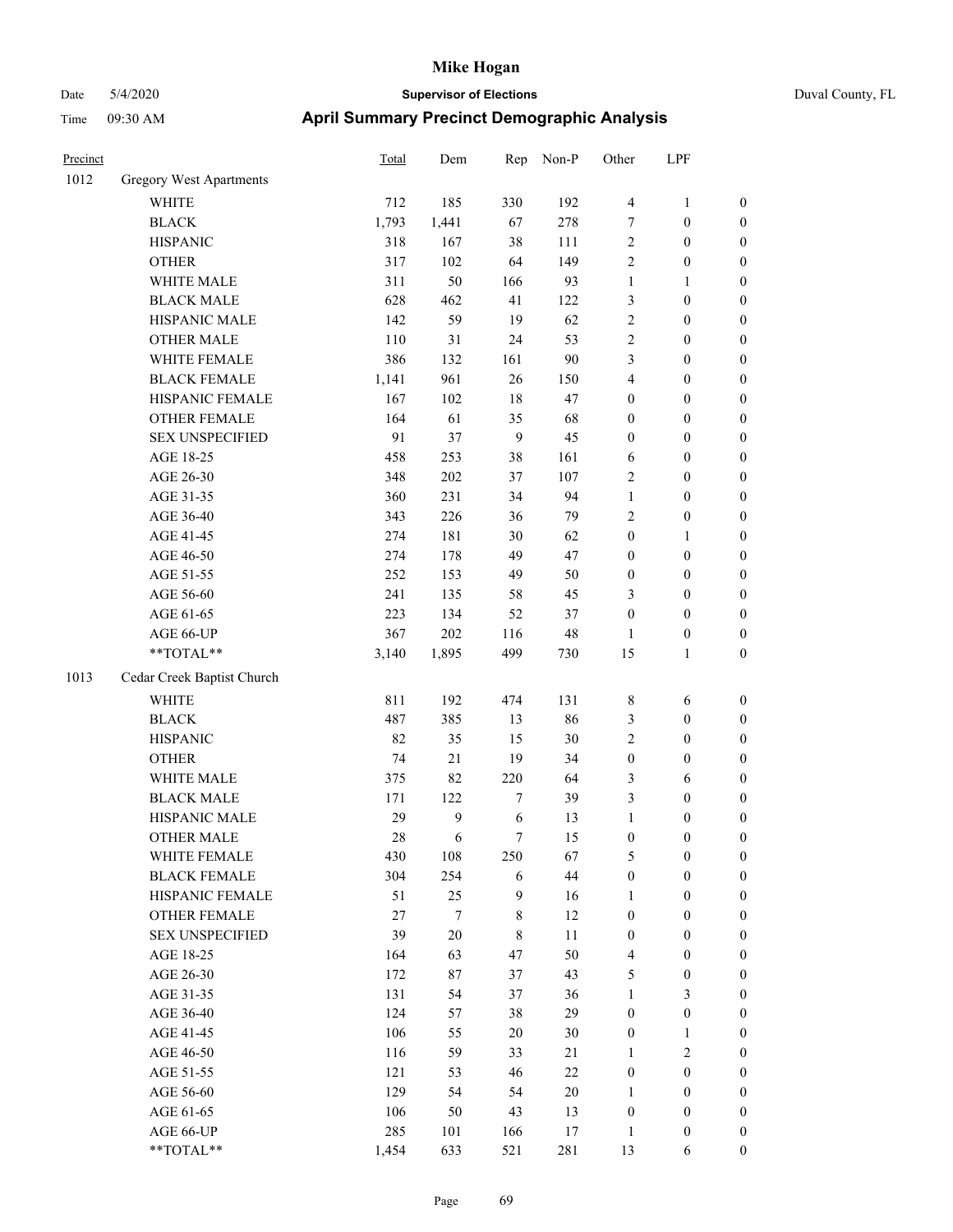## Date 5/4/2020 **Supervisor of Elections** Duval County, FL Time 09:30 AM **April Summary Precinct Demographic Analysis**

| Precinct |                             | Total  | Dem   | Rep | Non-P  | Other                   | LPF                     |                  |
|----------|-----------------------------|--------|-------|-----|--------|-------------------------|-------------------------|------------------|
| 1014     | McGirts Creek Regional Park |        |       |     |        |                         |                         |                  |
|          | <b>WHITE</b>                | 1,305  | 332   | 649 | 304    | 14                      | 6                       | $\boldsymbol{0}$ |
|          | <b>BLACK</b>                | 1,793  | 1,471 | 54  | 248    | 16                      | 4                       | $\boldsymbol{0}$ |
|          | <b>HISPANIC</b>             | 246    | 97    | 42  | 103    | $\overline{4}$          | $\boldsymbol{0}$        | $\boldsymbol{0}$ |
|          | <b>OTHER</b>                | 340    | 111   | 96  | 128    | $\overline{\mathbf{4}}$ | 1                       | $\boldsymbol{0}$ |
|          | WHITE MALE                  | 629    | 144   | 324 | 147    | $\,$ 8 $\,$             | 6                       | $\boldsymbol{0}$ |
|          | <b>BLACK MALE</b>           | 732    | 557   | 32  | 132    | 9                       | $\overline{\mathbf{c}}$ | $\boldsymbol{0}$ |
|          | HISPANIC MALE               | 106    | 35    | 25  | $44\,$ | $\overline{c}$          | $\boldsymbol{0}$        | $\boldsymbol{0}$ |
|          | OTHER MALE                  | 130    | 39    | 41  | 50     | $\boldsymbol{0}$        | $\boldsymbol{0}$        | $\boldsymbol{0}$ |
|          | WHITE FEMALE                | 665    | 186   | 318 | 155    | 6                       | $\boldsymbol{0}$        | $\boldsymbol{0}$ |
|          | <b>BLACK FEMALE</b>         | 1,030  | 889   | 20  | 112    | 7                       | 2                       | $\boldsymbol{0}$ |
|          | HISPANIC FEMALE             | 134    | 58    | 16  | 58     | $\sqrt{2}$              | $\boldsymbol{0}$        | $\boldsymbol{0}$ |
|          | OTHER FEMALE                | 157    | 59    | 47  | 46     | $\overline{\mathbf{4}}$ | $\mathbf{1}$            | $\boldsymbol{0}$ |
|          | <b>SEX UNSPECIFIED</b>      | 101    | 44    | 18  | 39     | $\boldsymbol{0}$        | $\boldsymbol{0}$        | $\boldsymbol{0}$ |
|          | AGE 18-25                   | 425    | 223   | 57  | 135    | $\boldsymbol{7}$        | 3                       | $\boldsymbol{0}$ |
|          | AGE 26-30                   | 382    | 179   | 69  | 126    | 6                       | 2                       | $\boldsymbol{0}$ |
|          | AGE 31-35                   | 342    | 170   | 59  | 107    | 6                       | $\boldsymbol{0}$        | $\boldsymbol{0}$ |
|          | AGE 36-40                   | 300    | 184   | 40  | 73     | $\overline{c}$          | $\mathbf{1}$            | $\boldsymbol{0}$ |
|          | AGE 41-45                   | 277    | 158   | 41  | $70\,$ | 8                       | $\boldsymbol{0}$        | $\boldsymbol{0}$ |
|          | AGE 46-50                   | 320    | 190   | 76  | 49     | 3                       | 2                       | $\boldsymbol{0}$ |
|          | AGE 51-55                   | 333    | 195   | 70  | 64     | $\boldsymbol{2}$        | 2                       | $\boldsymbol{0}$ |
|          | AGE 56-60                   | 319    | 184   | 82  | 52     | $\mathbf{1}$            | $\boldsymbol{0}$        | $\boldsymbol{0}$ |
|          | AGE 61-65                   | 298    | 172   | 91  | 34     | $\boldsymbol{0}$        | $\mathbf{1}$            | $\boldsymbol{0}$ |
|          | AGE 66-UP                   | 688    | 356   | 256 | 73     | 3                       | $\boldsymbol{0}$        | $\boldsymbol{0}$ |
|          | $**TOTAL**$                 | 3,684  | 2,011 | 841 | 783    | 38                      | $11\,$                  | $\boldsymbol{0}$ |
| 1015     | River City Community Church |        |       |     |        |                         |                         |                  |
|          | <b>WHITE</b>                | 1,245  | 313   | 653 | 260    | 15                      | $\overline{4}$          | $\boldsymbol{0}$ |
|          | <b>BLACK</b>                | 1,247  | 1,015 | 31  | 189    | 12                      | $\boldsymbol{0}$        | $\boldsymbol{0}$ |
|          | <b>HISPANIC</b>             | 211    | 97    | 39  | 71     | $\sqrt{2}$              | 2                       | 0                |
|          | <b>OTHER</b>                | 343    | 105   | 99  | 134    | 5                       | $\boldsymbol{0}$        | $\boldsymbol{0}$ |
|          | WHITE MALE                  | 601    | 118   | 330 | 140    | 10                      | 3                       | $\boldsymbol{0}$ |
|          | <b>BLACK MALE</b>           | 522    | 416   | 17  | 84     | 5                       | $\boldsymbol{0}$        | $\boldsymbol{0}$ |
|          | HISPANIC MALE               | 90     | 40    | 20  | 28     | $\mathbf{1}$            | $\mathbf{1}$            | $\boldsymbol{0}$ |
|          | <b>OTHER MALE</b>           | 136    | 37    | 49  | 49     | $\mathbf{1}$            | $\boldsymbol{0}$        | $\boldsymbol{0}$ |
|          | WHITE FEMALE                | 629    | 192   | 317 | 114    | $\mathfrak s$           | $\mathbf{1}$            | $\mathbf{0}$     |
|          | <b>BLACK FEMALE</b>         | 699    | 580   | 14  | 99     | $\sqrt{6}$              | $\boldsymbol{0}$        | $\boldsymbol{0}$ |
|          | HISPANIC FEMALE             | 117    | 57    | 18  | 40     | $\mathbf{1}$            | 1                       | $\boldsymbol{0}$ |
|          | <b>OTHER FEMALE</b>         | 164    | 55    | 43  | 63     | $\mathfrak{Z}$          | $\boldsymbol{0}$        | $\boldsymbol{0}$ |
|          | <b>SEX UNSPECIFIED</b>      | $88\,$ | 35    | 14  | 37     | $\boldsymbol{2}$        | $\boldsymbol{0}$        | 0                |
|          | AGE 18-25                   | 380    | 171   | 60  | 139    | 9                       | $\mathbf{1}$            | $\mathbf{0}$     |
|          | AGE 26-30                   | 288    | 143   | 65  | 71     | 8                       | $\mathbf{1}$            | $\boldsymbol{0}$ |
|          | AGE 31-35                   | 270    | 144   | 43  | $77\,$ | $\overline{\mathbf{4}}$ | $\overline{2}$          | $\mathbf{0}$     |

AGE 36-40 275 149 46 79 0 1 0 AGE 41-45 229 119 56 52 2 0 0 AGE 46-50 255 138 66 50 1 0 0 AGE 51-55 240 134 60 46 0 0 0 AGE 56-60 292 150 88 49 5 0 0 AGE 61-65 287 148 103 35 1 0 0 AGE 66-UP 530 234 235 56 4 1 0 \*\*TOTAL\*\* 3,046 1,530 822 654 34 6 0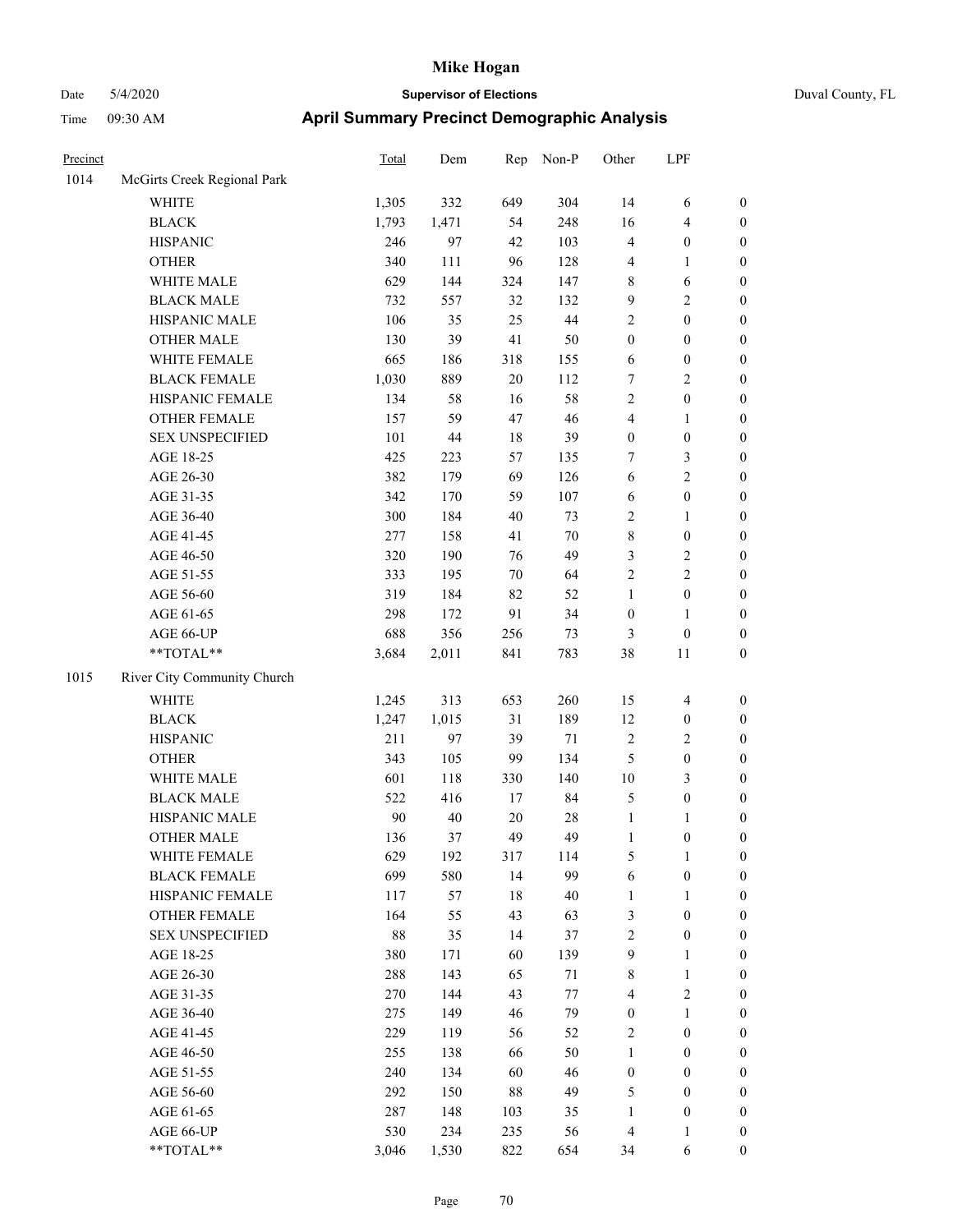| Precinct |                         | <b>Total</b> | Dem    | Rep            | Non-P  | Other            | LPF                      |                  |
|----------|-------------------------|--------------|--------|----------------|--------|------------------|--------------------------|------------------|
| 1016     | Argyle Church of Christ |              |        |                |        |                  |                          |                  |
|          | <b>WHITE</b>            | 857          | 183    | 445            | 218    | 5                | 6                        | $\boldsymbol{0}$ |
|          | <b>BLACK</b>            | 789          | 607    | 39             | 135    | $\,$ 8 $\,$      | $\boldsymbol{0}$         | $\boldsymbol{0}$ |
|          | <b>HISPANIC</b>         | 169          | 52     | 43             | 73     | $\boldsymbol{0}$ | 1                        | $\boldsymbol{0}$ |
|          | <b>OTHER</b>            | 235          | 82     | 69             | 83     | $\boldsymbol{0}$ | 1                        | $\boldsymbol{0}$ |
|          | WHITE MALE              | 402          | 79     | 215            | 101    | 1                | 6                        | $\boldsymbol{0}$ |
|          | <b>BLACK MALE</b>       | 317          | 217    | 23             | 73     | 4                | $\boldsymbol{0}$         | $\boldsymbol{0}$ |
|          | HISPANIC MALE           | 84           | 23     | 23             | 37     | $\boldsymbol{0}$ | 1                        | $\boldsymbol{0}$ |
|          | <b>OTHER MALE</b>       | 82           | 28     | $27\,$         | $26\,$ | $\boldsymbol{0}$ | 1                        | $\boldsymbol{0}$ |
|          | WHITE FEMALE            | 445          | 102    | 227            | 112    | 4                | $\boldsymbol{0}$         | $\boldsymbol{0}$ |
|          | <b>BLACK FEMALE</b>     | 457          | 379    | 15             | 59     | $\overline{4}$   | $\boldsymbol{0}$         | $\boldsymbol{0}$ |
|          | HISPANIC FEMALE         | 83           | $28\,$ | 20             | 35     | $\boldsymbol{0}$ | $\boldsymbol{0}$         | $\boldsymbol{0}$ |
|          | <b>OTHER FEMALE</b>     | 121          | 45     | 36             | 40     | $\boldsymbol{0}$ | $\boldsymbol{0}$         | $\boldsymbol{0}$ |
|          | <b>SEX UNSPECIFIED</b>  | 59           | 23     | 10             | 26     | $\boldsymbol{0}$ | $\boldsymbol{0}$         | $\boldsymbol{0}$ |
|          | AGE 18-25               | 278          | 134    | 57             | $80\,$ | 5                | 2                        | $\boldsymbol{0}$ |
|          | AGE 26-30               | 269          | 126    | 47             | 91     | $\sqrt{2}$       | 3                        | $\boldsymbol{0}$ |
|          | AGE 31-35               | 182          | $80\,$ | 39             | 62     | $\mathbf{1}$     | $\boldsymbol{0}$         | $\boldsymbol{0}$ |
|          | AGE 36-40               | 169          | $70\,$ | 44             | 54     | $\boldsymbol{0}$ | 1                        | $\boldsymbol{0}$ |
|          | AGE 41-45               | 169          | 81     | 44             | 41     | 3                | $\boldsymbol{0}$         | $\boldsymbol{0}$ |
|          | AGE 46-50               | 188          | 91     | 49             | 45     | $\mathbf{1}$     | $\overline{\mathbf{c}}$  | $\boldsymbol{0}$ |
|          | AGE 51-55               | 193          | 89     | 65             | 39     | $\boldsymbol{0}$ | $\boldsymbol{0}$         | $\boldsymbol{0}$ |
|          | AGE 56-60               | 188          | 83     | 69             | 36     | $\boldsymbol{0}$ | $\boldsymbol{0}$         | $\boldsymbol{0}$ |
|          | AGE 61-65               | 156          | 64     | 70             | 22     | $\boldsymbol{0}$ | $\boldsymbol{0}$         | $\boldsymbol{0}$ |
|          | AGE 66-UP               | 258          | 106    | 112            | 39     | 1                | $\boldsymbol{0}$         | $\boldsymbol{0}$ |
|          | **TOTAL**               | 2,050        | 924    | 596            | 509    | 13               | 8                        | $\boldsymbol{0}$ |
| 1101     | The Park at Potenza     |              |        |                |        |                  |                          |                  |
|          | <b>WHITE</b>            | 748          | 168    | 405            | 164    | $\tau$           | 4                        | $\boldsymbol{0}$ |
|          | <b>BLACK</b>            | 147          | 117    | $\mathfrak s$  | 22     | $\mathfrak{Z}$   | $\boldsymbol{0}$         | $\boldsymbol{0}$ |
|          | <b>HISPANIC</b>         | 67           | 25     | 21             | $20\,$ | 1                | $\boldsymbol{0}$         | $\boldsymbol{0}$ |
|          | <b>OTHER</b>            | 154          | 36     | 42             | 73     | 3                | $\boldsymbol{0}$         | $\boldsymbol{0}$ |
|          | WHITE MALE              | 342          | 60     | 191            | 85     | 5                | 1                        | $\boldsymbol{0}$ |
|          | <b>BLACK MALE</b>       | 53           | 36     | $\overline{4}$ | 12     | $\mathbf{1}$     | $\boldsymbol{0}$         | $\boldsymbol{0}$ |
|          | HISPANIC MALE           | 27           | 9      | $\,8\,$        | 9      | $\mathbf{1}$     | $\boldsymbol{0}$         | $\boldsymbol{0}$ |
|          | <b>OTHER MALE</b>       | 65           | 12     | 22             | 31     | $\boldsymbol{0}$ | 0                        | $\boldsymbol{0}$ |
|          | WHITE FEMALE            | 394          | 107    | 209            | 73     | $\sqrt{2}$       | 3                        | $\boldsymbol{0}$ |
|          | <b>BLACK FEMALE</b>     | 93           | $80\,$ | $\mathbf{1}$   | $10\,$ | $\sqrt{2}$       | $\boldsymbol{0}$         | $\boldsymbol{0}$ |
|          | HISPANIC FEMALE         | $40\,$       | 16     | 13             | 11     | $\boldsymbol{0}$ | $\boldsymbol{0}$         | $\boldsymbol{0}$ |
|          | OTHER FEMALE            | 76           | 21     | 17             | 35     | $\mathfrak{Z}$   | $\boldsymbol{0}$         | $\boldsymbol{0}$ |
|          | <b>SEX UNSPECIFIED</b>  | 26           | 5      | $\,$ 8 $\,$    | 13     | $\boldsymbol{0}$ | $\boldsymbol{0}$         | $\boldsymbol{0}$ |
|          | AGE 18-25               | 101          | 29     | 33             | 36     | $\mathfrak{Z}$   | $\boldsymbol{0}$         | $\boldsymbol{0}$ |
|          | AGE 26-30               | $8\sqrt{1}$  | 30     | 29             | 17     | $\mathfrak{Z}$   | $\mathbf{2}$             | $\boldsymbol{0}$ |
|          | AGE 31-35               | 103          | 44     | 23             | 34     | $\sqrt{2}$       | $\boldsymbol{0}$         | $\boldsymbol{0}$ |
|          | AGE 36-40               | $8\sqrt{1}$  | 29     | 25             | 27     | $\boldsymbol{0}$ | $\boldsymbol{0}$         | $\boldsymbol{0}$ |
|          | AGE 41-45               | $100\,$      | 38     | 34             | $28\,$ | $\boldsymbol{0}$ | $\boldsymbol{0}$         | $\boldsymbol{0}$ |
|          | AGE 46-50               | 109          | 22     | 51             | 33     | $\mathbf{1}$     | 2                        | $\boldsymbol{0}$ |
|          | AGE 51-55               | 125          | 31     | 59             | 34     | $\mathbf{1}$     | $\boldsymbol{0}$         | $\boldsymbol{0}$ |
|          | AGE 56-60               | 111          | 35     | 52             | 23     | $\mathbf{1}$     | $\boldsymbol{0}$         | $\boldsymbol{0}$ |
|          | AGE 61-65               | 86           | 30     | 44             | 12     | $\boldsymbol{0}$ | $\boldsymbol{0}$         | $\boldsymbol{0}$ |
|          | AGE 66-UP               | 219          | 58     | 123            | 35     | 3                | $\boldsymbol{0}$         | $\boldsymbol{0}$ |
|          | $**TOTAL**$             | 1,116        | 346    | 473            | 279    | 14               | $\overline{\mathcal{L}}$ | $\boldsymbol{0}$ |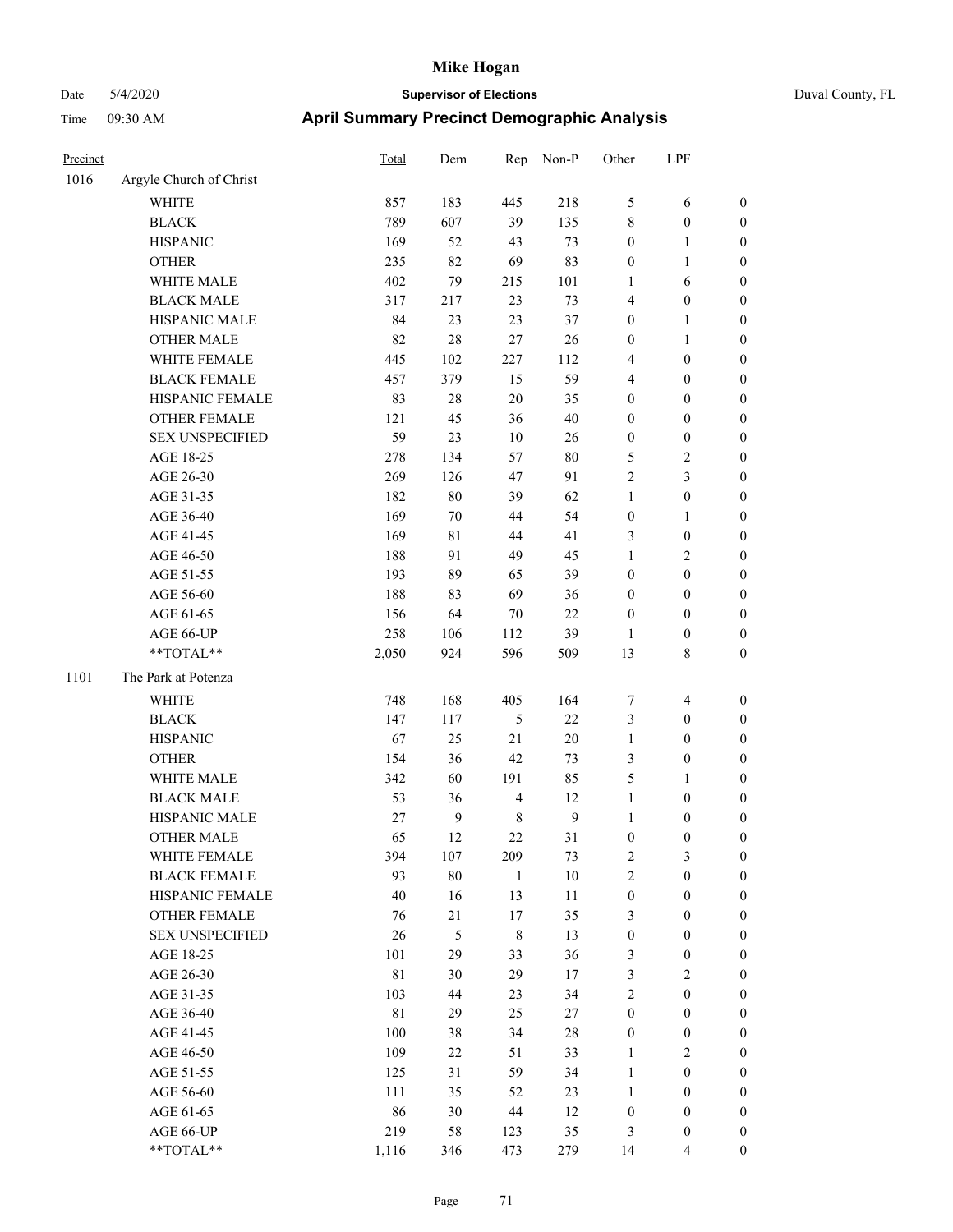| Precinct |                                   | Total  | Dem                     | Rep              | Non-P          | Other            | LPF              |                  |
|----------|-----------------------------------|--------|-------------------------|------------------|----------------|------------------|------------------|------------------|
| 1102     | Glen Kernan Golf and Country Club |        |                         |                  |                |                  |                  |                  |
|          | <b>WHITE</b>                      | 357    | 59                      | 234              | 60             | 3                | $\mathbf{1}$     | $\boldsymbol{0}$ |
|          | <b>BLACK</b>                      | 28     | 18                      | $\overline{2}$   | $\,$ 8 $\,$    | $\boldsymbol{0}$ | $\boldsymbol{0}$ | $\boldsymbol{0}$ |
|          | <b>HISPANIC</b>                   | 20     | $\mathfrak{Z}$          | 9                | 8              | $\boldsymbol{0}$ | $\boldsymbol{0}$ | $\boldsymbol{0}$ |
|          | <b>OTHER</b>                      | 130    | 41                      | 24               | 63             | 2                | $\boldsymbol{0}$ | $\boldsymbol{0}$ |
|          | WHITE MALE                        | 171    | $22\,$                  | 120              | 28             | $\mathbf{1}$     | $\boldsymbol{0}$ | $\boldsymbol{0}$ |
|          | <b>BLACK MALE</b>                 | 16     | 9                       | $\overline{2}$   | 5              | $\boldsymbol{0}$ | $\boldsymbol{0}$ | $\boldsymbol{0}$ |
|          | HISPANIC MALE                     | 6      | $\mathbf{1}$            | 1                | $\overline{4}$ | $\boldsymbol{0}$ | $\boldsymbol{0}$ | $\boldsymbol{0}$ |
|          | <b>OTHER MALE</b>                 | 60     | 19                      | 11               | 30             | $\boldsymbol{0}$ | $\boldsymbol{0}$ | $\boldsymbol{0}$ |
|          | WHITE FEMALE                      | 183    | 37                      | 113              | 30             | $\overline{2}$   | 1                | $\boldsymbol{0}$ |
|          | <b>BLACK FEMALE</b>               | 11     | 8                       | $\boldsymbol{0}$ | 3              | $\boldsymbol{0}$ | $\boldsymbol{0}$ | $\boldsymbol{0}$ |
|          | HISPANIC FEMALE                   | 14     | $\overline{c}$          | $\,8\,$          | $\overline{4}$ | $\boldsymbol{0}$ | $\boldsymbol{0}$ | $\boldsymbol{0}$ |
|          | <b>OTHER FEMALE</b>               | 59     | 19                      | $10\,$           | 28             | $\overline{2}$   | $\boldsymbol{0}$ | $\boldsymbol{0}$ |
|          | <b>SEX UNSPECIFIED</b>            | 15     | $\overline{\mathbf{4}}$ | $\overline{4}$   | $\tau$         | $\boldsymbol{0}$ | $\boldsymbol{0}$ | $\boldsymbol{0}$ |
|          | AGE 18-25                         | 79     | 22                      | 27               | $28\,$         | $\overline{2}$   | $\boldsymbol{0}$ | $\boldsymbol{0}$ |
|          | AGE 26-30                         | $22\,$ | 6                       | 11               | $\mathfrak{Z}$ | $\mathbf{1}$     | 1                | $\boldsymbol{0}$ |
|          | AGE 31-35                         | 25     | 6                       | 12               | $\tau$         | $\boldsymbol{0}$ | $\boldsymbol{0}$ | 0                |
|          | AGE 36-40                         | 31     | 8                       | 13               | 9              | 1                | $\boldsymbol{0}$ | 0                |
|          | AGE 41-45                         | 46     | 11                      | 15               | $20\,$         | $\boldsymbol{0}$ | $\boldsymbol{0}$ | $\boldsymbol{0}$ |
|          | AGE 46-50                         | 84     | 17                      | 42               | 25             | $\boldsymbol{0}$ | $\boldsymbol{0}$ | $\boldsymbol{0}$ |
|          | AGE 51-55                         | 58     | $10\,$                  | 33               | 15             | $\boldsymbol{0}$ | $\boldsymbol{0}$ | $\boldsymbol{0}$ |
|          | AGE 56-60                         | 61     | 13                      | 35               | 13             | $\boldsymbol{0}$ | $\boldsymbol{0}$ | $\boldsymbol{0}$ |
|          | AGE 61-65                         | 36     | 5                       | 20               | 11             | $\boldsymbol{0}$ | $\boldsymbol{0}$ | $\boldsymbol{0}$ |
|          | AGE 66-UP                         | 93     | 23                      | 61               | 8              | $\mathbf{1}$     | $\boldsymbol{0}$ | $\boldsymbol{0}$ |
|          | $**TOTAL**$                       | 535    | 121                     | 269              | 139            | 5                | $\mathbf{1}$     | $\boldsymbol{0}$ |
| 1103     | Hampton Glen                      |        |                         |                  |                |                  |                  |                  |
|          | <b>WHITE</b>                      | 1,985  | 474                     | 1,103            | 377            | 24               | $\boldsymbol{7}$ | $\boldsymbol{0}$ |
|          | <b>BLACK</b>                      | 362    | 258                     | 13               | 87             | 3                | $\mathbf{1}$     | $\boldsymbol{0}$ |
|          | <b>HISPANIC</b>                   | 205    | 89                      | 53               | 58             | $\overline{4}$   | $\mathbf{1}$     | 0                |
|          | <b>OTHER</b>                      | 616    | 196                     | 139              | 278            | 3                | $\boldsymbol{0}$ | 0                |
|          | WHITE MALE                        | 918    | 187                     | 533              | 182            | 12               | $\overline{4}$   | $\boldsymbol{0}$ |
|          | <b>BLACK MALE</b>                 | 151    | 92                      | $\,$ 8 $\,$      | 49             | $\overline{c}$   | $\boldsymbol{0}$ | $\boldsymbol{0}$ |
|          | HISPANIC MALE                     | 96     | 37                      | 25               | 33             | $\mathbf{1}$     | $\boldsymbol{0}$ | $\boldsymbol{0}$ |
|          | <b>OTHER MALE</b>                 | 264    | $80\,$                  | 60               | 123            | $\mathbf{1}$     | $\boldsymbol{0}$ | $\boldsymbol{0}$ |
|          | WHITE FEMALE                      | 1,056  | 287                     | 562              | 192            | 12               | $\mathfrak{Z}$   | $\overline{0}$   |
|          | <b>BLACK FEMALE</b>               | 209    | 164                     | $\sqrt{5}$       | 38             | $\mathbf{1}$     | $\mathbf{1}$     | 0                |
|          | HISPANIC FEMALE                   | 102    | 47                      | 26               | 25             | 3                | $\mathbf{1}$     | 0                |
|          | OTHER FEMALE                      | 303    | 104                     | 72               | 126            | $\mathbf{1}$     | $\boldsymbol{0}$ | 0                |
|          | <b>SEX UNSPECIFIED</b>            | 69     | 19                      | 17               | 32             | $\mathbf{1}$     | $\boldsymbol{0}$ | 0                |
|          | AGE 18-25                         | 424    | 143                     | 119              | 144            | 13               | $\mathfrak s$    | 0                |
|          | AGE 26-30                         | 330    | 146                     | 94               | 84             | 5                | $\mathbf{1}$     | $\boldsymbol{0}$ |
|          | AGE 31-35                         | 256    | $88\,$                  | 93               | 69             | 5                | $\mathbf{1}$     | $\boldsymbol{0}$ |
|          | AGE 36-40                         | 214    | 68                      | 71               | 72             | $\overline{c}$   | $\mathbf{1}$     | $\boldsymbol{0}$ |
|          | AGE 41-45                         | 219    | 85                      | $78\,$           | 56             | $\boldsymbol{0}$ | $\boldsymbol{0}$ | $\boldsymbol{0}$ |
|          | AGE 46-50                         | 313    | 87                      | 140              | 84             | $\sqrt{2}$       | $\boldsymbol{0}$ | $\overline{0}$   |
|          | AGE 51-55                         | 320    | 96                      | 125              | 97             | $\sqrt{2}$       | $\boldsymbol{0}$ | $\boldsymbol{0}$ |
|          | AGE 56-60                         | 312    | 82                      | 159              | 69             | $\mathbf{1}$     | $\mathbf{1}$     | $\overline{0}$   |
|          | AGE 61-65                         | 235    | 62                      | 139              | 32             | $\boldsymbol{2}$ | $\boldsymbol{0}$ | 0                |
|          | AGE 66-UP                         | 545    | 160                     | 290              | 93             | $\sqrt{2}$       | $\boldsymbol{0}$ | 0                |
|          | **TOTAL**                         | 3,168  | 1,017                   | 1,308            | 800            | 34               | $\mathbf{9}$     | $\boldsymbol{0}$ |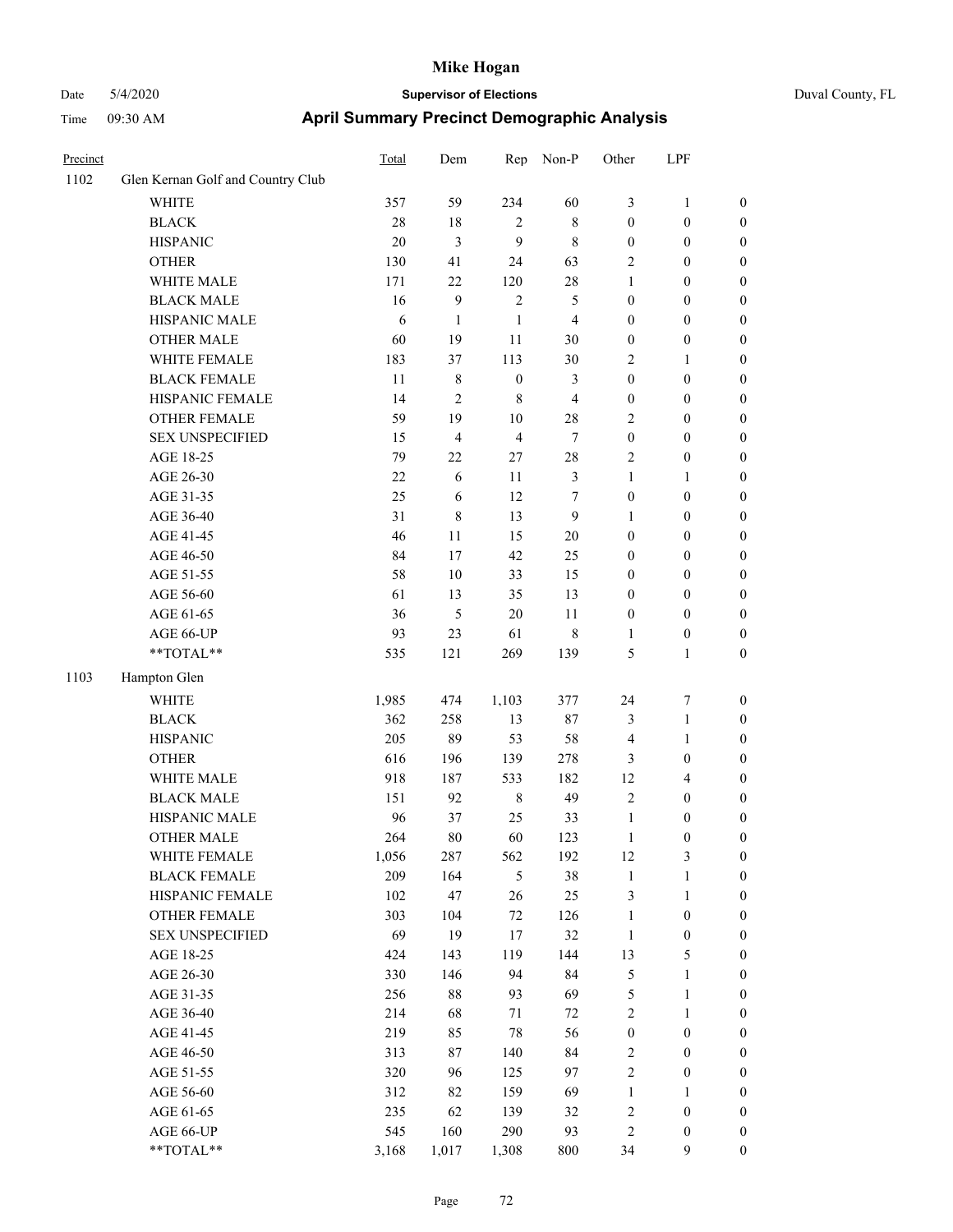| Precinct |                                            | <b>Total</b> | Dem   | Rep            | Non-P       | Other            | LPF                     |                  |
|----------|--------------------------------------------|--------------|-------|----------------|-------------|------------------|-------------------------|------------------|
| 1104     | Shepherd of the Woods Lutheran             |              |       |                |             |                  |                         |                  |
|          | WHITE                                      | 2,782        | 638   | 1,465          | 626         | 38               | 15                      | $\boldsymbol{0}$ |
|          | <b>BLACK</b>                               | 731          | 548   | 35             | 140         | $\tau$           | 1                       | $\boldsymbol{0}$ |
|          | <b>HISPANIC</b>                            | 325          | 112   | 83             | 128         | $\sqrt{2}$       | $\boldsymbol{0}$        | $\boldsymbol{0}$ |
|          | <b>OTHER</b>                               | 687          | 231   | 163            | 285         | $\overline{4}$   | 4                       | $\boldsymbol{0}$ |
|          | WHITE MALE                                 | 1,333        | 274   | 731            | 302         | 14               | 12                      | $\boldsymbol{0}$ |
|          | <b>BLACK MALE</b>                          | 315          | 217   | 21             | 70          | 6                | $\mathbf{1}$            | $\boldsymbol{0}$ |
|          | HISPANIC MALE                              | 148          | 51    | 37             | 60          | $\boldsymbol{0}$ | $\boldsymbol{0}$        | $\boldsymbol{0}$ |
|          | <b>OTHER MALE</b>                          | 290          | 94    | 64             | 127         | $\mathfrak{Z}$   | $\overline{\mathbf{c}}$ | $\boldsymbol{0}$ |
|          | WHITE FEMALE                               | 1,415        | 361   | 714            | 314         | 24               | 2                       | $\boldsymbol{0}$ |
|          | <b>BLACK FEMALE</b>                        | 405          | 325   | 13             | 66          | $\mathbf{1}$     | $\boldsymbol{0}$        | $\boldsymbol{0}$ |
|          | HISPANIC FEMALE                            | 169          | 56    | 46             | 65          | $\sqrt{2}$       | $\boldsymbol{0}$        | $\boldsymbol{0}$ |
|          | <b>OTHER FEMALE</b>                        | 345          | 128   | 91             | 123         | $\mathbf{1}$     | 2                       | $\boldsymbol{0}$ |
|          | <b>SEX UNSPECIFIED</b>                     | 105          | 23    | 29             | 52          | $\boldsymbol{0}$ | 1                       | $\boldsymbol{0}$ |
|          | AGE 18-25                                  | 501          | 155   | 164            | 170         | 6                | 6                       | $\boldsymbol{0}$ |
|          | AGE 26-30                                  | 510          | 154   | 184            | 159         | 11               | 2                       | $\boldsymbol{0}$ |
|          | AGE 31-35                                  | 487          | 164   | 162            | 151         | $\mathfrak{S}$   | 5                       | $\boldsymbol{0}$ |
|          | AGE 36-40                                  | 454          | 162   | 139            | 146         | 5                | 2                       | $\boldsymbol{0}$ |
|          | AGE 41-45                                  | 415          | 139   | 140            | 128         | 6                | 2                       | $\boldsymbol{0}$ |
|          | AGE 46-50                                  | 447          | 140   | 178            | 123         | 5                | 1                       | $\boldsymbol{0}$ |
|          | AGE 51-55                                  | 398          | 112   | 191            | 92          | 3                | $\boldsymbol{0}$        | $\boldsymbol{0}$ |
|          | AGE 56-60                                  | 409          | 146   | 190            | 71          | $\overline{c}$   | $\boldsymbol{0}$        | $\boldsymbol{0}$ |
|          | AGE 61-65                                  | 312          | 118   | 137            | 52          | $\overline{4}$   | 1                       | $\boldsymbol{0}$ |
|          | AGE 66-UP                                  | 592          | 239   | 261            | 87          | $\overline{4}$   | 1                       | $\boldsymbol{0}$ |
|          | **TOTAL**                                  | 4,525        | 1,529 | 1,746          | 1,179       | 51               | 20                      | $\boldsymbol{0}$ |
| 1105     | Kernan Blvd Baptist Church                 |              |       |                |             |                  |                         |                  |
|          | <b>WHITE</b>                               | 3,328        | 921   | 1,443          | 891         | 49               | 24                      | $\boldsymbol{0}$ |
|          | <b>BLACK</b>                               | 698          | 500   | 31             | 161         | 5                | 1                       | $\boldsymbol{0}$ |
|          | <b>HISPANIC</b>                            | 412          | 184   | 87             | 136         | 3                | $\overline{\mathbf{c}}$ | $\boldsymbol{0}$ |
|          | <b>OTHER</b>                               | 656          | 196   | 155            | 299         | 5                | 1                       | $\boldsymbol{0}$ |
|          | WHITE MALE                                 | 1,482        | 314   | 717            | 414         | 22               | 15                      | $\boldsymbol{0}$ |
|          | <b>BLACK MALE</b>                          | 281          | 177   | 18             | $8\sqrt{1}$ | $\mathfrak{S}$   | $\boldsymbol{0}$        | $\boldsymbol{0}$ |
|          | HISPANIC MALE                              | 171          | 62    | 44             | 63          | $\mathbf{1}$     | 1                       | $\boldsymbol{0}$ |
|          | <b>OTHER MALE</b>                          | 228          | 60    | 62             | 103         | $\overline{c}$   | 1                       | $\boldsymbol{0}$ |
|          | WHITE FEMALE                               | 1,720        | 575   | 681            | 431         | 24               | 9                       | $\boldsymbol{0}$ |
|          | <b>BLACK FEMALE</b>                        | 379          | 297   | $\mathfrak{g}$ | $72\,$      | $\boldsymbol{0}$ | 1                       | $\boldsymbol{0}$ |
|          | HISPANIC FEMALE                            | 219          | 111   | 39             | 67          | $\overline{2}$   | $\boldsymbol{0}$        | $\boldsymbol{0}$ |
|          | OTHER FEMALE                               | 252          | 97    | 65             | $88\,$      | $\sqrt{2}$       | $\boldsymbol{0}$        | $\boldsymbol{0}$ |
|          | <b>SEX UNSPECIFIED</b>                     | 362          | 108   | $8\sqrt{1}$    | 168         | $\overline{4}$   | 1                       | $\boldsymbol{0}$ |
|          | AGE 18-25                                  | 1,511        | 644   | 384            | 455         | 22               | 6                       | $\boldsymbol{0}$ |
|          | AGE 26-30                                  | 864          | 294   | 261            | 291         | 14               | 4                       | $\boldsymbol{0}$ |
|          | AGE 31-35                                  | 562          | 185   | 179            | 182         | 11               | 5                       | $\boldsymbol{0}$ |
|          | AGE 36-40                                  | 396          | 133   | 122            | 133         | $\mathfrak z$    | 5                       | $\boldsymbol{0}$ |
|          | AGE 41-45                                  | 306          | 108   | 89             | 101         | $\mathfrak s$    | 3                       | $\boldsymbol{0}$ |
|          | AGE 46-50                                  | 317          | 100   | 129            | 83          | $\mathfrak{Z}$   | $\overline{c}$          | $\boldsymbol{0}$ |
|          | AGE 51-55                                  | 281          | 73    | 145            | 62          | $\boldsymbol{0}$ | 1                       | $\boldsymbol{0}$ |
|          | AGE 56-60                                  | 290          | 81    | 135            | 74          | $\boldsymbol{0}$ | $\boldsymbol{0}$        | $\boldsymbol{0}$ |
|          | AGE 61-65                                  | 223          | 68    | 101            | 51          | $\overline{2}$   | 1                       | $\boldsymbol{0}$ |
|          | AGE 66-UP                                  | 344          | 115   | 171            | 55          | $\sqrt{2}$       | 1                       | $\boldsymbol{0}$ |
|          | $\mathrm{**} \mathrm{TOTAL}^{\mathrm{**}}$ | 5,094        | 1,801 | 1,716          | 1,487       | 62               | $28\,$                  | $\boldsymbol{0}$ |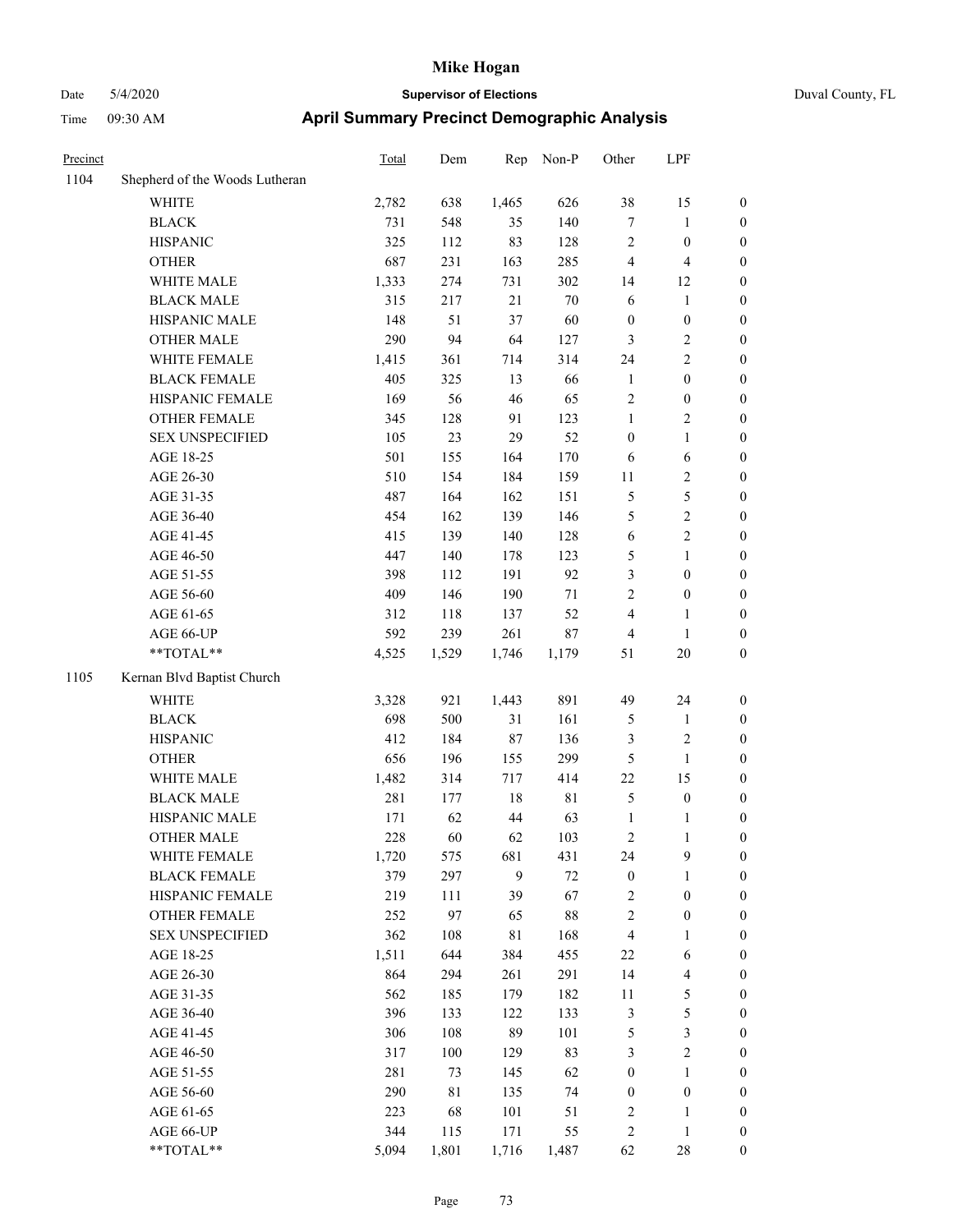| Duval County, FL |  |
|------------------|--|
|                  |  |

| Precinct |                        | Total  | Dem         | Rep            | Non-P        | Other            | LPF              |                  |
|----------|------------------------|--------|-------------|----------------|--------------|------------------|------------------|------------------|
| 1106     | Church of Eleven 22    |        |             |                |              |                  |                  |                  |
|          | <b>WHITE</b>           | 4,296  | 1,017       | 2,315          | 907          | 41               | 16               | $\boldsymbol{0}$ |
|          | <b>BLACK</b>           | 650    | 471         | 25             | 136          | 18               | $\boldsymbol{0}$ | $\boldsymbol{0}$ |
|          | <b>HISPANIC</b>        | 397    | 153         | 97             | 144          | $\mathbf{1}$     | $\boldsymbol{2}$ | $\boldsymbol{0}$ |
|          | <b>OTHER</b>           | 760    | 272         | 177            | 300          | $\overline{9}$   | $\overline{2}$   | $\boldsymbol{0}$ |
|          | WHITE MALE             | 1,902  | 393         | 1,026          | 454          | $20\,$           | $\mathbf{9}$     | $\boldsymbol{0}$ |
|          | <b>BLACK MALE</b>      | 279    | 181         | 16             | 75           | 7                | $\boldsymbol{0}$ | 0                |
|          | HISPANIC MALE          | 162    | 59          | 37             | 64           | $\mathbf{1}$     | 1                | $\boldsymbol{0}$ |
|          | <b>OTHER MALE</b>      | 326    | 93          | 83             | 146          | $\sqrt{2}$       | $\boldsymbol{2}$ | $\boldsymbol{0}$ |
|          | WHITE FEMALE           | 2,360  | 612         | 1,275          | 445          | 21               | $\boldsymbol{7}$ | $\boldsymbol{0}$ |
|          | <b>BLACK FEMALE</b>    | 368    | 288         | $\mathbf{9}$   | 61           | 10               | $\boldsymbol{0}$ | $\boldsymbol{0}$ |
|          | HISPANIC FEMALE        | 226    | 91          | 57             | $77 \,$      | $\boldsymbol{0}$ | $\mathbf{1}$     | $\boldsymbol{0}$ |
|          | <b>OTHER FEMALE</b>    | 371    | 152         | $8\sqrt{1}$    | 132          | 6                | $\boldsymbol{0}$ | $\boldsymbol{0}$ |
|          | <b>SEX UNSPECIFIED</b> | 109    | $44\,$      | $30\,$         | 33           | $\sqrt{2}$       | $\boldsymbol{0}$ | $\boldsymbol{0}$ |
|          | AGE 18-25              | 633    | 236         | 195            | 186          | 13               | $\mathfrak{Z}$   | $\boldsymbol{0}$ |
|          | AGE 26-30              | 521    | 151         | 190            | 162          | 12               | $\boldsymbol{6}$ | $\boldsymbol{0}$ |
|          | AGE 31-35              | 477    | 166         | 141            | 154          | 12               | $\overline{4}$   | 0                |
|          | AGE 36-40              | 484    | 174         | 161            | 142          | 5                | $\sqrt{2}$       | 0                |
|          | AGE 41-45              | 436    | 141         | 157            | 136          | $\mathbf{1}$     | $\mathbf{1}$     | $\boldsymbol{0}$ |
|          | AGE 46-50              | 451    | 131         | 191            | 121          | 7                | $\mathbf{1}$     | $\boldsymbol{0}$ |
|          | AGE 51-55              | 435    | 139         | 185            | 108          | 3                | $\boldsymbol{0}$ | $\boldsymbol{0}$ |
|          | AGE 56-60              | 444    | 107         | 205            | 126          | 6                | $\boldsymbol{0}$ | $\boldsymbol{0}$ |
|          | AGE 61-65              | 399    | 125         | 195            | 73           | 4                | $\sqrt{2}$       | $\boldsymbol{0}$ |
|          | AGE 66-UP              | 1,823  | 543         | 994            | 279          | 6                | $\mathbf{1}$     | $\boldsymbol{0}$ |
|          | **TOTAL**              | 6,103  | 1,913       | 2,614          | 1,487        | 69               | $20\,$           | $\boldsymbol{0}$ |
| 1107     | Deercreek Country Club |        |             |                |              |                  |                  |                  |
|          | <b>WHITE</b>           | 1,112  | 179         | 766            | 160          | $\overline{4}$   | $\mathfrak{Z}$   | $\boldsymbol{0}$ |
|          | <b>BLACK</b>           | 81     | 51          | $\,$ 8 $\,$    | $22\,$       | $\boldsymbol{0}$ | $\boldsymbol{0}$ | $\boldsymbol{0}$ |
|          | <b>HISPANIC</b>        | 61     | 15          | $27\,$         | 19           | $\boldsymbol{0}$ | $\boldsymbol{0}$ | $\boldsymbol{0}$ |
|          | <b>OTHER</b>           | 415    | 125         | 109            | 175          | 4                | $\sqrt{2}$       | $\boldsymbol{0}$ |
|          | WHITE MALE             | 539    | 73          | 375            | 86           | $\sqrt{2}$       | $\mathfrak{Z}$   | $\boldsymbol{0}$ |
|          | <b>BLACK MALE</b>      | 37     | 21          | $\mathfrak{Z}$ | 13           | $\boldsymbol{0}$ | $\boldsymbol{0}$ | $\boldsymbol{0}$ |
|          | HISPANIC MALE          | 33     | 8           | 15             | 10           | $\boldsymbol{0}$ | $\boldsymbol{0}$ | $\boldsymbol{0}$ |
|          | <b>OTHER MALE</b>      | 177    | 48          | 54             | 73           | $\boldsymbol{0}$ | $\overline{2}$   | $\boldsymbol{0}$ |
|          | WHITE FEMALE           | 560    | 105         | 385            | 68           | $\overline{2}$   | $\boldsymbol{0}$ | $\overline{0}$   |
|          | <b>BLACK FEMALE</b>    | 43     | 30          | $\sqrt{5}$     | $\,$ 8 $\,$  | $\boldsymbol{0}$ | $\boldsymbol{0}$ | 0                |
|          | HISPANIC FEMALE        | $28\,$ | $\tau$      | 12             | $\mathbf{9}$ | $\boldsymbol{0}$ | $\boldsymbol{0}$ | 0                |
|          | <b>OTHER FEMALE</b>    | 208    | $70\,$      | 50             | 84           | 4                | $\boldsymbol{0}$ | 0                |
|          | <b>SEX UNSPECIFIED</b> | 44     | $\,$ 8 $\,$ | 11             | 25           | $\boldsymbol{0}$ | $\boldsymbol{0}$ | 0                |
|          | AGE 18-25              | 184    | 55          | $78\,$         | 47           | 4                | $\boldsymbol{0}$ | 0                |
|          | AGE 26-30              | 89     | 27          | 38             | 23           | $\boldsymbol{0}$ | $\mathbf{1}$     | $\overline{0}$   |
|          | AGE 31-35              | 74     | 22          | $28\,$         | 22           | $\boldsymbol{0}$ | $\sqrt{2}$       | $\overline{0}$   |
|          | AGE 36-40              | 69     | $20\,$      | 23             | 26           | $\boldsymbol{0}$ | $\boldsymbol{0}$ | $\overline{0}$   |
|          | AGE 41-45              | 95     | 21          | 43             | 30           | $\boldsymbol{0}$ | $\mathbf{1}$     | $\overline{0}$   |
|          | AGE 46-50              | 111    | 14          | 58             | 39           | $\boldsymbol{0}$ | $\boldsymbol{0}$ | $\overline{0}$   |
|          | AGE 51-55              | 154    | 34          | 69             | 49           | $\overline{c}$   | $\boldsymbol{0}$ | $\overline{0}$   |
|          | AGE 56-60              | 191    | 38          | 110            | 41           | $\mathbf{1}$     | $\mathbf{1}$     | $\overline{0}$   |
|          | AGE 61-65              | 203    | 32          | 138            | 32           | $\mathbf{1}$     | $\boldsymbol{0}$ | 0                |
|          | AGE 66-UP              | 499    | 107         | 325            | 67           | $\boldsymbol{0}$ | $\boldsymbol{0}$ | 0                |
|          | **TOTAL**              | 1,669  | 370         | 910            | 376          | 8                | 5                | $\boldsymbol{0}$ |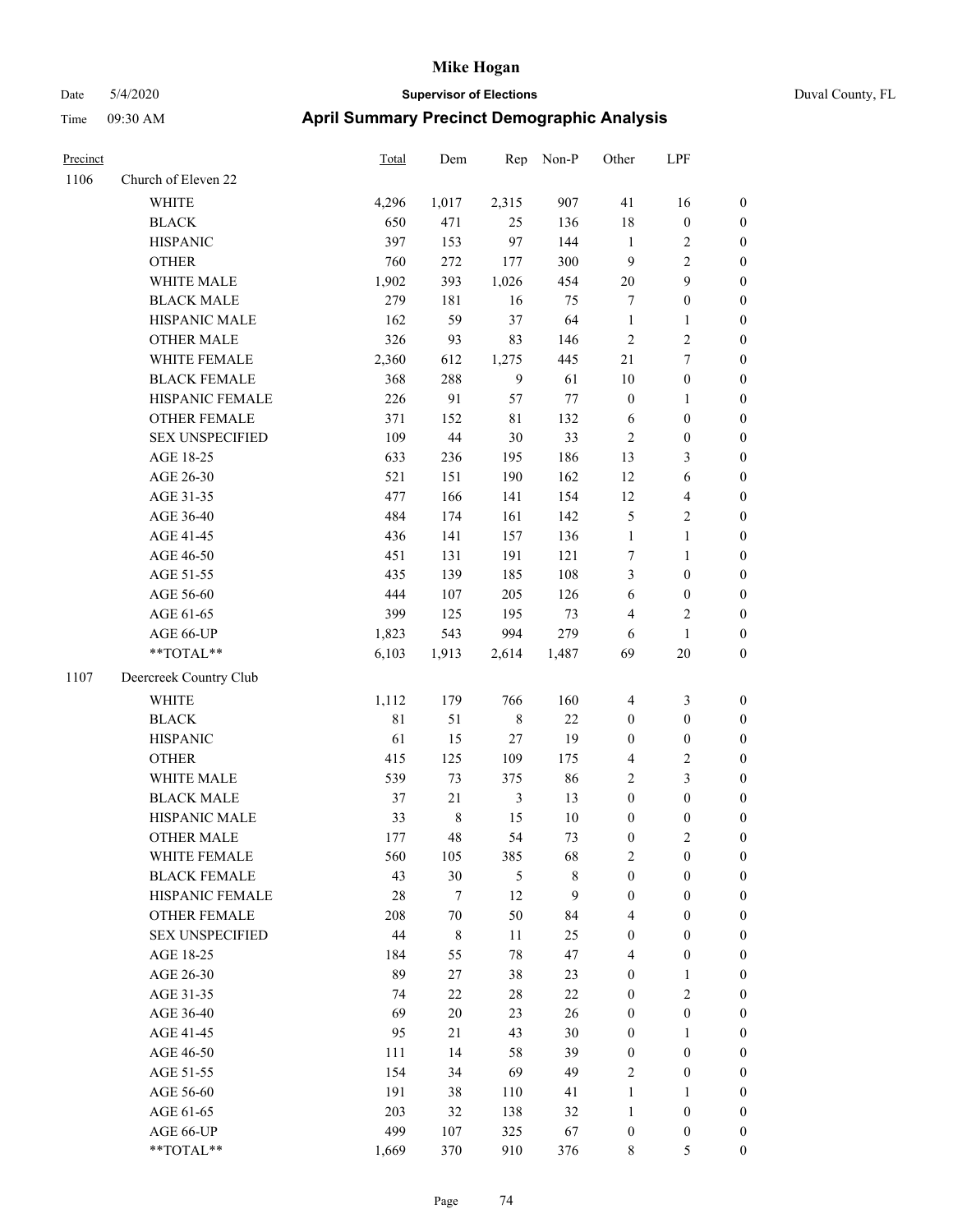| Гіme<br>09:30 AM            |       | April Summary Precinct Demographic Analysis |        |           |              |              |              |  |  |  |
|-----------------------------|-------|---------------------------------------------|--------|-----------|--------------|--------------|--------------|--|--|--|
| Precinct                    | Total | Dem                                         | Rep    | Non-P     | Other        | <b>LPF</b>   |              |  |  |  |
| 1108<br>The Park at Potenza |       |                                             |        |           |              |              |              |  |  |  |
| WHITE                       | 2,257 | 650                                         | 1,005  | 554       | 34           | 14           | $\mathbf{0}$ |  |  |  |
| <b>BLACK</b>                | 748   | 544                                         | 28     | 167       | 8            |              | $\mathbf{0}$ |  |  |  |
| <b>HISPANIC</b>             | 287   | 117                                         | 67     | 97        | 6            | $\mathbf{0}$ | $\mathbf{0}$ |  |  |  |
| <b>OTHER</b>                | 315   | 113                                         | 57     | 138       | 5            | 2            | $\mathbf{0}$ |  |  |  |
| <b>WHITE MALE</b>           | 1,048 | 256                                         | 484    | 283       | 14           | 11           | $\mathbf{0}$ |  |  |  |
| <b>BLACK MALE</b>           | 289   | 182                                         | 15     | 88        | 4            | $\theta$     | $\mathbf{0}$ |  |  |  |
| <b>LIICDANIIC MAI E</b>     | 117   | $\overline{16}$                             | $2\pi$ | $\Lambda$ | $\mathbf{c}$ | $\Omega$     | $\Omega$     |  |  |  |

|      | DETICIZ                                | $7 - 0$     | ᆉ                | ∠∪             | 101          |                         |                          |                  |
|------|----------------------------------------|-------------|------------------|----------------|--------------|-------------------------|--------------------------|------------------|
|      | <b>HISPANIC</b>                        | 287         | 117              | 67             | 97           | 6                       | $\boldsymbol{0}$         | $\boldsymbol{0}$ |
|      | <b>OTHER</b>                           | 315         | 113              | 57             | 138          | 5                       | $\sqrt{2}$               | $\boldsymbol{0}$ |
|      | WHITE MALE                             | 1,048       | 256              | 484            | 283          | 14                      | 11                       | $\boldsymbol{0}$ |
|      | <b>BLACK MALE</b>                      | 289         | 182              | 15             | 88           | 4                       | $\boldsymbol{0}$         | 0                |
|      | HISPANIC MALE                          | 117         | 46               | 24             | 44           | 3                       | $\boldsymbol{0}$         | 0                |
|      | <b>OTHER MALE</b>                      | 124         | 39               | 25             | 57           | $\overline{c}$          | 1                        | 0                |
|      | WHITE FEMALE                           | 1,186       | 387              | 512            | 264          | $20\,$                  | 3                        | $\boldsymbol{0}$ |
|      | <b>BLACK FEMALE</b>                    | 449         | 354              | 13             | $77 \,$      | 4                       | $\mathbf{1}$             | $\boldsymbol{0}$ |
|      | HISPANIC FEMALE                        | 163         | 67               | 43             | 50           | 3                       | $\boldsymbol{0}$         | $\boldsymbol{0}$ |
|      | OTHER FEMALE                           | 150         | 65               | 25             | 57           | 3                       | $\boldsymbol{0}$         | $\boldsymbol{0}$ |
|      | <b>SEX UNSPECIFIED</b>                 | $8\sqrt{1}$ | 28               | 16             | 36           | $\boldsymbol{0}$        | $\mathbf{1}$             | $\boldsymbol{0}$ |
|      | AGE 18-25                              | 496         | 196              | 130            | 149          | 17                      | $\overline{\mathcal{A}}$ | $\boldsymbol{0}$ |
|      | AGE 26-30                              | 557         | 234              | 137            | 174          | $11\,$                  | 1                        | $\boldsymbol{0}$ |
|      | AGE 31-35                              | 421         | 187              | 93             | 132          | 5                       | $\overline{\mathcal{A}}$ | $\boldsymbol{0}$ |
|      | AGE 36-40                              | 321         | 138              | $72\,$         | 108          | $\mathbf{1}$            | $\sqrt{2}$               | 0                |
|      | AGE 41-45                              | 272         | 112              | 78             | $77\,$       | 3                       | $\sqrt{2}$               | 0                |
|      | AGE 46-50                              | 270         | 96               | 88             | 79           | 6                       | $\mathbf{1}$             | 0                |
|      | AGE 51-55                              | 219         | 78               | 91             | 47           | 2                       | $\mathbf{1}$             | $\boldsymbol{0}$ |
|      | AGE 56-60                              | 276         | 98               | 117            | 59           | $\overline{c}$          | $\boldsymbol{0}$         | $\boldsymbol{0}$ |
|      | AGE 61-65                              | 237         | 95               | 98             | 41           | $\overline{c}$          | $\mathbf{1}$             | $\boldsymbol{0}$ |
|      | AGE 66-UP                              | 538         | 190              | 253            | 90           | 4                       | $\mathbf{1}$             | 0                |
|      | $\mathrm{*}\mathrm{*} \mathrm{TOTAL}*$ | 3,607       | 1,424            | 1,157          | 956          | 53                      | 17                       | $\boldsymbol{0}$ |
| 1109 | Deerwood Country Club                  |             |                  |                |              |                         |                          |                  |
|      | <b>WHITE</b>                           | 1,768       | 297              | 1,234          | 225          | 9                       | $\mathfrak{Z}$           | $\boldsymbol{0}$ |
|      | <b>BLACK</b>                           | 51          | 35               | 6              | $\mathbf{9}$ | $\mathbf{1}$            | $\boldsymbol{0}$         | $\boldsymbol{0}$ |
|      | <b>HISPANIC</b>                        | 76          | 14               | 45             | 17           | $\boldsymbol{0}$        | $\boldsymbol{0}$         | $\boldsymbol{0}$ |
|      | <b>OTHER</b>                           | 179         | 45               | 70             | 64           | 0                       | $\boldsymbol{0}$         | 0                |
|      | WHITE MALE                             | 831         | 115              | 592            | 116          | 5                       | 3                        | 0                |
|      | <b>BLACK MALE</b>                      | 24          | 14               | $\sqrt{2}$     | $\tau$       | 1                       | $\boldsymbol{0}$         | 0                |
|      | HISPANIC MALE                          | 36          | 6                | $20\,$         | 10           | $\boldsymbol{0}$        | $\boldsymbol{0}$         | $\boldsymbol{0}$ |
|      | <b>OTHER MALE</b>                      | 68          | 20               | 25             | 23           | 0                       | $\boldsymbol{0}$         | $\boldsymbol{0}$ |
|      | WHITE FEMALE                           | 925         | 179              | 635            | 107          | 4                       | $\boldsymbol{0}$         | $\boldsymbol{0}$ |
|      | <b>BLACK FEMALE</b>                    | 26          | 20               | $\overline{4}$ | $\sqrt{2}$   | 0                       | $\boldsymbol{0}$         | $\boldsymbol{0}$ |
|      | HISPANIC FEMALE                        | 38          | $\boldsymbol{7}$ | 25             | 6            | 0                       | $\boldsymbol{0}$         | $\boldsymbol{0}$ |
|      | <b>OTHER FEMALE</b>                    | 83          | 23               | 34             | 26           | 0                       | $\boldsymbol{0}$         | $\boldsymbol{0}$ |
|      | <b>SEX UNSPECIFIED</b>                 | 43          | $\boldsymbol{7}$ | 18             | 18           | $\boldsymbol{0}$        | $\boldsymbol{0}$         | 0                |
|      | AGE 18-25                              | 193         | 34               | 115            | 44           | $\boldsymbol{0}$        | $\boldsymbol{0}$         | 0                |
|      | AGE 26-30                              | 127         | 24               | 74             | 29           | $\boldsymbol{0}$        | $\boldsymbol{0}$         | 0                |
|      | AGE 31-35                              | 136         | 26               | 92             | 17           | 1                       | $\boldsymbol{0}$         | 0                |
|      | AGE 36-40                              | 136         | 25               | 80             | 30           | $\mathbf{1}$            | $\boldsymbol{0}$         | 0                |
|      | AGE 41-45                              | 143         | 26               | 92             | 20           | 3                       | $\sqrt{2}$               | $\overline{0}$   |
|      | AGE 46-50                              | 179         | $22\,$           | 123            | 32           | $\overline{\mathbf{c}}$ | $\boldsymbol{0}$         | 0                |
|      | AGE 51-55                              | 170         | 33               | 113            | 24           | $\boldsymbol{0}$        | $\boldsymbol{0}$         | 0                |
|      | AGE 56-60                              | 181         | 32               | 113            | 35           | 1                       | $\boldsymbol{0}$         | 0                |
|      | AGE 61-65                              | 163         | 28               | 114            | $21\,$       | $\boldsymbol{0}$        | $\boldsymbol{0}$         | 0                |
|      | AGE 66-UP                              | 646         | 141              | 439            | 63           | 2                       | $\mathbf{1}$             | 0                |
|      | **TOTAL**                              | 2,074       | 391              | 1,355          | 315          | 10                      | $\mathfrak z$            | $\boldsymbol{0}$ |
|      |                                        |             |                  |                |              |                         |                          |                  |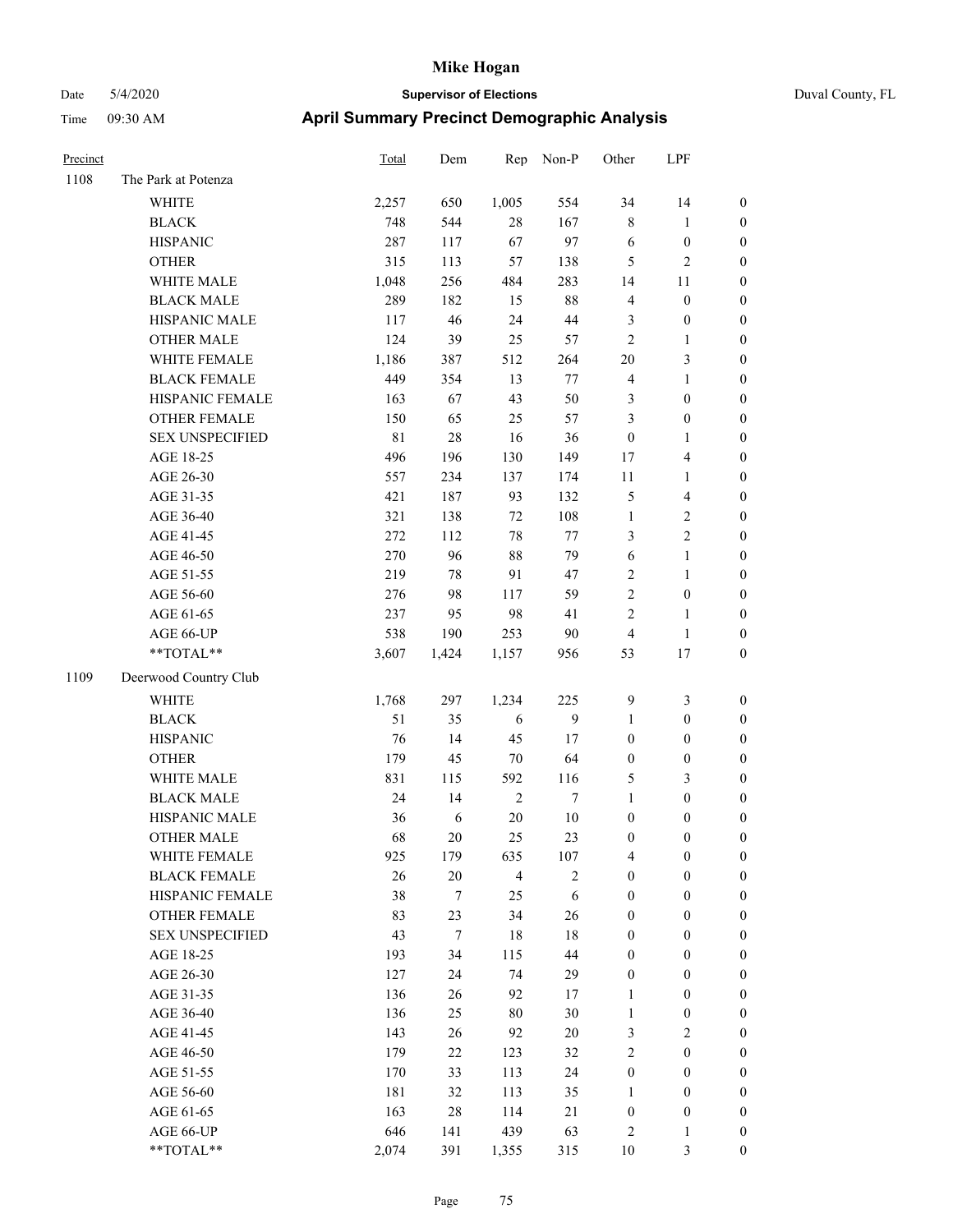| Precinct |                                     | Total       | Dem   | Rep         | Non-P  | Other            | LPF                     |                  |
|----------|-------------------------------------|-------------|-------|-------------|--------|------------------|-------------------------|------------------|
| 1110     | Courtyard Marriott                  |             |       |             |        |                  |                         |                  |
|          | <b>WHITE</b>                        | 4,849       | 1,120 | 2,497       | 1,121  | 92               | 19                      | $\boldsymbol{0}$ |
|          | <b>BLACK</b>                        | 1,012       | 727   | 47          | 216    | $20\,$           | 2                       | $\boldsymbol{0}$ |
|          | <b>HISPANIC</b>                     | 626         | 238   | 159         | 220    | 5                | 4                       | $\boldsymbol{0}$ |
|          | <b>OTHER</b>                        | 644         | 193   | 188         | 252    | 9                | $\overline{\mathbf{c}}$ | $\boldsymbol{0}$ |
|          | WHITE MALE                          | 2,064       | 401   | 1,109       | 508    | 37               | 9                       | $\boldsymbol{0}$ |
|          | <b>BLACK MALE</b>                   | 419         | 271   | 24          | 114    | 10               | $\boldsymbol{0}$        | $\boldsymbol{0}$ |
|          | HISPANIC MALE                       | 275         | 101   | 67          | 100    | $\mathfrak{Z}$   | 4                       | $\boldsymbol{0}$ |
|          | <b>OTHER MALE</b>                   | 261         | 71    | 79          | 104    | $\tau$           | $\boldsymbol{0}$        | $\boldsymbol{0}$ |
|          | WHITE FEMALE                        | 2,756       | 709   | 1,378       | 605    | 54               | 10                      | $\boldsymbol{0}$ |
|          | <b>BLACK FEMALE</b>                 | 580         | 448   | 22          | 98     | 10               | 2                       | $\boldsymbol{0}$ |
|          | HISPANIC FEMALE                     | 346         | 136   | 92          | 116    | $\sqrt{2}$       | $\boldsymbol{0}$        | $\boldsymbol{0}$ |
|          | <b>OTHER FEMALE</b>                 | 328         | 105   | 101         | 118    | $\overline{2}$   | 2                       | $\boldsymbol{0}$ |
|          | <b>SEX UNSPECIFIED</b>              | 102         | 36    | 19          | 46     | $\mathbf{1}$     | $\boldsymbol{0}$        | $\boldsymbol{0}$ |
|          | AGE 18-25                           | 717         | 223   | 259         | 215    | 16               | 4                       | $\boldsymbol{0}$ |
|          | AGE 26-30                           | 967         | 278   | 393         | 266    | 24               | 6                       | $\boldsymbol{0}$ |
|          | AGE 31-35                           | 935         | 271   | 371         | 277    | 10               | 6                       | $\boldsymbol{0}$ |
|          | AGE 36-40                           | 773         | 248   | 254         | 254    | 11               | 6                       | $\boldsymbol{0}$ |
|          | AGE 41-45                           | 654         | 259   | 214         | 166    | 13               | 2                       | $\boldsymbol{0}$ |
|          | AGE 46-50                           | 623         | 199   | 244         | 167    | 10               | 3                       | $\boldsymbol{0}$ |
|          | AGE 51-55                           | 496         | 165   | 216         | 107    | $\,$ 8 $\,$      | $\boldsymbol{0}$        | $\boldsymbol{0}$ |
|          | AGE 56-60                           | 464         | 141   | 217         | 100    | 6                | $\boldsymbol{0}$        | $\boldsymbol{0}$ |
|          | AGE 61-65                           | 463         | 149   | 223         | 86     | 5                | $\boldsymbol{0}$        | $\boldsymbol{0}$ |
|          | AGE 66-UP                           | 1,039       | 345   | 500         | 171    | 23               | $\boldsymbol{0}$        | $\boldsymbol{0}$ |
|          | **TOTAL**                           | 7,131       | 2,278 | 2,891       | 1,809  | 126              | 27                      | $\boldsymbol{0}$ |
| 1111     | Shepherd of the Woods Lutheran Chur |             |       |             |        |                  |                         |                  |
|          | WHITE                               | 1,019       | 306   | 394         | 300    | 15               | $\overline{4}$          | $\boldsymbol{0}$ |
|          | <b>BLACK</b>                        | 511         | 387   | 15          | 103    | 6                | $\boldsymbol{0}$        | $\boldsymbol{0}$ |
|          | <b>HISPANIC</b>                     | 219         | 93    | 37          | 86     | $\mathbf{1}$     | 2                       | $\boldsymbol{0}$ |
|          | <b>OTHER</b>                        | 159         | 68    | 21          | 69     | $\mathbf{1}$     | $\boldsymbol{0}$        | $\boldsymbol{0}$ |
|          | WHITE MALE                          | 455         | 124   | 187         | 137    | 6                | 1                       | $\boldsymbol{0}$ |
|          | <b>BLACK MALE</b>                   | 200         | 135   | $\,$ 8 $\,$ | 55     | $\overline{2}$   | $\boldsymbol{0}$        | $\boldsymbol{0}$ |
|          | HISPANIC MALE                       | 93          | 34    | $20\,$      | 38     | $\boldsymbol{0}$ | 1                       | $\boldsymbol{0}$ |
|          | <b>OTHER MALE</b>                   | 58          | 25    | 9           | 24     | $\boldsymbol{0}$ | $\boldsymbol{0}$        | $\boldsymbol{0}$ |
|          | WHITE FEMALE                        | 545         | 176   | 202         | 155    | 9                | 3                       | $\mathbf{0}$     |
|          | <b>BLACK FEMALE</b>                 | 302         | 244   | $\tau$      | 47     | $\overline{4}$   | $\boldsymbol{0}$        | $\boldsymbol{0}$ |
|          | HISPANIC FEMALE                     | 122         | 58    | 15          | 47     | $\mathbf{1}$     | 1                       | $\boldsymbol{0}$ |
|          | <b>OTHER FEMALE</b>                 | 73          | 35    | 11          | 26     | $\mathbf{1}$     | $\boldsymbol{0}$        | $\boldsymbol{0}$ |
|          | <b>SEX UNSPECIFIED</b>              | 60          | 23    | $\,$ 8 $\,$ | 29     | $\boldsymbol{0}$ | $\boldsymbol{0}$        | $\boldsymbol{0}$ |
|          | AGE 18-25                           | 291         | 125   | 62          | 99     | $\mathfrak s$    | $\boldsymbol{0}$        | $\boldsymbol{0}$ |
|          | AGE 26-30                           | 369         | 169   | 69          | 123    | 6                | $\mathbf{2}$            | $\boldsymbol{0}$ |
|          | AGE 31-35                           | 240         | 99    | 46          | 90     | $\overline{4}$   | $\mathbf{1}$            | $\boldsymbol{0}$ |
|          | AGE 36-40                           | 176         | 87    | 32          | 56     | $\boldsymbol{0}$ | $\mathbf{1}$            | $\boldsymbol{0}$ |
|          | AGE 41-45                           | 125         | 57    | 29          | 39     | $\boldsymbol{0}$ | $\boldsymbol{0}$        | $\boldsymbol{0}$ |
|          | AGE 46-50                           | 132         | 62    | 30          | 36     | $\mathfrak{Z}$   | 1                       | $\boldsymbol{0}$ |
|          | AGE 51-55                           | 105         | 56    | 27          | $22\,$ | $\boldsymbol{0}$ | $\boldsymbol{0}$        | $\boldsymbol{0}$ |
|          | AGE 56-60                           | 136         | 65    | 40          | 29     | $\sqrt{2}$       | $\boldsymbol{0}$        | $\boldsymbol{0}$ |
|          | AGE 61-65                           | $8\sqrt{1}$ | 39    | 24          | 17     | $\mathbf{1}$     | $\boldsymbol{0}$        | $\boldsymbol{0}$ |
|          | AGE 66-UP                           | 253         | 95    | 108         | 47     | $\sqrt{2}$       | 1                       | $\mathbf{0}$     |
|          | $**TOTAL**$                         | 1,908       | 854   | 467         | 558    | 23               | 6                       | $\mathbf{0}$     |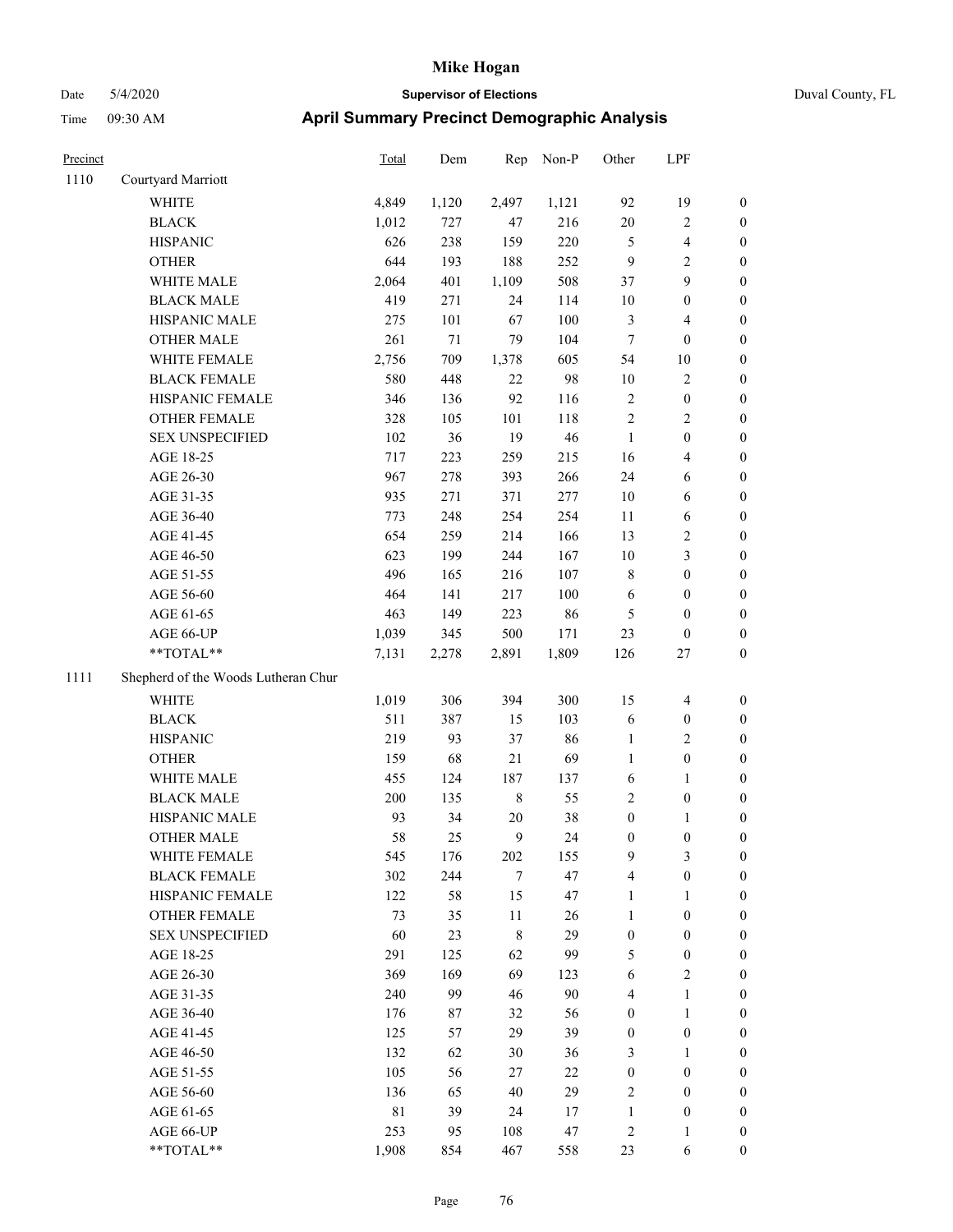Precinct Total Dem Rep Non-P

# Date 5/4/2020 **Supervisor of Elections** Duval County, FL Time 09:30 AM **April Summary Precinct Demographi**

| ic Analysis |     |  |  |
|-------------|-----|--|--|
| Other       | LPF |  |  |

| 1112 | Southeast Regional Library                    |       |         |             |        |                  |                         |                  |
|------|-----------------------------------------------|-------|---------|-------------|--------|------------------|-------------------------|------------------|
|      | <b>WHITE</b>                                  | 2,392 | 557     | 1,278       | 502    | 39               | 16                      | 0                |
|      | <b>BLACK</b>                                  | 436   | 330     | 16          | 76     | 13               | $\mathbf{1}$            | 0                |
|      | <b>HISPANIC</b>                               | 219   | 83      | 53          | 79     | $\overline{4}$   | $\boldsymbol{0}$        | 0                |
|      | <b>OTHER</b>                                  | 535   | 173     | 132         | 222    | 6                | $\sqrt{2}$              | $\boldsymbol{0}$ |
|      | WHITE MALE                                    | 1,116 | 214     | 619         | 257    | 16               | 10                      | $\boldsymbol{0}$ |
|      | <b>BLACK MALE</b>                             | 166   | 112     | 9           | 41     | $\overline{4}$   | $\boldsymbol{0}$        | $\boldsymbol{0}$ |
|      | HISPANIC MALE                                 | 92    | 34      | 21          | 35     | $\overline{c}$   | $\boldsymbol{0}$        | $\boldsymbol{0}$ |
|      | <b>OTHER MALE</b>                             | 226   | 65      | 60          | 97     | $\overline{2}$   | $\sqrt{2}$              | $\boldsymbol{0}$ |
|      | WHITE FEMALE                                  | 1,257 | 340     | 651         | 239    | 23               | $\overline{\mathbf{4}}$ | $\boldsymbol{0}$ |
|      | <b>BLACK FEMALE</b>                           | 264   | 213     | 7           | 34     | $\boldsymbol{9}$ | $\mathbf{1}$            | $\boldsymbol{0}$ |
|      | HISPANIC FEMALE                               | 122   | 47      | 31          | 42     | $\sqrt{2}$       | $\boldsymbol{0}$        | 0                |
|      | <b>OTHER FEMALE</b>                           | 260   | 90      | 64          | 102    | $\overline{4}$   | $\boldsymbol{0}$        | 0                |
|      | <b>SEX UNSPECIFIED</b>                        | 79    | 28      | 17          | 32     | $\boldsymbol{0}$ | $\sqrt{2}$              | $\boldsymbol{0}$ |
|      | AGE 18-25                                     | 461   | 162     | 160         | 119    | 18               | $\sqrt{2}$              | $\boldsymbol{0}$ |
|      | AGE 26-30                                     | 406   | 146     | 124         | 123    | 10               | $\mathfrak{Z}$          | $\boldsymbol{0}$ |
|      | AGE 31-35                                     | 339   | 106     | 109         | 109    | 10               | $\sqrt{5}$              | $\boldsymbol{0}$ |
|      | AGE 36-40                                     | 323   | 120     | 108         | $88\,$ | 4                | $\mathfrak z$           | $\boldsymbol{0}$ |
|      | AGE 41-45                                     | 285   | 92      | 110         | $78\,$ | 3                | $\sqrt{2}$              | $\boldsymbol{0}$ |
|      | AGE 46-50                                     | 347   | $100\,$ | 147         | 94     | $\sqrt{6}$       | $\boldsymbol{0}$        | $\boldsymbol{0}$ |
|      | AGE 51-55                                     | 303   | 89      | 142         | 68     | $\overline{4}$   | $\boldsymbol{0}$        | $\boldsymbol{0}$ |
|      | AGE 56-60                                     | 328   | 94      | 171         | 59     | 3                | $\mathbf{1}$            | 0                |
|      | AGE 61-65                                     | 265   | 74      | 132         | 56     | $\sqrt{2}$       | $\mathbf{1}$            | 0                |
|      | AGE 66-UP                                     | 525   | 160     | 276         | 85     | $\sqrt{2}$       | $\sqrt{2}$              | 0                |
|      | **TOTAL**                                     | 3,582 | 1,143   | 1,479       | 879    | 62               | 19                      | $\boldsymbol{0}$ |
| 1113 | Deermeadows Church                            |       |         |             |        |                  |                         |                  |
|      |                                               |       |         |             |        |                  |                         |                  |
|      | <b>WHITE</b>                                  | 2,000 | 634     | 763         | 555    | 37               | 11                      | $\boldsymbol{0}$ |
|      | <b>BLACK</b>                                  | 1,073 | 812     | 39          | 212    | 10               | $\boldsymbol{0}$        | $\boldsymbol{0}$ |
|      | <b>HISPANIC</b>                               | 323   | 144     | 52          | 121    | 4                | $\sqrt{2}$              | $\boldsymbol{0}$ |
|      | <b>OTHER</b>                                  | 299   | 123     | 47          | 125    | 4                | $\boldsymbol{0}$        | $\boldsymbol{0}$ |
|      | WHITE MALE                                    | 917   | 270     | 358         | 269    | 12               | $\,$ 8 $\,$             | $\boldsymbol{0}$ |
|      | <b>BLACK MALE</b>                             | 433   | 296     | 17          | 115    | 5                | $\boldsymbol{0}$        | $\boldsymbol{0}$ |
|      | HISPANIC MALE                                 | 155   | 68      | 29          | 54     | $\mathfrak{Z}$   | $\mathbf{1}$            | $\boldsymbol{0}$ |
|      | <b>OTHER MALE</b>                             | 121   | $40\,$  | 23          | 56     | $\sqrt{2}$       | $\boldsymbol{0}$        | $\boldsymbol{0}$ |
|      | WHITE FEMALE                                  | 1,060 | 358     | 399         | 275    | 25               | 3                       | $\boldsymbol{0}$ |
|      | <b>BLACK FEMALE</b>                           | 625   | 503     | 22          | 95     | 5                | $\boldsymbol{0}$        | $\boldsymbol{0}$ |
|      | HISPANIC FEMALE                               | 161   | 73      | $22\,$      | 64     | 1                | $\mathbf{1}$            | $\boldsymbol{0}$ |
|      | <b>OTHER FEMALE</b><br><b>SEX UNSPECIFIED</b> | 134   | $70\,$  | 19          | 45     | $\boldsymbol{0}$ | $\boldsymbol{0}$        | $\overline{0}$   |
|      |                                               | 89    | 35      | 12          | 40     | $\sqrt{2}$       | $\boldsymbol{0}$        | 0                |
|      | AGE 18-25                                     | 554   | 238     | 104         | 193    | 17               | $\sqrt{2}$              | 0                |
|      | AGE 26-30                                     | 710   | 350     | 120         | 223    | 13               | $\overline{\mathbf{4}}$ | 0                |
|      | AGE 31-35                                     | 455   | 213     | 89          | 146    | $\sqrt{6}$       | $\mathbf{1}$            | 0                |
|      | AGE 36-40                                     | 331   | 165     | 59          | 99     | 5                | $\mathfrak{Z}$          | 0                |
|      | AGE 41-45                                     | 257   | 126     | 56          | 71     | $\overline{4}$   | $\boldsymbol{0}$        | 0                |
|      | AGE 46-50                                     | 248   | 122     | 55          | 67     | $\overline{4}$   | $\boldsymbol{0}$        | 0                |
|      | AGE 51-55                                     | 259   | 131     | 62          | 64     | 1                | 1                       | 0                |
|      | AGE 56-60                                     | 220   | 92      | $8\sqrt{1}$ | 47     | $\boldsymbol{0}$ | $\boldsymbol{0}$        | 0                |
|      | AGE 61-65                                     | 190   | 78      | 74          | 34     | $\overline{c}$   | $\sqrt{2}$              | $\boldsymbol{0}$ |
|      | AGE 66-UP                                     | 471   | 198     | 201         | 69     | 3                | $\boldsymbol{0}$        | $\boldsymbol{0}$ |
|      | $\mathrm{**} \mathrm{TOTAL}^{\mathrm{**}}$    | 3,695 | 1,713   | 901         | 1,013  | 55               | 13                      | $\boldsymbol{0}$ |

Page 77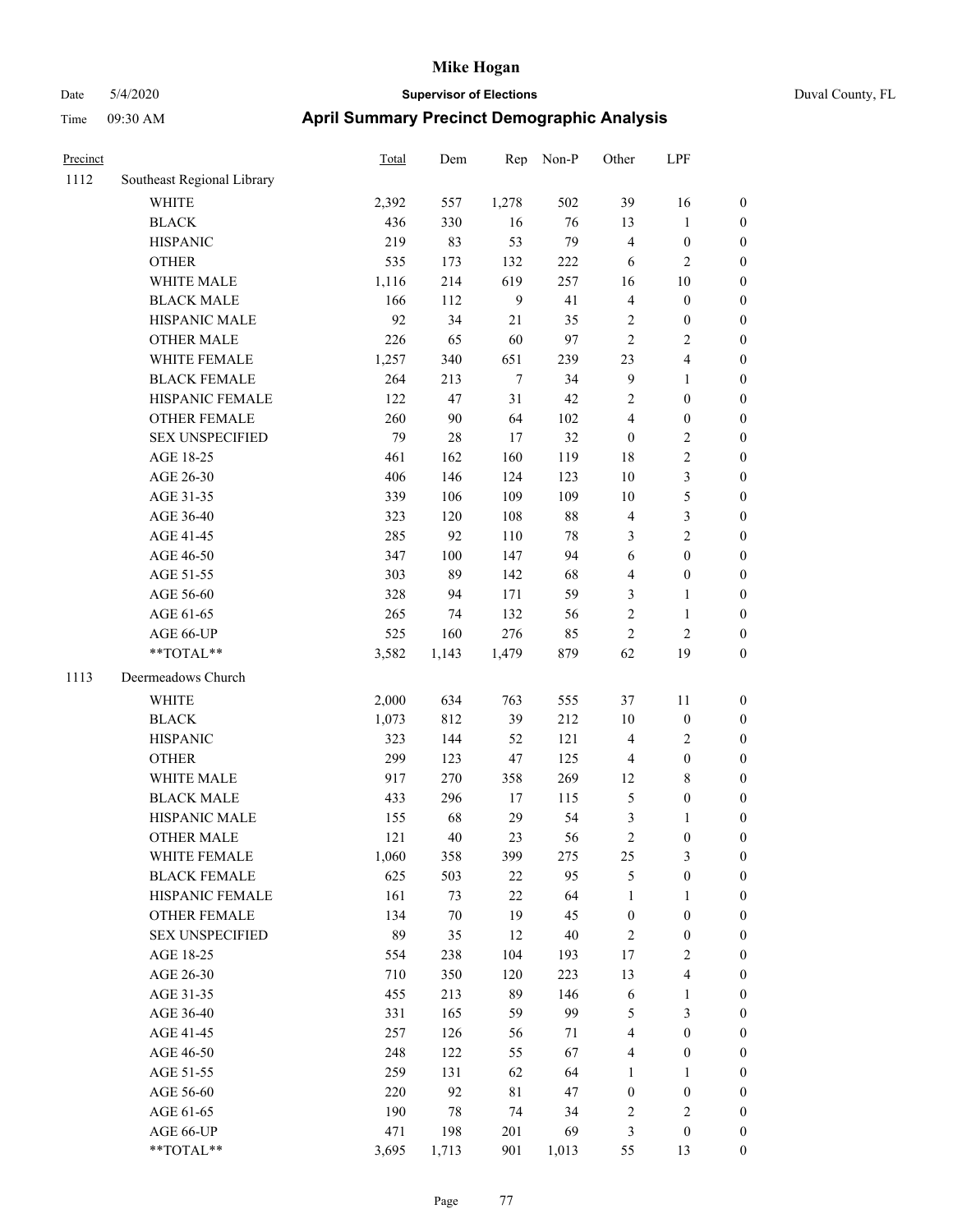|  | Duval |
|--|-------|
|  |       |

| Precinct |                        | Total       | Dem    | Rep        | Non-P  | Other            | LPF              |                  |
|----------|------------------------|-------------|--------|------------|--------|------------------|------------------|------------------|
| 1114     | The Salem Center       |             |        |            |        |                  |                  |                  |
|          | <b>WHITE</b>           | 2,339       | 632    | 1,096      | 554    | $44\,$           | 13               | $\boldsymbol{0}$ |
|          | <b>BLACK</b>           | 742         | 573    | $18\,$     | 139    | $11\,$           | $\mathbf{1}$     | $\boldsymbol{0}$ |
|          | <b>HISPANIC</b>        | 325         | 128    | 64         | 128    | 5                | $\boldsymbol{0}$ | $\boldsymbol{0}$ |
|          | <b>OTHER</b>           | 376         | 149    | 66         | 150    | $\overline{9}$   | $\overline{c}$   | $\boldsymbol{0}$ |
|          | WHITE MALE             | 1,033       | 230    | 507        | 259    | 25               | 12               | $\boldsymbol{0}$ |
|          | <b>BLACK MALE</b>      | 271         | 200    | $\sqrt{5}$ | 62     | $\overline{4}$   | $\boldsymbol{0}$ | $\boldsymbol{0}$ |
|          | HISPANIC MALE          | 143         | 48     | $38\,$     | 55     | $\sqrt{2}$       | $\boldsymbol{0}$ | $\boldsymbol{0}$ |
|          | <b>OTHER MALE</b>      | 155         | 53     | $30\,$     | 68     | $\sqrt{2}$       | $\sqrt{2}$       | 0                |
|          | WHITE FEMALE           | 1,284       | 395    | 584        | 287    | 17               | $\mathbf{1}$     | 0                |
|          | <b>BLACK FEMALE</b>    | 464         | 367    | 13         | 76     | $\boldsymbol{7}$ | $\mathbf{1}$     | $\boldsymbol{0}$ |
|          | HISPANIC FEMALE        | 176         | $77\,$ | 25         | $71\,$ | 3                | $\boldsymbol{0}$ | $\boldsymbol{0}$ |
|          | <b>OTHER FEMALE</b>    | 175         | 84     | 31         | 53     | $\tau$           | $\boldsymbol{0}$ | $\boldsymbol{0}$ |
|          | <b>SEX UNSPECIFIED</b> | $8\sqrt{1}$ | 28     | 11         | 40     | $\sqrt{2}$       | $\boldsymbol{0}$ | $\boldsymbol{0}$ |
|          | AGE 18-25              | 565         | 220    | 171        | 157    | 16               | $\mathbf{1}$     | $\boldsymbol{0}$ |
|          | AGE 26-30              | 757         | 315    | 207        | 216    | 17               | $\sqrt{2}$       | $\boldsymbol{0}$ |
|          | AGE 31-35              | 463         | 170    | 119        | 164    | 5                | $\sqrt{5}$       | $\boldsymbol{0}$ |
|          | AGE 36-40              | 319         | 133    | 82         | 95     | 6                | $\mathfrak{Z}$   | $\boldsymbol{0}$ |
|          | AGE 41-45              | 234         | 108    | 55         | 65     | 6                | $\boldsymbol{0}$ | $\boldsymbol{0}$ |
|          | AGE 46-50              | 243         | 87     | 74         | 75     | $\mathfrak s$    | $\sqrt{2}$       | 0                |
|          | AGE 51-55              | 237         | 104    | $87\,$     | 43     | $\sqrt{2}$       | $\mathbf{1}$     | 0                |
|          | AGE 56-60              | 201         | 70     | 84         | 42     | 5                | $\boldsymbol{0}$ | $\boldsymbol{0}$ |
|          | AGE 61-65              | 182         | $70\,$ | $70\,$     | 37     | 5                | $\boldsymbol{0}$ | $\boldsymbol{0}$ |
|          | AGE 66-UP              | 581         | 205    | 295        | 77     | $\overline{c}$   | $\overline{c}$   | $\boldsymbol{0}$ |
|          | **TOTAL**              | 3,782       | 1,482  | 1,244      | 971    | 69               | 16               | $\boldsymbol{0}$ |
| 1115     | Mission Way Church     |             |        |            |        |                  |                  |                  |
|          | WHITE                  | 2,678       | 558    | 1,445      | 630    | 30               | 15               | $\boldsymbol{0}$ |
|          | <b>BLACK</b>           | 663         | 479    | $46\,$     | 133    | 5                | $\boldsymbol{0}$ | $\boldsymbol{0}$ |
|          | <b>HISPANIC</b>        | 322         | 120    | 85         | 116    | $\boldsymbol{0}$ | $\mathbf{1}$     | $\boldsymbol{0}$ |
|          | <b>OTHER</b>           | 524         | 180    | 142        | 196    | 6                | $\boldsymbol{0}$ | $\boldsymbol{0}$ |
|          | WHITE MALE             | 1,243       | 194    | 720        | 308    | 12               | $\mathbf{9}$     | $\boldsymbol{0}$ |
|          | <b>BLACK MALE</b>      | 283         | 180    | 29         | $70\,$ | $\overline{4}$   | $\boldsymbol{0}$ | 0                |
|          | HISPANIC MALE          | 158         | 52     | $40\,$     | 65     | $\boldsymbol{0}$ | 1                | 0                |
|          | <b>OTHER MALE</b>      | 213         | 69     | 66         | 76     | $\overline{c}$   | $\boldsymbol{0}$ | $\boldsymbol{0}$ |
|          | WHITE FEMALE           | 1,409       | 359    | 713        | 313    | $18\,$           | 6                | $\boldsymbol{0}$ |
|          | <b>BLACK FEMALE</b>    | 376         | 295    | 17         | 63     | $\mathbf{1}$     | $\boldsymbol{0}$ | $\boldsymbol{0}$ |
|          | HISPANIC FEMALE        | 160         | 66     | 44         | 50     | $\boldsymbol{0}$ | $\boldsymbol{0}$ | $\overline{0}$   |
|          | <b>OTHER FEMALE</b>    | 255         | 94     | 68         | 89     | 4                | $\boldsymbol{0}$ | $\overline{0}$   |
|          | <b>SEX UNSPECIFIED</b> | $90\,$      | $28\,$ | 21         | 41     | $\boldsymbol{0}$ | $\boldsymbol{0}$ | $\overline{0}$   |
|          | AGE 18-25              | 464         | 165    | 142        | 151    | 5                | $\mathbf{1}$     | 0                |
|          | AGE 26-30              | 347         | 117    | 129        | 91     | $\,$ $\,$        | $\sqrt{2}$       | 0                |
|          | AGE 31-35              | 464         | 139    | 155        | 164    | 3                | $\mathfrak{Z}$   | 0                |
|          | AGE 36-40              | 493         | 134    | 202        | 151    | 4                | $\sqrt{2}$       | 0                |
|          | AGE 41-45              | 490         | 141    | 196        | 140    | 7                | $\sqrt{6}$       | $\boldsymbol{0}$ |
|          | AGE 46-50              | 485         | 153    | 197        | 130    | 4                | 1                | $\boldsymbol{0}$ |
|          | AGE 51-55              | 397         | 122    | 194        | 77     | 3                | $\mathbf{1}$     | $\boldsymbol{0}$ |
|          | AGE 56-60              | 350         | 123    | 174        | 51     | $\overline{c}$   | $\boldsymbol{0}$ | $\boldsymbol{0}$ |
|          | AGE 61-65              | 230         | 92     | 106        | 31     | $\mathbf{1}$     | $\boldsymbol{0}$ | $\overline{0}$   |
|          | AGE 66-UP              | 467         | 151    | 223        | 89     | $\overline{4}$   | $\boldsymbol{0}$ | $\boldsymbol{0}$ |
|          | **TOTAL**              | 4,187       | 1,337  | 1,718      | 1,075  | 41               | 16               | $\boldsymbol{0}$ |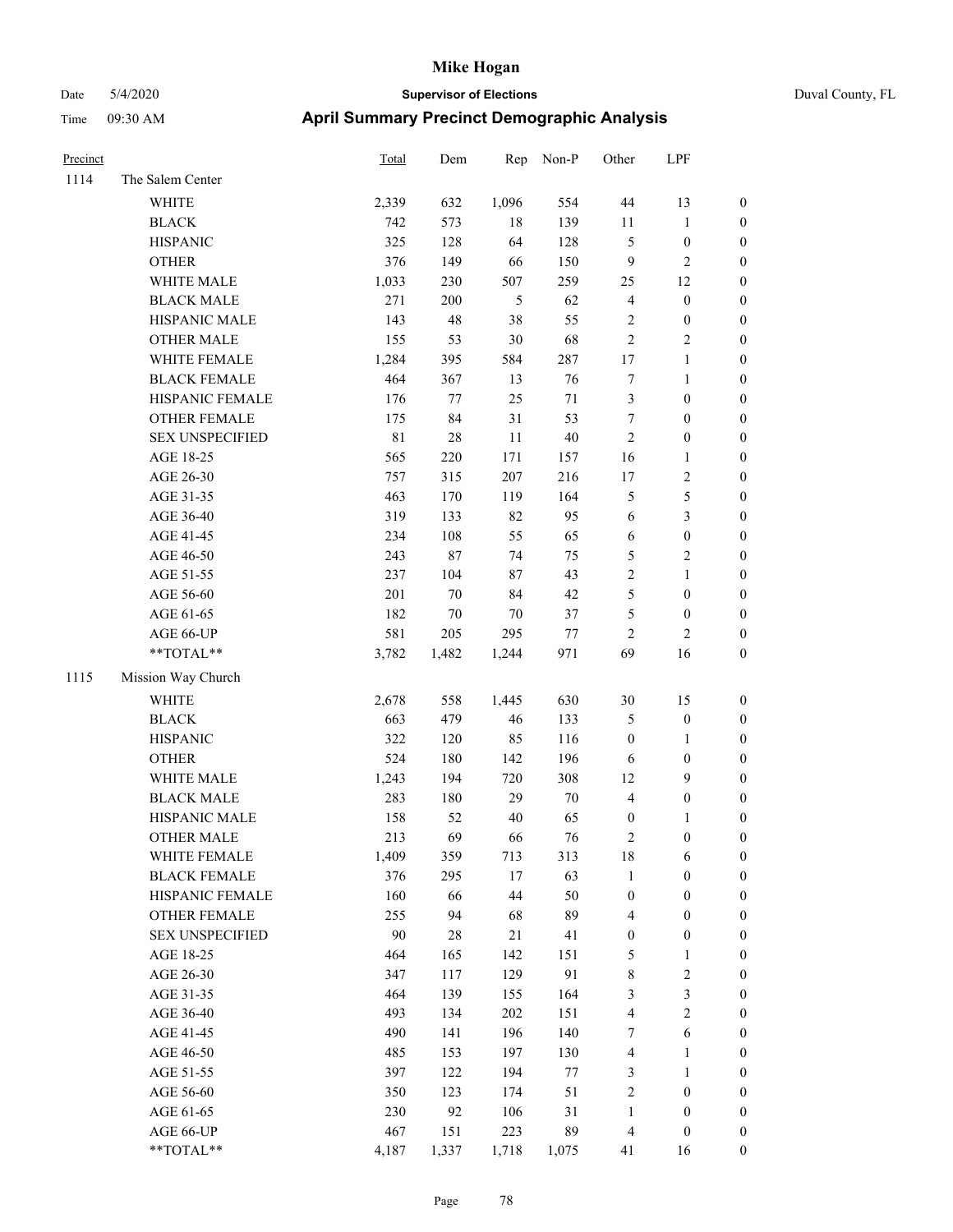| Precinct |                                 | <b>Total</b> | Dem            | Rep            | Non-P  | Other                   | LPF                     |                  |
|----------|---------------------------------|--------------|----------------|----------------|--------|-------------------------|-------------------------|------------------|
| 1116     | First Baptist Church of Nocatee |              |                |                |        |                         |                         |                  |
|          | WHITE                           | 1,564        | 350            | 903            | 280    | 26                      | 5                       | $\boldsymbol{0}$ |
|          | <b>BLACK</b>                    | 84           | 53             | $10\,$         | 19     | $\sqrt{2}$              | $\boldsymbol{0}$        | $\boldsymbol{0}$ |
|          | <b>HISPANIC</b>                 | 87           | 32             | 35             | $20\,$ | $\boldsymbol{0}$        | $\boldsymbol{0}$        | $\boldsymbol{0}$ |
|          | <b>OTHER</b>                    | 96           | 30             | 29             | 36     | $\mathbf{0}$            | 1                       | $\boldsymbol{0}$ |
|          | WHITE MALE                      | 747          | 138            | 457            | 136    | 14                      | 2                       | $\boldsymbol{0}$ |
|          | <b>BLACK MALE</b>               | 44           | $26\,$         | 6              | $10\,$ | $\sqrt{2}$              | $\boldsymbol{0}$        | $\boldsymbol{0}$ |
|          | HISPANIC MALE                   | 40           | 15             | 16             | 9      | $\boldsymbol{0}$        | $\boldsymbol{0}$        | $\boldsymbol{0}$ |
|          | <b>OTHER MALE</b>               | 37           | 14             | $\overline{7}$ | 15     | $\boldsymbol{0}$        | $\mathbf{1}$            | $\boldsymbol{0}$ |
|          | WHITE FEMALE                    | 809          | 211            | 441            | 142    | 12                      | 3                       | $\boldsymbol{0}$ |
|          | <b>BLACK FEMALE</b>             | 40           | 27             | $\overline{4}$ | 9      | $\boldsymbol{0}$        | $\boldsymbol{0}$        | $\boldsymbol{0}$ |
|          | HISPANIC FEMALE                 | 46           | 17             | 19             | $10\,$ | $\boldsymbol{0}$        | $\boldsymbol{0}$        | $\boldsymbol{0}$ |
|          | <b>OTHER FEMALE</b>             | 48           | 15             | 19             | 14     | $\boldsymbol{0}$        | $\boldsymbol{0}$        | $\boldsymbol{0}$ |
|          | <b>SEX UNSPECIFIED</b>          | 20           | $\overline{2}$ | $\,8\,$        | 10     | $\boldsymbol{0}$        | $\boldsymbol{0}$        | $\boldsymbol{0}$ |
|          | AGE 18-25                       | 121          | 42             | 45             | 31     | $\overline{2}$          | 1                       | $\boldsymbol{0}$ |
|          | AGE 26-30                       | 80           | 15             | 40             | 24     | $\boldsymbol{0}$        | $\mathbf{1}$            | $\boldsymbol{0}$ |
|          | AGE 31-35                       | 128          | 36             | 59             | 31     | $\boldsymbol{0}$        | 2                       | $\boldsymbol{0}$ |
|          | AGE 36-40                       | 132          | 37             | 58             | 36     | $\mathbf{1}$            | $\boldsymbol{0}$        | $\boldsymbol{0}$ |
|          | AGE 41-45                       | 109          | 25             | $47\,$         | 36     | $\mathbf{1}$            | $\boldsymbol{0}$        | $\boldsymbol{0}$ |
|          | AGE 46-50                       | 124          | 37             | 55             | 24     | $\,$ 8 $\,$             | $\boldsymbol{0}$        | $\boldsymbol{0}$ |
|          | AGE 51-55                       | 162          | 31             | 82             | 44     | 3                       | $\overline{\mathbf{c}}$ | $\boldsymbol{0}$ |
|          | AGE 56-60                       | 199          | 45             | 122            | 30     | $\overline{2}$          | $\boldsymbol{0}$        | $\boldsymbol{0}$ |
|          | AGE 61-65                       | 205          | 51             | 125            | 28     | 1                       | $\boldsymbol{0}$        | $\boldsymbol{0}$ |
|          | AGE 66-UP                       | 571          | 146            | 344            | 71     | 10                      | $\boldsymbol{0}$        | $\boldsymbol{0}$ |
|          | **TOTAL**                       | 1,831        | 465            | 977            | 355    | 28                      | 6                       | $\boldsymbol{0}$ |
| 1201     | Church of God Marietta          |              |                |                |        |                         |                         |                  |
|          | <b>WHITE</b>                    | 2,284        | 398            | 1,488          | 380    | 10                      | 8                       | $\boldsymbol{0}$ |
|          | <b>BLACK</b>                    | 355          | 278            | 24             | 49     | $\mathfrak{Z}$          | 1                       | $\boldsymbol{0}$ |
|          | <b>HISPANIC</b>                 | 111          | 54             | 33             | 24     | $\boldsymbol{0}$        | $\boldsymbol{0}$        | $\boldsymbol{0}$ |
|          | <b>OTHER</b>                    | 174          | 42             | 74             | 56     | $\overline{2}$          | $\boldsymbol{0}$        | $\boldsymbol{0}$ |
|          | WHITE MALE                      | 1,031        | 160            | 684            | 177    | 6                       | 4                       | $\boldsymbol{0}$ |
|          | <b>BLACK MALE</b>               | 152          | 108            | 17             | 25     | $\mathbf{1}$            | 1                       | $\boldsymbol{0}$ |
|          | HISPANIC MALE                   | 48           | 24             | 15             | 9      | $\boldsymbol{0}$        | $\boldsymbol{0}$        | $\boldsymbol{0}$ |
|          | <b>OTHER MALE</b>               | 67           | 19             | 31             | 17     | $\boldsymbol{0}$        | $\boldsymbol{0}$        | $\boldsymbol{0}$ |
|          | WHITE FEMALE                    | 1,231        | 234            | 792            | 197    | $\overline{\mathbf{4}}$ | 4                       | $\mathbf{0}$     |
|          | <b>BLACK FEMALE</b>             | 194          | 163            | $\tau$         | $22\,$ | $\overline{2}$          | $\boldsymbol{0}$        | $\boldsymbol{0}$ |
|          | HISPANIC FEMALE                 | 61           | 29             | $18\,$         | 14     | $\boldsymbol{0}$        | $\boldsymbol{0}$        | $\boldsymbol{0}$ |
|          | <b>OTHER FEMALE</b>             | $71\,$       | 21             | 29             | $20\,$ | $\mathbf{1}$            | $\boldsymbol{0}$        | $\boldsymbol{0}$ |
|          | <b>SEX UNSPECIFIED</b>          | 69           | 14             | 26             | $28\,$ | $\mathbf{1}$            | $\boldsymbol{0}$        | $\boldsymbol{0}$ |
|          | AGE 18-25                       | 266          | 56             | 123            | 82     | $\overline{4}$          | $\mathbf{1}$            | $\boldsymbol{0}$ |
|          | AGE 26-30                       | 225          | 38             | 113            | 68     | $\overline{4}$          | $\mathbf{2}$            | $\boldsymbol{0}$ |
|          | AGE 31-35                       | 220          | 57             | 103            | 56     | $\mathfrak{Z}$          | 1                       | $\boldsymbol{0}$ |
|          | AGE 36-40                       | 221          | 57             | 113            | 50     | $\boldsymbol{0}$        | $\mathbf{1}$            | $\boldsymbol{0}$ |
|          | AGE 41-45                       | 194          | 59             | $90\,$         | 45     | $\boldsymbol{0}$        | $\boldsymbol{0}$        | $\boldsymbol{0}$ |
|          | AGE 46-50                       | 212          | 58             | 114            | 37     | $\sqrt{2}$              | 1                       | $\boldsymbol{0}$ |
|          | AGE 51-55                       | 239          | 66             | 132            | 41     | $\boldsymbol{0}$        | $\boldsymbol{0}$        | $\boldsymbol{0}$ |
|          | AGE 56-60                       | 301          | 76             | 182            | 41     | $\sqrt{2}$              | $\boldsymbol{0}$        | $\boldsymbol{0}$ |
|          | AGE 61-65                       | 284          | $88\,$         | 167            | 29     | $\boldsymbol{0}$        | $\boldsymbol{0}$        | $\boldsymbol{0}$ |
|          | AGE 66-UP                       | 762          | 217            | 482            | 60     | $\boldsymbol{0}$        | 3                       | $\bf{0}$         |
|          | **TOTAL**                       | 2,924        | 772            | 1,619          | 509    | 15                      | 9                       | $\boldsymbol{0}$ |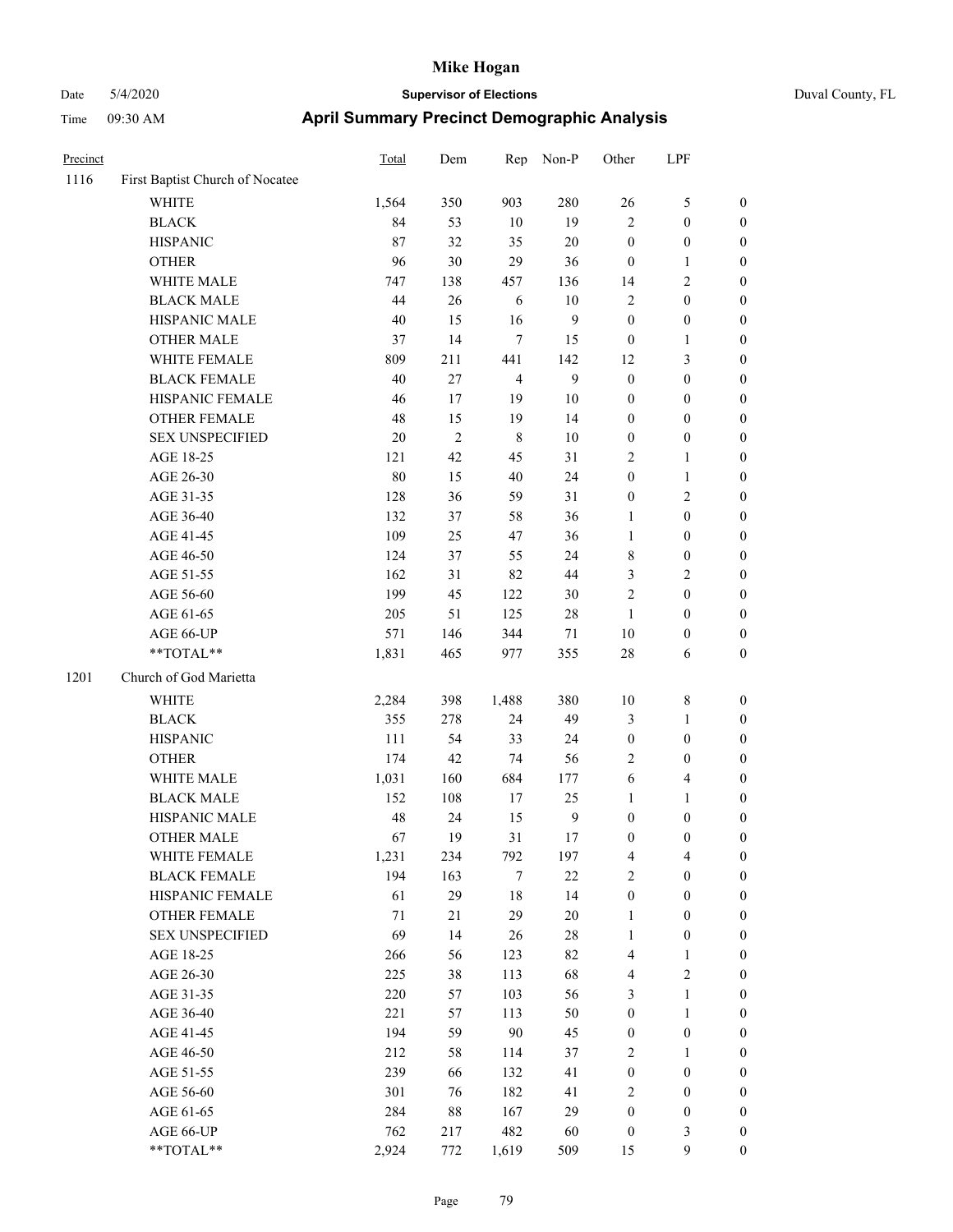| Precinct |                                | Total       | Dem        | Rep            | Non-P          | Other            | LPF              |                  |
|----------|--------------------------------|-------------|------------|----------------|----------------|------------------|------------------|------------------|
| 1202     | Hillcrest at Crystal Springs   |             |            |                |                |                  |                  |                  |
|          | <b>WHITE</b>                   | 1,602       | 261        | 1,124          | 201            | 10               | 6                | $\boldsymbol{0}$ |
|          | <b>BLACK</b>                   | 558         | 450        | 29             | 74             | $\mathfrak{S}$   | $\boldsymbol{0}$ | $\boldsymbol{0}$ |
|          | <b>HISPANIC</b>                | 86          | 24         | 36             | 24             | $\sqrt{2}$       | $\boldsymbol{0}$ | $\boldsymbol{0}$ |
|          | <b>OTHER</b>                   | 169         | 49         | 65             | 55             | $\boldsymbol{0}$ | $\boldsymbol{0}$ | $\boldsymbol{0}$ |
|          | WHITE MALE                     | 769         | 116        | 543            | 99             | $\tau$           | 4                | $\boldsymbol{0}$ |
|          | <b>BLACK MALE</b>              | 253         | 192        | 17             | 43             | 1                | $\boldsymbol{0}$ | $\boldsymbol{0}$ |
|          | HISPANIC MALE                  | 39          | $10\,$     | 17             | 11             | $\mathbf{1}$     | $\boldsymbol{0}$ | $\boldsymbol{0}$ |
|          | <b>OTHER MALE</b>              | 58          | 18         | 25             | 15             | $\boldsymbol{0}$ | $\boldsymbol{0}$ | $\boldsymbol{0}$ |
|          | WHITE FEMALE                   | 805         | 141        | 568            | 91             | 3                | 2                | $\boldsymbol{0}$ |
|          | <b>BLACK FEMALE</b>            | 296         | 251        | 11             | 30             | $\overline{4}$   | $\boldsymbol{0}$ | $\boldsymbol{0}$ |
|          | HISPANIC FEMALE                | 44          | 12         | 18             | 13             | $\mathbf{1}$     | $\boldsymbol{0}$ | $\boldsymbol{0}$ |
|          | <b>OTHER FEMALE</b>            | 76          | $27\,$     | 29             | $20\,$         | $\boldsymbol{0}$ | $\boldsymbol{0}$ | $\boldsymbol{0}$ |
|          | <b>SEX UNSPECIFIED</b>         | 75          | 17         | $26\,$         | 32             | $\boldsymbol{0}$ | $\boldsymbol{0}$ | $\boldsymbol{0}$ |
|          | AGE 18-25                      | 264         | 77         | 111            | 71             | $\overline{4}$   | 1                | $\boldsymbol{0}$ |
|          | AGE 26-30                      | 195         | 59         | 83             | 50             | $\overline{c}$   | $\mathbf{1}$     | $\boldsymbol{0}$ |
|          | AGE 31-35                      | 189         | 63         | 86             | 39             | $\boldsymbol{0}$ | $\mathbf{1}$     | $\boldsymbol{0}$ |
|          | AGE 36-40                      | 159         | 55         | 82             | 19             | $\mathbf{1}$     | 2                | $\boldsymbol{0}$ |
|          | AGE 41-45                      | 164         | 44         | 91             | $27\,$         | $\sqrt{2}$       | $\boldsymbol{0}$ | $\boldsymbol{0}$ |
|          | AGE 46-50                      | 179         | 55         | 94             | $27\,$         | $\mathfrak{Z}$   | $\boldsymbol{0}$ | $\boldsymbol{0}$ |
|          | AGE 51-55                      | 250         | 86         | 129            | 32             | $\overline{2}$   | 1                | $\boldsymbol{0}$ |
|          | AGE 56-60                      | 275         | 94         | 154            | $27\,$         | $\boldsymbol{0}$ | $\boldsymbol{0}$ | $\boldsymbol{0}$ |
|          | AGE 61-65                      | 248         | 75         | 149            | 23             | 1                | $\boldsymbol{0}$ | $\boldsymbol{0}$ |
|          | AGE 66-UP                      | 492         | 176        | 275            | 39             | $\overline{2}$   | $\boldsymbol{0}$ | $\boldsymbol{0}$ |
|          | **TOTAL**                      | 2,415       | 784        | 1,254          | 354            | 17               | 6                | $\boldsymbol{0}$ |
| 1203     | Leroy D. Clemons Senior Center |             |            |                |                |                  |                  |                  |
|          | WHITE                          | 1,121       | 172        | 733            | 202            | $\,$ 8 $\,$      | 6                | $\boldsymbol{0}$ |
|          | <b>BLACK</b>                   | 118         | 91         | 6              | 21             | $\boldsymbol{0}$ | $\boldsymbol{0}$ | $\boldsymbol{0}$ |
|          | <b>HISPANIC</b>                | 34          | $\,8\,$    | 14             | 12             | $\boldsymbol{0}$ | $\boldsymbol{0}$ | $\boldsymbol{0}$ |
|          | <b>OTHER</b>                   | 58          | 10         | 24             | 23             | 1                | $\boldsymbol{0}$ | $\boldsymbol{0}$ |
|          | WHITE MALE                     | 519         | 62         | 359            | 93             | 3                | 2                | $\boldsymbol{0}$ |
|          | <b>BLACK MALE</b>              | 52          | 39         | 3              | 10             | $\boldsymbol{0}$ | $\boldsymbol{0}$ | $\boldsymbol{0}$ |
|          | HISPANIC MALE                  | 18          | 5          | $\mathbf{9}$   | 4              | $\boldsymbol{0}$ | $\boldsymbol{0}$ | $\boldsymbol{0}$ |
|          | <b>OTHER MALE</b>              | 23          | 3          | 11             | 8              | $\mathbf{1}$     | $\boldsymbol{0}$ | $\boldsymbol{0}$ |
|          | WHITE FEMALE                   | 588         | 107        | 366            | 106            | $\sqrt{5}$       | 4                | $\boldsymbol{0}$ |
|          | <b>BLACK FEMALE</b>            | 63          | 51         | $\mathfrak{Z}$ | 9              | $\boldsymbol{0}$ | $\boldsymbol{0}$ | $\boldsymbol{0}$ |
|          | HISPANIC FEMALE                | 15          | 3          | $\mathfrak s$  | 7              | $\boldsymbol{0}$ | $\boldsymbol{0}$ | $\boldsymbol{0}$ |
|          | OTHER FEMALE                   | $22\,$      | $\sqrt{6}$ | $\mathbf{9}$   | $\overline{7}$ | $\boldsymbol{0}$ | $\boldsymbol{0}$ | $\boldsymbol{0}$ |
|          | <b>SEX UNSPECIFIED</b>         | 31          | 5          | 12             | 14             | $\boldsymbol{0}$ | $\boldsymbol{0}$ | $\boldsymbol{0}$ |
|          | AGE 18-25                      | 125         | 21         | 63             | 38             | $\sqrt{2}$       | 1                | $\boldsymbol{0}$ |
|          | AGE 26-30                      | 112         | 19         | 59             | 32             | $\mathbf{1}$     | $\mathbf{1}$     | $\boldsymbol{0}$ |
|          | AGE 31-35                      | 116         | 17         | 67             | 31             | $\mathbf{1}$     | $\boldsymbol{0}$ | $\boldsymbol{0}$ |
|          | AGE 36-40                      | 106         | 18         | 56             | 29             | $\sqrt{2}$       | 1                | $\boldsymbol{0}$ |
|          | AGE 41-45                      | $8\sqrt{1}$ | 14         | 44             | 23             | $\boldsymbol{0}$ | $\boldsymbol{0}$ | $\boldsymbol{0}$ |
|          | AGE 46-50                      | 105         | 11         | 66             | 26             | $\mathbf{1}$     | 1                | $\boldsymbol{0}$ |
|          | AGE 51-55                      | 118         | 28         | 66             | 23             | $\boldsymbol{0}$ | 1                | $\boldsymbol{0}$ |
|          | AGE 56-60                      | 162         | 35         | 105            | $22\,$         | $\boldsymbol{0}$ | $\boldsymbol{0}$ | $\boldsymbol{0}$ |
|          | AGE 61-65                      | 147         | 34         | $90\,$         | $20\,$         | $\overline{2}$   | $\mathbf{1}$     | $\boldsymbol{0}$ |
|          | AGE 66-UP                      | 259         | 84         | 161            | 14             | $\boldsymbol{0}$ | $\boldsymbol{0}$ | $\mathbf{0}$     |
|          | **TOTAL**                      | 1,331       | 281        | 777            | 258            | 9                | 6                | $\boldsymbol{0}$ |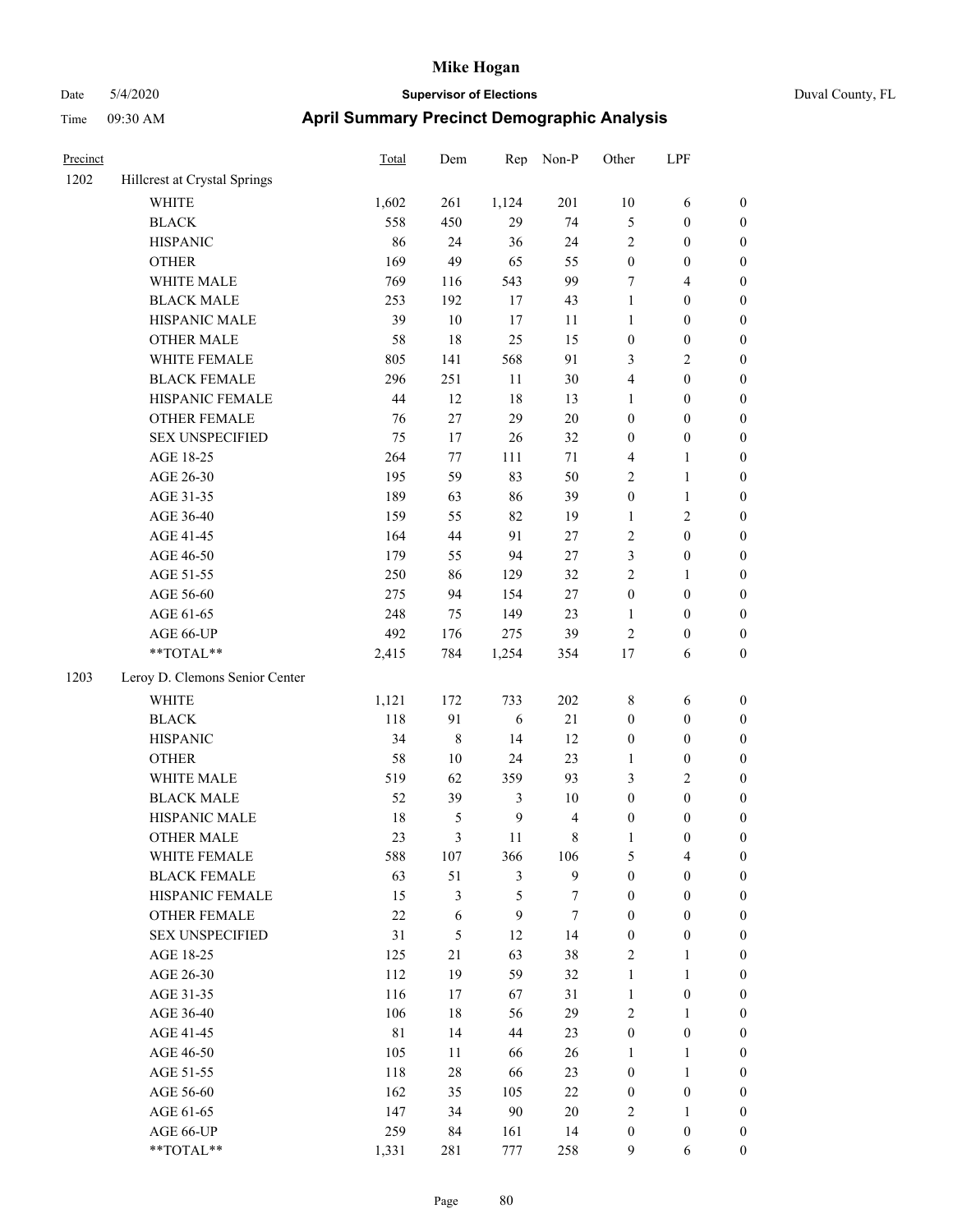| Duval County, FL |  |
|------------------|--|

| Precinct |                           | <b>Total</b> | Dem        | Rep         | Non-P       | Other            | LPF                     |                  |
|----------|---------------------------|--------------|------------|-------------|-------------|------------------|-------------------------|------------------|
| 1204     | Maxville Community Center |              |            |             |             |                  |                         |                  |
|          | <b>WHITE</b>              | 1,538        | 267        | 996         | 258         | 11               | 6                       | $\boldsymbol{0}$ |
|          | <b>BLACK</b>              | 283          | 236        | 12          | 35          | $\boldsymbol{0}$ | $\boldsymbol{0}$        | $\boldsymbol{0}$ |
|          | <b>HISPANIC</b>           | 59           | 19         | 25          | 15          | $\boldsymbol{0}$ | $\boldsymbol{0}$        | $\boldsymbol{0}$ |
|          | <b>OTHER</b>              | 96           | 25         | 42          | 28          | $\boldsymbol{0}$ | 1                       | 0                |
|          | WHITE MALE                | 724          | 98         | 494         | 123         | 4                | $\mathfrak s$           | $\boldsymbol{0}$ |
|          | <b>BLACK MALE</b>         | 118          | 96         | 5           | 17          | $\boldsymbol{0}$ | $\boldsymbol{0}$        | $\boldsymbol{0}$ |
|          | HISPANIC MALE             | 29           | $\sqrt{6}$ | 16          | 7           | $\boldsymbol{0}$ | $\boldsymbol{0}$        | $\boldsymbol{0}$ |
|          | <b>OTHER MALE</b>         | 35           | 6          | 19          | 9           | $\boldsymbol{0}$ | $\mathbf{1}$            | $\boldsymbol{0}$ |
|          | WHITE FEMALE              | 794          | 166        | 486         | 134         | 7                | $\mathbf{1}$            | $\boldsymbol{0}$ |
|          | <b>BLACK FEMALE</b>       | 159          | 137        | $\sqrt{5}$  | 17          | $\boldsymbol{0}$ | $\boldsymbol{0}$        | $\boldsymbol{0}$ |
|          | HISPANIC FEMALE           | 27           | 11         | $\,$ 8 $\,$ | $\,$ $\,$   | $\boldsymbol{0}$ | $\boldsymbol{0}$        | $\boldsymbol{0}$ |
|          | <b>OTHER FEMALE</b>       | 40           | 17         | 15          | $\,$ 8 $\,$ | $\boldsymbol{0}$ | $\boldsymbol{0}$        | $\boldsymbol{0}$ |
|          | <b>SEX UNSPECIFIED</b>    | 50           | $10\,$     | $27\,$      | 13          | $\boldsymbol{0}$ | $\boldsymbol{0}$        | $\boldsymbol{0}$ |
|          | AGE 18-25                 | 224          | 44         | 123         | 57          | $\boldsymbol{0}$ | $\boldsymbol{0}$        | 0                |
|          | AGE 26-30                 | 159          | 36         | $8\sqrt{1}$ | 37          | $\mathbf{1}$     | $\overline{4}$          | 0                |
|          | AGE 31-35                 | 168          | 46         | 72          | 46          | $\overline{c}$   | $\sqrt{2}$              | $\boldsymbol{0}$ |
|          | AGE 36-40                 | 170          | 62         | 75          | 30          | $\overline{c}$   | 1                       | $\boldsymbol{0}$ |
|          | AGE 41-45                 | 151          | 50         | 64          | 34          | 3                | $\boldsymbol{0}$        | $\boldsymbol{0}$ |
|          | AGE 46-50                 | 167          | 43         | 95          | 28          | $\mathbf{1}$     | $\boldsymbol{0}$        | $\boldsymbol{0}$ |
|          | AGE 51-55                 | 191          | 51         | 112         | 27          | $\mathbf{1}$     | $\boldsymbol{0}$        | $\boldsymbol{0}$ |
|          | AGE 56-60                 | 219          | 62         | 132         | 25          | $\boldsymbol{0}$ | $\boldsymbol{0}$        | $\boldsymbol{0}$ |
|          | AGE 61-65                 | 174          | 51         | 99          | 23          | $\mathbf{1}$     | $\boldsymbol{0}$        | $\boldsymbol{0}$ |
|          | AGE 66-UP                 | 353          | 102        | 222         | 29          | $\boldsymbol{0}$ | $\boldsymbol{0}$        | 0                |
|          | **TOTAL**                 | 1,976        | 547        | 1,075       | 336         | 11               | 7                       | 0                |
| 1205     | Midnight Cry Ministries   |              |            |             |             |                  |                         |                  |
|          | <b>WHITE</b>              | 2,214        | 446        | 1,250       | 481         | 22               | 15                      | 0                |
|          | <b>BLACK</b>              | 1,507        | 1,212      | 57          | 229         | $\overline{9}$   | $\boldsymbol{0}$        | 0                |
|          | <b>HISPANIC</b>           | 268          | 109        | 51          | 107         | $\boldsymbol{0}$ | 1                       | 0                |
|          | <b>OTHER</b>              | 365          | 96         | 98          | 166         | 3                | $\sqrt{2}$              | $\boldsymbol{0}$ |
|          | WHITE MALE                | 1,038        | 180        | 590         | 243         | 14               | 11                      | $\boldsymbol{0}$ |
|          | <b>BLACK MALE</b>         | 616          | 468        | 27          | 116         | 5                | $\boldsymbol{0}$        | $\boldsymbol{0}$ |
|          | HISPANIC MALE             | 118          | 56         | $21\,$      | 41          | $\boldsymbol{0}$ | $\boldsymbol{0}$        | $\boldsymbol{0}$ |
|          | <b>OTHER MALE</b>         | 132          | 26         | 50          | 53          | $\overline{2}$   | $\mathbf{1}$            | $\boldsymbol{0}$ |
|          | WHITE FEMALE              | 1,143        | 258        | 644         | 229         | $\,$ 8 $\,$      | $\overline{\mathbf{4}}$ | 0                |
|          | <b>BLACK FEMALE</b>       | 864          | 726        | $28\,$      | 106         | 4                | $\boldsymbol{0}$        | 0                |
|          | HISPANIC FEMALE           | 143          | 50         | $28\,$      | 64          | $\boldsymbol{0}$ | $\mathbf{1}$            | 0                |
|          | <b>OTHER FEMALE</b>       | 162          | 53         | 41          | 66          | $\mathbf{1}$     | $\mathbf{1}$            | 0                |
|          | <b>SEX UNSPECIFIED</b>    | 137          | 46         | $27\,$      | 64          | $\boldsymbol{0}$ | $\boldsymbol{0}$        | 0                |
|          | AGE 18-25                 | 540          | 214        | 121         | 197         | 6                | $\sqrt{2}$              | $\boldsymbol{0}$ |
|          | AGE 26-30                 | 418          | 167        | 104         | 137         | 7                | $\mathfrak{Z}$          | $\overline{0}$   |
|          | AGE 31-35                 | 392          | 167        | 108         | 115         | $\mathbf{1}$     | $\mathbf{1}$            | 0                |
|          | AGE 36-40                 | 378          | 166        | 102         | 105         | $\mathfrak{Z}$   | $\sqrt{2}$              | 0                |
|          | AGE 41-45                 | 337          | 164        | 92          | $80\,$      | $\mathbf{1}$     | $\boldsymbol{0}$        | $\overline{0}$   |
|          | AGE 46-50                 | 401          | 178        | 122         | 92          | 5                | $\overline{\mathbf{4}}$ | $\boldsymbol{0}$ |
|          | AGE 51-55                 | 416          | 182        | 146         | 83          | 4                | $\mathbf{1}$            | 0                |
|          | AGE 56-60                 | 436          | 188        | 177         | 65          | 3                | $\mathfrak{Z}$          | 0                |
|          | AGE 61-65                 | 335          | 138        | 155         | 41          | $\boldsymbol{0}$ | $\mathbf{1}$            | 0                |
|          | AGE 66-UP                 | 701          | 299        | 329         | 68          | $\overline{4}$   | $\mathbf{1}$            | 0                |
|          | **TOTAL**                 | 4,354        | 1,863      | 1,456       | 983         | 34               | $18\,$                  | $\boldsymbol{0}$ |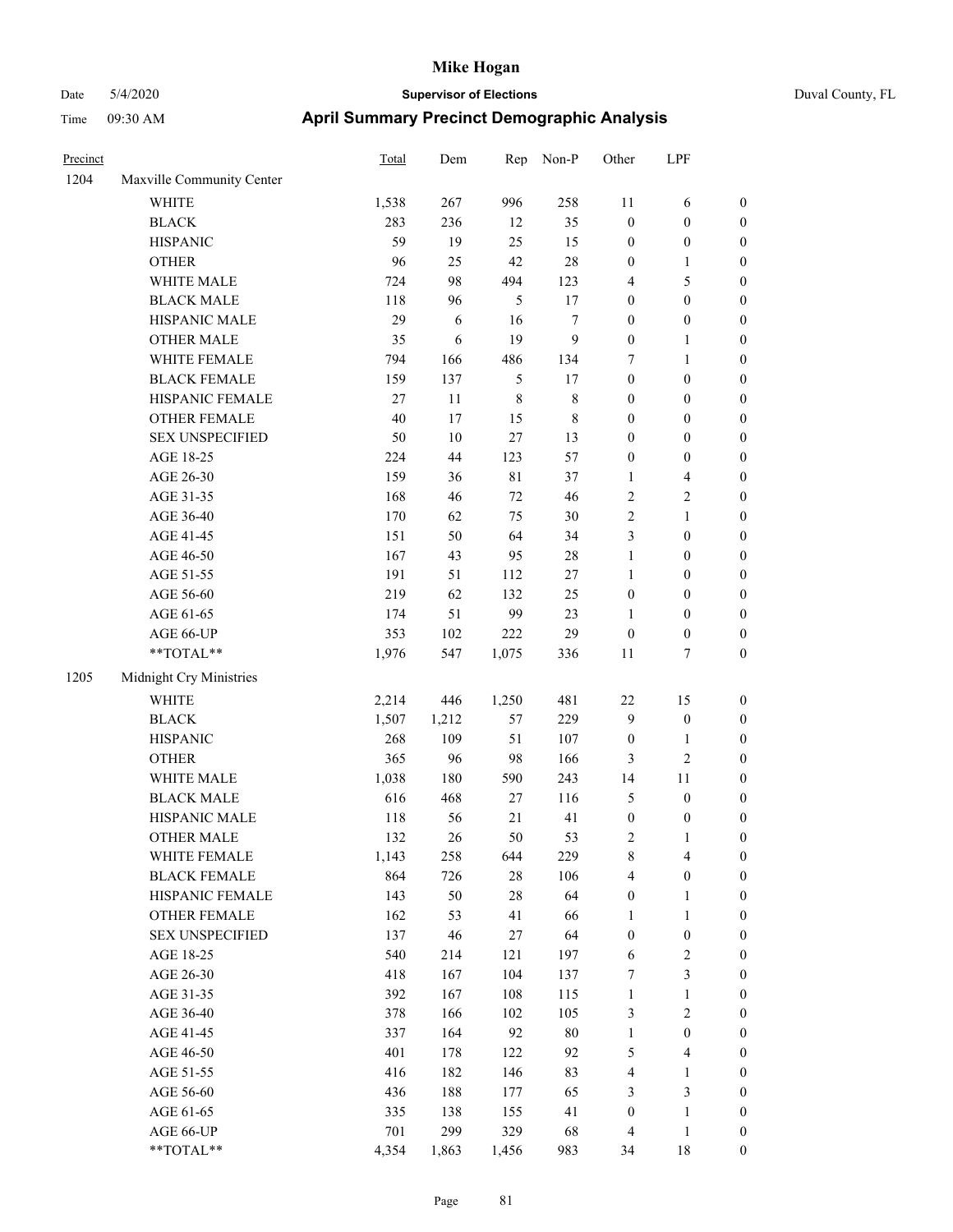| Precinct |                             | Total  | Dem              | Rep                     | Non-P          | Other            | LPF              |                  |
|----------|-----------------------------|--------|------------------|-------------------------|----------------|------------------|------------------|------------------|
| 1206     | Promise Land Baptist Church |        |                  |                         |                |                  |                  |                  |
|          | <b>WHITE</b>                | 2,006  | 290              | 1,438                   | 259            | 12               | 7                | $\boldsymbol{0}$ |
|          | <b>BLACK</b>                | 1,264  | 1,000            | 53                      | 200            | 9                | $\overline{c}$   | $\boldsymbol{0}$ |
|          | <b>HISPANIC</b>             | 94     | 44               | 22                      | 28             | $\boldsymbol{0}$ | $\boldsymbol{0}$ | $\boldsymbol{0}$ |
|          | <b>OTHER</b>                | 292    | 85               | 101                     | 97             | $\,$ 8 $\,$      | 1                | $\boldsymbol{0}$ |
|          | WHITE MALE                  | 954    | 109              | 715                     | 121            | 5                | 4                | $\boldsymbol{0}$ |
|          | <b>BLACK MALE</b>           | 570    | 421              | 33                      | 109            | 6                | 1                | $\boldsymbol{0}$ |
|          | HISPANIC MALE               | 40     | $17\,$           | 11                      | 12             | $\boldsymbol{0}$ | $\boldsymbol{0}$ | $\boldsymbol{0}$ |
|          | <b>OTHER MALE</b>           | 98     | 29               | 34                      | 31             | $\mathfrak{Z}$   | 1                | $\boldsymbol{0}$ |
|          | WHITE FEMALE                | 1,025  | 177              | 704                     | 134            | 7                | 3                | $\boldsymbol{0}$ |
|          | <b>BLACK FEMALE</b>         | 664    | 559              | 18                      | 83             | $\mathfrak{Z}$   | 1                | $\boldsymbol{0}$ |
|          | HISPANIC FEMALE             | 52     | 25               | 11                      | 16             | $\boldsymbol{0}$ | $\boldsymbol{0}$ | $\boldsymbol{0}$ |
|          | <b>OTHER FEMALE</b>         | 145    | 44               | 54                      | 43             | $\overline{4}$   | $\boldsymbol{0}$ | $\boldsymbol{0}$ |
|          | <b>SEX UNSPECIFIED</b>      | 108    | 38               | 34                      | 35             | $\mathbf{1}$     | $\boldsymbol{0}$ | $\boldsymbol{0}$ |
|          | AGE 18-25                   | 425    | 148              | 149                     | 123            | 5                | $\boldsymbol{0}$ | $\boldsymbol{0}$ |
|          | AGE 26-30                   | 300    | 99               | 108                     | 86             | $\overline{4}$   | 3                | $\boldsymbol{0}$ |
|          | AGE 31-35                   | 290    | 90               | 125                     | 69             | $\overline{4}$   | 2                | $\boldsymbol{0}$ |
|          | AGE 36-40                   | 286    | 119              | 112                     | 50             | $\overline{4}$   | $\mathbf{1}$     | $\boldsymbol{0}$ |
|          | AGE 41-45                   | 304    | 141              | 113                     | 47             | $\boldsymbol{0}$ | 3                | $\boldsymbol{0}$ |
|          | AGE 46-50                   | 332    | 141              | 136                     | 54             | $\mathbf{1}$     | $\boldsymbol{0}$ | $\boldsymbol{0}$ |
|          | AGE 51-55                   | 370    | 164              | 163                     | 43             | $\boldsymbol{0}$ | $\boldsymbol{0}$ | $\boldsymbol{0}$ |
|          | AGE 56-60                   | 420    | 157              | 210                     | 50             | 3                | $\boldsymbol{0}$ | $\boldsymbol{0}$ |
|          | AGE 61-65                   | 310    | 137              | 136                     | 35             | $\mathbf{1}$     | $\mathbf{1}$     | $\boldsymbol{0}$ |
|          | AGE 66-UP                   | 619    | 223              | 362                     | $27\,$         | $\tau$           | $\boldsymbol{0}$ | $\boldsymbol{0}$ |
|          | $**\text{TOTAL}**$          | 3,656  | 1,419            | 1,614                   | 584            | 29               | 10               | $\boldsymbol{0}$ |
| 1207     | Baldwin Town Hall           |        |                  |                         |                |                  |                  |                  |
|          | WHITE                       | 639    | 139              | 374                     | 119            | 5                | $\overline{c}$   | $\boldsymbol{0}$ |
|          | <b>BLACK</b>                | 245    | 222              | 9                       | 14             | $\boldsymbol{0}$ | $\boldsymbol{0}$ | $\boldsymbol{0}$ |
|          | <b>HISPANIC</b>             | 14     | 2                | 8                       | $\overline{4}$ | $\boldsymbol{0}$ | $\boldsymbol{0}$ | $\boldsymbol{0}$ |
|          | <b>OTHER</b>                | 32     | 9                | 9                       | 14             | $\boldsymbol{0}$ | $\boldsymbol{0}$ | $\boldsymbol{0}$ |
|          | WHITE MALE                  | 285    | 58               | 171                     | 51             | $\overline{4}$   | 1                | $\boldsymbol{0}$ |
|          | <b>BLACK MALE</b>           | 92     | 79               | 6                       | $\tau$         | $\boldsymbol{0}$ | $\boldsymbol{0}$ | $\boldsymbol{0}$ |
|          | HISPANIC MALE               | $\tau$ | $\boldsymbol{0}$ | $\overline{4}$          | 3              | $\boldsymbol{0}$ | $\boldsymbol{0}$ | $\boldsymbol{0}$ |
|          | <b>OTHER MALE</b>           | 17     | 7                | 3                       | 7              | $\boldsymbol{0}$ | $\boldsymbol{0}$ | $\boldsymbol{0}$ |
|          | WHITE FEMALE                | 347    | $8\sqrt{1}$      | 199                     | 65             | $\mathbf{1}$     | $\mathbf{1}$     | $\boldsymbol{0}$ |
|          | <b>BLACK FEMALE</b>         | 145    | 137              | $\mathfrak{Z}$          | 5              | $\boldsymbol{0}$ | $\boldsymbol{0}$ | $\boldsymbol{0}$ |
|          | HISPANIC FEMALE             | $\tau$ | $\overline{c}$   | $\overline{\mathbf{4}}$ | $\mathbf{1}$   | $\boldsymbol{0}$ | $\boldsymbol{0}$ | $\boldsymbol{0}$ |
|          | OTHER FEMALE                | 10     | $\mathbf{1}$     | 6                       | 3              | $\boldsymbol{0}$ | $\boldsymbol{0}$ | $\boldsymbol{0}$ |
|          | <b>SEX UNSPECIFIED</b>      | 20     | $\boldsymbol{7}$ | $\overline{4}$          | 9              | $\boldsymbol{0}$ | $\boldsymbol{0}$ | $\boldsymbol{0}$ |
|          | AGE 18-25                   | 88     | 26               | 34                      | 27             | $\boldsymbol{0}$ | 1                | $\boldsymbol{0}$ |
|          | AGE 26-30                   | 86     | 28               | 38                      | $18\,$         | $\sqrt{2}$       | $\boldsymbol{0}$ | $\boldsymbol{0}$ |
|          | AGE 31-35                   | 79     | 25               | 39                      | 14             | $\boldsymbol{0}$ | 1                | $\boldsymbol{0}$ |
|          | AGE 36-40                   | 72     | 18               | 38                      | 16             | $\boldsymbol{0}$ | $\boldsymbol{0}$ | $\boldsymbol{0}$ |
|          | AGE 41-45                   | 47     | 19               | 18                      | $10\,$         | $\boldsymbol{0}$ | $\boldsymbol{0}$ | $\boldsymbol{0}$ |
|          | AGE 46-50                   | 72     | 26               | 33                      | 11             | $\sqrt{2}$       | $\boldsymbol{0}$ | $\boldsymbol{0}$ |
|          | AGE 51-55                   | 67     | 27               | 29                      | 11             | $\boldsymbol{0}$ | $\boldsymbol{0}$ | $\boldsymbol{0}$ |
|          | AGE 56-60                   | 83     | 33               | 36                      | 14             | $\boldsymbol{0}$ | $\boldsymbol{0}$ | $\boldsymbol{0}$ |
|          | AGE 61-65                   | 95     | 38               | 42                      | 15             | $\boldsymbol{0}$ | $\boldsymbol{0}$ | $\boldsymbol{0}$ |
|          | AGE 66-UP                   | 241    | 132              | 93                      | 15             | 1                | $\boldsymbol{0}$ | $\mathbf{0}$     |
|          | **TOTAL**                   | 930    | 372              | 400                     | 151            | $\sqrt{5}$       | 2                | $\boldsymbol{0}$ |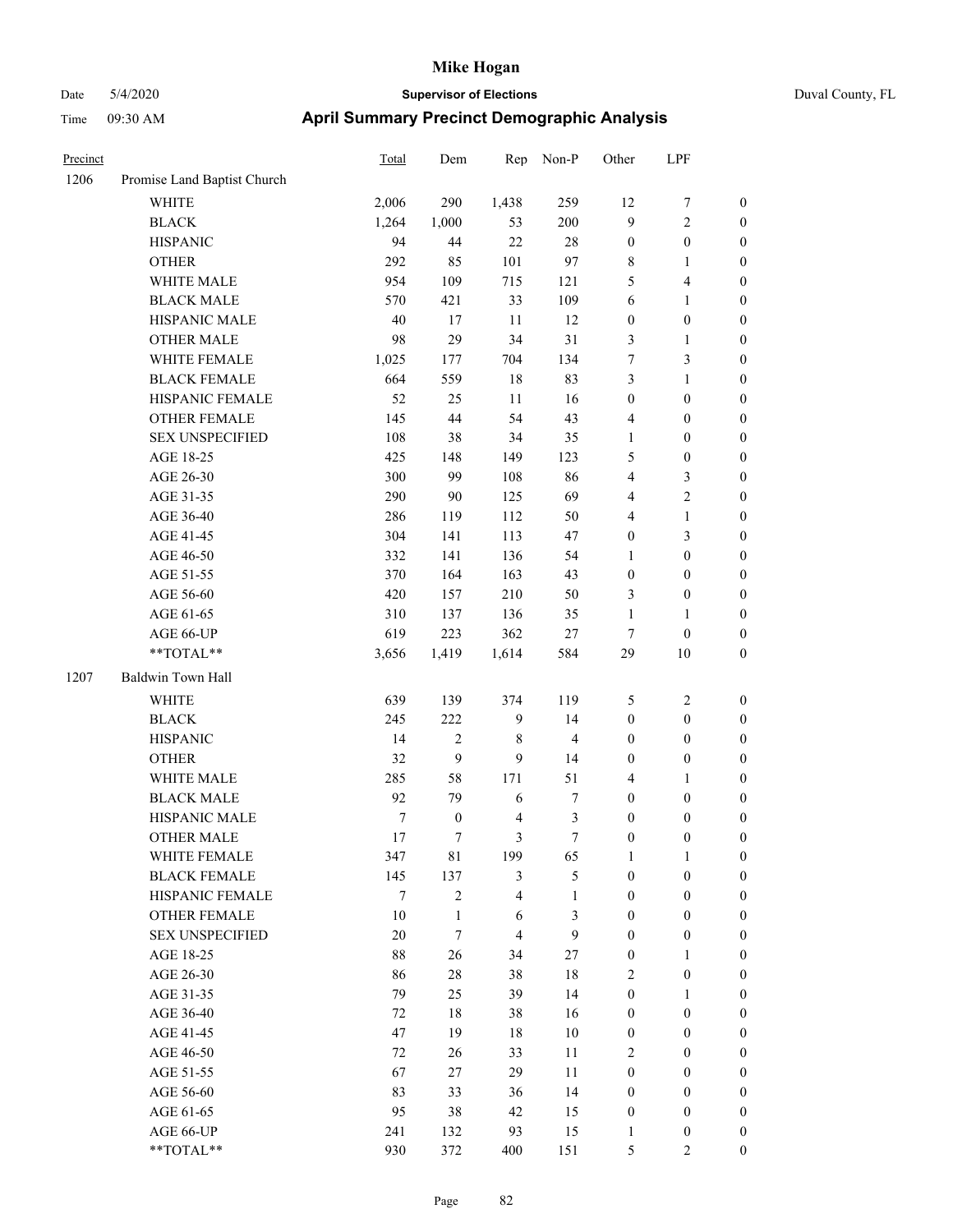| Dav      | $U = U \triangle U \triangle U$ |                                                    | <b>PRODUCT VISOR OF LIGGINITY</b> |     |     |       |       |     | ້⊔ w |  |
|----------|---------------------------------|----------------------------------------------------|-----------------------------------|-----|-----|-------|-------|-----|------|--|
| Time     | $09:30$ AM                      | <b>April Summary Precinct Demographic Analysis</b> |                                   |     |     |       |       |     |      |  |
| Precinct |                                 |                                                    | <u>Total</u>                      | Dem | Rep | Non-P | Other | LPF |      |  |

| 1208 | Harvest Ministries        |       |                |               |        |                  |                         |                  |
|------|---------------------------|-------|----------------|---------------|--------|------------------|-------------------------|------------------|
|      | <b>WHITE</b>              | 1,937 | 424            | 1,124         | 369    | 13               | 7                       | $\boldsymbol{0}$ |
|      | <b>BLACK</b>              | 1,390 | 1,109          | 50            | 219    | 11               | $\mathbf{1}$            | $\boldsymbol{0}$ |
|      | <b>HISPANIC</b>           | 224   | 95             | 47            | 78     | 4                | $\boldsymbol{0}$        | $\boldsymbol{0}$ |
|      | <b>OTHER</b>              | 405   | 114            | 127           | 162    | 1                | $\mathbf{1}$            | $\boldsymbol{0}$ |
|      | WHITE MALE                | 900   | 172            | 546           | 173    | $\mathfrak s$    | $\overline{\mathbf{4}}$ | 0                |
|      | <b>BLACK MALE</b>         | 491   | 365            | 20            | 98     | $\boldsymbol{7}$ | $\mathbf{1}$            | $\boldsymbol{0}$ |
|      | HISPANIC MALE             | 100   | 38             | 23            | 37     | $\sqrt{2}$       | $\boldsymbol{0}$        | $\boldsymbol{0}$ |
|      | <b>OTHER MALE</b>         | 161   | 44             | 48            | 68     | 1                | $\boldsymbol{0}$        | $\boldsymbol{0}$ |
|      | WHITE FEMALE              | 1,022 | 252            | 569           | 190    | 8                | $\mathfrak{Z}$          | $\boldsymbol{0}$ |
|      | <b>BLACK FEMALE</b>       | 881   | 733            | $28\,$        | 116    | $\overline{4}$   | $\boldsymbol{0}$        | $\boldsymbol{0}$ |
|      | HISPANIC FEMALE           | 119   | 53             | 23            | 41     | $\sqrt{2}$       | $\boldsymbol{0}$        | $\boldsymbol{0}$ |
|      | <b>OTHER FEMALE</b>       | 191   | 59             | 67            | 64     | $\boldsymbol{0}$ | $\mathbf{1}$            | $\boldsymbol{0}$ |
|      | <b>SEX UNSPECIFIED</b>    | 91    | 26             | 24            | 41     | $\boldsymbol{0}$ | $\boldsymbol{0}$        | $\boldsymbol{0}$ |
|      | AGE 18-25                 | 477   | 199            | 114           | 155    | $\boldsymbol{9}$ | $\boldsymbol{0}$        | $\boldsymbol{0}$ |
|      | AGE 26-30                 | 356   | 165            | 88            | 102    | $\mathbf{1}$     | $\boldsymbol{0}$        | 0                |
|      | AGE 31-35                 | 411   | 190            | 103           | 113    | $\mathfrak{Z}$   | $\sqrt{2}$              | 0                |
|      | AGE 36-40                 | 357   | 160            | 96            | 96     | 3                | $\sqrt{2}$              | $\boldsymbol{0}$ |
|      | AGE 41-45                 | 302   | 154            | 85            | 61     | 1                | $\mathbf{1}$            | $\boldsymbol{0}$ |
|      | AGE 46-50                 | 343   | 157            | 115           | 63     | 7                | $\mathbf{1}$            | $\boldsymbol{0}$ |
|      | AGE 51-55                 | 307   | 131            | 119           | 54     | $\mathbf{1}$     | $\sqrt{2}$              | $\boldsymbol{0}$ |
|      | AGE 56-60                 | 400   | 179            | 163           | 55     | $\sqrt{2}$       | $\mathbf{1}$            | $\boldsymbol{0}$ |
|      | AGE 61-65                 | 327   | 137            | 138           | 51     | $\mathbf{1}$     | $\boldsymbol{0}$        | $\boldsymbol{0}$ |
|      | AGE 66-UP                 | 676   | 270            | 327           | 78     | $\mathbf{1}$     | $\boldsymbol{0}$        | $\boldsymbol{0}$ |
|      | **TOTAL**                 | 3,956 | 1,742          | 1,348         | 828    | 29               | 9                       | $\boldsymbol{0}$ |
| 1209 | Whitehouse Baptist Church |       |                |               |        |                  |                         |                  |
|      | WHITE                     | 2,698 | 440            | 1,806         | 421    | 18               | 13                      | $\boldsymbol{0}$ |
|      | <b>BLACK</b>              | 510   | 403            | 26            | $78\,$ | 3                | $\boldsymbol{0}$        | $\boldsymbol{0}$ |
|      | <b>HISPANIC</b>           | 97    | 30             | 36            | 30     | $\boldsymbol{0}$ | 1                       | 0                |
|      | <b>OTHER</b>              | 167   | 33             | 70            | 60     | 3                | $\mathbf{1}$            | 0                |
|      | WHITE MALE                | 1,262 | 185            | 861           | 204    | 8                | $\overline{\mathbf{4}}$ | $\boldsymbol{0}$ |
|      | <b>BLACK MALE</b>         | 213   | 160            | $21\,$        | 32     | $\boldsymbol{0}$ | $\boldsymbol{0}$        | $\boldsymbol{0}$ |
|      | HISPANIC MALE             | 59    | 16             | 24            | 19     | $\boldsymbol{0}$ | $\boldsymbol{0}$        | $\boldsymbol{0}$ |
|      | <b>OTHER MALE</b>         | 52    | $\overline{9}$ | 25            | 18     | $\boldsymbol{0}$ | $\boldsymbol{0}$        | $\boldsymbol{0}$ |
|      | WHITE FEMALE              | 1,406 | 253            | 925           | 210    | 10               | 8                       | $\boldsymbol{0}$ |
|      | <b>BLACK FEMALE</b>       | 285   | 238            | $\mathfrak s$ | 39     | 3                | $\boldsymbol{0}$        | 0                |
|      | HISPANIC FEMALE           | 36    | 13             | 12            | $10\,$ | $\boldsymbol{0}$ | $\mathbf{1}$            | 0                |
|      | <b>OTHER FEMALE</b>       | 65    | 15             | 31            | 18     | 1                | $\boldsymbol{0}$        | 0                |
|      | <b>SEX UNSPECIFIED</b>    | 94    | 17             | 34            | 39     | $\sqrt{2}$       | $\sqrt{2}$              | 0                |
|      | AGE 18-25                 | 348   | 78             | 167           | 89     | 10               | $\overline{\mathbf{4}}$ | 0                |
|      | AGE 26-30                 | 270   | 67             | 136           | 63     | $\mathbf{1}$     | $\mathfrak{Z}$          | 0                |
|      | AGE 31-35                 | 303   | 59             | 165           | 73     | 5                | $\mathbf{1}$            | $\boldsymbol{0}$ |
|      | AGE 36-40                 | 294   | 73             | 148           | 69     | $\sqrt{2}$       | $\sqrt{2}$              | 0                |
|      | AGE 41-45                 | 290   | 77             | 156           | 55     | $\boldsymbol{0}$ | $\sqrt{2}$              | 0                |
|      | AGE 46-50                 | 327   | 89             | 182           | 53     | $\sqrt{2}$       | $\mathbf{1}$            | $\overline{0}$   |
|      | AGE 51-55                 | 331   | 97             | 189           | 44     | $\mathbf{1}$     | $\boldsymbol{0}$        | 0                |
|      | AGE 56-60                 | 374   | 109            | 209           | 54     | $\sqrt{2}$       | $\boldsymbol{0}$        | 0                |
|      | AGE 61-65                 | 295   | 79             | 180           | 34     | 1                | $\mathbf{1}$            | 0                |
|      | AGE 66-UP                 | 640   | 178            | 406           | 55     | $\boldsymbol{0}$ | $\mathbf{1}$            | 0                |
|      | **TOTAL**                 | 3,472 | 906            | 1,938         | 589    | 24               | 15                      | $\boldsymbol{0}$ |
|      |                           |       |                |               |        |                  |                         |                  |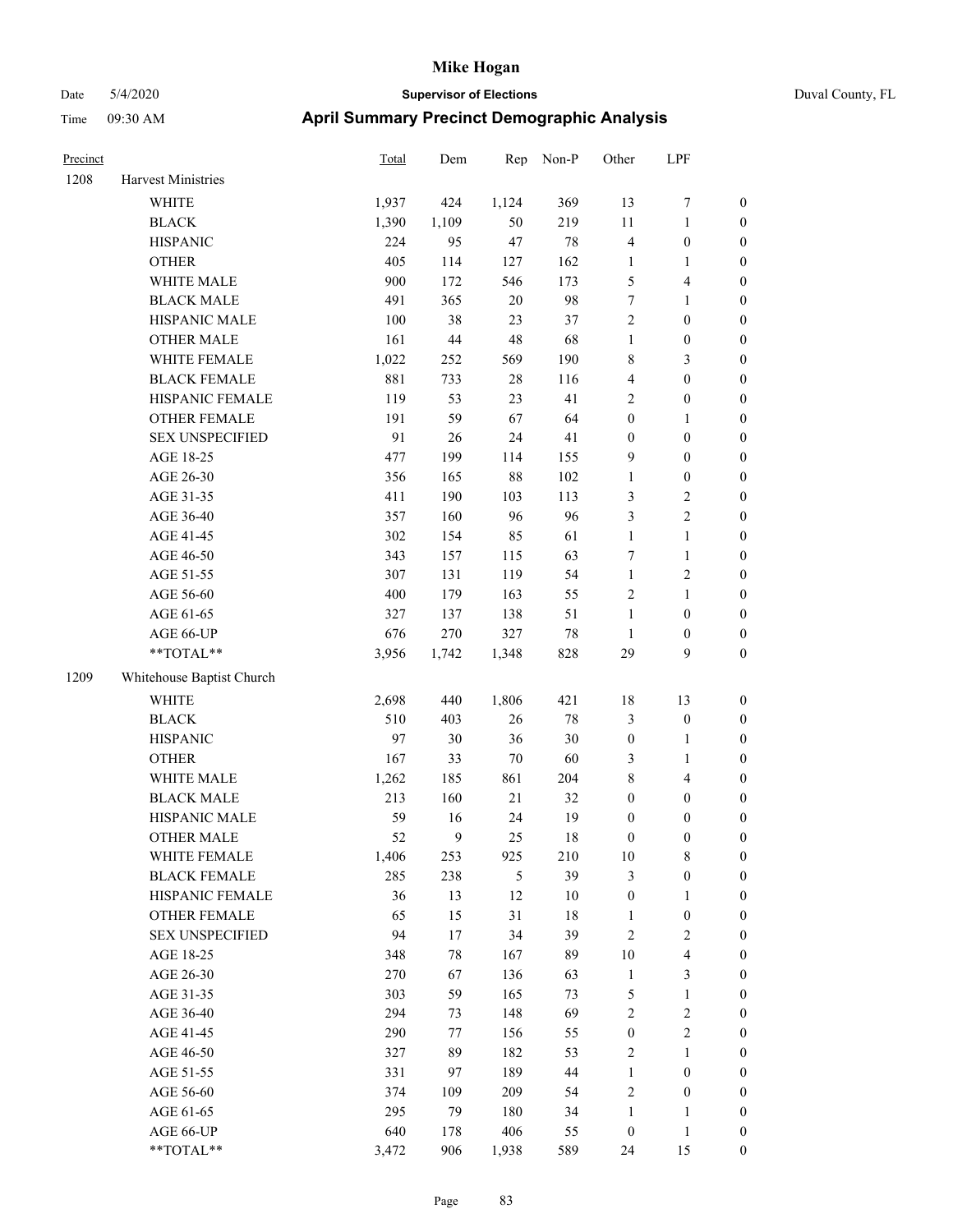## Date 5/4/2020 **Supervisor of Elections** Duval County, FL Time 09:30 AM **April Summary Precinct Demographic Analysis**

| Precinct |                             | Total | Dem    | Rep    | Non-P  | Other            | LPF                     |                  |
|----------|-----------------------------|-------|--------|--------|--------|------------------|-------------------------|------------------|
| 1210     | Shindler Dr Baptist Church  |       |        |        |        |                  |                         |                  |
|          | <b>WHITE</b>                | 1,766 | 359    | 1,006  | 372    | 19               | 10                      | $\boldsymbol{0}$ |
|          | <b>BLACK</b>                | 703   | 537    | 40     | 120    | 6                | $\boldsymbol{0}$        | $\boldsymbol{0}$ |
|          | <b>HISPANIC</b>             | 251   | 98     | 50     | 101    | $\sqrt{2}$       | $\boldsymbol{0}$        | $\boldsymbol{0}$ |
|          | <b>OTHER</b>                | 235   | $80\,$ | 69     | 85     | $\mathbf{1}$     | $\boldsymbol{0}$        | $\boldsymbol{0}$ |
|          | WHITE MALE                  | 844   | 149    | 502    | 177    | $\,$ 8 $\,$      | 8                       | $\boldsymbol{0}$ |
|          | <b>BLACK MALE</b>           | 304   | 218    | 24     | 56     | 6                | $\boldsymbol{0}$        | $\boldsymbol{0}$ |
|          | HISPANIC MALE               | 123   | 47     | 26     | 49     | $\mathbf{1}$     | $\boldsymbol{0}$        | $\boldsymbol{0}$ |
|          | <b>OTHER MALE</b>           | 80    | $22\,$ | 27     | 30     | 1                | $\boldsymbol{0}$        | $\boldsymbol{0}$ |
|          | WHITE FEMALE                | 900   | 206    | 491    | 190    | 11               | 2                       | $\boldsymbol{0}$ |
|          | <b>BLACK FEMALE</b>         | 388   | 312    | 15     | 61     | $\boldsymbol{0}$ | $\boldsymbol{0}$        | $\boldsymbol{0}$ |
|          | HISPANIC FEMALE             | 122   | 47     | 23     | 51     | $\mathbf{1}$     | $\boldsymbol{0}$        | $\boldsymbol{0}$ |
|          | <b>OTHER FEMALE</b>         | 121   | 43     | 38     | 40     | $\boldsymbol{0}$ | $\boldsymbol{0}$        | $\boldsymbol{0}$ |
|          | <b>SEX UNSPECIFIED</b>      | 73    | $30\,$ | 19     | 24     | $\boldsymbol{0}$ | $\boldsymbol{0}$        | $\boldsymbol{0}$ |
|          | AGE 18-25                   | 354   | 114    | 108    | 124    | $\,$ 8 $\,$      | $\boldsymbol{0}$        | $\boldsymbol{0}$ |
|          | AGE 26-30                   | 278   | 101    | $88\,$ | 83     | $\overline{4}$   | 2                       | $\boldsymbol{0}$ |
|          | AGE 31-35                   | 250   | 93     | 86     | $70\,$ | $\mathbf{1}$     | $\boldsymbol{0}$        | $\boldsymbol{0}$ |
|          | AGE 36-40                   | 237   | 79     | 77     | 73     | $\overline{4}$   | 4                       | $\boldsymbol{0}$ |
|          | AGE 41-45                   | 243   | 85     | 88     | 69     | $\mathbf{1}$     | $\boldsymbol{0}$        | $\boldsymbol{0}$ |
|          | AGE 46-50                   | 270   | 92     | 117    | 59     | $\overline{2}$   | $\boldsymbol{0}$        | $\boldsymbol{0}$ |
|          | AGE 51-55                   | 284   | 106    | 122    | 54     | $\mathbf{1}$     | 1                       | $\boldsymbol{0}$ |
|          | AGE 56-60                   | 289   | 114    | 130    | 42     | $\overline{2}$   | $\mathbf{1}$            | $\boldsymbol{0}$ |
|          | AGE 61-65                   | 258   | 104    | 113    | 38     | $\mathbf{1}$     | 2                       | $\boldsymbol{0}$ |
|          | AGE 66-UP                   | 492   | 186    | 236    | 66     | $\overline{4}$   | $\boldsymbol{0}$        | $\boldsymbol{0}$ |
|          | **TOTAL**                   | 2,955 | 1,074  | 1,165  | 678    | 28               | 10                      | $\boldsymbol{0}$ |
| 1211     | Christian Family Fellowship |       |        |        |        |                  |                         |                  |
|          | <b>WHITE</b>                | 2,217 | 376    | 1,340  | 463    | 30               | 8                       | $\boldsymbol{0}$ |
|          | <b>BLACK</b>                | 1,748 | 1,332  | 77     | 327    | 11               | 1                       | $\boldsymbol{0}$ |
|          | <b>HISPANIC</b>             | 439   | 156    | 113    | 161    | 9                | $\boldsymbol{0}$        | $\boldsymbol{0}$ |
|          | <b>OTHER</b>                | 506   | 151    | 149    | 201    | $\overline{4}$   | 1                       | $\boldsymbol{0}$ |
|          | WHITE MALE                  | 1,084 | 142    | 669    | 256    | 13               | 4                       | $\boldsymbol{0}$ |
|          | <b>BLACK MALE</b>           | 759   | 539    | 45     | 168    | $\tau$           | $\boldsymbol{0}$        | $\boldsymbol{0}$ |
|          | HISPANIC MALE               | 203   | 65     | 59     | 76     | 3                | $\boldsymbol{0}$        | $\boldsymbol{0}$ |
|          | <b>OTHER MALE</b>           | 195   | 53     | 60     | 79     | $\sqrt{2}$       | 1                       | $\boldsymbol{0}$ |
|          | WHITE FEMALE                | 1,119 | 233    | 661    | 204    | $17\,$           | $\overline{\mathbf{4}}$ | $\boldsymbol{0}$ |
|          | <b>BLACK FEMALE</b>         | 965   | 776    | 32     | 152    | $\overline{4}$   | 1                       | $\boldsymbol{0}$ |
|          | HISPANIC FEMALE             | 230   | 90     | 51     | 83     | 6                | $\boldsymbol{0}$        | $\boldsymbol{0}$ |
|          | <b>OTHER FEMALE</b>         | 259   | 82     | 77     | 98     | $\sqrt{2}$       | $\boldsymbol{0}$        | $\boldsymbol{0}$ |
|          | <b>SEX UNSPECIFIED</b>      | 95    | 35     | 25     | 35     | $\boldsymbol{0}$ | $\boldsymbol{0}$        | $\boldsymbol{0}$ |
|          | AGE 18-25                   | 567   | 207    | 156    | 194    | $\overline{9}$   | 1                       | $\boldsymbol{0}$ |
|          | AGE 26-30                   | 477   | 187    | 125    | 157    | $\,8\,$          | $\boldsymbol{0}$        | $\boldsymbol{0}$ |
|          | AGE 31-35                   | 449   | 176    | 122    | 143    | 5                | 3                       | $\boldsymbol{0}$ |
|          | AGE 36-40                   | 475   | 209    | 122    | 135    | 6                | 3                       | $\boldsymbol{0}$ |
|          | AGE 41-45                   | 453   | 179    | 136    | 129    | $\,$ 8 $\,$      | $\mathbf{1}$            | $\boldsymbol{0}$ |
|          | AGE 46-50                   | 514   | 238    | 182    | 90     | $\overline{4}$   | $\boldsymbol{0}$        | $\boldsymbol{0}$ |
|          | AGE 51-55                   | 488   | 213    | 184    | 85     | $\overline{4}$   | $\sqrt{2}$              | $\boldsymbol{0}$ |
|          | AGE 56-60                   | 478   | 211    | 182    | 83     | $\overline{c}$   | $\boldsymbol{0}$        | $\boldsymbol{0}$ |
|          | AGE 61-65                   | 358   | 152    | 157    | 47     | $\overline{c}$   | $\overline{0}$          | $\mathbf{0}$     |

AGE 66-UP 651 243 313 89 6 0 0 \*\*TOTAL\*\* 4,910 2,015 1,679 1,152 54 10 0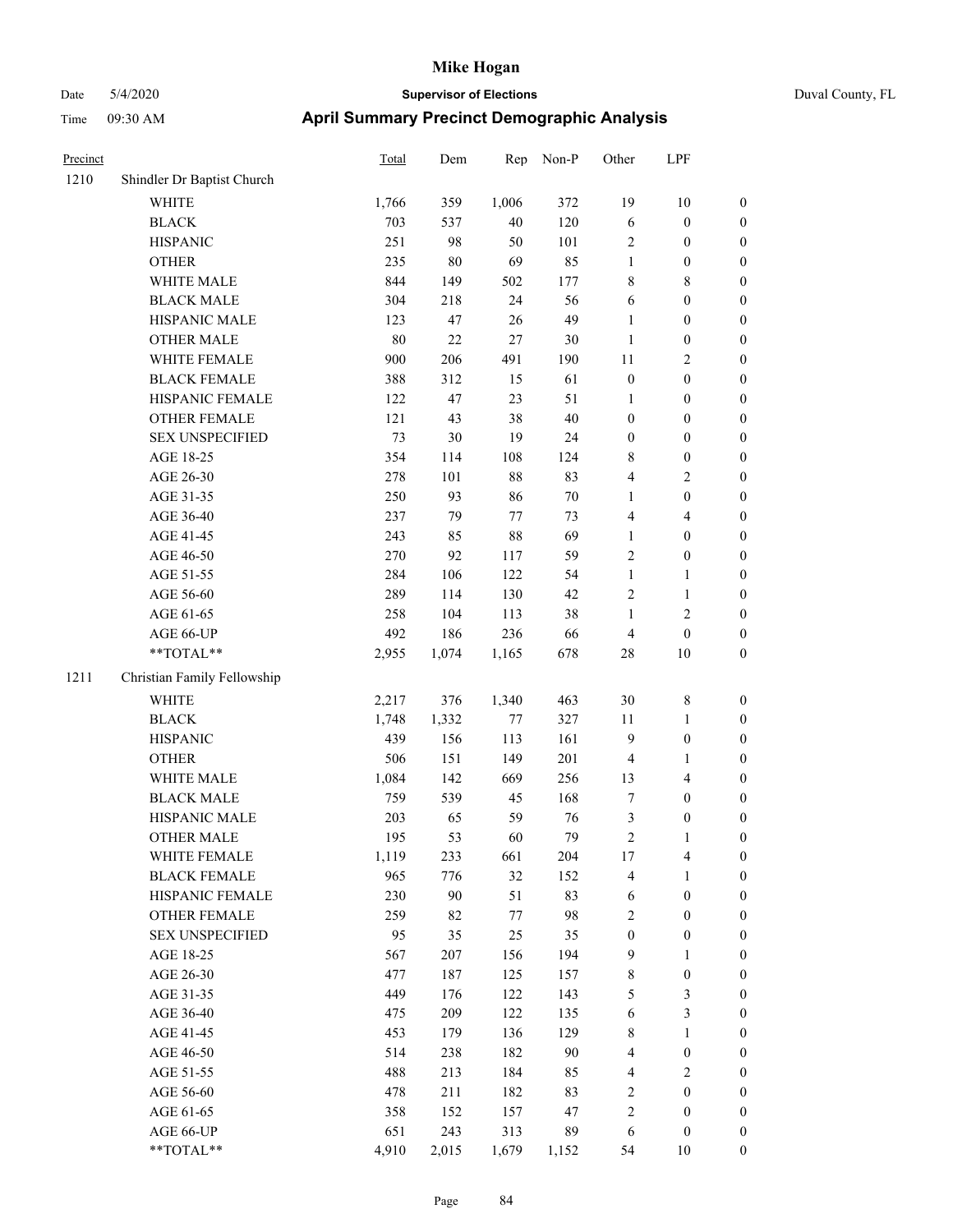| Precinct |                         | Total | Dem     | Rep    | Non-P  | Other            | LPF              |                  |
|----------|-------------------------|-------|---------|--------|--------|------------------|------------------|------------------|
| 1212     | West Regional Library   |       |         |        |        |                  |                  |                  |
|          | WHITE                   | 2,813 | 477     | 1,775  | 521    | 30               | $10\,$           | $\boldsymbol{0}$ |
|          | <b>BLACK</b>            | 2,647 | 2,138   | 95     | 392    | 22               | $\boldsymbol{0}$ | $\boldsymbol{0}$ |
|          | <b>HISPANIC</b>         | 374   | 151     | $80\,$ | 140    | $\mathfrak{Z}$   | $\boldsymbol{0}$ | $\boldsymbol{0}$ |
|          | <b>OTHER</b>            | 498   | 173     | 125    | 195    | 5                | $\boldsymbol{0}$ | $\boldsymbol{0}$ |
|          | WHITE MALE              | 1,302 | 190     | 851    | 239    | 15               | $\boldsymbol{7}$ | 0                |
|          | <b>BLACK MALE</b>       | 1,165 | 896     | 52     | 203    | 14               | $\boldsymbol{0}$ | $\boldsymbol{0}$ |
|          | HISPANIC MALE           | 173   | 66      | $48\,$ | 57     | $\sqrt{2}$       | $\boldsymbol{0}$ | $\boldsymbol{0}$ |
|          | <b>OTHER MALE</b>       | 183   | 62      | 51     | 67     | $\mathfrak{Z}$   | $\boldsymbol{0}$ | $\boldsymbol{0}$ |
|          | WHITE FEMALE            | 1,478 | 284     | 904    | 272    | 15               | $\mathfrak{Z}$   | $\boldsymbol{0}$ |
|          | <b>BLACK FEMALE</b>     | 1,430 | 1,203   | 41     | 178    | $\,$ $\,$        | $\boldsymbol{0}$ | $\boldsymbol{0}$ |
|          | HISPANIC FEMALE         | 190   | 81      | 29     | 79     | $\mathbf{1}$     | $\boldsymbol{0}$ | $\boldsymbol{0}$ |
|          | OTHER FEMALE            | 241   | 94      | 66     | 79     | $\sqrt{2}$       | $\boldsymbol{0}$ | $\boldsymbol{0}$ |
|          | <b>SEX UNSPECIFIED</b>  | 170   | 63      | 33     | 74     | $\boldsymbol{0}$ | $\boldsymbol{0}$ | $\boldsymbol{0}$ |
|          | AGE 18-25               | 771   | 348     | 168    | 244    | $10\,$           | 1                | $\boldsymbol{0}$ |
|          | AGE 26-30               | 517   | 237     | 119    | 151    | $\overline{9}$   | $\mathbf{1}$     | 0                |
|          | AGE 31-35               | 633   | 288     | 185    | 153    | 6                | $\mathbf{1}$     | $\boldsymbol{0}$ |
|          | AGE 36-40               | 639   | 292     | 202    | 136    | 8                | $\mathbf{1}$     | $\boldsymbol{0}$ |
|          | AGE 41-45               | 639   | 313     | 196    | 121    | 7                | $\sqrt{2}$       | $\boldsymbol{0}$ |
|          | AGE 46-50               | 670   | 344     | 207    | 107    | $10\,$           | $\sqrt{2}$       | $\boldsymbol{0}$ |
|          | AGE 51-55               | 638   | 332     | 203    | 100    | 3                | $\boldsymbol{0}$ | $\boldsymbol{0}$ |
|          | AGE 56-60               | 554   | 258     | 224    | 69     | $\sqrt{2}$       | $\mathbf{1}$     | $\boldsymbol{0}$ |
|          | AGE 61-65               | 432   | $200\,$ | 174    | 56     | $\mathbf{1}$     | $\mathbf{1}$     | $\boldsymbol{0}$ |
|          | AGE 66-UP               | 839   | 327     | 397    | 111    | 4                | $\boldsymbol{0}$ | $\boldsymbol{0}$ |
|          | **TOTAL**               | 6,332 | 2,939   | 2,075  | 1,248  | 60               | $10\,$           | $\boldsymbol{0}$ |
| 1213     | New Hope Baptist Temple |       |         |        |        |                  |                  |                  |
|          | <b>WHITE</b>            | 2,529 | 519     | 1,429  | 550    | 23               | $\,$ 8 $\,$      | $\boldsymbol{0}$ |
|          | <b>BLACK</b>            | 1,798 | 1,415   | 68     | 305    | $\overline{9}$   | 1                | 0                |
|          | <b>HISPANIC</b>         | 395   | 157     | 55     | 177    | 6                | $\boldsymbol{0}$ | 0                |
|          | <b>OTHER</b>            | 348   | 122     | $87\,$ | 136    | 3                | $\boldsymbol{0}$ | $\boldsymbol{0}$ |
|          | WHITE MALE              | 1,181 | 194     | 713    | 257    | 12               | $\mathfrak s$    | $\boldsymbol{0}$ |
|          | <b>BLACK MALE</b>       | 669   | 493     | 33     | 139    | 3                | $\mathbf{1}$     | $\boldsymbol{0}$ |
|          | HISPANIC MALE           | 197   | 69      | 32     | 94     | $\boldsymbol{2}$ | $\boldsymbol{0}$ | $\boldsymbol{0}$ |
|          | <b>OTHER MALE</b>       | 128   | 45      | 37     | 44     | $\overline{c}$   | $\boldsymbol{0}$ | $\boldsymbol{0}$ |
|          | WHITE FEMALE            | 1,305 | 312     | 692    | 288    | $10\,$           | $\mathfrak{Z}$   | $\boldsymbol{0}$ |
|          | <b>BLACK FEMALE</b>     | 1,101 | 900     | 35     | 160    | 6                | $\boldsymbol{0}$ | 0                |
|          | HISPANIC FEMALE         | 189   | 84      | 23     | $78\,$ | 4                | $\boldsymbol{0}$ | 0                |
|          | <b>OTHER FEMALE</b>     | 161   | 61      | 44     | 56     | $\boldsymbol{0}$ | $\boldsymbol{0}$ | 0                |
|          | <b>SEX UNSPECIFIED</b>  | 139   | 55      | 30     | 52     | $\sqrt{2}$       | $\boldsymbol{0}$ | 0                |
|          | AGE 18-25               | 613   | 247     | 135    | 225    | 6                | $\boldsymbol{0}$ | 0                |
|          | AGE 26-30               | 550   | 234     | 127    | 182    | 6                | $\mathbf{1}$     | $\boldsymbol{0}$ |
|          | AGE 31-35               | 490   | 228     | 112    | 143    | 6                | $\mathbf{1}$     | $\overline{0}$   |
|          | AGE 36-40               | 439   | 213     | 102    | 120    | 4                | $\boldsymbol{0}$ | 0                |
|          | AGE 41-45               | 421   | 194     | 102    | 120    | $\overline{c}$   | $\mathfrak{Z}$   | 0                |
|          | AGE 46-50               | 403   | 189     | 134    | 75     | 3                | $\sqrt{2}$       | 0                |
|          | AGE 51-55               | 501   | 233     | 166    | 95     | 6                | $\mathbf{1}$     | 0                |
|          | AGE 56-60               | 444   | 186     | 180    | 75     | 3                | $\boldsymbol{0}$ | 0                |
|          | AGE 61-65               | 427   | 183     | 193    | 50     | $\boldsymbol{0}$ | 1                | 0                |
|          | AGE 66-UP               | 782   | 306     | 388    | 83     | 5                | $\boldsymbol{0}$ | 0                |
|          | **TOTAL**               | 5,070 | 2,213   | 1,639  | 1,168  | 41               | 9                | $\boldsymbol{0}$ |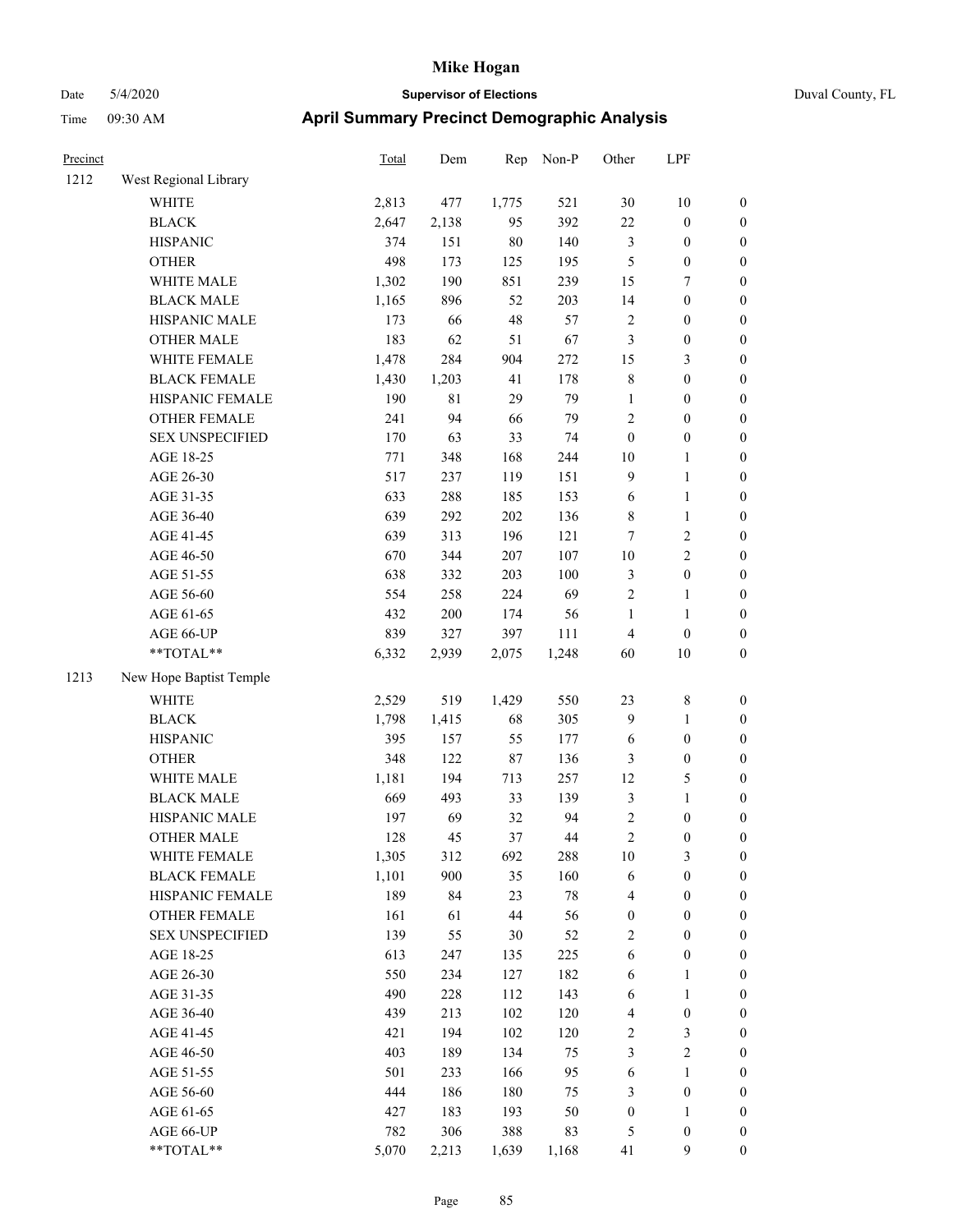|  | Duval County |
|--|--------------|

| Precinct |                              | <b>Total</b> | Dem    | Rep            | Non-P                   | Other            | LPF              |                  |
|----------|------------------------------|--------------|--------|----------------|-------------------------|------------------|------------------|------------------|
| 1301     | Bennie Furlong Senior Center |              |        |                |                         |                  |                  |                  |
|          | <b>WHITE</b>                 | 3,029        | 770    | 1,640          | 575                     | 30               | 14               | $\boldsymbol{0}$ |
|          | <b>BLACK</b>                 | 32           | 24     | $\overline{4}$ | $\overline{\mathbf{4}}$ | $\mathbf{0}$     | $\boldsymbol{0}$ | $\boldsymbol{0}$ |
|          | <b>HISPANIC</b>              | 59           | $20\,$ | 20             | 19                      | $\boldsymbol{0}$ | $\boldsymbol{0}$ | 0                |
|          | <b>OTHER</b>                 | 141          | 45     | $40\,$         | 53                      | 2                | 1                | $\boldsymbol{0}$ |
|          | WHITE MALE                   | 1,472        | 317    | 834            | 301                     | 11               | 9                | $\boldsymbol{0}$ |
|          | <b>BLACK MALE</b>            | 17           | 12     | $\sqrt{2}$     | 3                       | $\boldsymbol{0}$ | $\boldsymbol{0}$ | $\boldsymbol{0}$ |
|          | HISPANIC MALE                | 26           | 6      | 11             | 9                       | $\boldsymbol{0}$ | $\boldsymbol{0}$ | $\boldsymbol{0}$ |
|          | <b>OTHER MALE</b>            | 51           | 14     | 18             | 18                      | $\boldsymbol{0}$ | $\mathbf{1}$     | $\boldsymbol{0}$ |
|          | WHITE FEMALE                 | 1,526        | 446    | 789            | 268                     | 18               | $\sqrt{5}$       | $\boldsymbol{0}$ |
|          | <b>BLACK FEMALE</b>          | 14           | 11     | $\sqrt{2}$     | $\mathbf{1}$            | $\boldsymbol{0}$ | $\boldsymbol{0}$ | $\boldsymbol{0}$ |
|          | HISPANIC FEMALE              | 32           | 14     | 9              | $\boldsymbol{9}$        | $\boldsymbol{0}$ | $\boldsymbol{0}$ | $\boldsymbol{0}$ |
|          | <b>OTHER FEMALE</b>          | 67           | 25     | 18             | 22                      | $\overline{c}$   | $\boldsymbol{0}$ | 0                |
|          | <b>SEX UNSPECIFIED</b>       | 56           | 14     | 21             | $20\,$                  | 1                | $\boldsymbol{0}$ | 0                |
|          | AGE 18-25                    | 259          | 60     | 122            | $70\,$                  | 6                | 1                | 0                |
|          | AGE 26-30                    | 250          | 55     | 120            | 65                      | 4                | 6                | $\boldsymbol{0}$ |
|          | AGE 31-35                    | 262          | 53     | 119            | 84                      | 4                | $\sqrt{2}$       | $\boldsymbol{0}$ |
|          | AGE 36-40                    | 225          | 66     | 100            | 59                      | $\boldsymbol{0}$ | $\boldsymbol{0}$ | $\boldsymbol{0}$ |
|          | AGE 41-45                    | 220          | 59     | 101            | 55                      | 3                | $\sqrt{2}$       | $\boldsymbol{0}$ |
|          | AGE 46-50                    | 287          | 68     | 149            | 67                      | 3                | $\boldsymbol{0}$ | $\boldsymbol{0}$ |
|          | AGE 51-55                    | 268          | 51     | 167            | 47                      | $\mathbf{1}$     | $\sqrt{2}$       | $\boldsymbol{0}$ |
|          | AGE 56-60                    | 345          | 95     | 193            | 52                      | 3                | $\sqrt{2}$       | $\boldsymbol{0}$ |
|          | AGE 61-65                    | 370          | 87     | 234            | 46                      | 3                | $\boldsymbol{0}$ | 0                |
|          | AGE 66-UP                    | 775          | 265    | 399            | 106                     | 5                | $\boldsymbol{0}$ | 0                |
|          | **TOTAL**                    | 3,261        | 859    | 1,704          | 651                     | 32               | 15               | $\boldsymbol{0}$ |
| 1302     | Bethlehem Lutheran Church    |              |        |                |                         |                  |                  |                  |
|          | <b>WHITE</b>                 | 2,912        | 682    | 1,635          | 551                     | 24               | $20\,$           | $\boldsymbol{0}$ |
|          | <b>BLACK</b>                 | 23           | 13     | $\overline{4}$ | $\overline{4}$          | $\overline{2}$   | $\boldsymbol{0}$ | $\boldsymbol{0}$ |
|          | <b>HISPANIC</b>              | 56           | 18     | 24             | 12                      | $\mathbf{1}$     | 1                | $\boldsymbol{0}$ |
|          | <b>OTHER</b>                 | 161          | 44     | 63             | 52                      | $\overline{c}$   | $\boldsymbol{0}$ | $\boldsymbol{0}$ |
|          | WHITE MALE                   | 1,451        | 272    | 847            | 304                     | 12               | 16               | $\boldsymbol{0}$ |
|          | <b>BLACK MALE</b>            | 15           | 8      | $\sqrt{2}$     | 3                       | $\overline{c}$   | $\boldsymbol{0}$ | $\boldsymbol{0}$ |
|          | HISPANIC MALE                | 21           | 8      | 6              | 6                       | $\boldsymbol{0}$ | 1                | $\boldsymbol{0}$ |
|          | <b>OTHER MALE</b>            | 68           | 20     | 25             | 22                      | 1                | $\boldsymbol{0}$ | $\boldsymbol{0}$ |
|          | WHITE FEMALE                 | 1,430        | 406    | 769            | 239                     | 12               | $\overline{4}$   | 0                |
|          | <b>BLACK FEMALE</b>          | $\tau$       | 5      | 1              | 1                       | $\boldsymbol{0}$ | $\boldsymbol{0}$ | 0                |
|          | HISPANIC FEMALE              | 35           | 10     | $18\,$         | 6                       | $\mathbf{1}$     | $\boldsymbol{0}$ | 0                |
|          | OTHER FEMALE                 | 55           | 17     | 25             | 13                      | $\boldsymbol{0}$ | $\boldsymbol{0}$ | $\overline{0}$   |
|          | <b>SEX UNSPECIFIED</b>       | 70           | $11\,$ | 33             | 25                      | $\mathbf{1}$     | $\boldsymbol{0}$ | $\overline{0}$   |
|          | AGE 18-25                    | 266          | 56     | 136            | 66                      | 5                | $\mathfrak{Z}$   | 0                |
|          | AGE 26-30                    | 304          | 65     | 161            | 73                      | 4                | $\mathbf{1}$     | 0                |
|          | AGE 31-35                    | 331          | 75     | 159            | $88\,$                  | 4                | $\sqrt{5}$       | 0                |
|          | AGE 36-40                    | 311          | 70     | 153            | 84                      | 3                | $\mathbf{1}$     | 0                |
|          | AGE 41-45                    | 276          | 56     | 140            | 77                      | $\mathbf{1}$     | $\sqrt{2}$       | 0                |
|          | AGE 46-50                    | 239          | 55     | 129            | 51                      | $\sqrt{2}$       | $\sqrt{2}$       | 0                |
|          | AGE 51-55                    | 243          | 50     | 153            | 35                      | $\mathfrak{Z}$   | $\sqrt{2}$       | 0                |
|          | AGE 56-60                    | 316          | 74     | 198            | 41                      | 3                | $\boldsymbol{0}$ | $\boldsymbol{0}$ |
|          | AGE 61-65                    | 288          | 77     | 166            | 42                      | $\boldsymbol{0}$ | $\mathfrak{Z}$   | $\boldsymbol{0}$ |
|          | AGE 66-UP                    | 578          | 179    | 331            | 62                      | 4                | $\sqrt{2}$       | $\boldsymbol{0}$ |
|          | **TOTAL**                    | 3,152        | 757    | 1,726          | 619                     | 29               | 21               | $\boldsymbol{0}$ |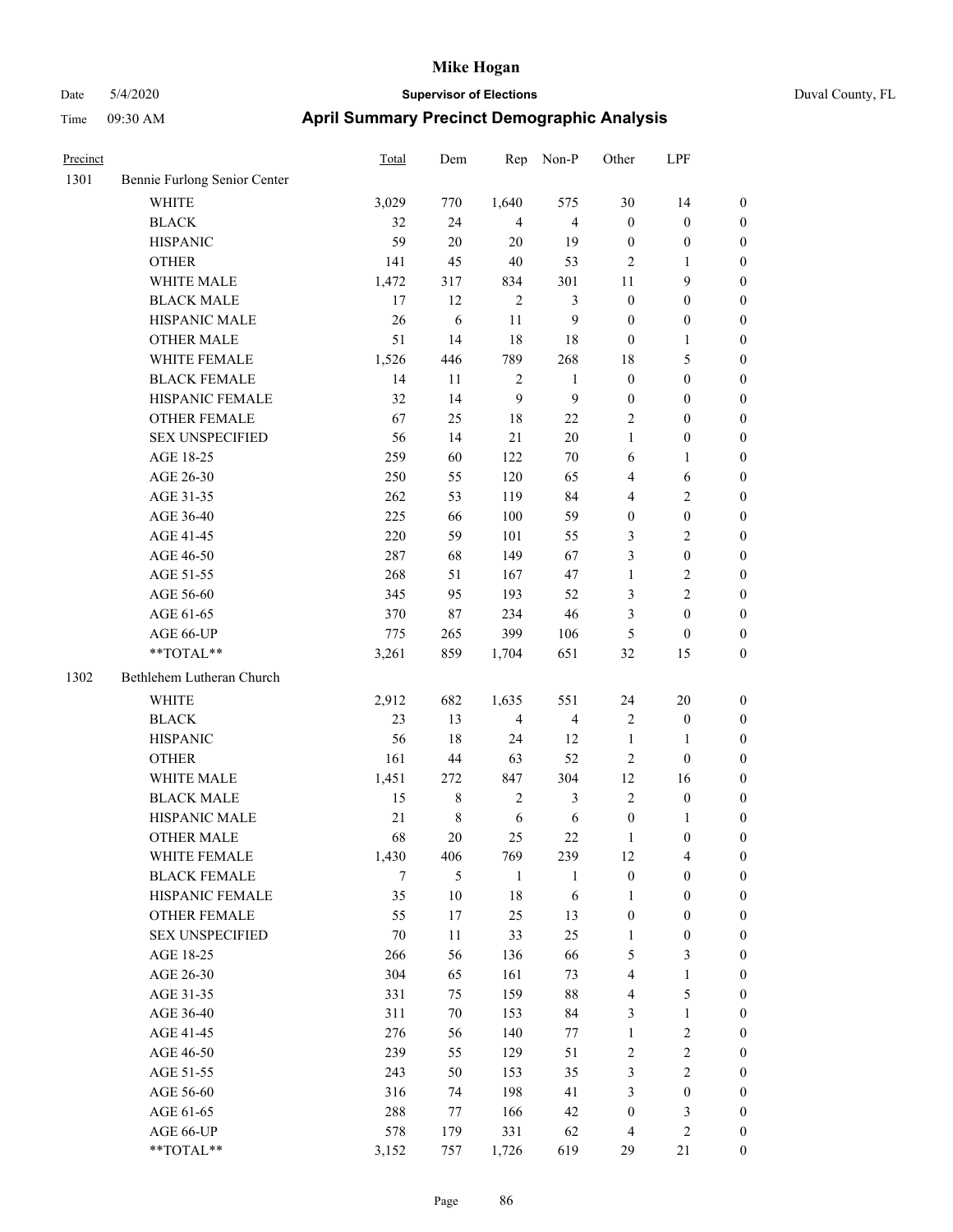| Precinct |                                        | Total   | Dem                     | Rep            | Non-P       | Other            | LPF                     |                  |
|----------|----------------------------------------|---------|-------------------------|----------------|-------------|------------------|-------------------------|------------------|
| 1303     | American Legion Post 129               |         |                         |                |             |                  |                         |                  |
|          | <b>WHITE</b>                           | 2,493   | 587                     | 1,328          | 548         | 23               | $\boldsymbol{7}$        | $\boldsymbol{0}$ |
|          | <b>BLACK</b>                           | 109     | $80\,$                  | 7              | $20\,$      | $\overline{c}$   | $\boldsymbol{0}$        | $\boldsymbol{0}$ |
|          | <b>HISPANIC</b>                        | 82      | 24                      | 32             | 26          | $\boldsymbol{0}$ | $\boldsymbol{0}$        | $\boldsymbol{0}$ |
|          | <b>OTHER</b>                           | 131     | 26                      | 55             | 48          | $\sqrt{2}$       | $\boldsymbol{0}$        | $\boldsymbol{0}$ |
|          | WHITE MALE                             | 1,205   | 242                     | 665            | 279         | 13               | 6                       | $\boldsymbol{0}$ |
|          | <b>BLACK MALE</b>                      | 48      | 30                      | $\overline{4}$ | 13          | $\mathbf{1}$     | $\boldsymbol{0}$        | $\boldsymbol{0}$ |
|          | HISPANIC MALE                          | 34      | $\overline{\mathbf{4}}$ | 16             | 14          | $\boldsymbol{0}$ | $\boldsymbol{0}$        | $\boldsymbol{0}$ |
|          | <b>OTHER MALE</b>                      | 37      | 6                       | 19             | 11          | $\mathbf{1}$     | $\boldsymbol{0}$        | 0                |
|          | WHITE FEMALE                           | 1,275   | 344                     | 656            | 264         | 10               | 1                       | 0                |
|          | <b>BLACK FEMALE</b>                    | 59      | 48                      | $\mathfrak{Z}$ | $\tau$      | $\mathbf{1}$     | $\boldsymbol{0}$        | $\boldsymbol{0}$ |
|          | HISPANIC FEMALE                        | 47      | $20\,$                  | 15             | 12          | $\boldsymbol{0}$ | $\boldsymbol{0}$        | $\boldsymbol{0}$ |
|          | <b>OTHER FEMALE</b>                    | 63      | 16                      | 28             | 18          | $\mathbf{1}$     | $\boldsymbol{0}$        | $\boldsymbol{0}$ |
|          | <b>SEX UNSPECIFIED</b>                 | 47      | $\tau$                  | 16             | 24          | $\boldsymbol{0}$ | $\boldsymbol{0}$        | $\boldsymbol{0}$ |
|          | AGE 18-25                              | 254     | 69                      | 95             | $8\sqrt{1}$ | 7                | $\sqrt{2}$              | $\boldsymbol{0}$ |
|          | AGE 26-30                              | 339     | $70\,$                  | 173            | 92          | 4                | $\boldsymbol{0}$        | $\boldsymbol{0}$ |
|          | AGE 31-35                              | $272\,$ | 68                      | 119            | 84          | $\mathbf{1}$     | $\boldsymbol{0}$        | $\boldsymbol{0}$ |
|          | AGE 36-40                              | 248     | 55                      | 119            | $70\,$      | $\overline{2}$   | $\sqrt{2}$              | $\boldsymbol{0}$ |
|          | AGE 41-45                              | 180     | 42                      | 79             | 57          | $\mathbf{1}$     | $\mathbf{1}$            | 0                |
|          | AGE 46-50                              | 205     | 40                      | 111            | 50          | 3                | $\mathbf{1}$            | 0                |
|          | AGE 51-55                              | 213     | 51                      | 120            | 40          | $\overline{c}$   | $\boldsymbol{0}$        | $\boldsymbol{0}$ |
|          | AGE 56-60                              | 250     | 66                      | 133            | 48          | 3                | $\boldsymbol{0}$        | $\boldsymbol{0}$ |
|          | AGE 61-65                              | 260     | $77\,$                  | 143            | 37          | 3                | $\boldsymbol{0}$        | $\boldsymbol{0}$ |
|          | AGE 66-UP                              | 594     | 179                     | 330            | 83          | $\mathbf{1}$     | $\mathbf{1}$            | $\boldsymbol{0}$ |
|          | $\mathrm{*}\mathrm{*} \mathrm{TOTAL}*$ | 2,815   | 717                     | 1,422          | 642         | $27\,$           | $\boldsymbol{7}$        | $\boldsymbol{0}$ |
| 1304     | Jacksonville Beach City Hall           |         |                         |                |             |                  |                         |                  |
|          | <b>WHITE</b>                           | 2,687   | 718                     | 1,244          | 667         | 39               | 19                      | $\boldsymbol{0}$ |
|          | <b>BLACK</b>                           | 241     | 189                     | 12             | 39          | $\boldsymbol{0}$ | $\mathbf{1}$            | $\boldsymbol{0}$ |
|          | <b>HISPANIC</b>                        | 114     | 42                      | 36             | 33          | $\overline{c}$   | $\mathbf{1}$            | $\boldsymbol{0}$ |
|          | <b>OTHER</b>                           | 194     | 61                      | 49             | 82          | $\mathbf{1}$     | $\mathbf{1}$            | $\boldsymbol{0}$ |
|          | WHITE MALE                             | 1,309   | 295                     | 616            | 364         | 20               | 14                      | 0                |
|          | <b>BLACK MALE</b>                      | 94      | 68                      | 5              | $20\,$      | $\boldsymbol{0}$ | $\mathbf{1}$            | 0                |
|          | HISPANIC MALE                          | 56      | 17                      | 24             | 14          | $\boldsymbol{0}$ | $\mathbf{1}$            | 0                |
|          | <b>OTHER MALE</b>                      | 76      | 23                      | $21\,$         | 30          | $\mathbf{1}$     | $\,1$                   | $\boldsymbol{0}$ |
|          | WHITE FEMALE                           | 1,355   | 418                     | 614            | 300         | 19               | $\overline{4}$          | $\boldsymbol{0}$ |
|          | <b>BLACK FEMALE</b>                    | 143     | 117                     | $\tau$         | 19          | $\boldsymbol{0}$ | $\boldsymbol{0}$        | $\boldsymbol{0}$ |
|          | HISPANIC FEMALE                        | 55      | 23                      | 11             | 19          | $\sqrt{2}$       | $\boldsymbol{0}$        | $\overline{0}$   |
|          | <b>OTHER FEMALE</b>                    | 89      | 33                      | 23             | 33          | $\boldsymbol{0}$ | $\boldsymbol{0}$        | $\overline{0}$   |
|          | <b>SEX UNSPECIFIED</b>                 | 59      | 16                      | $20\,$         | $22\,$      | $\boldsymbol{0}$ | $\mathbf{1}$            | $\overline{0}$   |
|          | AGE 18-25                              | 311     | 97                      | 112            | 94          | $\sqrt{5}$       | $\mathfrak{Z}$          | 0                |
|          | AGE 26-30                              | 471     | 147                     | 178            | 133         | $\boldsymbol{9}$ | $\overline{\mathbf{4}}$ | 0                |
|          | AGE 31-35                              | 367     | 102                     | 126            | 129         | 5                | $\mathfrak s$           | 0                |
|          | AGE 36-40                              | 319     | 89                      | 110            | 113         | 4                | $\mathfrak{Z}$          | $\boldsymbol{0}$ |
|          | AGE 41-45                              | 222     | 62                      | 83             | $70\,$      | 6                | $\mathbf{1}$            | $\boldsymbol{0}$ |
|          | AGE 46-50                              | 227     | 69                      | 106            | 51          | $\boldsymbol{0}$ | $\mathbf{1}$            | $\boldsymbol{0}$ |
|          | AGE 51-55                              | 226     | 61                      | 112            | 49          | $\overline{c}$   | $\sqrt{2}$              | $\boldsymbol{0}$ |
|          | AGE 56-60                              | 259     | 76                      | 125            | 53          | 4                | $\mathbf{1}$            | $\boldsymbol{0}$ |
|          | AGE 61-65                              | 195     | 76                      | 87             | 31          | $\boldsymbol{0}$ | $\mathbf{1}$            | $\overline{0}$   |
|          | AGE 66-UP                              | 639     | 231                     | 302            | 98          | $\tau$           | $\mathbf{1}$            | $\boldsymbol{0}$ |
|          | **TOTAL**                              | 3,236   | 1,010                   | 1,341          | 821         | 42               | 22                      | $\boldsymbol{0}$ |
|          |                                        |         |                         |                |             |                  |                         |                  |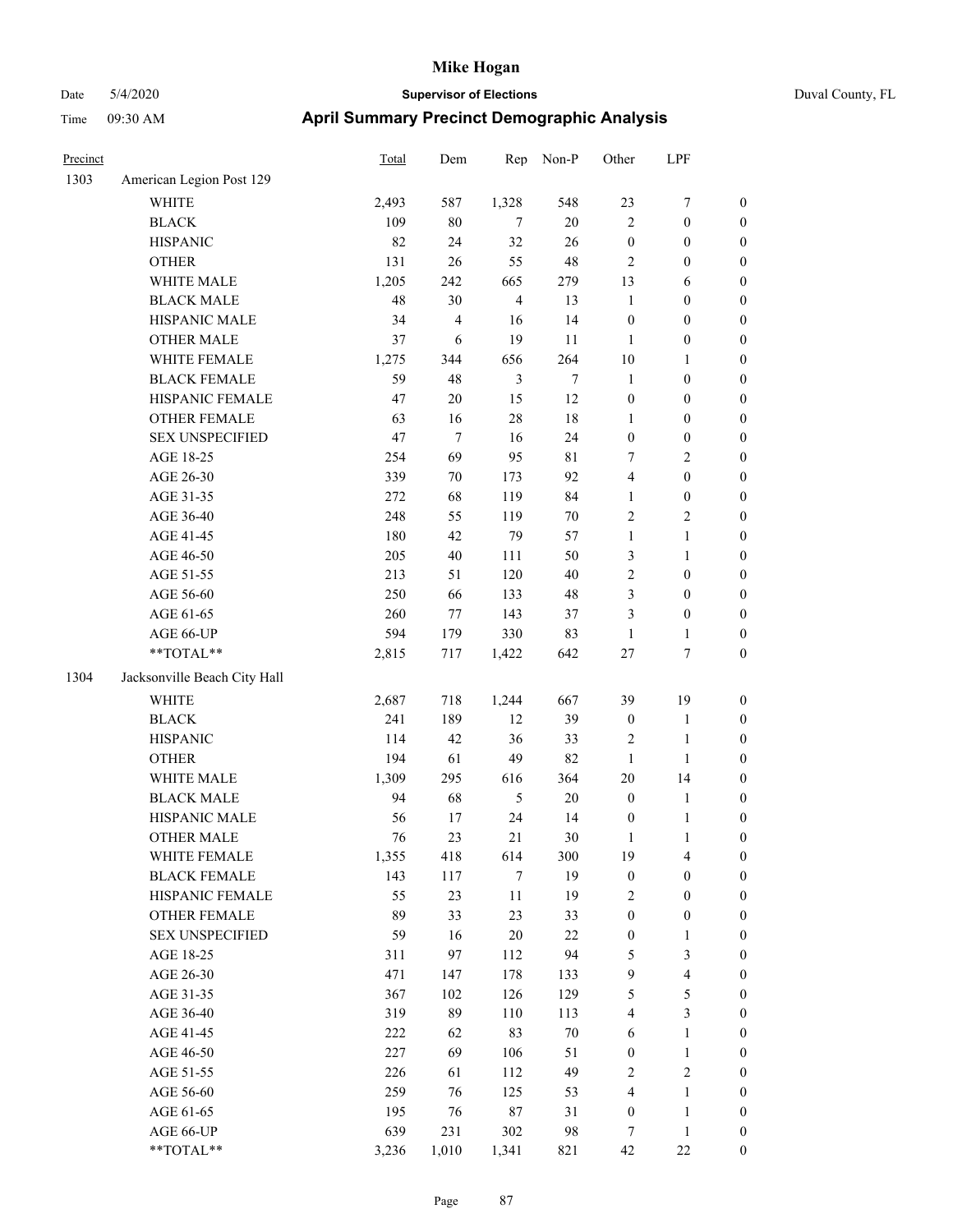| Precinct |                                        | <b>Total</b> | Dem          | Rep              | Non-P                   | Other            | LPF              |                  |
|----------|----------------------------------------|--------------|--------------|------------------|-------------------------|------------------|------------------|------------------|
| 1305     | Beaches Regional Library               |              |              |                  |                         |                  |                  |                  |
|          | WHITE                                  | 2,662        | 713          | 1,371            | 537                     | 25               | 16               | $\boldsymbol{0}$ |
|          | <b>BLACK</b>                           | 27           | 17           | 2                | 6                       | $\overline{2}$   | $\boldsymbol{0}$ | $\boldsymbol{0}$ |
|          | <b>HISPANIC</b>                        | 60           | 24           | 19               | 16                      | $\mathbf{1}$     | $\boldsymbol{0}$ | 0                |
|          | <b>OTHER</b>                           | 113          | 34           | 43               | 36                      | $\boldsymbol{0}$ | $\boldsymbol{0}$ | $\boldsymbol{0}$ |
|          | WHITE MALE                             | 1,259        | 270          | 694              | 271                     | 11               | 13               | $\boldsymbol{0}$ |
|          | <b>BLACK MALE</b>                      | 16           | 8            | $\sqrt{2}$       | $\overline{\mathbf{4}}$ | $\boldsymbol{2}$ | $\boldsymbol{0}$ | $\boldsymbol{0}$ |
|          | HISPANIC MALE                          | 21           | 6            | $\,8\,$          | 6                       | $\mathbf{1}$     | $\boldsymbol{0}$ | $\boldsymbol{0}$ |
|          | <b>OTHER MALE</b>                      | 38           | 11           | 16               | 11                      | $\boldsymbol{0}$ | $\boldsymbol{0}$ | $\boldsymbol{0}$ |
|          | WHITE FEMALE                           | 1,374        | 436          | 667              | 254                     | 14               | $\mathfrak{Z}$   | $\boldsymbol{0}$ |
|          | <b>BLACK FEMALE</b>                    | 11           | $\mathbf{9}$ | $\boldsymbol{0}$ | $\sqrt{2}$              | $\boldsymbol{0}$ | $\boldsymbol{0}$ | $\boldsymbol{0}$ |
|          | HISPANIC FEMALE                        | 37           | 17           | $10\,$           | $10\,$                  | $\boldsymbol{0}$ | $\boldsymbol{0}$ | $\boldsymbol{0}$ |
|          | <b>OTHER FEMALE</b>                    | 46           | 17           | 16               | 13                      | $\boldsymbol{0}$ | $\boldsymbol{0}$ | 0                |
|          | <b>SEX UNSPECIFIED</b>                 | 60           | 14           | 22               | 24                      | $\boldsymbol{0}$ | $\boldsymbol{0}$ | 0                |
|          | AGE 18-25                              | 265          | 65           | 106              | 84                      | 9                | 1                | 0                |
|          | AGE 26-30                              | 262          | 85           | 102              | 71                      | 3                | 1                | $\boldsymbol{0}$ |
|          | AGE 31-35                              | 262          | 60           | 114              | 83                      | 3                | $\sqrt{2}$       | $\boldsymbol{0}$ |
|          | AGE 36-40                              | 227          | 54           | 102              | 67                      | $\mathbf{1}$     | $\mathfrak{Z}$   | $\boldsymbol{0}$ |
|          | AGE 41-45                              | 191          | 63           | 83               | 39                      | $\overline{c}$   | $\overline{4}$   | $\boldsymbol{0}$ |
|          | AGE 46-50                              | 243          | 52           | 127              | 58                      | 3                | $\mathfrak{Z}$   | $\boldsymbol{0}$ |
|          | AGE 51-55                              | 232          | 52           | 136              | 41                      | $\sqrt{2}$       | $\mathbf{1}$     | $\boldsymbol{0}$ |
|          | AGE 56-60                              | 283          | 76           | 168              | 37                      | $\sqrt{2}$       | $\boldsymbol{0}$ | 0                |
|          | AGE 61-65                              | 294          | 74           | 163              | 54                      | $\sqrt{2}$       | $\mathbf{1}$     | 0                |
|          | AGE 66-UP                              | 603          | $207\,$      | 334              | 61                      | $\mathbf{1}$     | $\boldsymbol{0}$ | 0                |
|          | **TOTAL**                              | 2,862        | 788          | 1,435            | 595                     | 28               | 16               | $\boldsymbol{0}$ |
| 1306     | Atlantic Beach City Hall               |              |              |                  |                         |                  |                  |                  |
|          | <b>WHITE</b>                           | 2,270        | 705          | 1,038            | 498                     | $21\,$           | 8                | $\boldsymbol{0}$ |
|          | <b>BLACK</b>                           | 88           | 69           | $\overline{4}$   | 15                      | $\boldsymbol{0}$ | $\boldsymbol{0}$ | $\boldsymbol{0}$ |
|          | <b>HISPANIC</b>                        | 53           | 22           | 15               | 16                      | $\boldsymbol{0}$ | $\boldsymbol{0}$ | $\boldsymbol{0}$ |
|          | <b>OTHER</b>                           | 149          | 43           | 50               | 51                      | $\mathbf{1}$     | $\overline{4}$   | $\boldsymbol{0}$ |
|          | WHITE MALE                             | 1,075        | 274          | 527              | 255                     | 13               | 6                | $\boldsymbol{0}$ |
|          | <b>BLACK MALE</b>                      | 44           | 32           | $\sqrt{2}$       | 10                      | $\boldsymbol{0}$ | $\boldsymbol{0}$ | $\boldsymbol{0}$ |
|          | HISPANIC MALE                          | 26           | $10\,$       | $10\,$           | 6                       | $\boldsymbol{0}$ | $\boldsymbol{0}$ | $\boldsymbol{0}$ |
|          | <b>OTHER MALE</b>                      | 48           | 10           | 16               | 21                      | $\boldsymbol{0}$ | 1                | $\boldsymbol{0}$ |
|          | WHITE FEMALE                           | 1,168        | 425          | 501              | 232                     | 8                | $\sqrt{2}$       | 0                |
|          | <b>BLACK FEMALE</b>                    | 44           | 37           | $\sqrt{2}$       | 5                       | $\boldsymbol{0}$ | $\boldsymbol{0}$ | 0                |
|          | HISPANIC FEMALE                        | 26           | 12           | $\mathfrak s$    | 9                       | $\boldsymbol{0}$ | $\boldsymbol{0}$ | 0                |
|          | OTHER FEMALE                           | 72           | 27           | 26               | 16                      | 1                | $\sqrt{2}$       | 0                |
|          | <b>SEX UNSPECIFIED</b>                 | 57           | 12           | $18\,$           | 26                      | $\boldsymbol{0}$ | $\mathbf{1}$     | $\boldsymbol{0}$ |
|          | AGE 18-25                              | 217          | 73           | 79               | 60                      | $\overline{4}$   | $\mathbf{1}$     | 0                |
|          | AGE 26-30                              | 231          | 67           | 91               | 67                      | 5                | $\mathbf{1}$     | 0                |
|          | AGE 31-35                              | 221          | 73           | 73               | 67                      | 6                | $\sqrt{2}$       | 0                |
|          | AGE 36-40                              | 211          | 69           | 73               | 67                      | $\boldsymbol{0}$ | $\sqrt{2}$       | 0                |
|          | AGE 41-45                              | 185          | 56           | 72               | 53                      | 3                | $\mathbf{1}$     | 0                |
|          | AGE 46-50                              | 204          | 56           | 95               | 50                      | $\sqrt{2}$       | $\mathbf{1}$     | 0                |
|          | AGE 51-55                              | 190          | 51           | 96               | 42                      | $\boldsymbol{0}$ | $\mathbf{1}$     | 0                |
|          | AGE 56-60                              | 245          | 68           | 137              | 40                      | $\boldsymbol{0}$ | $\boldsymbol{0}$ | 0                |
|          | AGE 61-65                              | 253          | 97           | 110              | 44                      | 1                | $\mathbf{1}$     | 0                |
|          | AGE 66-UP                              | 603          | 229          | 281              | 90                      | $\mathbf{1}$     | $\sqrt{2}$       | $\boldsymbol{0}$ |
|          | $\mathrm{*}\mathrm{*} \mathrm{TOTAL}*$ | 2,560        | 839          | 1,107            | 580                     | $22\,$           | 12               | $\boldsymbol{0}$ |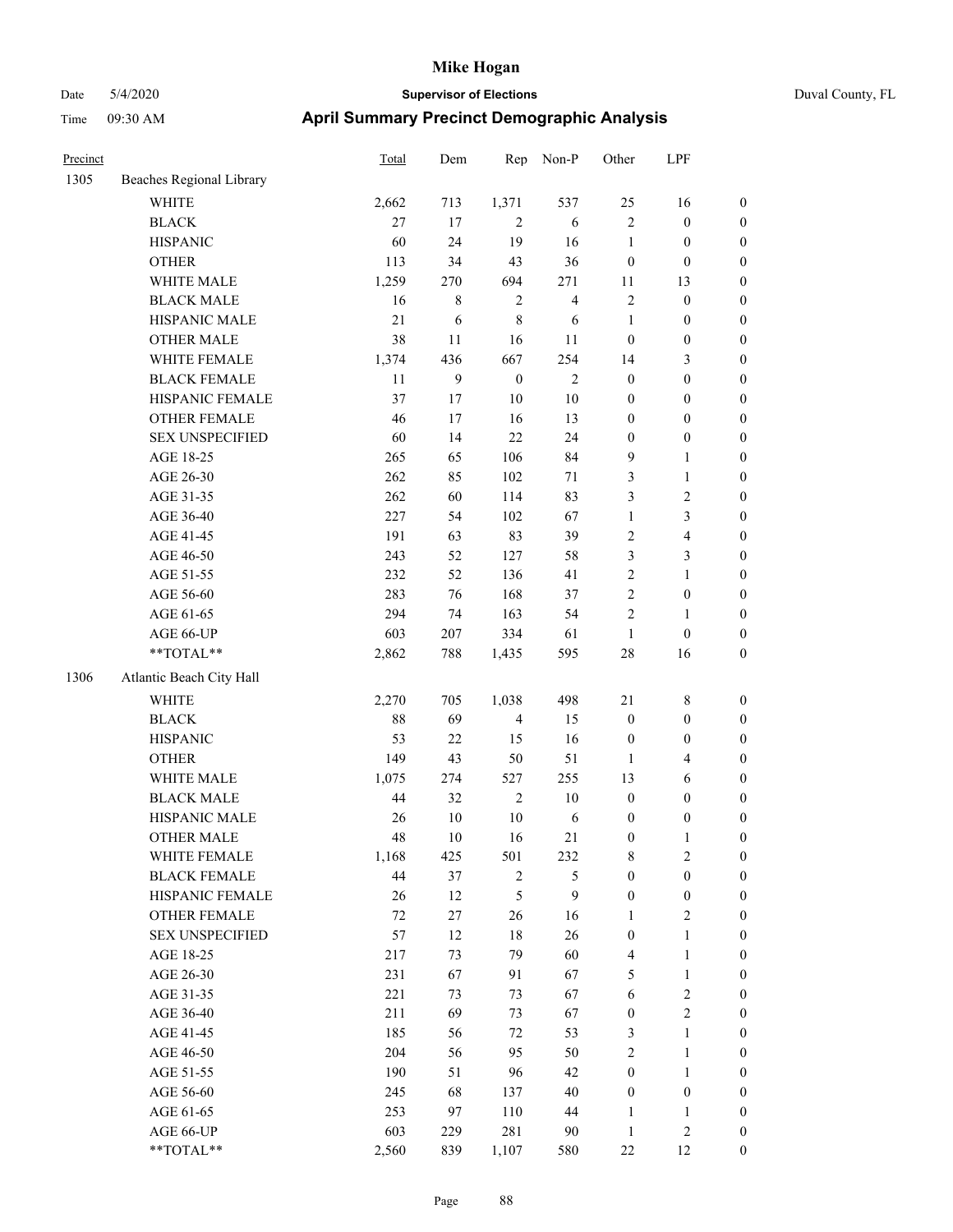| Duval County, FL |  |
|------------------|--|
|------------------|--|

| Precinct |                               | Total  | Dem    | Rep          | Non-P            | Other                   | LPF                      |                  |
|----------|-------------------------------|--------|--------|--------------|------------------|-------------------------|--------------------------|------------------|
| 1307     | Adele Grage Cultural Center   |        |        |              |                  |                         |                          |                  |
|          | <b>WHITE</b>                  | 3,089  | 836    | 1,662        | 556              | 21                      | 14                       | $\boldsymbol{0}$ |
|          | <b>BLACK</b>                  | 17     | 12     | 3            | $\overline{2}$   | $\boldsymbol{0}$        | $\boldsymbol{0}$         | $\boldsymbol{0}$ |
|          | <b>HISPANIC</b>               | 54     | 16     | $27\,$       | 10               | $\mathbf{1}$            | $\boldsymbol{0}$         | $\boldsymbol{0}$ |
|          | <b>OTHER</b>                  | 134    | 41     | 46           | 45               | $\overline{c}$          | $\boldsymbol{0}$         | $\boldsymbol{0}$ |
|          | WHITE MALE                    | 1,421  | 309    | 801          | 289              | 12                      | $10\,$                   | $\boldsymbol{0}$ |
|          | <b>BLACK MALE</b>             | $10\,$ | 7      | $\mathbf{1}$ | $\sqrt{2}$       | $\boldsymbol{0}$        | $\boldsymbol{0}$         | $\boldsymbol{0}$ |
|          | HISPANIC MALE                 | 25     | $\tau$ | 11           | 6                | $\mathbf{1}$            | $\boldsymbol{0}$         | $\boldsymbol{0}$ |
|          | <b>OTHER MALE</b>             | 55     | 14     | 24           | 17               | $\boldsymbol{0}$        | $\boldsymbol{0}$         | $\boldsymbol{0}$ |
|          | WHITE FEMALE                  | 1,643  | 518    | 850          | 262              | 9                       | $\overline{\mathbf{4}}$  | $\boldsymbol{0}$ |
|          | <b>BLACK FEMALE</b>           | $\tau$ | 5      | $\sqrt{2}$   | $\boldsymbol{0}$ | $\boldsymbol{0}$        | $\boldsymbol{0}$         | $\boldsymbol{0}$ |
|          | HISPANIC FEMALE               | 27     | 9      | 14           | $\overline{4}$   | $\boldsymbol{0}$        | $\boldsymbol{0}$         | $\boldsymbol{0}$ |
|          | <b>OTHER FEMALE</b>           | 55     | 19     | 19           | 16               | 1                       | $\boldsymbol{0}$         | $\boldsymbol{0}$ |
|          | <b>SEX UNSPECIFIED</b>        | 51     | 17     | 16           | 17               | $\mathbf{1}$            | $\boldsymbol{0}$         | $\boldsymbol{0}$ |
|          | AGE 18-25                     | 229    | 69     | 107          | 48               | 4                       | $\mathbf{1}$             | $\boldsymbol{0}$ |
|          | AGE 26-30                     | 143    | $38\,$ | 58           | 43               | 2                       | 2                        | $\boldsymbol{0}$ |
|          | AGE 31-35                     | 125    | 33     | 44           | 45               | 1                       | $\overline{c}$           | $\boldsymbol{0}$ |
|          | AGE 36-40                     | 182    | 39     | $8\sqrt{1}$  | 61               | $\boldsymbol{0}$        | $\mathbf{1}$             | $\boldsymbol{0}$ |
|          | AGE 41-45                     | 134    | 41     | 60           | 33               | $\boldsymbol{0}$        | $\boldsymbol{0}$         | $\boldsymbol{0}$ |
|          | AGE 46-50                     | 171    | 37     | 80           | 49               | $\mathbf{1}$            | $\overline{\mathcal{L}}$ | $\boldsymbol{0}$ |
|          | AGE 51-55                     | 282    | 68     | 168          | 41               | 3                       | $\mathbf{2}$             | $\boldsymbol{0}$ |
|          | AGE 56-60                     | 311    | 70     | 189          | 47               | 3                       | $\overline{c}$           | $\boldsymbol{0}$ |
|          | AGE 61-65                     | 354    | 121    | 178          | 53               | 2                       | $\boldsymbol{0}$         | $\boldsymbol{0}$ |
|          | AGE 66-UP                     | 1,363  | 389    | 773          | 193              | 8                       | $\boldsymbol{0}$         | $\boldsymbol{0}$ |
|          | **TOTAL**                     | 3,294  | 905    | 1,738        | 613              | 24                      | 14                       | $\boldsymbol{0}$ |
| 1308     | Community Presbyterian Church |        |        |              |                  |                         |                          |                  |
|          | <b>WHITE</b>                  | 2,183  | 622    | 1,090        | 451              | 7                       | 13                       | $\boldsymbol{0}$ |
|          | <b>BLACK</b>                  | 374    | 301    | 16           | 55               | $\mathbf{1}$            | $\mathbf{1}$             | $\boldsymbol{0}$ |
|          | <b>HISPANIC</b>               | 67     | 30     | 15           | 22               | $\boldsymbol{0}$        | $\boldsymbol{0}$         | $\boldsymbol{0}$ |
|          | <b>OTHER</b>                  | 137    | 50     | 39           | 46               | 1                       | $\mathbf{1}$             | $\boldsymbol{0}$ |
|          | WHITE MALE                    | 1,029  | 247    | 538          | 235              | $\mathbf{1}$            | $\,$ 8 $\,$              | $\boldsymbol{0}$ |
|          | <b>BLACK MALE</b>             | 158    | 115    | 11           | 31               | $\mathbf{1}$            | $\boldsymbol{0}$         | $\boldsymbol{0}$ |
|          | HISPANIC MALE                 | 24     | 9      | 6            | 9                | $\boldsymbol{0}$        | $\boldsymbol{0}$         | $\boldsymbol{0}$ |
|          | <b>OTHER MALE</b>             | 40     | 11     | 15           | 13               | 1                       | $\boldsymbol{0}$         | $\boldsymbol{0}$ |
|          | WHITE FEMALE                  | 1,135  | 369    | 546          | 209              | 6                       | 5                        | $\mathbf{0}$     |
|          | <b>BLACK FEMALE</b>           | 209    | 180    | 5            | 23               | $\boldsymbol{0}$        | $\mathbf{1}$             | $\boldsymbol{0}$ |
|          | HISPANIC FEMALE               | 42     | $20\,$ | 9            | 13               | $\boldsymbol{0}$        | $\boldsymbol{0}$         | $\boldsymbol{0}$ |
|          | <b>OTHER FEMALE</b>           | 60     | $27\,$ | 16           | 17               | $\boldsymbol{0}$        | $\boldsymbol{0}$         | $\boldsymbol{0}$ |
|          | <b>SEX UNSPECIFIED</b>        | 63     | 25     | 14           | 23               | $\boldsymbol{0}$        | $\mathbf{1}$             | $\boldsymbol{0}$ |
|          | AGE 18-25                     | 290    | 95     | 97           | 95               | $\overline{\mathbf{c}}$ | $\mathbf{1}$             | $\boldsymbol{0}$ |
|          | AGE 26-30                     | 185    | 68     | 65           | 51               | $\boldsymbol{0}$        | $\mathbf{1}$             | $\boldsymbol{0}$ |
|          | AGE 31-35                     | 216    | 83     | 63           | 66               | 3                       | $\mathbf{1}$             | $\boldsymbol{0}$ |
|          | AGE 36-40                     | 214    | 63     | 82           | 65               | $\boldsymbol{0}$        | $\overline{\mathbf{4}}$  | $\boldsymbol{0}$ |
|          | AGE 41-45                     | 187    | 63     | 68           | 52               | $\boldsymbol{0}$        | 4                        | $\boldsymbol{0}$ |
|          | AGE 46-50                     | 239    | 80     | 104          | 54               | $\boldsymbol{0}$        | $\mathbf{1}$             | $\boldsymbol{0}$ |
|          | AGE 51-55                     | 235    | 81     | 109          | 43               | $\mathbf{1}$            | $\mathbf{1}$             | $\boldsymbol{0}$ |
|          | AGE 56-60                     | 296    | 92     | 150          | 51               | 1                       | $\overline{c}$           | $\boldsymbol{0}$ |
|          | AGE 61-65                     | 263    | 104    | 129          | 30               | $\boldsymbol{0}$        | $\boldsymbol{0}$         | $\boldsymbol{0}$ |
|          | AGE 66-UP                     | 636    | 274    | 293          | 67               | 2                       | $\boldsymbol{0}$         | $\boldsymbol{0}$ |
|          | **TOTAL**                     | 2,761  | 1,003  | 1,160        | 574              | 9                       | 15                       | $\boldsymbol{0}$ |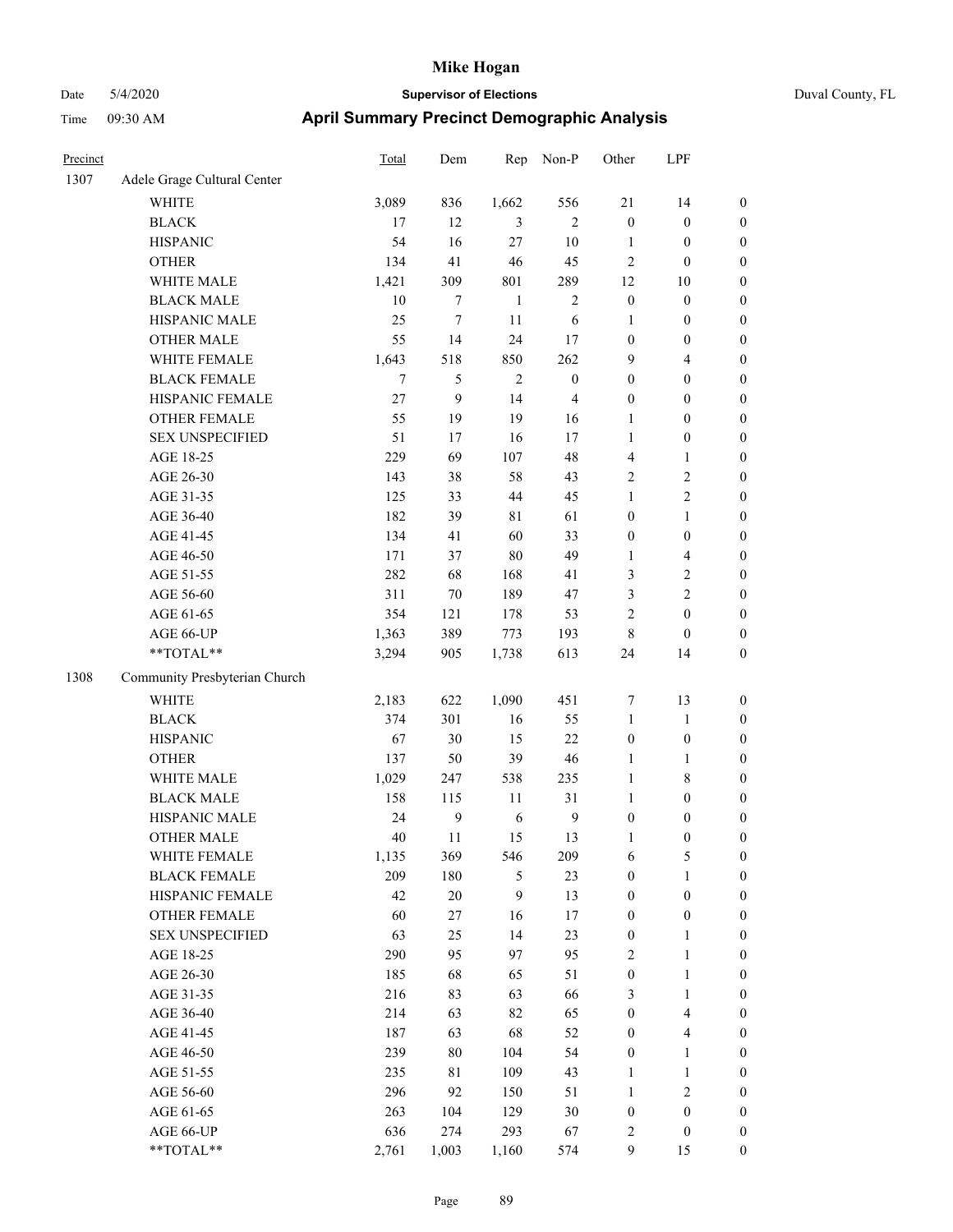| Precinct |                                     | <b>Total</b> | Dem    | Rep            | Non-P            | Other            | LPF              |                  |
|----------|-------------------------------------|--------------|--------|----------------|------------------|------------------|------------------|------------------|
| 1309     | Christ United Methodist Church      |              |        |                |                  |                  |                  |                  |
|          | WHITE                               | 2,741        | 687    | 1,451          | 570              | 22               | 11               | $\mathbf{0}$     |
|          | <b>BLACK</b>                        | 34           | 17     | 6              | $10\,$           | 1                | $\boldsymbol{0}$ | $\boldsymbol{0}$ |
|          | <b>HISPANIC</b>                     | 60           | 20     | 18             | 19               | $\overline{2}$   | 1                | $\boldsymbol{0}$ |
|          | <b>OTHER</b>                        | 144          | 39     | 36             | 63               | 3                | 3                | $\boldsymbol{0}$ |
|          | WHITE MALE                          | 1,306        | 245    | 734            | 306              | 13               | 8                | $\boldsymbol{0}$ |
|          | <b>BLACK MALE</b>                   | 19           | $10\,$ | $\overline{2}$ | 6                | $\mathbf{1}$     | $\boldsymbol{0}$ | $\boldsymbol{0}$ |
|          | HISPANIC MALE                       | 31           | $\tau$ | 11             | 11               | $\overline{2}$   | $\boldsymbol{0}$ | $\boldsymbol{0}$ |
|          | <b>OTHER MALE</b>                   | 51           | 11     | 16             | 21               | $\mathbf{1}$     | 2                | $\boldsymbol{0}$ |
|          | WHITE FEMALE                        | 1,393        | 435    | 696            | 250              | 9                | 3                | $\boldsymbol{0}$ |
|          | <b>BLACK FEMALE</b>                 | 15           | $\tau$ | $\overline{4}$ | $\overline{4}$   | $\boldsymbol{0}$ | $\boldsymbol{0}$ | $\boldsymbol{0}$ |
|          | HISPANIC FEMALE                     | 29           | 13     | 7              | 8                | $\boldsymbol{0}$ | 1                | $\boldsymbol{0}$ |
|          | <b>OTHER FEMALE</b>                 | 66           | 23     | 17             | 24               | 1                | 1                | $\boldsymbol{0}$ |
|          | <b>SEX UNSPECIFIED</b>              | 68           | 12     | 24             | 31               | $\mathbf{1}$     | $\boldsymbol{0}$ | $\boldsymbol{0}$ |
|          | AGE 18-25                           | 264          | 57     | 105            | 95               | 5                | 2                | $\boldsymbol{0}$ |
|          | AGE 26-30                           | 247          | 51     | 105            | 86               | 5                | $\boldsymbol{0}$ | $\boldsymbol{0}$ |
|          | AGE 31-35                           | 269          | 72     | 121            | 73               | $\overline{2}$   | 1                | $\boldsymbol{0}$ |
|          | AGE 36-40                           | 326          | 79     | 147            | 94               | 3                | 3                | $\boldsymbol{0}$ |
|          | AGE 41-45                           | 250          | 62     | 109            | 75               | $\overline{2}$   | $\overline{c}$   | $\boldsymbol{0}$ |
|          | AGE 46-50                           | 255          | 55     | 124            | $72\,$           | $\mathbf{1}$     | 3                | $\boldsymbol{0}$ |
|          | AGE 51-55                           | 225          | 56     | 130            | 35               | 3                | 1                | $\boldsymbol{0}$ |
|          | AGE 56-60                           | 258          | 53     | 158            | 44               | $\overline{2}$   | 1                | $\boldsymbol{0}$ |
|          | AGE 61-65                           | 280          | 71     | 168            | 40               | 1                | $\boldsymbol{0}$ | $\boldsymbol{0}$ |
|          | AGE 66-UP                           | 605          | 207    | 344            | 48               | $\overline{4}$   | 2                | $\boldsymbol{0}$ |
|          | **TOTAL**                           | 2,979        | 763    | 1,511          | 662              | 28               | 15               | $\boldsymbol{0}$ |
| 1310     | First Christian Church of the Beach |              |        |                |                  |                  |                  |                  |
|          | <b>WHITE</b>                        | 2,905        | 743    | 1,438          | 675              | 38               | 11               | $\boldsymbol{0}$ |
|          | <b>BLACK</b>                        | 40           | 24     | 6              | $10\,$           | $\boldsymbol{0}$ | $\boldsymbol{0}$ | $\boldsymbol{0}$ |
|          | <b>HISPANIC</b>                     | 80           | 26     | 31             | 23               | $\boldsymbol{0}$ | $\boldsymbol{0}$ | $\boldsymbol{0}$ |
|          | <b>OTHER</b>                        | 147          | 38     | 47             | 60               | 1                | 1                | $\boldsymbol{0}$ |
|          | WHITE MALE                          | 1,416        | 319    | 694            | 375              | 19               | 9                | $\boldsymbol{0}$ |
|          | <b>BLACK MALE</b>                   | 23           | 11     | $\overline{4}$ | 8                | $\boldsymbol{0}$ | $\boldsymbol{0}$ | $\boldsymbol{0}$ |
|          | HISPANIC MALE                       | 39           | 10     | 19             | 10               | $\boldsymbol{0}$ | $\boldsymbol{0}$ | $\boldsymbol{0}$ |
|          | <b>OTHER MALE</b>                   | 53           | 12     | 18             | 22               | 1                | $\boldsymbol{0}$ | $\boldsymbol{0}$ |
|          | WHITE FEMALE                        | 1,462        | 418    | 731            | 292              | 19               | $\mathbf{2}$     | $\mathbf{0}$     |
|          | <b>BLACK FEMALE</b>                 | 16           | 12     | $\sqrt{2}$     | $\boldsymbol{2}$ | $\boldsymbol{0}$ | $\boldsymbol{0}$ | $\boldsymbol{0}$ |
|          | HISPANIC FEMALE                     | 41           | 16     | 12             | 13               | $\boldsymbol{0}$ | $\boldsymbol{0}$ | $\boldsymbol{0}$ |
|          | OTHER FEMALE                        | 66           | 21     | 25             | $20\,$           | $\boldsymbol{0}$ | $\boldsymbol{0}$ | $\boldsymbol{0}$ |
|          | <b>SEX UNSPECIFIED</b>              | 56           | 12     | 17             | $26\,$           | $\boldsymbol{0}$ | 1                | $\boldsymbol{0}$ |
|          | AGE 18-25                           | 277          | 69     | 100            | 96               | 10               | $\sqrt{2}$       | $\boldsymbol{0}$ |
|          | AGE 26-30                           | 358          | 93     | 134            | 124              | $\sqrt{5}$       | $\mathbf{2}$     | $\boldsymbol{0}$ |
|          | AGE 31-35                           | 344          | 91     | 139            | 105              | $\mathfrak{S}$   | 4                | $\boldsymbol{0}$ |
|          | AGE 36-40                           | 277          | 75     | 114            | 83               | $\overline{4}$   | 1                | $\boldsymbol{0}$ |
|          | AGE 41-45                           | 217          | 60     | 99             | 52               | $\overline{4}$   | $\mathbf{2}$     | $\boldsymbol{0}$ |
|          | AGE 46-50                           | 230          | 60     | 111            | 59               | $\boldsymbol{0}$ | $\boldsymbol{0}$ | $\boldsymbol{0}$ |
|          | AGE 51-55                           | 291          | 69     | 167            | 51               | $\overline{4}$   | $\boldsymbol{0}$ | $\boldsymbol{0}$ |
|          | AGE 56-60                           | 300          | 68     | 170            | 60               | 1                | 1                | $\boldsymbol{0}$ |
|          | AGE 61-65                           | 259          | 67     | 133            | 57               | $\sqrt{2}$       | $\boldsymbol{0}$ | $\boldsymbol{0}$ |
|          | AGE 66-UP                           | 619          | 179    | 355            | $8\sqrt{1}$      | $\overline{4}$   | $\boldsymbol{0}$ | $\bf{0}$         |
|          | **TOTAL**                           | 3,172        | 831    | 1,522          | 768              | 39               | 12               | $\mathbf{0}$     |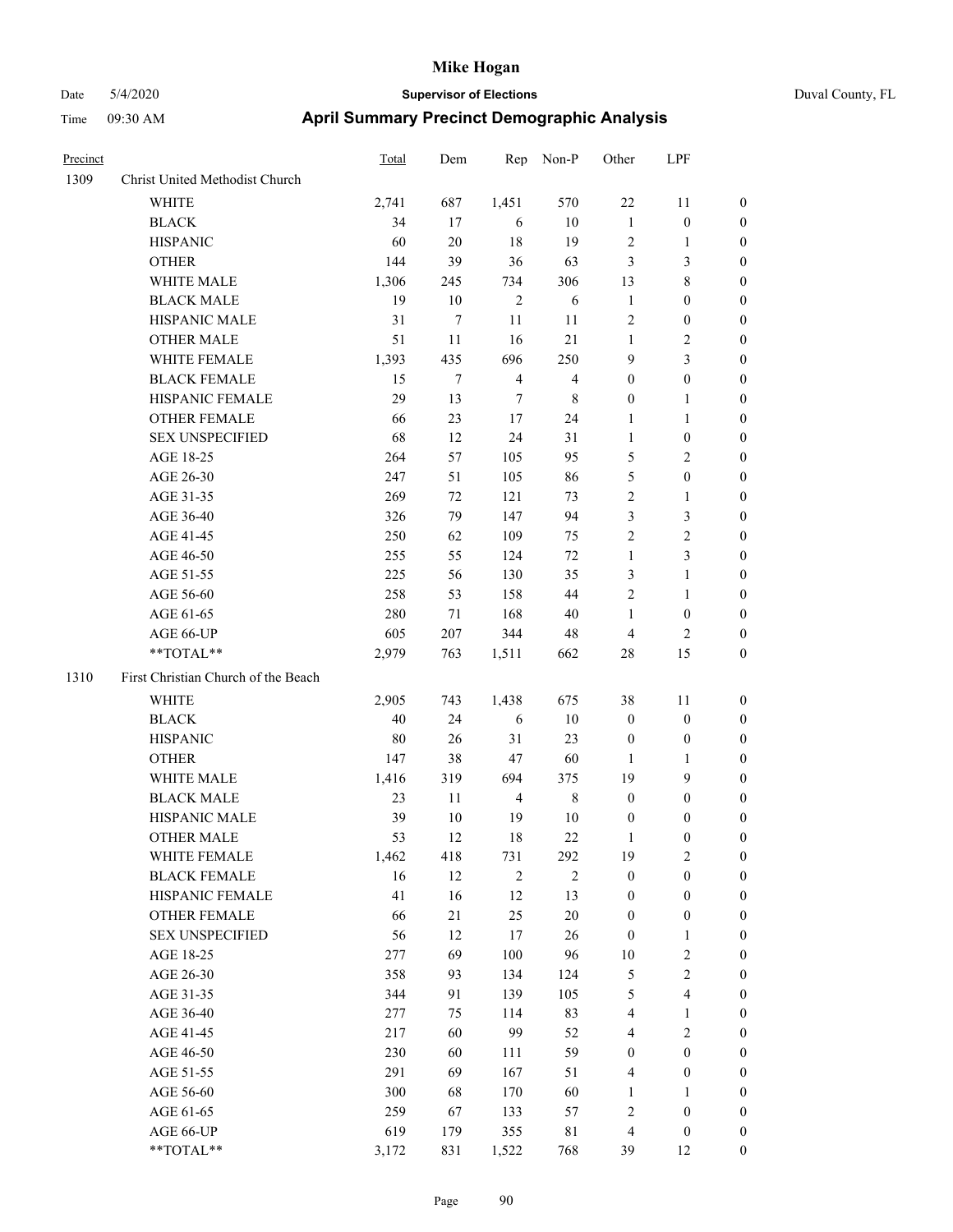# Date 5/4/2020 **Supervisor of Elections** Duval County, FL

## Time 09:30 AM **April Summary Precinct Demographic Analysis**

| Precinct |                            | Total  | Dem    | Rep              | Non-P            | Other            | LPF                      |                  |
|----------|----------------------------|--------|--------|------------------|------------------|------------------|--------------------------|------------------|
| 1311     | Hampton Inn                |        |        |                  |                  |                  |                          |                  |
|          | <b>WHITE</b>               | 3,320  | 753    | 1,812            | 694              | 36               | 25                       | 0                |
|          | <b>BLACK</b>               | 68     | 47     | 6                | 13               | 1                | $\mathbf{1}$             | 0                |
|          | <b>HISPANIC</b>            | 83     | 35     | 26               | 21               | $\mathbf{1}$     | $\boldsymbol{0}$         | $\boldsymbol{0}$ |
|          | <b>OTHER</b>               | 203    | 60     | 85               | 57               | $\boldsymbol{0}$ | $\mathbf{1}$             | $\boldsymbol{0}$ |
|          | WHITE MALE                 | 1,513  | 260    | 877              | 347              | 17               | 12                       | $\boldsymbol{0}$ |
|          | <b>BLACK MALE</b>          | 43     | 28     | $\overline{4}$   | $10\,$           | $\mathbf{1}$     | $\boldsymbol{0}$         | $\boldsymbol{0}$ |
|          | HISPANIC MALE              | 25     | $10\,$ | $\,$ 8 $\,$      | $\boldsymbol{7}$ | $\boldsymbol{0}$ | $\boldsymbol{0}$         | $\boldsymbol{0}$ |
|          | <b>OTHER MALE</b>          | 78     | 22     | 38               | 17               | $\boldsymbol{0}$ | $\mathbf{1}$             | $\boldsymbol{0}$ |
|          | WHITE FEMALE               | 1,777  | 485    | 923              | 337              | 19               | 13                       | $\boldsymbol{0}$ |
|          | <b>BLACK FEMALE</b>        | 25     | 19     | $\boldsymbol{2}$ | $\mathfrak{Z}$   | $\boldsymbol{0}$ | $\mathbf{1}$             | $\boldsymbol{0}$ |
|          | HISPANIC FEMALE            | 57     | 25     | 17               | 14               | 1                | $\boldsymbol{0}$         | $\boldsymbol{0}$ |
|          | <b>OTHER FEMALE</b>        | 99     | 34     | 40               | 25               | $\boldsymbol{0}$ | $\boldsymbol{0}$         | $\boldsymbol{0}$ |
|          | <b>SEX UNSPECIFIED</b>     | 57     | 12     | $20\,$           | 25               | $\boldsymbol{0}$ | $\boldsymbol{0}$         | $\boldsymbol{0}$ |
|          | AGE 18-25                  | 305    | 61     | 137              | 98               | 6                | 3                        | $\boldsymbol{0}$ |
|          | AGE 26-30                  | 304    | 77     | 138              | 83               | 3                | 3                        | $\boldsymbol{0}$ |
|          | AGE 31-35                  | 342    | 67     | 160              | 105              | 3                | $\boldsymbol{7}$         | $\boldsymbol{0}$ |
|          | AGE 36-40                  | 339    | $87\,$ | 143              | 101              | 4                | $\overline{\mathcal{A}}$ | $\boldsymbol{0}$ |
|          | AGE 41-45                  | 269    | 62     | 133              | 69               | $\overline{2}$   | 3                        | $\boldsymbol{0}$ |
|          | AGE 46-50                  | 300    | 51     | 177              | 64               | 4                | $\overline{4}$           | $\boldsymbol{0}$ |
|          | AGE 51-55                  | 342    | 59     | 221              | 59               | $\mathbf{1}$     | $\sqrt{2}$               | $\boldsymbol{0}$ |
|          | AGE 56-60                  | 336    | 81     | 197              | 51               | 6                | $\mathbf{1}$             | $\boldsymbol{0}$ |
|          | AGE 61-65                  | 324    | 110    | 173              | 39               | $\overline{2}$   | $\boldsymbol{0}$         | $\boldsymbol{0}$ |
|          | AGE 66-UP                  | 813    | 240    | 450              | 116              | $\tau$           | $\boldsymbol{0}$         | $\boldsymbol{0}$ |
|          | **TOTAL**                  | 3,674  | 895    | 1,929            | 785              | 38               | $27\,$                   | $\boldsymbol{0}$ |
| 1312     | Oceanside Church of Christ |        |        |                  |                  |                  |                          |                  |
|          | <b>WHITE</b>               | 1,944  | 514    | 837              | 563              | $22\,$           | $\,$ 8 $\,$              | $\boldsymbol{0}$ |
|          | <b>BLACK</b>               | 341    | 247    | 16               | 76               | $\overline{c}$   | $\boldsymbol{0}$         | $\boldsymbol{0}$ |
|          | <b>HISPANIC</b>            | 132    | 58     | 34               | $40\,$           | $\boldsymbol{0}$ | $\boldsymbol{0}$         | $\boldsymbol{0}$ |
|          | <b>OTHER</b>               | 184    | 57     | 52               | 73               | $\mathbf{1}$     | $\mathbf{1}$             | $\boldsymbol{0}$ |
|          | WHITE MALE                 | 943    | 188    | 441              | 302              | 7                | 5                        | $\boldsymbol{0}$ |
|          | <b>BLACK MALE</b>          | 147    | 98     | $11\,$           | 38               | $\boldsymbol{0}$ | $\boldsymbol{0}$         | $\boldsymbol{0}$ |
|          | HISPANIC MALE              | 60     | $20\,$ | 19               | $21\,$           | $\boldsymbol{0}$ | $\boldsymbol{0}$         | 0                |
|          | <b>OTHER MALE</b>          | 58     | 16     | 14               | 28               | $\boldsymbol{0}$ | $\boldsymbol{0}$         | $\boldsymbol{0}$ |
|          | WHITE FEMALE               | 983    | 320    | 388              | 257              | 15               | 3                        | 0                |
|          | <b>BLACK FEMALE</b>        | 187    | 147    | $\overline{4}$   | 34               | $\sqrt{2}$       | $\boldsymbol{0}$         | $\overline{0}$   |
|          | HISPANIC FEMALE            | $71\,$ | 37     | 15               | 19               | $\boldsymbol{0}$ | $\boldsymbol{0}$         | $\overline{0}$   |
|          | <b>OTHER FEMALE</b>        | 94     | 30     | 32               | $30\,$           | $\mathbf{1}$     | $\mathbf{1}$             | 0                |
|          | <b>SEX UNSPECIFIED</b>     | 58     | $20\,$ | 15               | 23               | $\boldsymbol{0}$ | $\boldsymbol{0}$         | 0                |
|          | AGE 18-25                  | 312    | 91     | 95               | 120              | 3                | 3                        | 0                |
|          | AGE 26-30                  | 314    | 98     | 99               | 109              | 5                | 3                        | 0                |
|          | AGE 31-35                  | 313    | 105    | 90               | 112              | $\sqrt{6}$       | $\boldsymbol{0}$         | 0                |
|          | AGE 36-40                  | 266    | 87     | 74               | 99               | 4                | $\sqrt{2}$               | 0                |
|          | AGE 41-45                  | 201    | 72     | 65               | 63               | $\mathbf{1}$     | $\boldsymbol{0}$         | 0                |
|          | AGE 46-50                  | 229    | 72     | 93               | 61               | $\overline{2}$   | 1                        | 0                |
|          | AGE 51-55                  | 216    | 58     | 104              | 54               | $\boldsymbol{0}$ | $\boldsymbol{0}$         | 0                |
|          | AGE 56-60                  | 226    | 72     | 109              | 45               | $\boldsymbol{0}$ | $\boldsymbol{0}$         | 0                |
|          | AGE 61-65                  | 211    | 91     | $87\,$           | $30\,$           | 3                | $\boldsymbol{0}$         | 0                |
|          | AGE 66-UP                  | 313    | 130    | 123              | 59               | $\mathbf{1}$     | $\boldsymbol{0}$         | 0                |
|          | **TOTAL**                  | 2,601  | 876    | 939              | 752              | 25               | 9                        | $\boldsymbol{0}$ |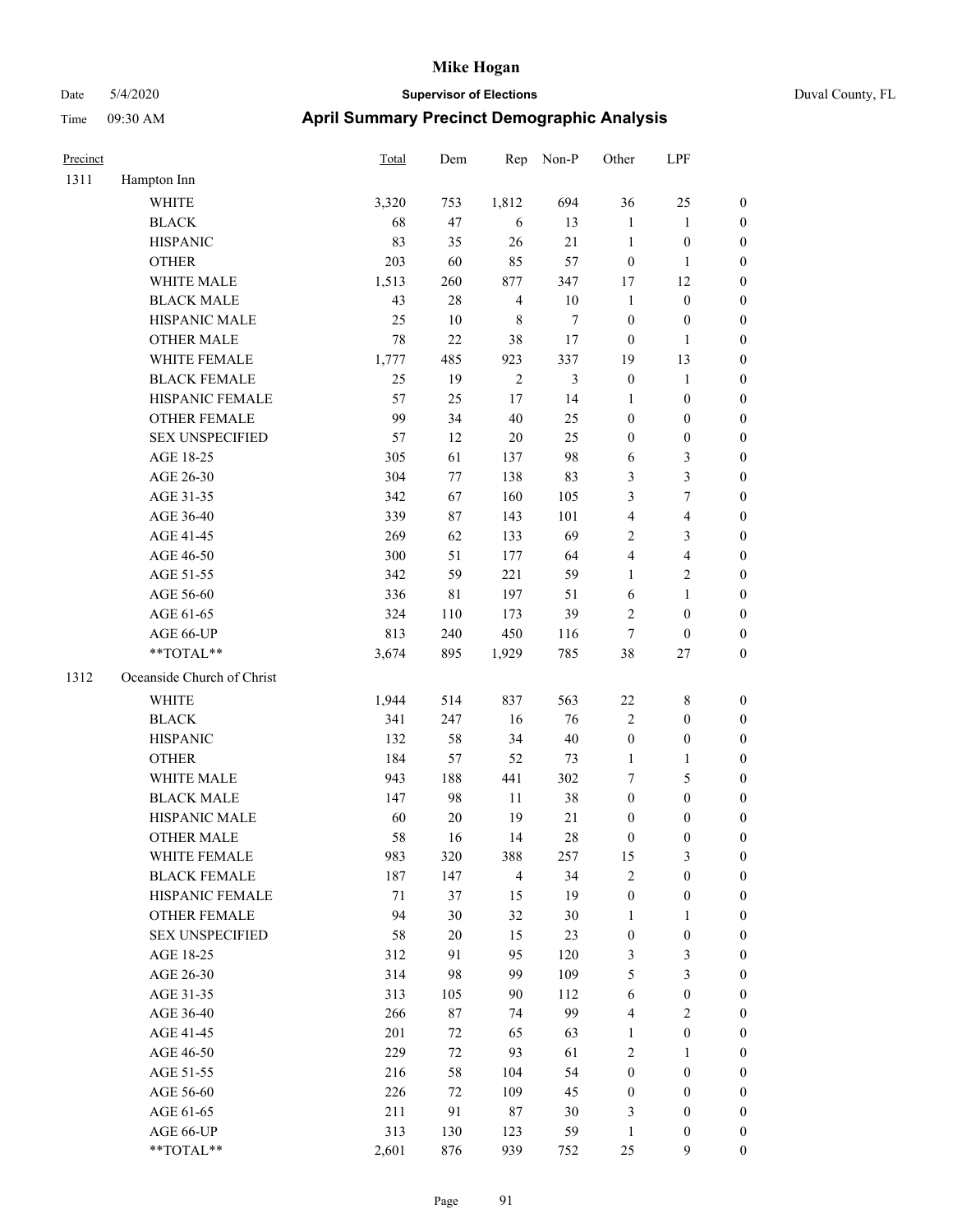# Date 5/4/2020 **Supervisor of Elections** Duval County, FL Time 09:30 AM **April Summary Precinct Demographic Analysis**

| Precinct |                          | Total  | Dem    | Rep            | Non-P  | Other            | LPF              |                  |
|----------|--------------------------|--------|--------|----------------|--------|------------------|------------------|------------------|
| 1313     | Rivertown Church         |        |        |                |        |                  |                  |                  |
|          | <b>WHITE</b>             | 3,681  | 634    | 2,292          | 713    | 31               | 11               | 0                |
|          | <b>BLACK</b>             | 193    | 144    | 6              | 43     | $\boldsymbol{0}$ | $\boldsymbol{0}$ | $\boldsymbol{0}$ |
|          | <b>HISPANIC</b>          | 142    | 58     | 42             | $40\,$ | $\mathbf{1}$     | $\mathbf{1}$     | $\boldsymbol{0}$ |
|          | <b>OTHER</b>             | 291    | 59     | 114            | 114    | $\overline{4}$   | $\boldsymbol{0}$ | $\boldsymbol{0}$ |
|          | WHITE MALE               | 1,804  | 237    | 1,166          | 387    | 10               | $\overline{4}$   | $\boldsymbol{0}$ |
|          | <b>BLACK MALE</b>        | 72     | 52     | $\mathfrak{Z}$ | 17     | $\boldsymbol{0}$ | $\boldsymbol{0}$ | $\boldsymbol{0}$ |
|          | HISPANIC MALE            | 69     | 25     | 21             | 21     | $\mathbf{1}$     | $\mathbf{1}$     | $\boldsymbol{0}$ |
|          | <b>OTHER MALE</b>        | 99     | 18     | 35             | 46     | $\boldsymbol{0}$ | $\boldsymbol{0}$ | $\boldsymbol{0}$ |
|          | WHITE FEMALE             | 1,849  | 394    | 1,106          | 321    | 21               | $\boldsymbol{7}$ | $\boldsymbol{0}$ |
|          | <b>BLACK FEMALE</b>      | 121    | 92     | $\mathfrak{Z}$ | 26     | $\boldsymbol{0}$ | $\boldsymbol{0}$ | $\boldsymbol{0}$ |
|          | HISPANIC FEMALE          | 69     | 31     | $20\,$         | 18     | $\boldsymbol{0}$ | $\boldsymbol{0}$ | 0                |
|          | <b>OTHER FEMALE</b>      | 142    | 34     | 65             | $40\,$ | 3                | $\boldsymbol{0}$ | $\boldsymbol{0}$ |
|          | <b>SEX UNSPECIFIED</b>   | 82     | 12     | 35             | 34     | $\mathbf{1}$     | $\boldsymbol{0}$ | $\boldsymbol{0}$ |
|          | AGE 18-25                | 403    | 98     | 164            | 135    | 6                | $\boldsymbol{0}$ | $\boldsymbol{0}$ |
|          | AGE 26-30                | 329    | 91     | 146            | 87     | 4                | $\mathbf{1}$     | $\boldsymbol{0}$ |
|          | AGE 31-35                | 361    | $88\,$ | 164            | 98     | 6                | $\sqrt{5}$       | $\boldsymbol{0}$ |
|          | AGE 36-40                | 359    | 64     | 173            | 115    | 5                | $\sqrt{2}$       | $\boldsymbol{0}$ |
|          | AGE 41-45                | 347    | 79     | 185            | 79     | 3                | $\mathbf{1}$     | $\boldsymbol{0}$ |
|          | AGE 46-50                | 346    | 67     | 203            | 71     | $\overline{4}$   | $\mathbf{1}$     | $\boldsymbol{0}$ |
|          | AGE 51-55                | 337    | 60     | 204            | $70\,$ | 3                | $\boldsymbol{0}$ | $\boldsymbol{0}$ |
|          | AGE 56-60                | 445    | 66     | 307            | 70     | $\mathbf{1}$     | 1                | 0                |
|          | AGE 61-65                | 358    | 55     | 231            | $70\,$ | $\mathbf{1}$     | $\mathbf{1}$     | 0                |
|          | AGE 66-UP                | 1,022  | 227    | 677            | 115    | $\mathfrak{Z}$   | $\boldsymbol{0}$ | $\boldsymbol{0}$ |
|          | **TOTAL**                | 4,307  | 895    | 2,454          | 910    | 36               | 12               | $\boldsymbol{0}$ |
| 1314     | Mayport Community Center |        |        |                |        |                  |                  |                  |
|          | <b>WHITE</b>             | 736    | 124    | 399            | 196    | 9                | $\,$ 8 $\,$      | $\boldsymbol{0}$ |
|          | <b>BLACK</b>             | 165    | 114    | 6              | 40     | 5                | $\boldsymbol{0}$ | $\boldsymbol{0}$ |
|          | <b>HISPANIC</b>          | 69     | 18     | 25             | 26     | $\boldsymbol{0}$ | $\boldsymbol{0}$ | $\boldsymbol{0}$ |
|          | <b>OTHER</b>             | 107    | 29     | 35             | 41     | $\overline{c}$   | $\boldsymbol{0}$ | $\boldsymbol{0}$ |
|          | WHITE MALE               | 382    | 51     | 224            | 98     | 5                | $\overline{4}$   | $\boldsymbol{0}$ |
|          | <b>BLACK MALE</b>        | $71\,$ | 44     | $\mathfrak{Z}$ | $21\,$ | 3                | $\boldsymbol{0}$ | $\boldsymbol{0}$ |
|          | HISPANIC MALE            | 33     | 8      | 14             | 11     | $\boldsymbol{0}$ | $\boldsymbol{0}$ | $\boldsymbol{0}$ |
|          | <b>OTHER MALE</b>        | 38     | 10     | 14             | 12     | $\overline{2}$   | $\boldsymbol{0}$ | $\boldsymbol{0}$ |
|          | WHITE FEMALE             | 341    | 71     | 167            | 95     | 4                | 4                | 0                |
|          | <b>BLACK FEMALE</b>      | 91     | 68     | $\mathfrak{Z}$ | 18     | $\overline{c}$   | $\boldsymbol{0}$ | $\overline{0}$   |
|          | HISPANIC FEMALE          | 35     | $10\,$ | $10\,$         | 15     | $\boldsymbol{0}$ | $\boldsymbol{0}$ | $\overline{0}$   |
|          | OTHER FEMALE             | 50     | 14     | 15             | $21\,$ | $\boldsymbol{0}$ | $\boldsymbol{0}$ | $\overline{0}$   |
|          | <b>SEX UNSPECIFIED</b>   | 36     | 9      | 15             | 12     | $\boldsymbol{0}$ | $\boldsymbol{0}$ | 0                |
|          | AGE 18-25                | 144    | 42     | 50             | 50     | $\overline{2}$   | $\boldsymbol{0}$ | $\theta$         |
|          | AGE 26-30                | 110    | 26     | 33             | 48     | $\mathbf{1}$     | $\boldsymbol{2}$ | 0                |
|          | AGE 31-35                | 136    | 45     | 46             | 41     | $\overline{2}$   | $\sqrt{2}$       | 0                |
|          | AGE 36-40                | 177    | 39     | 80             | 54     | $\mathbf{1}$     | $\mathfrak{Z}$   | 0                |
|          | AGE 41-45                | 124    | $28\,$ | 59             | 33     | 3                | $\mathbf{1}$     | 0                |
|          | AGE 46-50                | 124    | 30     | 69             | 23     | $\sqrt{2}$       | $\boldsymbol{0}$ | 0                |
|          | AGE 51-55                | 70     | 16     | 36             | 15     | 3                | $\boldsymbol{0}$ | $\overline{0}$   |
|          | AGE 56-60                | 68     | 22     | 28             | 17     | $\mathbf{1}$     | $\boldsymbol{0}$ | $\overline{0}$   |
|          | AGE 61-65                | 46     | 12     | 22             | 12     | $\boldsymbol{0}$ | $\boldsymbol{0}$ | $\boldsymbol{0}$ |
|          | AGE 66-UP                | $78\,$ | 25     | 42             | $10\,$ | $\mathbf{1}$     | $\boldsymbol{0}$ | $\boldsymbol{0}$ |

\*\*TOTAL\*\* 1,077 285 465 303 16 8 0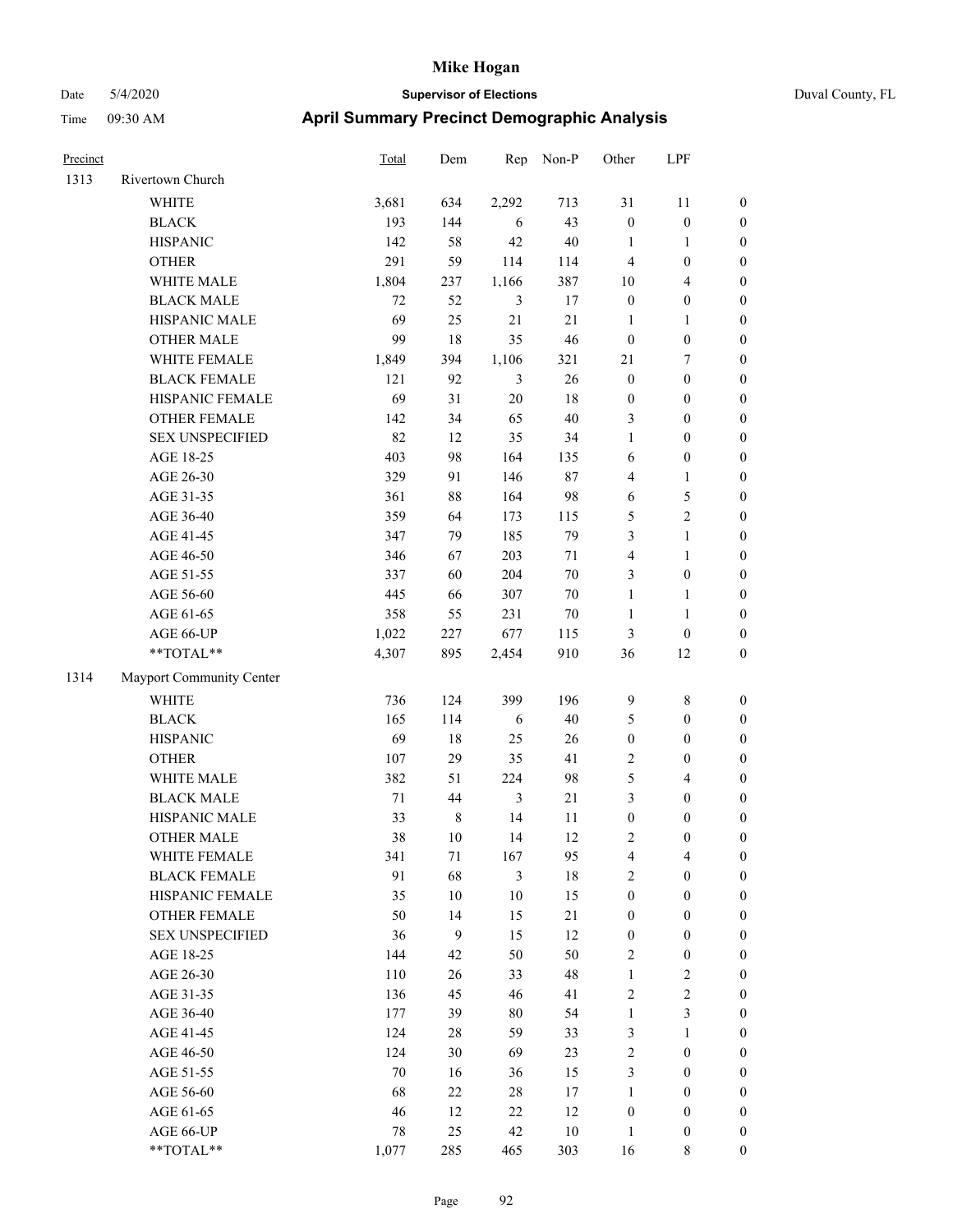| Precinct |                            | Total | Dem    | Rep    | Non-P       | Other            | LPF                     |                  |
|----------|----------------------------|-------|--------|--------|-------------|------------------|-------------------------|------------------|
| 1315     | USO Center of Jacksonville |       |        |        |             |                  |                         |                  |
|          | WHITE                      | 4,228 | 1,044  | 1,928  | 1,189       | 47               | 20                      | $\boldsymbol{0}$ |
|          | <b>BLACK</b>               | 775   | 545    | 54     | 163         | 10               | 3                       | $\boldsymbol{0}$ |
|          | <b>HISPANIC</b>            | 412   | 146    | 101    | 159         | $\mathfrak{S}$   | $\mathbf{1}$            | $\boldsymbol{0}$ |
|          | <b>OTHER</b>               | 513   | 142    | 149    | 216         | $\overline{4}$   | $\overline{c}$          | $\boldsymbol{0}$ |
|          | WHITE MALE                 | 2,014 | 398    | 996    | 578         | 28               | 14                      | $\boldsymbol{0}$ |
|          | <b>BLACK MALE</b>          | 348   | 220    | 33     | 89          | $\overline{4}$   | 2                       | $\boldsymbol{0}$ |
|          | HISPANIC MALE              | 194   | 54     | 55     | $8\sqrt{1}$ | $\overline{4}$   | $\boldsymbol{0}$        | $\boldsymbol{0}$ |
|          | <b>OTHER MALE</b>          | 190   | 49     | 68     | $71\,$      | 1                | 1                       | $\boldsymbol{0}$ |
|          | WHITE FEMALE               | 2,174 | 634    | 920    | 595         | 19               | 6                       | $\boldsymbol{0}$ |
|          | <b>BLACK FEMALE</b>        | 409   | 310    | 21     | $72\,$      | 6                | $\boldsymbol{0}$        | $\boldsymbol{0}$ |
|          | HISPANIC FEMALE            | 206   | 86     | 44     | 74          | $\mathbf{1}$     | 1                       | $\boldsymbol{0}$ |
|          | <b>OTHER FEMALE</b>        | 235   | 68     | 66     | 97          | $\mathfrak{Z}$   | 1                       | $\boldsymbol{0}$ |
|          | <b>SEX UNSPECIFIED</b>     | 158   | $58\,$ | 29     | $70\,$      | $\boldsymbol{0}$ | 1                       | $\boldsymbol{0}$ |
|          | AGE 18-25                  | 670   | 189    | 197    | 264         | 14               | 6                       | $\boldsymbol{0}$ |
|          | AGE 26-30                  | 699   | 207    | 207    | 263         | 15               | 7                       | $\boldsymbol{0}$ |
|          | AGE 31-35                  | 609   | 205    | 177    | 214         | 9                | 4                       | $\boldsymbol{0}$ |
|          | AGE 36-40                  | 605   | 204    | 185    | 208         | $\mathfrak{S}$   | 3                       | $\boldsymbol{0}$ |
|          | AGE 41-45                  | 433   | 117    | 168    | 146         | $\mathbf{1}$     | 1                       | $\boldsymbol{0}$ |
|          | AGE 46-50                  | 538   | 181    | 188    | 160         | 7                | 2                       | $\boldsymbol{0}$ |
|          | AGE 51-55                  | 460   | 137    | 212    | 109         | $\overline{2}$   | $\boldsymbol{0}$        | $\boldsymbol{0}$ |
|          | AGE 56-60                  | 506   | 152    | 230    | 118         | $\overline{4}$   | $\overline{\mathbf{c}}$ | $\boldsymbol{0}$ |
|          | AGE 61-65                  | 451   | 158    | 209    | 78          | 5                | 1                       | $\boldsymbol{0}$ |
|          | AGE 66-UP                  | 957   | 327    | 459    | 167         | $\overline{4}$   | $\boldsymbol{0}$        | $\boldsymbol{0}$ |
|          | $**\text{TOTAL}**$         | 5,928 | 1,877  | 2,232  | 1,727       | 66               | 26                      | $\boldsymbol{0}$ |
| 1401     | Church at Argyle           |       |        |        |             |                  |                         |                  |
|          | <b>WHITE</b>               | 1,544 | 343    | 814    | 355         | 24               | $\,$ 8 $\,$             | $\boldsymbol{0}$ |
|          | <b>BLACK</b>               | 816   | 618    | 42     | 148         | $\,$ 8 $\,$      | $\boldsymbol{0}$        | $\boldsymbol{0}$ |
|          | <b>HISPANIC</b>            | 257   | 118    | 45     | $87\,$      | $\sqrt{5}$       | $\overline{\mathbf{c}}$ | $\boldsymbol{0}$ |
|          | <b>OTHER</b>               | 289   | 95     | 82     | 109         | $\sqrt{2}$       | $\mathbf{1}$            | $\boldsymbol{0}$ |
|          | WHITE MALE                 | 703   | 123    | 385    | 181         | 9                | 5                       | $\boldsymbol{0}$ |
|          | <b>BLACK MALE</b>          | 316   | 216    | 24     | $70\,$      | 6                | $\boldsymbol{0}$        | $\boldsymbol{0}$ |
|          | HISPANIC MALE              | 114   | 52     | $20\,$ | 38          | 3                | 1                       | $\boldsymbol{0}$ |
|          | <b>OTHER MALE</b>          | 108   | 23     | 41     | 41          | $\overline{2}$   | 1                       | $\boldsymbol{0}$ |
|          | WHITE FEMALE               | 829   | 219    | 423    | 171         | 15               | $\mathbf{1}$            | $\boldsymbol{0}$ |
|          | <b>BLACK FEMALE</b>        | 488   | 393    | 17     | 76          | $\sqrt{2}$       | $\boldsymbol{0}$        | $\boldsymbol{0}$ |
|          | HISPANIC FEMALE            | 138   | 63     | 25     | 48          | $\sqrt{2}$       | $\boldsymbol{0}$        | $\boldsymbol{0}$ |
|          | OTHER FEMALE               | 151   | 65     | 38     | 48          | $\boldsymbol{0}$ | $\boldsymbol{0}$        | $\boldsymbol{0}$ |
|          | <b>SEX UNSPECIFIED</b>     | 59    | $20\,$ | $10\,$ | $26\,$      | $\boldsymbol{0}$ | 3                       | $\boldsymbol{0}$ |
|          | AGE 18-25                  | 296   | 107    | 75     | 106         | $\,8\,$          | $\boldsymbol{0}$        | $\boldsymbol{0}$ |
|          | AGE 26-30                  | 324   | 145    | 69     | 103         | $\mathfrak{S}$   | $\sqrt{2}$              | $\boldsymbol{0}$ |
|          | AGE 31-35                  | 327   | 151    | 84     | 84          | 5                | 3                       | $\boldsymbol{0}$ |
|          | AGE 36-40                  | 291   | 115    | 75     | 89          | 7                | 5                       | $\boldsymbol{0}$ |
|          | AGE 41-45                  | 230   | 89     | 64     | 70          | 6                | 1                       | $\boldsymbol{0}$ |
|          | AGE 46-50                  | 229   | 92     | 86     | 51          | $\boldsymbol{0}$ | $\boldsymbol{0}$        | $\boldsymbol{0}$ |
|          | AGE 51-55                  | 233   | 92     | 96     | 45          | $\boldsymbol{0}$ | $\boldsymbol{0}$        | $\boldsymbol{0}$ |
|          | AGE 56-60                  | 247   | 101    | 100    | 44          | $\sqrt{2}$       | $\boldsymbol{0}$        | $\boldsymbol{0}$ |
|          | AGE 61-65                  | 242   | 79     | 119    | 41          | $\mathfrak{Z}$   | $\boldsymbol{0}$        | $\boldsymbol{0}$ |
|          | AGE 66-UP                  | 487   | 203    | 215    | 66          | $\mathfrak{Z}$   | $\boldsymbol{0}$        | $\mathbf{0}$     |
|          | **TOTAL**                  | 2,906 | 1,174  | 983    | 699         | 39               | $11\,$                  | $\boldsymbol{0}$ |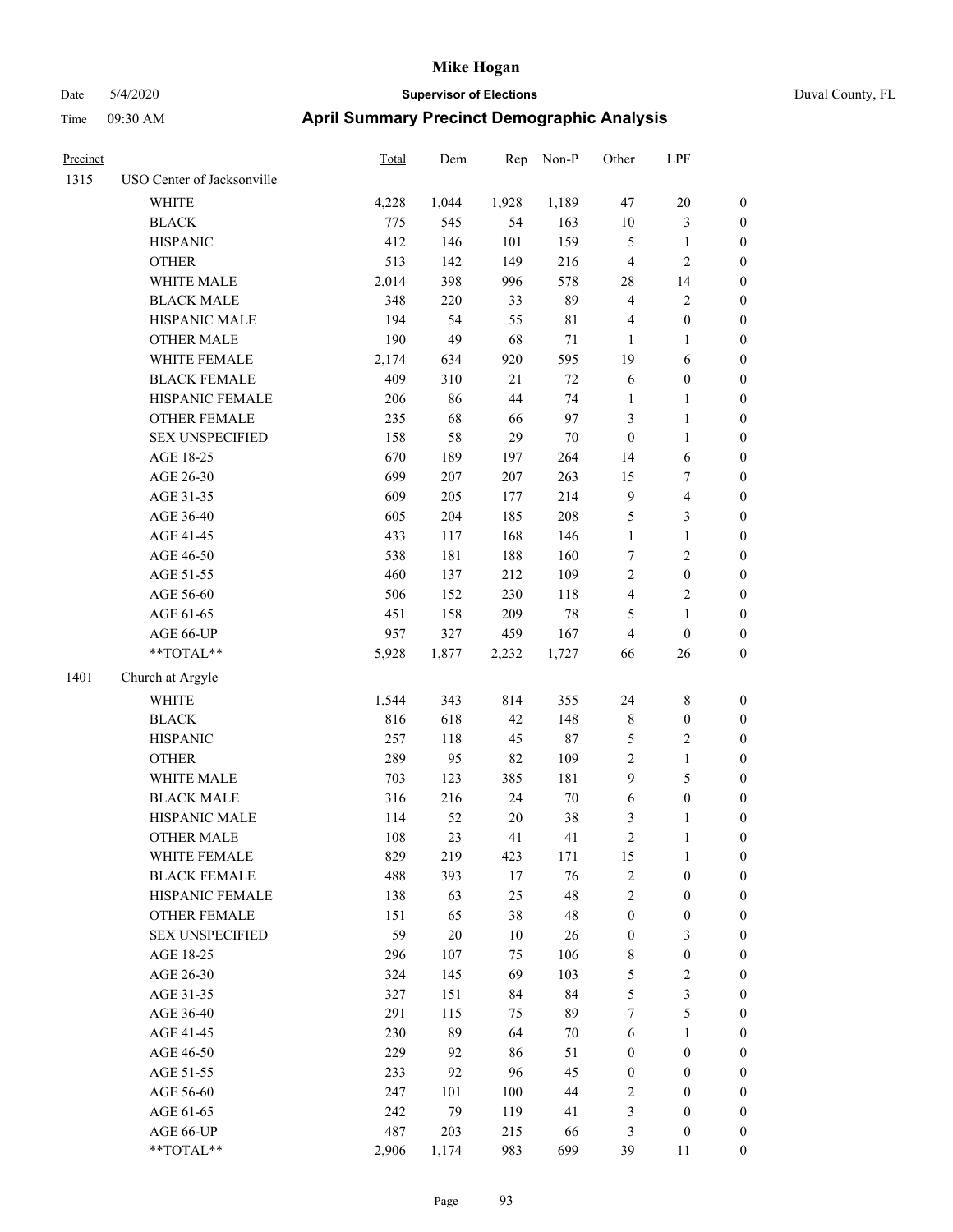| Precinct |                              | <b>Total</b> | Dem         | Rep    | Non-P       | Other            | LPF              |                  |
|----------|------------------------------|--------------|-------------|--------|-------------|------------------|------------------|------------------|
| 1402     | Kirkwood Presbyterian Church |              |             |        |             |                  |                  |                  |
|          | WHITE                        | 1,526        | 280         | 930    | 292         | 17               | 7                | $\boldsymbol{0}$ |
|          | <b>BLACK</b>                 | 769          | 585         | 54     | 125         | 5                | $\boldsymbol{0}$ | $\boldsymbol{0}$ |
|          | <b>HISPANIC</b>              | 247          | 86          | 79     | $80\,$      | $\mathbf{1}$     | 1                | $\boldsymbol{0}$ |
|          | <b>OTHER</b>                 | 381          | 94          | 148    | 133         | 6                | $\boldsymbol{0}$ | $\boldsymbol{0}$ |
|          | WHITE MALE                   | 729          | 108         | 462    | 146         | $\,$ 8 $\,$      | 5                | $\boldsymbol{0}$ |
|          | <b>BLACK MALE</b>            | 333          | 240         | 26     | 65          | $\sqrt{2}$       | $\boldsymbol{0}$ | $\boldsymbol{0}$ |
|          | HISPANIC MALE                | 123          | 38          | 48     | 35          | $\mathbf{1}$     | 1                | $\boldsymbol{0}$ |
|          | <b>OTHER MALE</b>            | 155          | 39          | 63     | 50          | 3                | $\boldsymbol{0}$ | $\boldsymbol{0}$ |
|          | WHITE FEMALE                 | 782          | 171         | 458    | 142         | 9                | 2                | $\boldsymbol{0}$ |
|          | <b>BLACK FEMALE</b>          | 423          | 334         | $28\,$ | 58          | 3                | $\boldsymbol{0}$ | $\boldsymbol{0}$ |
|          | HISPANIC FEMALE              | 124          | 48          | 31     | 45          | $\boldsymbol{0}$ | $\boldsymbol{0}$ | $\boldsymbol{0}$ |
|          | <b>OTHER FEMALE</b>          | 187          | 48          | 77     | 59          | 3                | $\boldsymbol{0}$ | $\boldsymbol{0}$ |
|          | <b>SEX UNSPECIFIED</b>       | 67           | 19          | 18     | $30\,$      | $\boldsymbol{0}$ | $\boldsymbol{0}$ | $\boldsymbol{0}$ |
|          | AGE 18-25                    | 265          | 79          | 76     | 105         | $\mathfrak{S}$   | $\boldsymbol{0}$ | $\boldsymbol{0}$ |
|          | AGE 26-30                    | 264          | 92          | 90     | 78          | $\sqrt{2}$       | 2                | $\boldsymbol{0}$ |
|          | AGE 31-35                    | 251          | 91          | 84     | 73          | $\overline{2}$   | 1                | $\boldsymbol{0}$ |
|          | AGE 36-40                    | 222          | 96          | 61     | 56          | 6                | 3                | $\boldsymbol{0}$ |
|          | AGE 41-45                    | 250          | 100         | 81     | 63          | 5                | 1                | $\boldsymbol{0}$ |
|          | AGE 46-50                    | 241          | 83          | 112    | 44          | $\overline{2}$   | $\boldsymbol{0}$ | $\boldsymbol{0}$ |
|          | AGE 51-55                    | 281          | 102         | 124    | 55          | $\boldsymbol{0}$ | $\boldsymbol{0}$ | $\boldsymbol{0}$ |
|          | AGE 56-60                    | 315          | 113         | 152    | 48          | $\overline{2}$   | $\boldsymbol{0}$ | $\boldsymbol{0}$ |
|          | AGE 61-65                    | 263          | $8\sqrt{1}$ | 143    | 36          | 3                | $\boldsymbol{0}$ | $\boldsymbol{0}$ |
|          | AGE 66-UP                    | 571          | 208         | 288    | $72\,$      | $\sqrt{2}$       | 1                | $\boldsymbol{0}$ |
|          | **TOTAL**                    | 2,923        | 1,045       | 1,211  | 630         | 29               | 8                | $\boldsymbol{0}$ |
| 1403     | Argyle Branch Library        |              |             |        |             |                  |                  |                  |
|          | <b>WHITE</b>                 | 1,482        | 283         | 849    | 321         | 25               | 4                | $\boldsymbol{0}$ |
|          | <b>BLACK</b>                 | 750          | 588         | 29     | 127         | 6                | $\boldsymbol{0}$ | $\boldsymbol{0}$ |
|          | <b>HISPANIC</b>              | 296          | 114         | 78     | 102         | $\sqrt{2}$       | $\boldsymbol{0}$ | $\boldsymbol{0}$ |
|          | <b>OTHER</b>                 | 310          | 91          | 115    | 102         | $\overline{2}$   | $\boldsymbol{0}$ | $\boldsymbol{0}$ |
|          | WHITE MALE                   | 700          | 112         | 423    | 148         | 13               | 4                | $\boldsymbol{0}$ |
|          | <b>BLACK MALE</b>            | 321          | 237         | 16     | 64          | $\overline{4}$   | $\boldsymbol{0}$ | $\boldsymbol{0}$ |
|          | HISPANIC MALE                | 141          | 50          | 39     | 51          | $\mathbf{1}$     | $\boldsymbol{0}$ | $\boldsymbol{0}$ |
|          | <b>OTHER MALE</b>            | 122          | 29          | 50     | 42          | 1                | 0                | $\boldsymbol{0}$ |
|          | WHITE FEMALE                 | 768          | 169         | 418    | 170         | 11               | $\boldsymbol{0}$ | $\boldsymbol{0}$ |
|          | <b>BLACK FEMALE</b>          | 413          | 341         | 12     | 58          | $\sqrt{2}$       | $\boldsymbol{0}$ | $\boldsymbol{0}$ |
|          | HISPANIC FEMALE              | 148          | 61          | 37     | 49          | $\mathbf{1}$     | $\boldsymbol{0}$ | $\boldsymbol{0}$ |
|          | OTHER FEMALE                 | 155          | 48          | 62     | 44          | $\mathbf{1}$     | $\boldsymbol{0}$ | $\boldsymbol{0}$ |
|          | <b>SEX UNSPECIFIED</b>       | 70           | 29          | 14     | 26          | $\mathbf{1}$     | $\boldsymbol{0}$ | $\boldsymbol{0}$ |
|          | AGE 18-25                    | 306          | 125         | 71     | 103         | 7                | $\boldsymbol{0}$ | $\boldsymbol{0}$ |
|          | AGE 26-30                    | 288          | 96          | 102    | 87          | $\mathfrak{Z}$   | $\boldsymbol{0}$ | $\boldsymbol{0}$ |
|          | AGE 31-35                    | 283          | 93          | 106    | $8\sqrt{1}$ | 3                | $\boldsymbol{0}$ | $\boldsymbol{0}$ |
|          | AGE 36-40                    | 299          | 122         | 77     | 94          | $\overline{4}$   | $\mathbf{2}$     | $\boldsymbol{0}$ |
|          | AGE 41-45                    | 263          | 99          | 85     | 75          | $\overline{4}$   | $\boldsymbol{0}$ | $\boldsymbol{0}$ |
|          | AGE 46-50                    | 247          | 100         | 98     | 44          | $\overline{4}$   | 1                | $\boldsymbol{0}$ |
|          | AGE 51-55                    | 226          | $87\,$      | 89     | 48          | $\sqrt{2}$       | $\boldsymbol{0}$ | $\boldsymbol{0}$ |
|          | AGE 56-60                    | 261          | 96          | 134    | 29          | $\mathbf{1}$     | $\mathbf{1}$     | $\boldsymbol{0}$ |
|          | AGE 61-65                    | 234          | 100         | 96     | 34          | $\overline{4}$   | $\boldsymbol{0}$ | $\boldsymbol{0}$ |
|          | AGE 66-UP                    | 431          | 158         | 213    | 57          | 3                | $\boldsymbol{0}$ | $\boldsymbol{0}$ |
|          | $**TOTAL**$                  | 2,838        | 1,076       | 1,071  | 652         | 35               | 4                | $\boldsymbol{0}$ |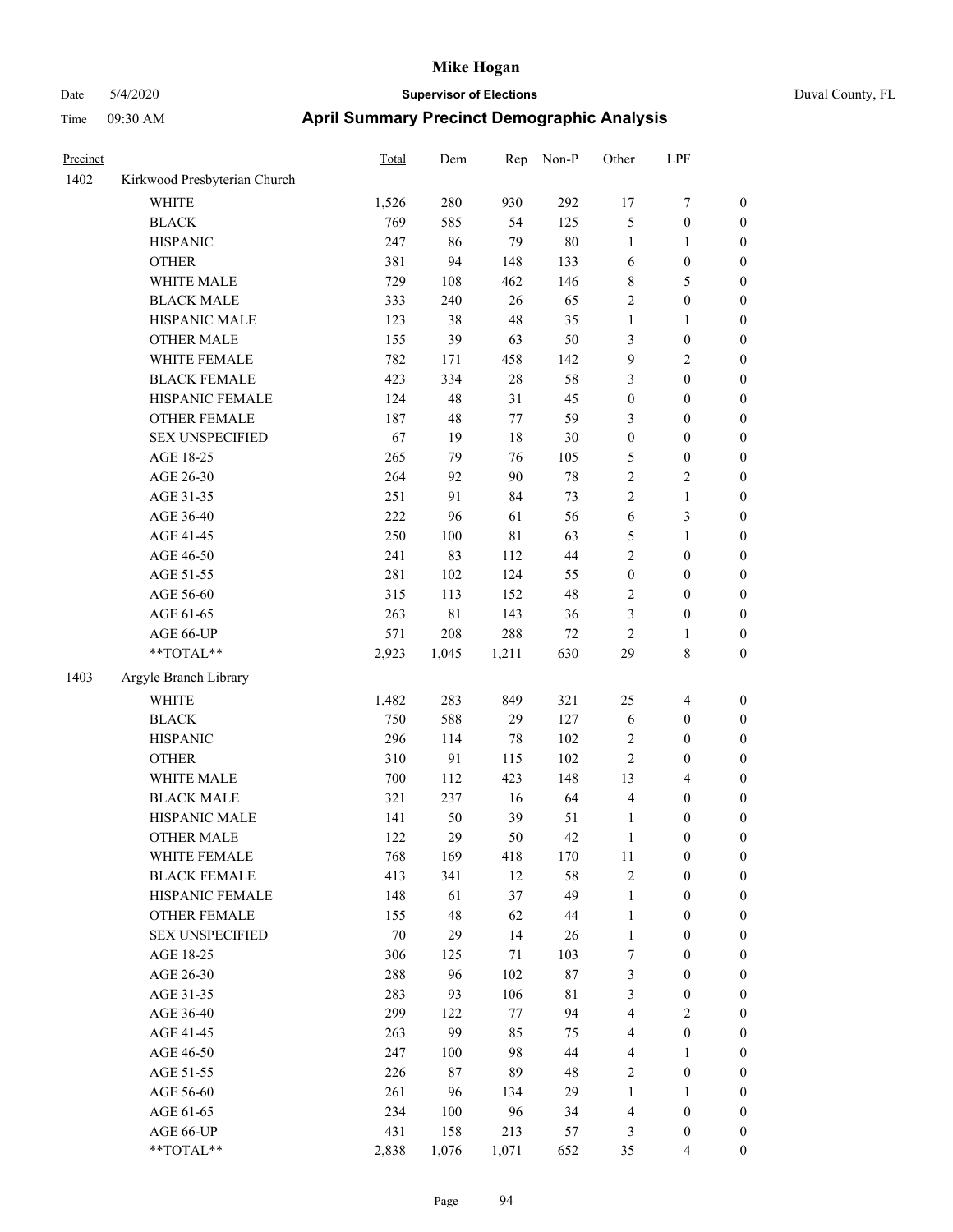| Precinct |                            | Total | Dem    | Rep            | Non-P          | Other                   | LPF              |                  |
|----------|----------------------------|-------|--------|----------------|----------------|-------------------------|------------------|------------------|
| 1404     | Grace Church of Avondale   |       |        |                |                |                         |                  |                  |
|          | <b>WHITE</b>               | 3,947 | 1,630  | 1,576          | 675            | 38                      | 28               | $\boldsymbol{0}$ |
|          | <b>BLACK</b>               | 83    | 62     | 7              | 14             | $\boldsymbol{0}$        | $\boldsymbol{0}$ | $\boldsymbol{0}$ |
|          | <b>HISPANIC</b>            | 128   | 69     | 20             | 36             | $\overline{2}$          | 1                | $\boldsymbol{0}$ |
|          | <b>OTHER</b>               | 212   | 90     | 46             | 74             | $\mathbf{1}$            | 1                | $\boldsymbol{0}$ |
|          | WHITE MALE                 | 1,833 | 671    | 770            | 358            | 16                      | 18               | $\boldsymbol{0}$ |
|          | <b>BLACK MALE</b>          | 41    | 29     | 3              | 9              | $\boldsymbol{0}$        | $\boldsymbol{0}$ | $\boldsymbol{0}$ |
|          | HISPANIC MALE              | 58    | 31     | 11             | 14             | $\mathbf{1}$            | $\mathbf{1}$     | $\boldsymbol{0}$ |
|          | <b>OTHER MALE</b>          | 89    | 42     | 18             | 29             | $\boldsymbol{0}$        | $\boldsymbol{0}$ | $\boldsymbol{0}$ |
|          | WHITE FEMALE               | 2,088 | 950    | 799            | 307            | 22                      | 10               | $\boldsymbol{0}$ |
|          | <b>BLACK FEMALE</b>        | 41    | 33     | $\overline{4}$ | $\overline{4}$ | $\boldsymbol{0}$        | $\boldsymbol{0}$ | $\boldsymbol{0}$ |
|          | HISPANIC FEMALE            | 68    | 37     | 9              | 21             | $\mathbf{1}$            | $\boldsymbol{0}$ | $\boldsymbol{0}$ |
|          | OTHER FEMALE               | 84    | 37     | 20             | 26             | $\mathbf{1}$            | $\boldsymbol{0}$ | $\boldsymbol{0}$ |
|          | <b>SEX UNSPECIFIED</b>     | 68    | $21\,$ | 15             | 31             | $\boldsymbol{0}$        | 1                | $\boldsymbol{0}$ |
|          | AGE 18-25                  | 322   | 138    | 100            | 77             | 5                       | 2                | $\boldsymbol{0}$ |
|          | AGE 26-30                  | 466   | 191    | 160            | 104            | 7                       | 4                | $\boldsymbol{0}$ |
|          | AGE 31-35                  | 518   | 217    | 169            | 122            | $\,$ 8 $\,$             | 2                | $\boldsymbol{0}$ |
|          | AGE 36-40                  | 495   | 222    | 136            | 125            | $\overline{4}$          | 8                | $\boldsymbol{0}$ |
|          | AGE 41-45                  | 347   | 147    | 113            | 78             | $\mathfrak{Z}$          | 6                | $\boldsymbol{0}$ |
|          | AGE 46-50                  | 363   | 139    | 144            | 77             | $\mathbf{1}$            | 2                | $\boldsymbol{0}$ |
|          | AGE 51-55                  | 366   | 139    | 157            | 66             | $\overline{4}$          | $\boldsymbol{0}$ | $\boldsymbol{0}$ |
|          | AGE 56-60                  | 370   | 148    | 168            | 47             | 5                       | 2                | $\boldsymbol{0}$ |
|          | AGE 61-65                  | 327   | 157    | 131            | 35             | 1                       | 3                | $\boldsymbol{0}$ |
|          | AGE 66-UP                  | 796   | 353    | 371            | 68             | $\mathfrak{Z}$          | 1                | $\boldsymbol{0}$ |
|          | **TOTAL**                  | 4,370 | 1,851  | 1,649          | 799            | 41                      | 30               | $\boldsymbol{0}$ |
| 1405     | Murray Hill Baptist Church |       |        |                |                |                         |                  |                  |
|          | <b>WHITE</b>               | 1,840 | 781    | 678            | 353            | 16                      | 12               | $\boldsymbol{0}$ |
|          | <b>BLACK</b>               | 194   | 154    | $\overline{7}$ | 33             | $\boldsymbol{0}$        | $\boldsymbol{0}$ | $\boldsymbol{0}$ |
|          | <b>HISPANIC</b>            | 110   | 63     | 24             | 22             | $\boldsymbol{0}$        | 1                | $\boldsymbol{0}$ |
|          | <b>OTHER</b>               | 126   | 51     | 28             | 43             | $\overline{2}$          | 2                | $\boldsymbol{0}$ |
|          | WHITE MALE                 | 838   | 325    | 319            | 180            | 7                       | 7                | $\boldsymbol{0}$ |
|          | <b>BLACK MALE</b>          | 79    | 58     | $\mathfrak{Z}$ | $18\,$         | $\boldsymbol{0}$        | $\boldsymbol{0}$ | $\boldsymbol{0}$ |
|          | HISPANIC MALE              | 49    | 25     | 13             | 11             | $\boldsymbol{0}$        | $\boldsymbol{0}$ | $\boldsymbol{0}$ |
|          | <b>OTHER MALE</b>          | 58    | 21     | 12             | 23             | 1                       | 1                | $\boldsymbol{0}$ |
|          | WHITE FEMALE               | 984   | 451    | 351            | 169            | 9                       | 4                | $\boldsymbol{0}$ |
|          | <b>BLACK FEMALE</b>        | 112   | 93     | $\overline{4}$ | 15             | $\boldsymbol{0}$        | $\boldsymbol{0}$ | $\boldsymbol{0}$ |
|          | HISPANIC FEMALE            | 54    | 34     | $10\,$         | 9              | $\boldsymbol{0}$        | $\mathbf{1}$     | $\boldsymbol{0}$ |
|          | <b>OTHER FEMALE</b>        | 42    | 23     | 11             | $\overline{7}$ | $\mathbf{1}$            | $\boldsymbol{0}$ | $\boldsymbol{0}$ |
|          | <b>SEX UNSPECIFIED</b>     | 54    | 19     | 14             | 19             | $\boldsymbol{0}$        | 2                | $\boldsymbol{0}$ |
|          | AGE 18-25                  | 149   | 58     | 30             | 55             | 5                       | 1                | $\boldsymbol{0}$ |
|          | AGE 26-30                  | 271   | 136    | 63             | 66             | $\sqrt{2}$              | 4                | $\boldsymbol{0}$ |
|          | AGE 31-35                  | 305   | 162    | $72\,$         | 63             | $\overline{\mathbf{4}}$ | 4                | $\boldsymbol{0}$ |
|          | AGE 36-40                  | 239   | 123    | 63             | 52             | 1                       | $\boldsymbol{0}$ | $\boldsymbol{0}$ |
|          | AGE 41-45                  | 179   | 92     | 39             | 45             | $\sqrt{2}$              | $\mathbf{1}$     | $\boldsymbol{0}$ |
|          | AGE 46-50                  | 152   | 55     | 57             | 36             | $\mathbf{1}$            | 3                | $\boldsymbol{0}$ |
|          | AGE 51-55                  | 153   | 59     | 62             | 31             | $\boldsymbol{0}$        | 1                | $\boldsymbol{0}$ |
|          | AGE 56-60                  | 150   | 64     | 61             | 25             | $\boldsymbol{0}$        | $\boldsymbol{0}$ | $\boldsymbol{0}$ |
|          | AGE 61-65                  | 166   | 67     | 74             | 24             | 1                       | $\boldsymbol{0}$ | $\boldsymbol{0}$ |
|          | AGE 66-UP                  | 506   | 233    | 216            | 54             | $\overline{c}$          | 1                | $\mathbf{0}$     |
|          | **TOTAL**                  | 2,270 | 1,049  | 737            | 451            | 18                      | 15               | $\mathbf{0}$     |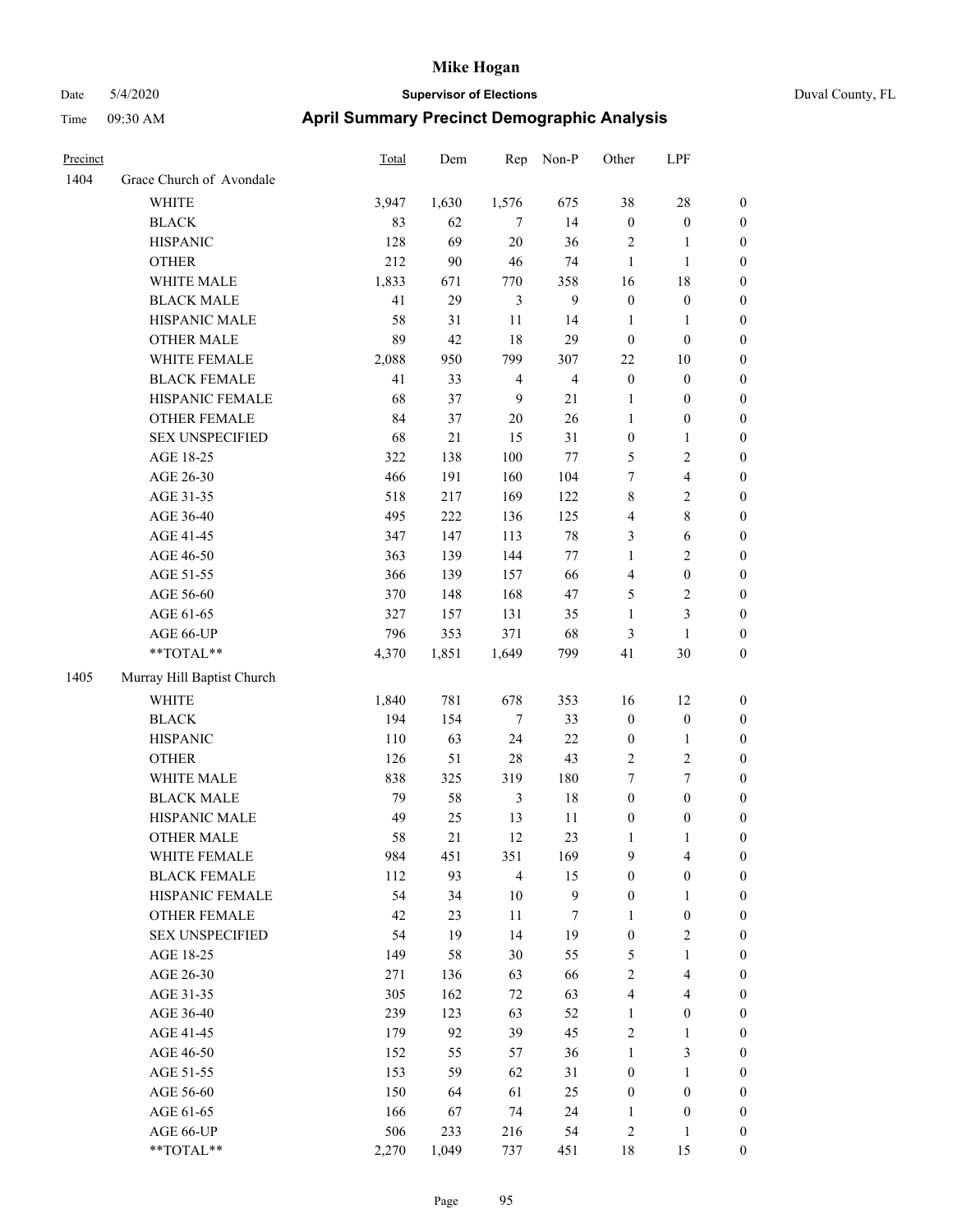| Duval County, FL |  |
|------------------|--|
|                  |  |

| Precinct |                                     | Total       | Dem     | Rep            | Non-P          | Other            | LPF              |                  |
|----------|-------------------------------------|-------------|---------|----------------|----------------|------------------|------------------|------------------|
| 1406     | Hillcrest Baptist                   |             |         |                |                |                  |                  |                  |
|          | <b>WHITE</b>                        | 1,065       | 215     | 615            | 222            | 6                | 7                | $\boldsymbol{0}$ |
|          | <b>BLACK</b>                        | 363         | 289     | 16             | 53             | 3                | $\sqrt{2}$       | $\boldsymbol{0}$ |
|          | <b>HISPANIC</b>                     | 132         | 58      | 33             | 39             | $\mathbf{1}$     | $\mathbf{1}$     | $\boldsymbol{0}$ |
|          | <b>OTHER</b>                        | 164         | 32      | 53             | 73             | 4                | $\sqrt{2}$       | $\boldsymbol{0}$ |
|          | WHITE MALE                          | 483         | 81      | 298            | 100            | 3                | $\mathbf{1}$     | $\boldsymbol{0}$ |
|          | <b>BLACK MALE</b>                   | 155         | 116     | $10\,$         | 25             | $\overline{2}$   | $\sqrt{2}$       | $\boldsymbol{0}$ |
|          | HISPANIC MALE                       | 50          | 18      | 16             | 15             | $\boldsymbol{0}$ | $\mathbf{1}$     | 0                |
|          | <b>OTHER MALE</b>                   | 69          | 13      | 26             | 27             | $\overline{c}$   | $\mathbf{1}$     | 0                |
|          | WHITE FEMALE                        | 571         | 131     | 311            | 122            | $\mathfrak{Z}$   | $\overline{4}$   | 0                |
|          | <b>BLACK FEMALE</b>                 | 205         | 172     | $\sqrt{6}$     | 26             | $\mathbf{1}$     | $\boldsymbol{0}$ | $\boldsymbol{0}$ |
|          | HISPANIC FEMALE                     | 78          | 36      | $17\,$         | 24             | $\mathbf{1}$     | $\boldsymbol{0}$ | $\boldsymbol{0}$ |
|          | OTHER FEMALE                        | 79          | 17      | 24             | 35             | $\overline{c}$   | $\mathbf{1}$     | $\boldsymbol{0}$ |
|          | <b>SEX UNSPECIFIED</b>              | 34          | $10\,$  | 9              | 13             | $\boldsymbol{0}$ | $\sqrt{2}$       | $\boldsymbol{0}$ |
|          | AGE 18-25                           | 147         | 52      | $44\,$         | 49             | $\mathbf{1}$     | $\mathbf{1}$     | $\boldsymbol{0}$ |
|          | AGE 26-30                           | 149         | 45      | 53             | 45             | $\mathbf{1}$     | $\sqrt{5}$       | $\boldsymbol{0}$ |
|          | AGE 31-35                           | 168         | 63      | 54             | 46             | 3                | $\sqrt{2}$       | $\boldsymbol{0}$ |
|          | AGE 36-40                           | 155         | 54      | 47             | 50             | $\sqrt{2}$       | $\sqrt{2}$       | $\boldsymbol{0}$ |
|          | AGE 41-45                           | 117         | 41      | 39             | 35             | $\sqrt{2}$       | $\boldsymbol{0}$ | 0                |
|          | AGE 46-50                           | 135         | 42      | 62             | $28\,$         | 3                | $\boldsymbol{0}$ | 0                |
|          | AGE 51-55                           | 170         | 56      | 81             | 33             | $\boldsymbol{0}$ | $\boldsymbol{0}$ | $\boldsymbol{0}$ |
|          | AGE 56-60                           | 174         | 60      | $8\sqrt{1}$    | $30\,$         | 1                | $\sqrt{2}$       | $\boldsymbol{0}$ |
|          | AGE 61-65                           | 172         | 65      | 84             | 23             | $\boldsymbol{0}$ | $\boldsymbol{0}$ | $\boldsymbol{0}$ |
|          | AGE 66-UP                           | 337         | 116     | 172            | 48             | $\mathbf{1}$     | $\boldsymbol{0}$ | $\boldsymbol{0}$ |
|          | **TOTAL**                           | 1,724       | 594     | 717            | 387            | 14               | 12               | $\boldsymbol{0}$ |
| 1407     | Jacksonville Association of Fire Fi |             |         |                |                |                  |                  |                  |
|          | WHITE                               | 1,106       | 521     | 285            | 264            | 23               | 13               | $\boldsymbol{0}$ |
|          | <b>BLACK</b>                        | 244         | 189     | 11             | 42             | $\overline{2}$   | $\boldsymbol{0}$ | $\boldsymbol{0}$ |
|          | <b>HISPANIC</b>                     | 56          | 35      | $10\,$         | 11             | $\boldsymbol{0}$ | $\boldsymbol{0}$ | $\boldsymbol{0}$ |
|          | <b>OTHER</b>                        | 135         | 59      | 18             | 56             | $\overline{2}$   | $\boldsymbol{0}$ | $\boldsymbol{0}$ |
|          | WHITE MALE                          | 558         | 228     | 153            | 155            | 15               | 7                | 0                |
|          | <b>BLACK MALE</b>                   | 106         | 75      | $\overline{4}$ | 27             | $\boldsymbol{0}$ | $\boldsymbol{0}$ | 0                |
|          | HISPANIC MALE                       | 17          | $10\,$  | 3              | $\overline{4}$ | $\boldsymbol{0}$ | $\boldsymbol{0}$ | 0                |
|          | <b>OTHER MALE</b>                   | 60          | 27      | $10\,$         | 22             | $\mathbf{1}$     | $\boldsymbol{0}$ | $\boldsymbol{0}$ |
|          | WHITE FEMALE                        | 532         | 285     | 130            | 103            | $\,8\,$          | 6                | $\boldsymbol{0}$ |
|          | <b>BLACK FEMALE</b>                 | 136         | 114     | $\sqrt{6}$     | 14             | $\sqrt{2}$       | $\boldsymbol{0}$ | $\overline{0}$   |
|          | HISPANIC FEMALE                     | 38          | 24      | 7              | 7              | $\boldsymbol{0}$ | $\boldsymbol{0}$ | $\overline{0}$   |
|          | <b>OTHER FEMALE</b>                 | 48          | 21      | $\sqrt{6}$     | $20\,$         | $\mathbf{1}$     | $\boldsymbol{0}$ | $\overline{0}$   |
|          | <b>SEX UNSPECIFIED</b>              | 46          | $20\,$  | $\mathfrak s$  | 21             | $\boldsymbol{0}$ | $\boldsymbol{0}$ | 0                |
|          | AGE 18-25                           | 149         | $88\,$  | $11\,$         | 45             | 3                | $\sqrt{2}$       | 0                |
|          | AGE 26-30                           | 276         | 137     | 66             | 65             | $\boldsymbol{7}$ | $\mathbf{1}$     | 0                |
|          | AGE 31-35                           | 264         | 140     | 45             | $72\,$         | $\sqrt{5}$       | $\sqrt{2}$       | 0                |
|          | AGE 36-40                           | 179         | 73      | 27             | 73             | $\mathfrak{Z}$   | $\mathfrak{Z}$   | $\overline{0}$   |
|          | AGE 41-45                           | 122         | 57      | 26             | 33             | 3                | $\mathfrak{Z}$   | $\boldsymbol{0}$ |
|          | AGE 46-50                           | 125         | 68      | 35             | $20\,$         | $\mathbf{1}$     | $\mathbf{1}$     | $\boldsymbol{0}$ |
|          | AGE 51-55                           | $87\,$      | 47      | 21             | 17             | $\mathbf{1}$     | $\mathbf{1}$     | $\boldsymbol{0}$ |
|          | AGE 56-60                           | 82          | 43      | $22\,$         | 17             | $\boldsymbol{0}$ | $\boldsymbol{0}$ | $\overline{0}$   |
|          | AGE 61-65                           | $8\sqrt{1}$ | 51      | 19             | 10             | $\mathbf{1}$     | $\boldsymbol{0}$ | $\overline{0}$   |
|          | AGE 66-UP                           | 176         | $100\,$ | 52             | 21             | $\mathfrak{Z}$   | $\boldsymbol{0}$ | $\overline{0}$   |
|          | **TOTAL**                           | 1,541       | 804     | 324            | 373            | $27\,$           | 13               | $\overline{0}$   |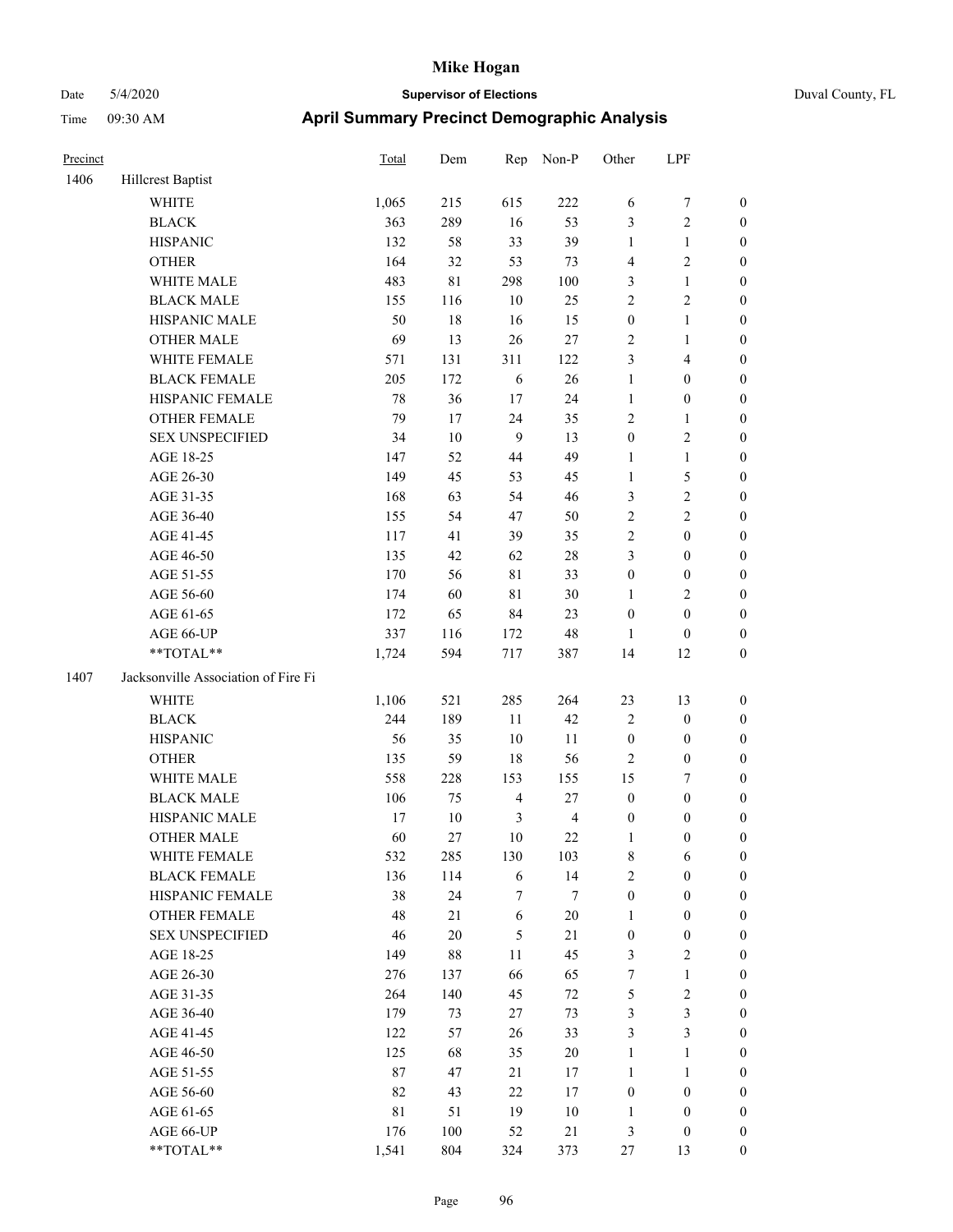| Precinct |                               | Total | Dem     | Rep   | Non-P | Other            | LPF                     |                  |
|----------|-------------------------------|-------|---------|-------|-------|------------------|-------------------------|------------------|
| 1408     | St. Johns Presbyterian Church |       |         |       |       |                  |                         |                  |
|          | <b>WHITE</b>                  | 3,000 | 933     | 1,486 | 534   | 30               | 17                      | $\boldsymbol{0}$ |
|          | <b>BLACK</b>                  | 194   | 135     | 19    | 39    | $\mathbf{1}$     | $\boldsymbol{0}$        | $\boldsymbol{0}$ |
|          | <b>HISPANIC</b>               | 111   | 52      | 25    | 33    | $\mathbf{1}$     | $\boldsymbol{0}$        | $\boldsymbol{0}$ |
|          | <b>OTHER</b>                  | 173   | 49      | 54    | 64    | 5                | 1                       | $\boldsymbol{0}$ |
|          | WHITE MALE                    | 1,408 | 372     | 738   | 271   | 14               | 13                      | $\boldsymbol{0}$ |
|          | <b>BLACK MALE</b>             | 87    | 54      | 10    | 22    | $\mathbf{1}$     | $\boldsymbol{0}$        | $\boldsymbol{0}$ |
|          | HISPANIC MALE                 | 54    | 27      | 13    | 14    | $\boldsymbol{0}$ | $\boldsymbol{0}$        | $\boldsymbol{0}$ |
|          | <b>OTHER MALE</b>             | 78    | 24      | 28    | 24    | 1                | 1                       | $\boldsymbol{0}$ |
|          | WHITE FEMALE                  | 1,557 | 552     | 730   | 255   | 16               | 4                       | $\boldsymbol{0}$ |
|          | <b>BLACK FEMALE</b>           | 105   | 79      | 9     | 17    | $\boldsymbol{0}$ | $\boldsymbol{0}$        | $\boldsymbol{0}$ |
|          | HISPANIC FEMALE               | 55    | 25      | 11    | 18    | $\mathbf{1}$     | $\boldsymbol{0}$        | $\boldsymbol{0}$ |
|          | <b>OTHER FEMALE</b>           | 62    | 17      | 21    | 21    | $\mathfrak{Z}$   | $\boldsymbol{0}$        | $\boldsymbol{0}$ |
|          | <b>SEX UNSPECIFIED</b>        | 72    | 19      | 24    | 28    | $\mathbf{1}$     | $\boldsymbol{0}$        | $\boldsymbol{0}$ |
|          | AGE 18-25                     | 257   | 83      | 85    | 83    | 5                | 1                       | $\boldsymbol{0}$ |
|          | AGE 26-30                     | 320   | 114     | 118   | 76    | 10               | 2                       | $\boldsymbol{0}$ |
|          | AGE 31-35                     | 371   | 126     | 129   | 106   | 6                | 4                       | $\boldsymbol{0}$ |
|          | AGE 36-40                     | 287   | 105     | 103   | 71    | 6                | 2                       | $\boldsymbol{0}$ |
|          | AGE 41-45                     | 269   | $88\,$  | 105   | 70    | $\mathfrak{Z}$   | 3                       | $\boldsymbol{0}$ |
|          | AGE 46-50                     | 249   | 71      | 127   | 48    | 1                | 2                       | $\boldsymbol{0}$ |
|          | AGE 51-55                     | 269   | 79      | 141   | 47    | $\mathbf{1}$     | 1                       | $\boldsymbol{0}$ |
|          | AGE 56-60                     | 302   | 104     | 154   | 43    | $\mathbf{1}$     | $\boldsymbol{0}$        | $\boldsymbol{0}$ |
|          | AGE 61-65                     | 357   | 113     | 194   | 47    | $\sqrt{2}$       | 1                       | $\boldsymbol{0}$ |
|          | AGE 66-UP                     | 797   | 286     | 428   | 79    | $\sqrt{2}$       | $\overline{c}$          | $\boldsymbol{0}$ |
|          | **TOTAL**                     | 3,478 | 1,169   | 1,584 | 670   | 37               | 18                      | $\boldsymbol{0}$ |
| 1409     | Super Target Shopping Center  |       |         |       |       |                  |                         |                  |
|          | <b>WHITE</b>                  | 3,180 | 705     | 1,737 | 684   | 43               | 11                      | $\boldsymbol{0}$ |
|          | <b>BLACK</b>                  | 1,275 | 946     | 55    | 265   | $\,$ 8 $\,$      | $\mathbf{1}$            | $\boldsymbol{0}$ |
|          | <b>HISPANIC</b>               | 413   | 173     | 82    | 151   | 6                | 1                       | $\boldsymbol{0}$ |
|          | <b>OTHER</b>                  | 464   | 118     | 130   | 208   | 7                | 1                       | $\boldsymbol{0}$ |
|          | WHITE MALE                    | 1,531 | 287     | 876   | 342   | 19               | 7                       | $\boldsymbol{0}$ |
|          | <b>BLACK MALE</b>             | 553   | 372     | 28    | 148   | $\mathfrak{S}$   | $\boldsymbol{0}$        | $\boldsymbol{0}$ |
|          | HISPANIC MALE                 | 203   | 68      | 49    | 83    | 3                | $\boldsymbol{0}$        | $\boldsymbol{0}$ |
|          | <b>OTHER MALE</b>             | 180   | 45      | 58    | 74    | 3                | $\boldsymbol{0}$        | $\boldsymbol{0}$ |
|          | WHITE FEMALE                  | 1,607 | 411     | 835   | 334   | 23               | $\overline{4}$          | $\boldsymbol{0}$ |
|          | <b>BLACK FEMALE</b>           | 700   | 560     | 25    | 111   | $\mathfrak z$    | 1                       | $\boldsymbol{0}$ |
|          | HISPANIC FEMALE               | 202   | $100\,$ | 31    | 67    | $\mathfrak z$    | $\mathbf{1}$            | $\boldsymbol{0}$ |
|          | <b>OTHER FEMALE</b>           | 216   | 58      | 61    | 93    | $\mathfrak{Z}$   | $\mathbf{1}$            | $\boldsymbol{0}$ |
|          | <b>SEX UNSPECIFIED</b>        | 140   | 41      | 41    | 56    | $\sqrt{2}$       | $\boldsymbol{0}$        | $\boldsymbol{0}$ |
|          | AGE 18-25                     | 638   | 214     | 147   | 258   | 17               | $\sqrt{2}$              | $\boldsymbol{0}$ |
|          | AGE 26-30                     | 518   | 180     | 152   | 180   | 6                | $\boldsymbol{0}$        | $\boldsymbol{0}$ |
|          | AGE 31-35                     | 485   | 178     | 134   | 161   | $\,$ 8 $\,$      | $\overline{\mathbf{4}}$ | $\boldsymbol{0}$ |
|          | AGE 36-40                     | 460   | 180     | 143   | 126   | $\,$ 8 $\,$      | 3                       | $\boldsymbol{0}$ |
|          | AGE 41-45                     | 403   | 146     | 146   | 108   | $\mathfrak{Z}$   | $\boldsymbol{0}$        | $\boldsymbol{0}$ |
|          | AGE 46-50                     | 425   | 147     | 161   | 111   | 6                | $\boldsymbol{0}$        | $\boldsymbol{0}$ |
|          | AGE 51-55                     | 426   | 164     | 161   | 95    | $\sqrt{5}$       | 1                       | $\boldsymbol{0}$ |
|          | AGE 56-60                     | 518   | 211     | 220   | 84    | $\mathbf{1}$     | 2                       | $\boldsymbol{0}$ |
|          | AGE 61-65                     | 470   | 167     | 233   | 65    | $\overline{4}$   | 1                       | $\boldsymbol{0}$ |
|          | AGE 66-UP                     | 989   | 355     | 507   | 120   | 6                | 1                       | $\boldsymbol{0}$ |
|          | **TOTAL**                     | 5,332 | 1,942   | 2,004 | 1,308 | 64               | 14                      | $\boldsymbol{0}$ |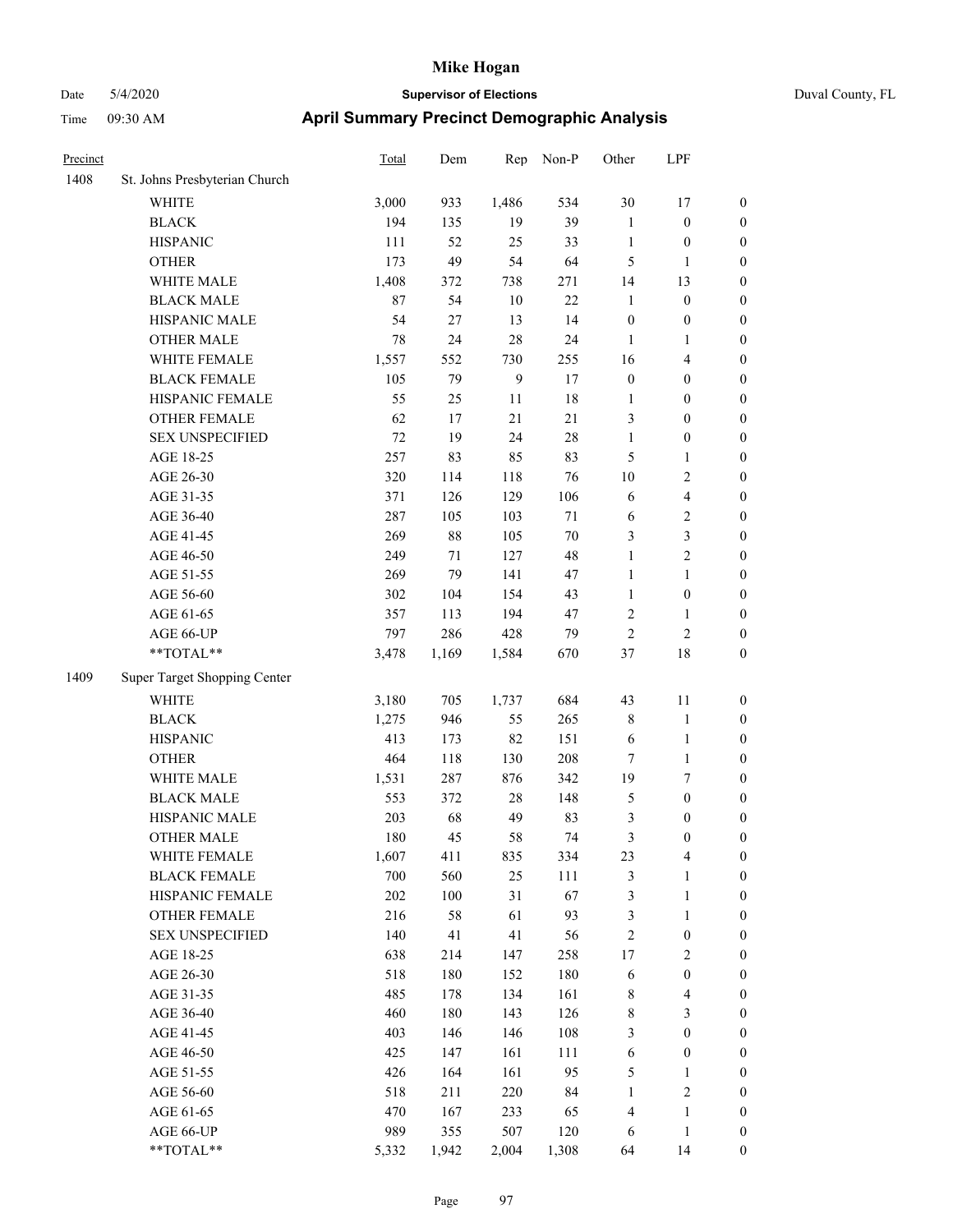|  | Duval 0 |  |
|--|---------|--|
|  |         |  |

| Precinct |                                | <b>Total</b> | Dem    | Rep            | Non-P        | Other            | LPF                     |                  |
|----------|--------------------------------|--------------|--------|----------------|--------------|------------------|-------------------------|------------------|
| 1410     | Fleet Reserve                  |              |        |                |              |                  |                         |                  |
|          | WHITE                          | 2,603        | 547    | 1,416          | 592          | 35               | 13                      | $\boldsymbol{0}$ |
|          | <b>BLACK</b>                   | 1,582        | 1,226  | 66             | 278          | $10\,$           | $\sqrt{2}$              | $\boldsymbol{0}$ |
|          | <b>HISPANIC</b>                | 398          | 167    | $72\,$         | 155          | $\overline{c}$   | $\sqrt{2}$              | 0                |
|          | <b>OTHER</b>                   | 495          | 163    | 121            | 207          | $\sqrt{2}$       | $\sqrt{2}$              | 0                |
|          | WHITE MALE                     | 1,165        | 181    | 679            | 282          | 15               | $\,$ 8 $\,$             | $\boldsymbol{0}$ |
|          | <b>BLACK MALE</b>              | 606          | 430    | 37             | 133          | 5                | $\mathbf{1}$            | $\boldsymbol{0}$ |
|          | HISPANIC MALE                  | 178          | 69     | 36             | 73           | $\boldsymbol{0}$ | $\boldsymbol{0}$        | $\boldsymbol{0}$ |
|          | OTHER MALE                     | 182          | 52     | 48             | $80\,$       | $\mathbf{1}$     | $\mathbf{1}$            | $\boldsymbol{0}$ |
|          | WHITE FEMALE                   | 1,406        | 356    | 724            | 301          | $20\,$           | $\mathfrak s$           | $\boldsymbol{0}$ |
|          | <b>BLACK FEMALE</b>            | 947          | 772    | 27             | 142          | 5                | $\mathbf{1}$            | $\boldsymbol{0}$ |
|          | HISPANIC FEMALE                | 211          | 96     | 31             | $80\,$       | $\sqrt{2}$       | $\sqrt{2}$              | 0                |
|          | OTHER FEMALE                   | 244          | 94     | 59             | 90           | $\boldsymbol{0}$ | $\mathbf{1}$            | 0                |
|          | <b>SEX UNSPECIFIED</b>         | 139          | 53     | 34             | 51           | $\mathbf{1}$     | $\boldsymbol{0}$        | 0                |
|          | AGE 18-25                      | 564          | 251    | 100            | 199          | 11               | 3                       | 0                |
|          | AGE 26-30                      | 529          | 228    | 122            | 172          | 3                | $\overline{\mathbf{4}}$ | $\boldsymbol{0}$ |
|          | AGE 31-35                      | 480          | 198    | 119            | 152          | 6                | $\mathfrak s$           | $\boldsymbol{0}$ |
|          | AGE 36-40                      | 465          | 203    | 103            | 153          | 3                | $\mathfrak{Z}$          | $\boldsymbol{0}$ |
|          | AGE 41-45                      | 392          | 160    | 125            | 101          | 5                | $\mathbf{1}$            | $\boldsymbol{0}$ |
|          | AGE 46-50                      | 412          | 165    | 159            | 84           | 4                | $\boldsymbol{0}$        | $\boldsymbol{0}$ |
|          | AGE 51-55                      | 463          | 178    | 171            | 108          | 6                | $\boldsymbol{0}$        | $\boldsymbol{0}$ |
|          | AGE 56-60                      | 457          | 193    | 181            | 79           | 3                | 1                       | 0                |
|          | AGE 61-65                      | 425          | 186    | 174            | 60           | 3                | $\sqrt{2}$              | 0                |
|          | AGE 66-UP                      | 891          | 341    | 421            | 124          | 5                | $\boldsymbol{0}$        | 0                |
|          | $**TOTAL**$                    | 5,078        | 2,103  | 1,675          | 1,232        | 49               | 19                      | $\boldsymbol{0}$ |
| 1411     | Ortega United Methodist Church |              |        |                |              |                  |                         |                  |
|          | <b>WHITE</b>                   | 5,078        | 1,012  | 3,422          | 594          | 33               | 17                      | $\boldsymbol{0}$ |
|          | <b>BLACK</b>                   | 132          | 99     | 5              | $27\,$       | $\mathbf{1}$     | $\boldsymbol{0}$        | $\boldsymbol{0}$ |
|          | <b>HISPANIC</b>                | 101          | 30     | 50             | 19           | 2                | $\boldsymbol{0}$        | $\boldsymbol{0}$ |
|          | <b>OTHER</b>                   | 198          | 50     | 77             | 64           | 6                | $\mathbf{1}$            | $\boldsymbol{0}$ |
|          | WHITE MALE                     | 2,375        | 391    | 1,647          | 314          | 16               | 7                       | $\boldsymbol{0}$ |
|          | <b>BLACK MALE</b>              | 60           | 38     | $\overline{4}$ | 17           | $\mathbf{1}$     | $\boldsymbol{0}$        | $\boldsymbol{0}$ |
|          | HISPANIC MALE                  | 49           | 17     | 22             | $\mathbf{9}$ | $\mathbf{1}$     | $\boldsymbol{0}$        | $\boldsymbol{0}$ |
|          | <b>OTHER MALE</b>              | 75           | 18     | 32             | 22           | 3                | $\boldsymbol{0}$        | $\boldsymbol{0}$ |
|          | WHITE FEMALE                   | 2,651        | 615    | 1,738          | 272          | 17               | $\mathbf{9}$            | 0                |
|          | <b>BLACK FEMALE</b>            | 69           | 59     | $\mathbf{1}$   | 9            | $\boldsymbol{0}$ | $\boldsymbol{0}$        | 0                |
|          | HISPANIC FEMALE                | 51           | 13     | 27             | $10\,$       | $\mathbf{1}$     | $\boldsymbol{0}$        | 0                |
|          | OTHER FEMALE                   | $8\sqrt{1}$  | 26     | 33             | $18\,$       | 3                | 1                       | 0                |
|          | <b>SEX UNSPECIFIED</b>         | 98           | 14     | 50             | 33           | $\boldsymbol{0}$ | $\mathbf{1}$            | $\boldsymbol{0}$ |
|          | AGE 18-25                      | 543          | 103    | 317            | 113          | 7                | $\mathfrak{Z}$          | 0                |
|          | AGE 26-30                      | 404          | 74     | 249            | 75           | 5                | $\mathbf{1}$            | 0                |
|          | AGE 31-35                      | 499          | 110    | 282            | 98           | 5                | $\overline{4}$          | 0                |
|          | AGE 36-40                      | 422          | $88\,$ | 230            | 97           | 5                | $\sqrt{2}$              | 0                |
|          | AGE 41-45                      | 379          | 83     | 221            | 69           | 3                | $\mathfrak{Z}$          | 0                |
|          | AGE 46-50                      | 435          | 90     | 266            | 75           | 3                | $\mathbf{1}$            | 0                |
|          | AGE 51-55                      | 442          | 88     | 300            | 47           | 3                | $\overline{4}$          | 0                |
|          | AGE 56-60                      | 459          | 89     | 343            | 26           | $\mathbf{1}$     | $\boldsymbol{0}$        | 0                |
|          | AGE 61-65                      | 510          | 128    | 350            | $30\,$       | 2                | $\boldsymbol{0}$        | $\boldsymbol{0}$ |
|          | AGE 66-UP                      | 1,416        | 338    | 996            | 74           | 8                | $\boldsymbol{0}$        | $\boldsymbol{0}$ |
|          | **TOTAL**                      | 5,509        | 1,191  | 3,554          | 704          | $42\,$           | 18                      | $\boldsymbol{0}$ |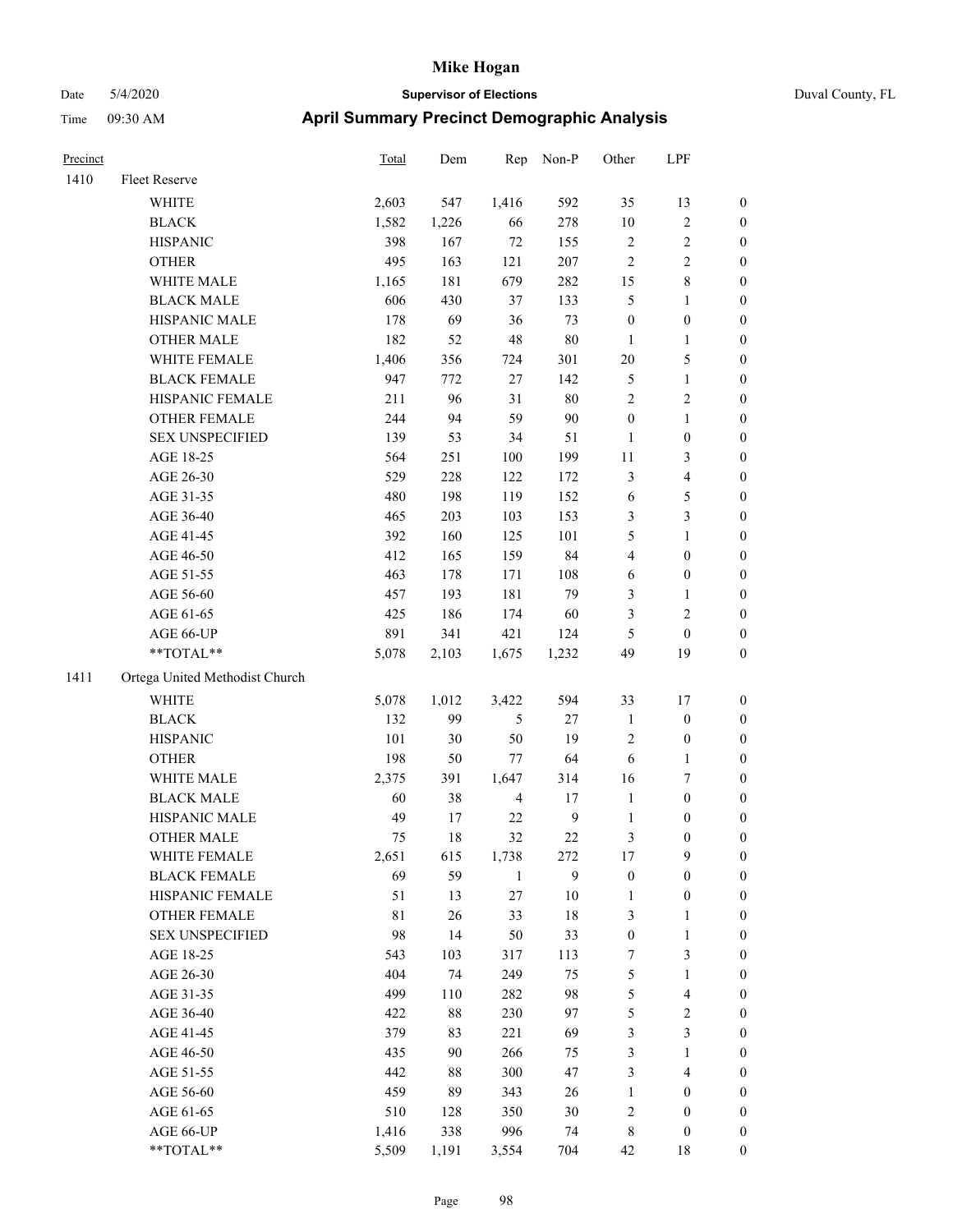| Duval County, FL |
|------------------|
|------------------|

| Precinct |                                    | <b>Total</b> | Dem    | Rep            | Non-P       | Other            | LPF                     |                  |
|----------|------------------------------------|--------------|--------|----------------|-------------|------------------|-------------------------|------------------|
| 1412     | Saint Catherine's Episcopal Church |              |        |                |             |                  |                         |                  |
|          | WHITE                              | 1,887        | 580    | 876            | 393         | 25               | 13                      | $\boldsymbol{0}$ |
|          | <b>BLACK</b>                       | 567          | 461    | 15             | 86          | 5                | $\boldsymbol{0}$        | $\boldsymbol{0}$ |
|          | <b>HISPANIC</b>                    | 147          | 58     | $30\,$         | 54          | 5                | $\boldsymbol{0}$        | 0                |
|          | <b>OTHER</b>                       | 189          | 53     | $47\,$         | 86          | $\mathbf{1}$     | $\sqrt{2}$              | 0                |
|          | WHITE MALE                         | 866          | 241    | 429            | 174         | 12               | 10                      | $\boldsymbol{0}$ |
|          | <b>BLACK MALE</b>                  | 189          | 146    | $\overline{7}$ | 33          | $\mathfrak{Z}$   | $\boldsymbol{0}$        | $\boldsymbol{0}$ |
|          | HISPANIC MALE                      | 65           | 26     | 18             | 19          | $\overline{c}$   | $\boldsymbol{0}$        | $\boldsymbol{0}$ |
|          | <b>OTHER MALE</b>                  | 57           | 13     | 15             | 26          | $\mathbf{1}$     | $\sqrt{2}$              | $\boldsymbol{0}$ |
|          | WHITE FEMALE                       | 996          | 332    | 435            | 213         | 13               | $\mathfrak{Z}$          | $\boldsymbol{0}$ |
|          | <b>BLACK FEMALE</b>                | 366          | 307    | $\,$ 8 $\,$    | 49          | $\overline{c}$   | $\boldsymbol{0}$        | $\boldsymbol{0}$ |
|          | HISPANIC FEMALE                    | 80           | 32     | 12             | 33          | 3                | $\boldsymbol{0}$        | $\boldsymbol{0}$ |
|          | <b>OTHER FEMALE</b>                | 88           | 29     | 23             | 36          | $\boldsymbol{0}$ | $\boldsymbol{0}$        | $\boldsymbol{0}$ |
|          | <b>SEX UNSPECIFIED</b>             | 83           | 26     | 21             | 36          | $\boldsymbol{0}$ | $\boldsymbol{0}$        | 0                |
|          | AGE 18-25                          | 264          | 109    | 53             | 95          | 7                | $\boldsymbol{0}$        | 0                |
|          | AGE 26-30                          | 312          | 139    | 67             | 91          | 10               | 5                       | $\boldsymbol{0}$ |
|          | AGE 31-35                          | 298          | 125    | 76             | 85          | 6                | 6                       | $\boldsymbol{0}$ |
|          | AGE 36-40                          | 276          | 114    | $80\,$         | 79          | $\overline{c}$   | $\mathbf{1}$            | $\boldsymbol{0}$ |
|          | AGE 41-45                          | 195          | 65     | 74             | 51          | 4                | $\mathbf{1}$            | $\boldsymbol{0}$ |
|          | AGE 46-50                          | 208          | 96     | 71             | 40          | $\mathbf{1}$     | $\boldsymbol{0}$        | $\boldsymbol{0}$ |
|          | AGE 51-55                          | 219          | 94     | 89             | 35          | $\mathbf{1}$     | $\boldsymbol{0}$        | $\boldsymbol{0}$ |
|          | AGE 56-60                          | 279          | 104    | 115            | 53          | 5                | $\sqrt{2}$              | $\boldsymbol{0}$ |
|          | AGE 61-65                          | 245          | 103    | 113            | 29          | $\boldsymbol{0}$ | $\boldsymbol{0}$        | 0                |
|          | AGE 66-UP                          | 494          | 203    | 230            | 61          | $\mathbf{0}$     | $\boldsymbol{0}$        | 0                |
|          | **TOTAL**                          | 2,790        | 1,152  | 968            | 619         | 36               | 15                      | $\boldsymbol{0}$ |
| 1413     | Trinity Lutheran Church - ELCA     |              |        |                |             |                  |                         |                  |
|          | <b>WHITE</b>                       | 3,294        | 1,460  | 1,137          | 624         | 53               | $20\,$                  | 0                |
|          | <b>BLACK</b>                       | 239          | 177    | 12             | 49          | $\mathbf{1}$     | $\boldsymbol{0}$        | $\boldsymbol{0}$ |
|          | <b>HISPANIC</b>                    | 133          | $72\,$ | 25             | 34          | 2                | $\boldsymbol{0}$        | $\boldsymbol{0}$ |
|          | <b>OTHER</b>                       | 247          | 114    | 44             | 79          | 7                | 3                       | $\boldsymbol{0}$ |
|          | WHITE MALE                         | 1,549        | 603    | 574            | 326         | 28               | $18\,$                  | $\boldsymbol{0}$ |
|          | <b>BLACK MALE</b>                  | 110          | 81     | 6              | 23          | $\boldsymbol{0}$ | $\boldsymbol{0}$        | $\boldsymbol{0}$ |
|          | HISPANIC MALE                      | 60           | 32     | 12             | 15          | $\mathbf{1}$     | $\boldsymbol{0}$        | $\boldsymbol{0}$ |
|          | <b>OTHER MALE</b>                  | 94           | 39     | 21             | 29          | 3                | $\overline{c}$          | $\boldsymbol{0}$ |
|          | WHITE FEMALE                       | 1,704        | 843    | 544            | 291         | 24               | $\sqrt{2}$              | 0                |
|          | <b>BLACK FEMALE</b>                | 127          | 95     | 5              | 26          | $\mathbf{1}$     | $\boldsymbol{0}$        | 0                |
|          | HISPANIC FEMALE                    | 68           | 38     | 12             | 17          | $\mathbf{1}$     | $\boldsymbol{0}$        | 0                |
|          | OTHER FEMALE                       | 105          | 53     | $18\,$         | 30          | $\mathfrak{Z}$   | 1                       | 0                |
|          | <b>SEX UNSPECIFIED</b>             | 96           | 39     | 26             | 29          | $\overline{c}$   | $\boldsymbol{0}$        | $\boldsymbol{0}$ |
|          | AGE 18-25                          | 297          | 148    | 60             | 77          | $\mathbf{9}$     | $\mathfrak{Z}$          | $\overline{0}$   |
|          | AGE 26-30                          | 556          | 273    | 134            | 139         | $\overline{9}$   | $\mathbf{1}$            | 0                |
|          | AGE 31-35                          | 655          | 318    | 148            | 165         | 17               | $\boldsymbol{7}$        | 0                |
|          | AGE 36-40                          | 415          | 191    | 109            | 102         | $\,$ 8 $\,$      | $\sqrt{5}$              | 0                |
|          | AGE 41-45                          | 274          | 128    | 73             | 63          | 6                | $\overline{\mathbf{4}}$ | 0                |
|          | AGE 46-50                          | 254          | 118    | 84             | $\sqrt{48}$ | 3                | $\mathbf{1}$            | 0                |
|          | AGE 51-55                          | 244          | 92     | 97             | 52          | $\sqrt{2}$       | $\mathbf{1}$            | 0                |
|          | AGE 56-60                          | 261          | 116    | 108            | 33          | 4                | $\boldsymbol{0}$        | 0                |
|          | AGE 61-65                          | 281          | 143    | 98             | 37          | $\sqrt{2}$       | $\mathbf{1}$            | $\boldsymbol{0}$ |
|          | AGE 66-UP                          | 676          | 296    | 307            | $70\,$      | 3                | $\boldsymbol{0}$        | $\boldsymbol{0}$ |
|          | **TOTAL**                          | 3,913        | 1,823  | 1,218          | 786         | 63               | 23                      | $\boldsymbol{0}$ |